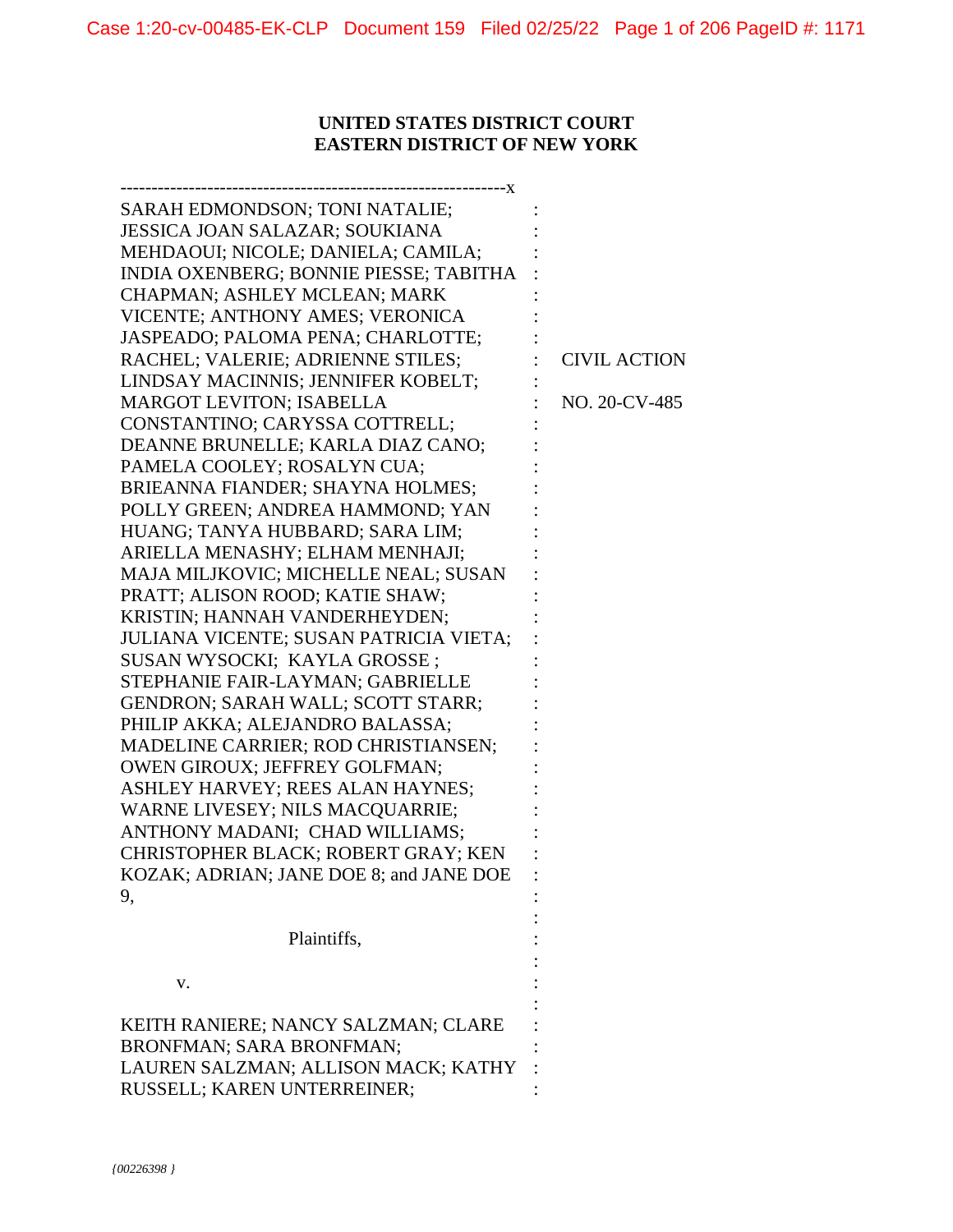: : : : : : :

DR. BRANDON PORTER; DR. DANIELLE ROBERTS; NICKI CLYNE; NXIVM CORPORATION; EXECUTIVE SUCCESS PROGRAMS, INC.; ETHICAL SCIENCE FOUNDATION; and FIRST PRINCIPLES,

Defendants.

--------------------------------------------------------------x

# **SECOND AMENDED COMPLAINT**

Plaintiffs file this second amended complaint against the Defendants for conspiring to operate, and for operating, a criminal Enterprise under the "NXIVM" umbrella (the "Enterprise"). Defendants also conspired to participate and participated in a "Venture" to commit sex trafficking, peonage, forced labor and human trafficking offenses in violation of Chapter 77 of Title 18. The central purpose of the conspiracy, Enterprise, and Venture was to entice Plaintiffs to join NXIVM, which functioned as both a Ponzi scheme and a coercive community. Defendants exerted power over the Plaintiffs; took their money; made it financially, physically and psychologically difficult, and in some cases impossible, to leave the coercive community; and systematically abused Plaintiffs physically and emotionally. In doing so, the Defendants achieved a number of personal benefits including but not limited to enriching themselves; wielding power over others; advancing in the perverse social order they created; and enhancing their own feelings of self-esteem. Many of the Defendants also benefitted financially through the receipt of profits and substantial access to free labor, including personal assistants, housekeepers, drivers, personal shoppers and others.

 ${00226398}$ In pursuit of both the Enterprise and the Venture, Defendants engaged in a variety of wrongdoing, some of it tortious and some of it criminal. Each Defendant played a critical role in the conspiracy, and neither the Enterprise nor the Venture could have functioned without them – particularly Keith Raniere and Nancy Salzman who created NXIVM, as well as Clare and Sara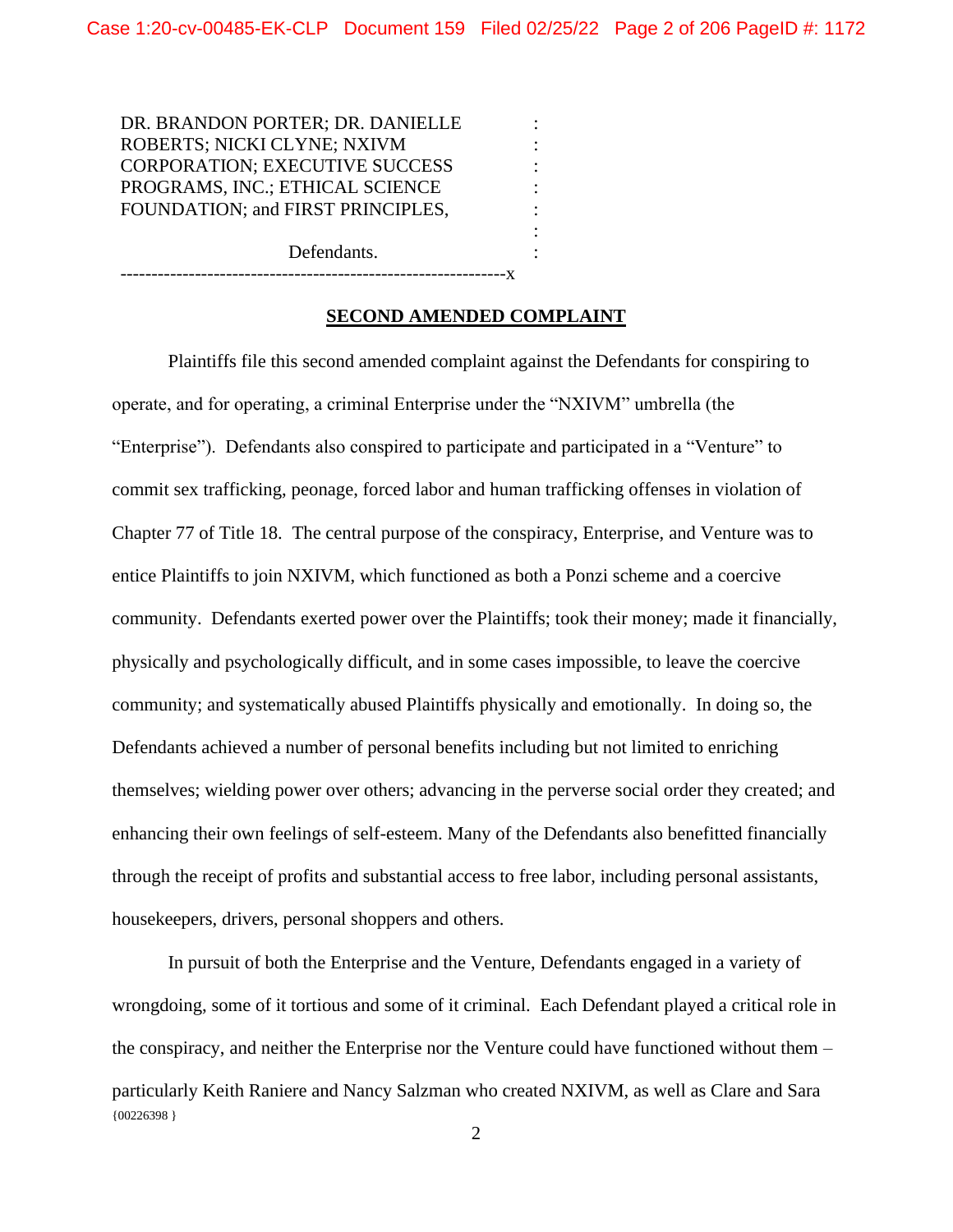Bronfman, who served in leadership positions and who invested their vast wealth – reportedly \$150 million – to fund the operations and obstruct the ability of others to uncover the misconduct. It was foreseeable that each of the Plaintiffs would be harmed by this conduct, and all conspirators are liable for the entire amount of the physical, emotional, psychological, and economic harm caused to the Plaintiffs.

# **SUMMARY OF THE ACTION**

1. Plaintiffs' claims arise out of their involvement with NXIVM Corporation (pronounced /NEX-ee-um/), an organization based in Albany, New York and founded by Defendants Keith Raniere ("Raniere") and Nancy Salzman.

2. NXIVM's principal business is the sale of personal improvement and professional development training programs through Defendant Executive Success Programs, Inc. ("ESP") and other entities.<sup>1</sup> However, as described herein, NXIVM's insidious reach extended far beyond just ESP, and it was far more than simply a personal improvement program.

3. Drawing from methods used in pyramid schemes and multilevel marketing, NXIVM induced students to recruit and form their own downstream sales organizations within NXIVM, so that the students might work their way up in the hierarchy, known as the "Stripe Path" (after the colored striped sashes members wore to indicate rank and recruitment achievements), to a level where they could earn commissions and build careers and income for themselves.

4. However, few students ever qualified for commissions, because the Defendants continually manipulated the program requirements, expanded the required curriculum, and

 ${00226398}$ <sup>1</sup> Unless otherwise stated, "NXIVM" means NXIVM, ESP, First Principles and all other NXIVM-related entities identified as such herein. Members of NXIVM were sometimes referred to as "Nxians" (pronounced "Nexians") and sometimes as "ESPians" (pronounced "Espians").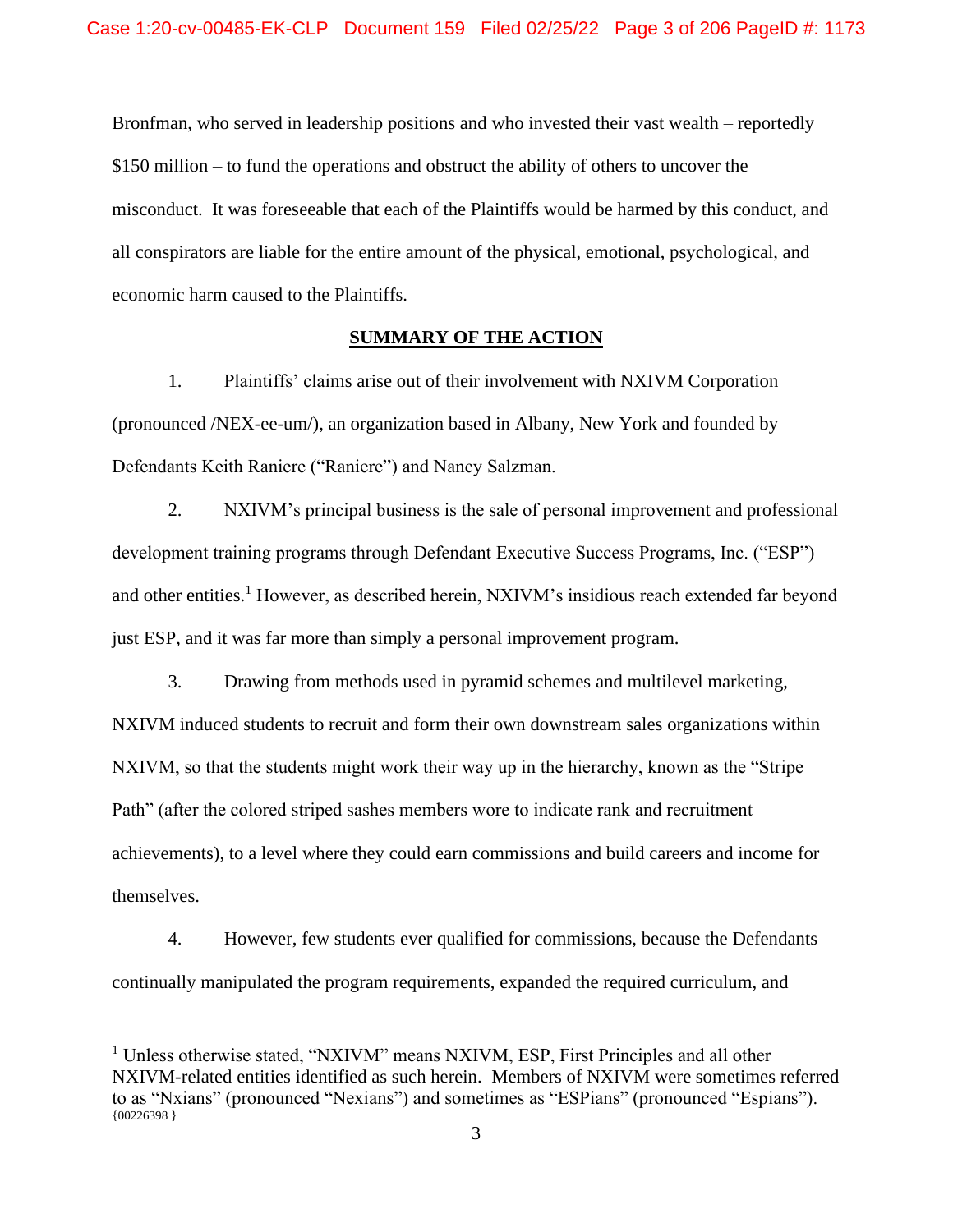graded most of the students as failures who needed to work harder and take more of NXIVM's expensive courses. Out of the more than sixteen thousand people who took NXIVM's courses, fewer than one hundred ever earned any income from NXIVM's businesses, and fewer than twenty-five received substantial earnings within NXIVM. Most of the earnings were received by members of a small group of high-ranking individuals collectively known within the organization as the "Inner Circle."

5. Raniere claimed to be the conceptual creator of NXIVM's programs, and the various related legal entities themselves. Defendants promoted NXIVM's programs in part by representing that Raniere was the world's smartest man, who allegedly had an IQ of 240 and was a child prodigy, speaking in complete sentences at age one, mastering college level mathematics in two days at age eleven, winning championship judo and track tournaments, and graduating college with three degrees. None of this was true.

6. Before forming ESP with Nancy Salzman, Raniere ran another pyramid scheme called Consumers Buyline Inc. ("CBI") that was investigated by 25 state attorneys general and eventually shut down by New York's Attorney General Robert Abrams on September 3, 1996. Pursuant to the consent decree entered in that case, Raniere was permanently prohibited from "promoting, offering or granting participation in a chain distributor scheme in the State of New York." Two years later he was back at it with ESP.

#### **Rational Inquiry**

7. NXIVM's programs were based upon a system Raniere and Nancy Salzman labeled Rational Inquiry. Defendants claimed this was a patent-pending technology for changing behavior and thinking. They claimed that it was based in science and could thus be replicated, producing empirically measurable results. Defendants also claimed that NXIVM's system or

{00226398 }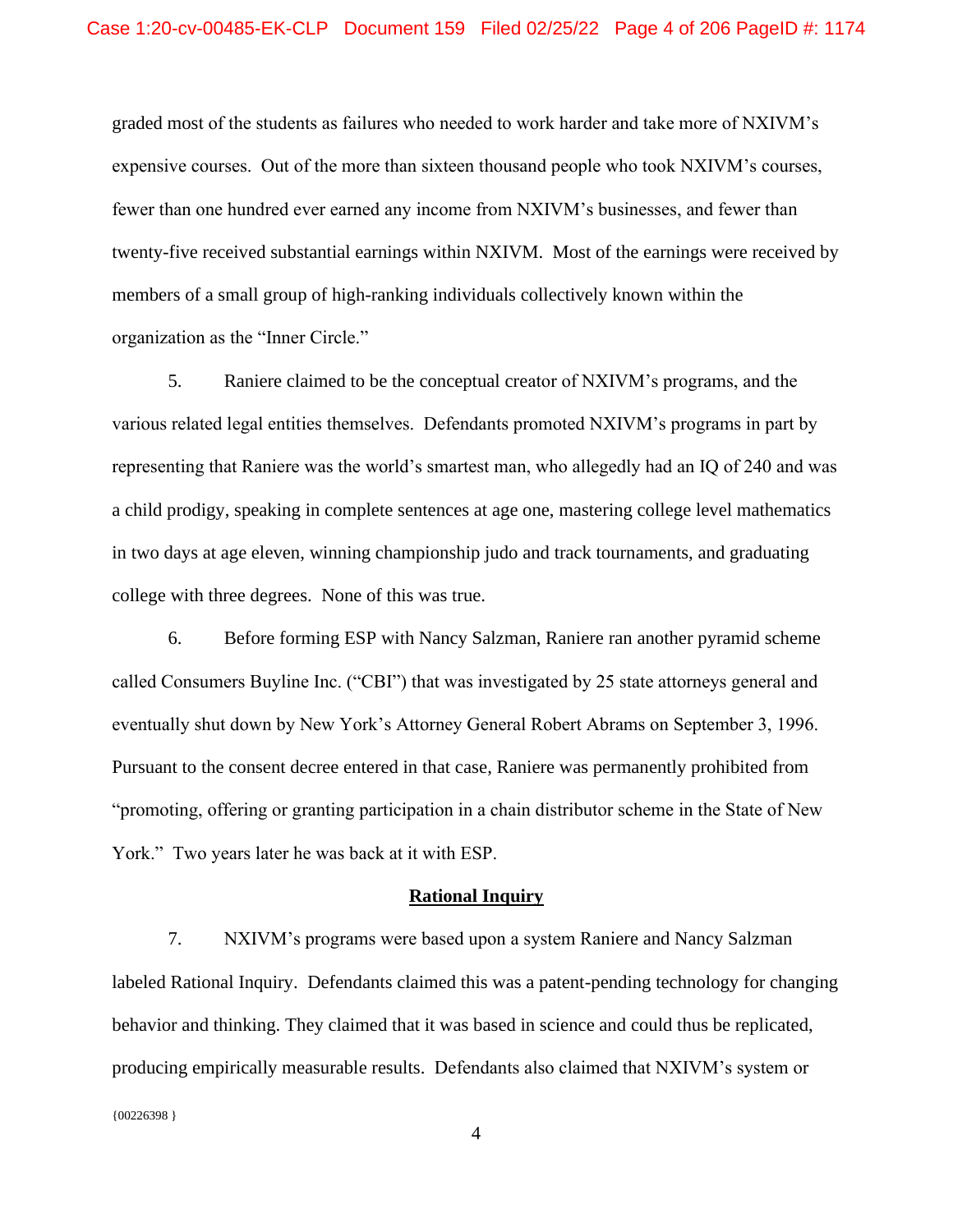"tech" could cure medical conditions, including Tourette's Syndrome and Obsessive-Compulsive Disorder. None of this was true.

8. Rational Inquiry had two primary components: (1) a self-esteem eroding curriculum designed to break down students' resistance to Raniere's and Nancy Salzman's radical reframing of ethics, morality, and gender roles and relations, among other things, and (2) an inherently dangerous form of psychotherapy called "Exploration of Meaning" ("EM"), which was administered by so-called EM Practitioners ("EMPs"), all of whom were unqualified to practice psychoanalysis, psychology or mental health counseling. Nancy Salzman, the principal therapist and head of this individual therapy branch of NXIVM, held a nursing license and claimed to have a background as a psychiatric nurse. In fact, she worked as a nurse for only one year in a general practice and did not have a license to practice psychotherapy.

9. Defendants intended, knew, or deliberately disregarded the fact that the EM exposed its subjects to a high risk of injury, because over time it produced disturbing alterations in the subjects' thinking, behavior, and emotional experience.

10. The longer someone was immersed in this system, the more likely it became that they would suffer moderate-to-severe psychological and emotional injuries, including posttraumatic stress disorder and complex post-traumatic stress disorder. Many of the Plaintiffs in this action were injured in this way and still struggle with the effects of their time in NXIVM and exposure to Defendants' programs.

## **Psychological Dependence and Coercion**

 ${00226398}$ 11. Through the continual and systematic application of the Rational Inquiry methods, Defendants obtained the complete trust of their victims, rendering them psychologically and emotionally dependent upon the Defendants. On a near-daily basis, these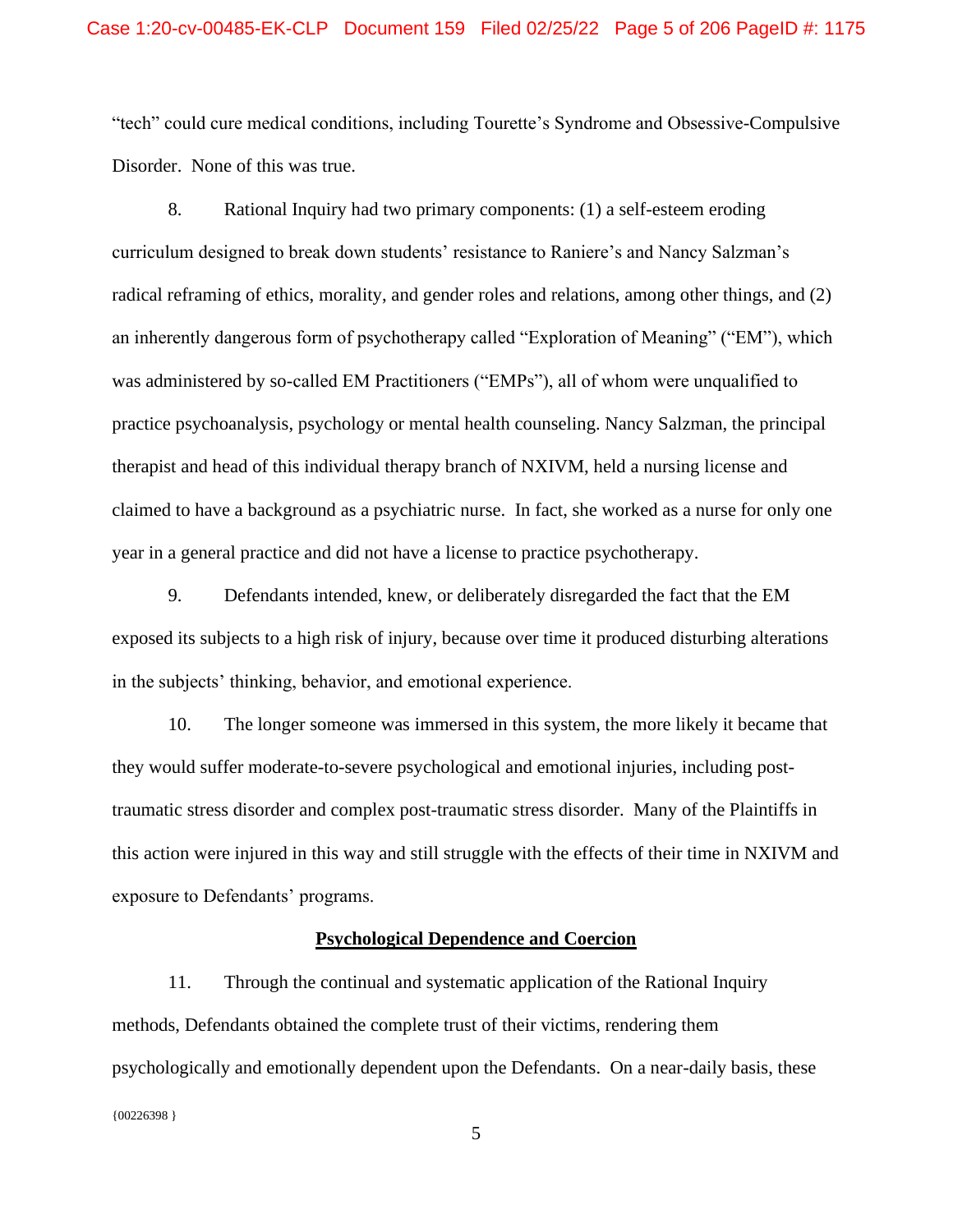victims were told that they were failing to advance on the Stripe Path and improve their careers, income and well-being, because they were not working hard enough on their "issues" and thus needed to take additional courses and receive additional EMs.

12. Once Defendants had stripped members of their psychological defenses, they exploited these highly vulnerable people for advantage and gain. This included coercing members into working for the Defendants on "exchanges" in which they would be severely undercompensated or even uncompensated for their labors, but for which they supposedly would earn credits toward the additional expensive courses and EMs that they were assured would improve their lives.

13. Quitting was failure and would result in immense shame and humiliation. Further, it could expose the victim to malicious litigation, a common tactic of the Defendants, and would leave the defector shunned, declared a "suppressive" or "psychopath", and cut off from the community of friends that had, as a direct and intentional result of Defendants' efforts, become his or her entire world. Being shunned also meant losing one's livelihood, which for a community of people who were impoverished and in debt, having abandoned their former careers to devote their lives to NXIVM, made it impossible in many cases to simply walk away.

#### **Illegal Experimentation on Human Beings**

14. The Enterprise and Defendants were also responsible for conducting experiments on NXIVM members that strayed far beyond the bounds of what is acceptable in the medical and psychotherapeutic professions. Indeed, these reckless experiments, sponsored, financed, and facilitated by Defendants Clare and Sara Bronfman, seriously damaged many people.

 ${00226398}$ 15. For instance, at least forty members of the NXIVM community, trusting in Raniere, Nancy Salzman and Defendant Dr. Brandon Porter, M.D. ("Porter"), were subjected to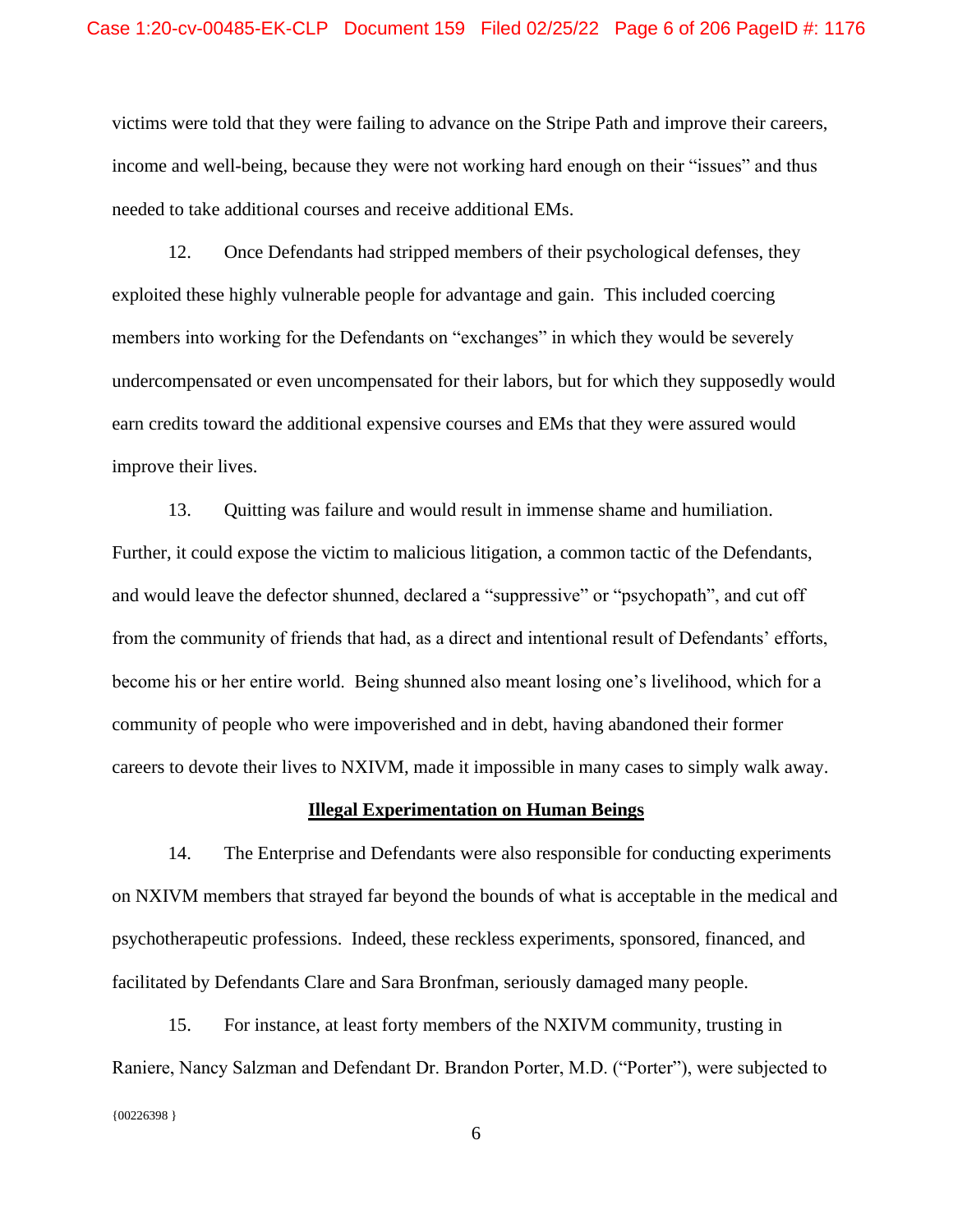a "human fright experiment," in which individuals were seated in front of a video display with electroencephalogram ("EEG") electrodes placed on their skulls to measure brainwaves. These subjects believed they were going to watch a talk by Raniere, but instead were subjected to scenes of escalating violence including actual, extremely graphic footage of the brutal beheading and dismemberment of five women in Mexico.

16. There were other so-called medical studies as well, which purported to prove that use of Rational Inquiry could cure illnesses, including Tourette's Syndrome and Obsessive-Compulsive Disorder.

17. Because of the involvement of Porter, these "studies" attracted the attention of the New York State Board for Professional Medical Conduct. Multiple hearings were held between June 2018 and April 2019, witnesses were heard, documents were reviewed.

18. Ultimately, an opinion was issued, vilifying Porter and terminating his license to practice medicine in New York. It laid out in excruciating detail the many reckless, unethical experiments on human beings that Porter performed at the behest and with the complicity of his co-conspirators at NXIVM.

#### **DOS – The Subjugation and Exploitation of Women**

19. Beginning in or about 2015, the Defendants formed an organization within NXIVM called "DOS" (or the "Vow"), secretly headed by Raniere. Defendants Allison Mack, Lauren Salzman, Nicki Clyne, Rosa Laura Junco, Daniela Padilla Bergeron, Loreta J. Garza Davila, and Monica Duran held high positions in DOS as "First Line Masters."

 ${00226398}$ 20. First Line Masters were tasked with selecting attractive, trustworthy women who could become sexual partners for Raniere. Recruits were told they were being invited to join a sisterhood, which would empower them to overcome the weaknesses that Raniere and the other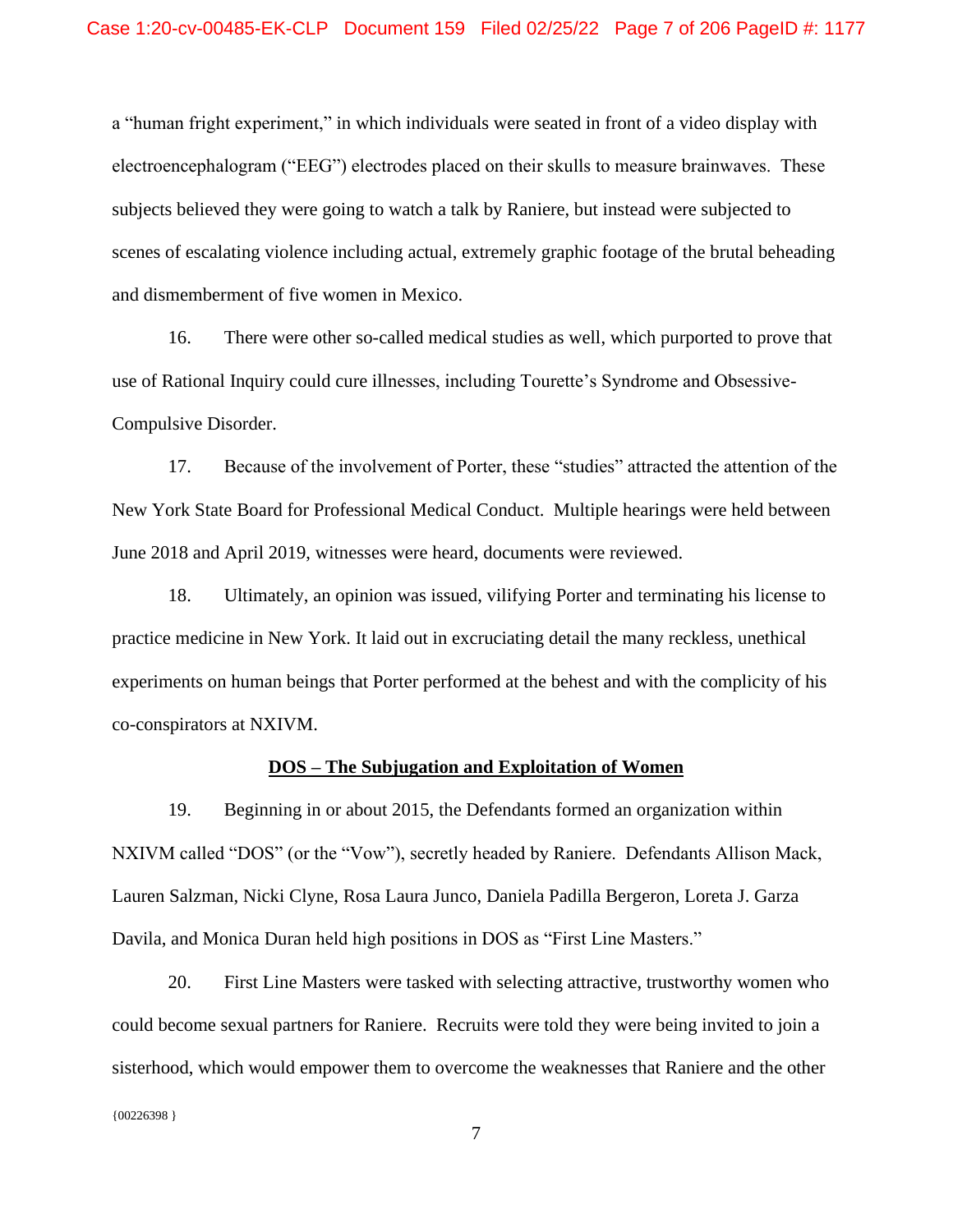Defendants taught held them back in life. Recruits were told that DOS offered a unique opportunity to enter a one-on-one mentorship with women who had been elevated in stature within the community, and who thus were looked up to as role models.

21. Recruits were also told that DOS was an all-female group in which no male had a role. These features made DOS appear unique and desirable for women who, through subjection to Defendants' methods, had been primed to want precisely just such a once-in-a-lifetime "opportunity."

22. In order to find out more about this sisterhood, prospective DOS recruits were required to provide "collateral" to prove their trustworthiness. The collateral could consist of assets, compromising confessionals, letters falsely accusing close family members or friends of unethical, immoral or illegal conduct, nude photos, videos, or other materials that would, if released, subject the recruits or their loved ones to loss, humiliation or shame.

23. After supplying collateral, which had to be approved by the First Line Masters and Raniere, DOS was revealed to the recruits. But to their surprise and dismay, they were told that now, before they could learn about the structure and nature of this sisterhood, they had to provide additional humiliating and damaging collateral. Thus, before knowing anything about the internal workings of DOS, they were trapped, fearful that if they did not do precisely as instructed, the collateral that they had already provided would be released.

 ${00226398}$ 24. Once that second collateral had been given and approved, the recruiter/master revealed a little more about DOS: that it was a pyramid of "master/slave" relationships, explained as no different from a guru and disciple or a mentor-mentee relationship, which would strengthen women by testing and challenging their boundaries but would require absolute trust and obedience by "slaves" to their "masters." Shortly after being admitted into the group, slaves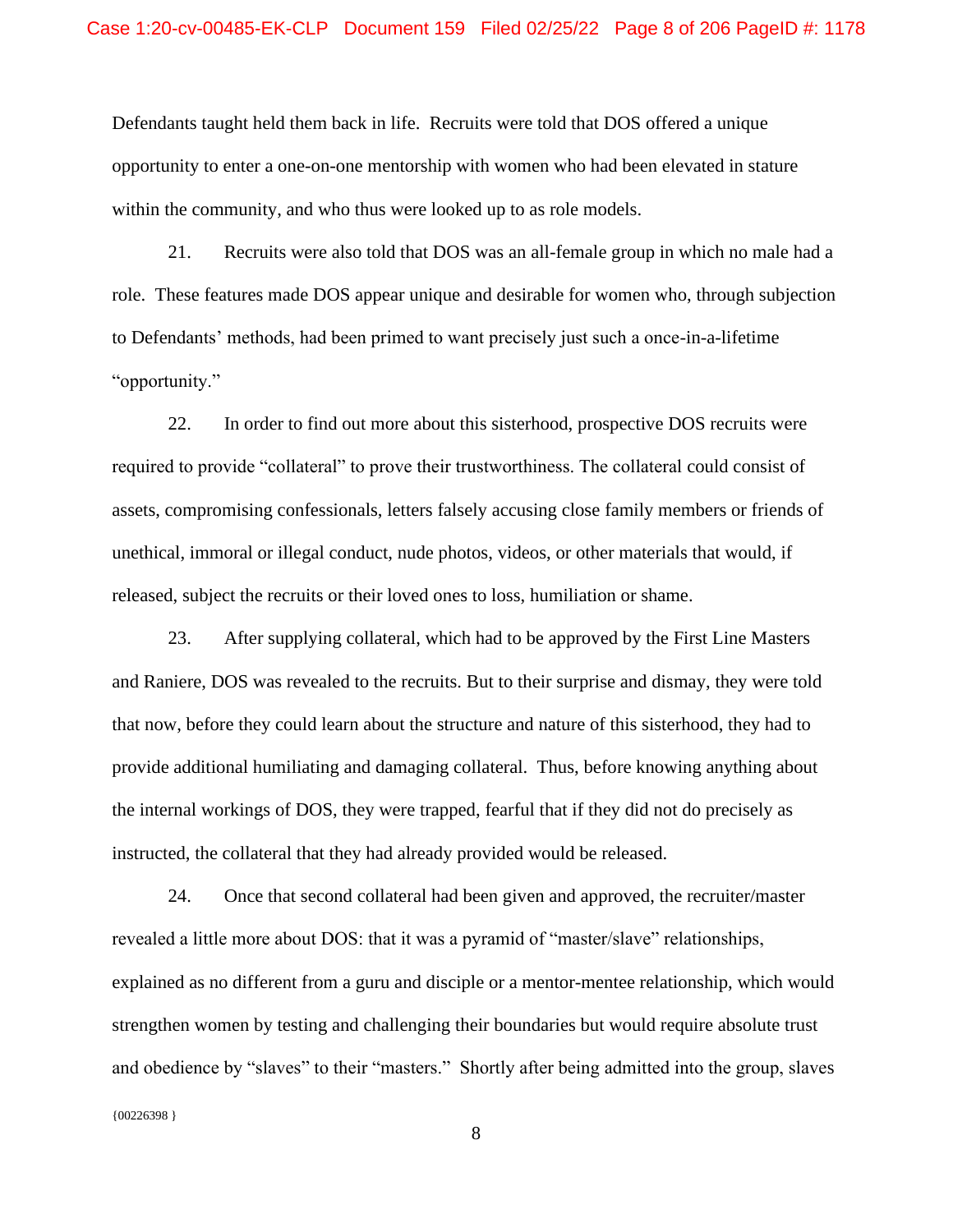were commanded to provide additional collateral every month.

25. Even after providing abundant collateral, however, the slaves were never told certain material facts: that Raniere created and ran DOS with the assistance of the First Line Masters (if asked, the First Line Masters denied Raniere's involvement); that the gathering of collateral was intended to coerce women into a lifetime of personal servitude; and that the ultimate objective of DOS was to recruit and groom women for sexual slavery under their "grandmaster" – Raniere. In connection with Raniere's sentencing, the District Court found that "DOS operated to abuse and exploit young women for sex, labor and financial gain."

26. In exchange for developing and operating this pipeline of attractive young women for Raniere, the First Line Masters of DOS acquired personal servants or "slaves," garnered favor with Raniere and achieved elevated status, stature, and power within NXIVM.

27. DOS "slaves" were subjected to a severely abusive environment, which included caloric deprivation, sleep deprivation, arduous physical labor, performance of menial tasks, and a variety of punishments for any failure to fully comply with their masters' commands. They had to "check in" with their masters when they awoke and when they went to bed with text messages of "good morning M" and "goodnight M."

28. Further, they had to be available to their masters twenty-four hours a day, because they were subjected to a stress-inducing sleep-deprivation technique referred to as "readiness drills," in which they would receive a message on their phones with a "?", to which they had a mere sixty seconds to respond "ready M."

29. Failure to timely respond to their masters' calls resulted in punishments called "penances" or "consequences," which included long cold showers, extended periods during which they had to hold themselves in a physically demanding position known as a "plank,"

 ${00226398}$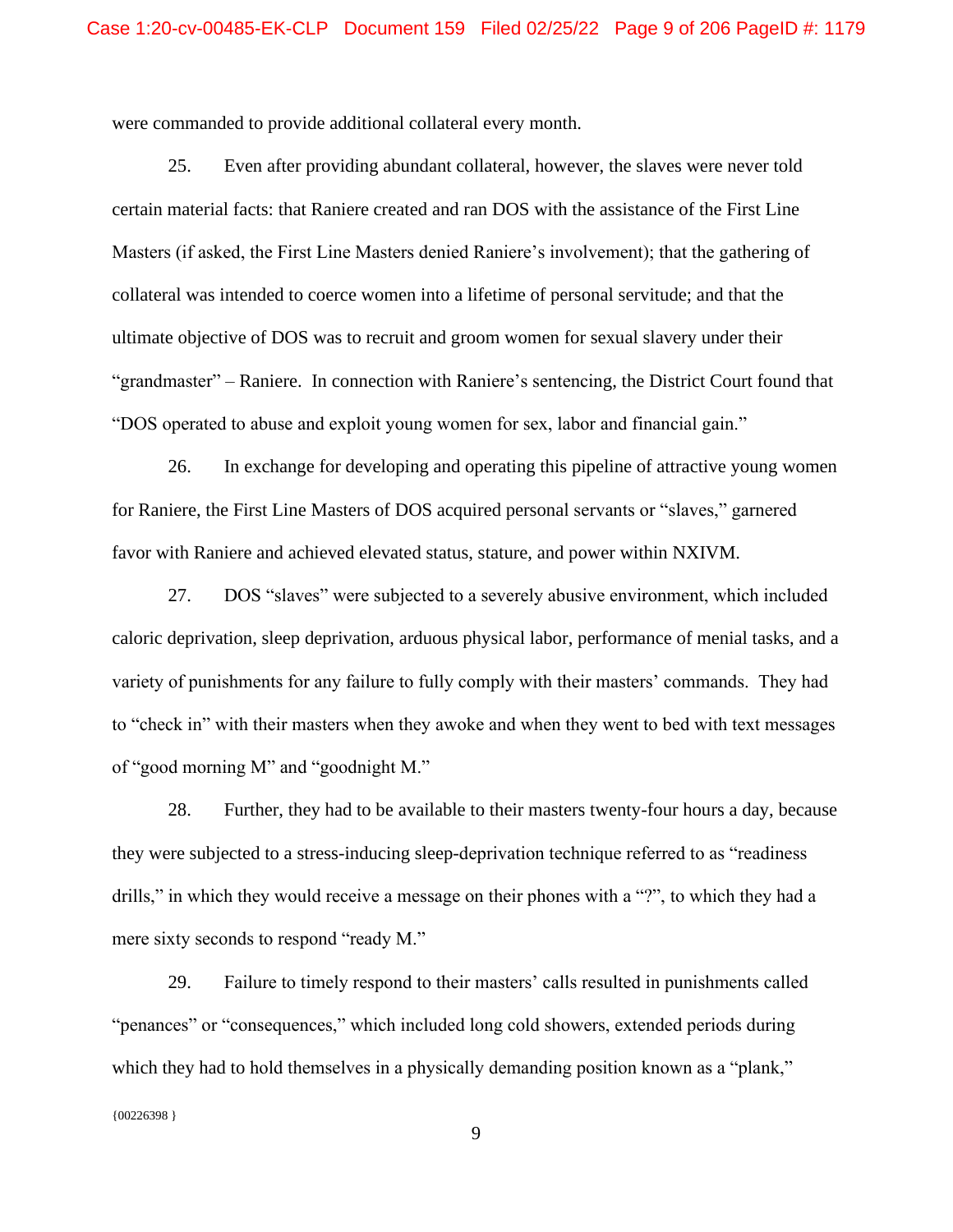ridicule, extreme diets, being forced to strip naked and be paddled on the buttocks, and, if a master so chose, imposition of these same punishments on other "slaves."

30. "Slaves" were also required to clean their masters' homes, shop for their groceries (at times with their own money), buy gifts for their masters, do their work for them and, for some "slaves," be available for sex with Raniere on demand. As the District Court found, DOS slaves "were terrified to leave or speak out against DOS out of fear that their 'collateral' would be released. All the while . . . DOS 'slaves' were coerced into providing labor and services for their 'masters' and Mr. Raniere."

31. At all times, in addition to the continual threat of punishments within this highly regimented and abusive environment, "slaves" were acutely aware of the ultimate punishment hanging over their heads: the very real threat that their collateral would be released. Thus, "slaves" were rendered fully compliant, striving to achieve extremely unhealthy weight loss goals, adhering to diets of as little as 500-800 calories per day, having to ask permission to eat, having to weigh their food and calculate calories precisely, even having to send photographs of everything they ate to their masters.

32. "Slaves" were thus in a constant state of near-starvation, sleep deprivation, forced to physically exert themselves and push themselves well beyond exhaustion, always anxious and fearful that anything they said or asked might be interpreted as rebellious and subject them to punishments, both mental and corporeal.

33. Not a single DOS member understood when she gave that first collateral that she was signing up for a life of servitude and sexual slavery under a cruel grandmaster and his circle of mistresses.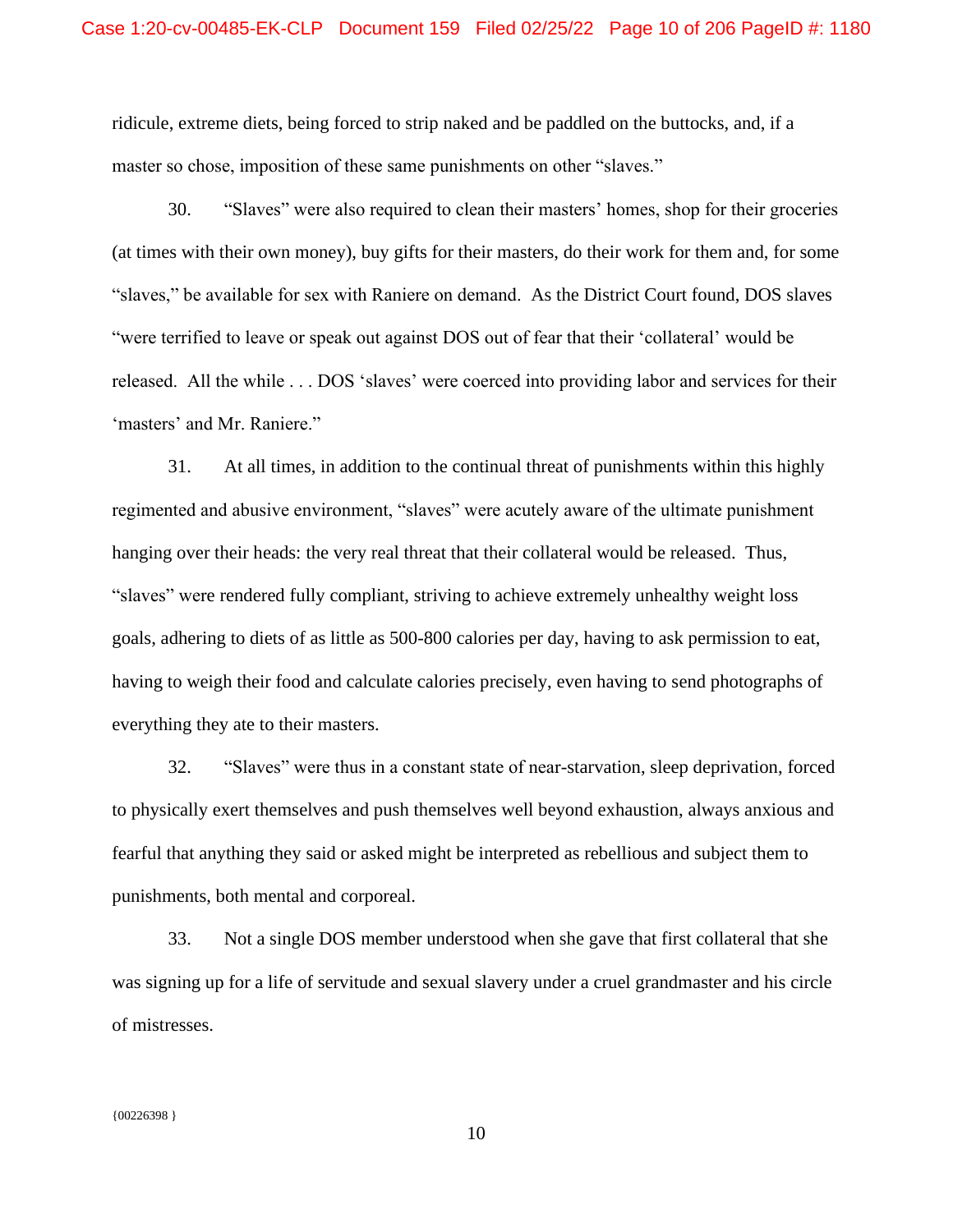# **Branding**

34. Some DOS "slaves" were branded. In a secret ceremony, they were forced to disrobe, read from a script stating they requested to be branded, lie down on a table, and submit to branding by Defendant Danielle Roberts with a cauterizing iron in their pubic region. No anesthesia was administered during this procedure, which was extremely painful. The ceremonies were recorded, thereby creating an additional piece of collateral. They were told that the brand was a symbol representing the elements of nature. Only later did they come to realize that they would be carrying Keith Raniere's initials around with them for the rest of their lives.

#### **Abuse of Foreign Nationals**

35. Defendants also recruited people from foreign countries, offering false promises of educational or financial gain. Ultimately, they left these recruits in compromised circumstances, without legal immigration status, leaving them working for little or nothing, accumulating debt and fearful that if they left the NXIVM community they would be arrested and deported.

#### **Vexatious Litigation, Threats of Litigation and False Criminal Complaints**

{00226398 } 36. In order to silence critics and witnesses, Defendants engaged in withering campaigns of abusive, vexatious litigation and the initiation of bogus criminal investigations, by falsely accusing people who left the community, going so far as to inject themselves into these victims' NXIVM-caused bankruptcy proceedings. It has been reported that, with the involvement and backing of Defendants Clare and Sara Bronfman, NXIVM hired 50-60 lawyers from 30 or so law firms to pursue litigation or threats of litigation against actual or perceived potential NXIVM critics. In explaining the reasons for imposing a substantial upward departure from the guidelines range for the crimes Clare Bronfman pleaded guilty to, the District Court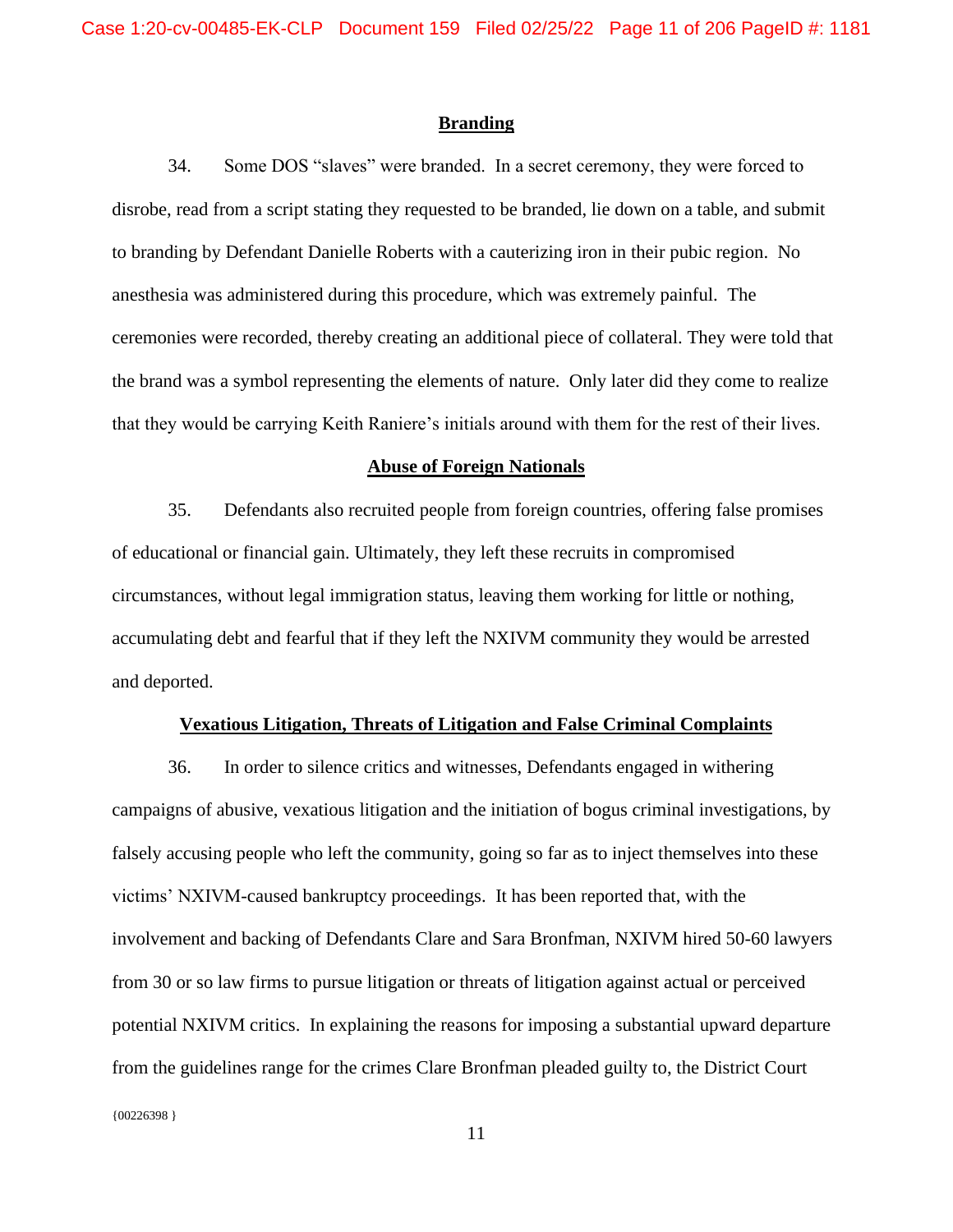stated that it was "troubled by evidence suggesting that Ms. Bronfman repeatedly and consistently leveraged her wealth and social status as a means of intimidating, controlling and punishing individuals whom Raniere perceived as his adversaries . . . ."

37. These highly publicized *in terrorem* legal wars were financed in large part by Defendants Clare and Sara Bronfman. Also, as part of a pattern of vexatious litigation, witness tampering, and retaliation, Defendants engaged in and directed unlawful activities including perjury, making false statements to law enforcement agencies, destroying or altering evidence, spying on victims and their attorneys, computer hacking, intercepting communications, and even attempting to unlawfully obtain financial account records and other private information about federal judges and other "enemies."

38. These activities intimidated victims and witnesses, who were so fearful of ending up on the receiving end of a destructive legal onslaught that they were, in fact, silenced, prevented from asserting claims for their injuries, prevented from making statements in support of others who had been injured, and prevented from reporting to and/or cooperating as witnesses for law enforcement with respect to Defendants' unlawful activities. As the District Court found, "the record is clear that [Clare Bronfman] used her incredible wealth and attempted to use her social status and connections not only to support NXIVM's work, but also as a means of intimidating, threatening, and exacting revenge upon individuals who dared to challenge its dogma. This culture of stifling and threatening dissenters, a culture that Ms. Bronfman clearly participated in and perpetuated, is the same culture that gave rise to the darkest and most horrific crimes that Raniere and others committed. This was one of the mechanisms by which Raniere exerted and retained power over his victims . . . [and] as a general matter she was his accomplice in the effort to intimidate and silence detractors, using her wealth and privilege as a sword on

 ${00226398}$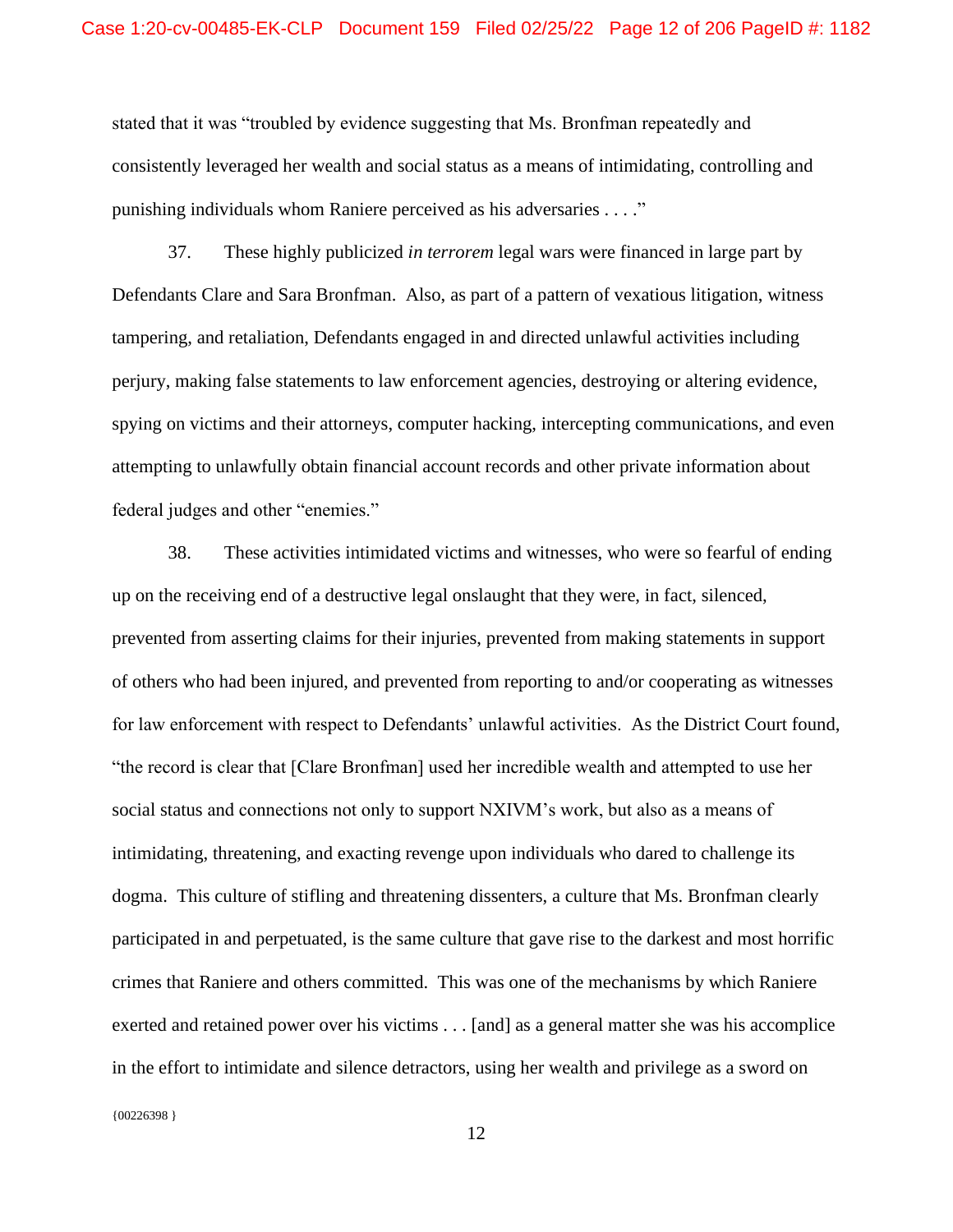Raniere's and NXIVM's behalf."

39. Numerous Plaintiffs suffered in silence for years, even avoiding cooperation with law enforcement authorities once it became known that the federal government was investigating Defendants. Some were even led by Raniere, Clare Bronfman and others to believe that they were targets of the federal investigation and that if they came forward and voluntarily cooperated with the investigation, they would themselves be arrested, charged and prosecuted. One of those victims who Defendants successfully silenced is Camila, who was repeatedly told that if she did not remain in hiding, the FBI was going to have her kidnapped and sent to the U.S. for prosecution, even though Defendants and their counsel (and Camila's counsel) knew that Camila was identified as a crime victim in government filings. Only now, after the guilty pleas and convictions of a number of the Defendants, do Plaintiffs feel safe enough to come forward and assert their claims. So great was the fear generated by Defendants, that Plaintiffs believe there are still many victims and witnesses hiding in the shadows, frightened at the prospect of seeing their lives further destroyed if they come forward and assert their rightful claims in this or any other legal proceeding.

# **Investigation, Indictments, Guilty Pleas, and Guilty Verdict**

40. The United States Department of Justice ("DOJ") investigated NXIVM.

41. On April 19, 2018, the first of several indictments was unsealed, charging Defendants Keith Raniere and Allison Mack with federal sex trafficking and conspiracy crimes based on their operation of the Enterprise, Venture, and conspiracy.

42. On July 23, 2018, a second indictment was unsealed, adding new charges and four more Defendants, Clare Bronfman, Nancy Salzman, Lauren Salzman, and Kathy Russell.

{00226398 } 43. On March 13, 2019, Nancy Salzman pled guilty to one count of Racketeering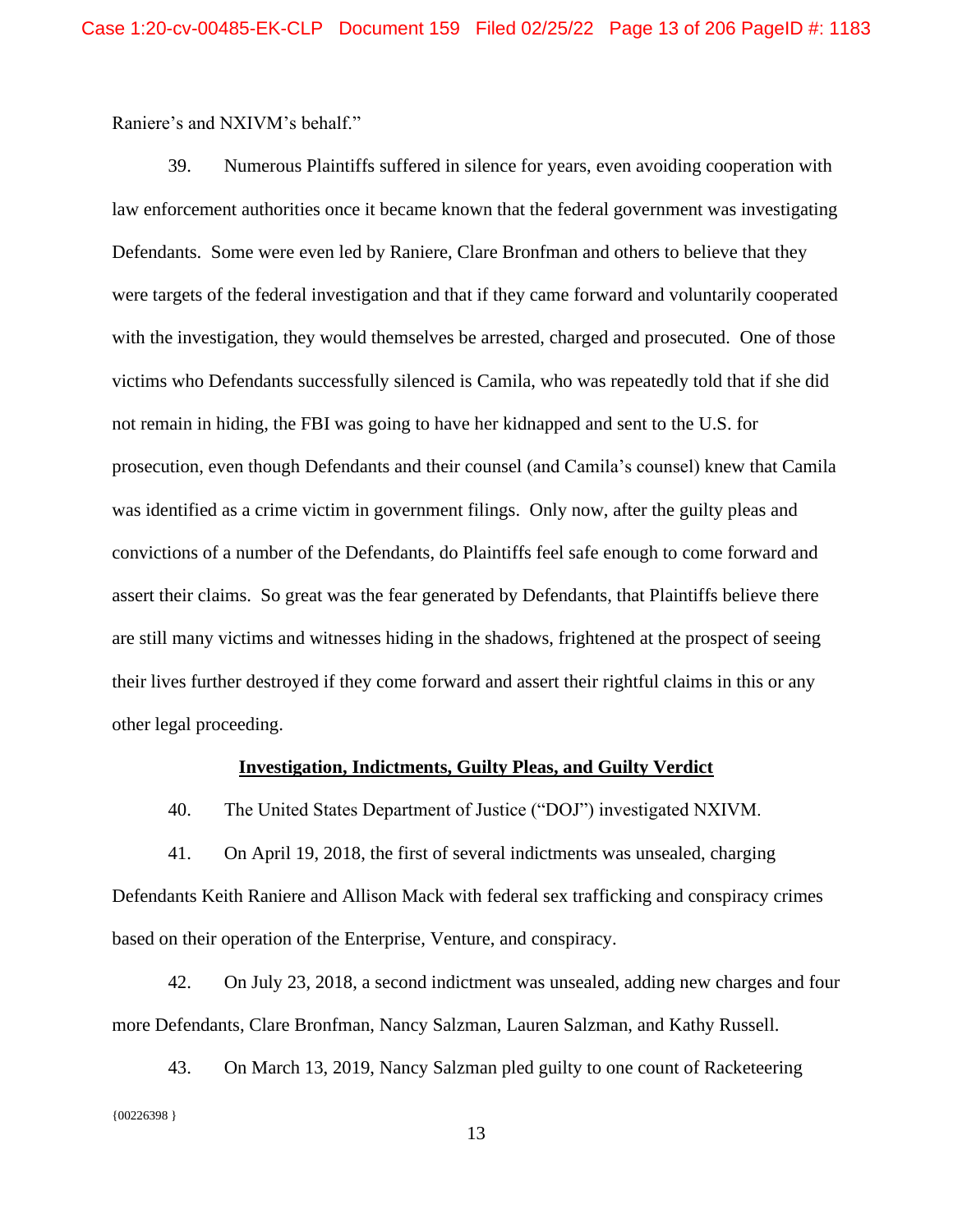Conspiracy, admitting to predicate acts of identity theft and altering records for use in an official proceeding. She is scheduled to be sentenced on September 8, 2021.

44. On March 25, 2019, Lauren Salzman pled guilty to counts of Racketeering Conspiracy and Racketeering, admitting to predicate acts of Trafficking and Document Servitude, State Law Extortion, and Forced Labor. On July 28, 2021, after finding that she provided extraordinary assistance to the government, including numerous proffer sessions in which she provided information and evidence, and testifying at Raniere's trial for four days, the Court imposed a below-guidelines sentence of three-years time served for the period in which she was subject to home confinement and five years probation.

45. On April 8, 2019, Allison Mack pled guilty to counts of Racketeering and Racketeering Conspiracy, admitting to predicate acts of State Law Extortion and Forced Labor. On June 30, 2021, after finding that she provided substantial assistance to the government in the prosecution of Raniere, including numerous proffer sessions and turning over evidence in her possession, the Court imposed a below-guidelines sentence of 36 months in prison.

46. On April 19, 2019, Clare Bronfman pled guilty to counts of Conspiracy to Conceal and Harbor Aliens for Financial Gain, and Fraudulent Use of Identification. On September 30, 2020, after finding that Bronfman played a critical role in criminal activity within NXIVM, including intimidating and retaliating against, victims, witnesses and critics in order to silence them and cover up the crimes, the Court imposed a substantial upward departure from her guidelines range and sentenced her to 81 months in prison.

47. On April 19, 2019, Kathy Russell pled guilty to Visa Fraud. She has not yet been sentenced.

{00226398 } 48. Defendant Keith Raniere, the commander-in-chief of the Enterprise, went to trial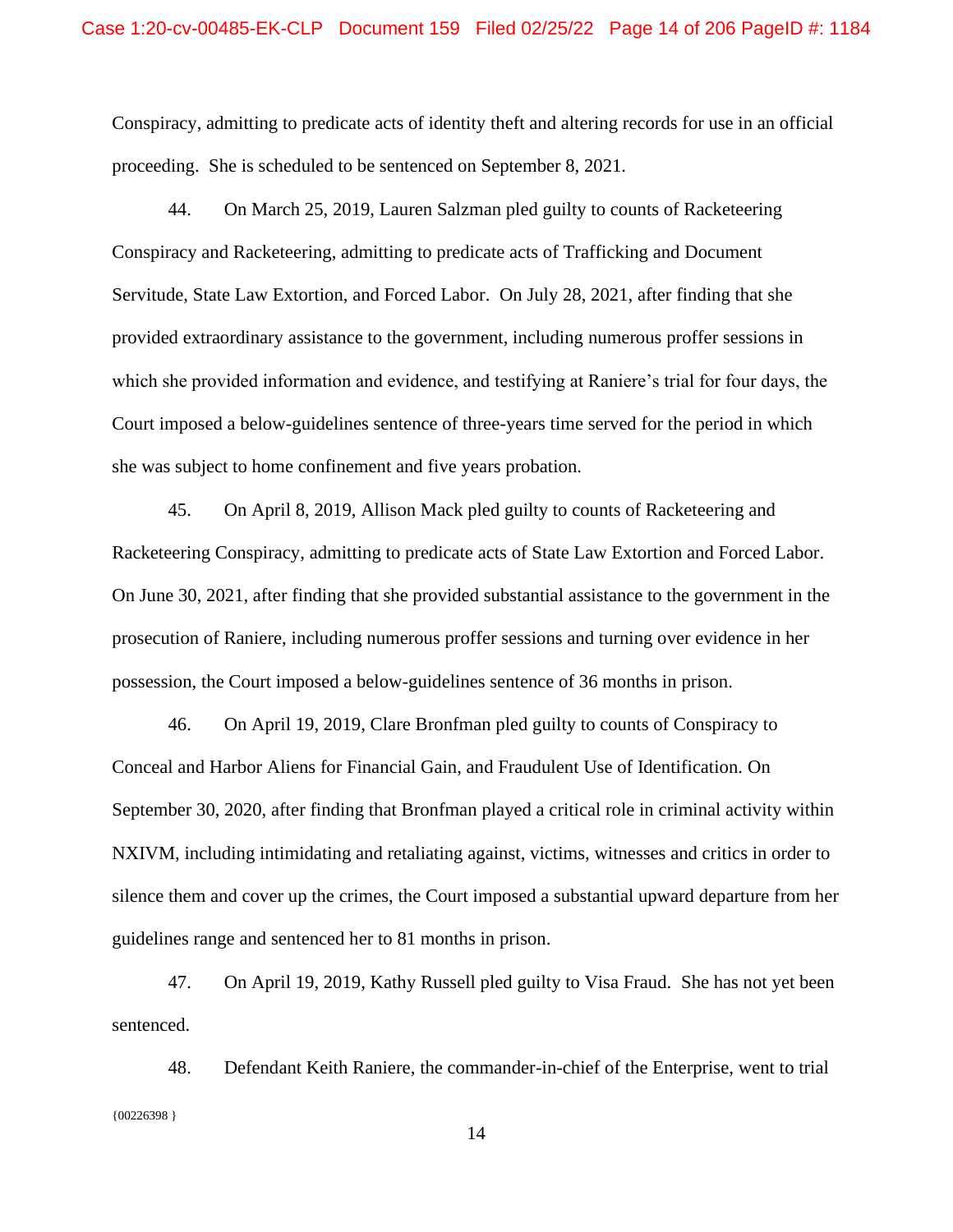(the "Raniere Trial"), and on June 19, 2019, was convicted by a jury of Racketeering Conspiracy, Racketeering, Forced Labor Conspiracy, Sex Trafficking Conspiracy, Sex Trafficking, Attempted Sex Trafficking, and Wire Fraud Conspiracy, all involving NXIVM and harmful conduct with respect to Plaintiffs herein. On October 27, 2020, after reciting a lengthy set of fact findings, the Court imposed a guidelines-range sentence of 120 years in prison.

49. The Defendants benefitted from participation in the forced labor and trafficking Venture within the Enterprise in several ways. First, they received enhanced status, titles, and power to wield over the rank-and-file members, including among other things positions as officers, directors and/or senior managers of NXIVM-affiliated entities and groups, as well as enhanced feelings of self-esteem and worth, because they were deemed "successes" within the Enterprise. Second, they benefitted financially through the receipt of profits, commissions and free labor, including personal assistants, housekeepers, drivers, personal shoppers and others. Third, the Defendants received the satisfaction of believing that they were at the forefront of a new era in the history of human civilization, and they were poised to benefit by gaining exceptional status within this remade society they were setting out to create. Indeed, for Defendants Clare Bronfman and Sara Bronfman, the benefits they received, including perceived future benefits, warranted an investment of a reported \$150 million.

# **Plaintiffs' Claims**

50. Each of the Plaintiffs in this action was a member of the NXIVM community. As set forth below, some Plaintiffs were recruited into DOS, others were subjected to one or more medical experiments, and others were manipulated and coerced into servitude. All Plaintiffs in this action expended substantial sums of money for what they were led to believe were legitimate courses in self-development.

{00226398 }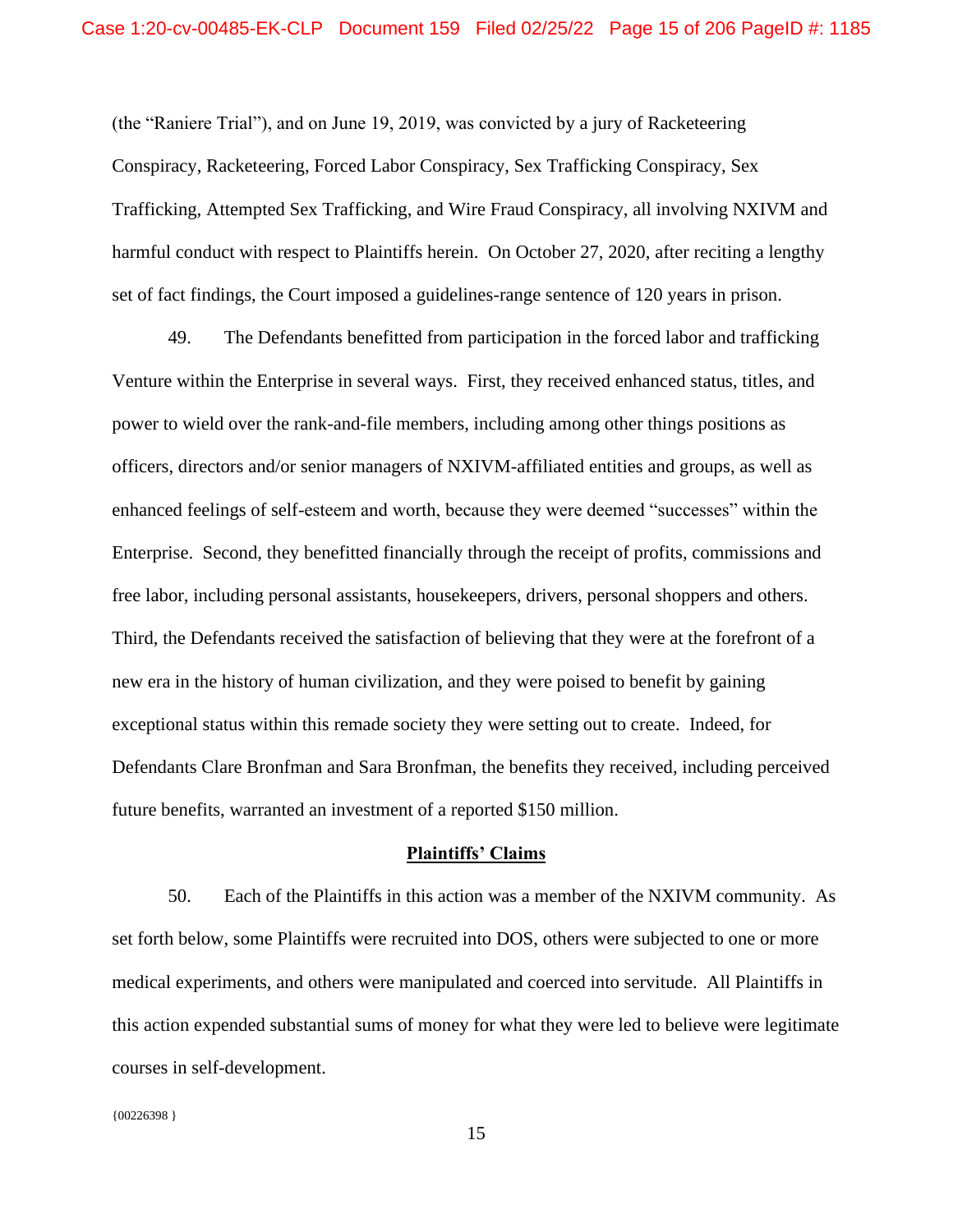51. None of the Plaintiffs consented to be the subject of the unauthorized practice of psychoanalysis, psychology or mental health counseling, and indeed none recognized that they were psychotherapy subjects, because those elements were masked within the larger frame of Rational Inquiry. Many of the Plaintiffs suffered emotional and psychological injuries as a result of their subjection to the Rational Inquiry methods and the highly abusive environment of the NXIVM community.

52. Plaintiffs bring claims for compensatory and punitive damages, disgorgement and other equitable relief against Defendants for, among other things, conspiring to and operating a criminal Enterprise and trafficking venture, the objects of which were financial gain, selfaggrandizement, and psychological benefits through a continuing pattern of multiple acts of mail fraud; wire fraud; identity theft; unlawful interception of wire and electronic communications; unlawful accessing of electronic data storage devices; visa fraud; peonage; document servitude; forced labor and sex trafficking; negligence per se and negligence for engaging in, aiding and abetting, and acting in concert to engage in the unauthorized practice of psychoanalysis, psychology and/or mental health counseling; negligence per se for engaging in, aiding and abetting and acting in concert to engage in unauthorized and unlawful human medical experiments; malicious abuse of legal process; and claims arising under 18 U.S.C. § 1595(a) for peonage, forced labor, sex trafficking, conspiring and attempting to engage in peonage, forced labor and sex trafficking, and benefiting from a venture engaged in peonage, forced labor, document servitude and sex trafficking in violation of 18 U.S.C. §§1581, 1589, 1590, 1591, 1592; and 1593A, violations of the Racketeer Influenced and Corrupt Organizations Act, 18 U.S.C §§ 1962(c) and (d). Additionally, Plaintiff Camila brings claims under New York state law for sexual abuse and battery against a minor, rape, intentional infliction of emotional distress

16

 ${00226398}$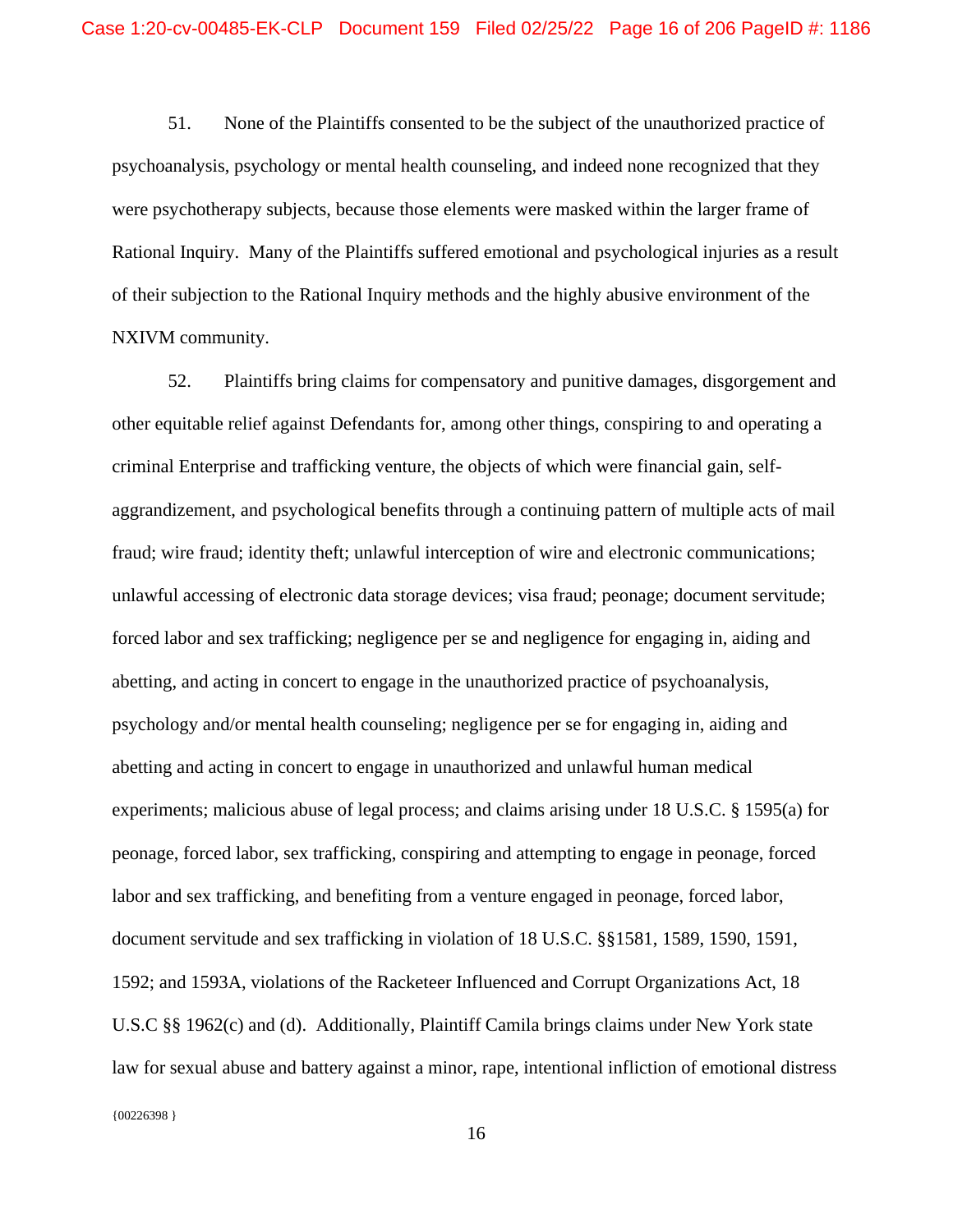and negligence for neglect and abuse of a minor.

# **PARTIES**

#### **Defendants**

53. Defendant Keith Raniere is a citizen and life-long resident of New York State, serving a 120-year prison sentence at United States Penitentiary Tucson, 9300 S Wilmot Rd, Tucson, AZ 85756. He is the co-founder and *de facto* head of NXIVM, ESP and all other ESPrelated entities, including DOS. Raniere was the co-creator of Rational Inquiry, the system of curriculum employed by ESP, and its Exploration of Meaning psychotherapy program. He was also the co-creator of the pseudo-scientific medical experiments performed on non-consenting participants.

54. Among the many benefits Raniere received from the Enterprise was ten percent of the income of each NXIVM-related entity, and a community of people committed to serving his every need, desire and whim. In exchange, Raniere bestowed upon select persons, including each of the Individual Defendants and co-conspirators discussed herein, opportunities to enjoy a share of the income, along with elevated status and power within the NXIVM community, and beyond.

55. In addition to directing the operation of the Enterprise, Raniere also created and directed the trafficking venture described herein, which engaged in (among other things) acts of peonage, forced labor and sex trafficking. Raniere authorized, bestowed power on and directed each Defendant herein to engage in, conspire to engage in or attempt to engage in unlawful acts in furtherance of the venture, and each Defendant (including Raniere) benefitted financially and by receiving other things of value from their participation in the venture.

{00226398 } 56. Defendant Nancy Salzman is a citizen and resident of New York State, co-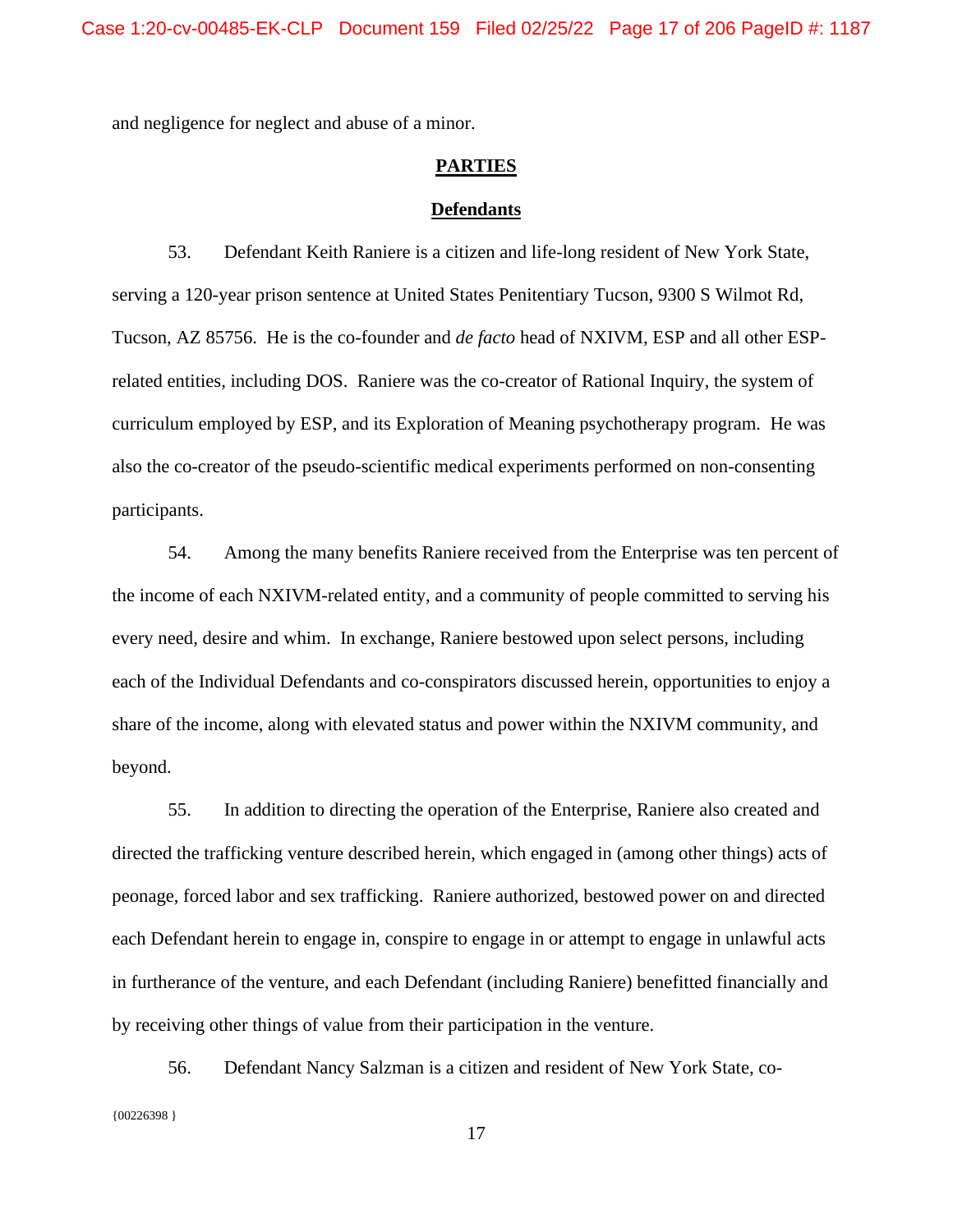founder of NXIVM with Raniere, co-founder and President of Defendant ESP, a member of the executive boards of NXIVM and ESP, and a member of the Inner Circle. Nancy Salzman cocreated and co-directed the ESP curriculum and the Exploration of Meaning psychotherapy program, both of which were central to the NXIVM system and to the perpetration of innumerable injurious acts described herein. She shared in the income generated by NXIVM and its related entities, which enabled her to acquire several real properties, as well as funds held in banks and/or non-bank financial institutions, and U.S. currency (including more than \$500,000 seized from her primary home when she was arrested). Salzman was the primary person within NXIVM responsible for laundering cash proceeds of NXIVM activities, including structuring transactions to move funds into the banking system without triggering required cash transaction reporting, doling out cash payments for labor and services provided both by members of the NXIVM community and outside vendors, and delivering large sums of cash to intermediaries not connected to the NXIVM community, all to evade detection by federal and state tax and law enforcement authorities.

57. Nancy Salzman, along with Raniere, also designed, recruited subjects for and oversaw the pseudo-scientific, unlawful (and severely traumatizing) medical experiments described herein, including the "Tourette's Study," the "OCD study," and the "Human Fright Study."

{00226398 } 58. Defendant Clare Bronfman is citizen of New York State currently serving an 81 month sentence at the Federal Detention Center in Philadelphia at 700 Arch Street, Philadelphia, Pennsylvania. She is the sister of Defendant Sara Bronfman. Clare Bronfman is a member of the executive boards of NXIVM and ESP, Vice President of Operations of ESP, and Trustee and Chief Operating Officer of Defendant Ethical Science Foundation ("ESF"). She was a member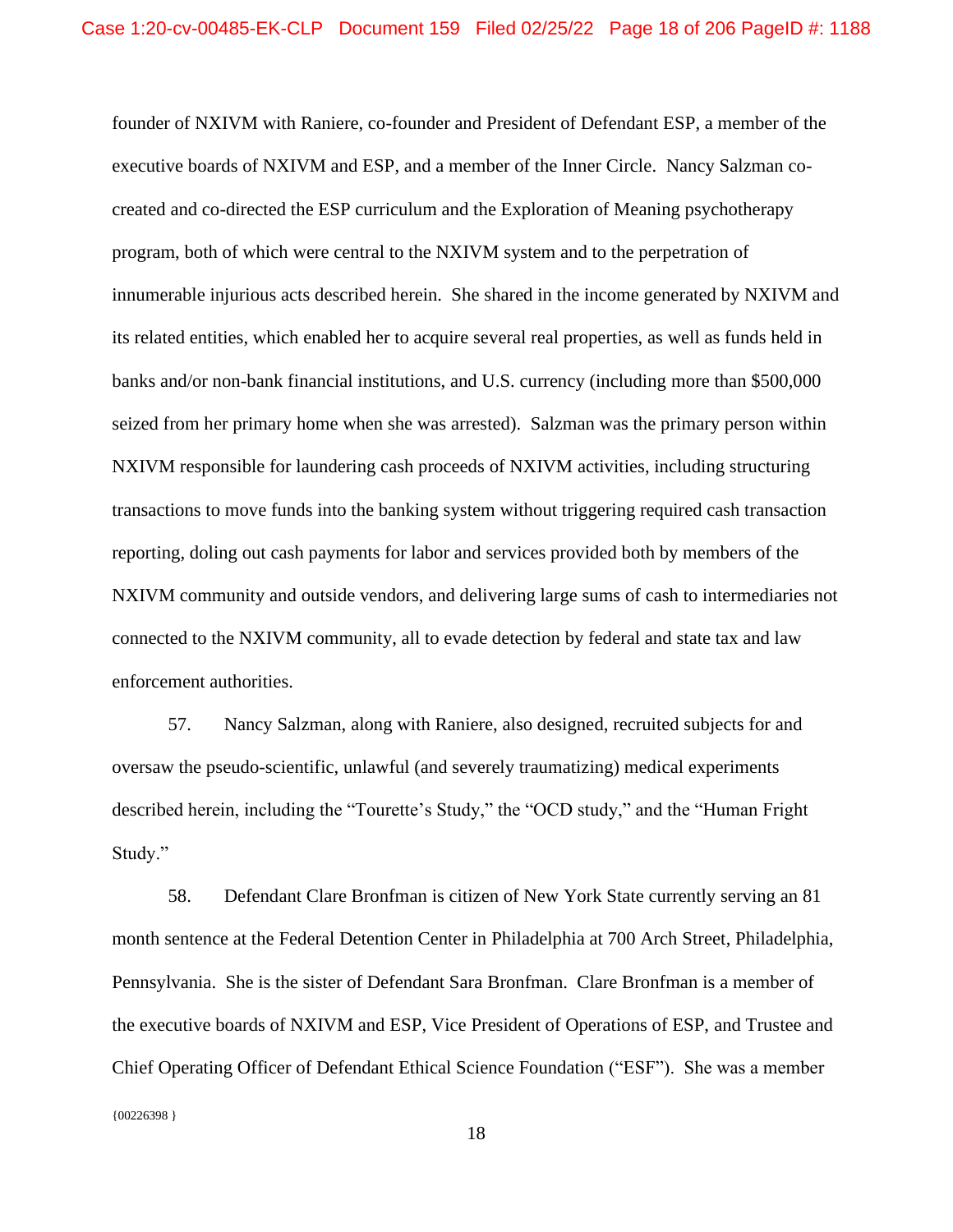of the Inner Circle.

59. As part of the operation of the Enterprise, Clare Bronfman, Raniere, and other coconspirators directed and participated in a decades-long pattern of vexatious, ruinous, and meritless abuse of the civil and criminal justice system in order to harass, intimidate, silence, retaliate against, and destroy the lives of witnesses and persons critical of NXIVM and Raniere. Clare Bronfman and her sister and co-defendant, Sara Bronfman, expended millions of dollars to finance these abuses. In part due to her position as the person responsible for overseeing and handling legal matters in NXIVM, Clare Bronfman also took advantage of many members of the NXIVM community by misrepresenting the law to them in order to induce them to act or refrain from acting in accordance with her desires and those of her co-defendants. This included foreign nationals who were enticed or recruited to come to the U.S. on student visas but who were then put to work in NXIVM companies, other foreign nationals who were lured to the U.S. by false promises from Bronfman as to the nature of the work and the amount of compensation they would receive, and yet others, including Daniela, Camila, and Adrian, who on Bronfman's advice overstayed their visas and were then preyed upon by Defendants, who exploited their lack of legal immigration status.

60. Clare Bronfman, along with Raniere and other co-conspirators, also directed and participated in efforts and attempts through unlawful means to spy upon and acquire information from and/or about perceived critics, enemies and potential witnesses, including the hacking of her own father's computer and email account.

61. Clare Bronfman also owned and directed the activities of several of the "Ultima<sup>2</sup>" group of companies, including exo/eso, which was designed and used to procure, groom and

<sup>{00226398 }</sup> <sup>2</sup> The Ultima group included exo/eso, The Source, The Knife, and Ethicist.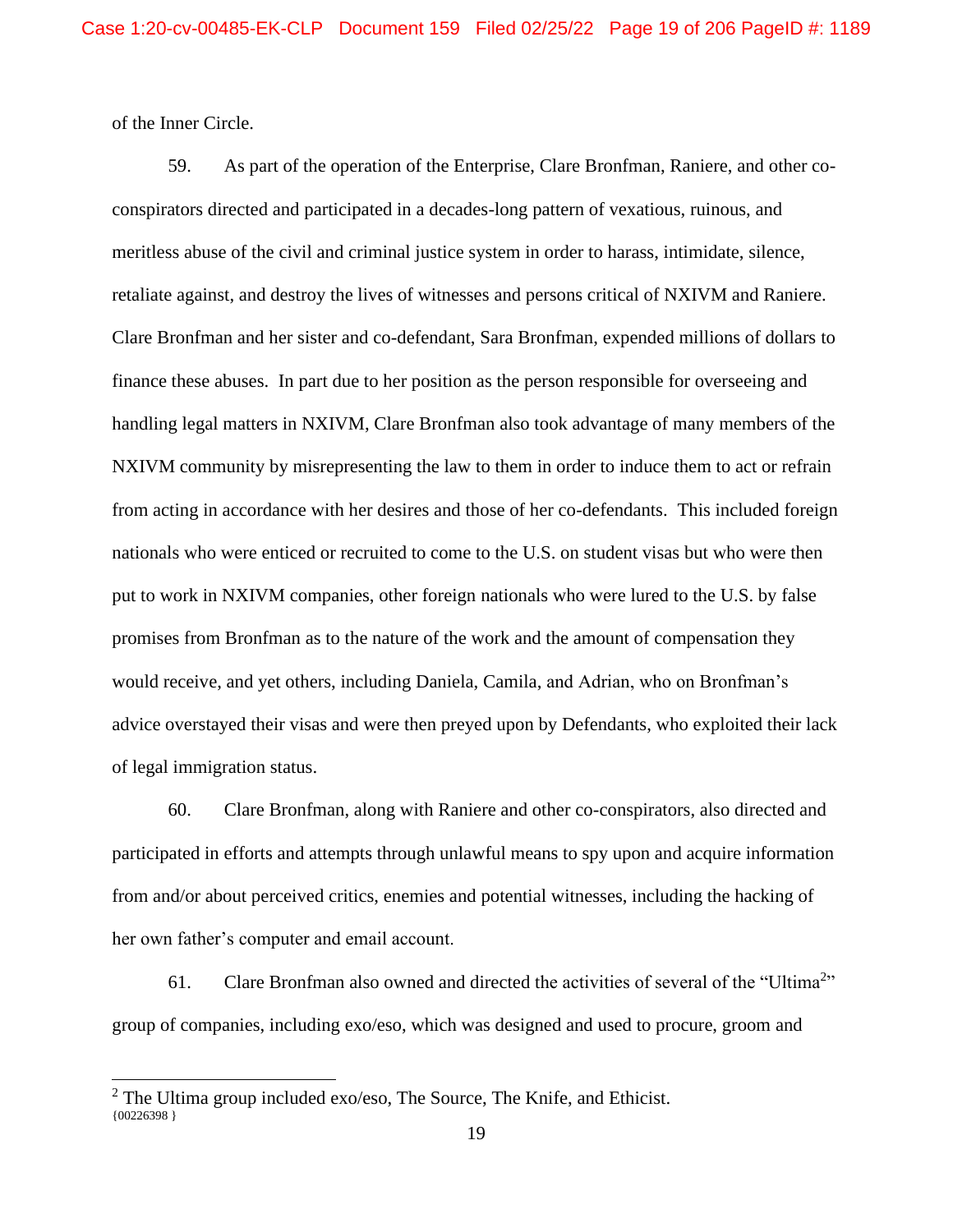provide sexual servants for Raniere. She later used her position of power and authority, and her wealth, to help cover up the sex trafficking operation known as DOS.

62. Defendant Sara Bronfman is a citizen and former resident of New York State, whose current whereabouts are unknown. On information and belief, Sara Bronfman and her husband reside in France or Portugal. At all times relevant herein, Sara Bronfman resided in New York, and most of her relevant conduct occurred in New York. She is a member of NXIVM and a former NXIVM trainer, head of Defendant Rainbow Cultural Garden, and the sister of Clare Bronfman. Sara Bronfman served on the NXIVM board and at one time was the NXIVM "Master of Humanities." Sara Bronfman contributed millions of dollars of her own assets to finance the campaign of legal terror Defendants waged against critics and witnesses. She also financed other aspects of the operation, including the acquisition of the three commercial properties that served as the headquarters, administrative offices and center for operations of NXIVM, where a substantial part of Defendants' criminal activities were based. Sara Bronfman was directly involved in promoting NXIVM and recruiting people to join NXIVM, using her social status as a recruitment tool. Along with her sister, Defendant Clare Bronfman, Sara Bronfman co-founded Defendant Ethical Science Foundation.

63. Defendant Lauren Salzman is a citizen and resident of New York State and is the daughter of Defendant Nancy Salzman. Lauren Salzman was Director of Education for ESP, a Proctor and Field Trainer, and worked directly with Raniere, Clyne and Mack to run DOS. Within the DOS structure, Lauren Salzman was a First Line Master, where Plaintiffs Sarah Edmondson, Paloma Pena, Jane Doe 9, and Kristin were "slaves" in her line. She was a member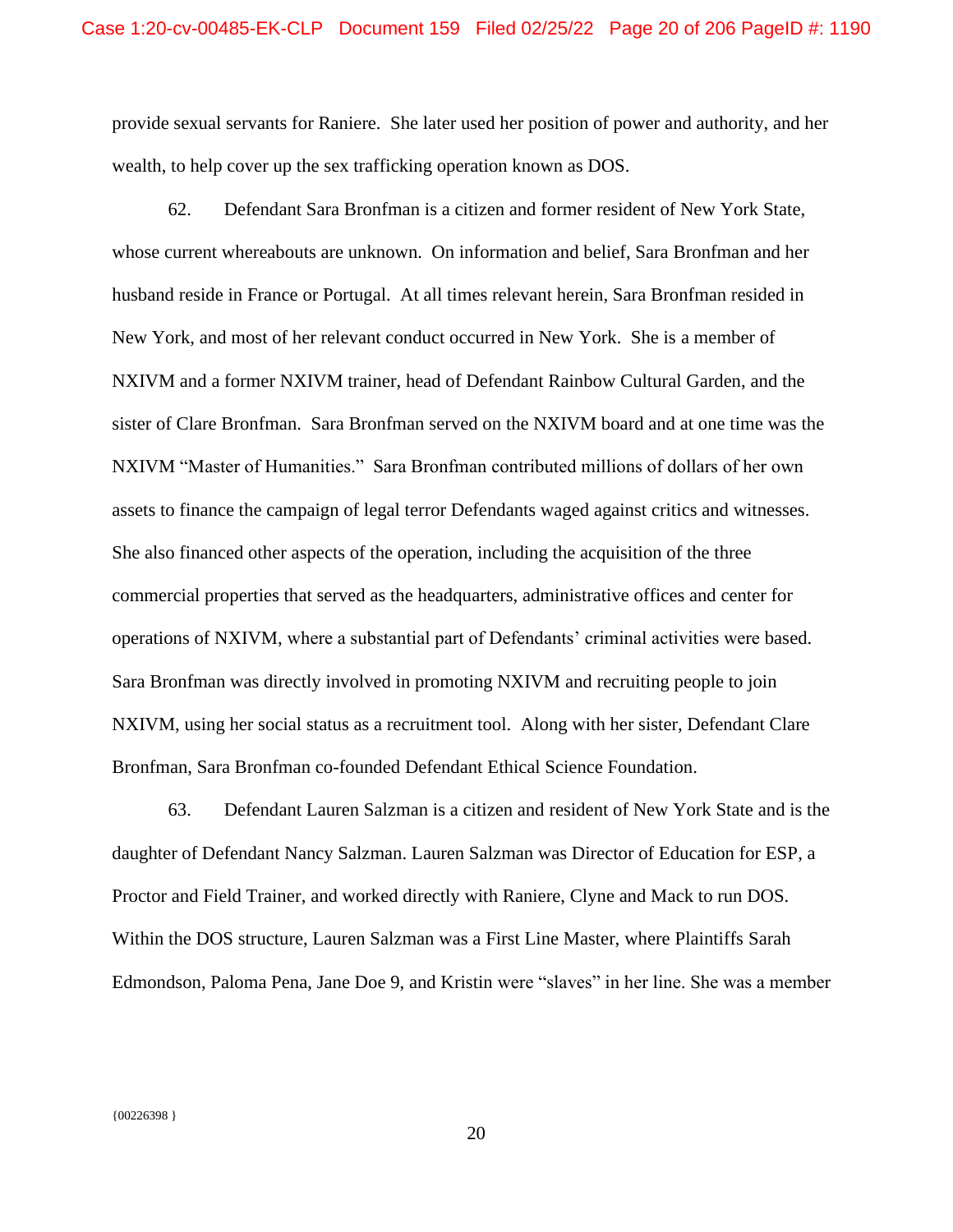of Raniere's Inner Circle.<sup>3</sup>

64. Defendant Allison Mack is a citizen and resident of California, who resided fulltime in New York State for much of the relevant time period herein. Mack worked directly with Raniere to create and run DOS. Within the DOS structure, Mack was a First Line Master, where Jessica Joan Salazar, Soukiana Mehdaoui, Nicole, Rachel, India Oxenberg and Valerie were "slaves" in her line. She was a member of the Inner Circle. In sentencing Mack, the District Court found that she was "able to use [her] status as a well-known public figure to gain credibility and influence with Nxivm and DOS recruits. [She] abused this power to persuade and pressure women to join DOS."

65. Defendant Kathy Russell resides in New York State. Russell was the Enterprise's bookkeeper, and she worked directly with Raniere, Nancy Salzman, and the other top people within the Enterprise. She was a member of the Inner Circle. Russell was also responsible for making the annual cash rental payments for the apartment in which Camila was secreted from 2011 until she left New York and returned to Mexico in 2017.

66. Defendant Karen Unterreiner resides in Clifton Park, New York. Karen Unterreiner was a member of the Inner Circle and sat on the NXIVM executive board. She was a Proctor and Head Trainer of ESP curriculum. She was also involved in NXIVM's finances; she was responsible for calculating and paying commissions, including the 10 percent cut of all NXIVM revenues that was paid or payable to Raniere.

67. Defendant Brandon Porter is a physician formerly licensed to practice medicine in New York. On information and belief, he resides in Iowa. At all times relevant hereto, Porter

 $3$  Lauren Salzman testified for several days in the Raniere Trial, and her testimony is sometimes quoted herein.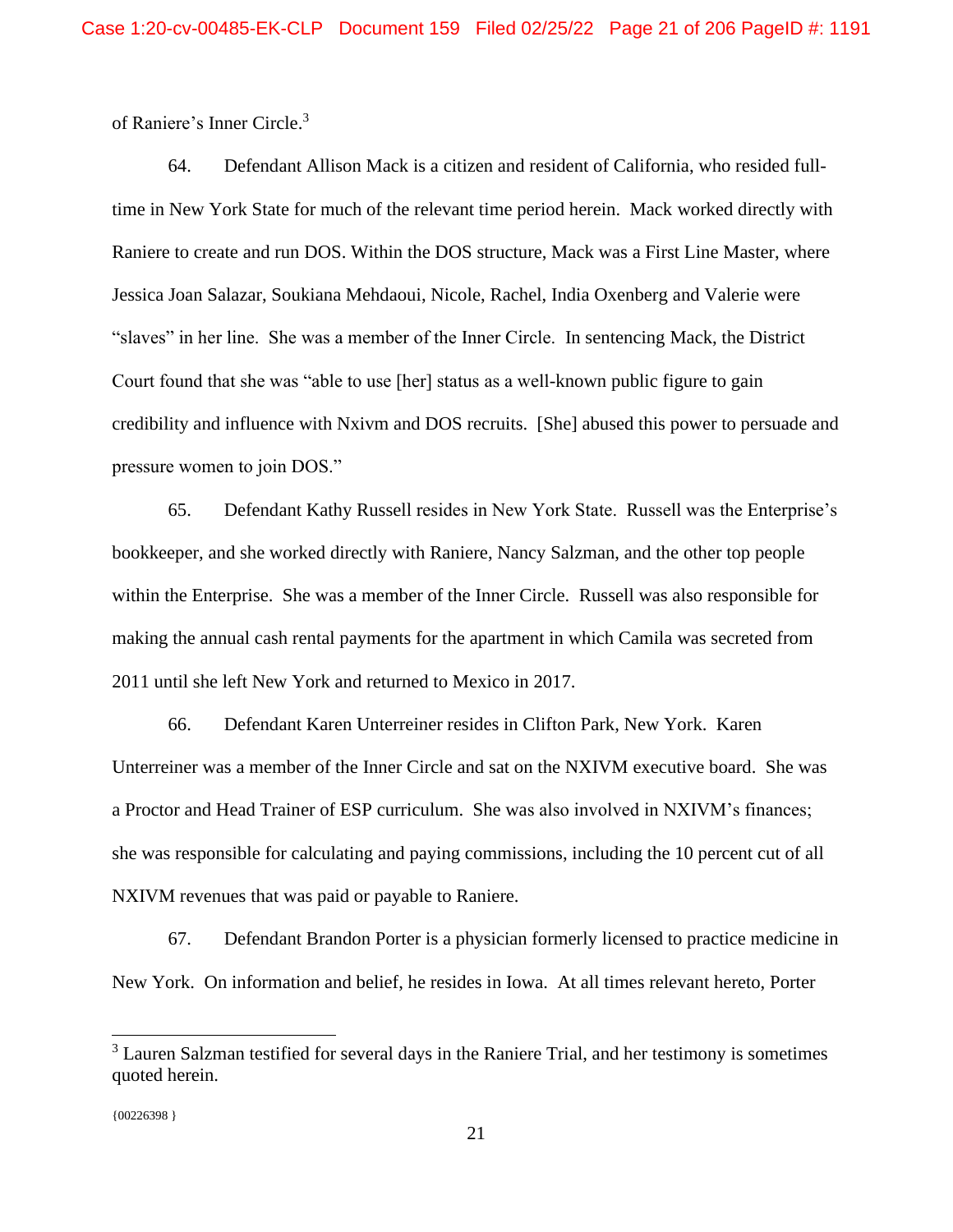was regularly engaged in the practice of medicine in New York State. Porter was paid by and acted as an agent of ESF, under the direction of Raniere, Clare Bronfman, and Nancy Salzman. Porter, along with Nancy Salzman and others, conducted experiments on human beings within the NXIVM community, including the "Human Fright Experiment," and the Tourette's and OCD "studies," all without voluntary informed consent or professional oversight.

68. Defendant Danielle Roberts, M.D. is a physician licensed to practice medicine in New York State, who maintains a professional address in Plainview, New York and resides in Port Jefferson Station, New York. At all times relevant hereto, Roberts was regularly engaged in the practice of medicine in New York. Roberts used a cauterizing iron to brand numerous DOS members in their pubic areas, without their informed consent and without anesthesia. Roberts continues to support Raniere and publicly promote DOS.

69. Defendant Nicki Clyne resides in Brooklyn, New York. Clyne worked directly with Raniere to create and run DOS. Within the DOS structure, Clyne was a First Line Master and Jane Doe 8 was a "slave" in her line. She was a member of the Inner Circle. Clyne continues to support Defendant Raniere, visiting and communicating with him regularly, and to advocate and/or recruit for what remains of DOS.

70. Defendant NXIVM Corporation is a corporation organized and existing under the laws of the state of Delaware with a principal place of business in Albany, New York. NXIVM Corporation was one of as many as one-hundred legal entities set up by various Defendants to function as instrumentalities through which to carry out unlawful acts in furtherance of the Enterprise, Venture and conspiracy described and defined herein.

 ${00226398}$ 71. Defendant Executive Success Programs, Inc. is a corporation organized and existing under the laws of the state of Nevada with a principal place of business in Albany, New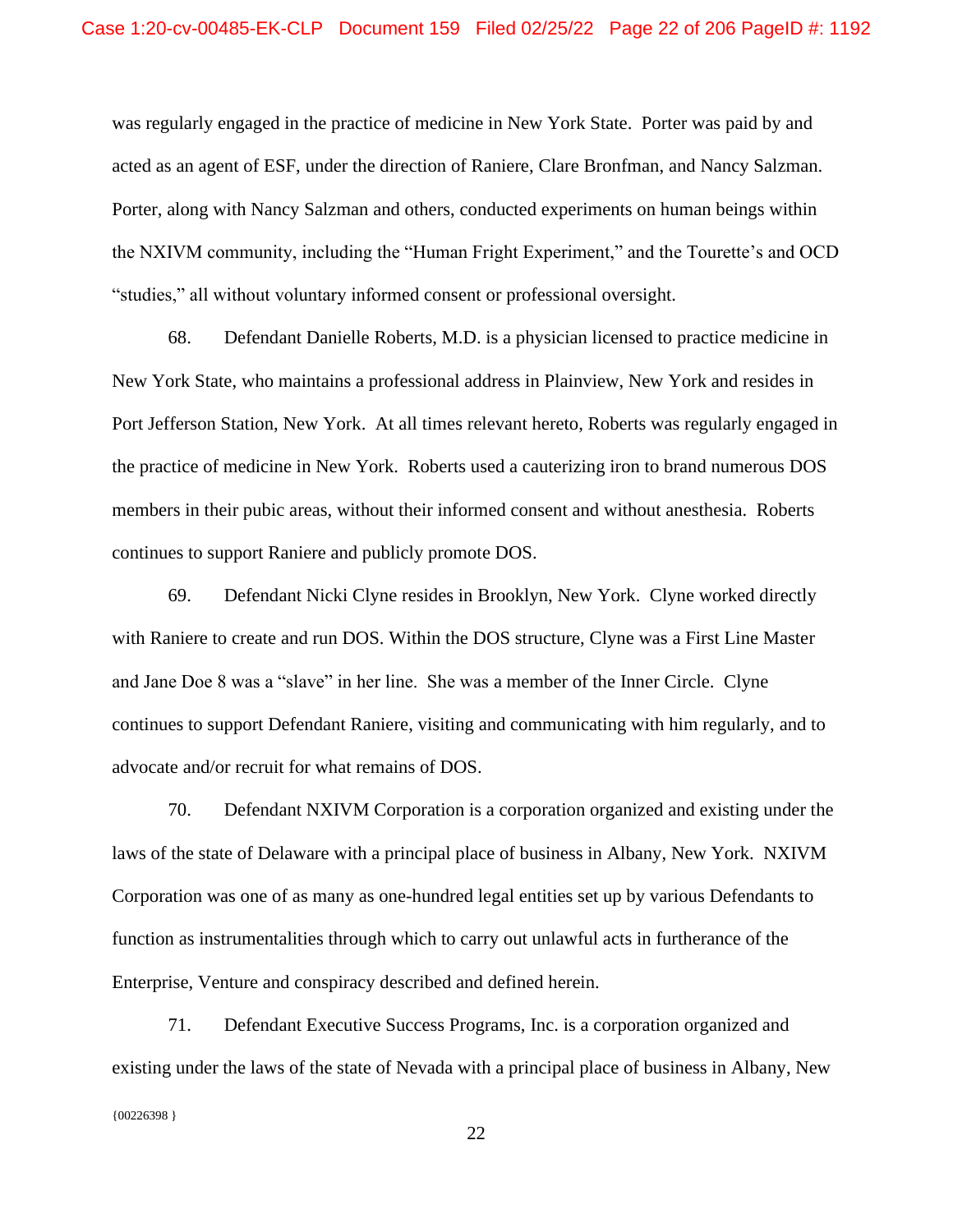York. ESP was one of as many as one-hundred legal entities set up by various Defendants to function as instrumentalities through which to carry out unlawful acts in furtherance of the Enterprise, Venture and conspiracy described and defined herein.

72. Defendant Ethical Science Foundation is a Section 501(c)(3) exempt private foundation founded and funded by Clare Bronfman and Sara Bronfman as an instrumentality through which to carry out unlawful acts in furtherance of the Enterprise, Venture and conspiracy described and defined herein. ESF was the funding vehicle for NXIVM/ESP projects, with its principal place of business in Clifton Park, New York. Among these projects were dangerous medical experiments on human subjects without proper safeguards, oversight or informed consent.

73. Defendants also used ESF to sponsor fraudulently obtained student visas for foreign nationals brought to the United States under false pretenses. Many of these foreign nationals were put to work in other entities controlled by Defendants, including Rainbow Cultural Garden, and to provide labor and services to individual Defendants.

74. In order to disguise these unlawful schemes, Defendants falsely recorded compensation paid to such foreign nationals as "scholarship" grants on ESF's books, and at times Defendants coerced foreign nationals into providing labor and services without compensation, or required them to pay back or forfeit compensation, knowing that such persons would not complain or leave, out of fear of retaliation, including being arrested due to their compromised or lost immigration status.

{00226398 } 75. Defendant First Principles ("First Principles") is a corporation organized and existing under the laws of the state of Delaware with a principal place of business in Albany, New York. Ostensibly created by Defendants to hold and administer intellectual property rights,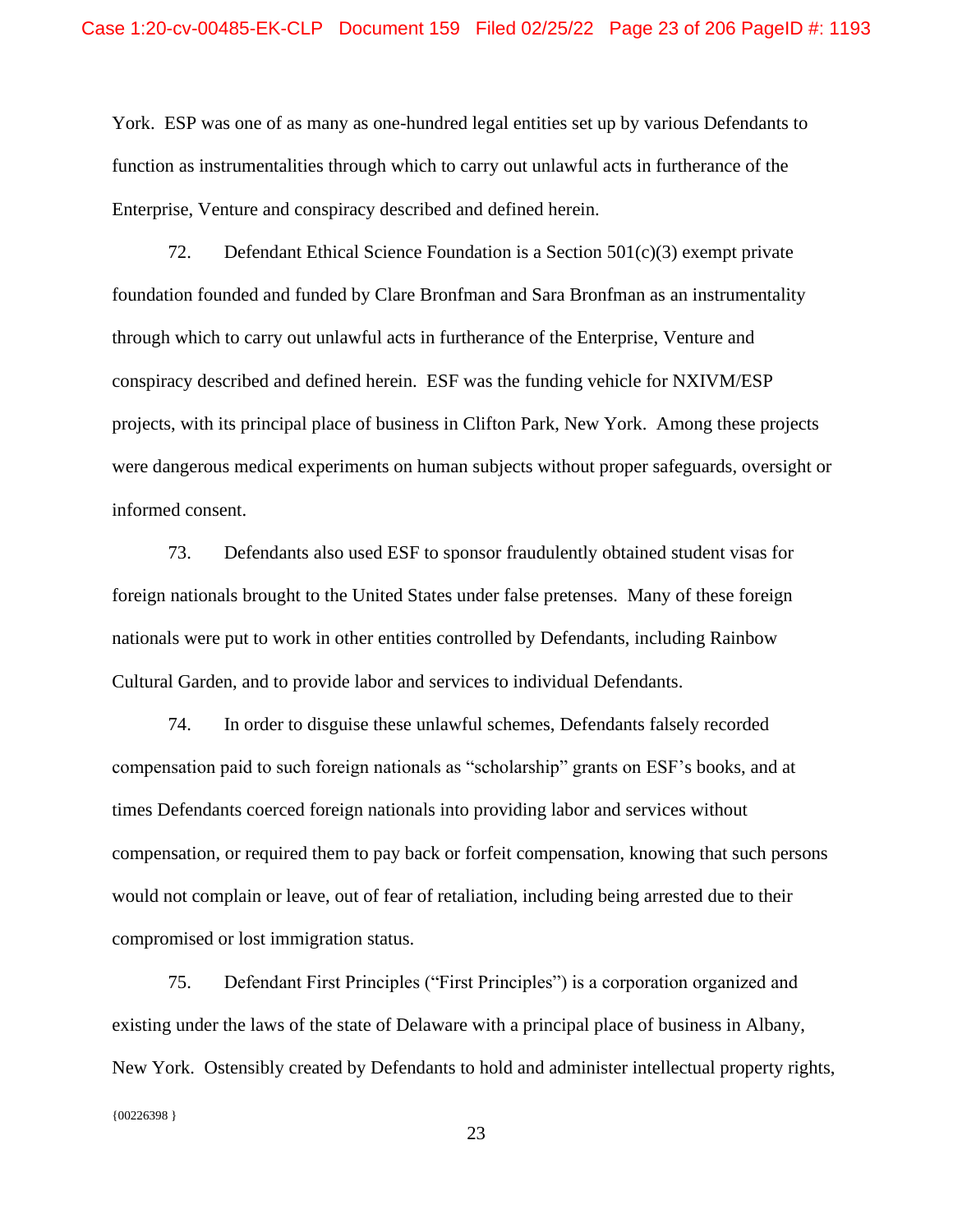First Principles was an instrumentality by which Defendants moved funds among and between various other NXIVM-related entities, and through which Defendants channeled funds to be held in various accounts and used for Raniere's benefit.

#### **Plaintiffs**

76. Daniela is a citizen and resident of Mexico. After taking an ESP intensive<sup>4</sup> in Mexico, she traveled to the Albany, New York area, lured with promises of training and employment as a computer programmer and personal tutoring and mentoring by Raniere, so that she might advance what she understood to be NXIVM's humanitarian mission. She was 16 years old at the time, and her parents gave her permission to forgo a year of study on a full scholarship to a prestigious Swiss academy, because they believed Raniere to be a great man working to build a better world. Raniere assured Daniela and her parents that he would provide her with a superior, university level education.

77. Believing Defendants' bogus claims that Raniere was a brilliant scientist, mathematician, inventor and philosopher, who was developing a revolutionary system to advance humanity, Daniela remained in the Albany, NY area and devoted all of her time to working for Raniere and several of his Inner Circle of co-conspirators, including Individual Defendants. Daniela believed Defendants' representations that Raniere had invented a scientific, patent-pending technology that would lead to greater success and fulfillment in her life and help solve many of humanity's most serious problems. Daniela was never informed that NXIVM's system involved the application of manipulative and coercive psychotherapeutic methods by persons unauthorized and unqualified to utilize such techniques, and she would not have moved to Albany and subjected herself to these methods had she known that she was risking serious

<sup>{00226398 }</sup> <sup>4</sup> A several days' long NXIVM course.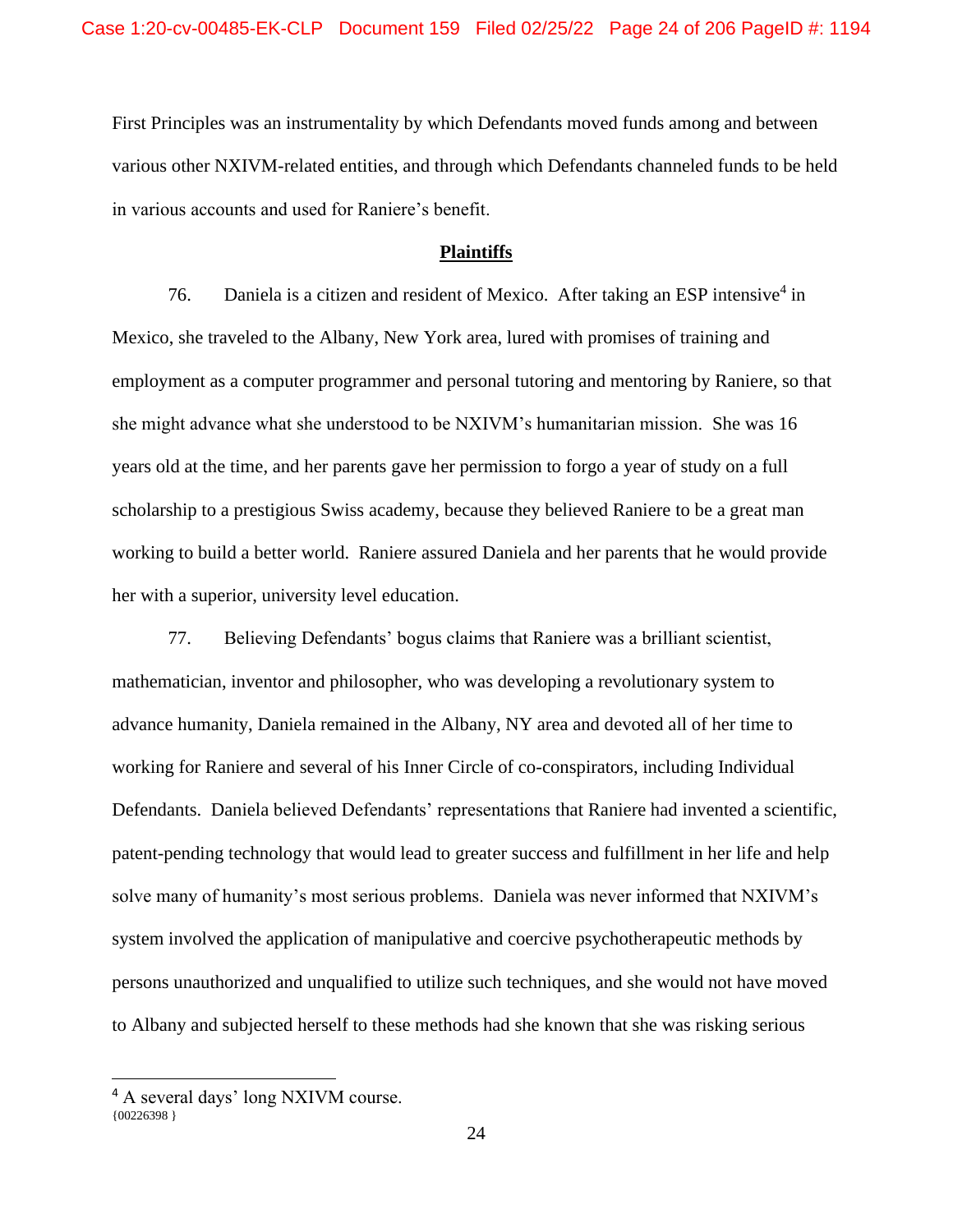emotional injury. Nor was Daniela aware of Raniere's history as a sexual predator with a lust for young women, or that he had designs for her as a sexual partner.

78. Raniere and his Inner Circle spent two years grooming her, ultimately leading her to believe that having sex with Raniere was necessary for their relationship to evolve to a higher stage, which she continued to believe would lead to her partnering with Raniere in the development of his revolutionary technology and securing her the Ivy League university level education she had been promised.

79. For years, Daniela worked for NXIVM entities and the Individual Defendants without ever receiving compensation, performing labor and services in: IT and cybersecurity; office administration; researching dense tomes on science, social science and other subjects in order to generate a series of book reports for Raniere so that he could maintain the appearance of being well-read and educated; creating, organizing, and maintaining archival recordings of Raniere whenever he spoke; organizing and maintaining Raniere's library of books; cleaning homes, including those of some of the individual Defendants herein; and conducting research for Raniere, frequently under the supervision of Defendants Raniere, Karen Unterreiner, Nancy Salzman, and Lauren Salzman.

80. After she briefly returned to Mexico, Raniere instructed her to re-enter the United States via Canada, utilizing a false sheriff's identification card of another person procured by Defendant Kathy Russell on direction from Raniere. Russell also traveled to Canada to personally escort her across the border into the U.S. and back into Raniere's clutches in Albany, with the assistance of another of Raniere's co-conspirators. From that point forward, Daniela was frequently informed that if she left NXIVM she would be deported and cut off from her family, including in response to any requests she made to be compensated for her work.

{00226398 }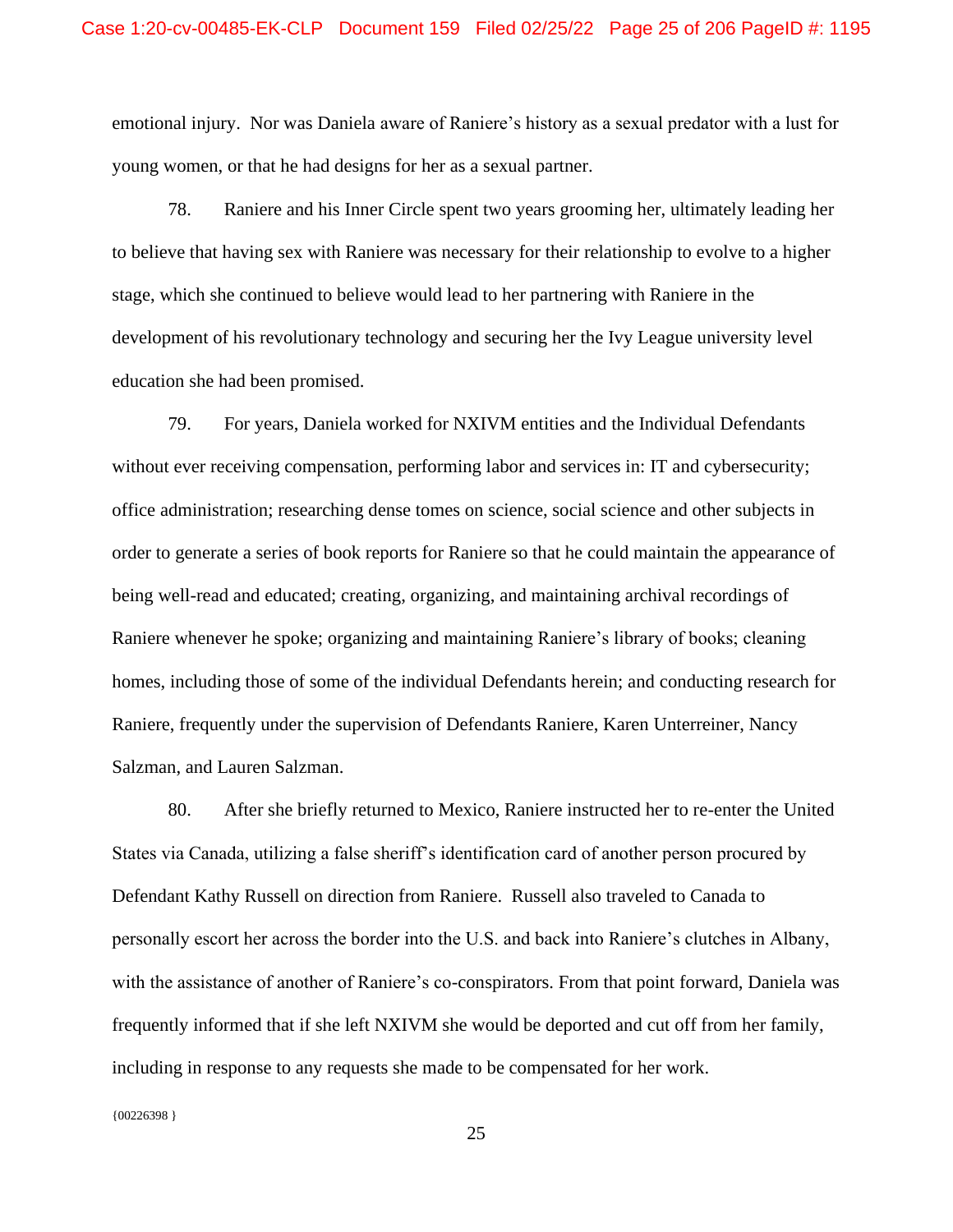81. At some point, Daniela informed Raniere that she was attracted to another man and was experiencing romantic feelings that she had never felt for him. She informed Raniere that she would no longer have sex with him. Thereafter, he and members of his Inner Circle, including Defendants Nancy Salzman, Lauren Salzman and Karen Unterreiner began a campaign of extreme isolation, harassment and other abuse that lasted years, culminating in her confinement to a room with virtually no human contact for nearly two years, during which her pleas to be let out were either rejected or ignored. Defendants eventually sent her back to Mexico with almost no money and no identity papers (which they had taken and refused to give back to her) and cut her off from all contact with her immediate and extended family.

82. As a result of Defendants' scheme, criminal acts, and misrepresentations and omissions, and abuse, including her confinement, Daniela was harmed.

83. Also, as a part of Defendants' scheme, Daniela performed uncompensated labor, working for many hours without compensation for the benefit of the Defendants.

84. Plaintiff Camila is a citizen and resident of Mexico. She is the younger sister of Plaintiffs Daniela and Adrian. From the summer of 2003 to the summer of 2004, and then from the summer of 2005 until November 2017, Camila resided in the Clifton Park, New York area where Defendants were based.

 ${00226398}$ 85. Camila was groomed and sexually assaulted and abused by Defendant Raniere when she was a child, and she suffered unspeakable coercive control and abuse for the next fifteen years of her life. Raniere's depraved treatment of Camila was all the more cruel because he caught her entire family in his web, grooming and having sexual relationships with both of her sisters, moving her brother into a sphere in the NXIVM community removed from the family, and rendering her parents such true believers that Camila was completely isolated with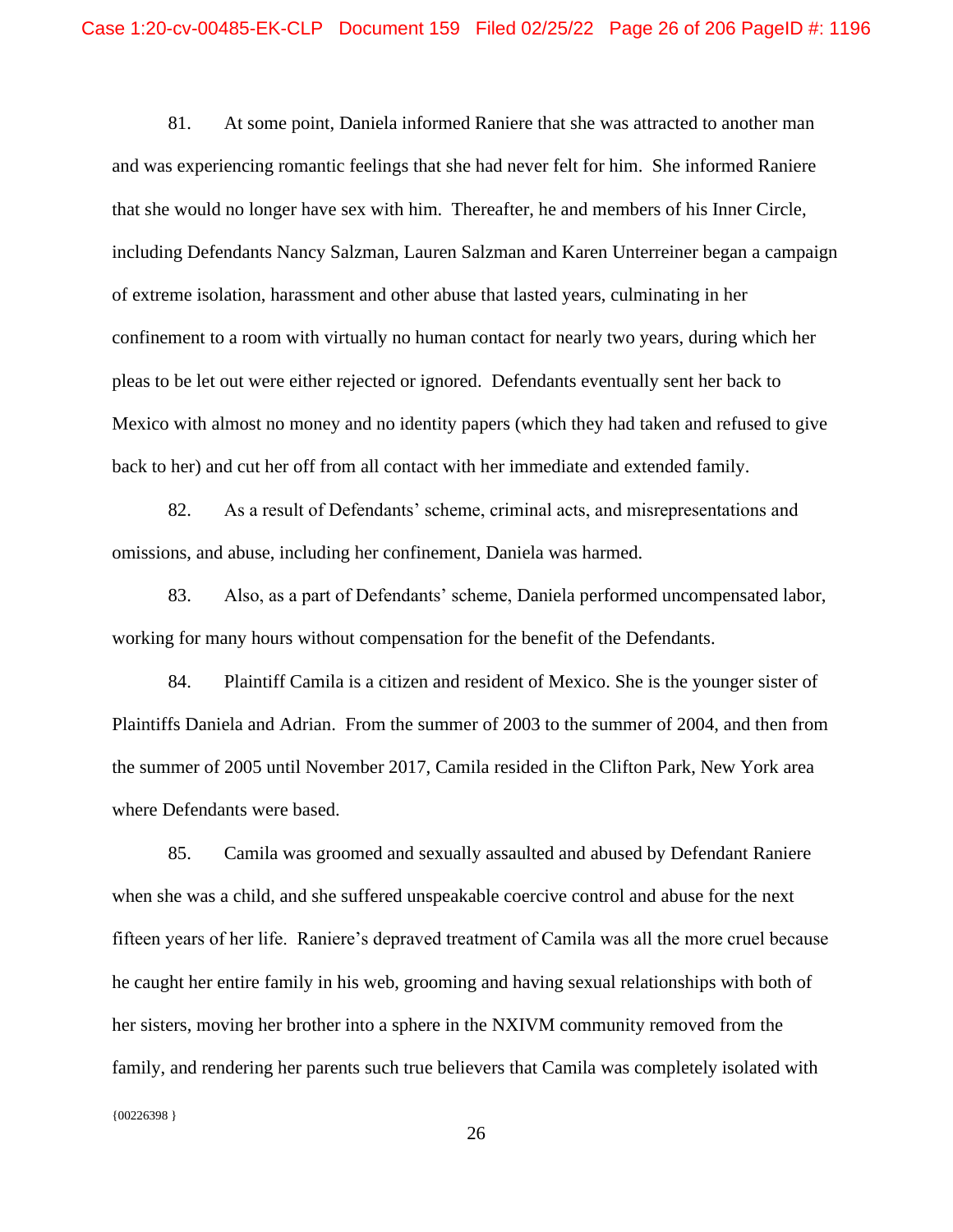no loved ones to seek advice from or lean on for emotional support. Once within Raniere's orbit, Camila had no chance. Alone and feeling abandoned at age 15, Camila quickly fell victim to Raniere's boundless lust for power and domination. Raniere and his co-conspirators were so relentless in their efforts to control Camila that, even after the extraordinary events of late 2017 leading up to the 2018 arrests of Raniere, Clare Bronfman, Allison Mack, Lauren Salzman, Nancy Salzman and Kathy Russell, it took Camila two more years to extract herself and begin to recover from all the years of trauma, something she will undoubtedly struggle with for the remainder of her life.

86. When Camila was fifteen years old, Raniere began to have sex with her, demanding that she have sexual intercourse and perform oral sex on him. At that time, he also took lewd, pornographic photographs of her, including close-ups of her genitals. He was fortyfive years old at the time. He was also simultaneously engaged in sexual relationships with Camila's two sisters.

{00226398 } 87. Among other things, and while Camila was still a minor, Defendants Raniere and Nancy Salzman began to exploit Camila's vulnerabilities, putting her to work as Nancy Salzman's maid, for little to no compensation, instructing her to live in a house owned by Salzman, with members of the Inner Circle (all adults who were in sexual relationships with Raniere). Over the course of many years, Defendant Clare Bronfman likewise exploited Camila's vulnerabilities, including advising Camila to stop returning to Mexico to renew her visitor visa, with false promises of assistance from Bronfman's immigration lawyers. Bronfman, Raniere, Nancy Salzman and others knew that Camila would become even more vulnerable if she lost her legal immigration status, and they took advantage of her circumstances by, among other things, paying her very low wages and often refusing to compensate her at all for work she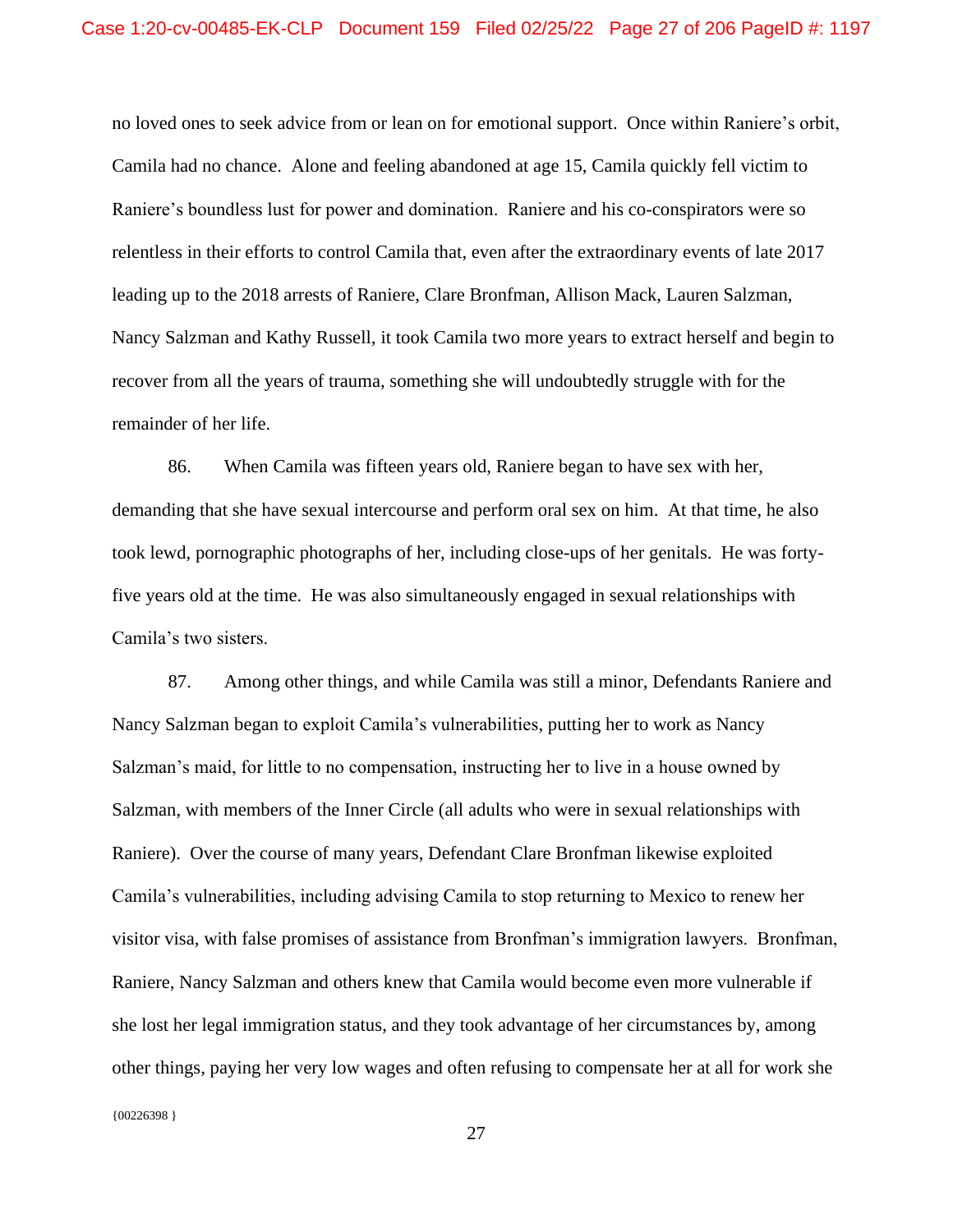performed for them and others, telling her that since she was in the country illegally, she had no right to be paid.

88. Despite numerous promises of educational opportunities and a career path, Defendants systematically deprived Camila of any meaningful future. She was unable to complete high school and, after obtaining a GED, she was told that the education she could obtain within NXIVM would be superior to any college, so she was deprived of any higher education and the prospect of a better, more independent life.

89. When Raniere learned that Camila was interested in working with children, he exploited her goals and promised to work with her to develop a school and curriculum for educating young children, which he called Rainbow Cultural Garden ("RCG"). However, when Raniere launched RCG with Sara Bronfman, they chose a member of his inner circle, Loretta Garza, to run the company. Once RCG was launched, Camila who had been working in the community as a babysitter, was prohibited from taking babysitting jobs and required to work as an MDS for RCG . However, once she was working for RCG, her wages did not increase to the level of the other women teaching children in that program; rather, she was paid less than she earned as a babysitter and she was told that, because she did not have a work visa, she had no right to be paid and she should consider herself lucky to have been paid that much, or anything at all.

{00226398 } 90. In 2009, after two years of living with the fear of arrest and deportation because of her lack of legal immigration status, Camila became aware of the DREAM Act and asked Raniere to help her obtain legal status in the U.S. Clare Bronfman allegedly had immigration counsel on retainer to assist members of the community with various immigration-related matters, and Camila was aware that Bronfman's lawyers had helped Camila's eldest sibling with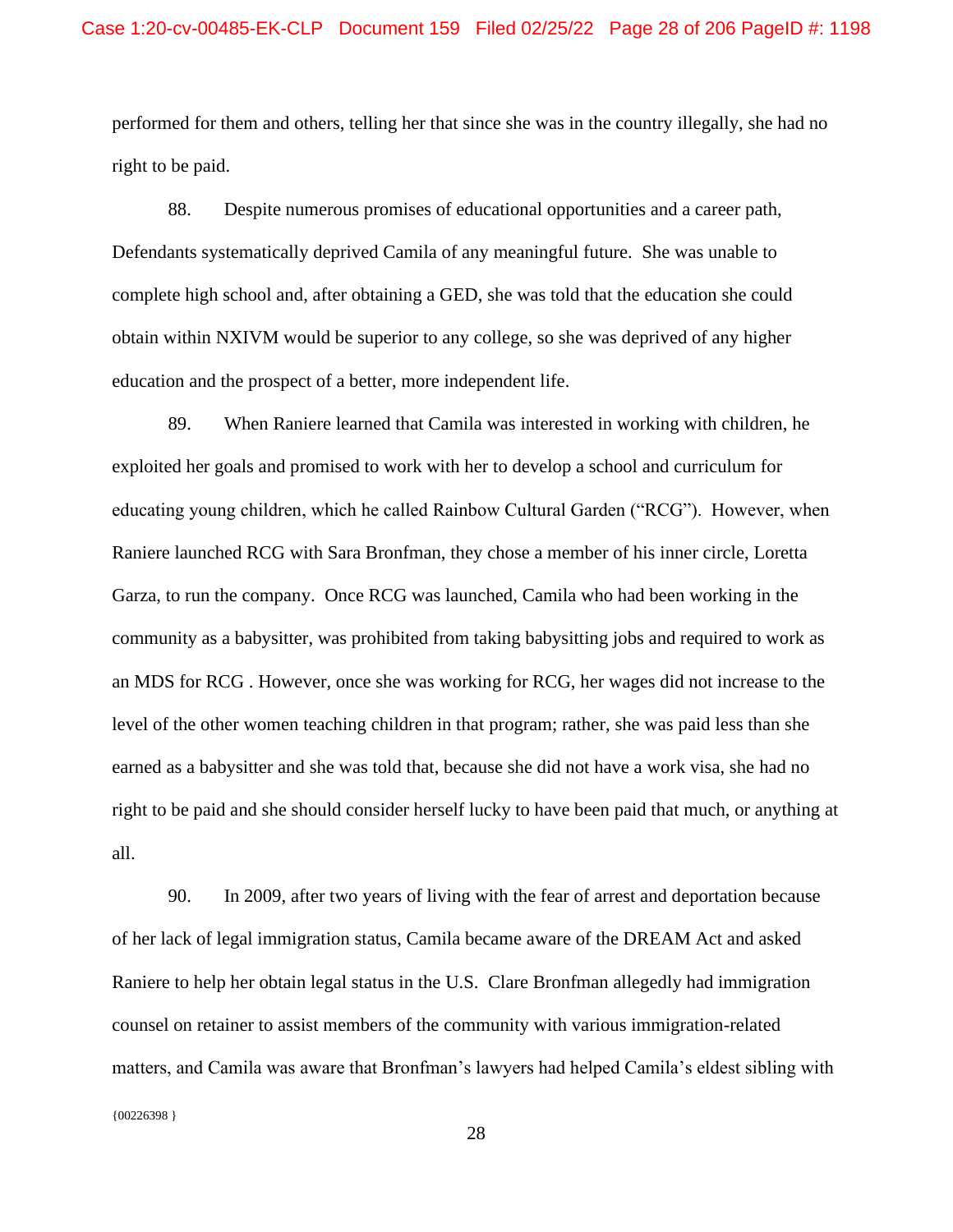immigration issues. Bronfman allegedly consulted her attorneys on Camila's behalf, but she refused to allow Camila to have any direct contact with those attorneys, purportedly because they represented Bronfman and not her. Camila was told that she might qualify under the DREAM Act, but that she needed to wait for further instructions because if she applied it would risk exposing that she had been in the country illegally. Raniere and Bronfman never intended to assist Camila in obtaining legal status, because so long as Camila lacked that status and feared arrest and deportation, Defendants could control every aspect of her life and she would have no meaningful recourse if she felt she was being mistreated.

91. Camila existed in this state of limbo from 2009 until November 2017, when her brother and sister, Adrian and Daniela, helped her leave the U.S. and return to Mexico. At the time, DOS had been publicly exposed in detailed media coverage, the NXIVM community was falling apart, Defendants were the targets of a federal criminal investigation, and still Defendants did not let Camila go without a struggle. Throughout the three-day drive from Albany to Texas, Clare Bronfman and Raniere were frequently calling Adrian, demanding that he turn the car around and return Camila to Clifton Park. After several days of Adrian arguing with Defendants and refusing to accede to their demands, Raniere insisted on speaking directly with Camila (who had left her own phone in New York so Defendants would be unable to track her). When she got on the phone, Raniere insisted that she was making a terrible mistake and that one of Bronfman's immigration attorneys was a well-connected former director of ICE who could, finally, help Camila to attain legal immigration status in the U.S. Camila was also told that her departure put Defendant Porter at risk of losing his medical license, because he would be penalized if she were detained and questioned by authorities, and revealed that she had worked as a babysitter for his family while she did not have legal status in the US. Camila insisted that this time, she wanted

{00226398 }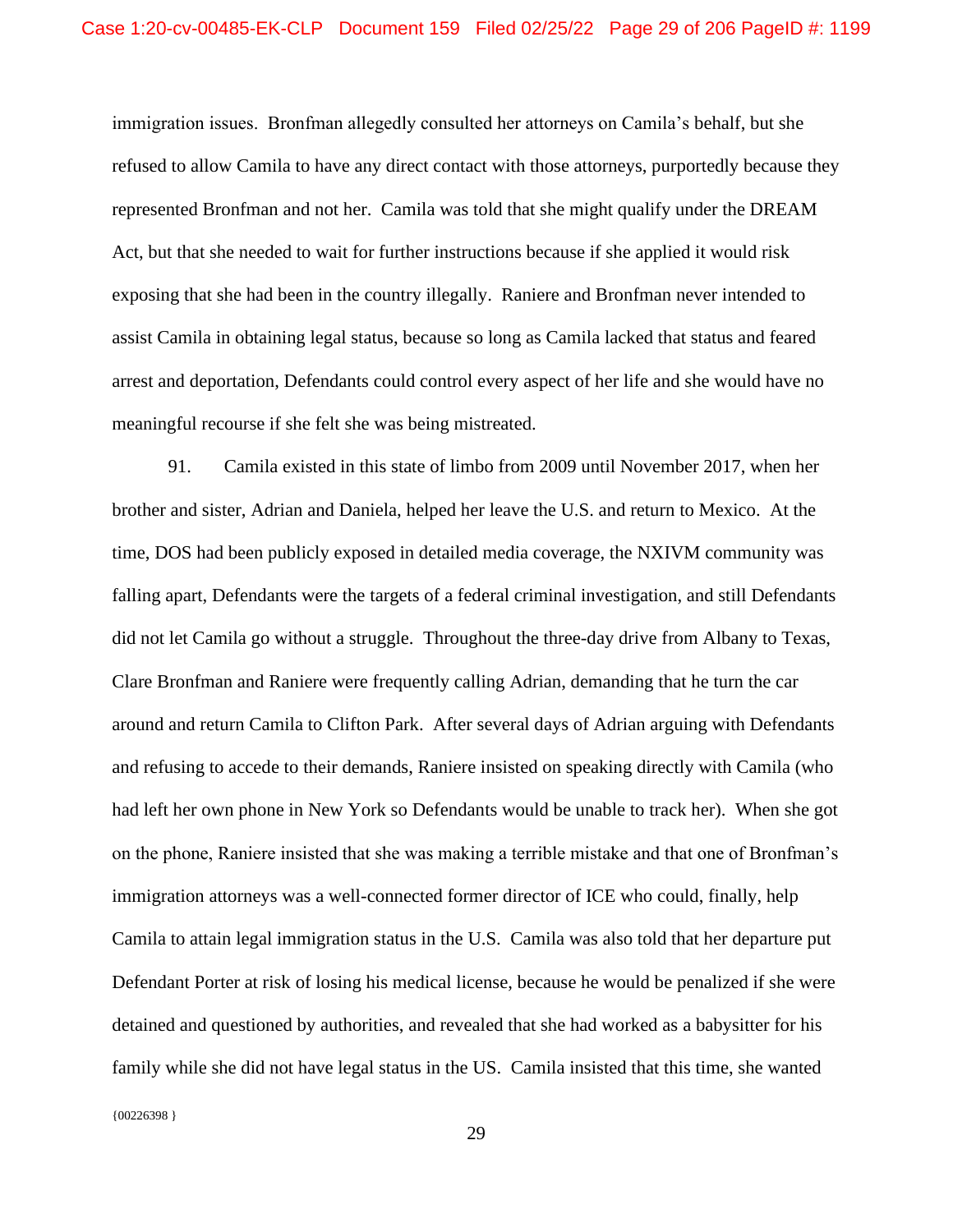to speak with Bronfman's attorney directly, and shortly thereafter the attorney called her. After confirming for Camila that he was, in fact, a former acting director of ICE, the attorney tried to persuade Camila to return to the Albany area, or at least remain in the U.S., falsely trying to assure Camila that Congress was about to pass the DREAM Act and Camila would be entitled to legal status once the legislation was signed into law, but only if she remained in the country. When it became clear to him that this friendly persuasion was not having the intended effect, the attorney turned to intimidation; he told Camila that both the U.S. and Mexico operated cameras with facial recognition software at the border crossing, and that not only would Camila be detected and detained by U.S. or Mexican authorities, but that Raniere had very powerful enemies in Mexico who could learn of Camila's crossing and that could be dangerous for Camila.

92. With the emotional support of her siblings, Camila did not relent; she returned to Mexico and, for a brief time, reunited and resided with her sister, Daniela, and their mother. Defendants, however, did not relent either. Shortly after Camila's departure from the U.S., realizing that he was the target of a federal criminal investigation, Raniere fled the country for Mexico, with Clare Bronfman, Allison Mack, Lauren Salzman and several other members of his Inner Circle. With the assistance of Camila's father, who was and still remains a loyal Raniere supporter, Camila was persuaded to visit Raniere, and she did so several times – all paid for by Clare Bronfman, who also provided Camila with money for personal expenses. After Raniere's capture and arrest, with the assistance of Bronfman, Camila's father, and Raniere's associates in Mexico, Camila was persuaded to leave her mother and sister, whom she was told were working with the government, which thereby put her at risk. She was instructed to go into hiding and take up residence in an apartment provided by Defendant Clare Bronfman and one of Raniere's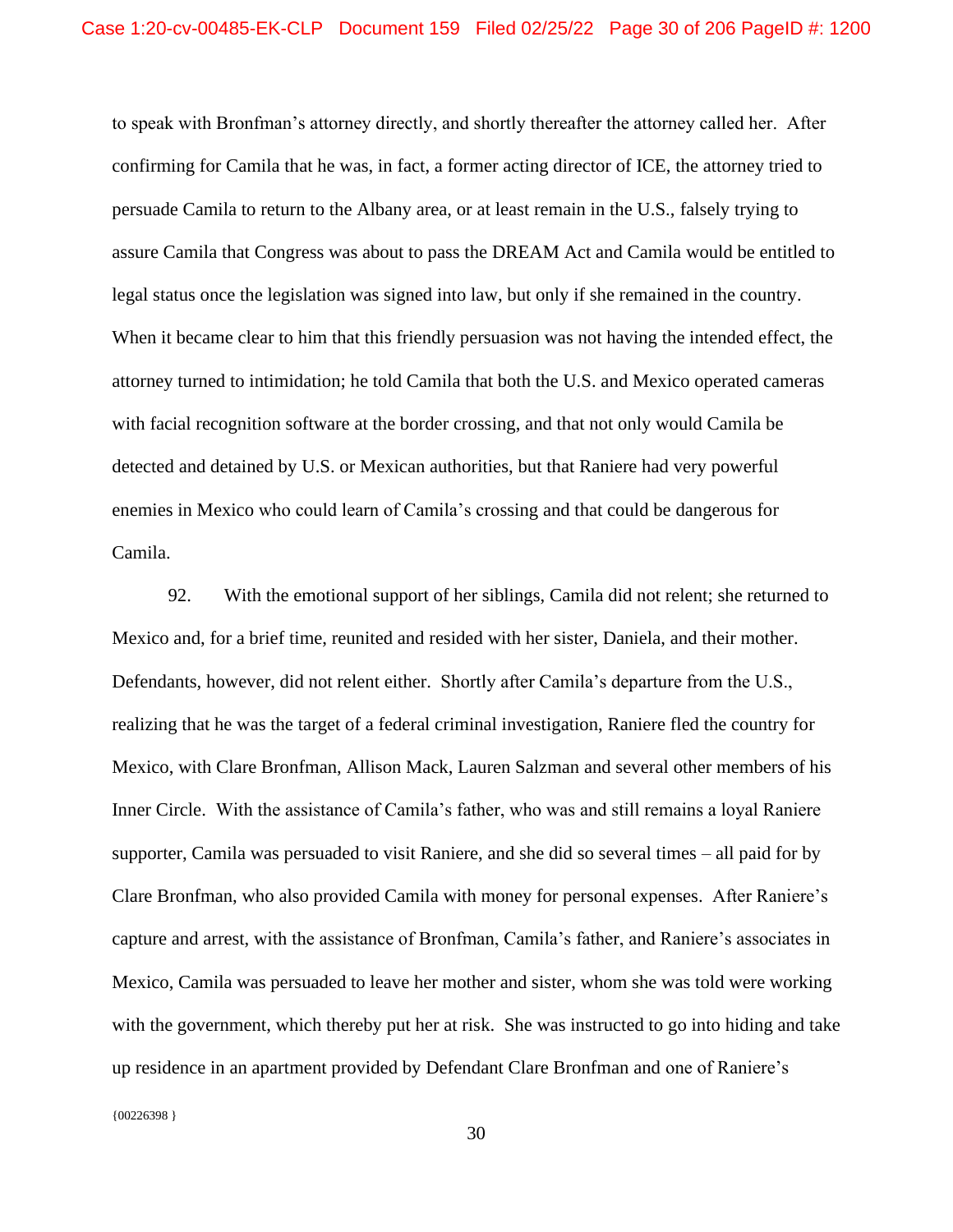associates, lured with yet another false promise of gainful employment with a large salary in an RCG school. Once she had relocated, however, Raniere's associate refused to put her on the payroll. Instead, she would occupy the apartment rent-free and receive a small monthly stipend for working informally to pay for groceries and personal items. At the same time, Camila was once again triggered by Raniere, Bronfman and others into the perpetual state of fear to which she had grown so accustomed after all the years of abuse in NXIVM: she was misled into believing that the FBI was searching for her, and that it intended to pick her up, bring her back to the U.S., and charge her with unspecified crimes. The only option, they told her, was to go into hiding, to not let even her sister and mother (whom they told her were the cause of much of Defendants' legal troubles and thus could not be trusted) know where she was. The only people Camila had access to for advice were all loyal to Raniere; none would offer her any realistic assessment of her circumstances.

93. In the months leading up to Raniere's criminal trial, Camila did connect with a person she thought she could trust to provide some much-needed perspective and advice. In March 2019, two special agents and a victim services specialist from the FBI attempted to contact Camila in person in Guadalajara. Confused about the situation, Camila telephoned Raniere's associate, who sent his own lawyers to instruct the FBI to leave. Camila was then put in contact with an attorney in New York who, she was told, would be paid for by Clare Bronfman, but who would owe a duty of loyalty solely to Camila. Unfortunately, this was not the case. Without ever contacting the authorities to ascertain Camila's status, and fully aware that Raniere had been indicted for child exploitation offenses in which Camila was the identified victim, the Bronfman-funded attorney told Camila repeatedly that the FBI was searching for her because it wanted to apprehend her in order to transport her to the U.S. to face criminal charges.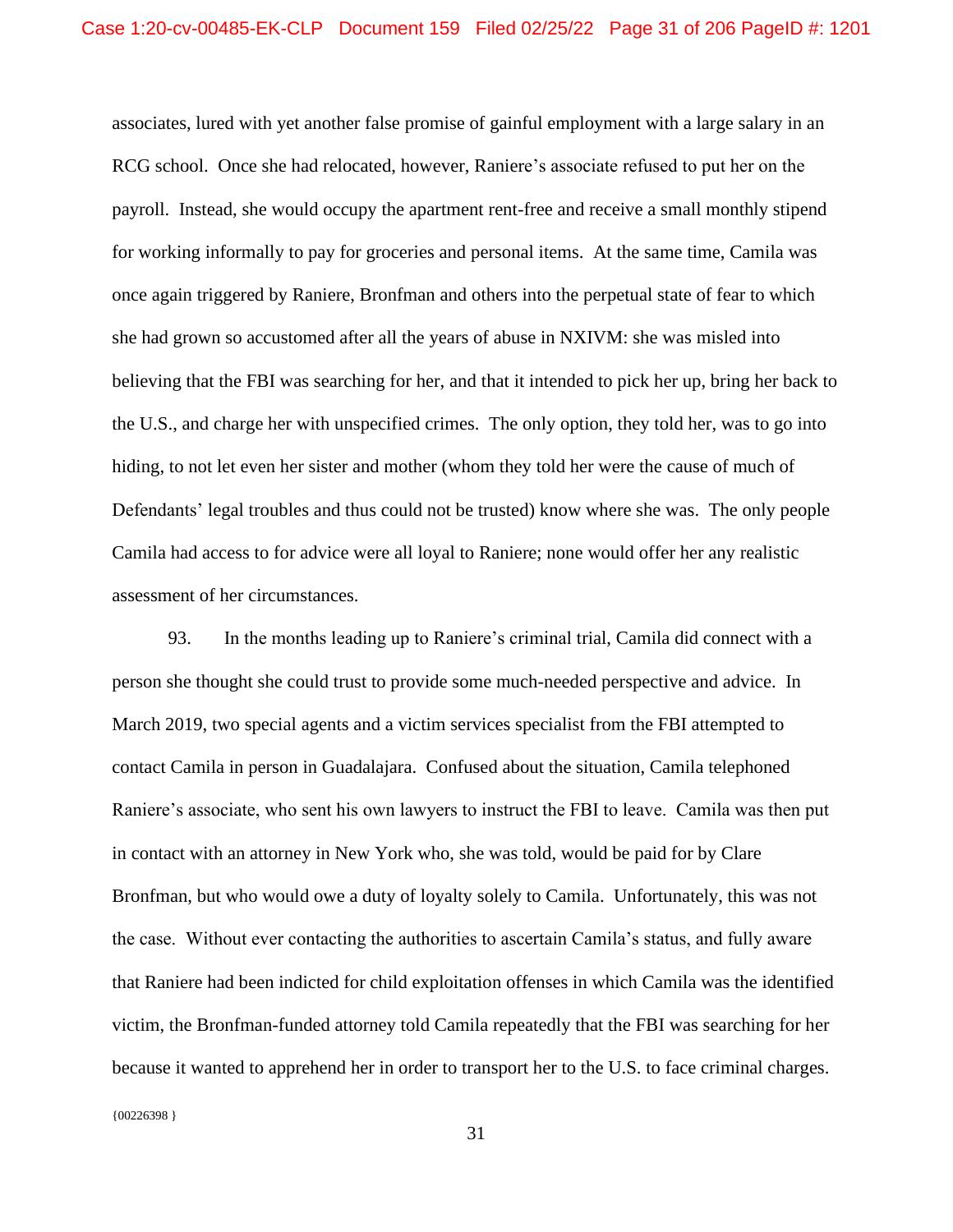The attorney was so bold that, after Camila had asked several times for the attorney to contact the prosecutors to ascertain her status, the attorney said she could not do that because once she identified herself to the authorities as Camila's counsel, they would be able to trace the communications and track Camila down. None of this was true, but it had the desired effect: Camila was kept under wraps, unavailable for interviews with the FBI or testimony at Raniere's trial. After Raniere's conviction, and back in touch with Daniela, Adrian and their mother, Camila began to comprehend all that was done to her, up to and including the severely traumatizing experience of living in hiding in the belief that the FBI was hunting for her, and she finally was able to make the independent decision to speak publicly at Raniere's sentencing about how Raniere had sexually abused her starting at age 15, how he took the photographs of her that were the basis for the child exploitation charges against him, and how she suffered years of unspeakable abuse at his hands.

94. Camila was also subjected to the Human Fright Experiment, which haunts her still. In response to her screams, all she was asked was how the scenes made her feel. Although she was obviously in distress, there was no concern for her well-being; matter-of-factly she was made to watch scene after scene of escalating violence, traumatizing Camila so severely that she could not speak. Then she was sent her on her way. She still has nightmares of these scenes today.

95. As a result of Defendants' scheme, criminal acts, and misrepresentations and omissions, and abuse, Camila was severely harmed.

96. Also, as a part of Defendants' scheme, Camila performed uncompensated labor, working for many hours without compensation for the benefit of the Defendants.

{00226398 } 97. Plaintiff Sarah Edmondson is a resident of Canada. Sarah Edmondson enrolled in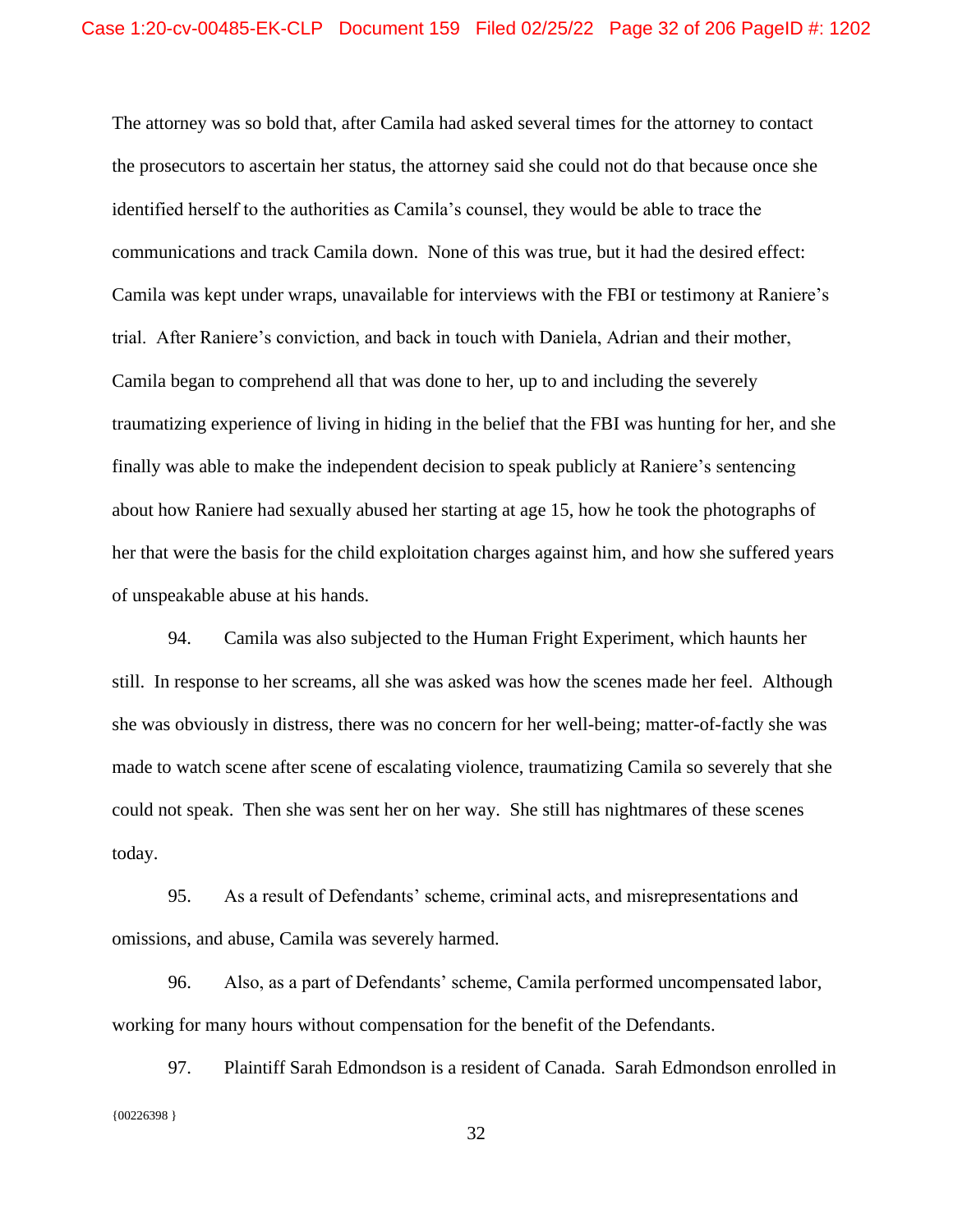and paid for NXIVM curriculum.

98. Sarah Edmondson enrolled in NXIVM curriculum based upon Defendants' false, material representations that Rational Inquiry provided a scientific, patent-pending technology that would lead to a successful career and self-fulfillment.

99. Contrary to Defendants' representations, Rational Inquiry was neither scientific nor patentable. Defendants also failed to disclose a material fact—that Rational Inquiry was actually a pseudo-scientific hodgepodge of psychotherapeutic methods which, when practiced by unlicensed and unqualified lay-people, subjected its participants to an unreasonable risk of serious psychological injury and emotional distress.

100. Sarah Edmondson became a NXIVM "Coach" and worked her way up the NXIVM Stripe Path, eventually becoming a "Proctor." Sarah Edmondson also took five levels of NXIVM EMP training, believing that this would enhance her ability to work with NXIVM students and increase her income.

101. However, while she was taking these trainings, the Defendants announced that all EMP students, no matter what level they had achieved, had to begin again at level 1 because of alleged changes in the curriculum, so Sarah Edmondson ceased pursuing that career path.

102. Sarah Edmondson was recruited into DOS, then referred to only as "The Vow," by Defendant Lauren Salzman, who presented the group as an all-female sorority that would be advance her personal growth. Sarah was required to give Lauren Salzman collateral to learn about this group and was regularly required to submit additional collateral. After giving several forms of collateral, Sarah was instructed to participate in an initiation ceremony where she would receive a small tattoo. While Lauren Salzman stood watch over her, Sarah was required to read from a script and request to be branded, creating a false appearance of consent, after which she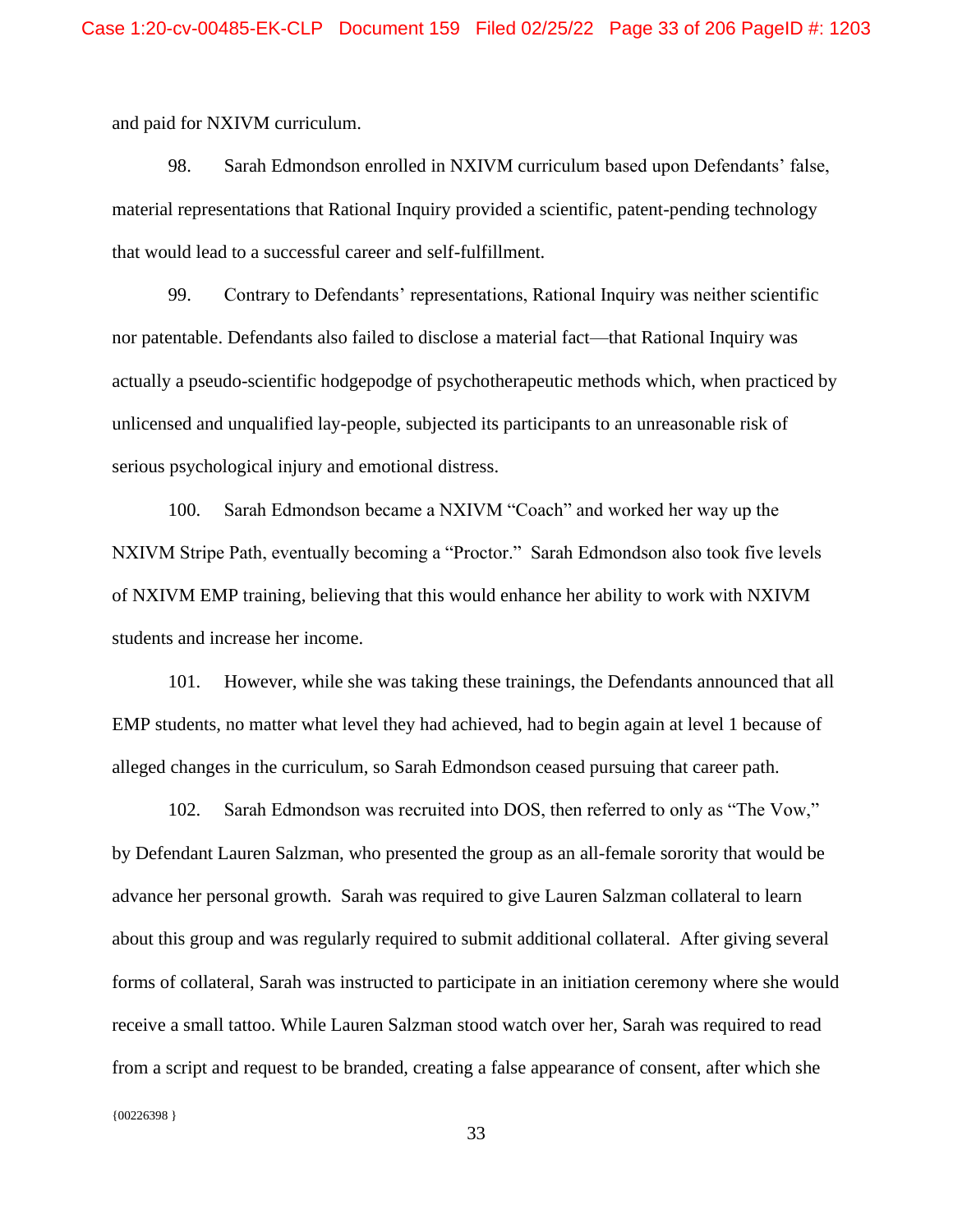was branded. She was told that this brand was a symbol of the five elements, but, in fact, it was Keith Raniere's initials.

103. Sarah Edmondson believed that refusal to proceed with the branding would be considered an "indulgent act," a purported serious character flaw Raniere built into many of his teachings about the inferiority of women. Sarah had also been told by Lauren Salzman and others that because of her high rank within NXIVM, she had an obligation to give the appearance of strength at all times, and she feared that if she refused to submit to the branding she would be perceived as weak and would be shamed and rejected by the other women present at the ceremony, with possibly broader repercussions given that her master was one of the highest ranking members of NXIVM and Raniere's Inner Circle.

104. Sarah was so embarrassed by the brand that she hid it from her spouse for months. Eventually, he saw it, and around that time Sarah also learned that the brand was not a symbol of the elements, but Raniere's initials, reminding her daily that he would forever claim her as his "slave."

105. The shame and humiliation of this experience was more than she could bear, and Sarah Edmondson requested that Lauren Salzman return her collateral, which she refused to do.

106. After Sarah Edmondson stopped participating in all NXIVM programs, the Defendants attempted to silence her. Among other things, Clare Bronfman made false statements to the Vancouver Police Department that Edmondson had allegedly committed crimes against NXIVM. As a result of the police investigation, Sarah retained an attorney to defend her, incurring legal fees and other expenses. The police department ultimately concluded there was no evidence to support Bronfman's allegations, and they closed the investigation.

{00226398 } 107. Sarah Edmondson, a professional actress, was also refused meetings with casting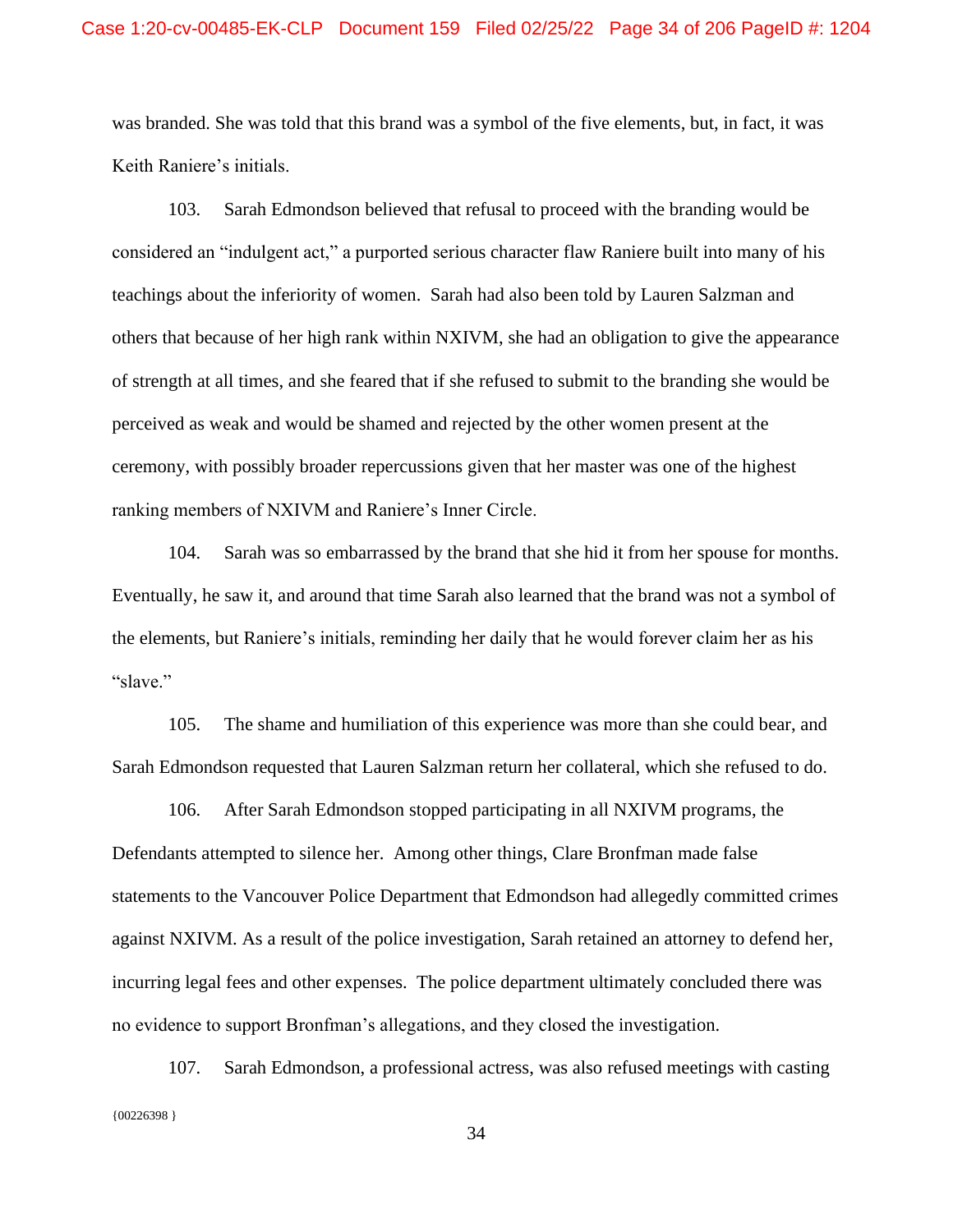directors and agents as a result of these allegations and lost opportunities for employment. Subsequently, after Sarah filed a complaint about her branding with the NY State Department of Health, and spoke out publicly about her brand and DOS, Defendants retaliated against her by having one of their co-conspirators in Mexico hire an attorney to lodge false criminal charges against her and by sending her a "cease and desist" letter. That letter has never been rescinded nor have the charges been withdrawn, and thus Sarah is still subject to this retaliation and, among other things, has been unable to travel to Mexico for business or personal reasons out of fear of arrest.

108. Sarah Edmondson continues to suffer from her traumatic experiences in NXIVM, remaining personally and reputationally under assault by the Defendants, who personally and/or through their agents persisted in publicly accusing her of committing crimes against NXIVM that they knew to be false and, through other public statements, further attempted to harass and intimidate her through improper public statements about how their counsel intended to embarrass and humiliate her and her spouse if she testified at the criminal trial. Defendants had also provided an edited video of Plaintiff being branded to the Mexican media and it was broadcast in Mexico during the criminal trial. The release of the video was in and of itself a criminal act of retaliation intended to further the purposes of Raniere and the Enterprise. The airing of the video triggered panic attacks, psychological breakdowns and major setbacks in Sarah's PTSD therapy.

109. As a result of Defendants' scheme, criminal acts, and misrepresentations and omissions, Sarah Edmonson was emotionally and financially harmed.

110. Jessica Joan Salazar is a resident of California. Jessica Joan Salazar enrolled in and paid for NXIVM curriculum.

{00226398 } 111. Jessica Joan Salazar enrolled in NXIVM curriculum based upon Defendants'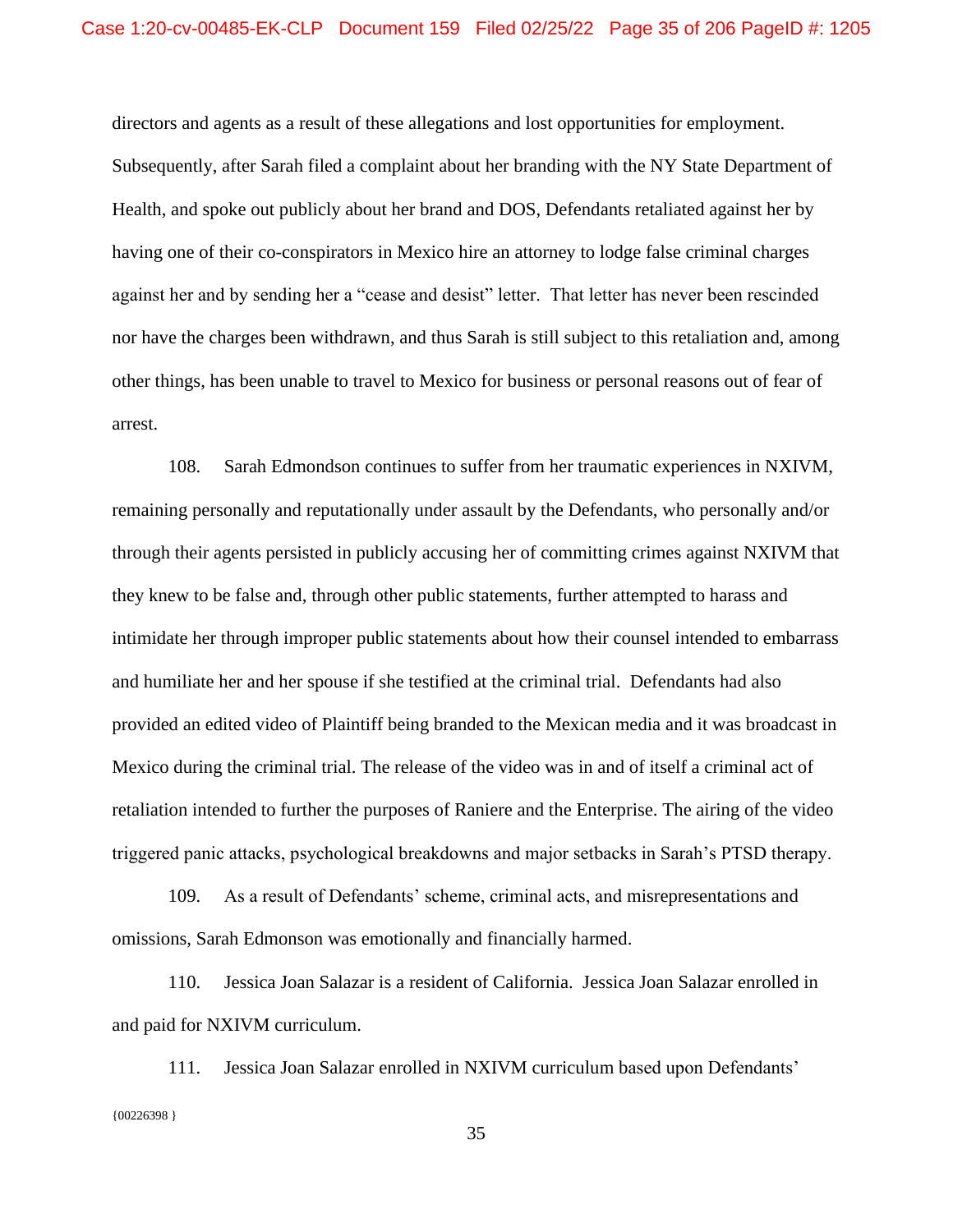false, material representations that Rational Inquiry provided a scientific, patent-pending technology that would lead to a successful career and self-fulfillment.

112. Contrary to Defendants' representations, Rational Inquiry was neither scientific nor patentable. Defendants also failed to disclose a material fact—that Rational Inquiry was actually a pseudo-scientific hodgepodge of psychotherapeutic methods which, when practiced by unlicensed and unqualified lay-people, subjected its participants to an unreasonable risk of serious psychological injury and emotional distress.

113. Jessica Joan Salazar was recruited into DOS, then referred to only as The Vow, by a DOS "slave" acting under the direction of Defendants Raniere and First-Line Master Alison Mack. Jessica Joan Salazar was required to provide collateral and do unpaid work for the DOS "slave" and Mack.

114. Jessica Joan Salazar had frequent direct communications with Defendant Raniere, both in person when she visited Albany and through text messages, wherein among other things he promised that, if she moved to Albany, she could start an "ethical" t-shirt business with him (a ploy he had previously used on others to draw them closer to him). The t-shirt company and all of its equipment was owned by Defendant Clare Bronfman.

115. After Jessica Joan Salazar moved to Albany and gave collateral several times, Defendant Mack instructed her to have sex with Raniere, stating that this was a special assignment that would help her get over trauma from past abuse. Mack further insisted that Jessica Joan Salazar photograph the encounter, and she told Jessica Joan Salazar that she had Mack's "permission" to enjoy the experience.

 ${00226398}$ 116. Eventually, the shame and humiliation of what she had to do as part of The Vow was more than she could bear, and Jessica Joan Salazar informed Mack that she was repudiating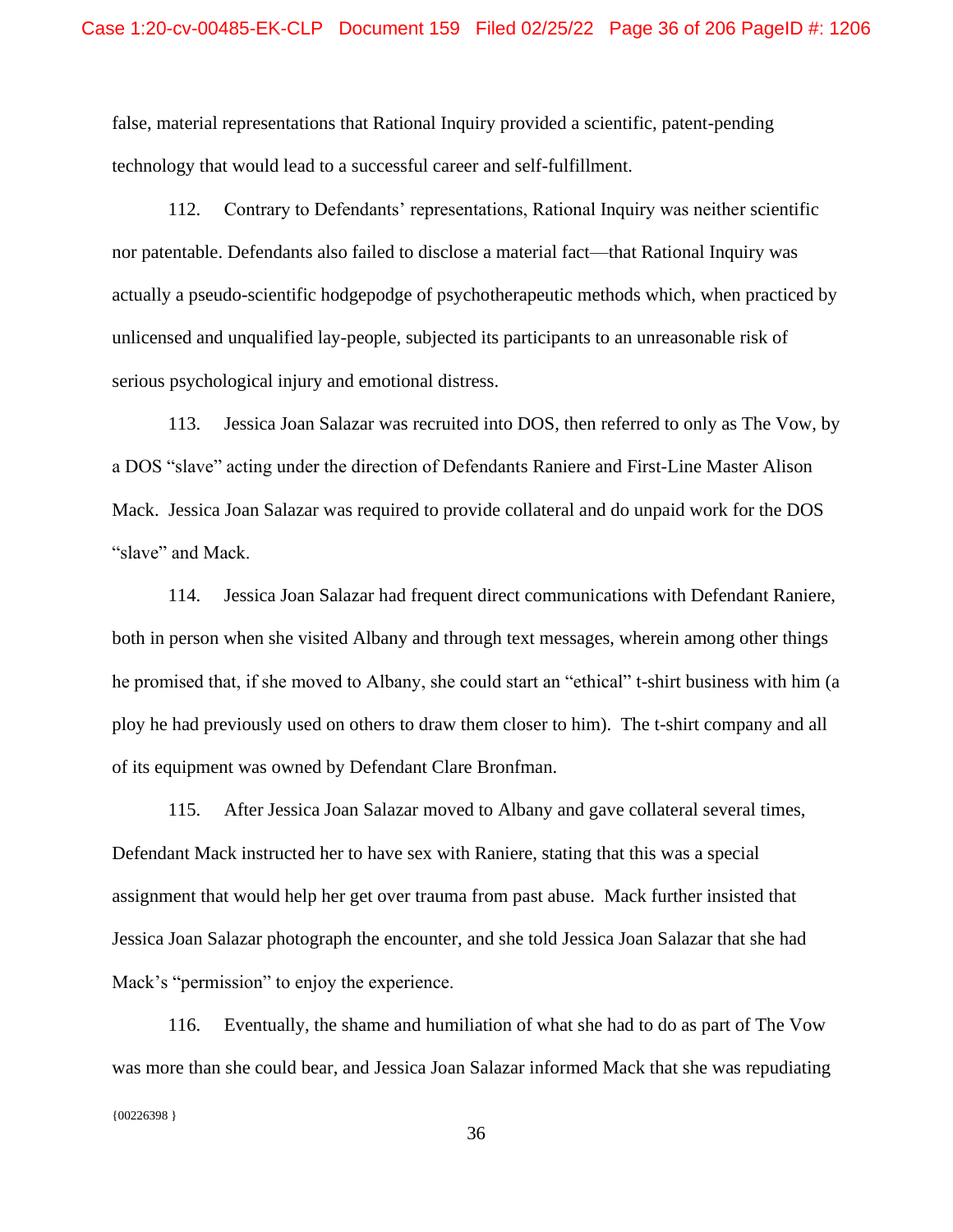her Vow and requested that her collateral not be released. Paralyzed by the dual fears of release of her collateral and the Defendants' infamous abusive legal tactics*,* Jessica Joan Salazar left the NXIVM community and kept silent about her experience.

117. Subsequent to her departure from NXIVM, Defendants Raniere and Clare Bronfman directed a co-conspirator to cause false criminal charges to be lodged against Jessica Joan Salazar.

118. Raniere and Clare Bronfman then instructed an attorney to send Jessica Joan Salazar a letter threatening legal action if she told anyone about what Defendants did to her. That letter and the charges have never been rescinded, and thus Jessica Joan Salazar is still subject to this intimidation.

119. As a result of Defendants' scheme, criminal acts, and misrepresentations and omissions, Jessica Joan Salazar was emotionally and financially harmed.

120. Also, as part of Defendants' scheme, Jessica Joan Salazar performed uncompensated labor, working for many hours without compensation for the benefit of the Defendants.

121. Soukiana Mehdaoui is a resident of the state of New York. Soukiana Mehdaoui enrolled in and paid for NXIVM curriculum.

122. Soukiana Mehdaoui enrolled in NXIVM curriculum based upon Defendants' false, material representations that Rational Inquiry provided a scientific, patent-pending technology that would lead her to a successful career and self-fulfillment.

 ${00226398}$ 123. Contrary to Defendants' representations, Rational Inquiry was neither scientific nor patentable. Defendants also failed to disclose a material fact—that Rational Inquiry was actually a pseudo-scientific hodgepodge of psychotherapeutic methods which, when practiced by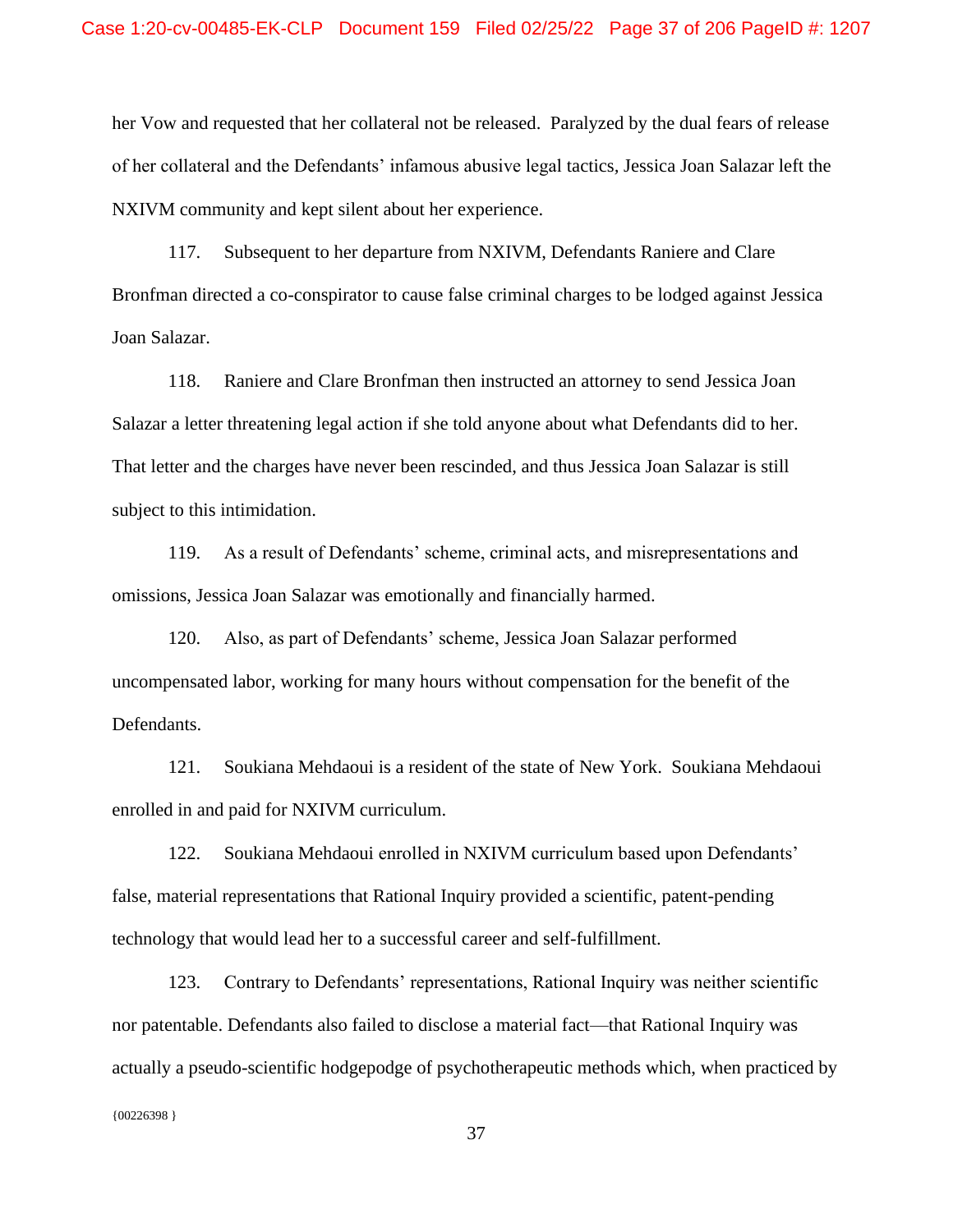unlicensed and unqualified lay-people, subjected its participants to an unreasonable risk of serious psychological injury and emotional distress.

124. Soukiana Mehdaoui was recruited into DOS, then referred to only as The Vow, by a DOS "slave" to Defendant Allison Mack. Soukiana Mehdaoui was required to provide collateral and do unpaid work for the DOS "slave," Mack and others. Throughout her time in DOS, Soukiana Mehdaoui was given direction and commands directly from, and had to answer to, Defendant Mack.

125. After Soukiana Mehdaoui moved to Albany and gave collateral several times, she was instructed to have sex with Raniere. Soukiana Mehdaoui acquiesced out of fear of punishment and release of her collateral.

126. Eventually, the shame and humiliation of this abusive experience was more than she could bear, and Soukiana Mehdaoui left DOS and the NXIVM community. Paralyzed by the dual fears of the release of her collateral and the Defendants' infamous abusive legal tactics, Soukiana left the NXIVM community and kept silent about her experience.

127. Subsequent to her departure from NXIVM, Defendants Raniere and Clare Bronfman directed a co-conspirator to lodge false criminal charges against her.

128. Defendants Raniere and Clare Bronfman then wrote several letters threatening prosecution if she told anyone about what Defendants did to her, which they sent to an attorney, who printed them on his law firm's letterhead and then mailed them to her at an address in this judicial District, where she resided. Defendants Raniere and Clare Bronfman subsequently directed another attorney to send an additional threatening letter to Soukiana Mehdaoui. The letters caused her to experience tremendous fear and intimidation, and instead of coming forward and speaking with an attorney or authorities, she went into hiding and avoided contact with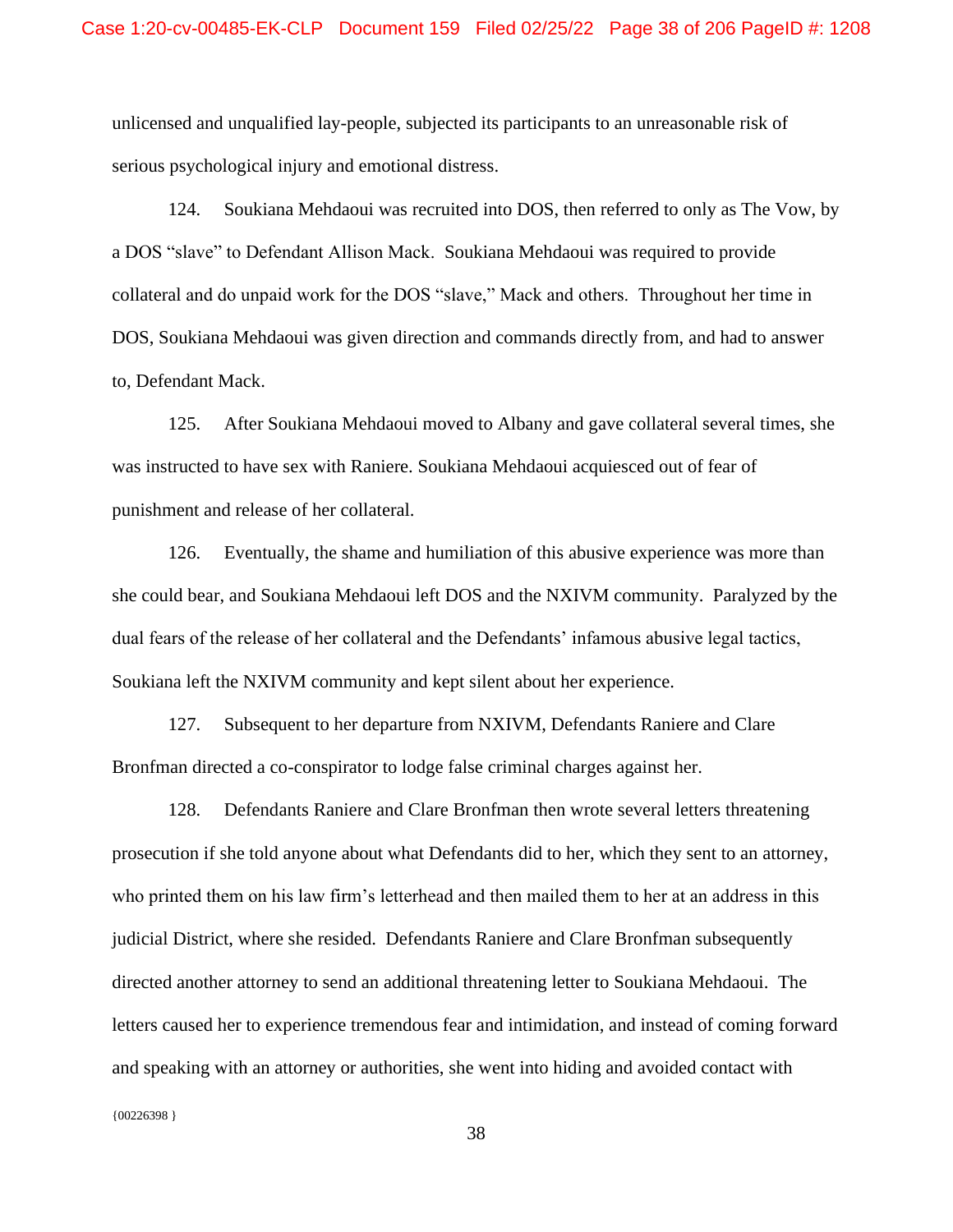authorities for a period, even after learning that the FBI was investigating the Defendants and others. Those letters and charges have never been rescinded.

129. As a result of Defendants' scheme, criminal acts, and misrepresentations and omissions, Soukiana Mehdaoui was emotionally and financially harmed.

130. Also, as part of Defendants' scheme, Soukiana Mehdaoui performed uncompensated labor, working many hours without compensation for the benefit of the Defendants.

131. Nicole is a resident of the state of New York. Nicole enrolled in and paid for NXIVM curriculum.

132. Nicole enrolled in NXIVM curriculum based upon Defendants' false, material representations that Rational Inquiry provided a scientific, patent-pending technology that would lead to a successful career and self-fulfillment.

133. Contrary to Defendants' representations, Rational Inquiry was neither scientific nor patentable. Defendants also failed to disclose a material fact—that Rational Inquiry was actually a pseudo-scientific hodgepodge of psychotherapeutic methods which, when practiced by unlicensed and unqualified lay-people, subjected its participants to an unreasonable risk of serious psychological injury and emotional distress.

134. Nicole worked for The Source<sup>5</sup> and taught 2-hour long classes three times a week.

135. Nicole was recruited into DOS, then referred to only as The Vow, by Defendant Allison Mack. Mack required Nicole to provide collateral, initially justifying the exercise as a method of demonstrating her loyalty and commitment to the group. Only later did Mack reveal that their relationship would be that of "master" and "slave," and that Nicole was required to

<sup>{00226398 }</sup> <sup>5</sup> NXIVM's purported curriculum for actors.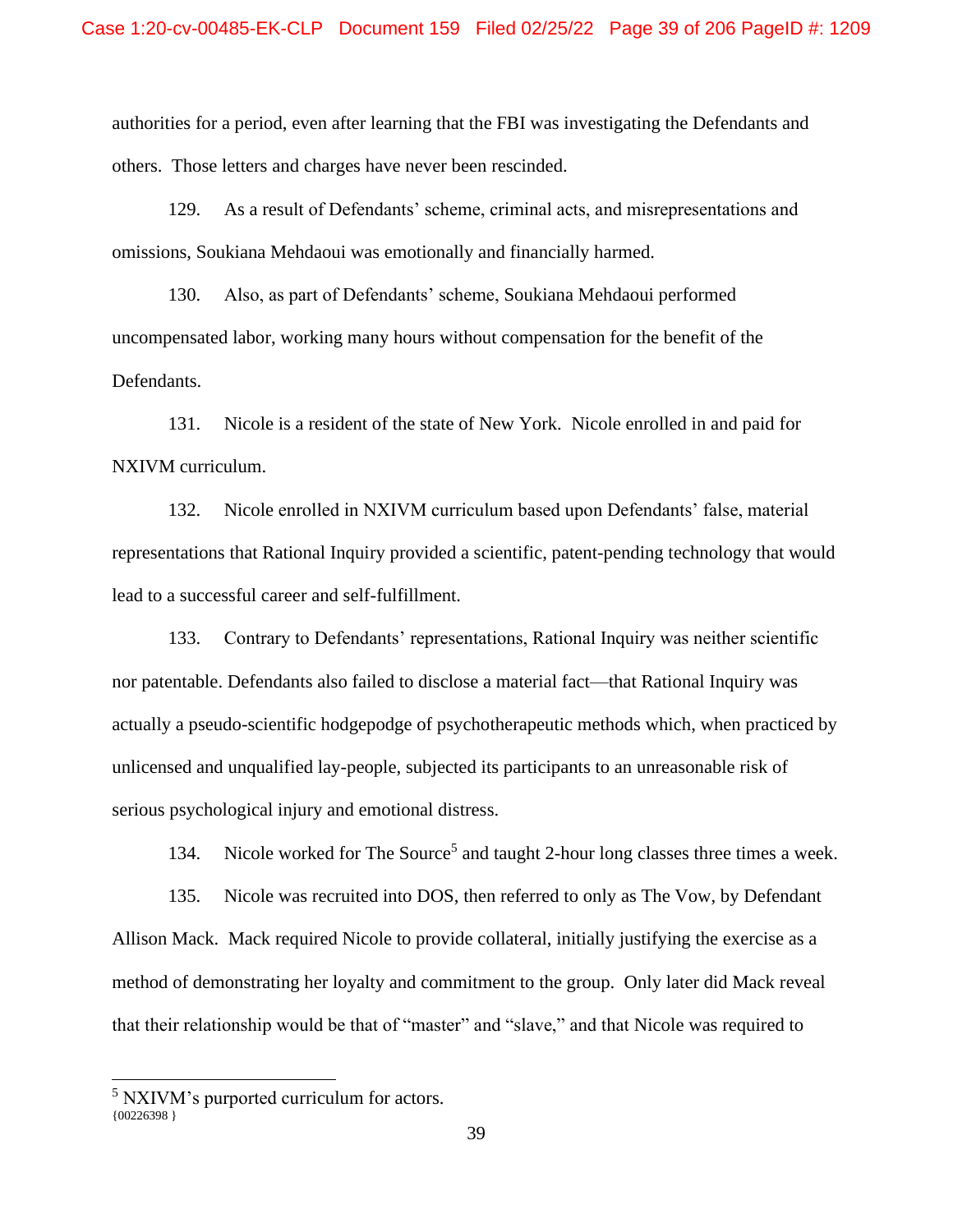continue giving additional collateral, which Nicole provided out of fear that her previously provided collateral would be released if she did not comply with all of Mack's demands.

136. Defendant Mack assigned Nicole to establish contact with Raniere and acquiesce to his demands. Mack informed her that if she failed, there would be punishment.

137. Raniere demanded that Nicole engage in sexual acts with him. Out of fear of punishment and release of her collateral, Nicole unwillingly acquiesced to Raniere's demands. Eventually, the shame and humiliation of this abuse was more than she could bear, and Nicole left DOS. Paralyzed by the dual fears of release of her collateral and NXIVM's infamous abusive litigation tactics, Nicole left the NXIVM community and kept silent about her experience.

138. As a result of Defendants' scheme, criminal acts, and misrepresentations and omissions, Nicole was emotionally and financially harmed.

139. Also, as part of Defendants' scheme, Nicole performed uncompensated labor, working many hours without compensation for the benefit of the Defendants.

140. Veronica Jaspeado is a resident of Mexico. Veronica Jaspeado enrolled in and paid for NXIVM curriculum.

141. Veronica Jaspeado enrolled in NXIVM curriculum based upon Defendants' false, material representations that Rational Inquiry provided a scientific, patent-pending technology that would lead to a successful career and self-fulfillment.

142. Contrary to Defendants' representations, Rational Inquiry was neither scientific nor patentable. Defendants also failed to disclose a material fact—that Rational Inquiry was actually a pseudo-scientific hodgepodge of psychotherapeutic methods which, when practiced by unlicensed and unqualified lay-people, subjected its participants to an unreasonable risk of

 ${00226398}$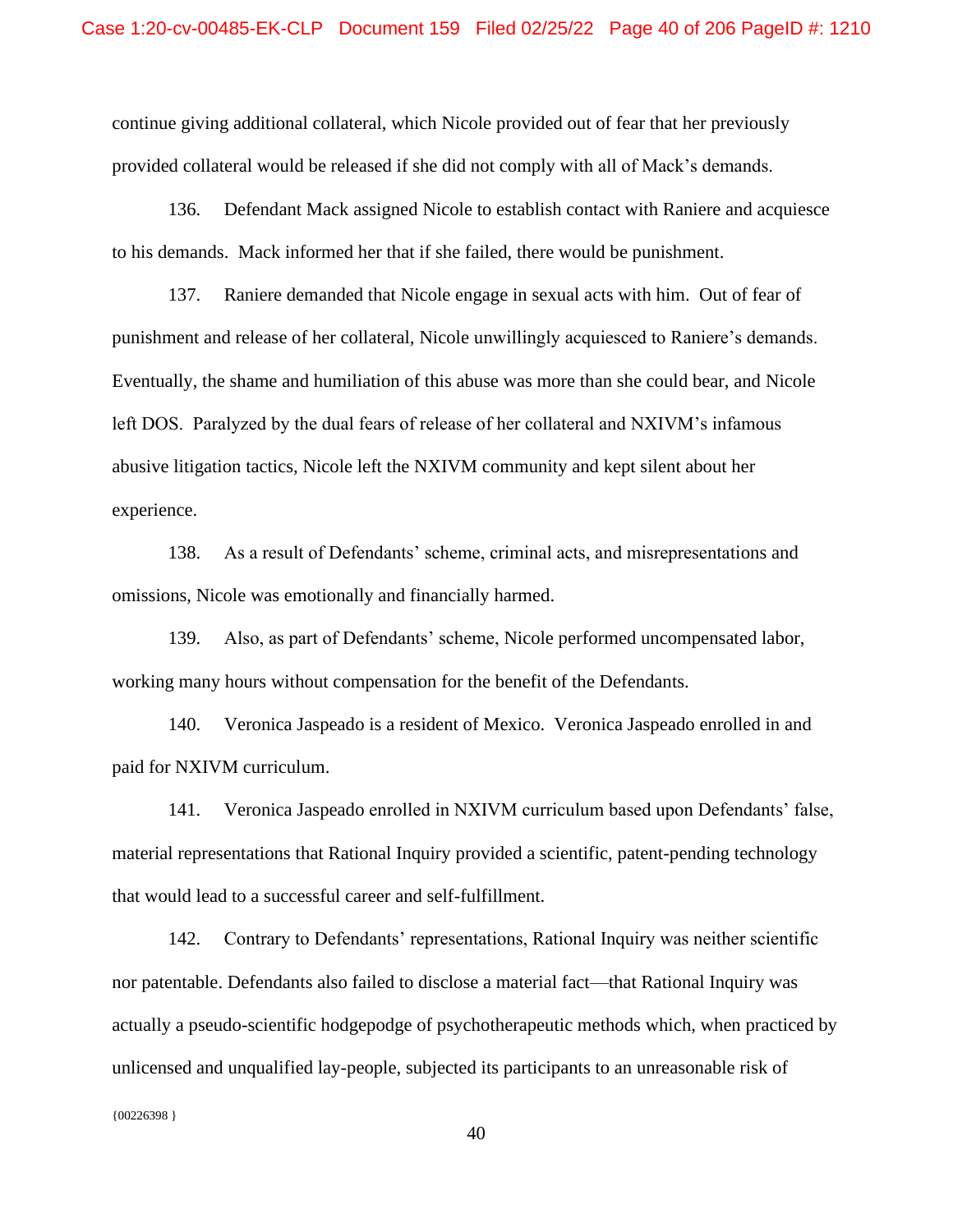serious psychological injury and emotional distress.

143. Veronica Jaspeado was recruited into DOS, then referred to only as The Vow, by a First Line DOS Master who created and ran DOS along with Raniere and other First-Line Masters. Veronica Jaspeado had frequent direct communications with Defendant Raniere about The Vow in which, among other things, he romantically seduced her, telling her she was his only love interest and that she was so special that he wanted her to bear a child for him. However, Raniere conditioned any possibility of a full relationship with him on her agreeing to submit and become subservient to Padilla Bergeron and to Raniere as her grandmaster.

144. To comply with their demands, Veronica Jaspeado provided multiple rounds of extremely embarrassing collateral that, if released, would bring harm to herself, her loved ones and her career. She was also required to wear a lock and chain to symbolize her submission. Raniere insisted that taking these steps was important because a woman should experience humiliation to progress on the path.

145. At first, Veronica Jaspeado complied, but she grew increasingly uncomfortable with the persistent fear that her collateral could be released, and that the demands would never cease. Veronica Jaspeado asked Raniere to release her from The Vow, and he refused. Eventually, the shame and humiliation of The Vow was more than she could bear, and Veronica Jaspeado informed Raniere and Padilla that she was repudiating her Vow and she requested the return of her collateral, which they refused. Paralyzed by the dual fears of release of her collateral and NXIVM's infamous abusive litigation tactics, Veronica Jaspeado severed her ties to the NXIVM community and kept silent about her experience.

146. As a result of Defendants' scheme, criminal acts, and misrepresentations and omissions, Veronica Jaspeado was emotionally and financially harmed.

 ${00226398}$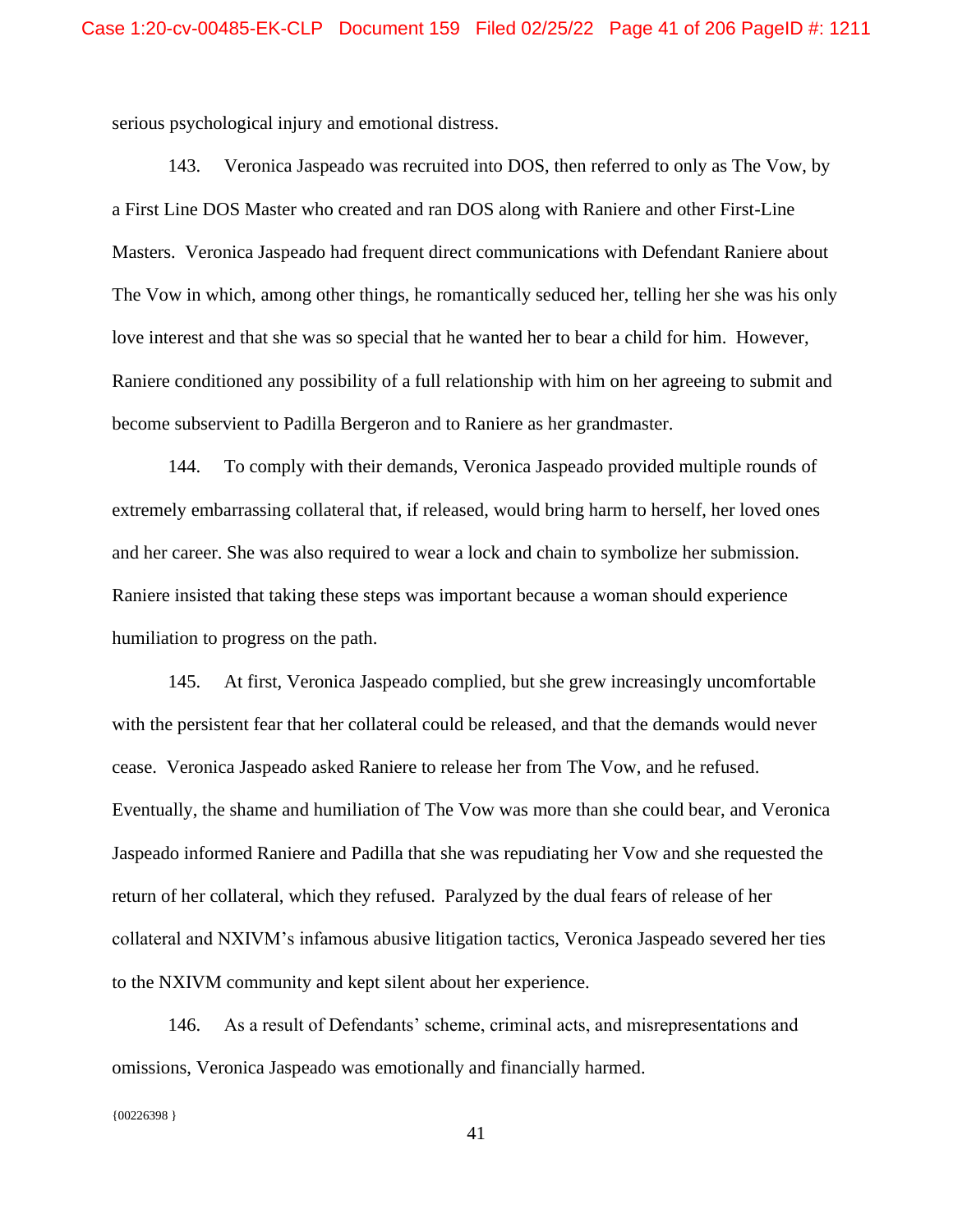147. Also, as part of Defendants' scheme, Veronica Jaspeado performed uncompensated labor, working for many hours without compensation for the benefit of the Defendants.

148. Paloma Pena is a resident of Mexico. Paloma Pena enrolled in and paid for NXIVM curriculum.

149. Paloma Pena enrolled in NXIVM curriculum based upon Defendants' false, material representations that Rational Inquiry provided a scientific, patent-pending technology that would lead to a successful career and self-fulfillment.

150. Contrary to Defendants' representations, Rational Inquiry was neither scientific nor patentable. Defendants also failed to disclose a material fact—that Rational Inquiry was actually a pseudo-scientific hodgepodge of psychotherapeutic methods which, when practiced by unlicensed and unqualified lay-people, subjected its participants to an unreasonable risk of serious psychological injury and emotional distress.

151. Paloma Pena was recruited into DOS, then referred to only as The Vow, by a "slave" in Defendant and First-Line Master Lauren Salzman's line. She was told to provide property or finances as collateral; however, since she did not have either, she was told to provide a false video confession to having an affair. Once the video was approved, she was required to sign a contract. Paloma Pena agreed to this because she believed it was an extension of Raniere's philosophy and teachings on "collateralizing" one's word, and that the extreme nature of it was not something to be alarmed about. Paloma Pena was not allowed to read the entire contract nor was she provided a copy. Because she knew the woman who recruited her well and trusted her, and because she understood that the premise of this new women's-only empowerment group was deep trust, she accepted her recruiter's assurances that the collateral

42

{00226398 }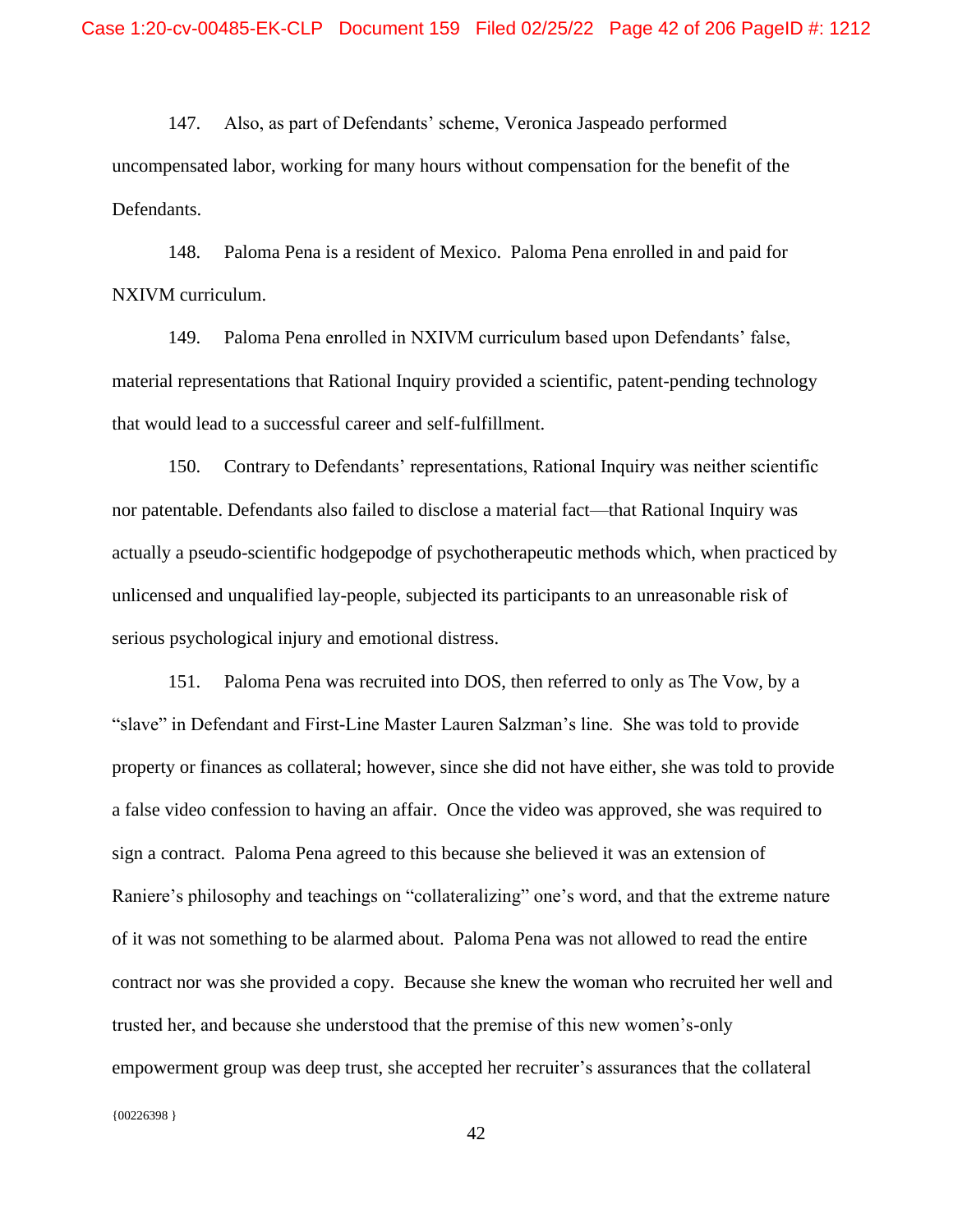and contract were merely exercises in trust-building.

152. Paloma Pena was then directed to participate in readiness drills and told that a failure to respond to messages within 60 seconds would result in punishments for the other women in her line in the Vow. The stated purpose of these drills was to teach women accountability and build character. She was also required to provide additional collateral in the form of nude photos on a regular basis.

153. Paloma Pena was then instructed to attend a NXIVM event, where she was forced to participate in what turned out to be a branding ceremony. Prior to the ceremony she was blindfolded and driven to a location where she was led upstairs to a room on the second floor. She was instructed to remove her blindfold and on doing so she saw a First-Line Master and another DOS "slave." Something about the ritual was read, but Paloma Pena was terrified and could not understand. The other woman volunteered to go first, and Paloma Pena was instructed to hold her feet while she was branded. When it was Paloma Pena's turn, she realized that she was being videotaped. She was branded on her pubic region with a cauterizing pen in a process that was extremely painful. The wound did not close for two months.

154. Eventually, the shame and humiliation of The Vow was more than she could bear, and Paloma Pena repudiated her Vow and requested the return of her collateral, which was refused. Paralyzed by the dual fears of release of the release of her collateral and NXIVM's infamous abusive litigation tactics, Paloma Pena left the NXIVM community and kept silent about her experience.

155. As a result of Defendants' scheme, criminal acts, and misrepresentations and omissions, Paloma Pena was emotionally and financially harmed.

{00226398 } 156. Also, as part of Defendants' scheme, Paloma Pena performed uncompensated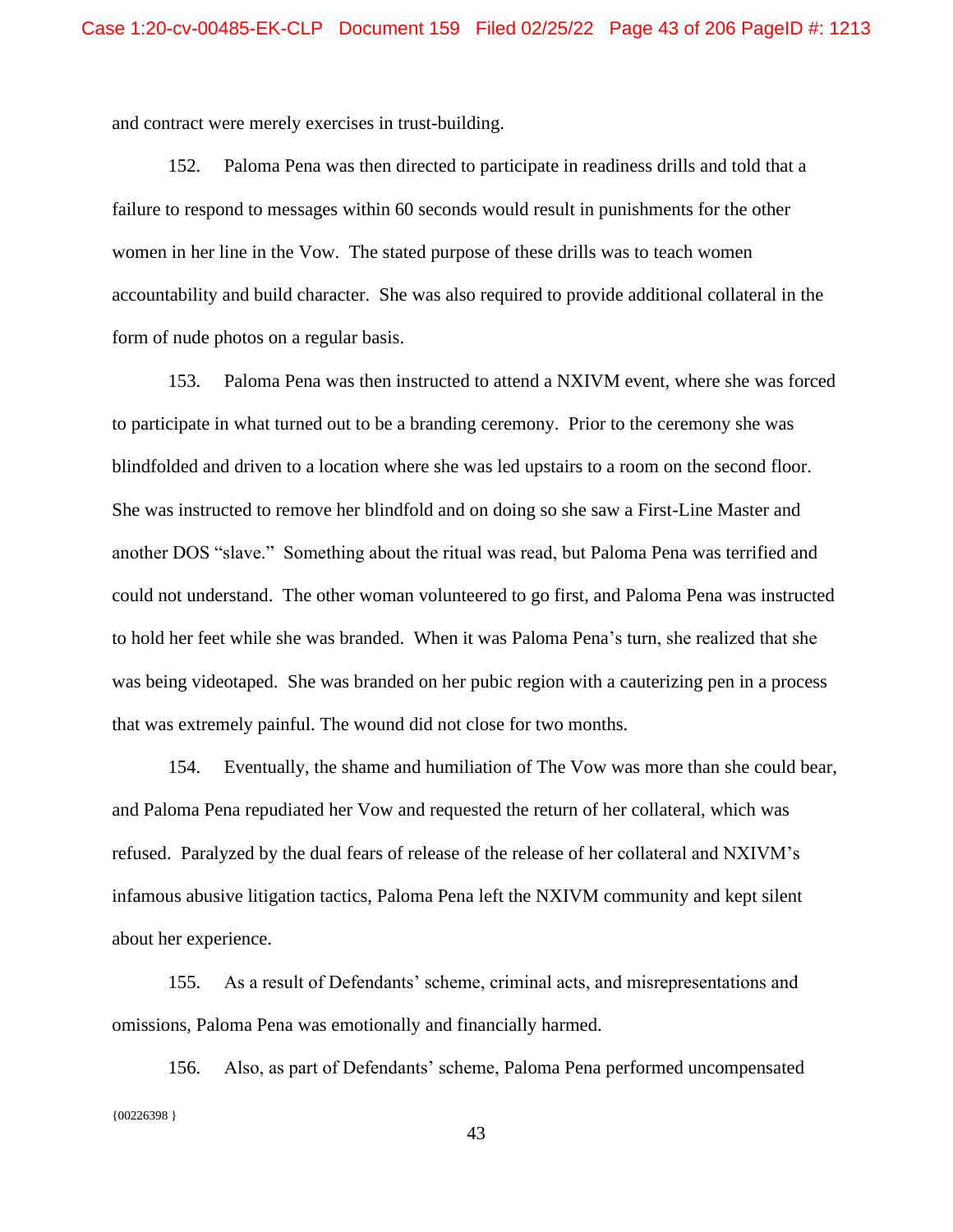labor, working for many hours without compensation for the benefit of the Defendants.

157. Jane Doe 8 is a resident of Canada and a professional actress. Jane Doe 8 enrolled in and paid for NXIVM curriculum.

158. Jane Doe 8 enrolled in NXIVM curriculum based upon Defendants' false, material representations that Rational Inquiry provided a scientific, patent-pending technology that would lead to a successful career and self-fulfillment.

159. Contrary to Defendants' representations, Rational Inquiry was neither scientific nor patentable. Defendants also failed to disclose a material fact—that Rational Inquiry was actually a pseudo-scientific hodgepodge of psychotherapeutic methods which, when practiced by unlicensed and unqualified lay-people, subjected its participants to an unreasonable risk of serious psychological injury and emotional distress.

160. Jane Doe 8 was also recruited into DOS, then referred to only as The Vow, by Defendant Nicki Clyne ("Clyne"). Defendant Clyne told Jane Doe 8 that she needed collateral in the form of nude photographs to tell her about it. Clyne also required Jane Doe 8 to provide her with the email addresses of her colleagues at work as collateral and then revealed that Jane Doe 8 had entered into a "master-slave" relationship.

161. Shortly thereafter, Clyne directed Jane Doe 8 to wear a chain as a symbol of slavery and to be branded at an upcoming NXIVM event. Jane Doe 8 was also directed to provide additional collateral in the form of letters describing a false sexual attack by an actor. Clyne directed her to sign these letters and place them in envelopes addressed to casting directors.

 ${00226398}$ 162. At some point Jane Doe 8 asked Clyne to release her from The Vow, and Clyne refused. Eventually, the shame and humiliation of what she had to do as part of The Vow was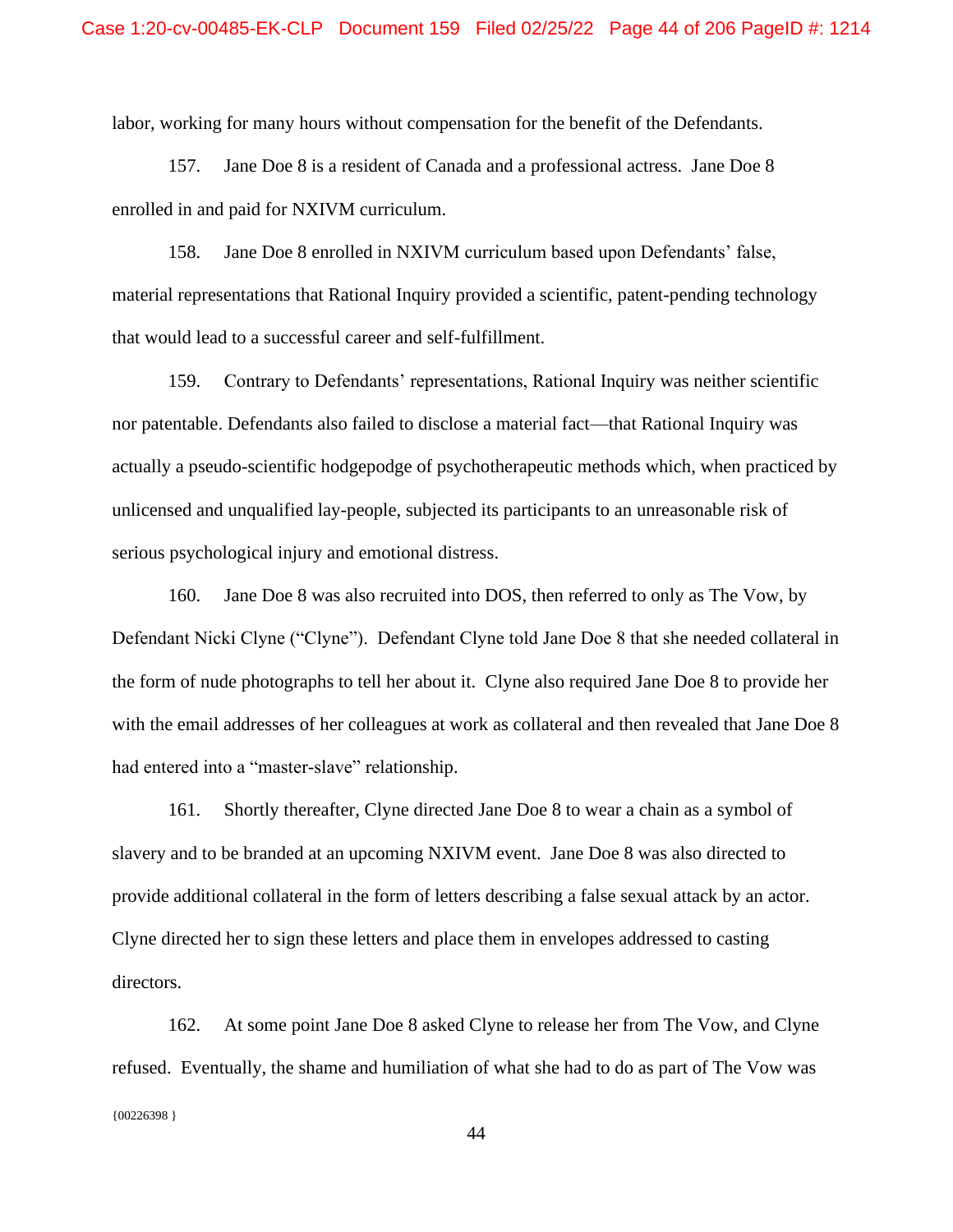more than Jane Doe 8 could bear, and she informed Defendant Clyne that she was repudiating her Vow and requested the return of her collateral, which Clyne refused. Paralyzed by the dual fears of release of her collateral and NXIVM's infamous abusive litigation tactics, Jane Doe 8 left the NXIVM community and kept silent about her experience.

163. As a result of Defendants' scheme, criminal acts, and misrepresentations and omissions, Jane Doe 8 was emotionally and financially harmed.

164. Also, as part of Defendants' scheme, Jane Doe 8 performed uncompensated labor, working for many hours without compensation for the benefit of the Defendants.

165. Jane Doe 9 is a resident of Canada. Jane Doe 9 enrolled in and paid for NXIVM curriculum.

166. Jane Doe 9 enrolled in NXIVM curriculum based upon Defendants' false, material representations that Rational Inquiry provided a scientific, patent-pending technology that would lead to a successful career and self-fulfillment.

167. Contrary to Defendants' representations, Rational Inquiry was neither scientific nor patentable. Defendants also failed to disclose a material fact—that Rational Inquiry was actually a pseudo-scientific hodgepodge of psychotherapeutic methods which, when practiced by unlicensed and unqualified lay-people, subjected its participants to an unreasonable risk of serious psychological injury and emotional distress.

168. Jane Doe 9 was recruited into DOS by a DOS member who was "slave" to one of the DOS First-Line Masters. The DOS "slave" told Jane Doe 9 that she needed collateral to tell her more about it. Defendant Mack also spoke directly with Jane Doe 9 as part of this recruitment effort.

{00226398 } 169. After agreeing to join what she had been told was a secret sorority run entirely by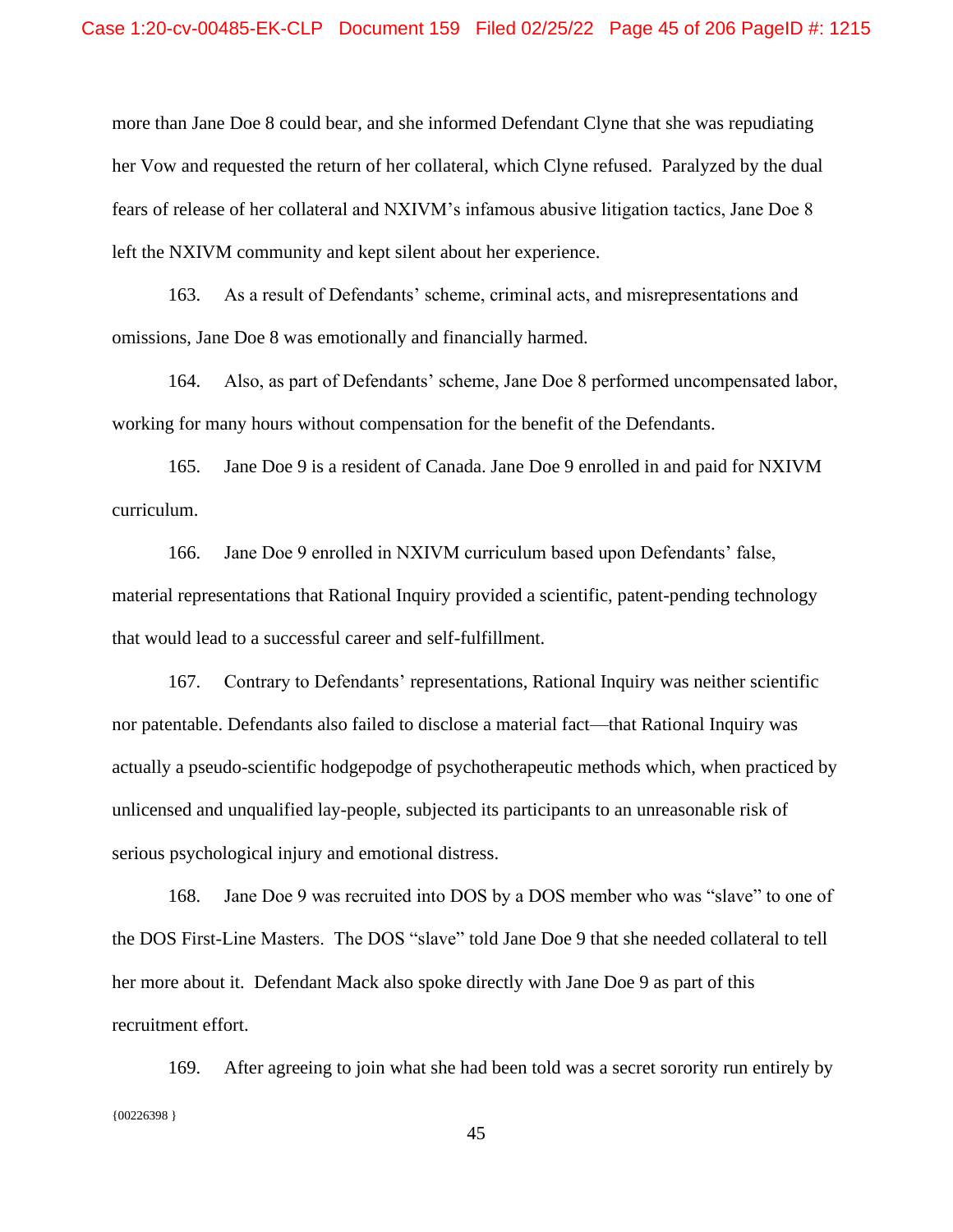women, Jane Doe 9 was instructed to provide additional collateral that would destroy her life and the lives of those around her, if released publicly. Jane Doe 9 was required to participate in 24/7 readiness drills, to send private messages to her master each morning and night, and to provide services to her master.

170. Later, when another DOS "slave" told Jane Doe 9 that she was leaving NXIVM and showed Jane Doe 9 her brand, Jane Doe 9 quietly left DOS and NXIVM. Paralyzed by the dual fears of release of her collateral and NXIVM's infamous abusive litigation tactics, Jane Doe 9 severed her ties to the NXIVM community and kept silent about her experience.

171. As a result of Defendants' scheme, criminal acts, and misrepresentations and omissions, Jane Doe 9 was emotionally and financially harmed.

172. Also, as part of Defendants' scheme, Jane Doe 9 performed uncompensated labor, working for many hours without compensation for the benefit of the Defendants.

173. Charlotte is a resident of Canada. Charlotte enrolled in and paid for NXIVM curriculum.

174. Charlotte enrolled in NXIVM curriculum based upon Defendants' false, material representations that Rational Inquiry provided a scientific, patent-pending technology that would lead to a successful career and self-fulfillment.

175. Contrary to Defendants' representations, Rational Inquiry was neither scientific nor patentable. Defendants also failed to disclose a material fact—that Rational Inquiry was actually a pseudo-scientific hodgepodge of psychotherapeutic methods which, when practiced by unlicensed and unqualified lay-people, subjected its participants to an unreasonable risk of serious psychological injury and emotional distress.

{00226398 } 176. Charlotte was recruited into DOS and told that she needed to provide collateral in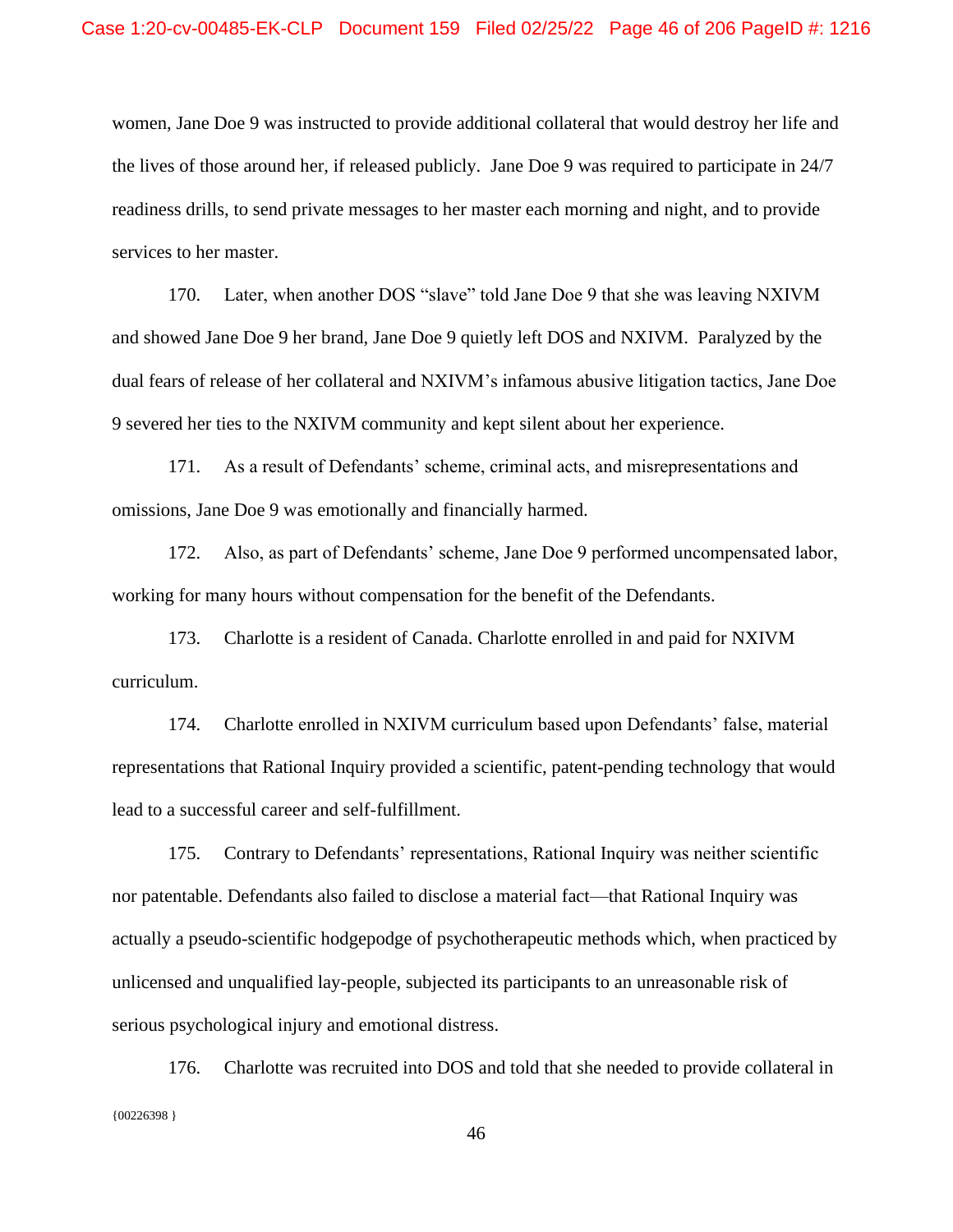the form of a humiliating video to learn more about it. She was subsequently required to provide additional collateral, all of which, if released, would have caused herself and others to suffer humiliation, shame and damage to their reputations.

177. Charlotte was required to provide services to her master, participate in 24/7 readiness drills, and send a private message to her master each morning and night.

178. Eventually, the shame and humiliation of what she had to do as part of The Vow was more than she could bear, and Charlotte requested the return of her collateral from Defendants Alison Mack and Raniere, which she never received. Paralyzed by the dual fears of release of her collateral and NXIVM's infamous abusive litigation tactics, Charlotte severed her ties to the NXIVM community and kept silent about her experience.

179. As a result of Defendants' scheme, criminal acts, and misrepresentations and omissions, Charlotte was emotionally and financially harmed.

180. Also, as part of Defendants' scheme, Charlotte performed uncompensated labor, working for many hours without compensation for the benefit of the Defendants.

181. Rachel is a resident of California. Rachel enrolled in and paid for NXIVM curriculum.

182. Rachel enrolled in NXIVM curriculum based upon Defendants' false, material representations that Rational Inquiry provided a scientific, patent-pending technology that would lead to a successful career and self-fulfillment.

183. Contrary to Defendants' representations, Rational Inquiry was neither scientific nor patentable. Defendants also failed to disclose a material fact—that Rational Inquiry was actually a pseudo-scientific hodgepodge of psychotherapeutic methods which, when practiced by unlicensed and unqualified lay-people, subjected its participants to an unreasonable risk of

 ${00226398}$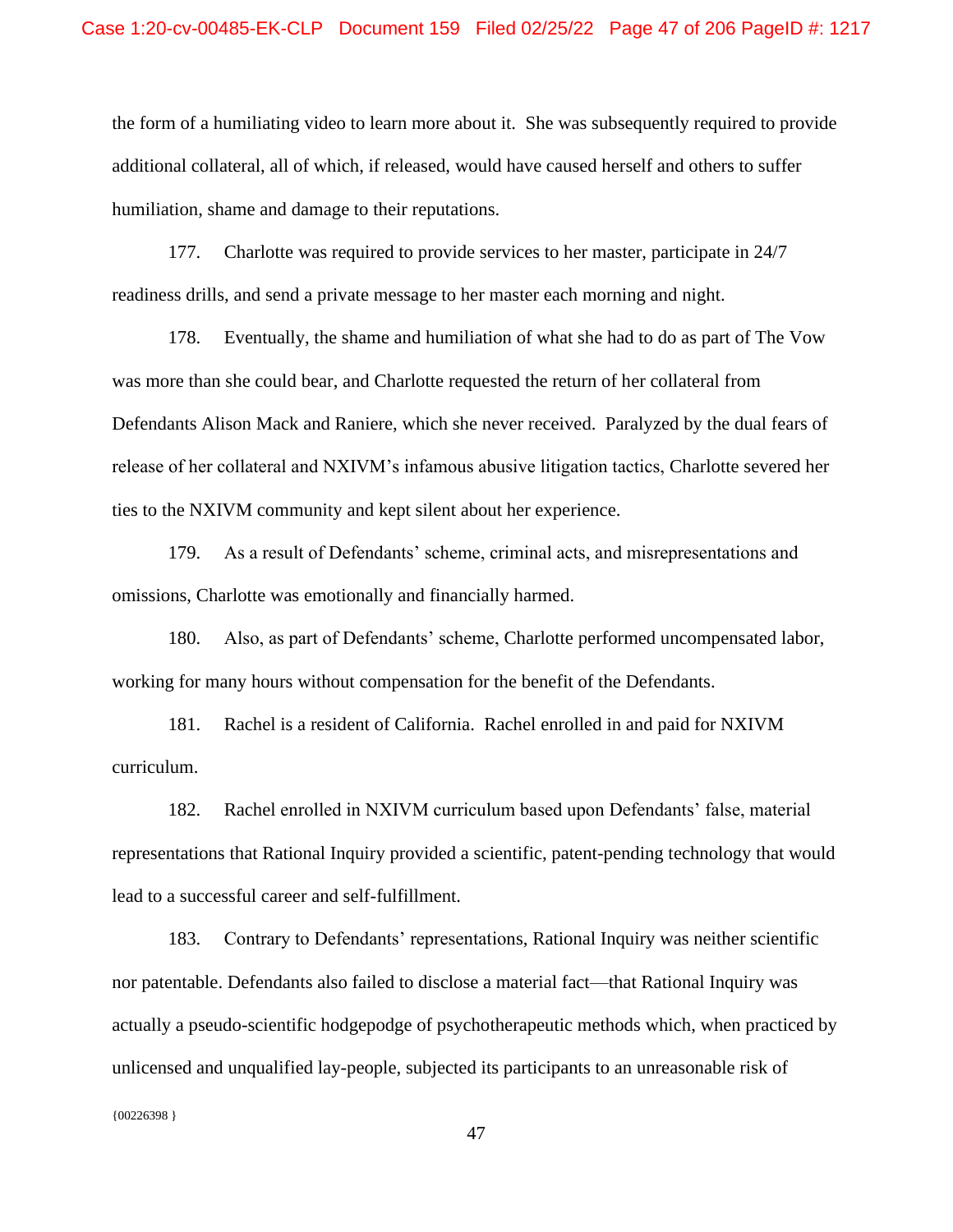serious psychological injury and emotional distress.

184. Rachel was recruited into DOS, then referred to only as The Vow, by Allison Mack and another person. On several occasions, Rachel was required to provide collateral, which would destroy her family, business, and reputation, if released publicly. Rachel was required to participate in 24/7 readiness drills, send a private message to her master each morning and night, and provide services to her master.

185. However, the shame and humiliation of what she had to do as part of The Vow was more than she could bear, and Rachel requested that Mack return her collateral, which she refused. Paralyzed by the dual fears of release of her collateral and NXIVM's infamous abusive litigation tactics, Rachel left the NXIVM community and kept silent about her experience.

186. As a result of Defendants' scheme, criminal acts, and misrepresentations and omissions, Rachel was emotionally and financially harmed.

187. Also, as part of Defendants' scheme, Rachel performed uncompensated labor, working for many hours without compensation for the benefit of the Defendants.

188. India Oxenberg is a resident of California. India enrolled in and paid for NXIVM curriculum.

189. India Oxenberg enrolled in NXIVM curriculum based upon Defendants' false, material representations that Rational Inquiry provided a scientific, patent-pending technology that would lead to a successful career and self-fulfillment.

190. Contrary to Defendants' representations, Rational Inquiry was neither scientific nor patentable. Defendants also failed to disclose a material fact—that Rational Inquiry was actually a pseudo-scientific hodgepodge of psychotherapeutic methods which, when practiced by unlicensed and unqualified lay-people, subjected its participants to an unreasonable risk of

{00226398 }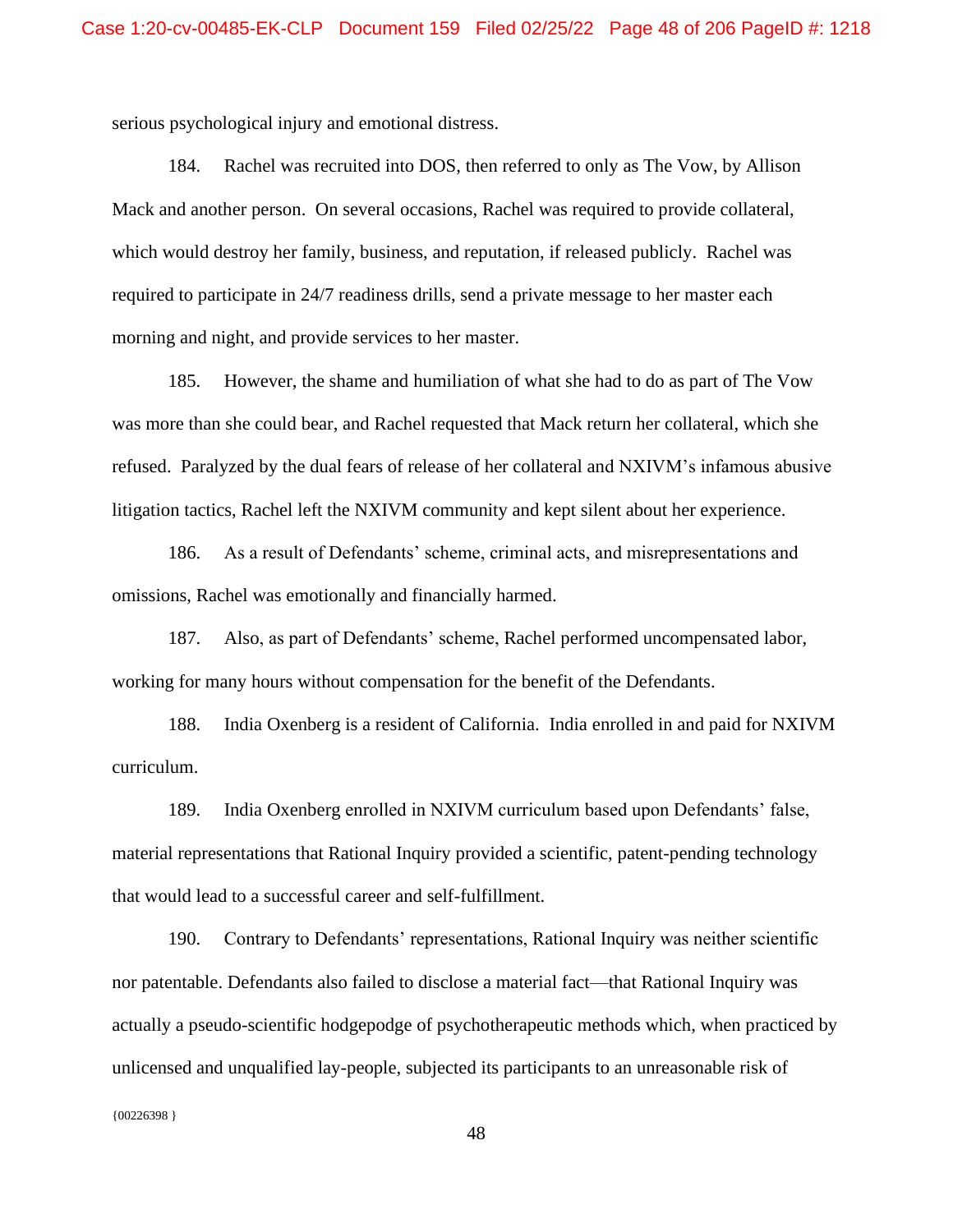serious psychological injury and emotional distress.

191. India Oxenberg was recruited into DOS, then referred to only as The Vow, by Defendant Allison Mack. Mack required India Oxenberg to provide collateral, initially justifying the exercise as a means of demonstrating her loyalty and commitment to the group. Only later did Mack reveal that their relationship would be that of "master" and "slave," and that India Oxenberg was required to continue giving additional collateral, which India provided out of fear that her previously provided collateral would be released if she did not comply with all of Mack's demands. Mack required India Oxenberg to obtain her permission to travel, meet with people and eat, and to report her whereabouts every hour. Mack put India Oxenberg on a restricted calorie diet which caused India to develop medical conditions including a hormonal imbalance. Mack gave India Oxenberg an assignment which required her to establish contact with Raniere and acquiesce to his demands. Mack informed her that if she failed, there would be punishment. Raniere demanded that India engage in sexual acts with himself on numerous occasions. Out of fear of punishment and release of her collateral, India Oxenberg unwillingly acquiesced to Raniere's demands. Mack also instructed India to recruit other women to DOS and told her that she would be punished if she did not. After giving several rounds of collateral, India Oxenberg was coerced into being branded; she later discovered the brand contained Raniere's initials. Eventually, the shame and humiliation of what she had to do as part of the Vow was more than she could bear, and India Oxenberg left DOS. Paralyzed by the dual fears of release of her collateral and NXIVM's infamous abusive litigation tactics, India Oxenberg severed her ties to the NXIVM community and kept silent about her experience.

192. As a result of Defendants' scheme, criminal acts, and misrepresentations and omissions, India Oxenberg was emotionally and financially harmed.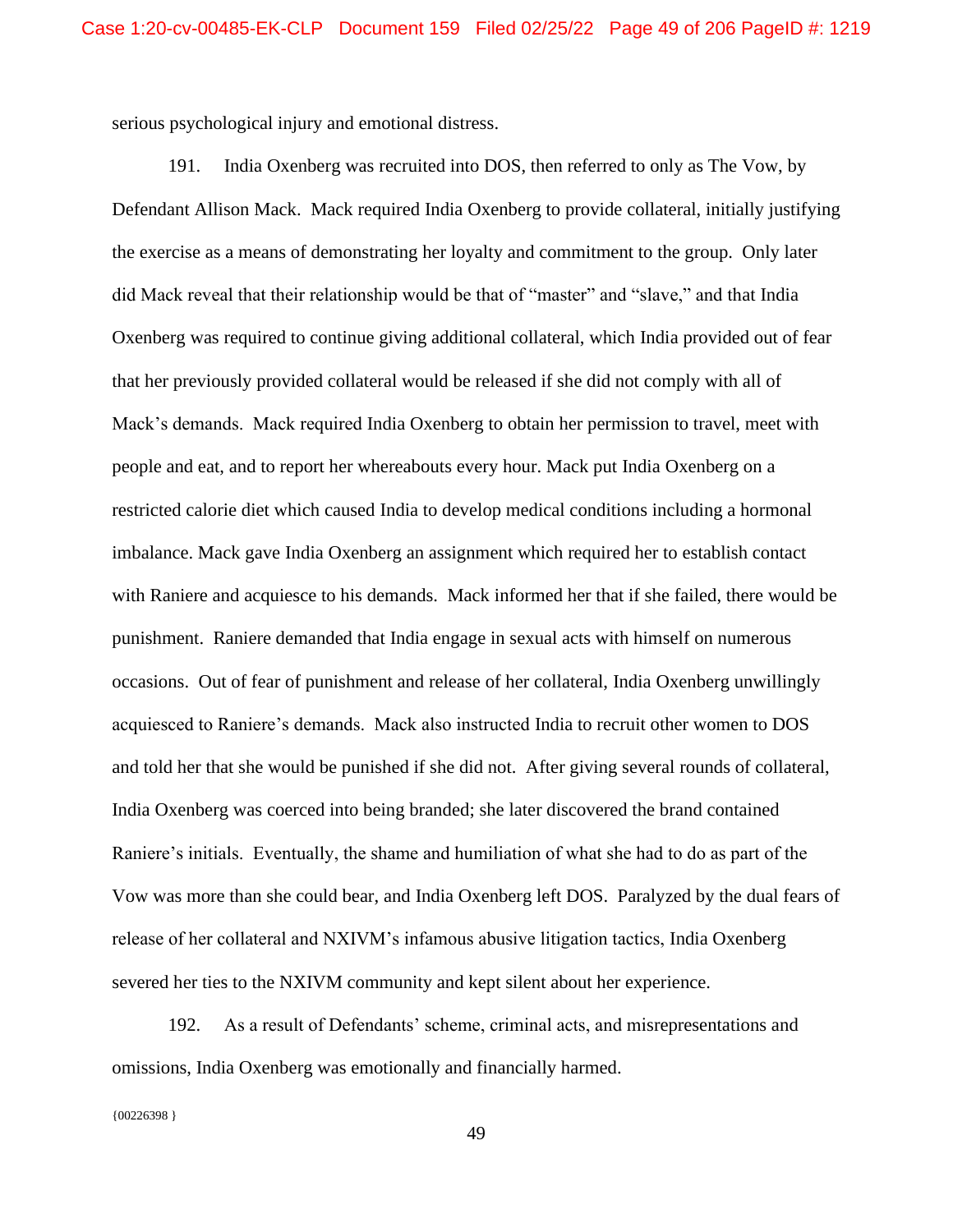193. Also, as part of Defendants' scheme, India Oxenberg performed uncompensated labor, working for many hours without compensation for the benefit of the Defendants.

194. Valerie is a resident of California. Valerie enrolled in and paid for NXIVM curriculum.

195. Valerie enrolled in NXIVM curriculum based upon Defendants' false, material representations that Rational Inquiry provided a scientific, patent-pending technology that would lead to a successful career and self-fulfillment.

196. Contrary to Defendants' representations, Rational Inquiry was neither scientific nor patentable. Defendants also failed to disclose a material fact—that Rational Inquiry was actually a pseudo-scientific hodgepodge of psychotherapeutic methods which, when practiced by unlicensed and unqualified lay-people, subjected its participants to an unreasonable risk of serious psychological injury and emotional distress. Valerie was also in DOS.

197. As a result of Defendants' scheme, criminal acts, and misrepresentations and omissions, Valerie was emotionally and financially harmed.

198. Also, as part of Defendants' scheme, Valerie performed uncompensated labor, working for many hours without compensation for the benefit of the Defendants.

199. Adrienne Stiles is a resident of Colorado. Adrienne Stiles enrolled in and paid for NXIVM curriculum.

200. Adrienne Stiles enrolled in NXIVM curriculum based upon Defendants' false, material representations that Rational Inquiry provided a scientific, patent-pending technology that would lead to a successful career and self-fulfillment.

201. Contrary to Defendants' representations, Rational Inquiry was neither scientific nor patentable. Defendants also failed to disclose a material fact—that Rational Inquiry was

 ${00226398}$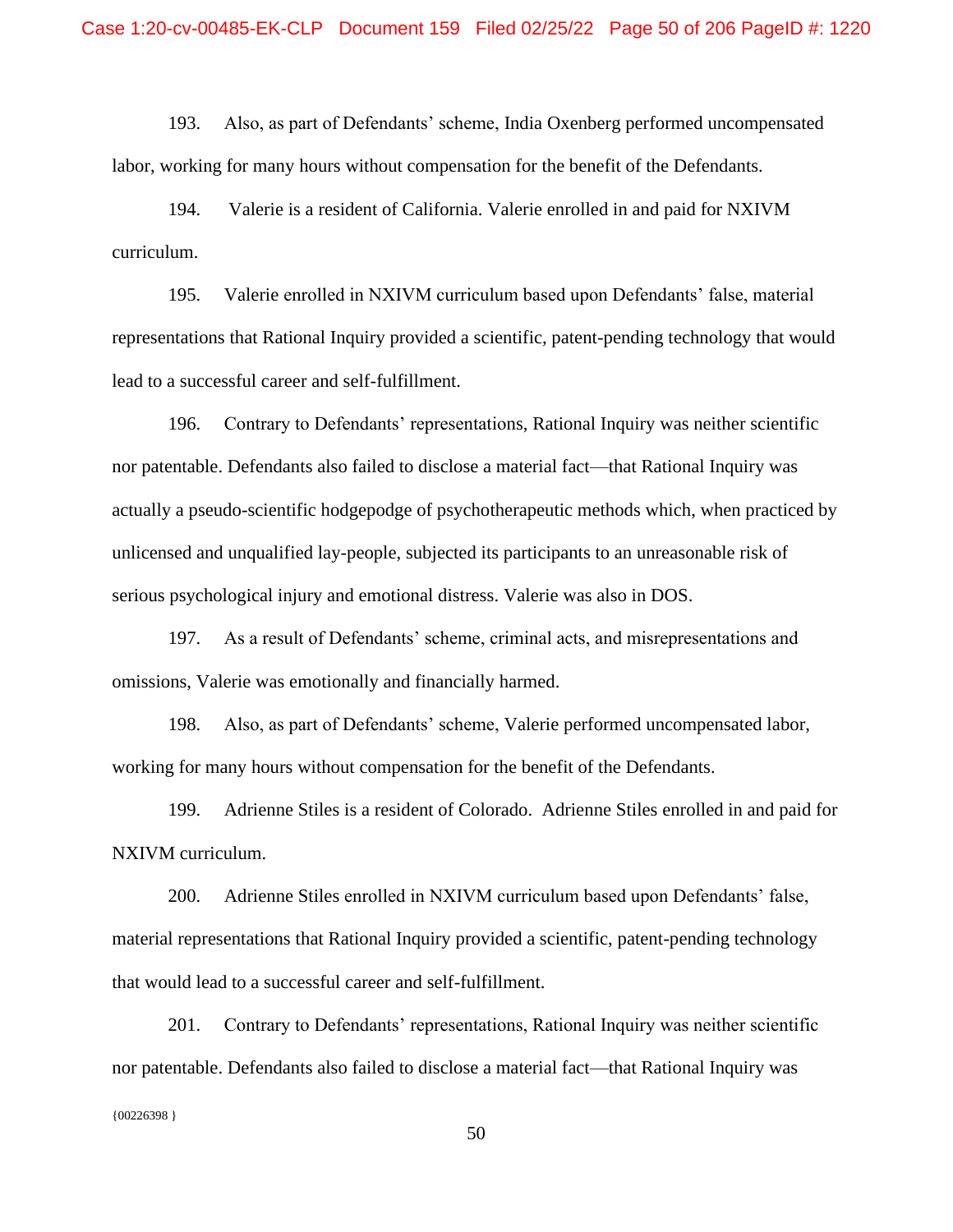actually a pseudo-scientific hodgepodge of psychotherapeutic methods which, when practiced by unlicensed and unqualified lay-people, subjected its participants to an unreasonable risk of serious psychological injury and emotional distress.

202. In 2014, Defendant Raniere invited Adrienne Stiles to be a member of NXIVM's Ultima committee tasked with developing the curriculum for programs including exo/eso, The Knife, Ethicist, and The Source. Raniere assigned Adrienne Stiles to work with five other women, all of whom he personally selected with assistance from the Individual Defendants, to develop and run a program called exo/eso, work for which she was never fully compensated. Adrienne Stiles was required to be available around the clock for this work, particularly to attend meetings with Raniere that were often held in the middle of the night.

203. Eventually, Adrienne Stiles concluded she could no longer endure the hardships and coercion Defendants and others subjected her to, the abject poverty she had fallen into, and the psychological abuse inflicted upon her by Clare Bronfman whenever she tried to complain about her lack of compensation and her poor working conditions. Paralyzed by the fear of retaliation by NXIVM, Adrienne Stiles quietly severed her ties to the NXIVM community, moved far away, and kept silent about her experience.

204. As a result of Defendants' scheme, criminal acts, and misrepresentations and omissions, Adrienne Stiles was emotionally and financially harmed.

205. Also, as part of Defendants' scheme, Adrienne Stiles performed uncompensated labor, working for hours without compensation for the benefit of the Defendants.

206. Lindsay MacInnis is a resident of Canada. Lindsay MacInnis enrolled in and paid for NXIVM curriculum.

{00226398 } 207. Lindsay MacInnis enrolled in NXIVM curriculum based upon Defendants' false,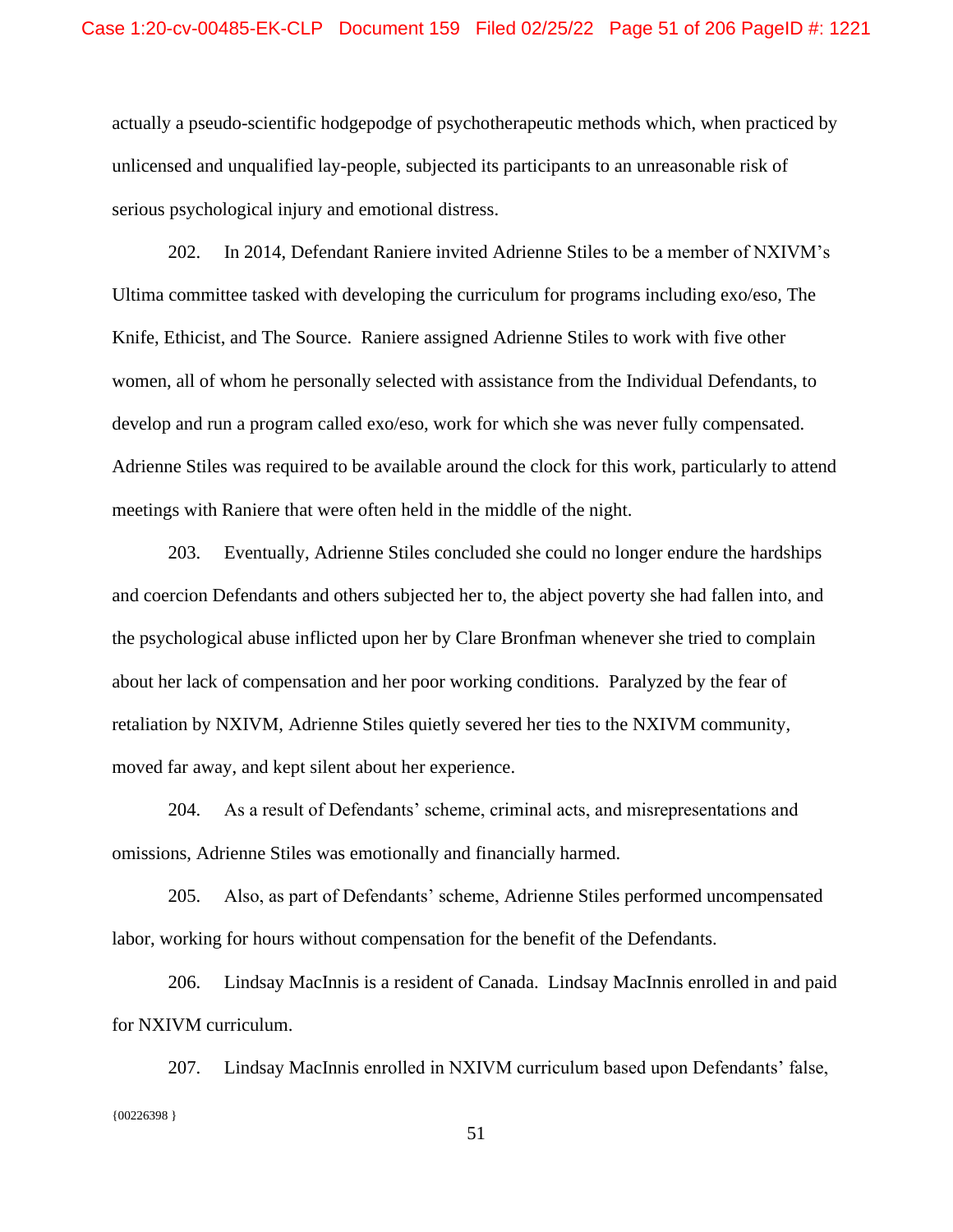material representations that Rational Inquiry provided a scientific, patent-pending technology that would lead to a successful career and self-fulfillment.

208. Contrary to Defendants' representations, Rational Inquiry was neither scientific nor patentable. Defendants also failed to disclose a material fact—that Rational Inquiry was actually a pseudo-scientific hodgepodge of psychotherapeutic methods which, when practiced by unlicensed and unqualified lay-people, subjected its participants to an unreasonable risk of serious psychological injury and emotional distress.

209. In 2014, Raniere invited Lindsay MacInnis to be a member of the Ultima committee tasked with developing and running exo/eso, which required meeting with Raniere, often in the middle of the night. Raniere, Clare Bronfman and other Individual Defendants convinced Lindsay MacInnis that she had a promising career waiting for her at NXIVM, and so she moved to the U.S. on a work visa based upon terms required by that visa and promised by Defendants, including Clare Bronfman who personally wrote a letter attesting to the terms of her employment.

 ${00226398}$ 210. Once in the U.S. and immersed in the NXIVM system and community, Lindsay MacInnis realized that Defendants had no intention of providing her with the kind of work or the level of compensation required by her visa. Raniere assigned her to help develop and run exo/eso, as one of six women he personally selected with assistance from Clare Bronfman and other Individual Defendants. She was required to work enormous numbers of hours, including meeting with Raniere, often in the middle of the night. She was also required to continue performing other work for the Defendants. Only after she complained to Clare Bronfman that she was in violation of her visa's terms, and thus in the U.S. without immigration status, did Clare Bronfman begin to provide her with the funds required by her visa. Later, however, Clare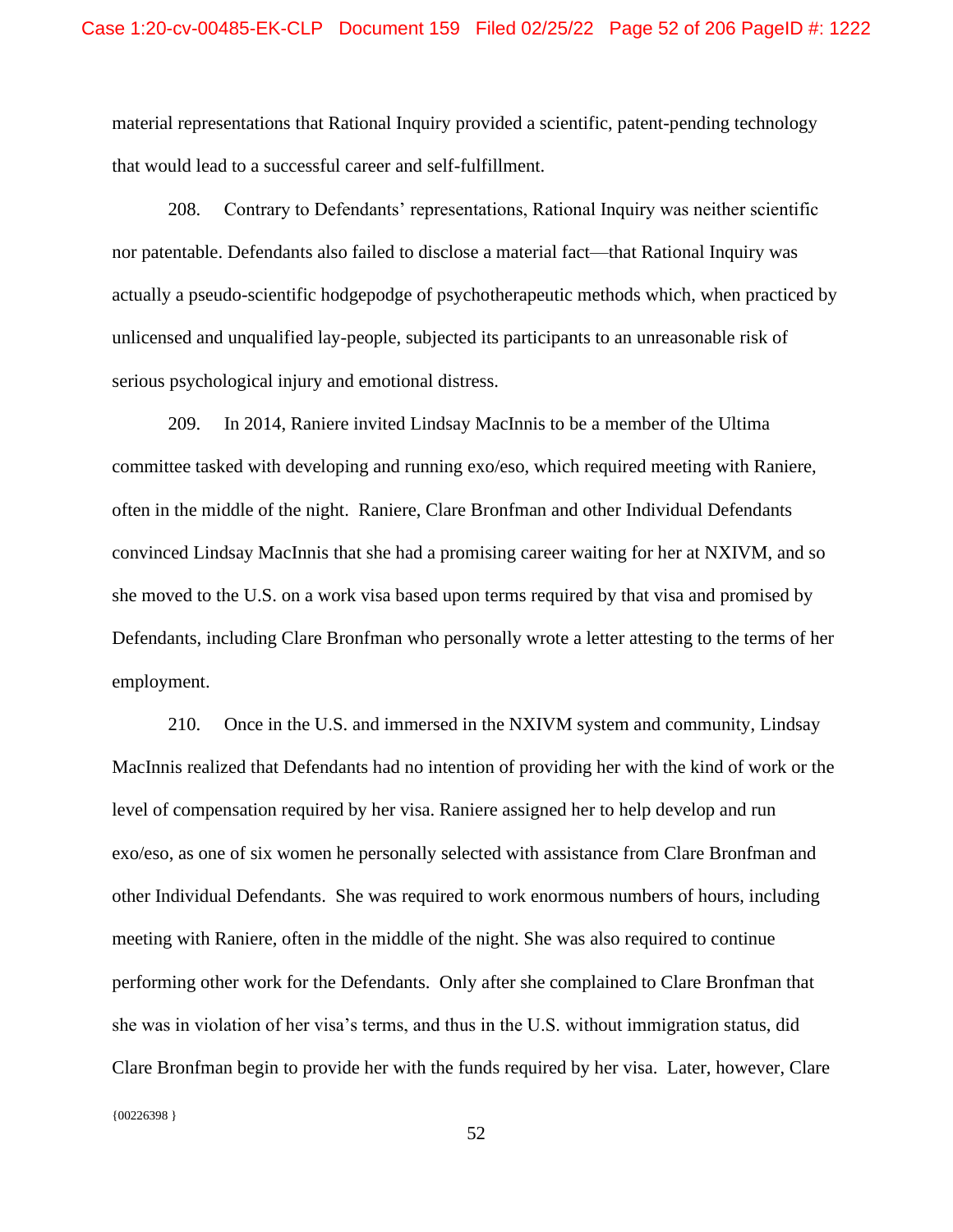Bronfman informed Lindsay MacInnis that the payments she received were not compensation, but rather a loan that she would have to repay, leaving Lindsay MacInnis in mounting debt and with no real compensation.

211. Eventually, Lindsay MacInnis was unable to keep up with the requirements of NXIVM. She was constantly fearful that if she was labeled as "defiant" by Raniere and the other Individual Defendants she could be reported to authorities for being and working unlawfully in the United States, and so she returned to Canada.

212. After leaving the NXIVM community, Defendant Clare Bronfman harassed Lindsay MacInnis, demanding that she repay the "loan," threatening her with legal action for taking work as a yoga instructor, which they alleged was a violation of exo/eso. They insisted that she return to NXIVM and Albany and earn her way back into their good graces. Paralyzed by the fear of even greater retaliation through NXIVM's infamous abusive litigation tactics, Lindsay MacInnis quietly severed her ties to the NXIVM community and kept silent about her experience.

213. As a result of Defendants' scheme, criminal acts, and misrepresentations and omissions, Lindsay MacInnis was emotionally and financially harmed.

214. Also, as part of Defendants' scheme, Lindsay MacInnis performed uncompensated labor, working for many hours without compensation for the benefit of the Defendants.

215. Bonnie Piesse is a resident of California. Bonnie enrolled in and paid for NXIVM curriculum.

 ${00226398}$ 216. Bonnie Piesse enrolled in NXIVM curriculum based upon Defendants' false, material representations that Rational Inquiry provided a scientific, patent-pending technology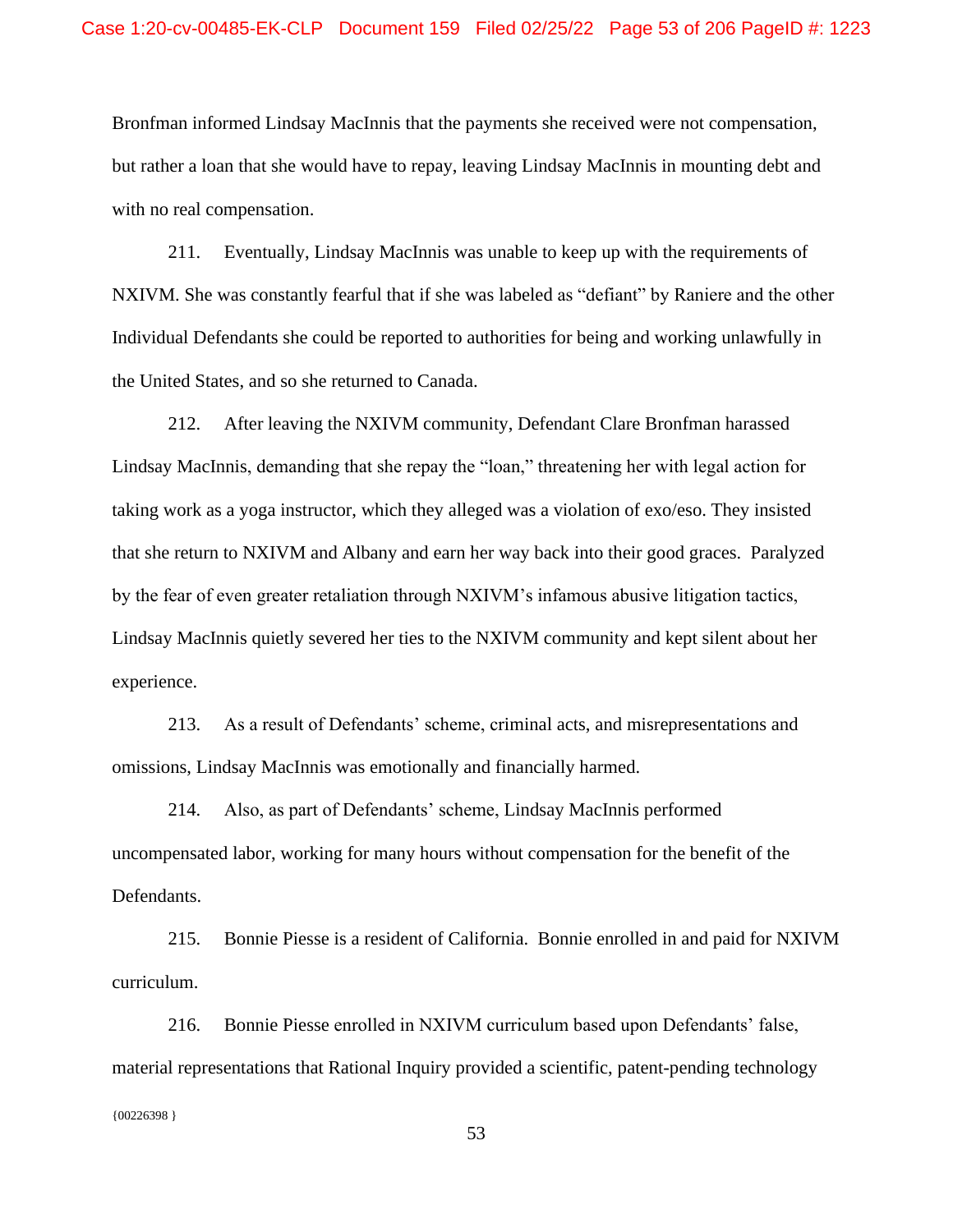that would lead to a successful career and self-fulfillment.

217. Contrary to Defendants' representations, Rational Inquiry was neither scientific nor patentable. Defendants also failed to disclose a material fact—that Rational Inquiry was actually a pseudo-scientific hodgepodge of psychotherapeutic methods which, when practiced by unlicensed and unqualified lay-people, subjected its participants to an unreasonable risk of serious psychological injury and emotional distress.

218. At Raniere's direction, Bonnie Piesse also helped develop and run exo/eso, often working more than 18 hours per day on the project. Ultimately, Defendants Raniere and Clare Bronfman refused her requests to be paid the full compensation promised to her for this work.

219. Paralyzed by the fear of NXIVM's infamous abusive litigation tactics, the possibility of retaliation against her family who were still members of NXIVM, and traumatized by years of manipulation, coercion and abuse, Bonnie Piesse left the NXIVM community and went into hiding, where she remained for several years.

220. As a result of Defendants' scheme, criminal acts, and misrepresentations and omissions, Bonnie Piesse was emotionally and financially harmed.

221. Also, as part of Defendants' scheme, Bonnie Piesse performed uncompensated labor, working for many hours without compensation for the benefit of the Defendants.

222. Jennifer Kobelt is a resident of Canada. Jennifer Kobelt enrolled in and paid for NXIVM curriculum.

223. Jennifer Kobelt enrolled in NXIVM curriculum based upon Defendants' false, material representations that Rational Inquiry provided a scientific, patent-pending technology that would lead to a successful career and self-fulfillment.

{00226398 } 224. Contrary to Defendants' representations, Rational Inquiry was neither scientific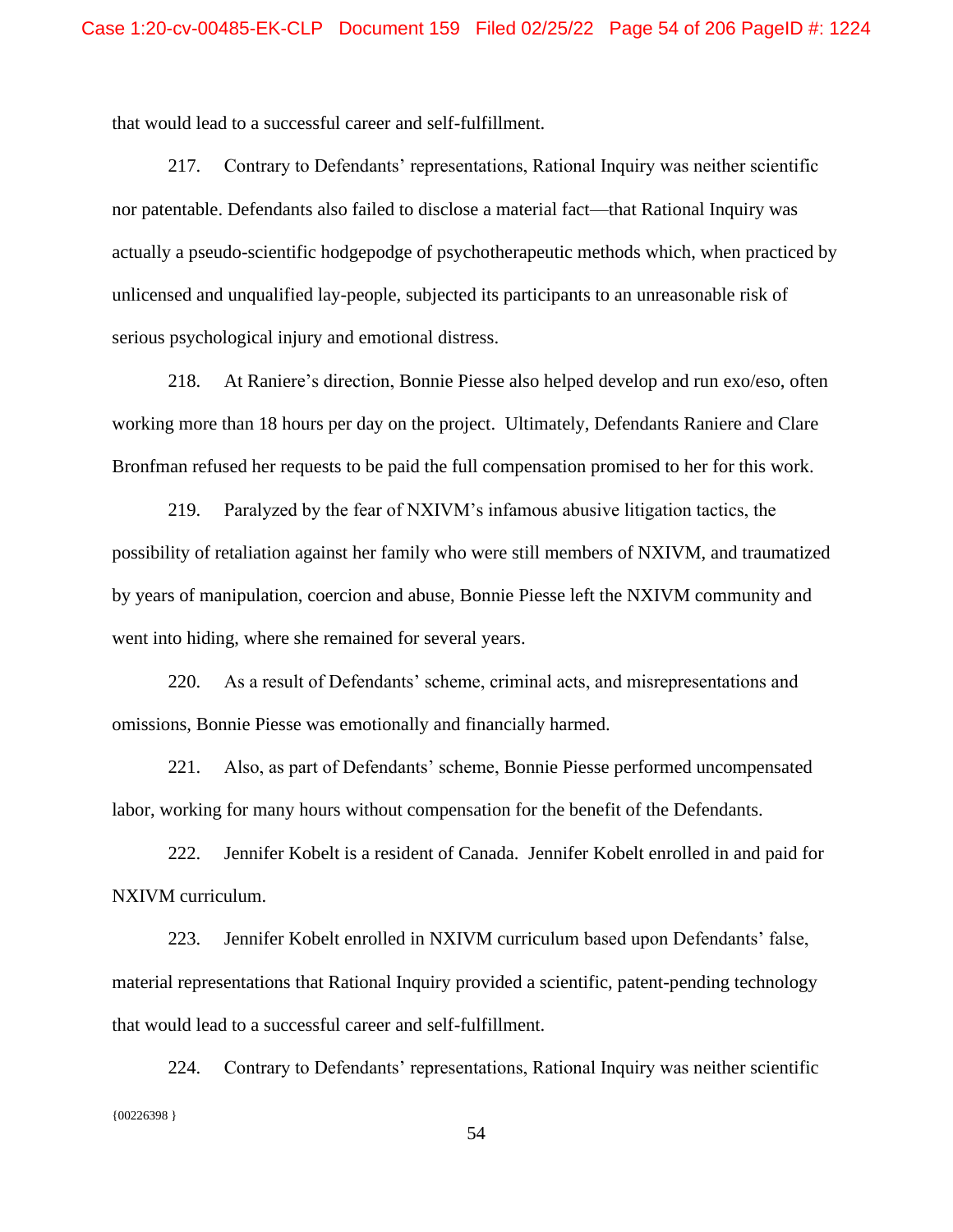nor patentable. Defendants also failed to disclose a material fact—that Rational Inquiry was actually a pseudo-scientific hodgepodge of psychotherapeutic methods which, when practiced by unlicensed and unqualified lay-people, subjected its participants to an unreasonable risk of serious psychological injury and emotional distress.

225. At some point she was asked to participate in a study. Defendant Dr. Brandon Porter ("Porter") picked her up from her apartment and drove her to Apropos, a NXIVM facility, connected her to an EEG to record her physiological responses, and played a series of disturbing and graphically violent scenes from commercials, short films and movie clips. These clips included a video depicting the actual dismemberment of five women and movie scenes showing a gang rape and a racially motivated murder of an African American male. Porter also used a video camcorder to record her expressions. Jennifer Kobelt experienced shock, disgust, fear and horror and showed visible signs of distress, including crying and asking Porter to turn it off. At no time did Porter inform her of the details, risks, benefits, the right to withdraw or plans for confidentiality protection and minimization of risks or obtain her voluntary informed written consent. Porter recommended that she undergo NXIVM "EMs" if she had an intense reaction to the study. Following the study, she was unable to sleep for 12 days.

226. After Jennifer Kobelt left NXIVM, Defendants filed a police report on July 5, 2017 with the Vancouver Police Department ("VPD"), falsely accusing Jennifer Kobelt of illegally accessing NXIVM's main server in New York and deleting a number of client files, claiming that as a result, NXIVM could not process monthly payments from clients at a loss in excess of \$100,000. On September 20, 2017 the VPD called her and advised her that she was named as a suspect by NXIVM for mischief and theft. Jennifer Kobelt was shocked and afraid that NXIVM was using the VPD to harass her. Because the affected clients contacted by VPD

55

{00226398 }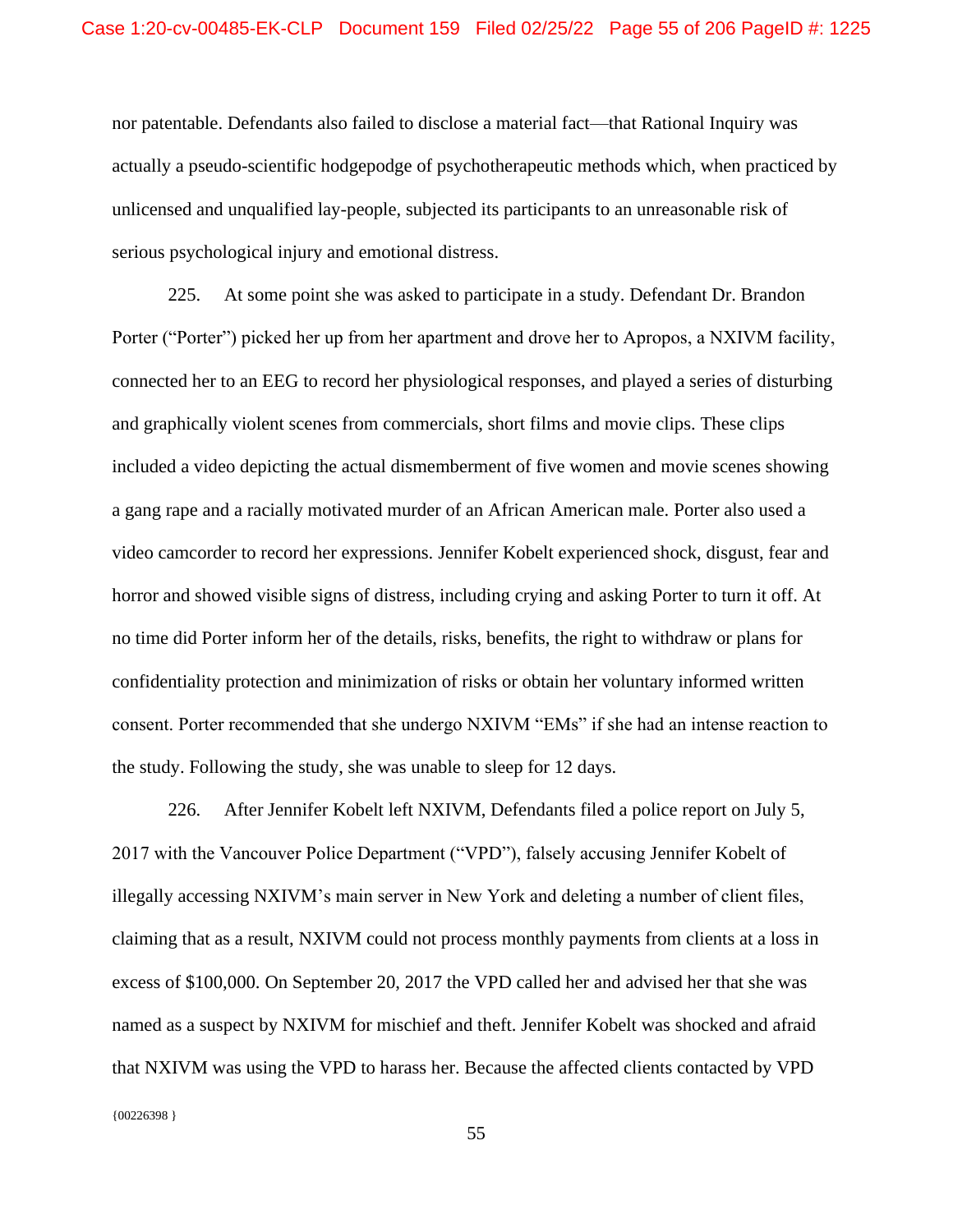stated that they had voluntarily left NXIVM, the VPD closed the investigation.

227. As a result of Defendants' scheme, criminal acts, and misrepresentations and omissions, Jennifer Kobelt was emotionally and financially harmed.

228. Also, as part of Defendants' scheme, Jennifer Kobelt performed uncompensated labor, working for many hours without compensation for the benefit of the Defendants.

229. Margot Leviton is a resident of Canada. Margot Leviton enrolled in and paid for NXIVM curriculum.

230. Margot Leviton enrolled in NXIVM curriculum based upon Defendants' false, material representations that Rational Inquiry provided a scientific, patent-pending technology that would lead to a successful career and self-fulfillment.

231. Contrary to Defendants' representations, Rational Inquiry was neither scientific nor patentable. Defendants also failed to disclose a material fact—that Rational Inquiry was actually a pseudo-scientific hodgepodge of psychotherapeutic methods which, when practiced by unlicensed and unqualified lay-people, subjected its participants to an unreasonable risk of serious psychological injury and emotional distress.

232. Defendant Nancy Salzman was aware that Margot Leviton suffered from Obsessive Compulsive Disorder ("OCD") and told her that Defendants' system could cure her OCD, and that if Raniere approved, she would be eligible for this treatment, administered by Nancy Salzman and Porter. Raniere subsequently approved this treatment, after which Margot Leviton was subjected to nightly 4-hour long EMs and periodic questioning by Porter, who had also instructed her to cease taking medications prescribed by a previous doctor. Margot Leviton was subjected to extreme verbal abuse, and began to suffer severe physical and psychological problems, which Nancy Salzman and Dr. Porter insisted were a result of her failure to fully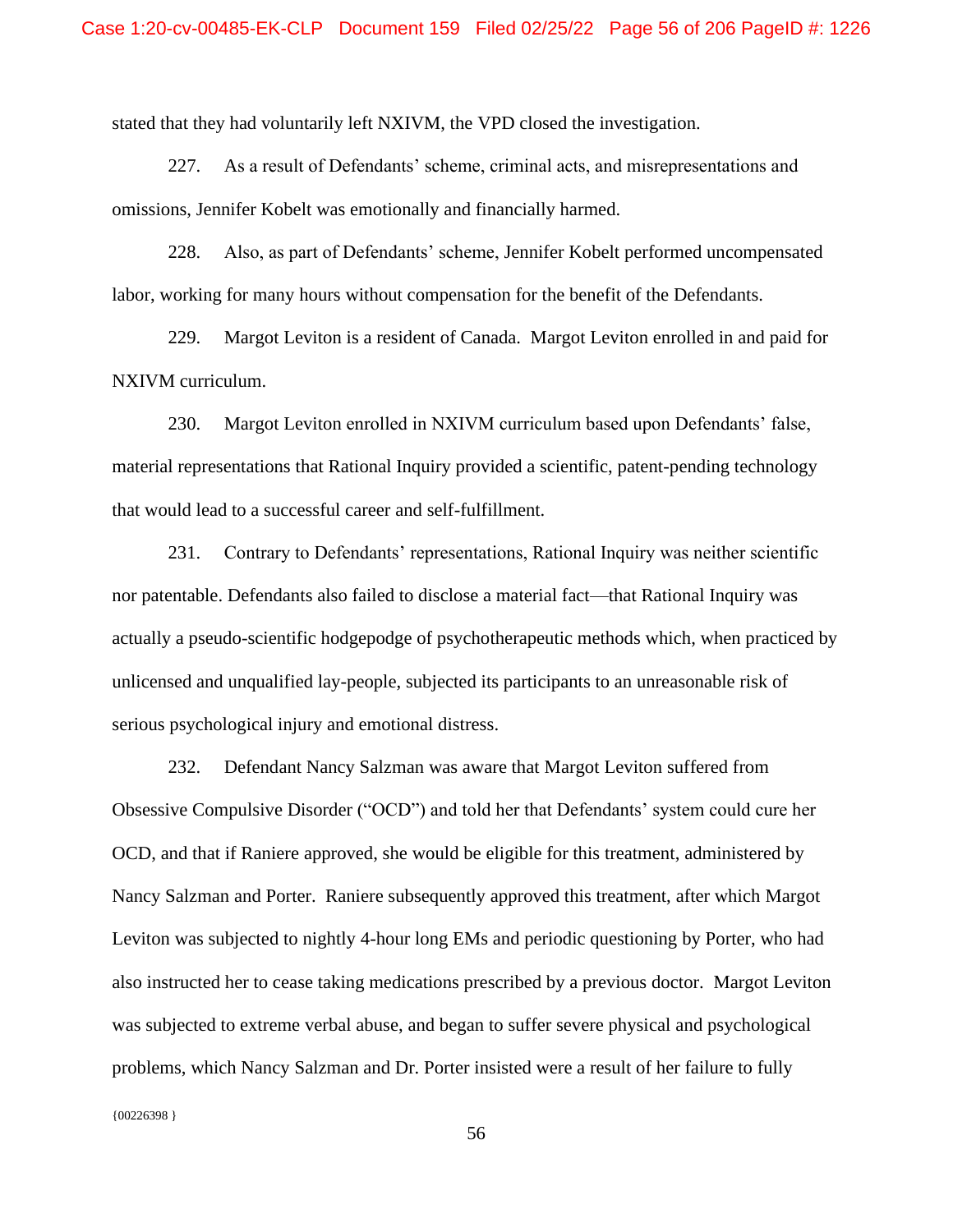commit to Defendants' system.

233. Eventually, in addition to worsening physical ailments, Margot Leviton realized that she was in a serious psychiatric crisis, which included having persistent suicidal thoughts, and which Defendants dismissed and blaming on her own alleged failures. Fearing that she would take her own life, Margot Leviton fled back to Canada, went into hiding, and delayed seeking medical treatment, out of fear that if she told anyone about her experience Defendants would retaliate.

234. Margot Leviton eventually sought and obtained medical treatment and reported her experience to the New York State Department of Health, which refused to investigate her complaint.

235. Margot Leviton also learned that Defendants had retaliated against two other former members of the NXIVM community residing in Canada by making false statements to law enforcement authorities in Vancouver, BC, which traumatized her and once again caused her to experience a mental health crisis. Only after Defendant Clare Bronfman was indicted and arrested, and seeing that there were no reports of additional retaliatory actions by the Defendants, did Margot Leviton feel safe enough to take legal action through the instant lawsuit.

236. As a result of Defendants' scheme, criminal acts, and misrepresentations and omissions, Margot Leviton was emotionally and financially harmed.

237. Also, as part of Defendants' scheme, Margot Leviton performed uncompensated labor, working for many hours without compensation for the benefit of the Defendants.

238. Isabella Constantino is a resident of the New York State. Isabella Constantino enrolled in NXIVM curriculum.

{00226398 } 239. Isabella Constantino enrolled in NXIVM curriculum based upon Defendants'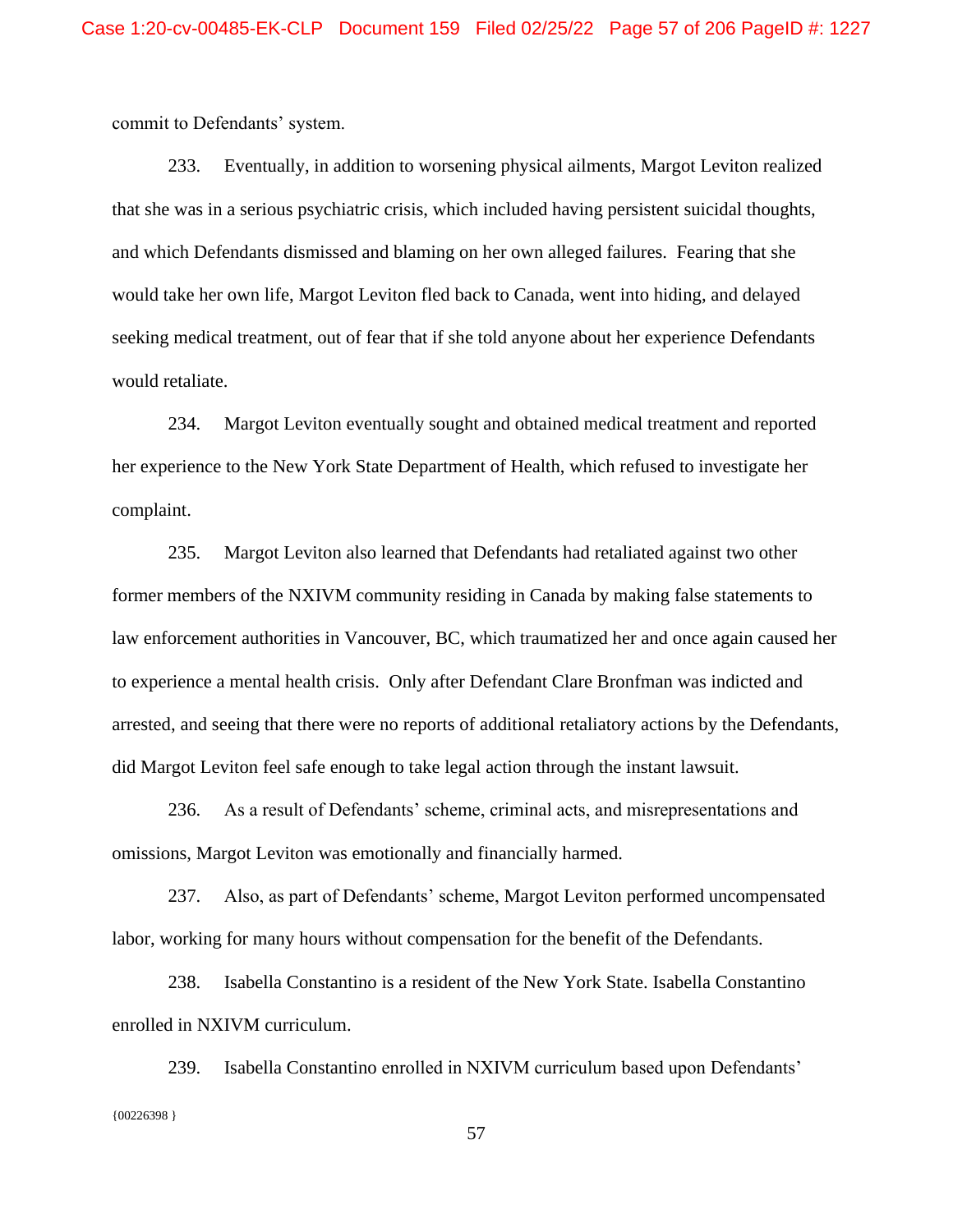false, material representations that Rational Inquiry provided a scientific, patent-pending technology that would lead to a successful career and self-fulfillment.

240. Contrary to Defendants' representations, Rational Inquiry was neither scientific nor patentable. Defendants also failed to disclose a material fact—that Rational Inquiry was actually a pseudo-scientific hodgepodge of psychotherapeutic methods which, when practiced by unlicensed and unqualified lay-people, subjected its participants to an unreasonable risk of serious psychological injury and emotional distress.

241. In October 2014, Defendants Porter and Nancy Salzman told Isabella Constantino that she qualified to participate in a study of a NXIVM treatment for Tourette's syndrome, which was being conducted, sponsored and/or funded in whole or in part by the Ethical Science Foundation<sup>6</sup> ("ESF"). In November 2014 and December 2014, Isabella Constantino was instructed to participate in a sleep study at a local hospital in Buffalo, conducted under the Defendants' direction. The stated purpose of the sleep study was to record Isabella Constantino's tics and determine how NXIVM technology could cure her Tourette's.

242. Isabella Constantino was thereafter directed to move to Albany for the purpose of treating her Tourette's, and she took a semester off from college in order to participate in the study. When Isabella Constantino moved to Albany, she was instructed to take curriculum, and Nancy Salzman provided her with purported medical treatment in the form of the 16-day intensive, which entailed daily group psychotherapy sessions for 12 hours per day over 16 consecutive days, and then another advanced level intensive for 8 additional consecutive days. Nancy Salzman also practiced unauthorized psychotherapy on Isabella Constantino in private EM sessions which were recorded on video. Nancy Salzman also told Isabella Constantino that

<sup>{00226398 }</sup> <sup>6</sup> The non-profit arm of NXIVM, which funded unauthorized medical experiments.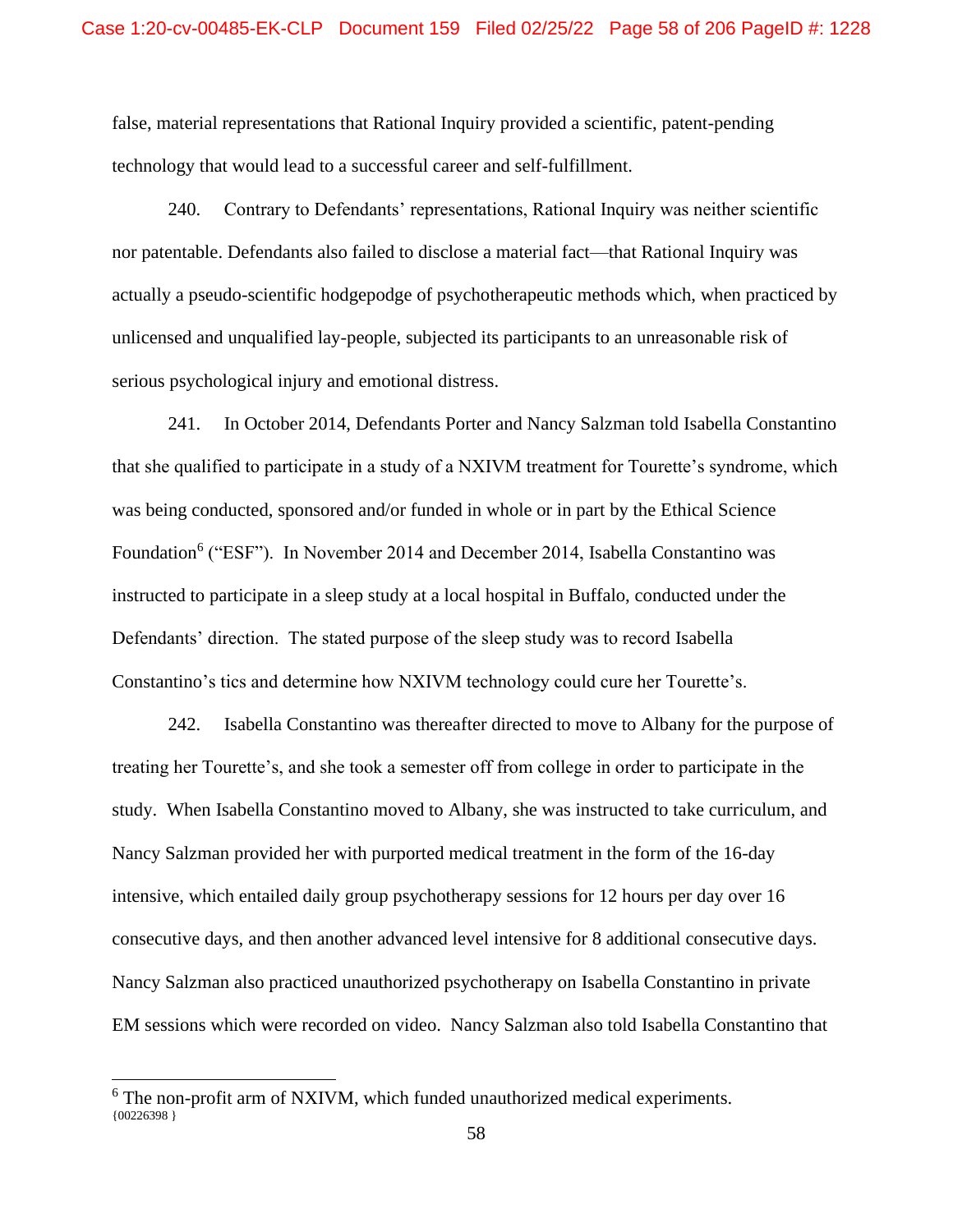she would be in a film about the Tourette's study produced and financed by Clare Bronfman.

243. As a result of Defendants' scheme, criminal acts, and misrepresentations and omissions, Isabella Constantino was emotionally and financially harmed.

244. Also, as part of Defendants' scheme, Isabella Constantino performed uncompensated labors, working for many hours without compensation for the benefit of the Defendants.

245. Caryssa Cottrell is a resident of Wisconsin. Caryssa Cottrell enrolled in NXIVM curriculum.

246. Caryssa Cottrell enrolled in NXIVM curriculum based upon Defendants' false, material representations that Rational Inquiry provided a scientific, patent-pending technology that would lead to a successful career and self-fulfillment.

247. Contrary to Defendants' representations, Rational Inquiry was neither scientific nor patentable. Defendants also failed to disclose a material fact—that Rational Inquiry was actually a pseudo-scientific hodgepodge of psychotherapeutic methods which, when practiced by unlicensed and unqualified lay-people, subjected its participants to an unreasonable risk of serious psychological injury and emotional distress.

248. Defendant Nancy Salzman was aware that Caryssa Cottrell suffered from Tourette's Syndrome and told her that Defendants could cure her Tourette's Syndrome with a treatment administered by Nancy Salzman and Porter, which Clare Bronfman would pay for. Thereafter, Caryssa Cottrell was subjected to 16-day, on-camera interviews and EMs with Nancy Salzman. During these EMs, Nancy Salzman told her that having a child would ruin her life and when Caryssa Cottrell became pregnant, Nancy Salzman cut off all contact with her.

{00226398 } 249. Caryssa Cottrell was also subjected to extreme verbal abuse, and began to suffer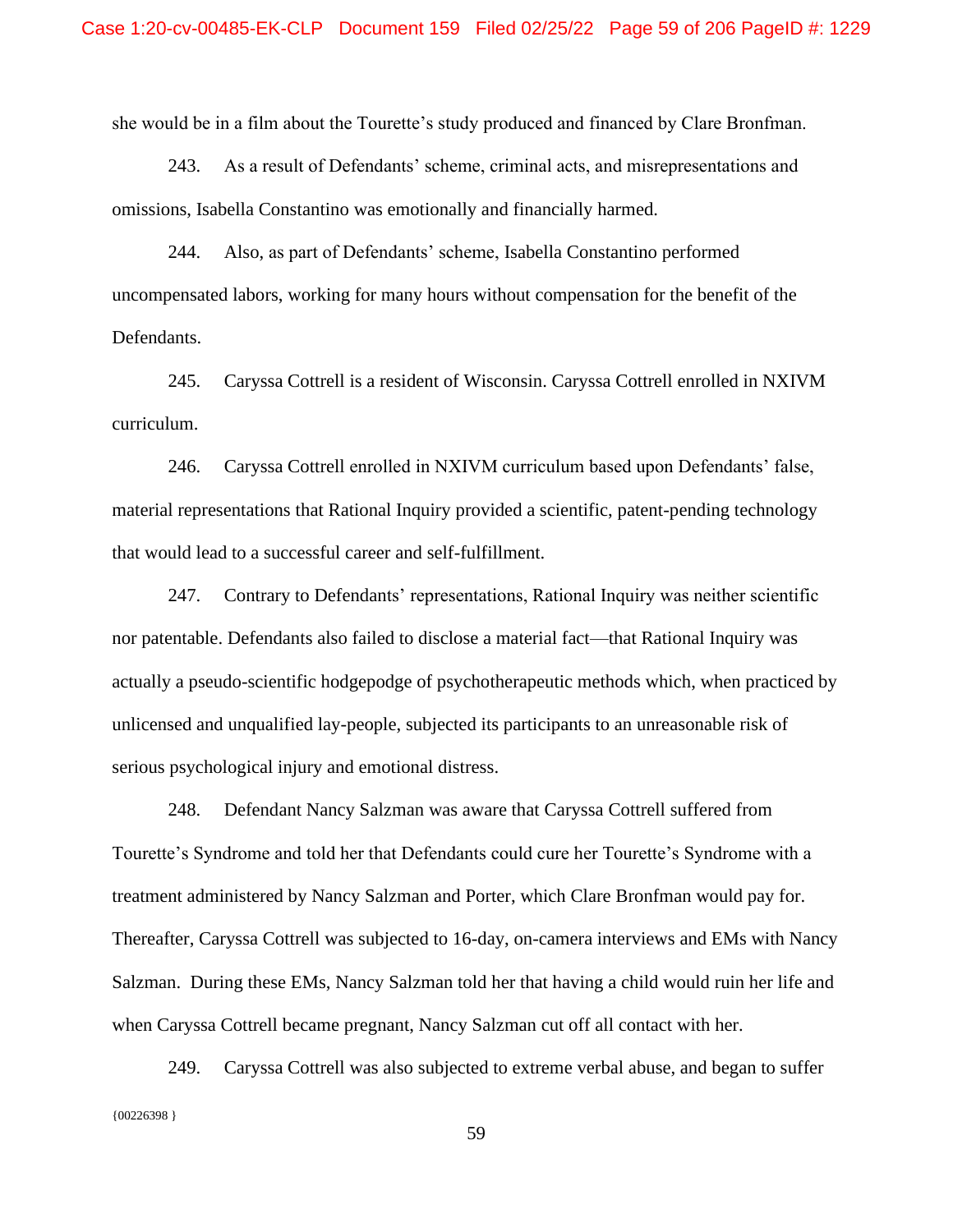severe psychological problems, which Salzman and Porter insisted were a result of her failure to fully commit to Defendants' system. Caryssa Cottrell continues to have nightmares and panic attacks.

250. As a result of Defendants' scheme, criminal acts, and misrepresentations and omissions, Caryssa Cottrell was emotionally and financially harmed.

251. Also, as part of Defendants' scheme, Caryssa Cottrell performed uncompensated labors, working for many hours without compensation for the benefit of the Defendants.

252. Plaintiff Toni Natalie is a resident of the state of New York. At one time she was Defendant Raniere's girlfriend and non-NXIVM business partner. After she left him, Defendants Raniere and Nancy Salzman embarked on a campaign of vexatious abuses of the legal system by: improperly intervening in her bankruptcy proceeding and that of her mother; repeatedly filing baseless criminal complaints against her; hiring investigators to dig into her life and the lives of her family members; having lawyers send her threatening letters; and commencing meritless litigation against her, all of which drove her into poverty and severely traumatized her.

253. Plaintiff Mark Vicente is a resident of the state of California and a filmmaker. Mark Vicente enrolled in and paid for NXIVM curriculum.

254. Mark Vicente enrolled in NXIVM curriculum based upon Defendants' false, material representations that Rational Inquiry provided a scientific, patent-pending technology that would lead to a successful career and self-fulfillment.

 ${00226398}$ 255. Contrary to Defendants' representations, Rational Inquiry was neither scientific nor patentable. Defendants also failed to disclose a material fact—that Rational Inquiry was actually a pseudo-scientific hodgepodge of psychotherapeutic methods which, when practiced by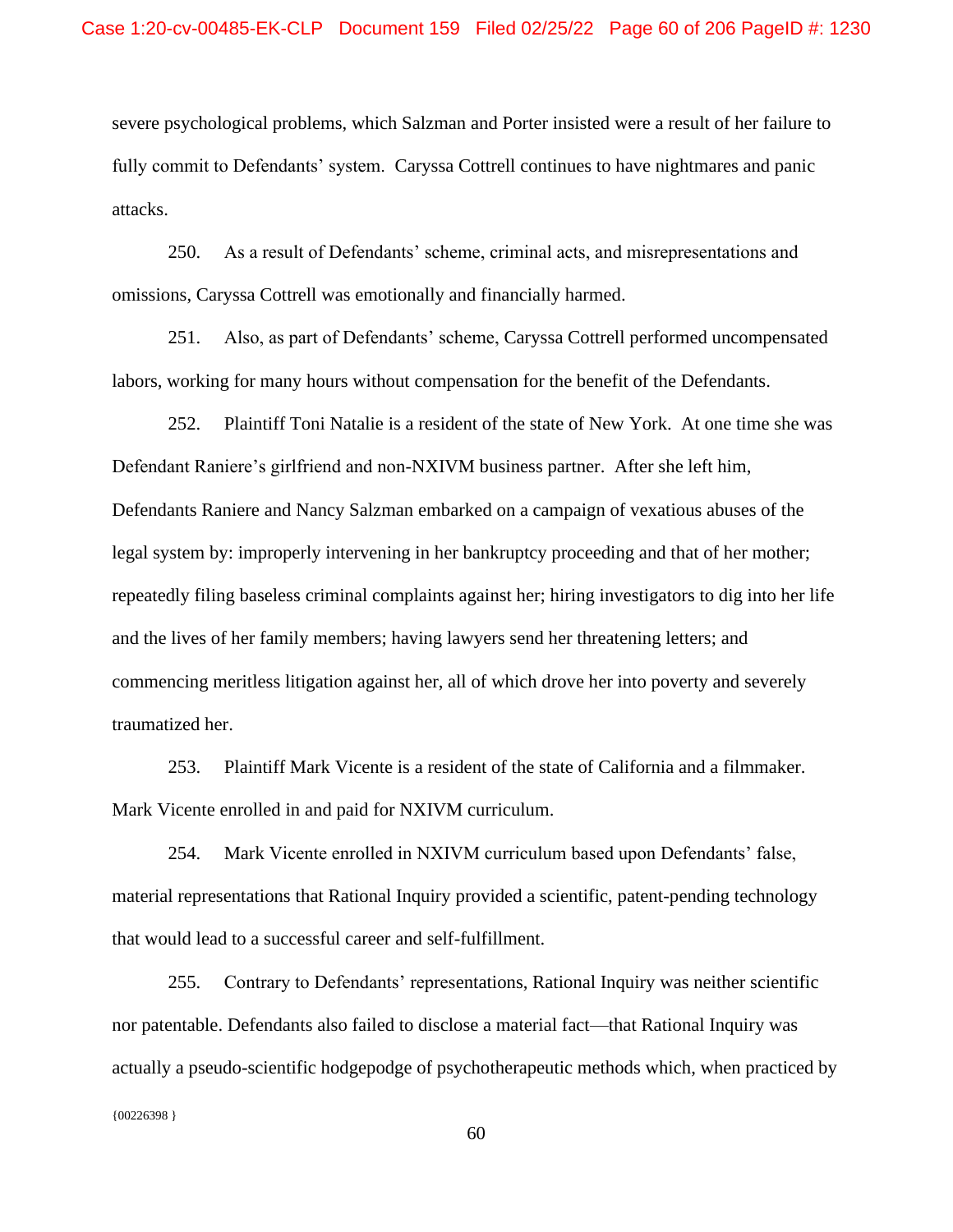unlicensed and unqualified lay-people, subjected its participants to an unreasonable risk of serious psychological injury and emotional distress.

256. Defendants Nancy Salzman and Clare Bronfman began recruiting him by asking him to help them interview scientists previously featured in an award-winning film he made. They traveled on Defendant Clare Bronfman's private jet. Following the interviews, they invited him to come to Albany discuss how they could use NXIVM's resources to fund his film projects.

257. Later, Mark Vicente became a NXIVM Coach<sup>7</sup> and worked his way up the Stripe Path to become a Procter.<sup>8</sup> As he did this, Mark began to have daily contact with Raniere, and with the increased contact his status within the community increased.

258. At some point, Raniere asked Mark to alter video tapes of an intensive so that it would appear less damaging in litigation. Mark was unaware of Raniere's purpose and agreed in order to gain Raniere's approval.

259. Shortly after the successful completion of that editing project, he was asked to quell fears within the community after nine high-level members of NXIVM challenged Raniere and resigned. Thereafter, Mark was praised by the Inner Circle<sup>9</sup> for his loyalty to NXIVM and Raniere, and he was invited to become a member of the Executive Board.

260. Mark Vicente was thereafter promoted to the rank of Senior Proctor and promised an opportunity to open his own NXIVM center. Vicente also took EMP training, believing that this would enhance his ability to work with NXIVM students and increase his income. However, while taking these trainings, the Defendants announced that all EMP students, no matter what

 $<sup>7</sup>$  To become a coach, a person completed curriculum, recruited three new members, and</sup> committed to work as an intern and advance on the Stripe Path.

<sup>&</sup>lt;sup>8</sup> A Procter could earn commissions on recruitment and teach curriculum.

 ${00226398}$ <sup>9</sup> The highest-ranking members of the NXIVM committee or those who had close personal relationships with Raniere.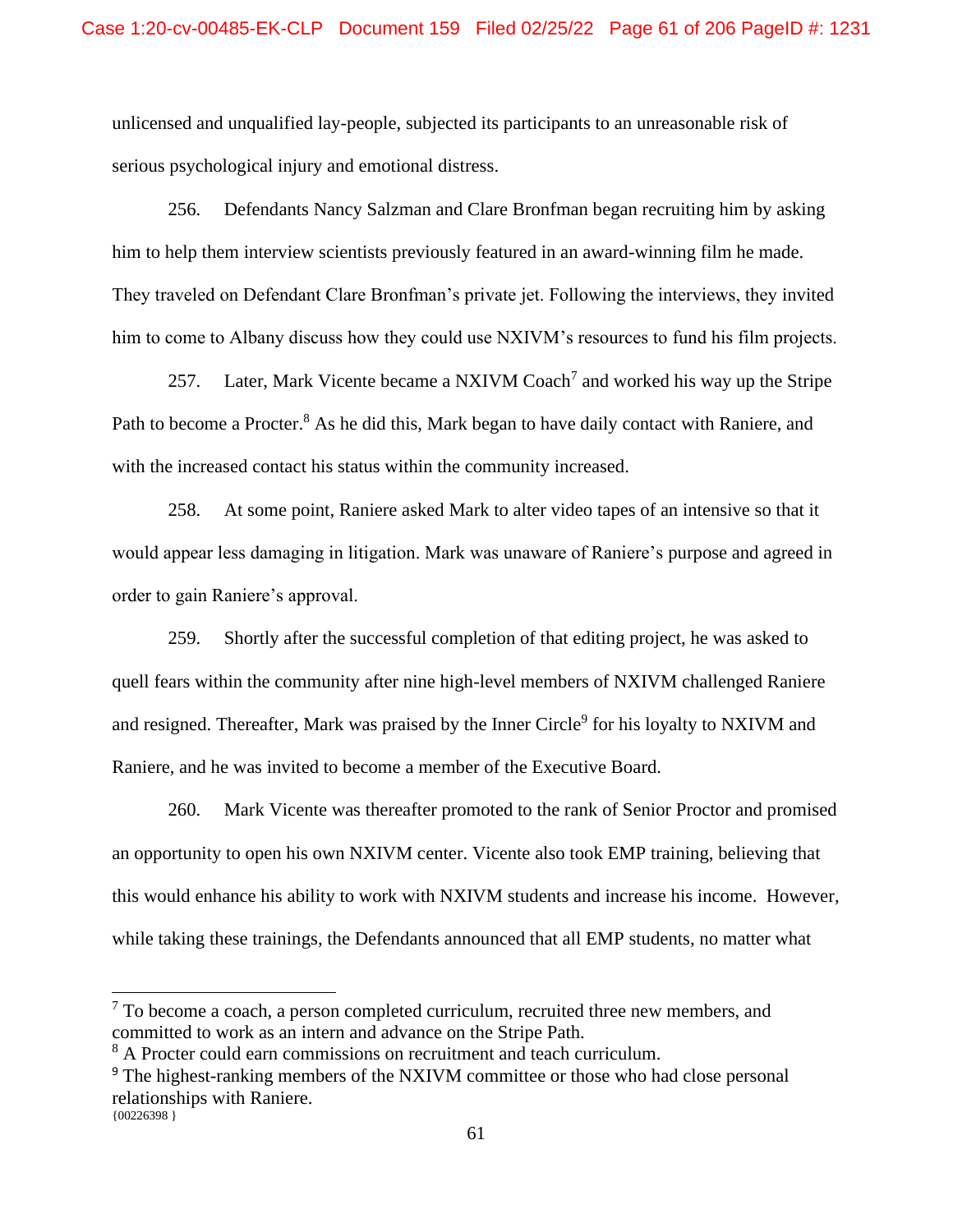level they had achieved, had to begin again at level 1 because of alleged changes in the curriculum, so he ceased pursuing that career path.

261. In his role of overseeing video production for NXIVM, he spent hours shooting footage of intensives, V-week<sup>10</sup> and forums, and training people to work in the video department.

262. Mark Vicente also had a position in NXIVM's men's group, Society of Protectors ("SOP"), through which he was entitled to receive commissions for enrollments and trainings. However, Raniere would often refuse to conduct the trainings and refuse to pay Mark his commissions.

263. Mark Vicente began to notice the effect of NXIVM's insidious, misogynistic curriculum on its students; for example, many women were put on strict diets and forced to lose weight, and Raniere was having sexual relationships with many students and members of the Executive Board. Then, Vicente found out about DOS.

264. Thereafter, Mark resigned from his positions in NXIVM and the companies and left the NXIVM community. Paralyzed by the fear of NXIVM's infamous abusive litigation tactics, he went into hiding for several years.

265. As a result of Defendants' scheme, criminal acts, and misrepresentations and omissions, Mark Vicente was emotionally and financially harmed.

266. Also, as part of Defendants' scheme, Mark Vicente performed uncompensated labor, working for many hours without compensation for the benefit of the Defendants.

267. Anthony Ames is a resident of Canada. Ames enrolled in and paid for NXIVM curriculum.

 ${00226398}$ <sup>10</sup> V-week or "Vanguard Week" was an annual multi-day celebration of Raniere (the Vanguard's) birthday.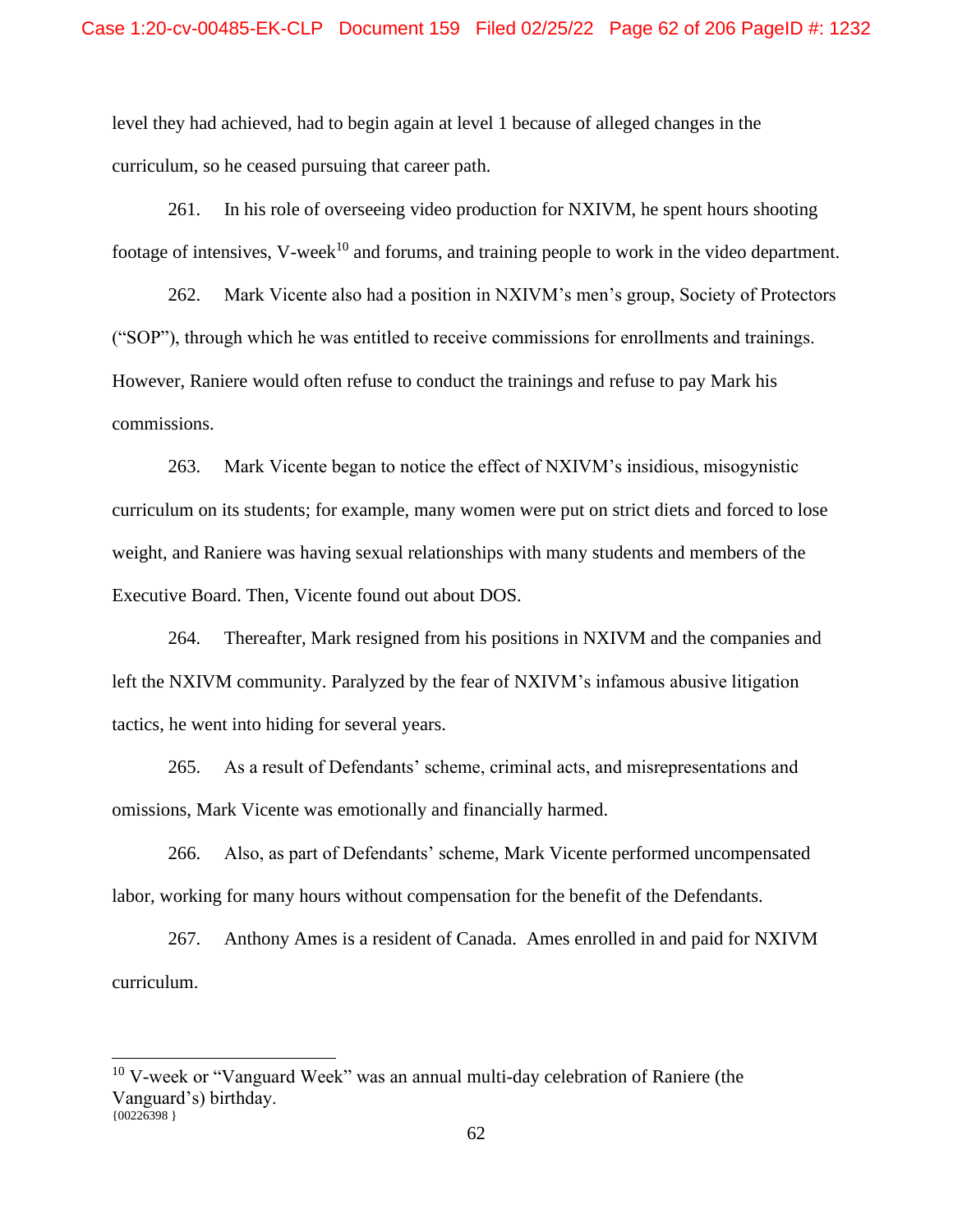268. Ames enrolled in NXIVM curriculum based upon Defendants' false, material representations that Rational Inquiry provided a scientific, patent-pending technology that would lead to a successful career and self-fulfillment.

269. Contrary to Defendants' representations, Rational Inquiry was neither scientific nor patentable. Defendants also failed to disclose a material fact—that Rational Inquiry was actually a pseudo-scientific hodgepodge of psychotherapeutic methods which, when practiced by unlicensed and unqualified lay-people, subjected its participants to an unreasonable risk of serious psychological injury and emotional distress.

270. As a result of Defendants' scheme, criminal acts, and misrepresentations and omissions, Ames was harmed. He suffered serious emotional trauma as a result of being counselled by untrained and unlicensed individuals as part of the Defendants' scheme. Ames also spent thousands of dollars on curriculum and EMs.

271. Also, as part of Defendants' scheme, Ames performed uncompensated labor. Ames worked for many hours without compensation for the benefit of the Defendants.

272. Scott Starr is a resident of the state of North Carolina. Scott Starr enrolled in and paid for NXIVM curriculum.

273. Scott Starr enrolled in NXIVM curriculum based upon Defendants' false, material representations that Rational Inquiry provided a scientific, patent-pending technology that would lead to a successful career and self-fulfillment. At Defendants' urging, Scott Starr also spent substantial sums to enroll his children in Defendants' Rainbow Cultural Garden ("RCG"), relying on Defendants' false representations that it was staffed by qualified teachers trained in both child education and NXIVM's system. $^{11}$ 

<sup>{00226398 }</sup> <sup>11</sup> The Rainbow Cultural Garden was an unlicensed children's school for NXIVM members.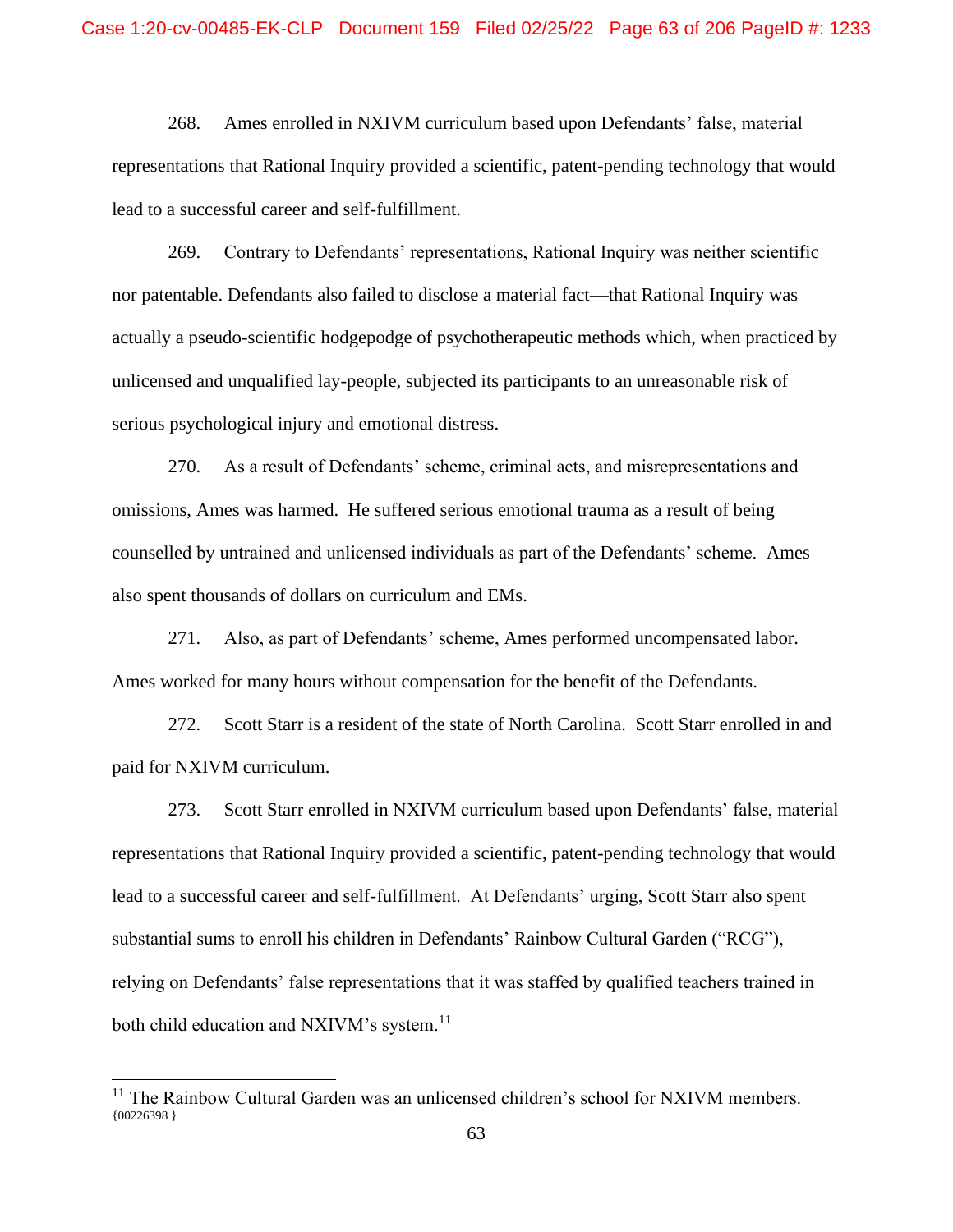274. Contrary to Defendants' representations, NXIVM's system was neither scientific nor patentable. Defendants also failed to disclose a material fact – that Rational Inquiry was actually a pseudo-scientific hodgepodge of psychotherapeutic methods which, when practiced by unlicensed and unqualified lay-people, subjected its participants to an unreasonable risk of serious psychological injury and emotional distress.

275. As a result of Defendants' scheme, criminal acts, and misrepresentations and omissions, Scott Starr was emotionally and financially harmed.

276. Also, as part of Defendants' scheme, Scott Starr performed uncompensated labor, working for many hours without compensation for the benefit of the Defendants.

277. Philip Akka is a resident of New York State. Philip Akka enrolled in and paid for NXIVM curriculum.

278. Philip Akka enrolled in NXIVM curriculum based upon Defendants' false, material representations that Rational Inquiry provided a scientific, patent-pending technology that would lead to a successful career and self-fulfillment.

279. Contrary to Defendants' representations, Rational Inquiry was neither scientific nor patentable. Defendants also failed to disclose a material fact—that Rational Inquiry was actually a pseudo-scientific hodgepodge of psychotherapeutic methods which, when practiced by unlicensed and unqualified lay-people, subjected its participants to an unreasonable risk of serious psychological injury and emotional distress.

280. As a result of Defendants' scheme, criminal acts, and misrepresentations and omissions, Philip Akka was emotionally and financially harmed.

281. Also, as part of Defendants' scheme, Philip Akka performed uncompensated labor, working for many hours without compensation for the benefit of the Defendants.

{00226398 }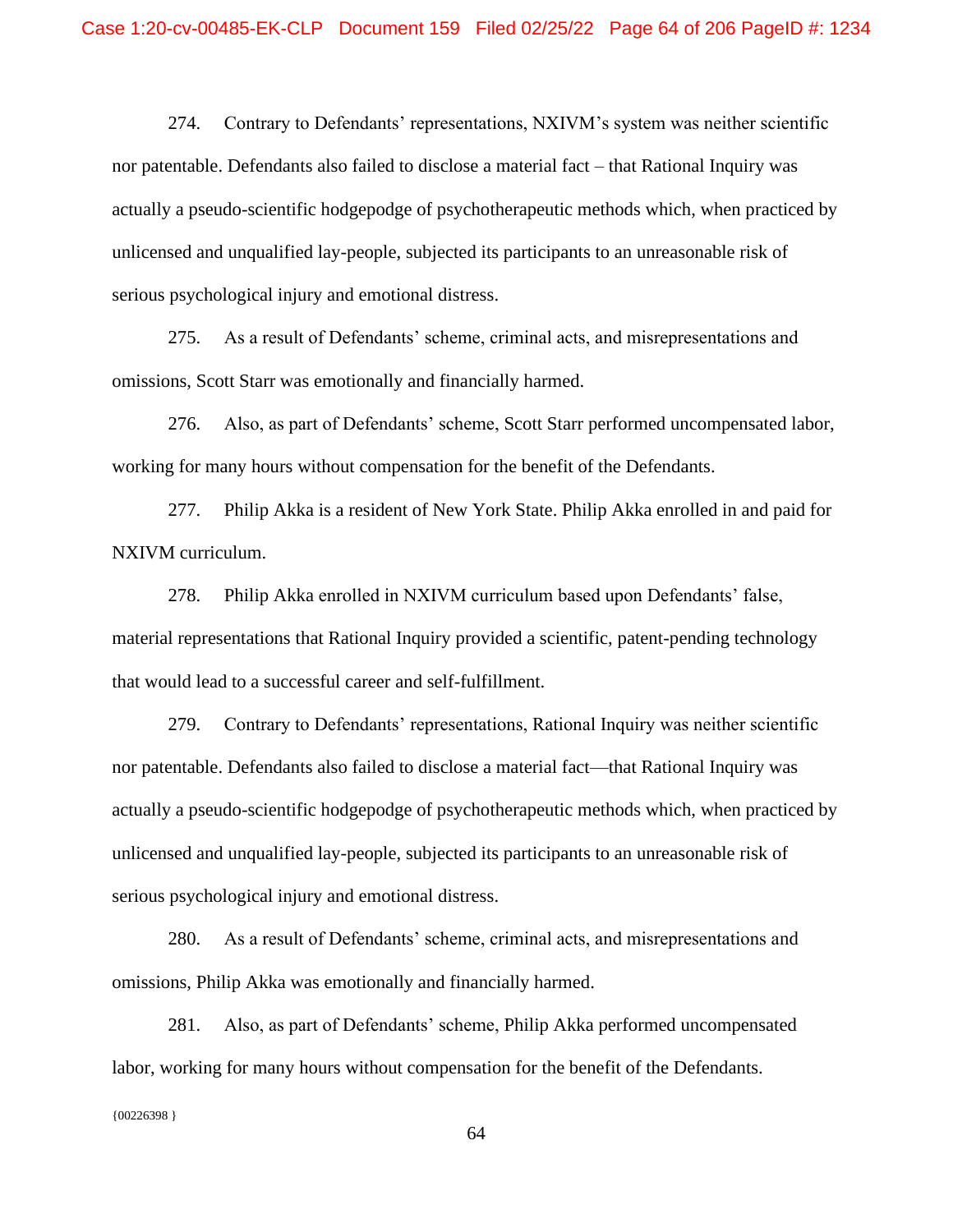282. Deanne Brunelle is a resident of Canada. Deanne Brunelle enrolled in and paid for NXIVM curriculum.

283. Deanne Brunelle enrolled in NXIVM curriculum based upon Defendants' false, material representations that Rational Inquiry provided a scientific, patent-pending technology that would lead to a successful career and self-fulfillment.

284. Contrary to Defendants' representations, Rational Inquiry was neither scientific nor patentable. Defendants also failed to disclose a material fact—that Rational Inquiry was actually a pseudo-scientific hodgepodge of psychotherapeutic methods which, when practiced by unlicensed and unqualified lay-people, subjected its participants to an unreasonable risk of serious psychological injury and emotional distress.

285. As a result of Defendants' scheme, criminal acts, and misrepresentations and omissions, Deanne Brunelle was emotionally and financially harmed.

286. Also, as part of Defendants' scheme, Deanne Brunelle performed uncompensated labor, working for many hours without compensation for the benefit of the Defendants.

287. Karla Diaz Cano is a resident of Maryland. Karla Diaz Cano enrolled in and paid for NXIVM curriculum.

288. Karla Diaz Cano enrolled in NXIVM curriculum based upon Defendants' false representations that Rational Inquiry provided a scientific, patent-pending technology that would lead to a successful career and self-fulfillment.

289. Contrary to Defendants' representations, Rational Inquiry was neither scientific nor patentable. Defendants also failed to disclose a material fact—that Rational Inquiry was actually a pseudo-scientific hodgepodge of psychotherapeutic methods which, when practiced by unlicensed and unqualified lay-people, subjected its participants to an unreasonable risk of

 ${00226398}$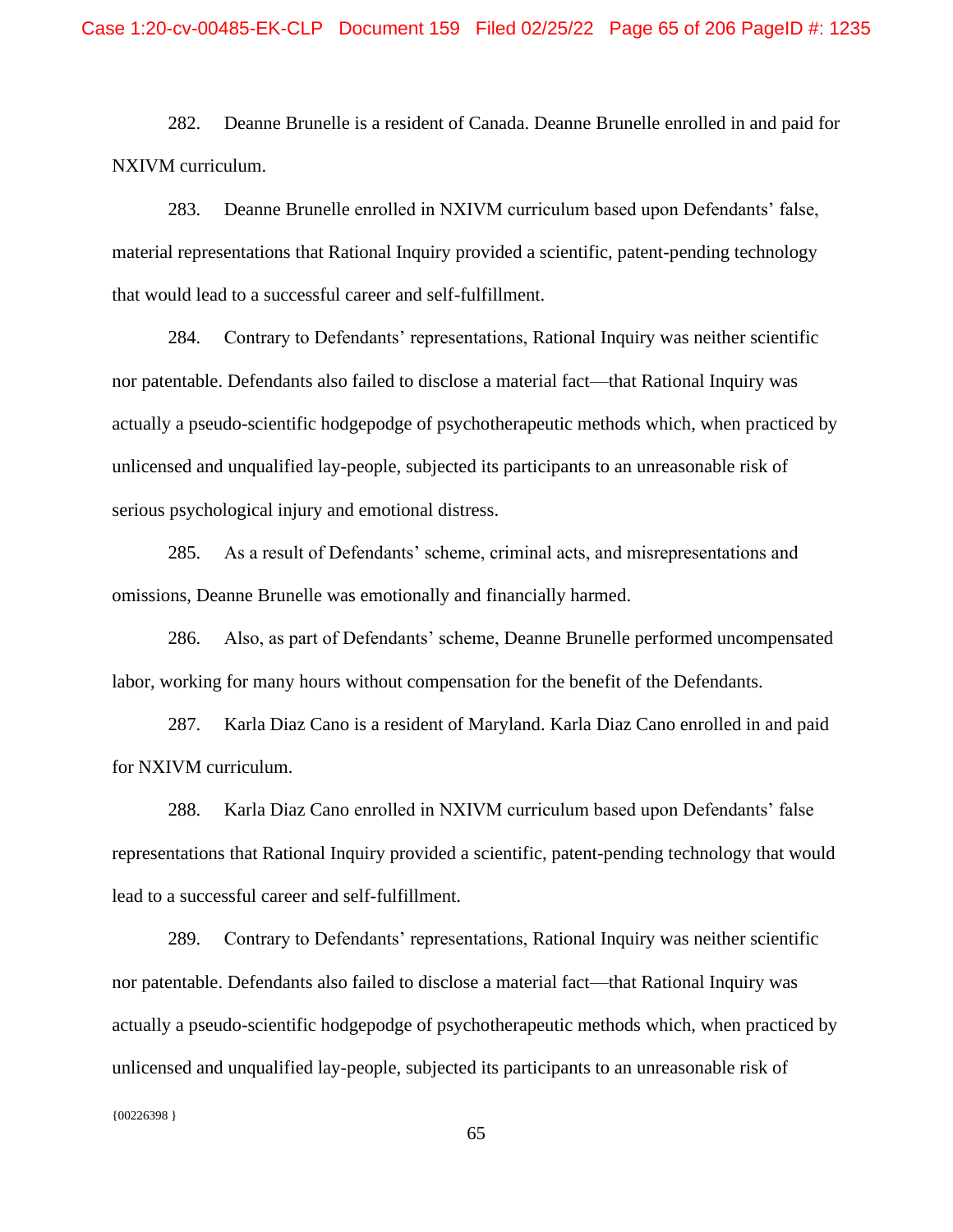serious psychological injury and emotional distress.

290. As a result of Defendants' scheme, criminal acts, and misrepresentations and omissions, Karla Diaz Cano was emotionally and financially harmed.

291. Also, as part of Defendants' scheme, Karla Diaz Cano performed uncompensated labor, working for many hours without compensation for the benefit of the Defendants.

292. Alejandro Balassa is a resident of Mexico. Alejandro Balassa enrolled in and paid for NXIVM curriculum.

293. Alejandro Balassa enrolled in NXIVM curriculum based upon Defendants' false, material representations that Rational Inquiry provided a scientific, patent-pending technology that would lead to a successful career and self-fulfillment.

294. Contrary to Defendants' representations, Rational Inquiry was neither scientific nor patentable. Defendants also failed to disclose a material fact—that Rational Inquiry was actually a pseudo-scientific hodgepodge of psychotherapeutic methods which, when practiced by unlicensed and unqualified lay-people, subjected its participants to an unreasonable risk of serious psychological injury and emotional distress.

295. As a result of Defendants' scheme, criminal acts, and misrepresentations and omissions, Alejandro Balassa was emotionally and financially harmed.

296. Also, as part of Defendants' scheme, Alejandro Balassa performed uncompensated labor, working for many hours without compensation for the benefit of the Defendants.

297. Tabitha Chapman is a resident of California. Tabitha enrolled in and paid for NXIVM curriculum.

{00226398 } 298. Tabitha Chapman enrolled in NXIVM curriculum based upon Defendants' false,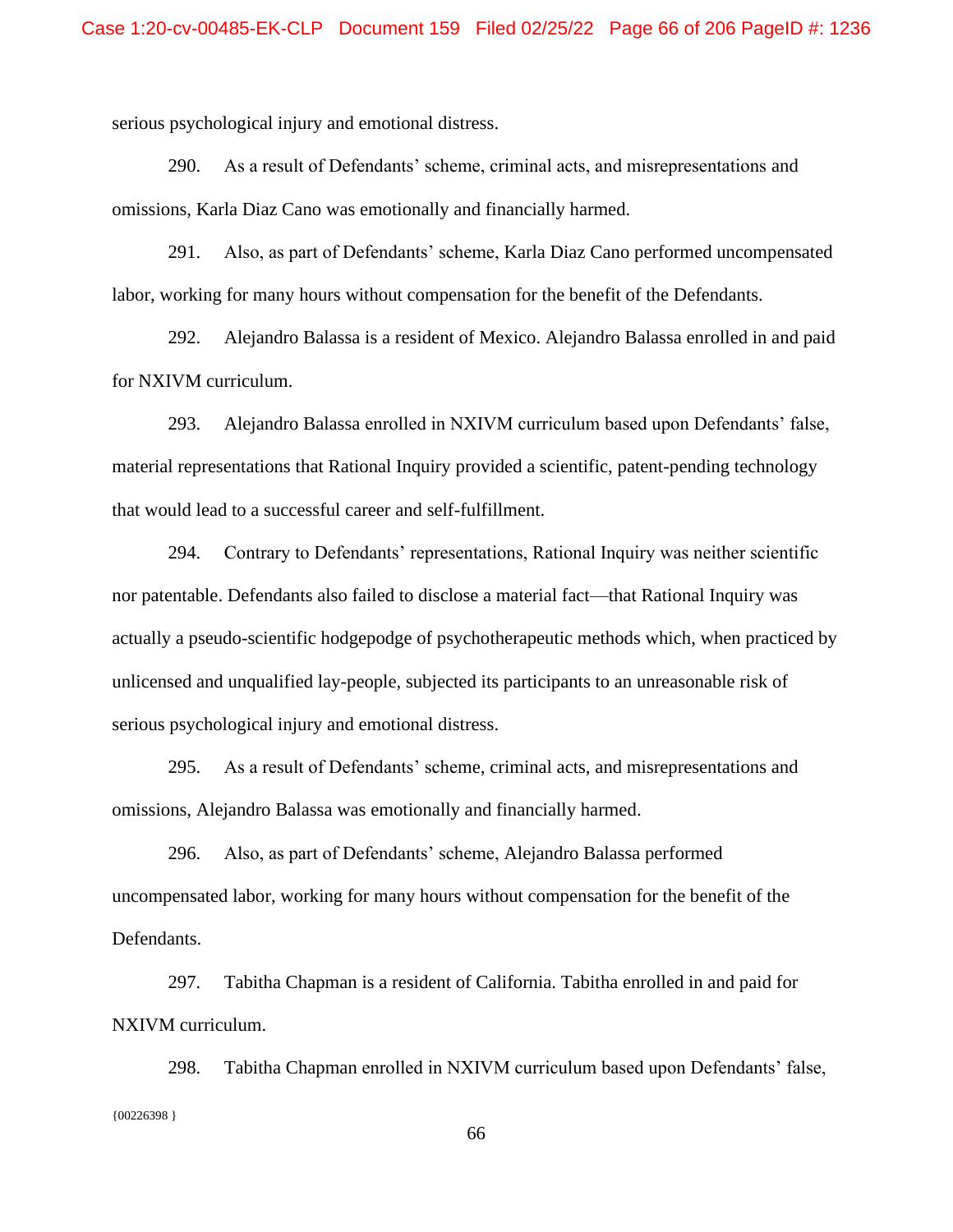material representations that Rational Inquiry provided a scientific, patent-pending technology that would lead to a successful career and self-fulfillment.

299. Contrary to Defendants' representations, Rational Inquiry was neither scientific nor patentable. Defendants also failed to disclose a material fact—that Rational Inquiry was actually a pseudo-scientific hodgepodge of psychotherapeutic methods which, when practiced by unlicensed and unqualified lay-people, subjected its participants to an unreasonable risk of serious psychological injury and emotional distress.

300. As a result of Defendants' scheme, criminal acts, and misrepresentations and omissions, Tabitha Chapman was emotionally and financially harmed.

301. Also, as part of Defendants' scheme, Tabitha Chapman performed uncompensated labor, working for many hours without compensation for the benefit of the Defendants.

302. Madeline Carrier is a resident of Canada. Madeline Carrier enrolled in and paid for NXIVM curriculum.

303. Madeline Carrier enrolled in NXIVM curriculum based upon Defendants' false, material representations that Rational Inquiry provided a scientific, patent-pending technology that would lead to a successful career and self-fulfillment.

304. Contrary to Defendants' representations, Rational Inquiry was neither scientific nor patentable. Defendants also failed to disclose a material fact—that Rational Inquiry was actually a pseudo-scientific hodgepodge of psychotherapeutic methods which, when practiced by unlicensed and unqualified lay-people, subjected its participants to an unreasonable risk of serious psychological injury and emotional distress.

{00226398 } 305. As a result of Defendants' scheme, criminal acts, and misrepresentations and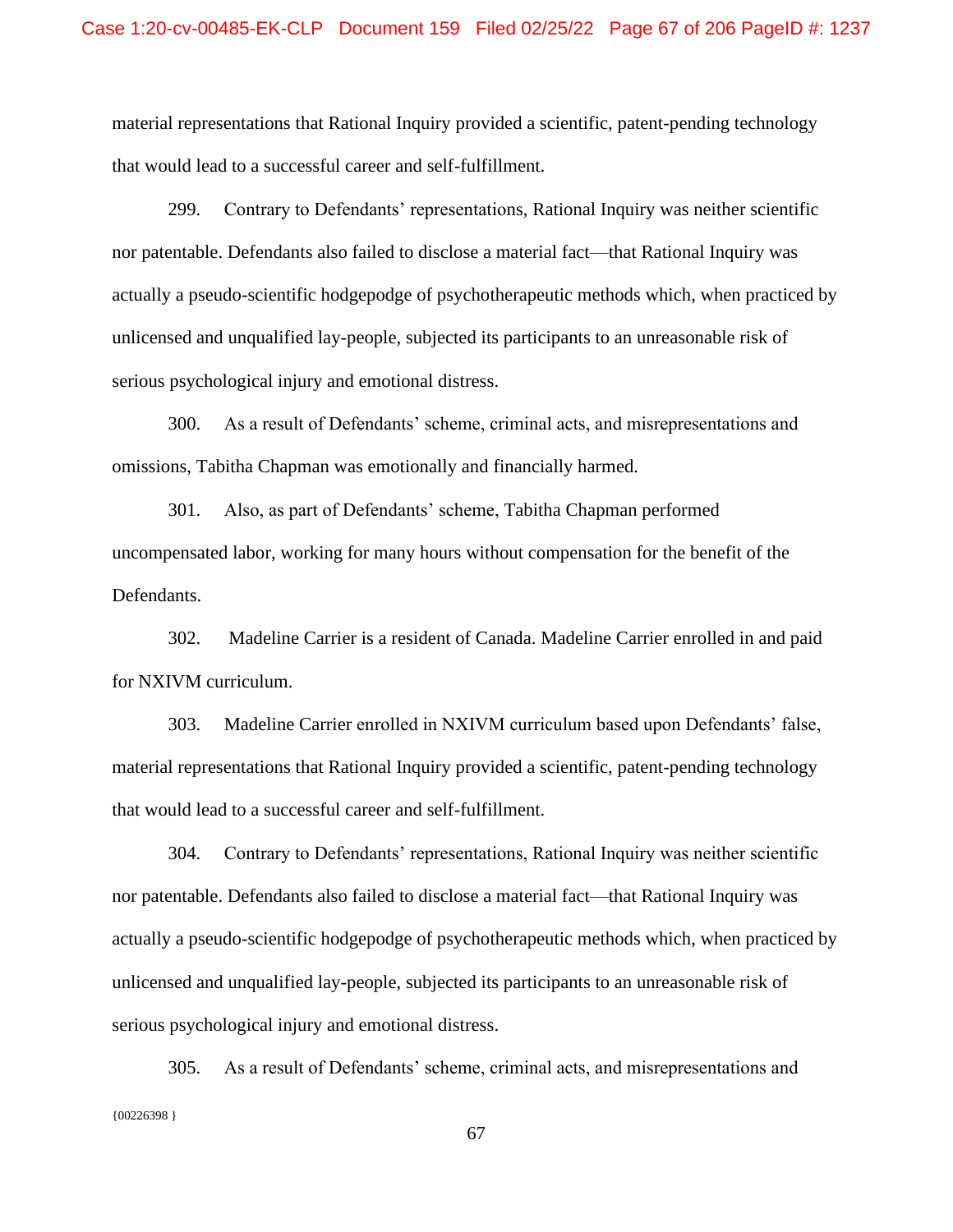omissions, Madeline Carrier was emotionally and financially harmed.

306. Also, as part of Defendants' scheme, Madeline Carrier performed uncompensated labor, working for many hours without compensation for the benefit of the Defendants.

307. Pamela Cooley is a resident of Canada. Pamela Cooley enrolled in and paid for NXIVM curriculum.

308. Pamela Cooley enrolled in NXIVM curriculum based upon Defendants' false, material representations that Rational Inquiry provided a scientific, patent-pending technology that would lead to a successful career and self-fulfillment.

309. Contrary to Defendants' representations, Rational Inquiry was neither scientific nor patentable. Defendants also failed to disclose a material fact—that Rational Inquiry was actually a pseudo-scientific hodgepodge of psychotherapeutic methods which, when practiced by unlicensed and unqualified lay-people, subjected its participants to an unreasonable risk of serious psychological injury and emotional distress.

310. As a result of Defendants' scheme, criminal acts, and misrepresentations and omissions, Pamela Cooley was emotionally and financially harmed.

311. Also, as part of Defendants' scheme, Pamela Cooley performed uncompensated labor, working for many hours without compensation for the benefit of the Defendants.

312. Rosalyn Cua is a resident of Canada. Rosalyn Cua enrolled in and paid for NXIVM curriculum.

313. Rosalyn Cua enrolled in NXIVM curriculum based upon Defendants' false, material representations that Rational Inquiry provided a scientific, patent-pending technology that would lead to a successful career and self-fulfillment.

{00226398 } 314. Contrary to Defendants' representations, Rational Inquiry was neither scientific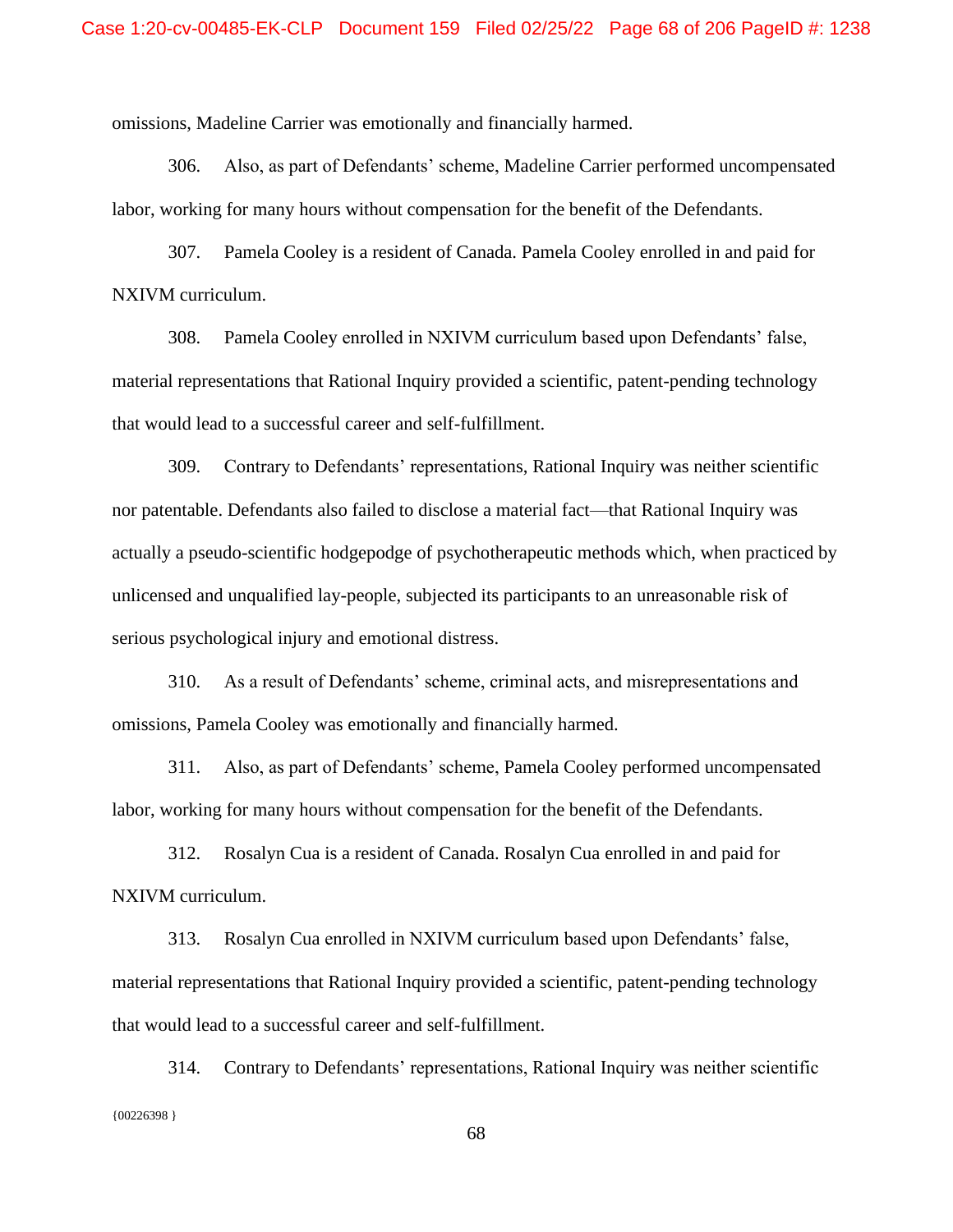nor patentable. Defendants also failed to disclose a material fact—that Rational Inquiry was actually a pseudo-scientific hodgepodge of psychotherapeutic methods which, when practiced by unlicensed and unqualified lay-people, subjected its participants to an unreasonable risk of serious psychological injury and emotional distress.

315. As a result of Defendants' scheme, criminal acts, and misrepresentations and omissions, Rosalyn Cua was emotionally and financially harmed.

316. Also, as part of Defendants' scheme, Rosalyn Cua performed uncompensated labor, working for many hours without compensation for the benefit of the Defendants.

317. Rod Christiansen is a resident of Canada. Rod Christiansen enrolled in NXIVM curriculum.

318. Rod Christiansen enrolled in NXIVM curriculum based upon Defendants' false, material representations that Rational Inquiry provided a scientific, patent-pending technology that would lead to a successful career and self-fulfillment.

319. Contrary to Defendants' representations, Rational Inquiry was neither scientific nor patentable. Defendants also failed to disclose a material fact—that Rational Inquiry was actually a pseudo-scientific hodgepodge of psychotherapeutic methods which, when practiced by unlicensed and unqualified lay-people, subjected its participants to an unreasonable risk of serious psychological injury and emotional distress.

320. As a result of Defendants' scheme, criminal acts, and misrepresentations and omissions, Rod Christiansen was emotionally and financially harmed.

321. Also, as part of Defendants' scheme, Rod Christiansen performed uncompensated labor, working for many hours without compensation for the benefit of the Defendants.

{00226398 } 322. Brieanna Fiander is a resident of Canada. Brieanna Fiander enrolled in and paid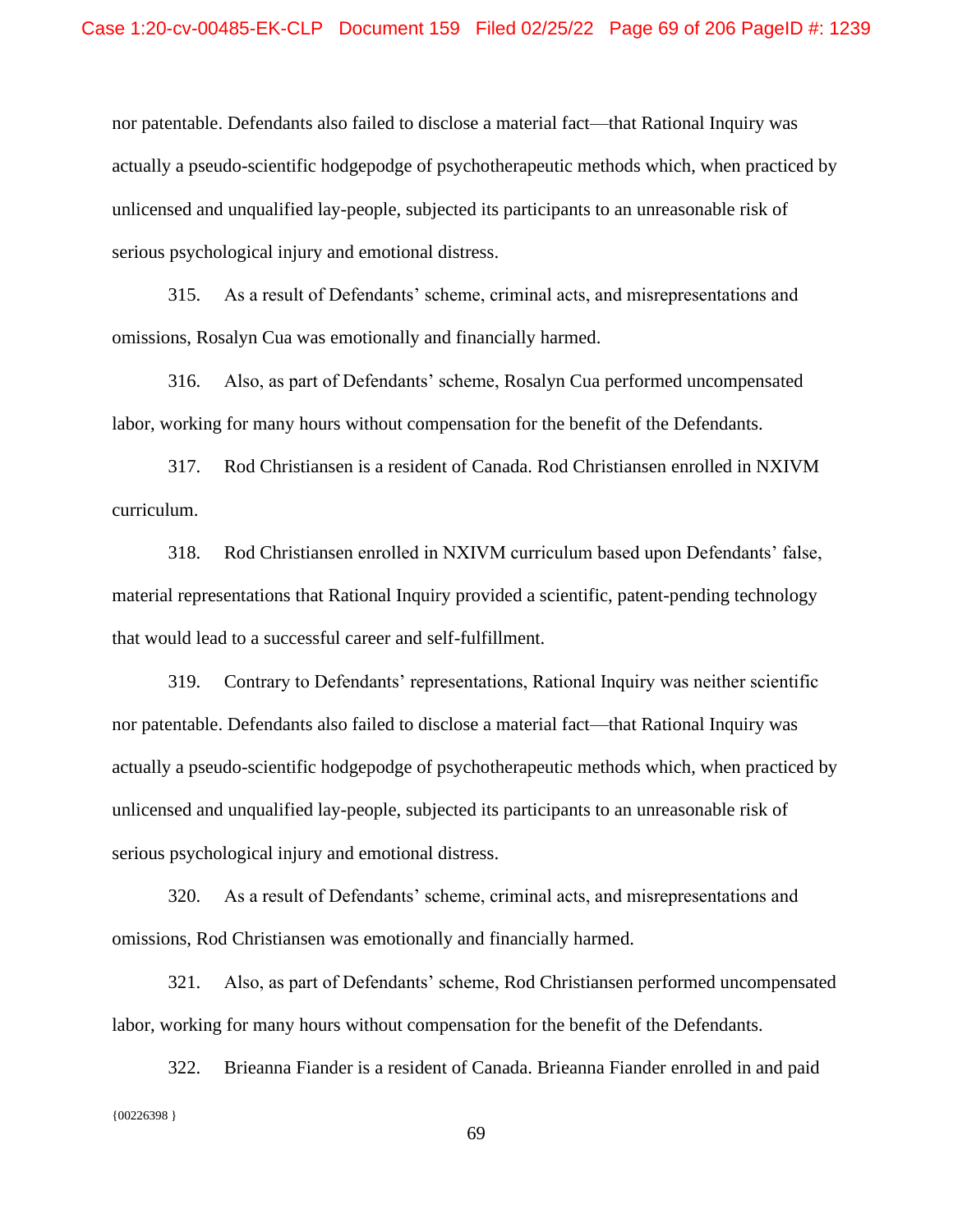for NXIVM curriculum.

323. Brieanna Fiander enrolled in NXIVM curriculum based upon Defendants' false, material representations that Rational Inquiry provided a scientific, patent-pending technology that would lead to a successful career and self-fulfillment.

324. Contrary to Defendants' representations, Rational Inquiry was neither scientific nor patentable. Defendants also failed to disclose a material fact—that Rational Inquiry was actually a pseudo-scientific hodgepodge of psychotherapeutic methods which, when practiced by unlicensed and unqualified lay-people, subjected its participants to an unreasonable risk of serious psychological injury and emotional distress.

325. As a result of Defendants' scheme, criminal acts, and misrepresentations and omissions, Brieanna Fiander was emotionally and financially harmed.

326. Also, as part of Defendants' scheme, Brieanna Fiander performed uncompensated labor, working for many hours without compensation for the benefit of the Defendants.

327. Adrian is a resident of New York State. Adrian enrolled in and paid for NXIVM curriculum.

328. Adrian enrolled in NXIVM curriculum based upon Defendants' false, material representations that Rational Inquiry provided a scientific, patent-pending technology that would lead to a successful career and self-fulfillment.

329. Contrary to Defendants' representations, Rational Inquiry was neither scientific nor patentable. Defendants also failed to disclose a material fact—that Rational Inquiry was actually a pseudo-scientific hodgepodge of psychotherapeutic methods which, when practiced by unlicensed and unqualified lay-people, subjected its participants to an unreasonable risk of serious psychological injury and emotional distress.

{00226398 }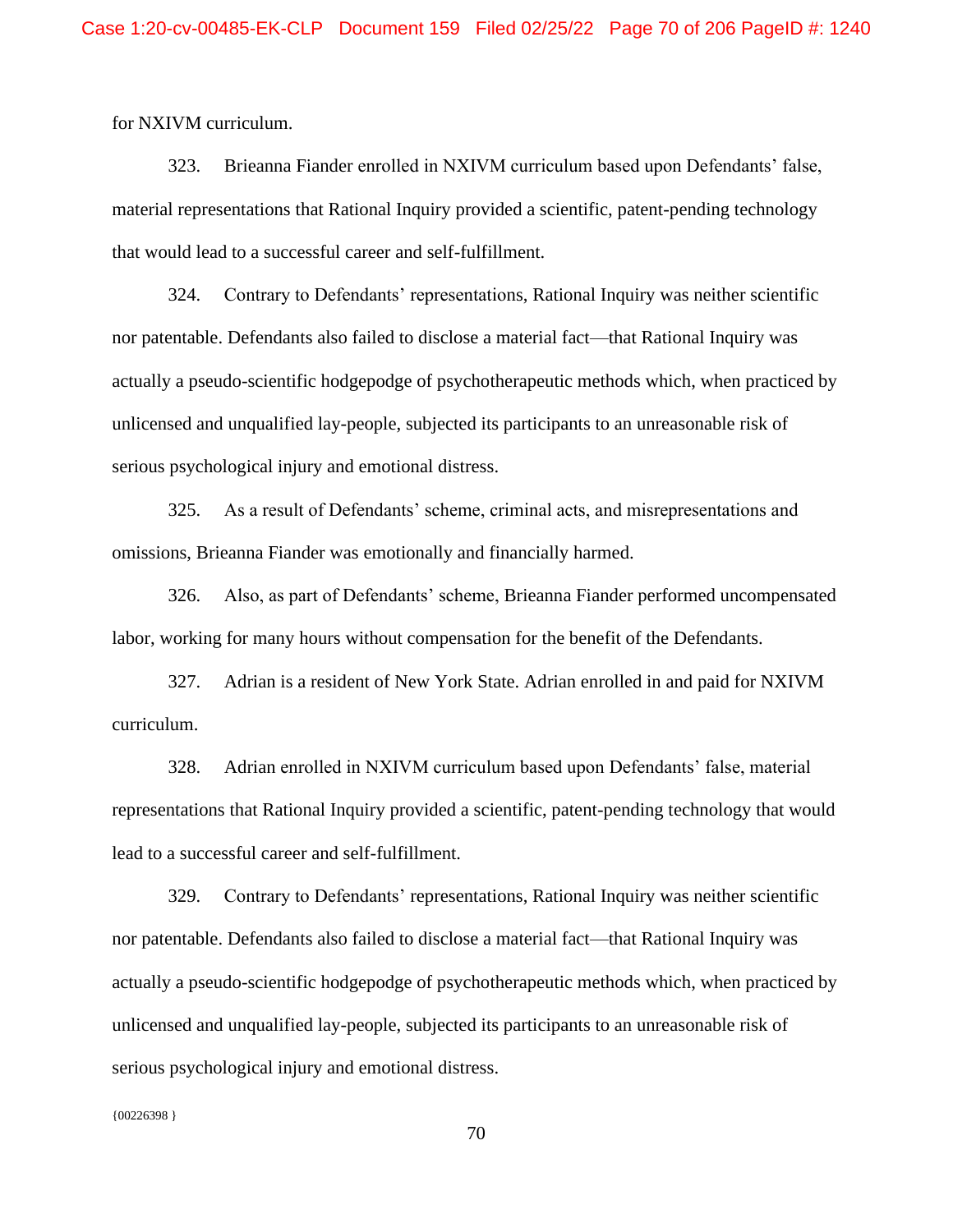330. As a result of Defendants' scheme, criminal acts, and misrepresentations and omissions, Adrian was emotionally and financially harmed.

331. Also, as part of Defendants' scheme, Adrian performed uncompensated labor, working for many hours without compensation for the benefit of the Defendants.

332. Shayna Holmes is a resident of Canada. Shayna Holmes enrolled in and paid for NXIVM curriculum.

333. Shayna Holmes enrolled in NXIVM curriculum based upon Defendants' false, material representations that Rational Inquiry provided a scientific, patent-pending technology that would lead to a successful career and self-fulfillment.

334. Contrary to Defendants' representations, Rational Inquiry was neither scientific nor patentable. Defendants also failed to disclose a material fact—that Rational Inquiry was actually a pseudo-scientific hodgepodge of psychotherapeutic methods which, when practiced by unlicensed and unqualified lay-people, subjected its participants to an unreasonable risk of serious psychological injury and emotional distress.

335. As a result of Defendants' scheme, criminal acts, and misrepresentations and omissions, Shayna Holmes was emotionally and financially harmed.

336. Also, as part of Defendants' scheme, Shayna Holmes performed uncompensated labor, working for many hours without compensation for the benefit of the Defendants.

337. Owen Giroux is a resident of Canada. Owen Giroux enrolled in and paid for NXIVM curriculum.

338. Owen Giroux enrolled in NXIVM curriculum based upon Defendants' false, material representations that Rational Inquiry provided a scientific, patent-pending technology that would lead to a successful career and self-fulfillment.

## {00226398 }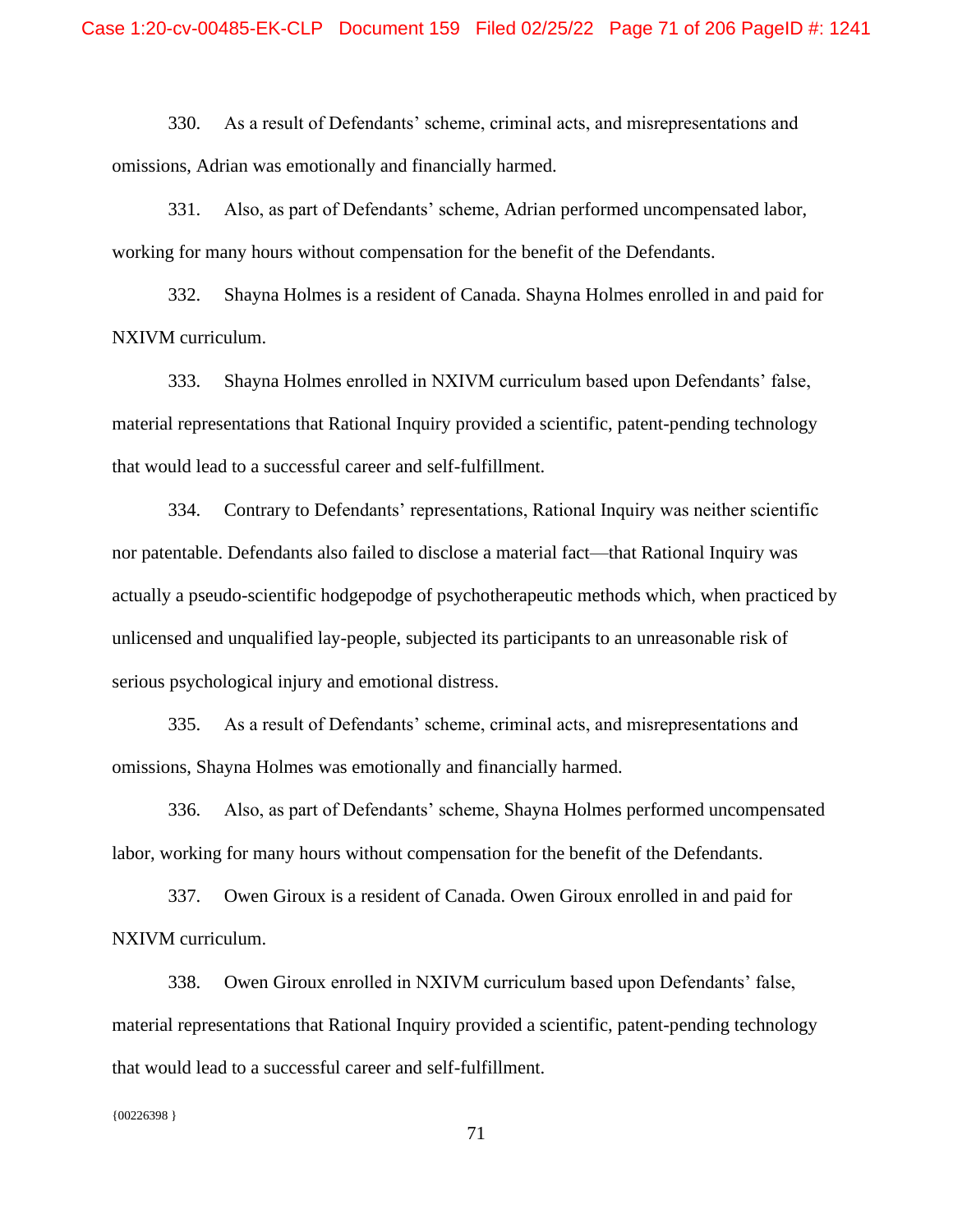339. Contrary to Defendants' representations, Rational Inquiry was neither scientific nor patentable. Defendants also failed to disclose a material fact—that Rational Inquiry was actually a pseudo-scientific hodgepodge of psychotherapeutic methods which, when practiced by unlicensed and unqualified lay-people, subjected its participants to an unreasonable risk of serious psychological injury and emotional distress.

340. As a result of Defendants' scheme, criminal acts, and misrepresentations and omissions, Owen Giroux was emotionally and financially harmed.

341. Also, as part of Defendants' scheme, Owen Giroux performed uncompensated labor, working for many hours without compensation for the benefit of the Defendants.

342. Polly Green is a resident of Canada. Polly Green enrolled in and paid for NXIVM curriculum.

343. Polly Green enrolled in NXIVM curriculum based upon Defendants' false, material representations that Rational Inquiry provided a scientific, patent-pending technology that would lead to a successful career and self-fulfillment.

344. Contrary to Defendants' representations, Rational Inquiry was neither scientific nor patentable. Defendants also failed to disclose a material fact—that Rational Inquiry was actually a pseudo-scientific hodgepodge of psychotherapeutic methods which, when practiced by unlicensed and unqualified lay-people, subjected its participants to an unreasonable risk of serious psychological injury and emotional distress.

345. As a result of Defendants' scheme, criminal acts, and misrepresentations and omissions, Polly Green was emotionally and financially harmed.

346. Andrea Hammond is a resident of New York State who resides in this Judicial District. Andrea Hammond enrolled in and paid for NXIVM curriculum.

 ${00226398}$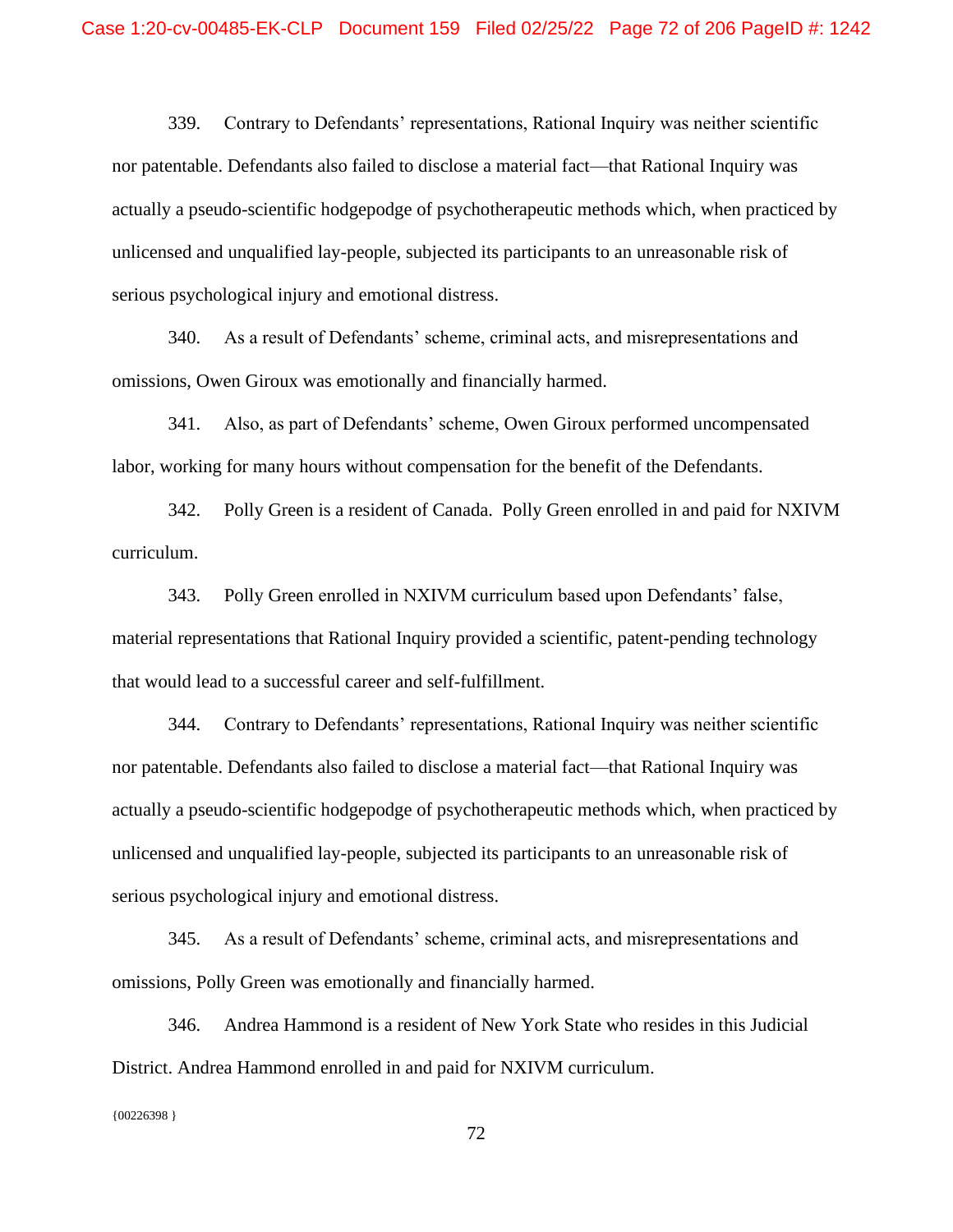347. Andrea Hammond enrolled in NXIVM curriculum based upon Defendants' false, material representations that Rational Inquiry provided a scientific, patent-pending technology that would lead to a successful career and self-fulfillment.

348. Contrary to Defendants' representations, Rational Inquiry was neither scientific nor patentable. Defendants also failed to disclose a material fact—that Rational Inquiry was actually a pseudo-scientific hodgepodge of psychotherapeutic methods which, when practiced by unlicensed and unqualified lay-people, subjected its participants to an unreasonable risk of serious psychological injury and emotional distress.

349. As a result of Defendants' scheme, criminal acts, and misrepresentations and omissions, Andrea Hammond was emotionally and financially harmed.

350. Also, as part of Defendants' scheme, Andrea Hammond performed uncompensated labor, working for many hours without compensation for the benefit of the Defendants.

351. Jeffrey Golfman is a resident of Canada. Jeffrey Golfman enrolled in and paid for NXIVM curriculum.

352. Jeffrey Golfman enrolled in NXIVM curriculum based upon Defendants' false, material representations that Rational Inquiry provided a scientific, patent-pending technology that would lead to a successful career and self-fulfillment.

353. Contrary to Defendants' representations, Rational Inquiry was neither scientific nor patentable. Defendants also failed to disclose a material fact—that Rational Inquiry was actually a pseudo-scientific hodgepodge of psychotherapeutic methods which, when practiced by unlicensed and unqualified lay-people, subjected its participants to an unreasonable risk of serious psychological injury and emotional distress.

{00226398 }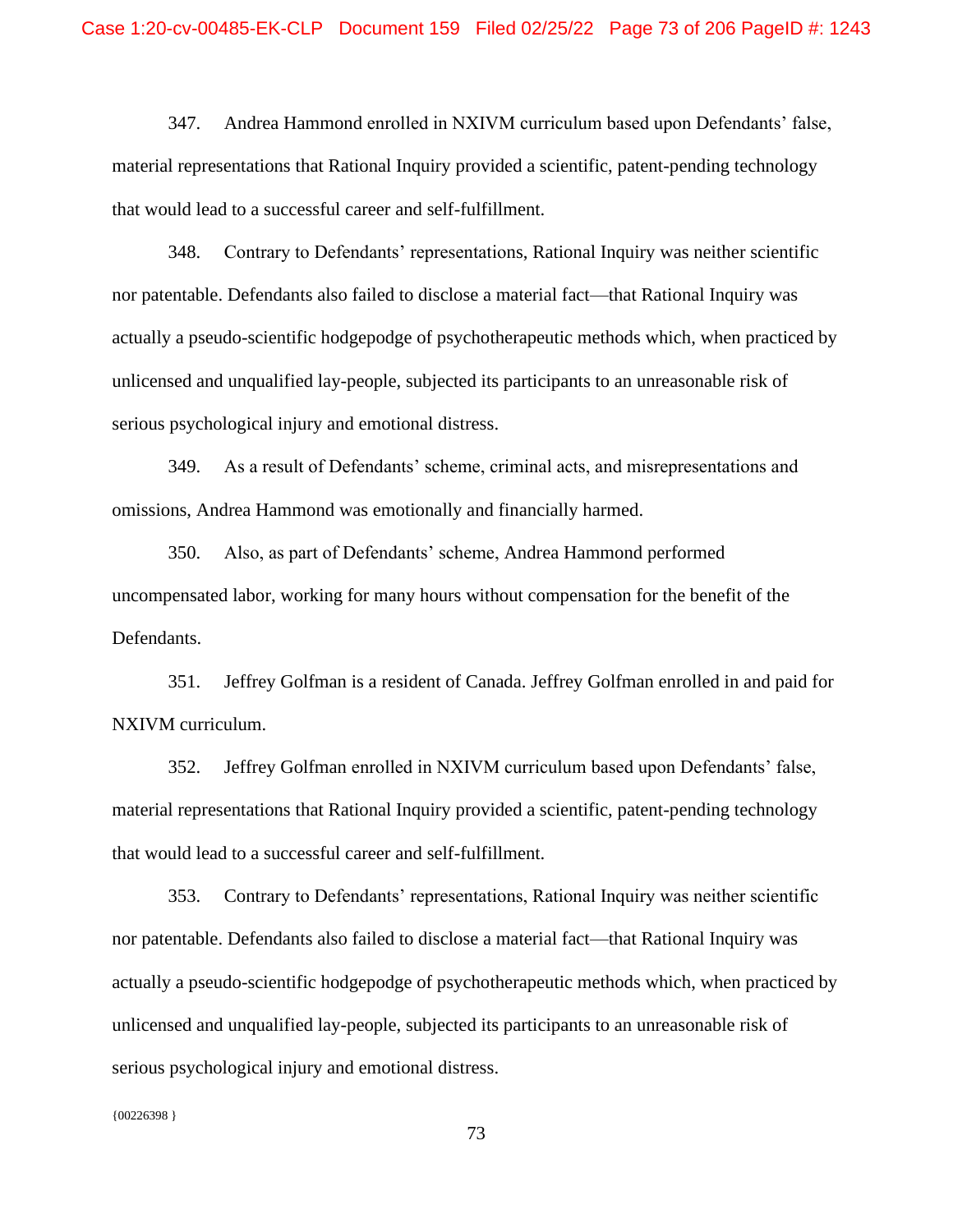354. As a result of Defendants' scheme, criminal acts, and misrepresentations and omissions, Jeffrey Golfman was emotionally and financially harmed.

355. Ashley Harvey is a resident of Canada. Ashley Harvey enrolled in and paid for NXIVM curriculum.

356. Ashley Harvey enrolled in NXIVM curriculum based upon Defendants' false, material representations that Rational Inquiry provided a scientific, patent-pending technology that would lead to a successful career and self-fulfillment.

357. Contrary to Defendants' representations, Rational Inquiry was neither scientific nor patentable. Defendants also failed to disclose a material fact—that Rational Inquiry was actually a pseudo-scientific hodgepodge of psychotherapeutic methods which, when practiced by unlicensed and unqualified lay-people, subjected its participants to an unreasonable risk of serious psychological injury and emotional distress.

358. As a result of Defendants' scheme, criminal acts, and misrepresentations and omissions, Ashley Harvey was emotionally and financially harmed.

359. Also, as part of Defendants' scheme, Ashley Harvey performed uncompensated labor, working many hours without compensation for the benefit of the Defendants.

360. Yan Huang is a resident of Canada. Yan Huang enrolled in and paid for NXIVM curriculum.

361. Yan Huang enrolled in NXIVM curriculum based upon Defendants' false, material representations that Rational Inquiry provided a scientific, patent-pending technology that would lead to a successful career and self-fulfillment.

362. Contrary to Defendants' representations, Rational Inquiry was neither scientific nor patentable. Defendants also failed to disclose a material fact—that Rational Inquiry was

74

 ${00226398}$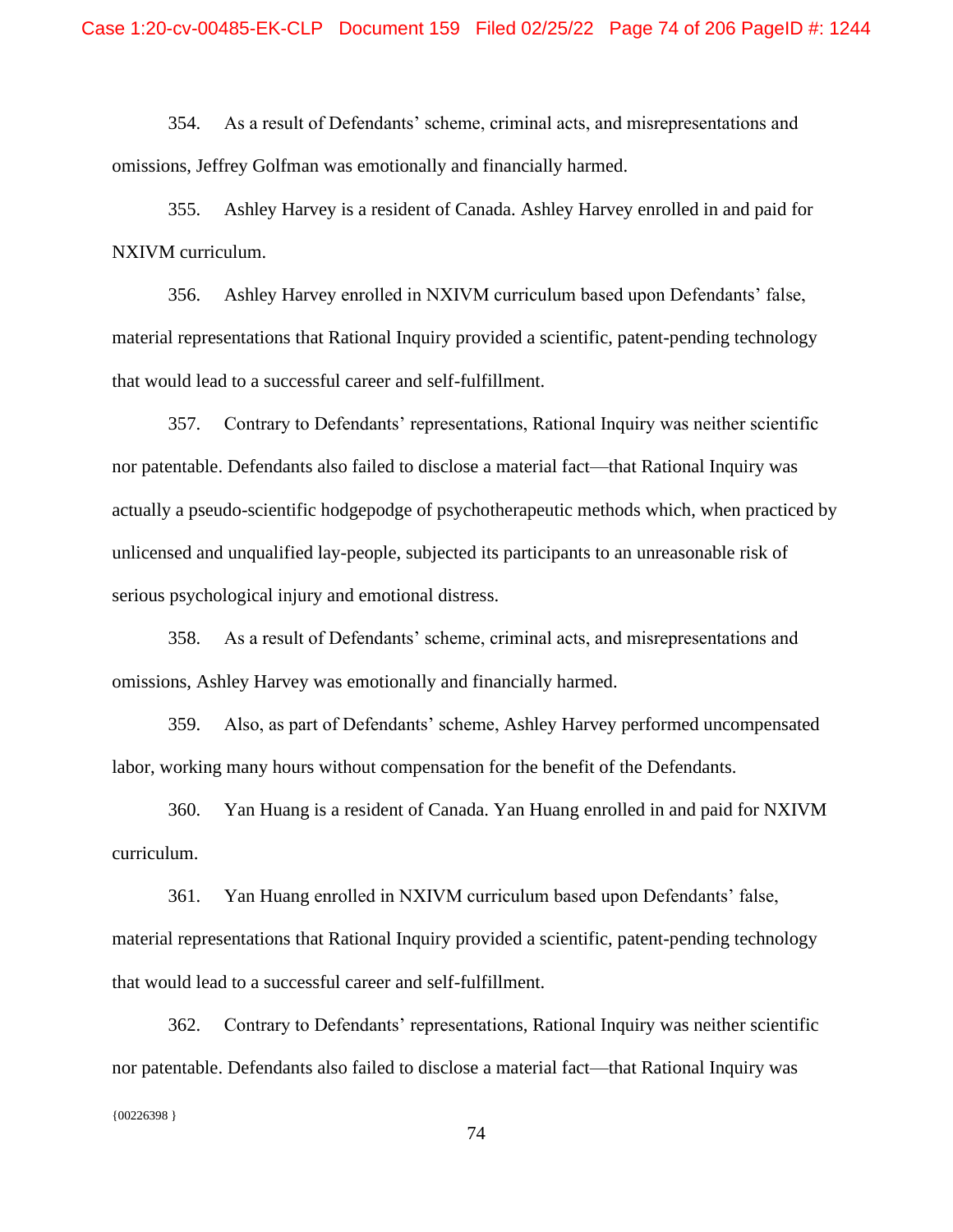actually a pseudo-scientific hodgepodge of psychotherapeutic methods which, when practiced by unlicensed and unqualified lay-people, subjected its participants to an unreasonable risk of serious psychological injury and emotional distress.

363. As a result of Defendants' scheme, criminal acts, and misrepresentations and omissions, Yan Huang was emotionally and financially harmed.

364. Also, as part of Defendants' scheme, Yan Huang performed uncompensated labor, working for many hours without compensation for the benefit of the Defendants.

365. Tanya Hubbard is a resident of Canada. Tanya Hubbard enrolled in and paid for NXIVM curriculum.

366. Tanya Hubbard enrolled in NXIVM curriculum based upon Defendants' false, material representations that Rational Inquiry provided a scientific, patent-pending technology that would lead to a successful career and self-fulfillment.

367. Contrary to Defendants' representations, Rational Inquiry was neither scientific nor patentable. Defendants also failed to disclose a material fact—that Rational Inquiry was actually a pseudo-scientific hodgepodge of psychotherapeutic methods which, when practiced by unlicensed and unqualified lay-people, subjected its participants to an unreasonable risk of serious psychological injury and emotional distress.

368. As a result of Defendants' scheme, criminal acts, and misrepresentations and omissions, Tanya Hubbard was emotionally and financially harmed.

369. Also, as part of Defendants' scheme, Tanya Hubbard performed uncompensated labor, working for many hours without compensation for the benefit of the Defendants.

370. Sara Lim is a resident of New York State. Sara Lim enrolled in and paid for NXIVM curriculum.

#### {00226398 }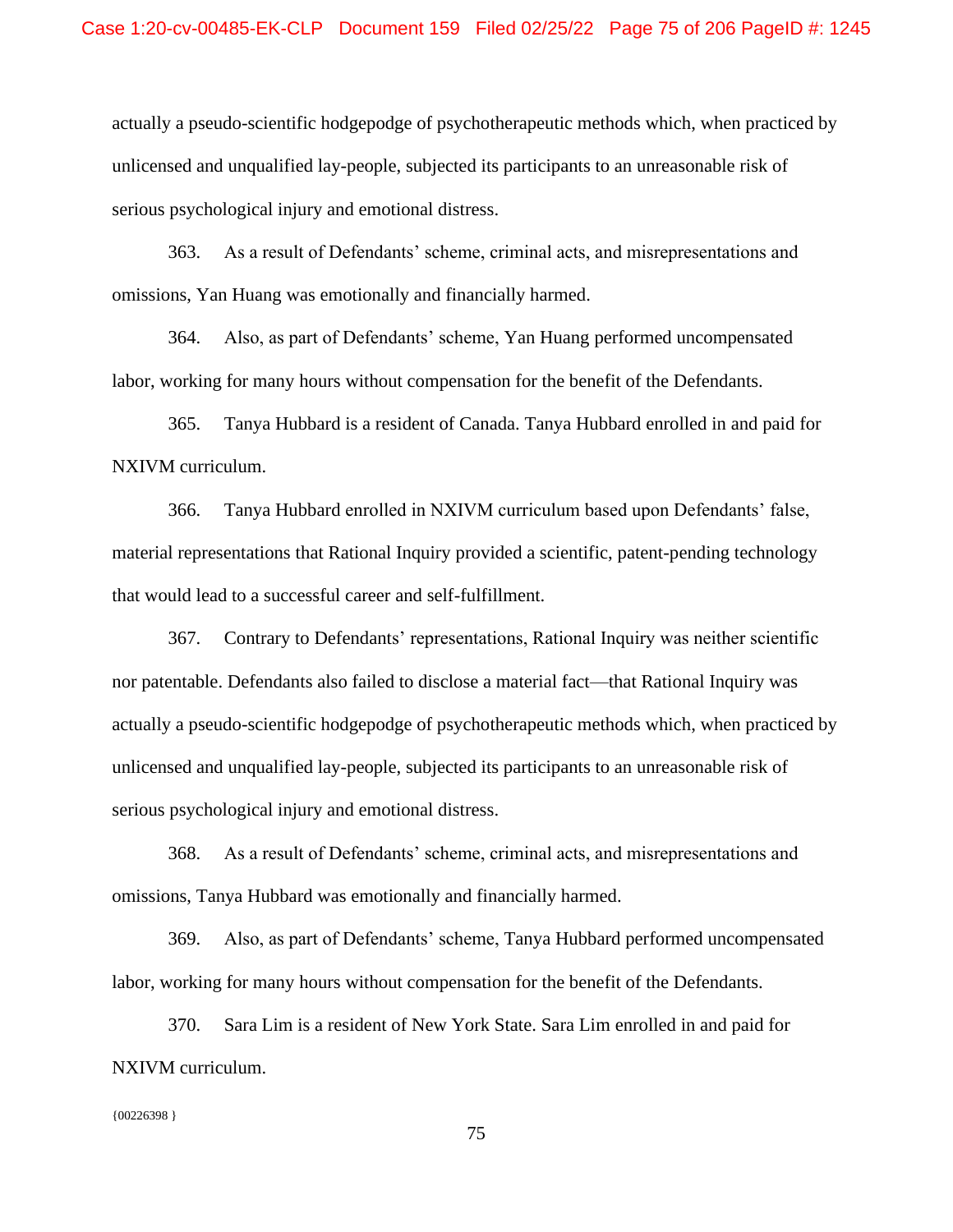371. Sara Lim enrolled in NXIVM curriculum based upon Defendants' false, material representations that Rational Inquiry provided a scientific, patent-pending technology that would lead to a successful career and self-fulfillment.

372. Contrary to Defendants' representations, Rational Inquiry was neither scientific nor patentable. Defendants also failed to disclose a material fact—that Rational Inquiry was actually a pseudo-scientific hodgepodge of psychotherapeutic methods which, when practiced by unlicensed and unqualified lay-people, subjected its participants to an unreasonable risk of serious psychological injury and emotional distress.

373. As a result of Defendants' scheme, criminal acts, and misrepresentations and omissions, Sara Lim was emotionally and financially harmed.

374. Also, as part of Defendants' scheme, Sara Lim performed uncompensated labor, working for many hours without compensation for the benefit of the Defendants.

375. Ariella Menashy is a resident of Canada. Ariella Menashy enrolled in and paid for NXIVM curriculum.

376. Ariella Menashy enrolled in NXIVM curriculum based upon Defendants' false, material representations that Rational Inquiry provided a scientific, patent-pending technology that would lead to a successful career and self-fulfillment.

377. Contrary to Defendants' representations, Rational Inquiry was neither scientific nor patentable. Defendants also failed to disclose a material fact—that Rational Inquiry was actually a pseudo-scientific hodgepodge of psychotherapeutic methods which, when practiced by unlicensed and unqualified lay-people, subjected its participants to an unreasonable risk of serious psychological injury and emotional distress.

{00226398 } 378. As a result of Defendants' scheme, criminal acts, and misrepresentations and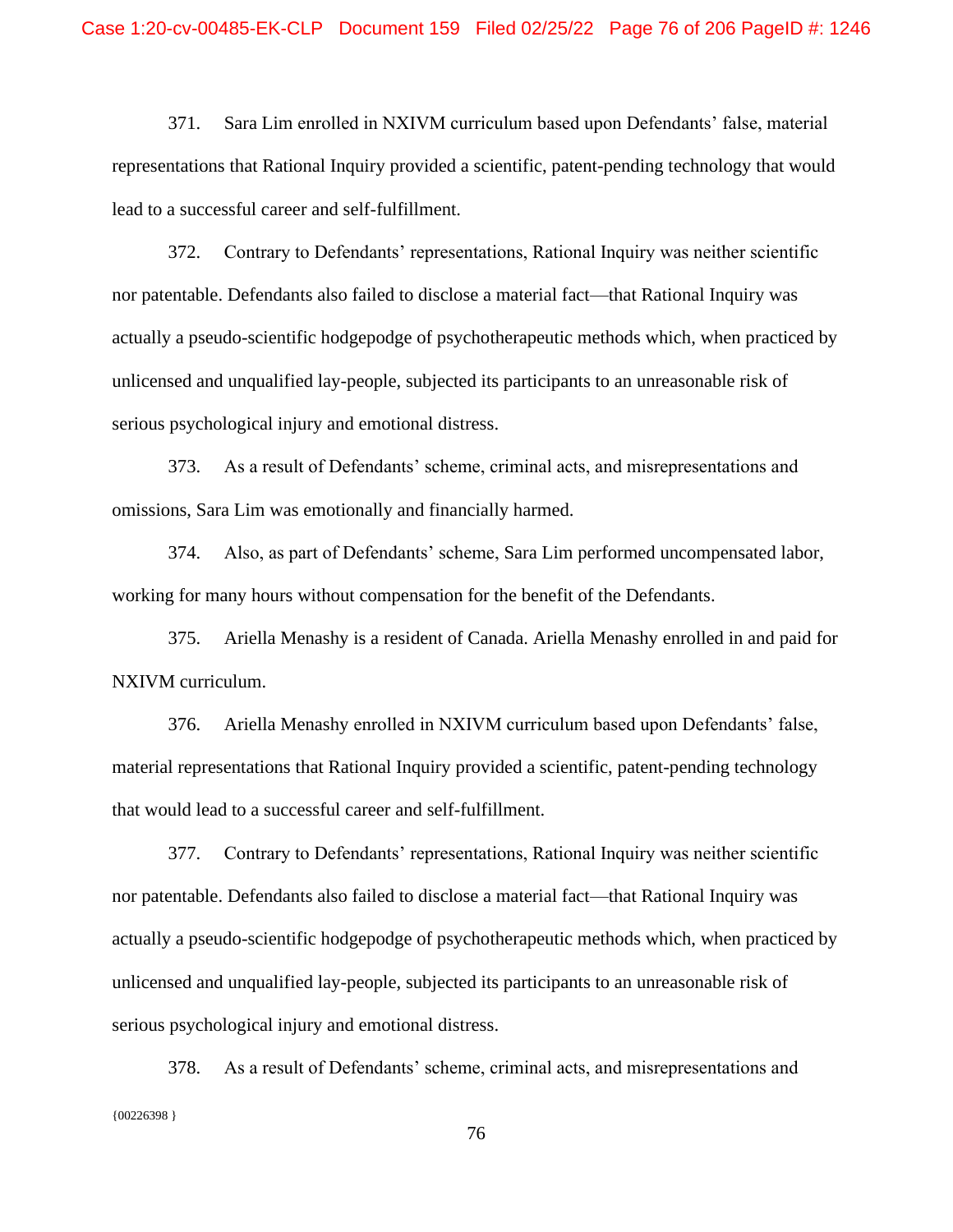omissions, Ariella Menashy was emotionally and financially harmed.

379. Also, as part of Defendants' scheme, Ariella Menashy performed uncompensated labor, working for many hours without compensation for the benefit of the Defendants.

380. Rees Alan Haynes is a resident of Canada. Rees Alan Haynes enrolled in and paid for NXIVM curriculum.

381. Rees Alan Haynes enrolled in NXIVM curriculum based upon Defendants' false, material representations that Rational Inquiry provided a scientific, patent-pending technology that would lead to a successful career and self-fulfillment.

382. Contrary to Defendants' representations, Rational Inquiry was neither scientific nor patentable. Defendants also failed to disclose a material fact—that Rational Inquiry was actually a pseudo-scientific hodgepodge of psychotherapeutic methods which, when practiced by unlicensed and unqualified lay-people, subjected its participants to an unreasonable risk of serious psychological injury and emotional distress.

383. As a result of Defendants' scheme, criminal acts, and misrepresentations and omissions, Rees Alan Haynes was emotionally and financially harmed.

384. Warne Livesey is a resident of Canada. Warne Livesey enrolled in and paid for NXIVM curriculum.

385. Warne Livesey enrolled in NXIVM curriculum based upon Defendants' false, material representations that Rational Inquiry provided a scientific, patent-pending technology that would lead to a successful career and self-fulfillment.

{00226398 } 386. Contrary to Defendants' representations, Rational Inquiry was neither scientific nor patentable. Defendants also failed to disclose a material fact—that Rational Inquiry was actually a pseudo-scientific hodgepodge of psychotherapeutic methods which, when practiced by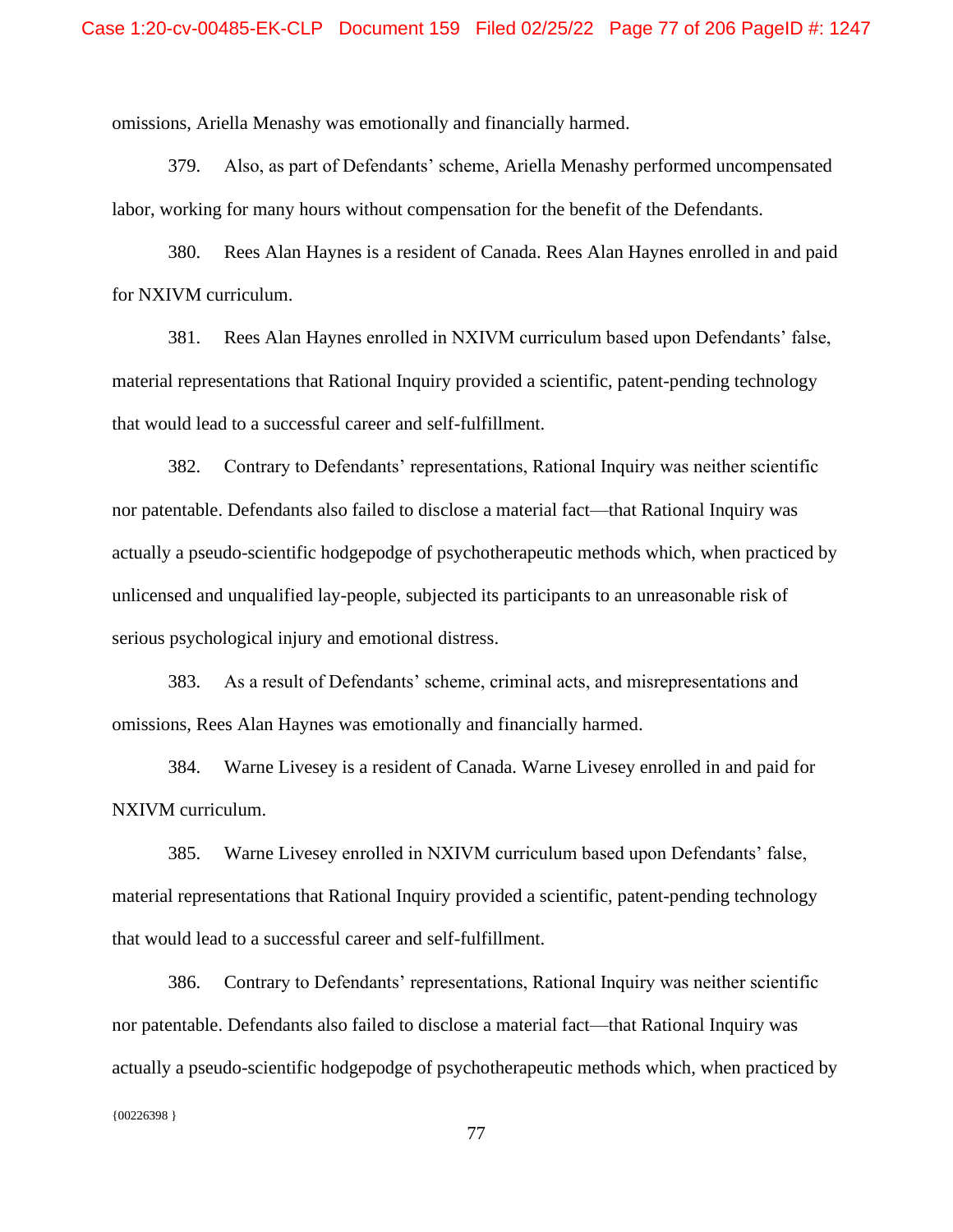unlicensed and unqualified lay-people, subjected its participants to an unreasonable risk of serious psychological injury and emotional distress.

387. As a result of Defendants' scheme, criminal acts, and misrepresentations and omissions, Warne Livesey was emotionally and financially harmed.

388. Also, as part of Defendants' scheme, Warne Livesey performed uncompensated labor, working for many hours without compensation for the benefit of the Defendants.

389. Nils MacQuarrie is a resident of California. Nils MacQuarrie enrolled in and paid for NXIVM curriculum.

390. Nils MacQuarrie enrolled in NXIVM curriculum based upon Defendants' false, material representations that Rational Inquiry provided a scientific, patent-pending technology that would lead to a successful career and self-fulfillment.

391. Contrary to Defendants' representations, Rational Inquiry was neither scientific nor patentable. Defendants also failed to disclose a material fact—that Rational Inquiry was actually a pseudo-scientific hodgepodge of psychotherapeutic methods which, when practiced by unlicensed and unqualified lay-people, subjected its participants to an unreasonable risk of serious psychological injury and emotional distress.

392. As a result of Defendants' scheme, criminal acts, and misrepresentations and omissions, Nils MacQuarrie emotionally and financially harmed.

393. Also, as part of Defendants' scheme, Nils MacQuarrie performed uncompensated labor, working for many hours without compensation for the benefit of the Defendants.

394. Ashley McLean is a resident of Canada. Ashley McLean enrolled in and paid for NXIVM curriculum.

{00226398 } 395. Ashley McLean enrolled in NXIVM curriculum based upon Defendants' false,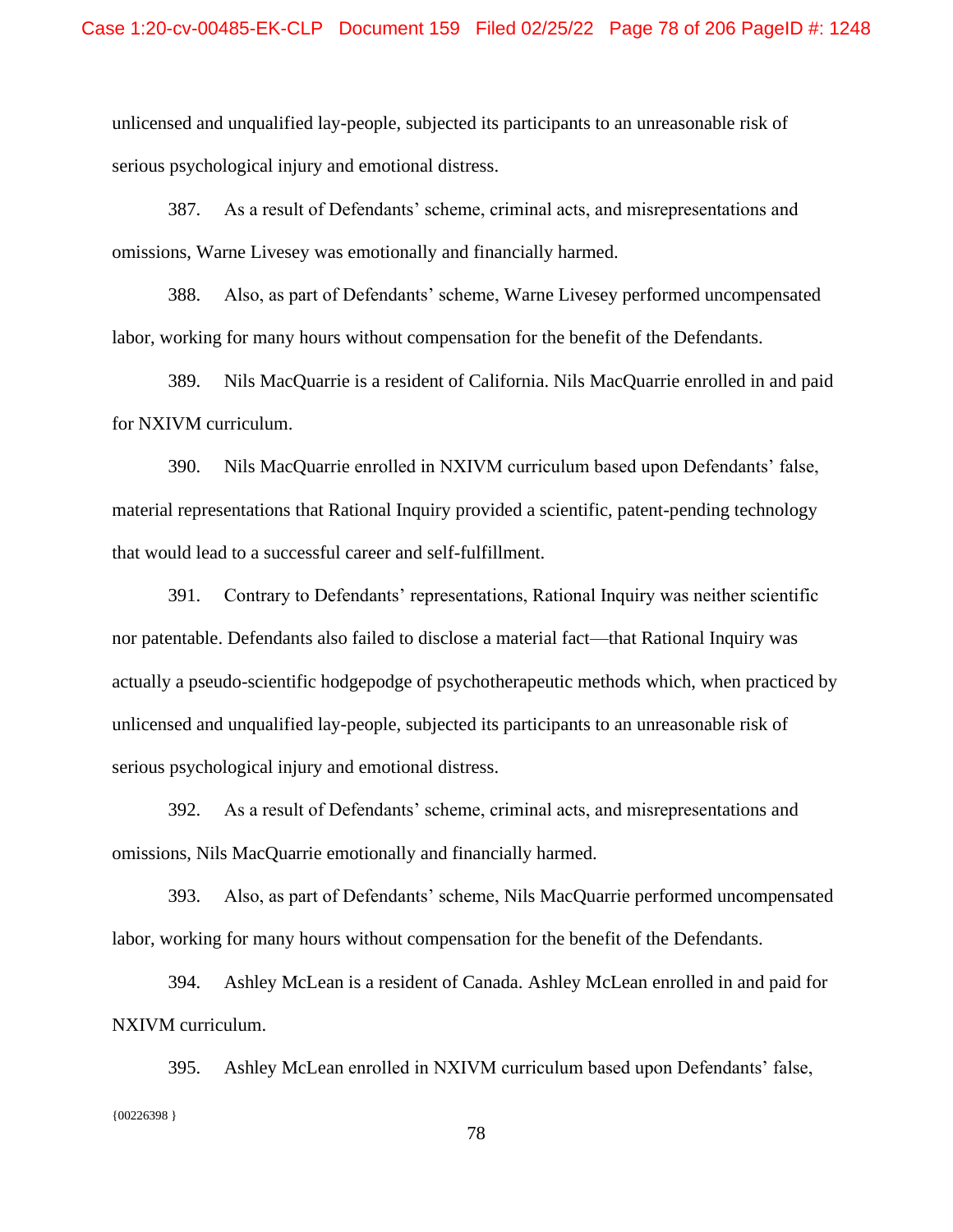material representations that Rational Inquiry provided a scientific, patent-pending technology that would lead to a successful career and self-fulfillment.

396. Contrary to Defendants' representations, Rational Inquiry was neither scientific nor patentable. Defendants also failed to disclose a material fact—that Rational Inquiry was actually a pseudo-scientific hodgepodge of psychotherapeutic methods which, when practiced by unlicensed and unqualified lay-people, subjected its participants to an unreasonable risk of serious psychological injury and emotional distress.

397. As a result of Defendants' scheme, criminal acts, and misrepresentations and omissions, Ashley McLean was emotionally and financially harmed.

398. Also, as part of Defendants' scheme, Ashley McLean performed uncompensated labor, working for many hours without compensation for the benefit of the Defendants.

399. Elham Menhaji is a resident of New York State. Elham Menhaji enrolled in and paid for NXIVM curriculum.

400. Elham Menhaji enrolled in NXIVM curriculum based upon Defendants' false, material representations that Rational Inquiry provided a scientific, patent-pending technology that would lead to a successful career and self-fulfillment.

401. Contrary to Defendants' representations, Rational Inquiry was neither scientific nor patentable. Defendants also failed to disclose a material fact—that Rational Inquiry was actually a pseudo-scientific hodgepodge of psychotherapeutic methods which, when practiced by unlicensed and unqualified lay-people, subjected its participants to an unreasonable risk of serious psychological injury and emotional distress.

402. As a result of Defendants' scheme, criminal acts, and misrepresentations and omissions, Elham Menhaji was emotionally and financially harmed.

 ${00226398}$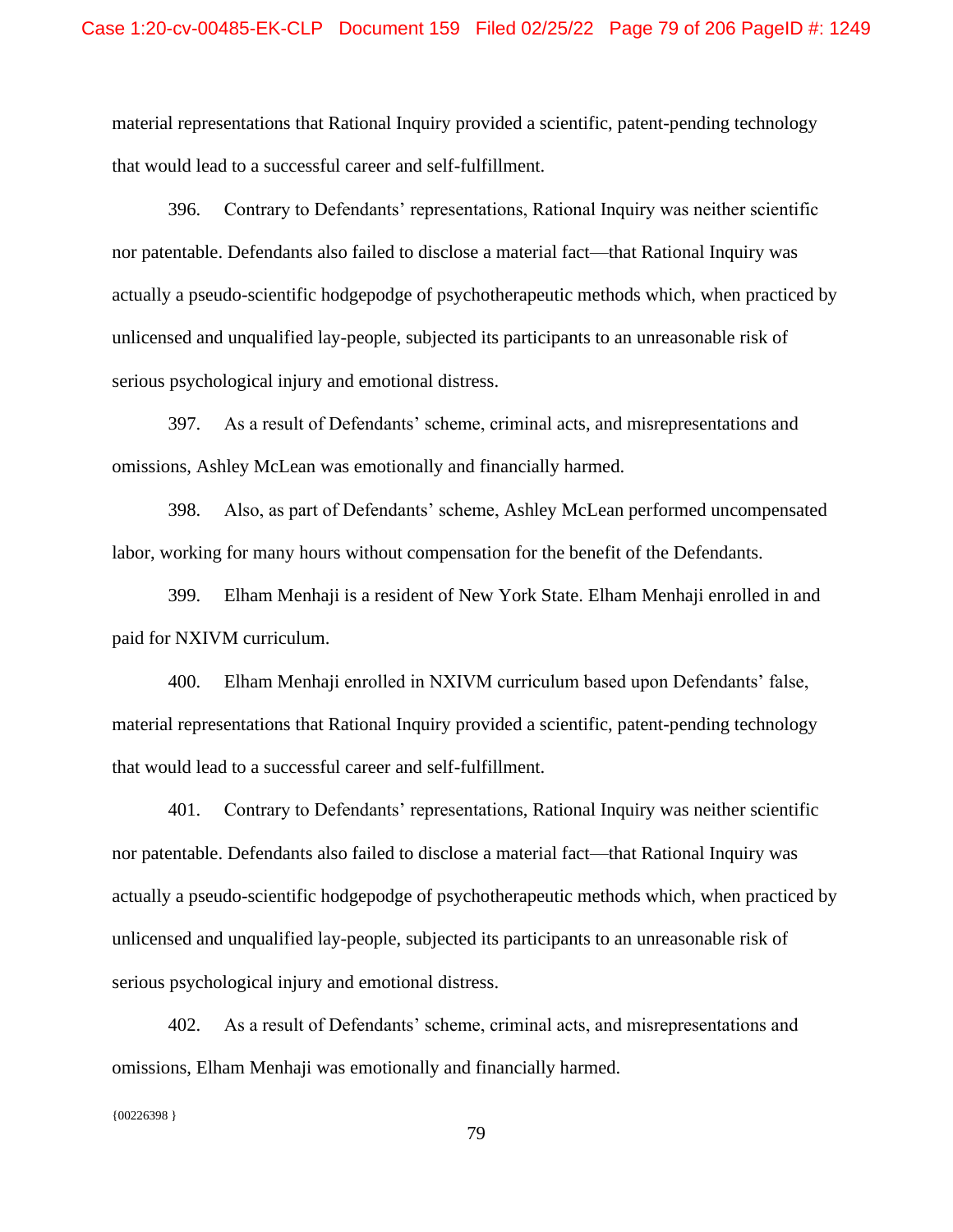403. Maja Miljkovic is a resident of Canada. Maja Miljkovic enrolled in and paid for NXIVM curriculum.

404. Maja Miljkovic enrolled in NXIVM curriculum based upon Defendants' false, material representations that Rational Inquiry provided a scientific, patent-pending technology that would lead to a successful career and self-fulfillment.

405. Contrary to Defendants' representations, Rational Inquiry was neither scientific nor patentable. Defendants also failed to disclose a material fact—that Rational Inquiry was actually a pseudo-scientific hodgepodge of psychotherapeutic methods which, when practiced by unlicensed and unqualified lay-people, subjected its participants to an unreasonable risk of serious psychological injury and emotional distress.

406. As a result of Defendants' scheme, criminal acts, and misrepresentations and omissions, Maja Miljkovic was emotionally and financially harmed.

407. Also, as part of Defendants' scheme, Maja Miljkovic performed uncompensated labor, working for many hours without compensation for the benefit of the Defendants.

408. Anthony Madani is a resident of Canada. Anthony Madani enrolled in and paid for NXIVM curriculum.

409. Anthony Madani enrolled in NXIVM curriculum based upon Defendants' false, material representations that Rational Inquiry provided a scientific, patent-pending technology that would lead to a successful career and self-fulfillment.

410. Contrary to Defendants' representations, Rational Inquiry was neither scientific nor patentable. Defendants also failed to disclose a material fact—that Rational Inquiry was actually a pseudo-scientific hodgepodge of psychotherapeutic methods which, when practiced by unlicensed and unqualified lay-people, subjected its participants to an unreasonable risk of

 ${00226398}$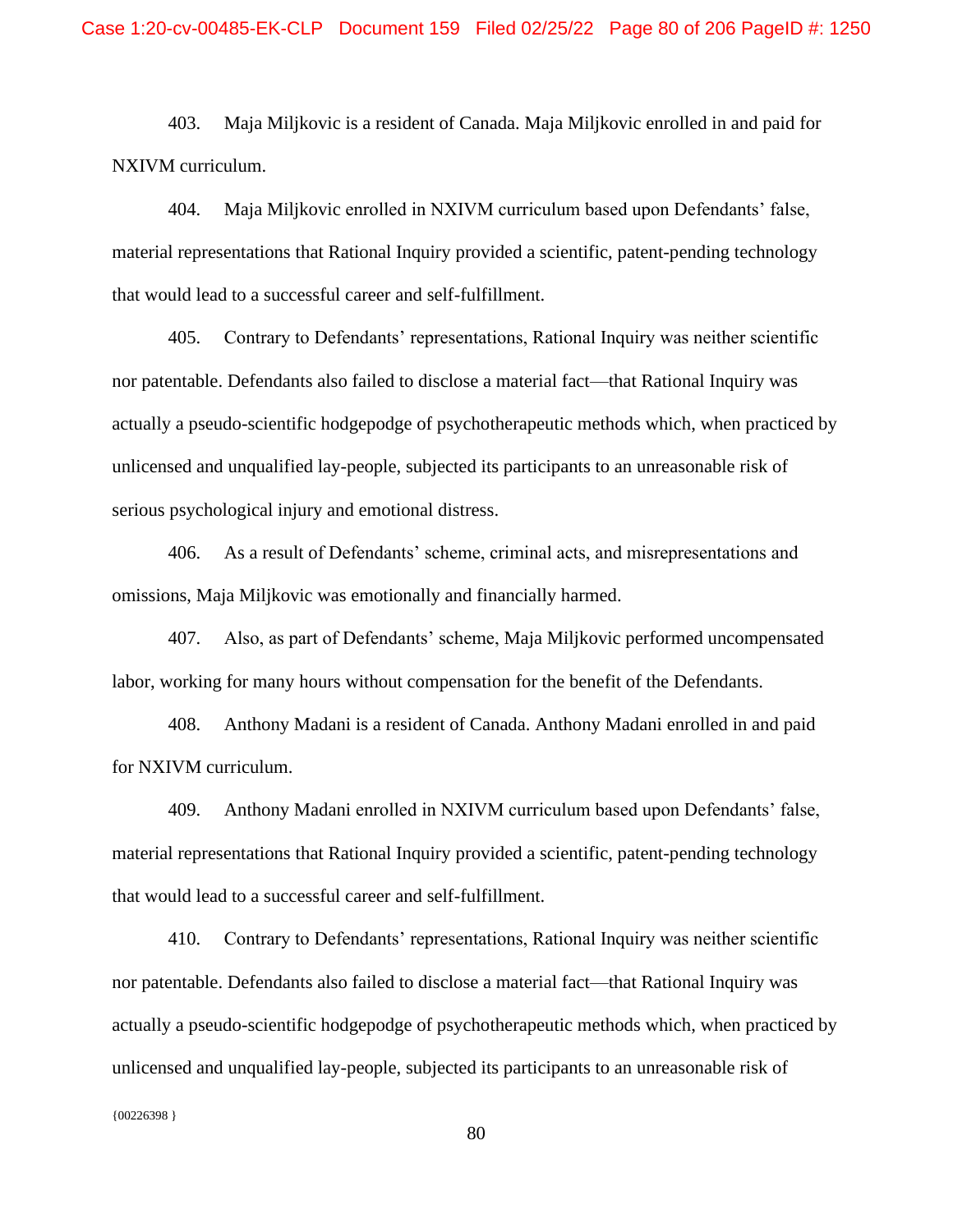serious psychological injury and emotional distress.

411. As a result of Defendants' scheme, criminal acts, and misrepresentations and omissions, Anthony Madani was emotionally and financially harmed.

412. Also, as part of Defendants' scheme, Anthony Madani performed uncompensated labor, working for many hours without compensation for the benefit of the Defendants.

413. Michelle Neal is a resident of Canada. Michelle Neal enrolled in and paid for NXIVM curriculum.

414. Michelle Neal enrolled in NXIVM curriculum based upon Defendants' false, material representations that Rational Inquiry provided a scientific, patent-pending technology that would lead to a successful career and self-fulfillment.

415. Contrary to Defendants' representations, Rational Inquiry was neither scientific nor patentable. Defendants also failed to disclose a material fact—that Rational Inquiry was actually a pseudo-scientific hodgepodge of psychotherapeutic methods which, when practiced by unlicensed and unqualified lay-people, subjected its participants to an unreasonable risk of serious psychological injury and emotional distress.

416. As a result of Defendants' scheme, criminal acts, and misrepresentations and omissions, Michelle Neal was emotionally and financially harmed.

417. Also, as part of Defendants' scheme, Michelle Neal performed uncompensated labor working for many hours without compensation for the benefit of the Defendants.

418. Susan Pratt is a resident of Canada. Susan Pratt enrolled in and paid for NXIVM curriculum.

 ${00226398}$ 419. Susan Pratt enrolled in NXIVM curriculum based upon Defendants' false, material representations that Rational Inquiry provided a scientific, patent-pending technology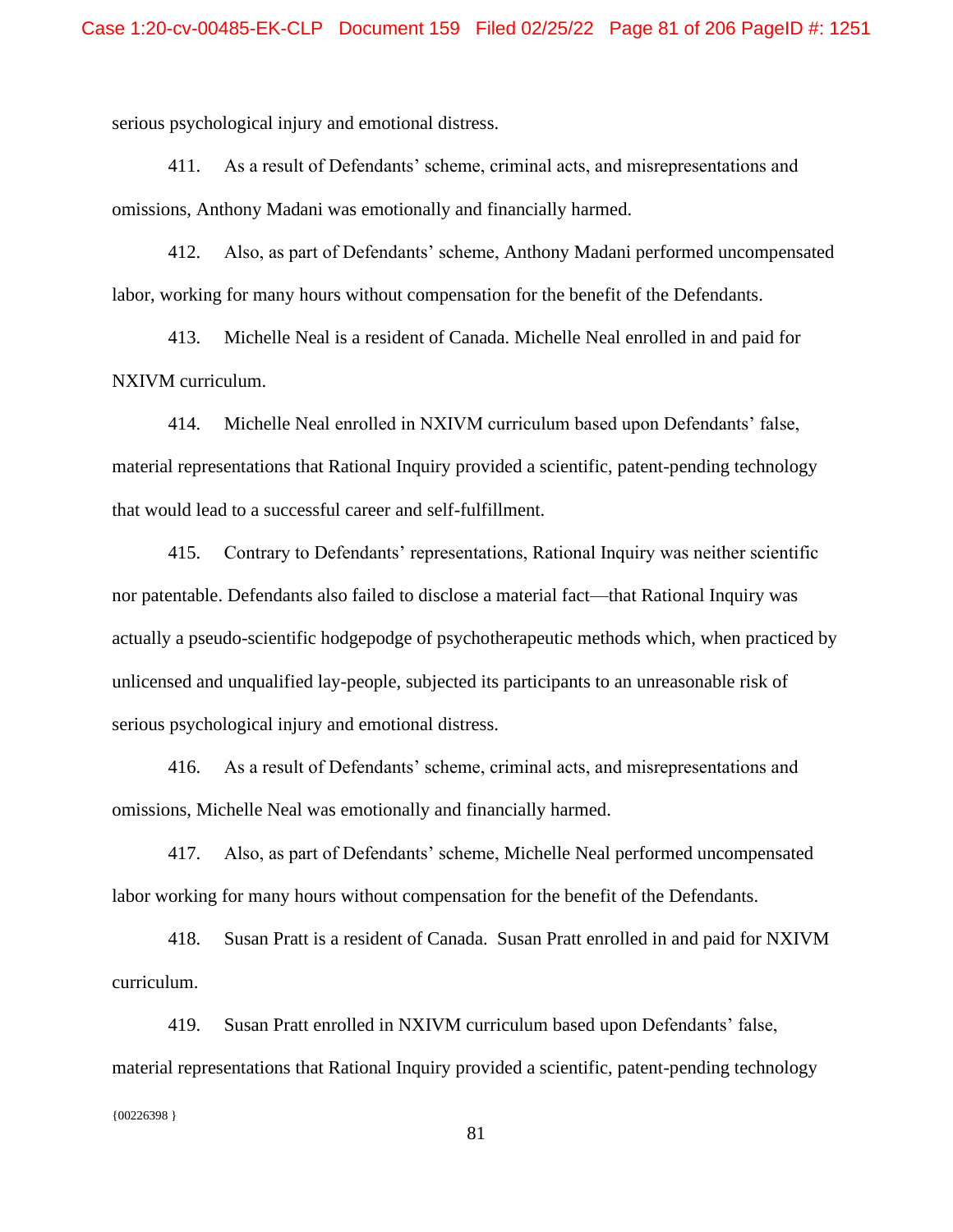that would lead to a successful career and self-fulfillment.

420. Contrary to Defendants' representations, Rational Inquiry was neither scientific nor patentable. Defendants also failed to disclose a material fact—that Rational Inquiry was actually a pseudo-scientific hodgepodge of psychotherapeutic methods which, when practiced by unlicensed and unqualified lay-people, subjected its participants to an unreasonable risk of serious psychological injury and emotional distress.

421. As a result of Defendants' scheme, criminal acts, and misrepresentations and omissions, Susan Pratt was emotionally and financially harmed.

422. Alison Rood is a resident of California. Alison Rood enrolled in and paid for NXIVM curriculum.

423. Defendants' falsely represented that Rational Inquiry provided a scientific, patentpending technology that would lead to a successful career and self-fulfillment.

424. Contrary to Defendants' representations, Rational Inquiry was not scientific. Defendants also failed to disclose a material fact—that Rational Inquiry was actually a pseudoscientific hodgepodge of psychotherapeutic methods which, when practiced by unlicensed and unqualified lay-people, subjected its participants to an unreasonable risk of serious psychological injury and emotional distress.

425. As a result of Defendants' scheme, criminal acts, and misrepresentations and omissions, Alison Rood was emotionally and financially harmed.

426. Also, as part of Defendants' scheme, Alison Rood performed uncompensated labor, working for many hours without compensation for the benefit of the Defendants.

427. Katie Shaw is a resident of West Virginia. Katie Shaw enrolled in and paid for NXIVM curriculum.

#### {00226398 }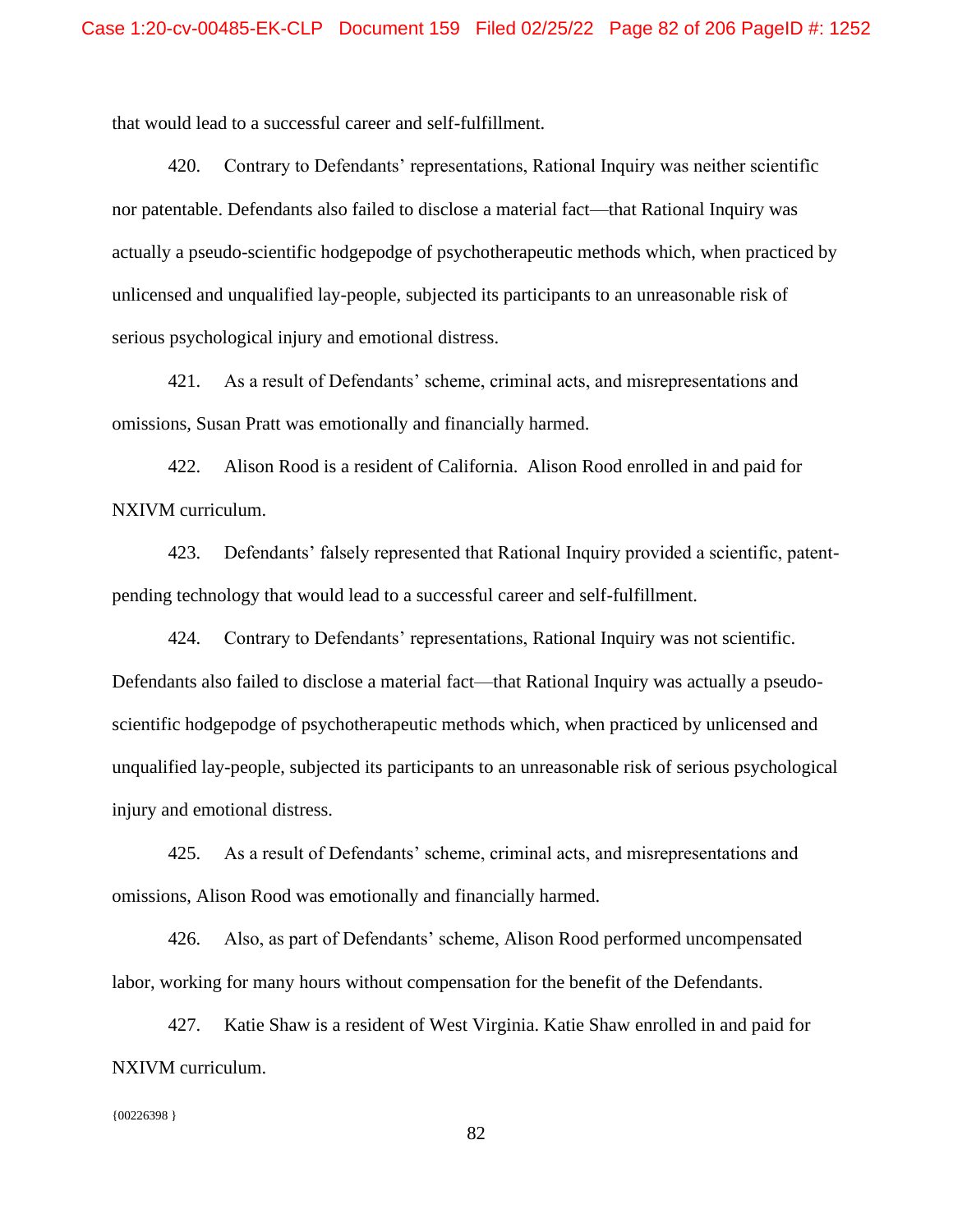428. Katie Shaw enrolled in NXIVM curriculum based upon Defendants' false, material representations that Rational Inquiry provided a scientific, patent-pending technology that would lead to a successful career and self-fulfillment.

429. Contrary to Defendants' representations, Rational Inquiry was neither scientific nor patentable. Defendants also failed to disclose a material fact—that Rational Inquiry was actually a pseudo-scientific hodgepodge of psychotherapeutic methods which, when practiced by unlicensed and unqualified lay-people, subjected its participants to an unreasonable risk of serious psychological injury and emotional distress.

430. As a result of Defendants' scheme, criminal acts, and misrepresentations and omissions, Katie Shaw was emotionally and financially harmed.

431. Also, as part of Defendants' scheme, Katie Shaw performed uncompensated labor, working for many hours without compensation for the benefit of the Defendants.

432. Kristin is a resident of California. Kristin enrolled in and paid for NXIVM curriculum.

433. Defendants falsely represented that Rational Inquiry provided a scientific, patentpending technology that would lead to a successful career and self-fulfillment.

434. Contrary to Defendants' representations, Rational Inquiry was not scientific. Defendants also failed to disclose a material fact—that Rational Inquiry was actually a pseudoscientific hodgepodge of psychotherapeutic methods which, when practiced by unlicensed and unqualified lay-people, subjected its participants to an unreasonable risk of serious psychological injury and emotional distress.

 ${00226398}$ 435. Kristin was recruited into DOS, then referred to only as The Vow, by a DOS "slave" acting under the direction of Defendant Lauren Salzman. Kristin was required to provide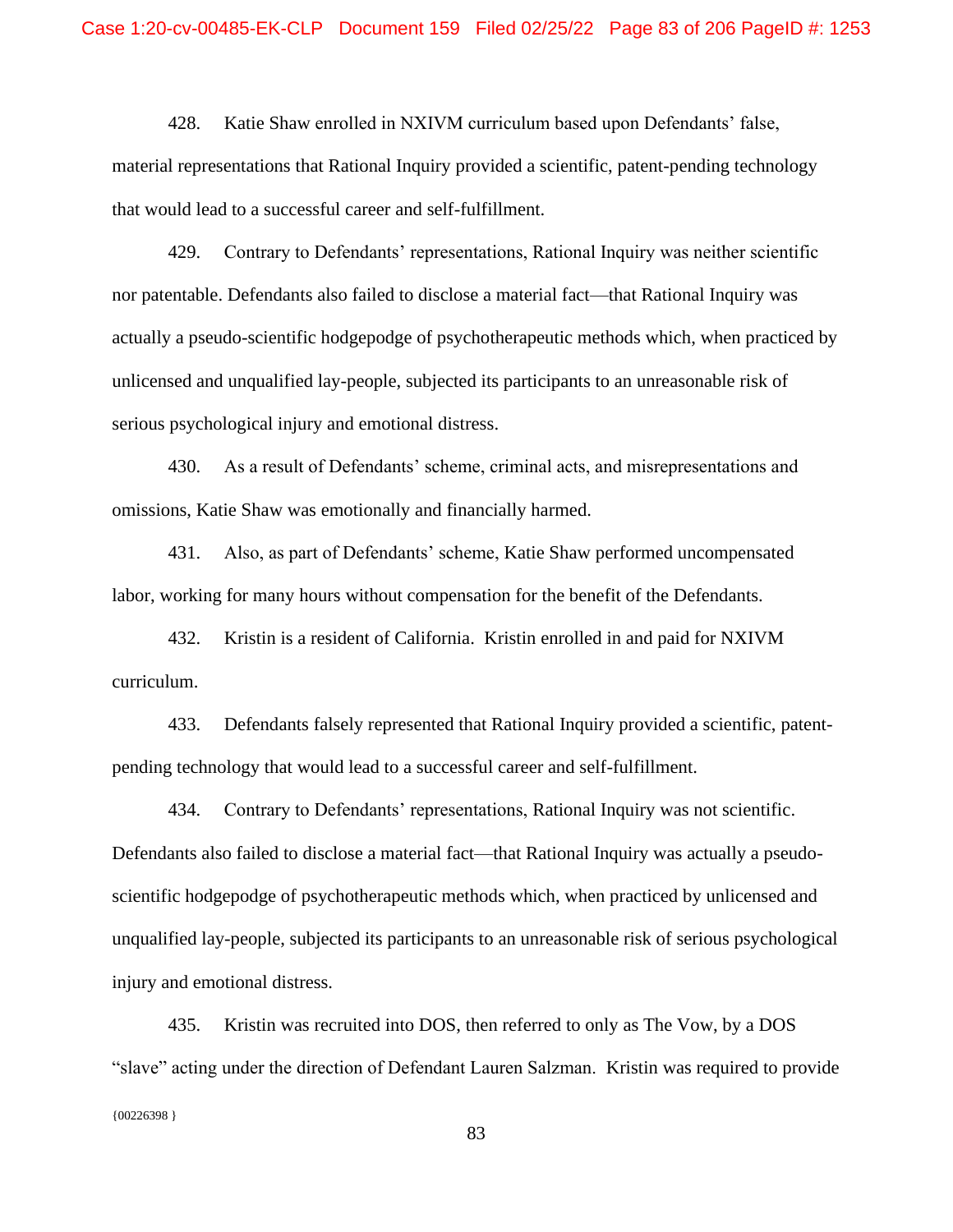collateral and perform unpaid work for the DOS "slave" and Lauren Salzman, who pressured and coerced Kristin into giving additional damaging collateral, even as Kristin pleaded not to. Lauren Salzman also lied to Kristin about Raniere's involvement with The Vow.

436. At some point, Kristin asked Lauren Salzman to release her from The Vow, and Lauren Salzman refused. Eventually, the shame and humiliation of what she had to do as part of The Vow was more than she could bear, and Kristin informed Defendant Lauren Salzman that she was repudiating her Vow and requested the return of her collateral, which Lauren Salzman refused. Kristin then wrote to NXIVM leaders, including Defendants Clare Bronfman and Karen Unterreiner, informing them that she had been recruited into The Vow through lies and manipulation and that she had been coerced into giving extremely humiliating and potentially damaging collateral, which she described in her letter. Kristin asked them to direct the return or destruction of her collateral, which they refused to do. Paralyzed by the dual fears of release of her collateral and NXIVM's infamous abusive litigation tactics, Kristin left the NXIVM community and kept silent about her experience.

437. As a result of Defendants' scheme, criminal acts, and misrepresentations and omissions, Kristin was emotionally and financially harmed.

438. Also, as part of Defendants' scheme, Kristin performed uncompensated labor, working for many hours without compensation for the benefit of the Defendants.

439. Hannah Vanderheyden is a resident of Canada. Hannah Vanderheyden enrolled in and paid for NXIVM curriculum.

440. Hannah Vanderheyden enrolled in NXIVM curriculum based upon Defendants' false, material representations that Rational Inquiry provided a scientific, patent-pending technology that would lead to a successful career and self-fulfillment.

 ${00226398}$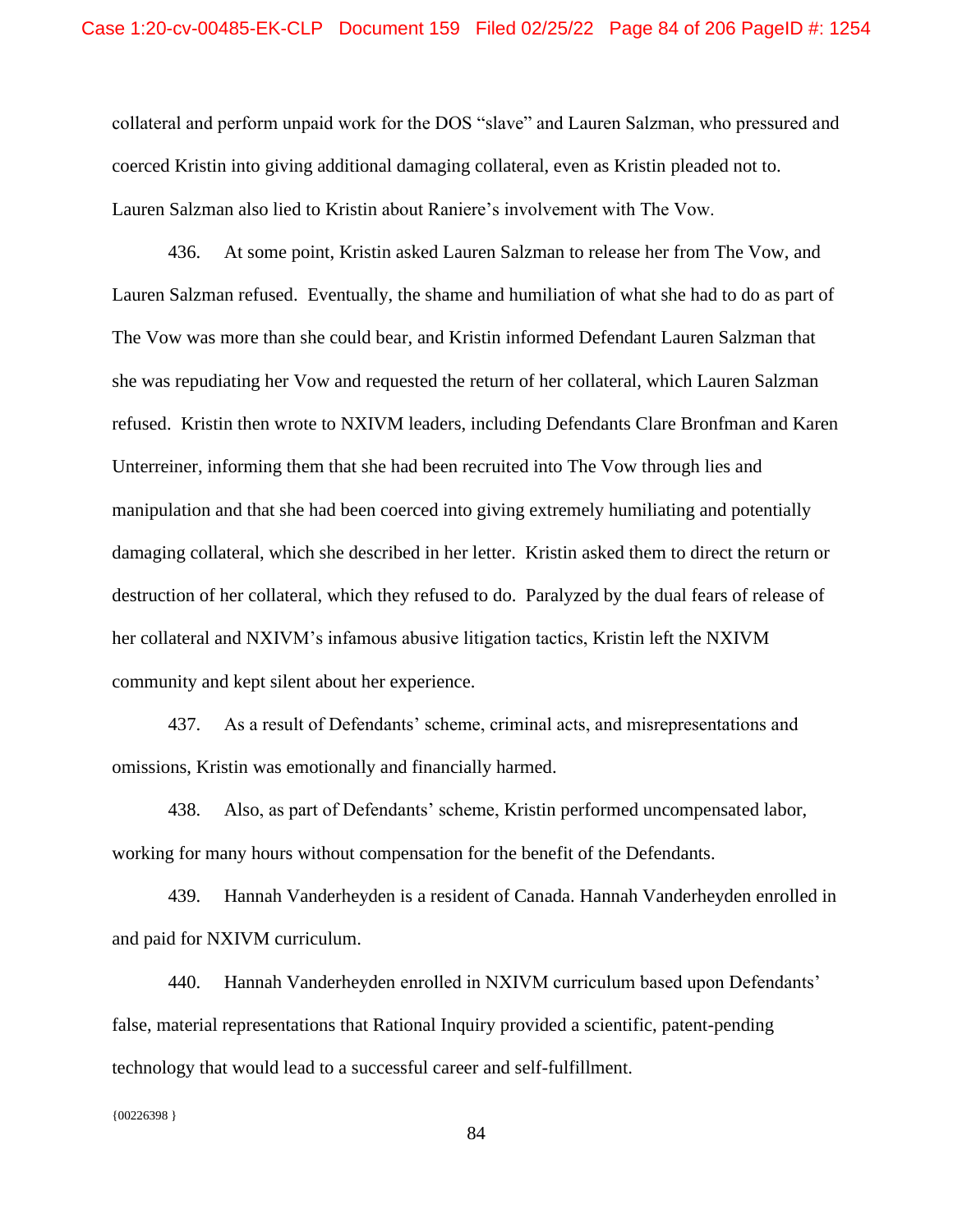441. Contrary to Defendants' representations, Rational Inquiry was neither scientific nor patentable. Defendants also failed to disclose a material fact—that Rational Inquiry was actually a pseudo-scientific hodgepodge of psychotherapeutic methods which, when practiced by unlicensed and unqualified lay-people, subjected its participants to an unreasonable risk of serious psychological injury and emotional distress.

442. As a result of Defendants' scheme, criminal acts, and misrepresentations and omissions, Hannah Vanderheyden was emotionally and financially harmed.

443. Also, as part of Defendants' scheme, Hannah Vanderheyden performed uncompensated labor, working for many hours without compensation for the benefit of the Defendants.

444. Juliana Vicente is a resident of California. Juliana Vicente enrolled in and paid for NXIVM curriculum.

445. Juliana Vicente enrolled in NXIVM curriculum based upon Defendants' false, material representations that Rational Inquiry provided a scientific, patent-pending technology that would lead to a successful career and self-fulfillment.

446. Contrary to Defendants' representations, Rational Inquiry was neither scientific nor patentable. Defendants also failed to disclose a material fact—that Rational Inquiry was actually a pseudo-scientific hodgepodge of psychotherapeutic methods which, when practiced by unlicensed and unqualified lay-people, subjected its participants to an unreasonable risk of serious psychological injury and emotional distress.

447. As a result of Defendants' scheme, criminal acts, and misrepresentations and omissions, Juliana Vicente was emotionally and financially harmed.

{00226398 } 448. Also, as part of Defendants' scheme, Juliana Vicente performed uncompensated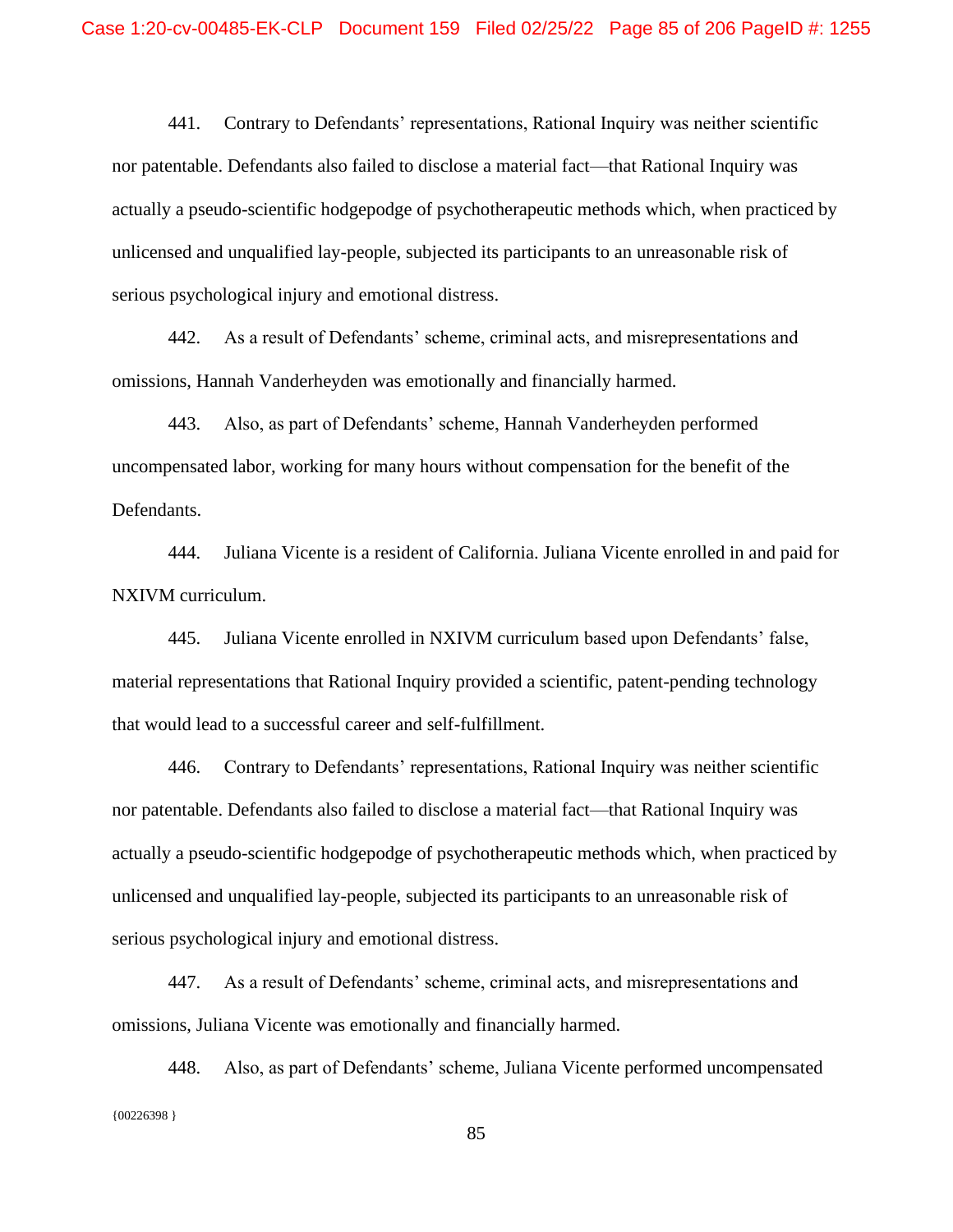labor, working for many hours without compensation for the benefit of the Defendants.

449. Susan Patricia Vieta is a resident of Canada. Susan Patricia Vieta enrolled in and paid for NXIVM curriculum.

450. Susan Patricia Vieta enrolled in NXIVM curriculum based upon Defendants' false, material representations that Rational Inquiry provided a scientific, patent-pending technology that would lead to a successful career and self-fulfillment.

451. Contrary to Defendants' representations, Rational Inquiry was neither scientific nor patentable. Defendants also failed to disclose a material fact—that Rational Inquiry was actually a pseudo-scientific hodgepodge of psychotherapeutic methods which, when practiced by unlicensed and unqualified lay-people, subjected its participants to an unreasonable risk of serious psychological injury and emotional distress.

452. As a result of Defendants' scheme, criminal acts, and misrepresentations and omissions, Susan Patricia Vieta was emotionally and financially harmed.

453. Susan Wysocki is a resident of Massachusetts. Susan Wysocki enrolled in and paid for NXIVM curriculum.

454. Susan Wysocki enrolled in NXIVM curriculum based upon Defendants' false, material representations that Rational Inquiry provided a scientific, patent-pending technology that would lead to a successful career and self-fulfillment.

455. Contrary to Defendants' representations, Rational Inquiry was neither scientific nor patentable. Defendants also failed to disclose a material fact—that Rational Inquiry was actually a hodgepodge of pseudo-scientific psychotherapeutic methods which, when practiced by unlicensed and unqualified lay-people, subjected its participants to an unreasonable risk of serious psychological injury and emotional distress.

 ${00226398}$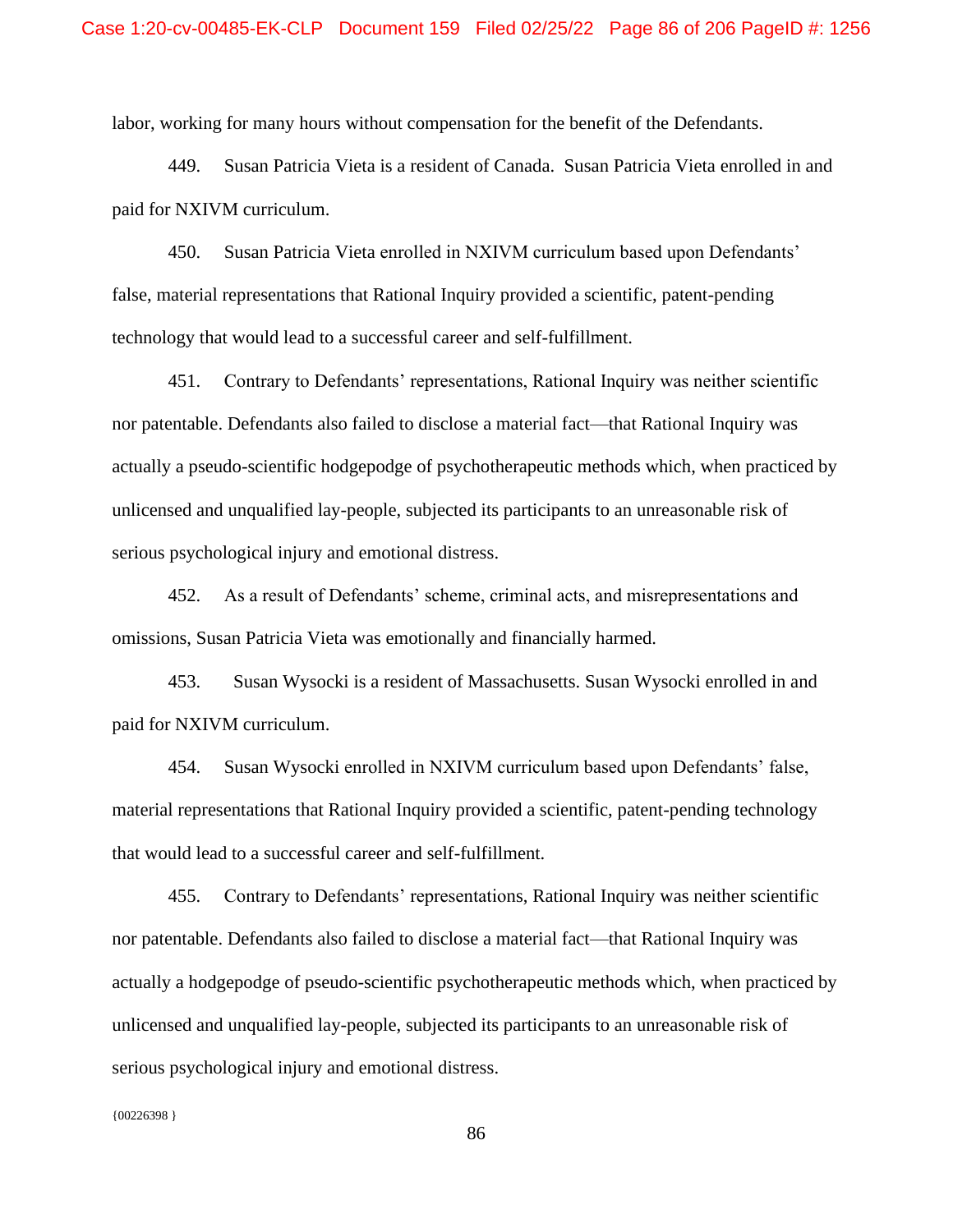456. As a result of Defendants' scheme, criminal acts, and misrepresentations and omissions, Susan Wysocki was emotionally and financially harmed.

457. Chad Williams is a resident of Canada. Chad Williams enrolled in and paid for NXIVM curriculum.

458. Chad Williams enrolled in NXIVM curriculum based upon Defendants' false, material representations that Rational Inquiry provided a scientific, patent-pending technology that would lead to a successful career and self-fulfillment.

459. Contrary to Defendants' representations, Rational Inquiry was neither scientific nor patentable. Defendants also failed to disclose a material fact—that Rational Inquiry was actually a pseudo-scientific hodgepodge of psychotherapeutic methods which, when practiced by unlicensed and unqualified lay-people, subjected its participants to an unreasonable risk of serious psychological injury and emotional distress.

460. As a result of Defendants' scheme, criminal acts, and misrepresentations and omissions, Chad Williams was emotionally and financially harmed.

461. Also, as part of Defendants' scheme, Chad Williams performed uncompensated labor, working for many hours without compensation for the benefit of the Defendants.

462. Christopher Black is a resident of Canada. Christopher Black enrolled in and paid for NXIVM curriculum.

463. Christopher Black enrolled in NXIVM curriculum based upon Defendants' false, material representations that Rational Inquiry provided a scientific, patent-pending technology that would lead to a successful career and self-fulfillment.

464. Contrary to Defendants' representations, Rational Inquiry was neither scientific nor patentable. Defendants also failed to disclose a material fact—that Rational Inquiry was

{00226398 }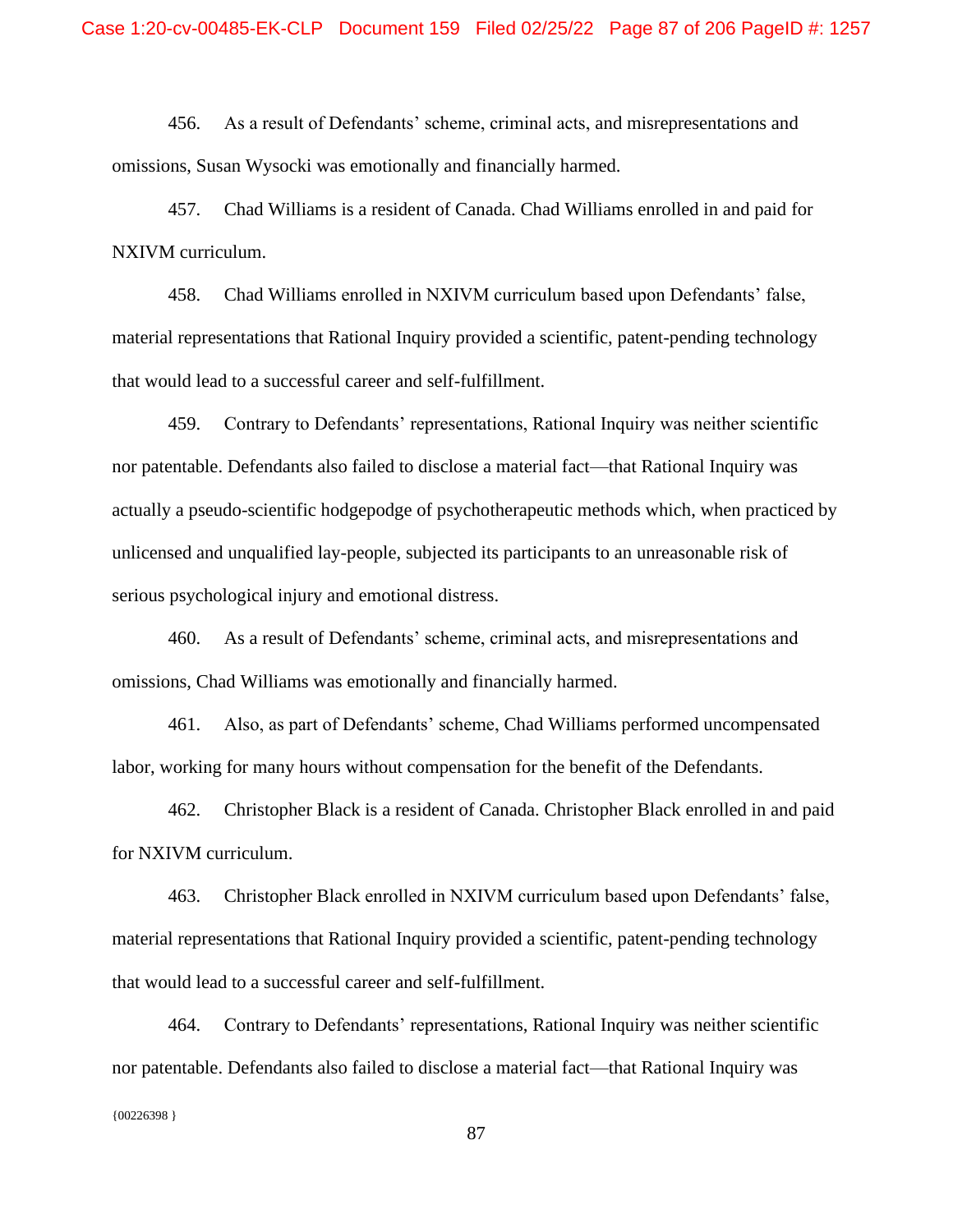actually a pseudo-scientific hodgepodge of psychotherapeutic methods which, when practiced by unlicensed and unqualified lay-people, subjected its participants to an unreasonable risk of serious psychological injury and emotional distress.

465. As a result of Defendants' scheme, criminal acts, and misrepresentations and omissions, Christopher Black was emotionally and financially harmed.

466. Robert Gray is a resident of Canada. Robert Gray enrolled in and paid for NXIVM curriculum.

467. Robert Gray enrolled in NXIVM curriculum based upon Defendants' false, material representations that Rational Inquiry provided a scientific, patent-pending technology that would lead to a successful career and self-fulfillment.

468. Contrary to Defendants' representations, Rational Inquiry was neither scientific nor patentable. Defendants also failed to disclose a material fact—that Rational Inquiry was actually a pseudo-scientific hodgepodge of psychotherapeutic methods which, when practiced by unlicensed and unqualified lay-people, subjected its participants to an unreasonable risk of serious psychological injury and emotional distress.

469. As a result of Defendants' scheme, criminal acts, and misrepresentations and omissions, Robert Gray was emotionally and financially harmed.

470. Also, as part of Defendants' scheme, Robert Gray performed uncompensated labor, working for many hours without compensation for the benefit of the Defendants.

471. Ken Kozak is a resident of New York. Ken Kozak enrolled in and paid for NXIVM curriculum.

 ${00226398}$ 472. Ken Kozak enrolled in NXIVM curriculum based upon Defendants' false, material representations that Rational Inquiry provided a scientific, patent-pending technology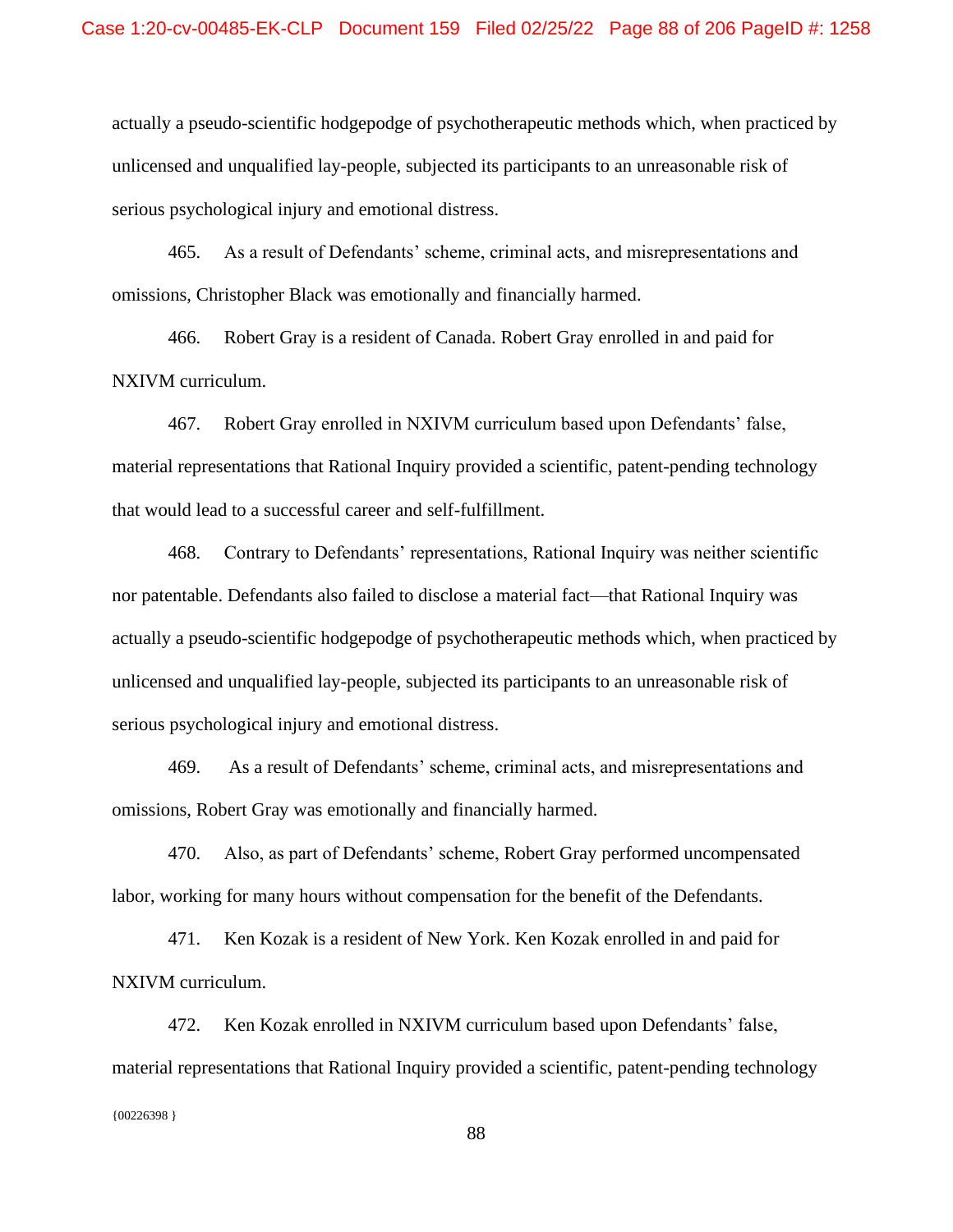that would lead to a successful career and self-fulfillment.

473. Contrary to Defendants' representations, Rational Inquiry was neither scientific nor patentable. Defendants also failed to disclose a material fact—that Rational Inquiry was actually a pseudo-scientific hodgepodge of psychotherapeutic methods which, when practiced by unlicensed and unqualified lay-people, subjected its participants to an unreasonable risk of serious psychological injury and emotional distress.

474. As a result of Defendants' scheme, criminal acts, and misrepresentations and omissions, Ken Kozak was emotionally and financially harmed.

475. Also, as part of Defendants' scheme, Ken Kozak performed uncompensated labor, working for many hours without compensation for the benefit of the Defendants

476. Kayla Grosse is a resident of California. Kayla Grosse enrolled in and paid for NXIVM curriculum.

477. Kayla Grosse enrolled in NXIVM curriculum based upon Defendants' false, material representations that Rational Inquiry provided a scientific, patent-pending technology that would lead to a successful career and self-fulfillment.

478. Contrary to Defendants' representations, Rational Inquiry was neither scientific nor patentable. Defendants also failed to disclose a material fact—that Rational Inquiry was actually a pseudo-scientific hodgepodge of psychotherapeutic methods which, when practiced by unlicensed and unqualified lay-people, subjected its participants to an unreasonable risk of serious psychological injury and emotional distress.

479. As a result of Defendants' scheme, criminal acts, and misrepresentations and omissions, Kayla Grosse was emotionally and financially harmed.

{00226398 } 480. Also, as part of Defendants' scheme, Kayla Grosse performed uncompensated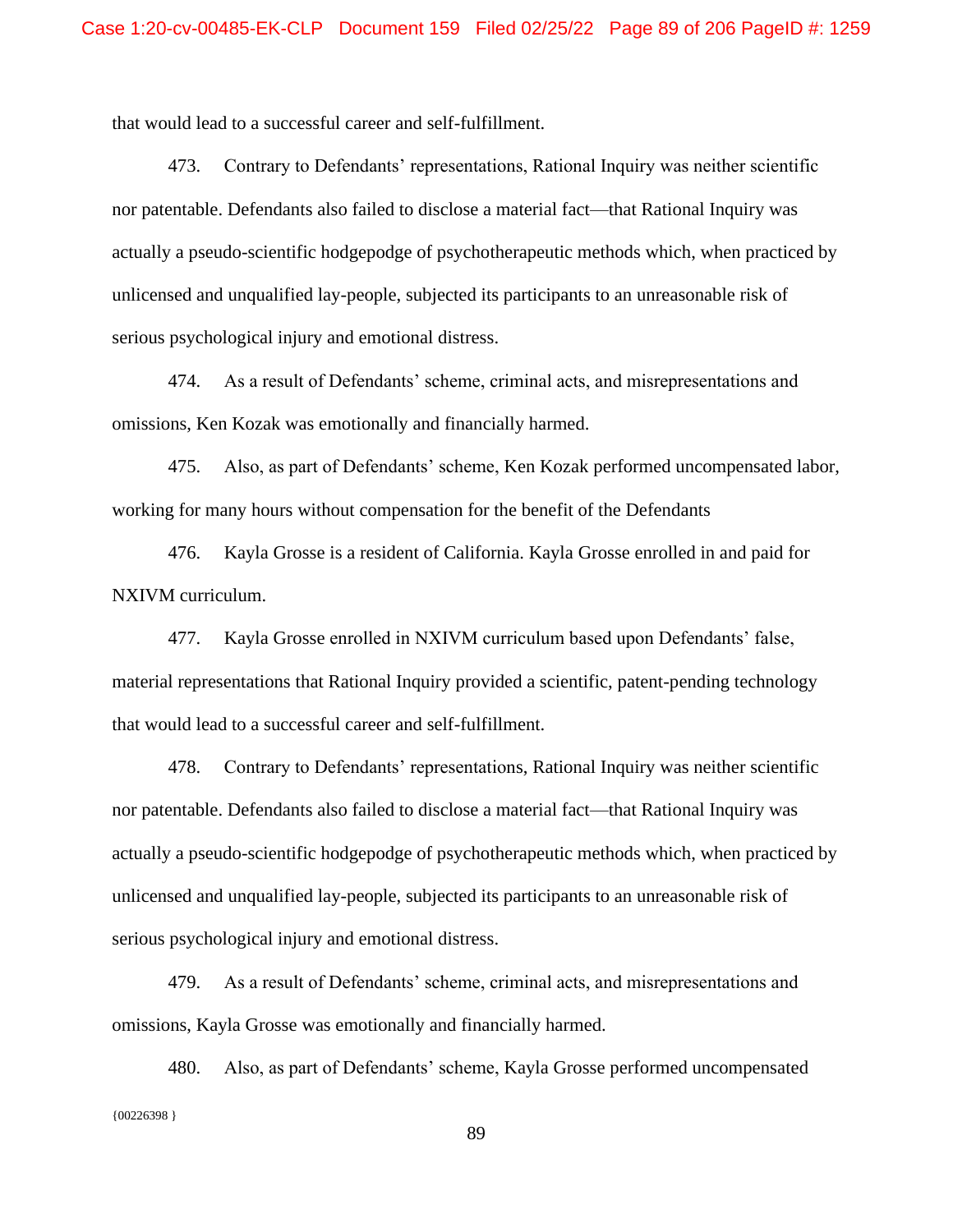labor. Kayla Grosse worked for many hours without compensation for the benefit of the Defendants.

481. Stephanie Fair-Layman is a resident of Canada. Stephanie Fair-Layman enrolled in and paid for NXIVM curriculum.

482. Stephanie Fair-Layman enrolled in NXIVM curriculum based upon Defendants' false, material representations that Rational Inquiry provided a scientific, patent-pending technology that would lead to a successful career and self-fulfillment.

483. Contrary to Defendants' representations, Rational Inquiry was neither scientific nor patentable. Defendants also failed to disclose a material fact—that Rational Inquiry was actually a hodgepodge of pseudo-scientific psychotherapeutic methods which, when practiced by unlicensed and unqualified lay-people, subjected its participants to an unreasonable risk of serious psychological injury and emotional distress.

484. As a result of Defendants' scheme, criminal acts, and misrepresentations and omissions, Stephanie Fair-Layman was emotionally and financially harmed.

485. Also, as part of Defendants' scheme, Stephanie Fair-Layman performed uncompensated labor, working for many hours without compensation for the benefit of the Defendants.

486. Gabrielle Gendron is a resident of Canada. Gabrielle Gendron enrolled in and paid for NXIVM curriculum.

487. Gabrielle Gendron enrolled in NXIVM curriculum based upon Defendants' false, material representations that Rational Inquiry provided a scientific, patent-pending technology that would lead to a successful career and self-fulfillment.

{00226398 } 488. Contrary to Defendants' representations, Rational Inquiry was neither scientific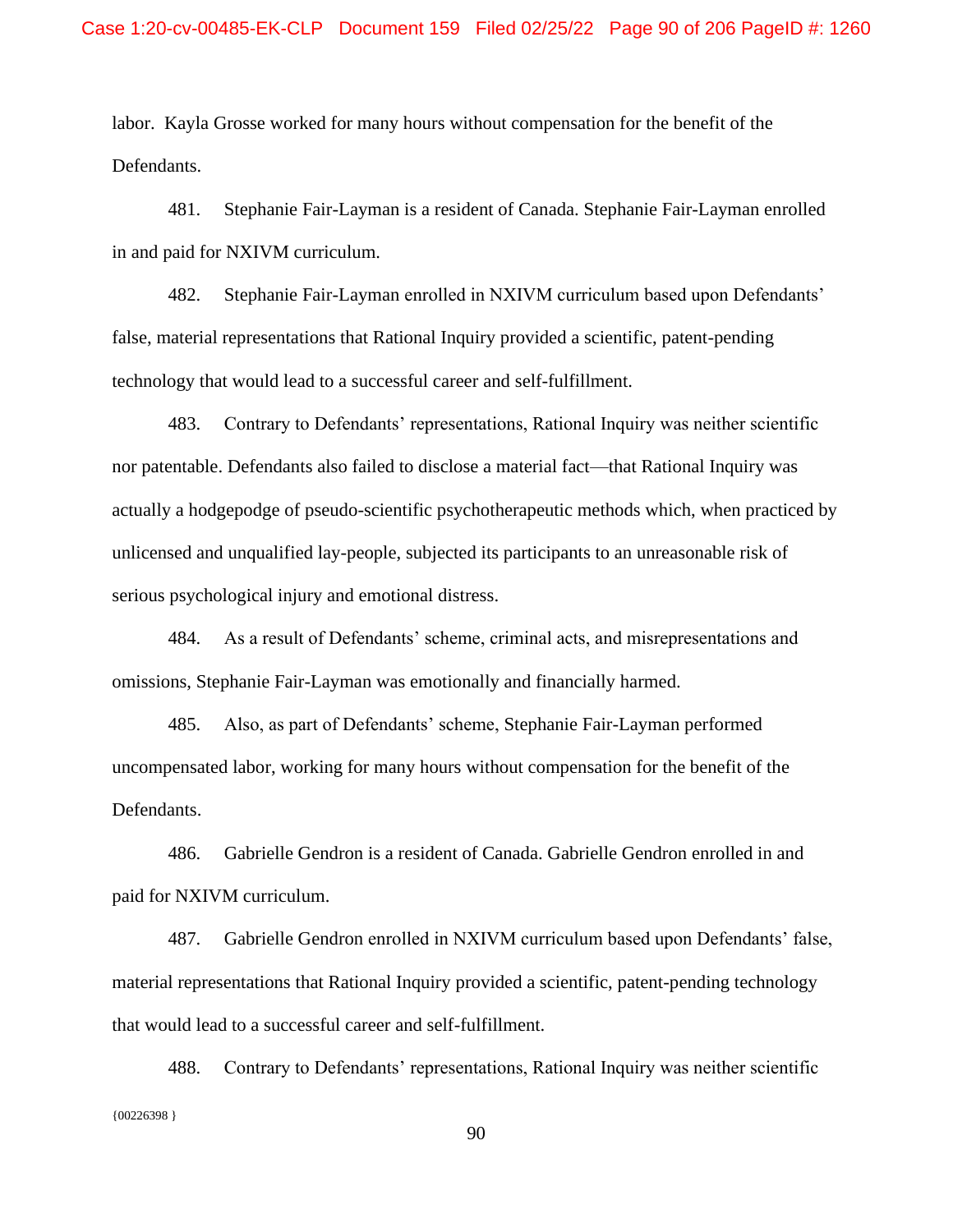nor patentable. Defendants also failed to disclose a material fact—that Rational Inquiry was actually a pseudo-scientific hodgepodge of psychotherapeutic methods which, when practiced by unlicensed and unqualified lay-people, subjected its participants to an unreasonable risk of serious psychological injury and emotional distress.

489. As a result of Defendants' scheme, criminal acts, and misrepresentations and omissions, Gabrielle Gendron was emotionally and financially harmed.

490. Sarah Wall is a resident of Canada. Sarah Wall enrolled in and paid for NXIVM curriculum. Sarah Wall enrolled in NXIVM curriculum based upon Defendants' false, material representations that Rational Inquiry provided a scientific, patent-pending technology that would lead to a successful career and self-fulfillment.

491. Contrary to Defendants' representations, Rational Inquiry was neither scientific nor patentable. Defendants also failed to disclose a material fact—that Rational Inquiry was actually a pseudo-scientific hodgepodge of psychotherapeutic methods which, when practiced by unlicensed and unqualified lay-people, subjected its participants to an unreasonable risk of serious psychological injury and emotional distress.

492. As a result of Defendants' scheme, criminal acts, and misrepresentations and omissions, Sarah Wall was emotionally and financially harmed.

493. Also, as part of Defendants' scheme, Sarah Wall performed uncompensated labor, working for many hours without compensation for the benefit of the Defendants.

#### **JURISDICTION AND VENUE**

 ${00226398}$ 494. The Court has subject matter jurisdiction over this action pursuant to 28 U.S.C. § 1331, because Plaintiffs' claims arise under the laws of the United States, including 18 U.S.C. § 1595 and 18 U.S.C. § 1964. The Court has supplemental jurisdiction over Plaintiffs' state law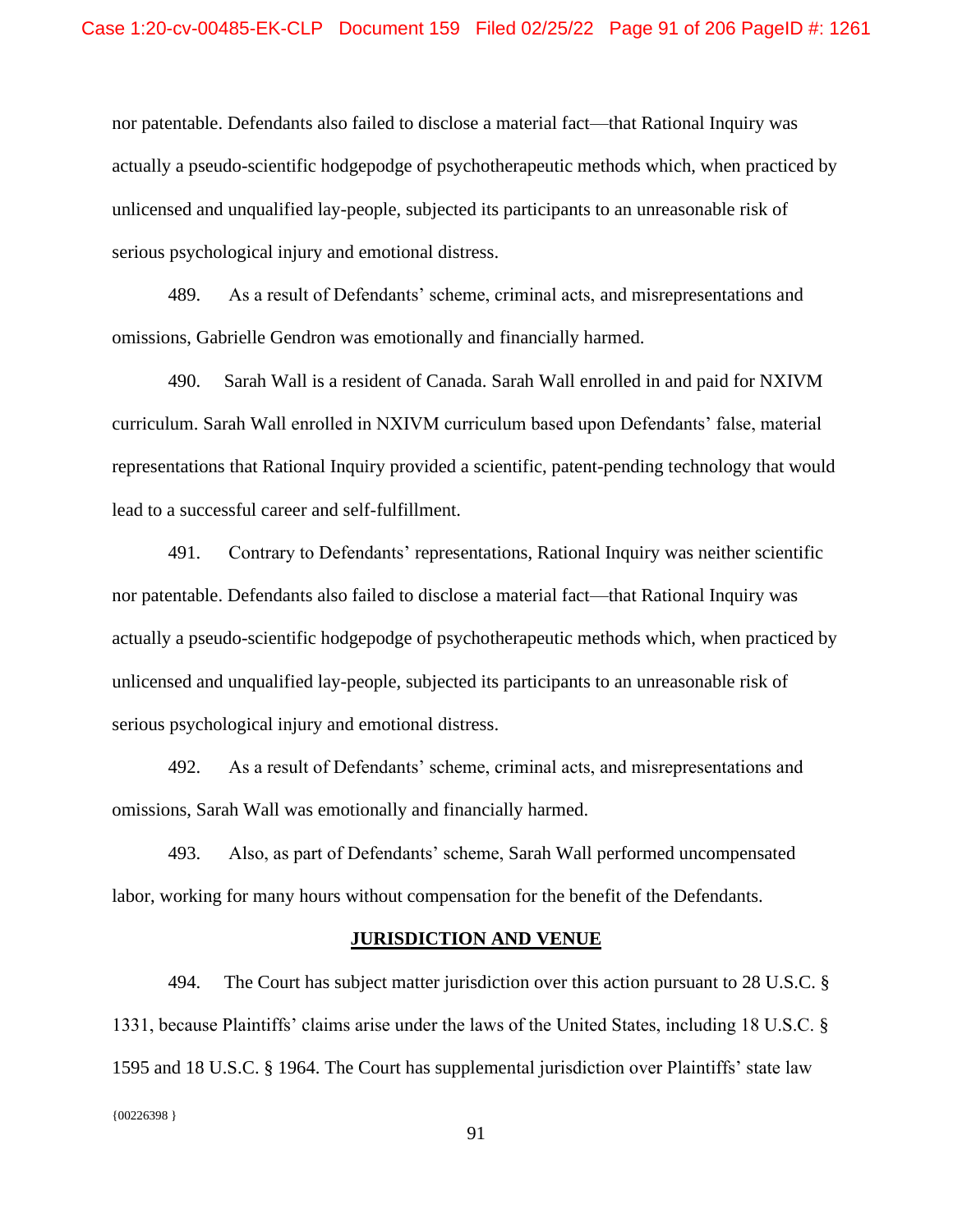claims pursuant to 28 U.S.C. § 1337.

495. Venue is proper in this Judicial District pursuant 28 U.S.C. § 1391(b)(2) because a substantial part of the events or omissions giving rise to the claims occurred in this District, including without limitation recruitment of residents of this District to take NXIVM courses and join NXIVM-affiliated groups, including DOS and The Source, and that some of the Plaintiffs and Defendants reside in this District. Defendants also knowingly and purposely availed themselves of and made use of airports within this District as part of the course of conduct at issue in this action, including the transport of foreign nationals to the Albany area, where Defendants conspired to, attempted to, and committed racketeering acts and acts of peonage, forced labor, trafficking in persons, document servitude and sex trafficking against such foreign nationals.

496. Venue is also proper in this judicial district pursuant to 28 U.S.C. § 1391(b)(3), insofar as Defendants Raniere, Mack, Clare Bronfman, Lauren Salzman and Nancy Salzman are presently subject to the personal jurisdiction of this Court with respect to the same matters that are the subject of this Complaint.

497. Venue is also proper in this judicial district pursuant to 18 U.S.C. § 1965(a) and (b), insofar as all Plaintiffs in this action are asserting claims against all Defendants pursuant to 18 U.S.C. §1964(c), Defendants Roberts and Clyne reside in this District, and the ends of justice require that parties residing in other districts be brought before this Court.

### **STATEMENT OF FACTS**

## **NXIVM**

 ${00226398}$ 498. NXIVM is the brainchild of Defendants Keith Raniere and Nancy Salzman. Prior to forming NXIVM in 1998, Raniere's background was in multilevel marketing, through a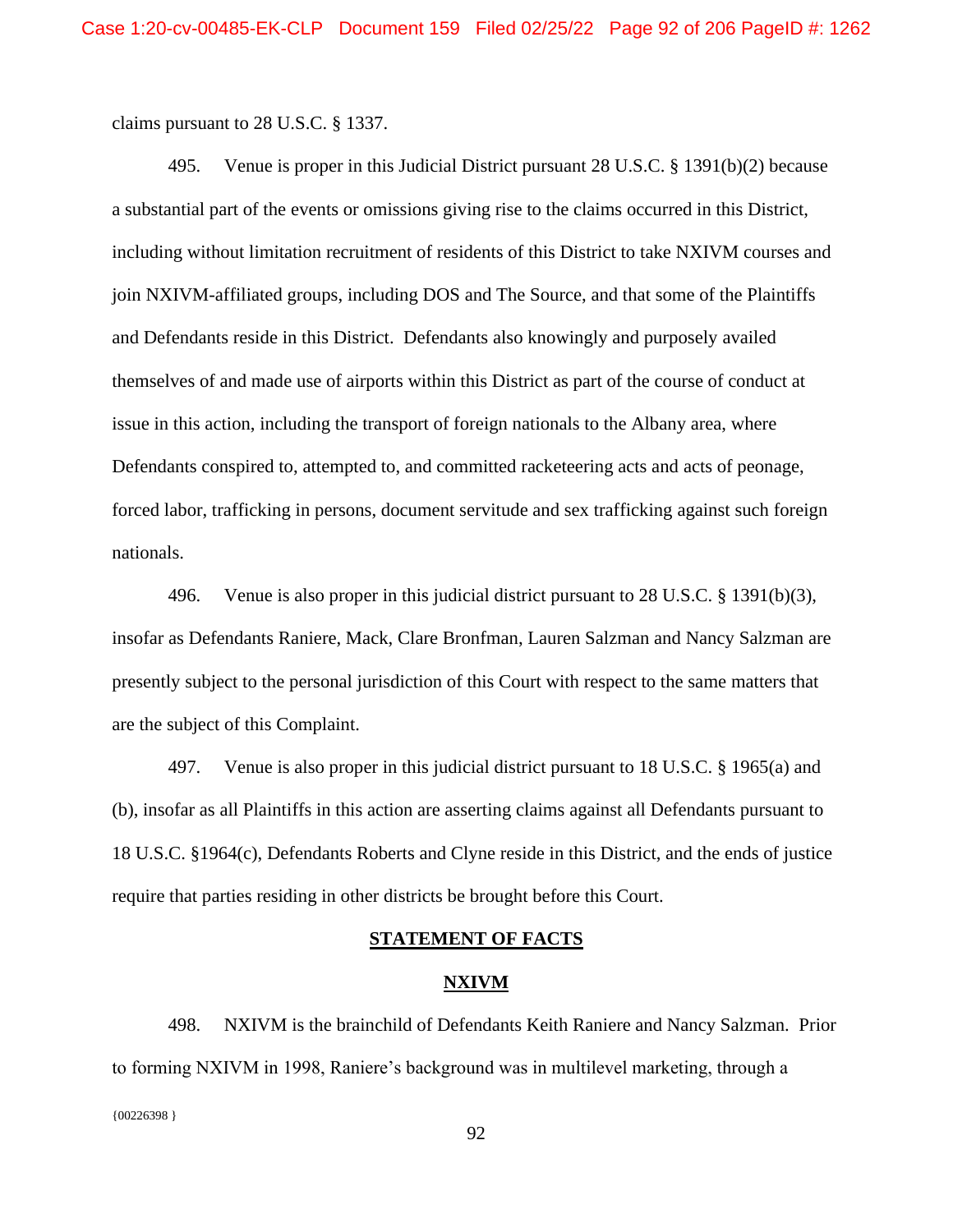company he owned named Consumers Buyline, Inc. ("CBI"). In the mid-1990s, CBI was investigated as an unlawful pyramid scheme by 25 attorneys general. CBI was ultimately shut down in 1996 by the attorney general of New York. As part of his settlement with the state, Raniere consented to an order barring him from ever running another chain distribution scheme in the State of New York.

499. Multilevel marketing, often referred to as pyramid schemes, uses manipulative techniques to suppress doubt and increase acceptance of the marketer's false representations of reality. Promoters of these schemes are masters in the use of hyperbole to recruit people and keep them highly motivated to continue participating, often long after it would be apparent to a neutral observer that the participants were not achieving anything close to expected returns on their investments of money and time.

500. Such organizations typically have a small number of "producers" – persons held out as achieving high income levels – who are offered as confirmation that participation can be profitable and as motivation to work hard toward that goal. The presence of successful producers also generates excitement, enhancing group dynamics and recruitment of new participants, the lifeblood of multilevel marketing. Without continuous recruitment, the pyramid is unsustainable.

501. Raniere understood this. Pyramid promoters, like all con artists, tailor their misrepresentations to make them plausible to the target audience. However, unlike the typical con involving intense planning to accomplish one transaction, pyramids plan to operate over long periods of time. Consequently, pyramid promoters learn how to recruit new members to pursue ever more elusive goals, while retaining existing members with the belief that they are making progress.

{00226398 }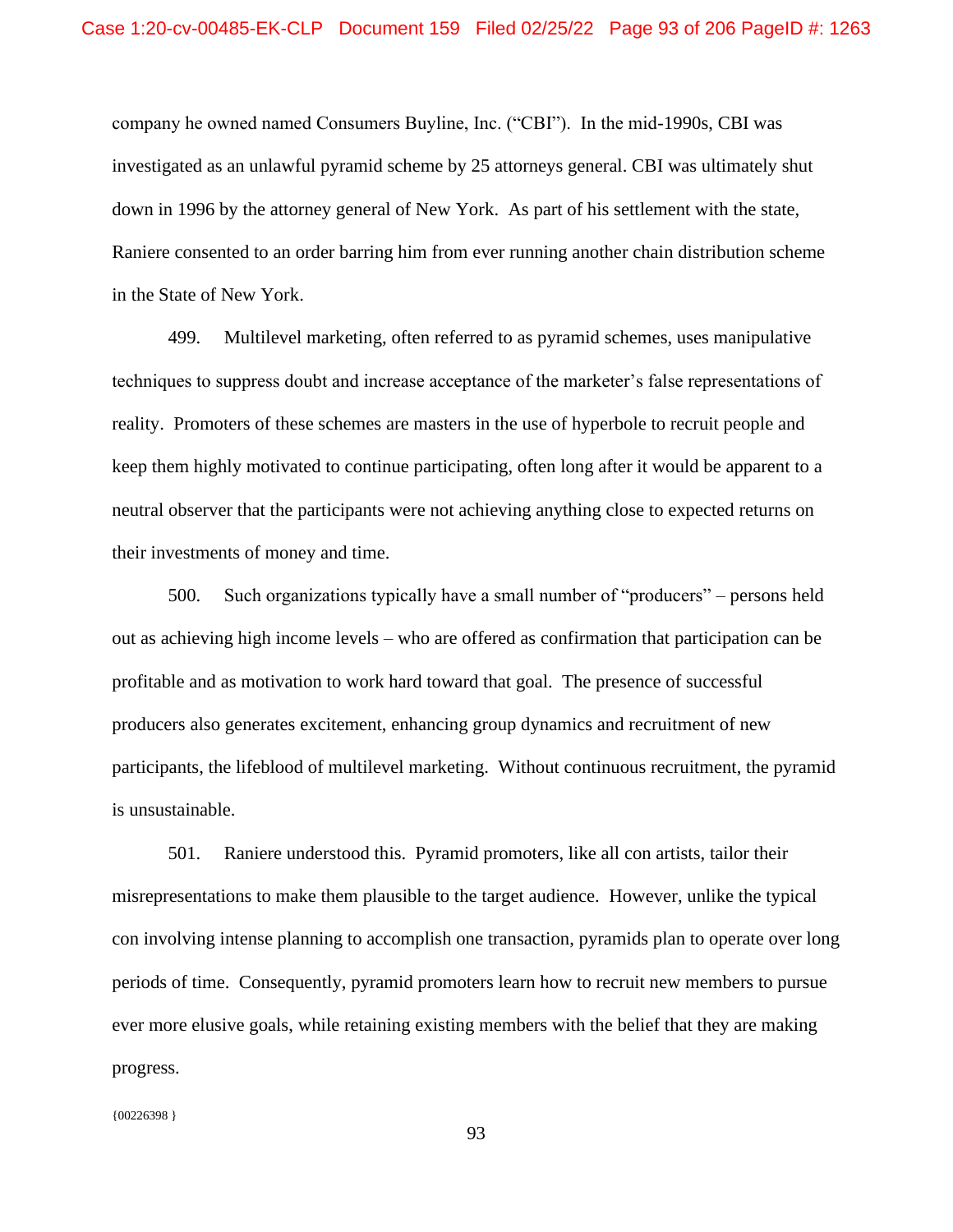502. Raniere honed his skills at CBI, and when that was shut down, he turned his attention to the so-called "human potential movement," an area he considered ripe for application of these skills. He studied similar schemes to learn how their perpetrators recruited and gained control over people, and how they eventually convinced people to part with their money, disconnect from their families and friends, and devote their lives to the perpetrators and their organizations.

503. In the late 1990s, Raniere met Nancy Salzman, a nurse who claimed to have previously practiced psychotherapy, but whose actual background was in alternative psychological therapies such as neurolinguistic programming, a widely discredited form of psychotherapy, but which was used as a behavior modification technique by NXIVM and the Defendants to control members. At the time, Nancy Salzman was running motivational programs. Together, they founded NXIVM/ESP in 1998.

#### **Rational Inquiry – Creation and Fraudulent Marketing**

504. Raniere and Nancy Salzman collaborated in the creation of what they called "Rational Inquiry," a synthesis of psychotherapy and the teachings, methods and practices of the human potential movement groups that Raniere had studied.

505. Rational Inquiry used verbal and behavioral methods of intervention in interpersonal relationships to modify attitudes, thinking, effects, and behaviors which NXIVM taught were intellectually, socially, and emotionally maladaptive. NXIVM taught that the root causes of even physical illnesses and psychiatric disorders were these supposedly maladaptive traits, and that therefore NXIVM's methods could cure medical conditions.

506. Raniere and Nancy Salzman falsely claimed that Rational Inquiry was scientific – that it was based on science, with methods and results that were empirically measurable, and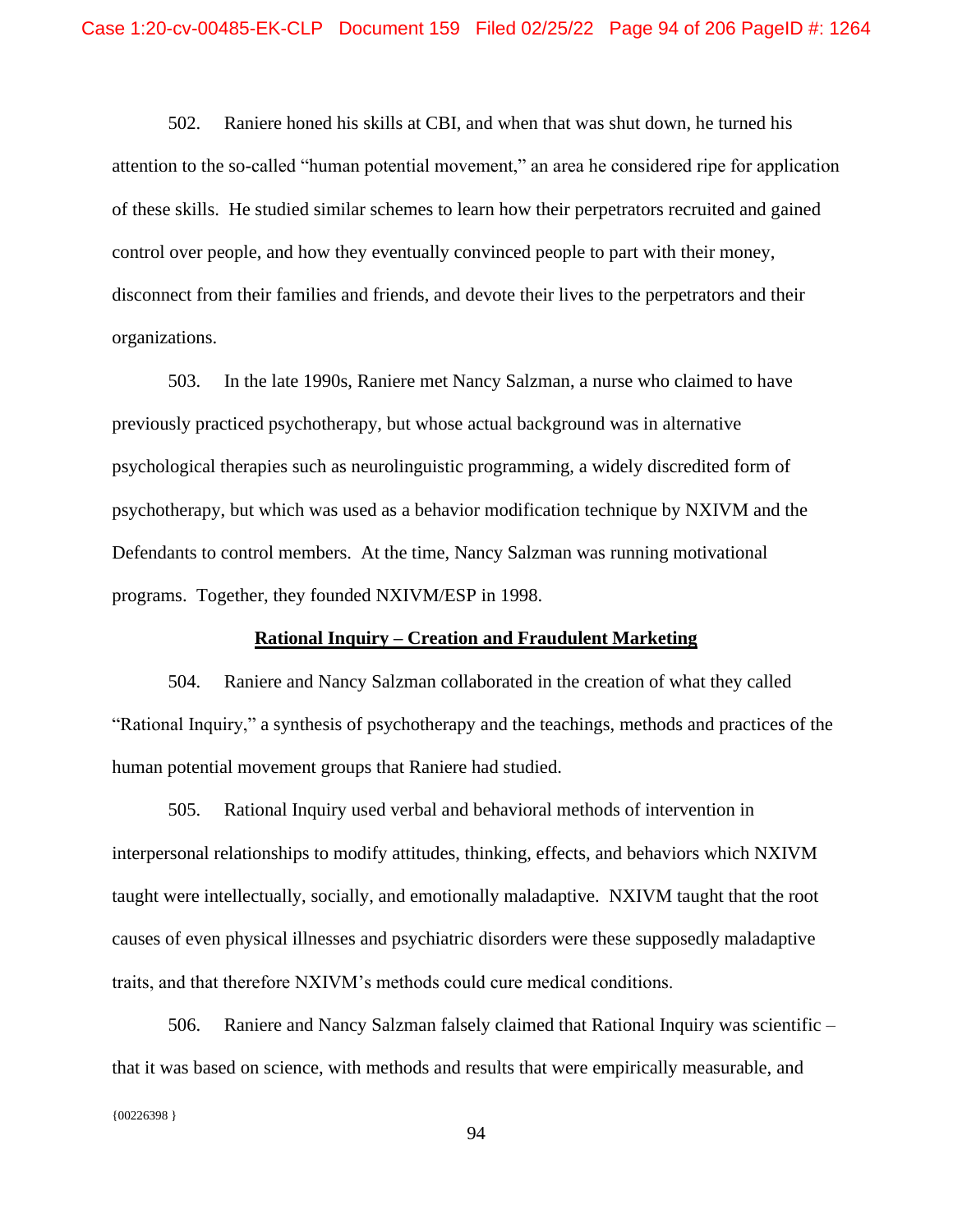could be consistently replicated. They referred to Rational Inquiry as "technology" or "tech."

507. In order to create and advance the illusion that Rational Inquiry was scientific, they also falsely claimed that it was "patent-pending," when, in fact, Raniere's patent applications for Rational Inquiry had been repeatedly rejected worldwide, because, among other things, Raniere's claims were found to have been unoriginal, unscientific, incapable of empirical measurement, and incapable of consistent replication.

508. Among the reasons why Rational Inquiry was considered unoriginal is that it was merely an adaptation of cognitive behavioral therapy and other psychotherapeutic methods that were well-documented in the existing literature, with changes in nomenclature invented by Raniere and Nancy Salzman to give it the sound of something new and different.

509. Additionally, Rational Inquiry was not eligible for patent protection, because it was designed to cause mental, emotional, and behavioral changes, which are inherently subjective and not "inventions" under applicable patent laws. In a desperate attempt to keep his bogus patent applications alive, at some point Raniere added to his patent claims the incorporation and use of computers and electronic interfaces to apply the methods of Rational Inquiry. This did not advance his application in any country. Nor did NXIVM ever develop or use such computer and electronic interfaces to apply the methods of Rational Inquiry.

510. The claim that Rational Inquiry was "patent-pending" was a false, misleading, deceptive statement that was intended to, and did, induce, entice, and persuade people to spend vast sums of money to unwittingly subject themselves to unlicensed and risky psychotherapy performed by untrained practitioners, in order to be cured of non-existent maladies that were supposedly the root cause of all their troubles and suffering. Thousands of people were bilked out of substantial sums of money in the process – leading in many cases to financial devastation,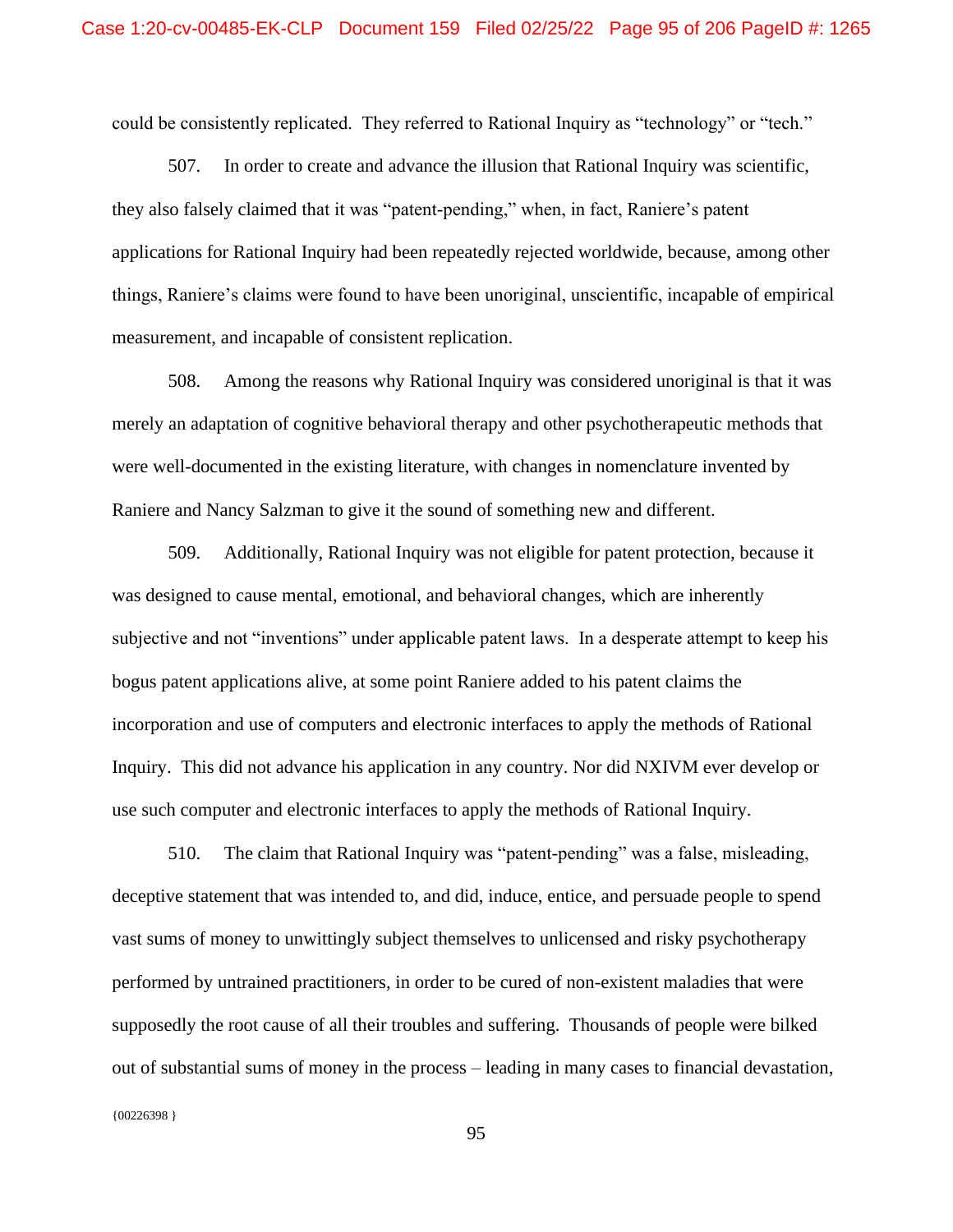impoverishment, and bankruptcy.

511. The NXIVM sales pitch also claimed that Raniere was the "world's smartest man," a person with an astonishing IQ of 240, who was also the world's greatest humanitarian and ethicist. Defendants presented him as the genius who generated the conceptual foundations of ESP, the corporate entity through which Rational Inquiry was promoted, sold, and applied to individuals who enrolled in its programs.

512. Compounding the fraud, Defendants also promoted Raniere as a virtual ascetic, a monk-like figure who had no wants, needs or attachments to material things, an extraordinarily disciplined man who practiced celibacy, spent most of his time in contemplation, and owned no possessions or wealth of any kind. However, as the District Court found "by a preponderance of the evidence," Defendant "Clare Bronfman's conduct . . . helped to facilitate th[e] efforts on Raniere's part" to "minimize money that was in [Raniere's] name." The District Court also found that the crimes to which Bronfman pleaded guilty were "committed within a larger context of more serious crimes and alarming behavior by Ms. Bronfman's co-defendants and was consistent with the hallmarks and aims of that behavior."

513. Raniere was such a humanitarian, claimed the Defendants, that he had given away all his intellectual property rights in ESP's curriculum to a related entity, Defendant First Principles, which administered those rights and, perhaps, any licensing fees generated by them. Upon information and belief, First Principles is a related entity to NXIVM/ESP and is part of the Enterprise described herein. First Principles, Inc. is a Delaware Corporation in which Raniere had a secret 10% interest in the assets, proceeds, and property and from which he received royalties.<sup>12</sup>

<sup>{00226398 }</sup> <sup>12</sup> U.S. v. Raniere et al., ECF 794, filed 09/09/19.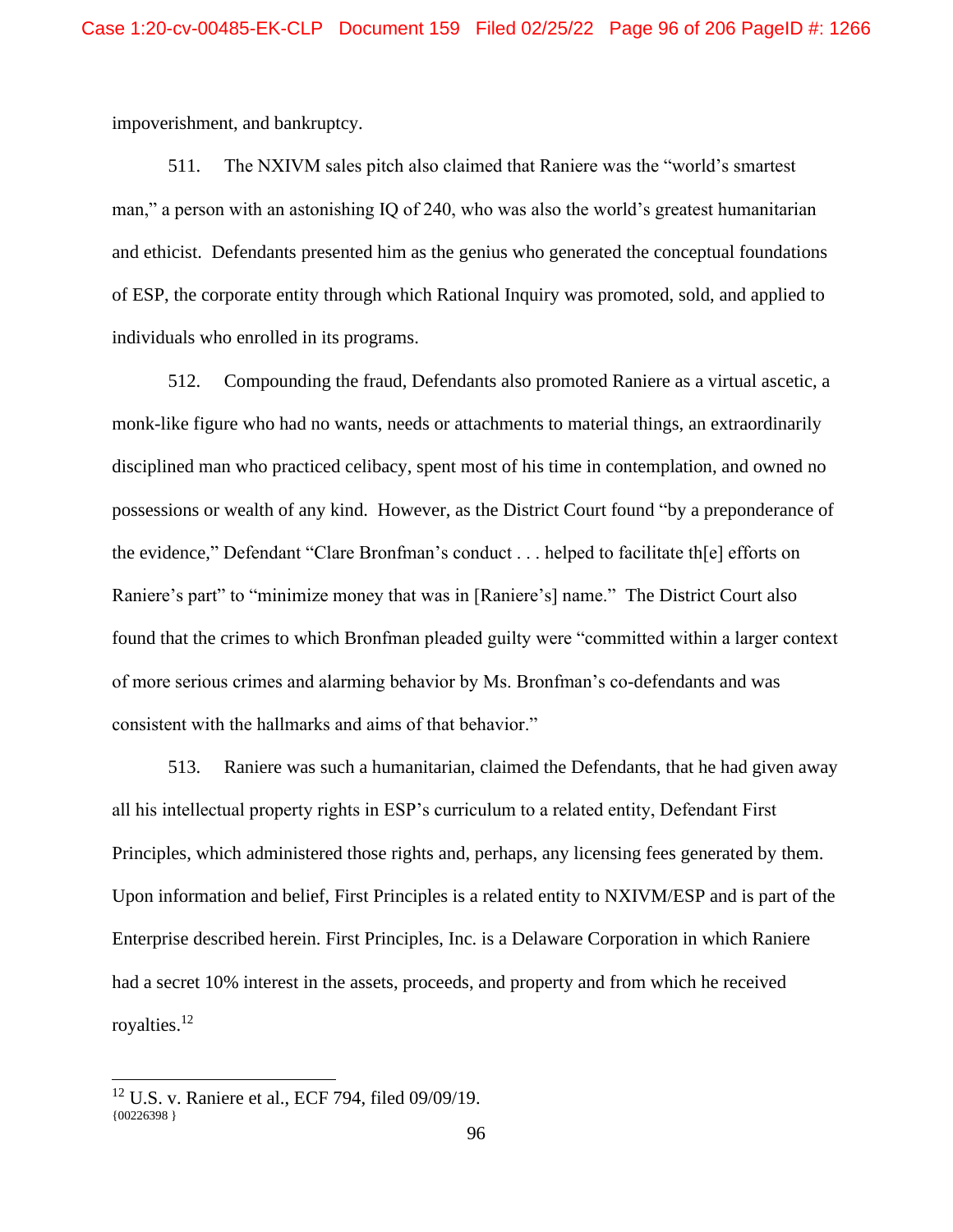514. In fact, no consequential decisions were ever made by anyone in the Enterprise without consulting and obtaining approval from Raniere, who directed the management and operation of ESP and all other NXIVM-related entities from the comfort of his home, out of sight but never out of the minds of the many students who became ensnared in ESP's web.

515. Even the sales pitch for ESP courses was formalized by Raniere. As Mark Vicente testified at the criminal trial of Raniere, "at a certain point, Raniere made the decision that he would try and formalize the pitch . . . like he would do the different tricks to try to show the audience, you know, this is how you do it. **Q.** And the defendant taught that pitch? **A.** Yes, he did."<sup>13</sup>

### **Rational Inquiry – The Courses**

516. Rational Inquiry presupposed that most people suffered from mental, nervous, emotional, and behavioral dysfunctions or disorders resulting from what Raniere calls "disintegrations." According to Raniere, only through systematic immersion in and application of the methods of Rational Inquiry could a person be cured of those dis-integrations, become "integrated," and thus heal or overcome their mental, nervous, emotional, and behavioral dysfunctions or disorders.

517. Rational Inquiry's "integration" process was identical to the reframing that occurred as a result of cognitive behavioral therapy, which, in fact, Rational Inquiry applied to its subjects. Defendants never disclosed to ESP students that they were being subjected to psychotherapy, let alone unlicensed psychotherapy.

518. The students were also taught to apply NXIVM's methods to one another, a fundamental aspect of Defendants' effort to systematically subdue and achieve increasing levels

 ${00226398}$  $13$  May 9, 2019, p. 620.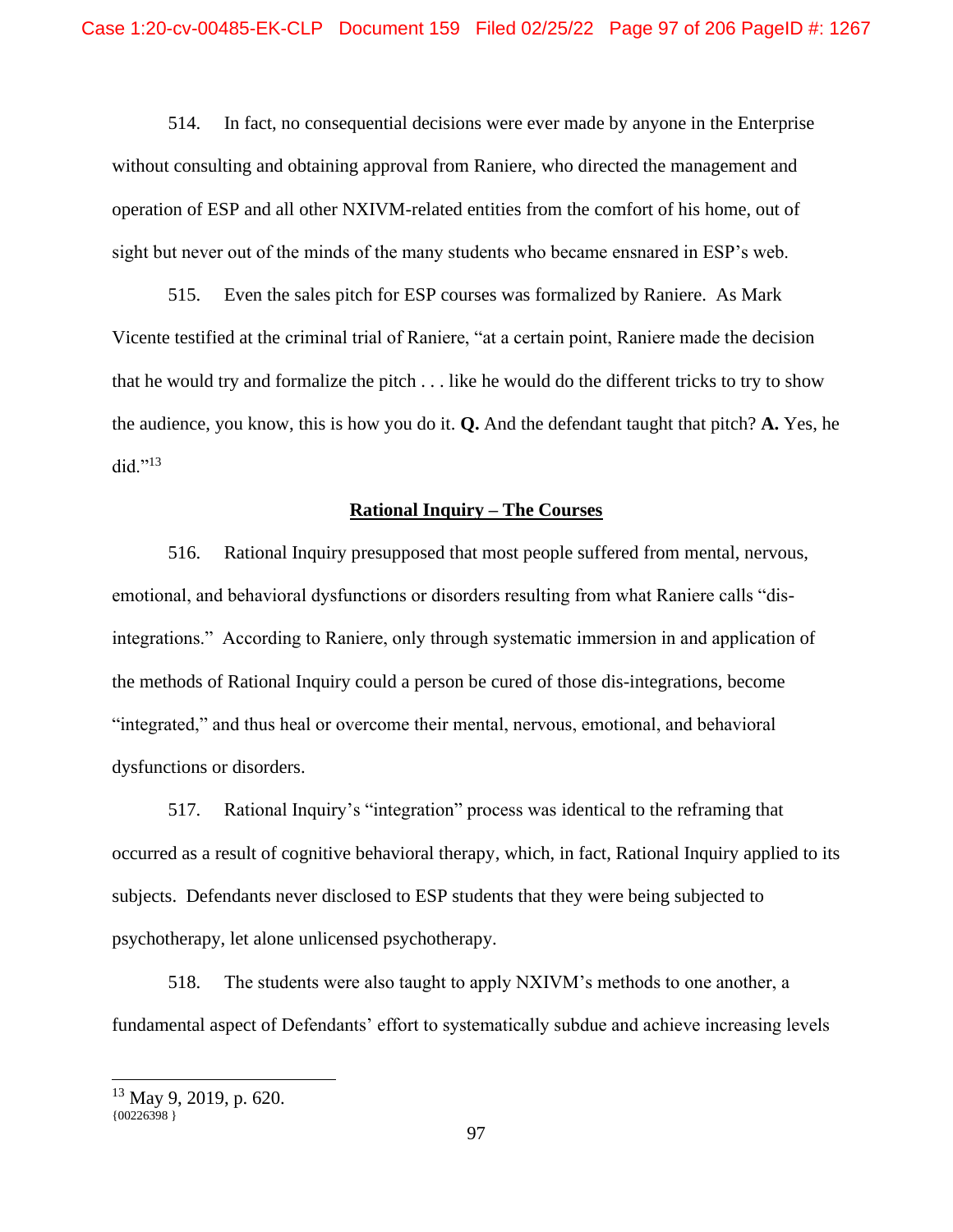of control over their subjects.

519. The control that Defendants desired could not be obtained through casual exposure. Thus, Rational Inquiry was taught largely through "intensives;" classes of five to sixteen consecutive and grueling fourteen-hour days. Participants were confined to a classroom in which lectures were given and individual and group exercises undertaken.

520. Recruitment was based upon personal pitches by existing participants to people they knew and others with whom they might have had connections. Prospective new participants were invited to a session where more seasoned recruiters would run through a sales pitch scripted by Raniere.

521. To enroll in these courses, prospective students had to first complete an application. Upon arrival, each enrollee then had to complete a number of forms and questionnaires, some of which elicited deeply personal information about the students' aspirations, fears, and self-perceived problems. Defendants falsely represented that they were simply gathering data that would be used to empirically measure the effectiveness of the program.

522. Prior to commencing the intensive, recruits were required to complete a "Program Goal Sheet," "Personal Emotions Inventory," and "Opinion Questionnaire." This intake packet elicited information on the participant's goals; intense, high, low, positive and negative emotional responses and the situations that elicited the responses; situations that made them healthy or unhealthy and why; positive and negative relationships; wealth and career experiences; and their views on competition/free market, socialism, science, religion, having children, wealth, pay scales, charities, and theft.

{00226398 } 523. This exercise, which required thoughtful reflection on and scrutiny of one's goals,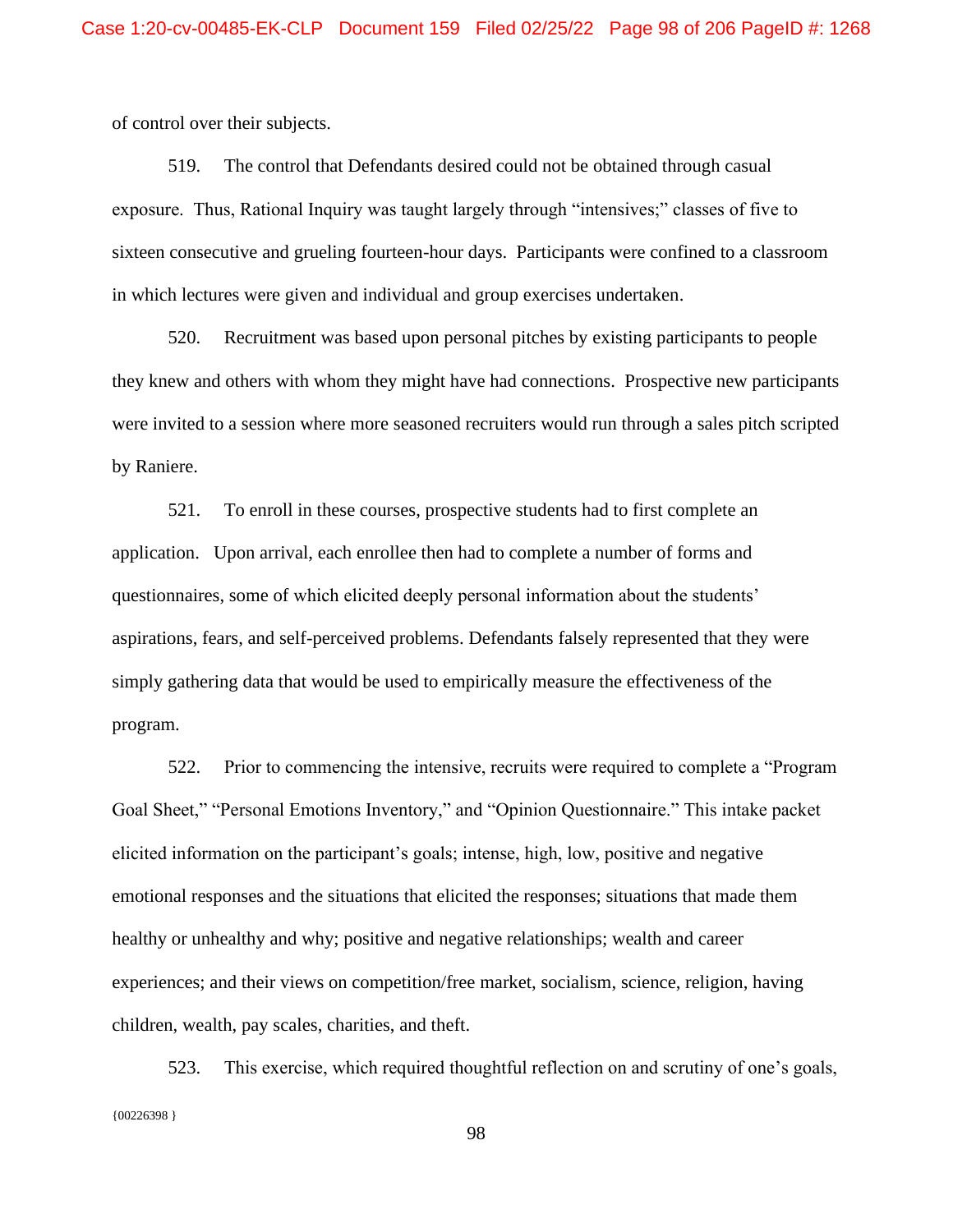experiences, emotional responses, and opinions, elicited highly personal information and primed participants to be receptive to the content of the intensives, because each question had a corresponding module that provided an ESP-approved explanation of the alleged root causes of participants' problems and how the ESP "tech" could resolve them.

524. In the initial paperwork process, mental health professionals were filtered out – because they would be qualified to recognize and understand that what was taking place was the unauthorized practice of something that took them years to learn and a professional license to undertake: mental health counseling, psychology, and psychoanalysis. This was a deliberate act of concealment by the Defendants.

525. Additionally, students were forbidden from seeing therapists or undertaking any form of outside psychotherapy. Students were admonished if Raniere or other NXIVM leaders found out they were contemplating seeking any form of therapy, or even taking meditation lessons. Students were required to exclusively apply NXIVM's "tech" to resolve all of their emotional, psychological, psychiatric, and behavioral problems, no matter how deeply rooted or severe they may have been.

526. Furthering the concealment, enrollees were also required to sign confidentiality agreements asserting that the courses contained proprietary trade secrets or assets acquired at great time and expense, supporting the false representation that the courses were original and valuable, while also reinforcing the secrecy surrounding the curriculum. Defendants also sued students and others who obtained copies of curriculum materials and posted them online.

527. NXIVM intensives cost thousands of dollars. They were led by persons who had achieved the rank of "Proctor," assisted by those who had attained the lower rank of "Coach." Live presentations and individual and group exercises were interspersed with videotaped

 ${00226398}$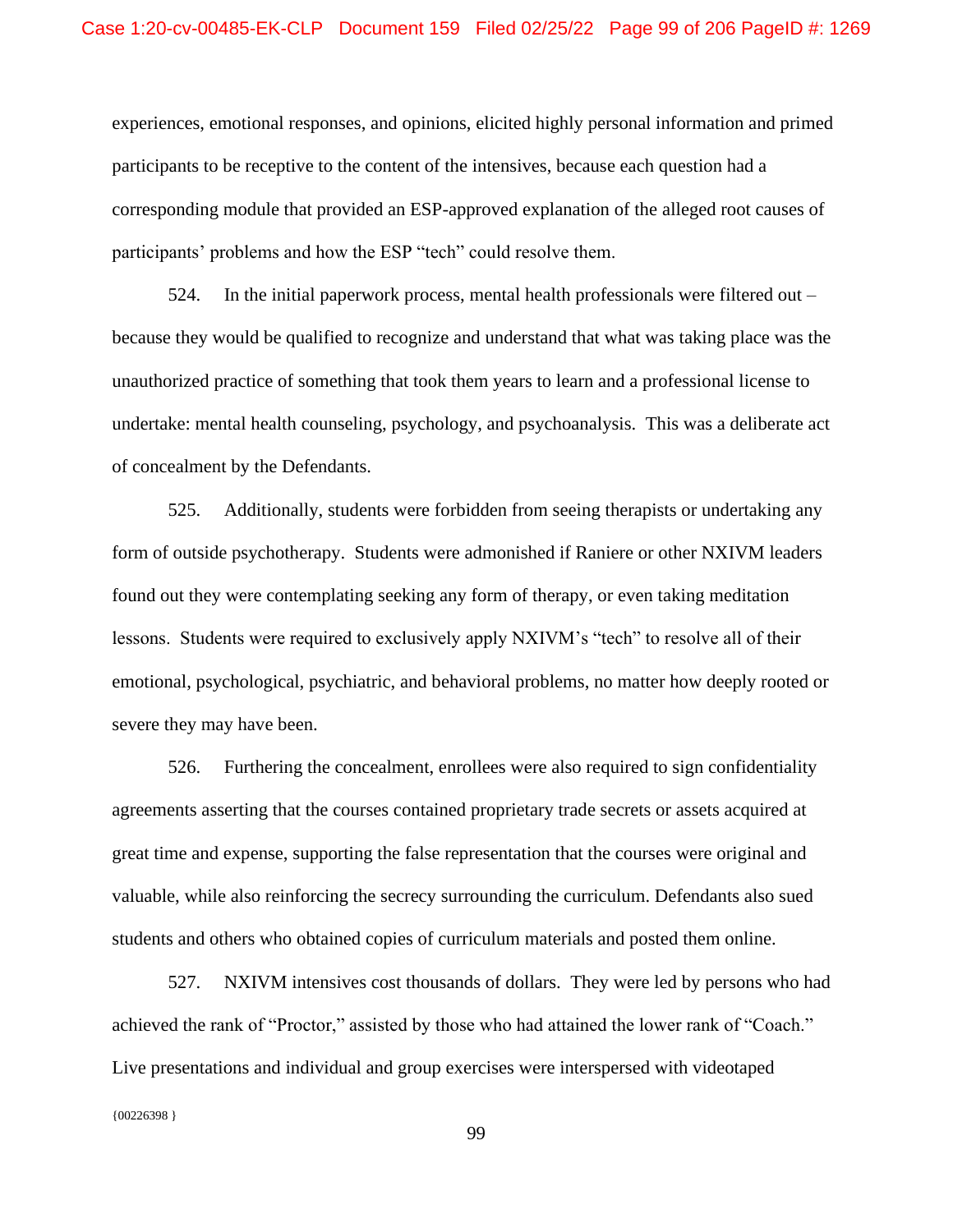presentations by Raniere and Nancy Salzman.

528. Intensives were composed of "modules," and every aspect of modules and intensives was highly orchestrated and taught at a pace that allowed for no self-reflection or evaluation. At the end of these fourteen-hour days, students would go home exhausted and depleted, and even if they were inclined to recount their experiences and seek input from friends or loved ones, they could not under the terms of the confidentiality agreement.

529. Participants were also taught that disclosing concepts or materials would be equivalent to theft, because the recipient would get value without compensating the authors of the concepts and materials for the benefit they received. This inflated what Defendants presented as the value of the program and resulted in the stricture that disclosure of what students were learning and experiencing was dishonorable and unethical.

530. Prior to the opening of additional centers, the 16-day intensive was only available in Albany. Members who did not live in the area had to travel there and either slept in the houses of other members or at hotels in the vicinity of NXIVM's center. They had no outside contact for the duration of these intensives. Advanced curriculum or "Level 2," 8-day intensives were taught in Albany. Additionally, "Coach Summits" were also held every quarter in Albany, with one immediately following V-week every year. Thus, students who wished to advance on the Stripe Path periodically traveled to Albany at personal expense to receive these teachings.

{00226398 } 531. Raniere and Nancy Salzman later began offering ESP-branded and related programs and seminars under the umbrella of NXIVM Corporation. As Defendants spawned new programs, they frequently created new companies to offer them, some of which were legal entities, some of which were not. Corporate formalities were typically disregarded, in large part because the ever-expanding universe of companies was merely a growing set of interchangeable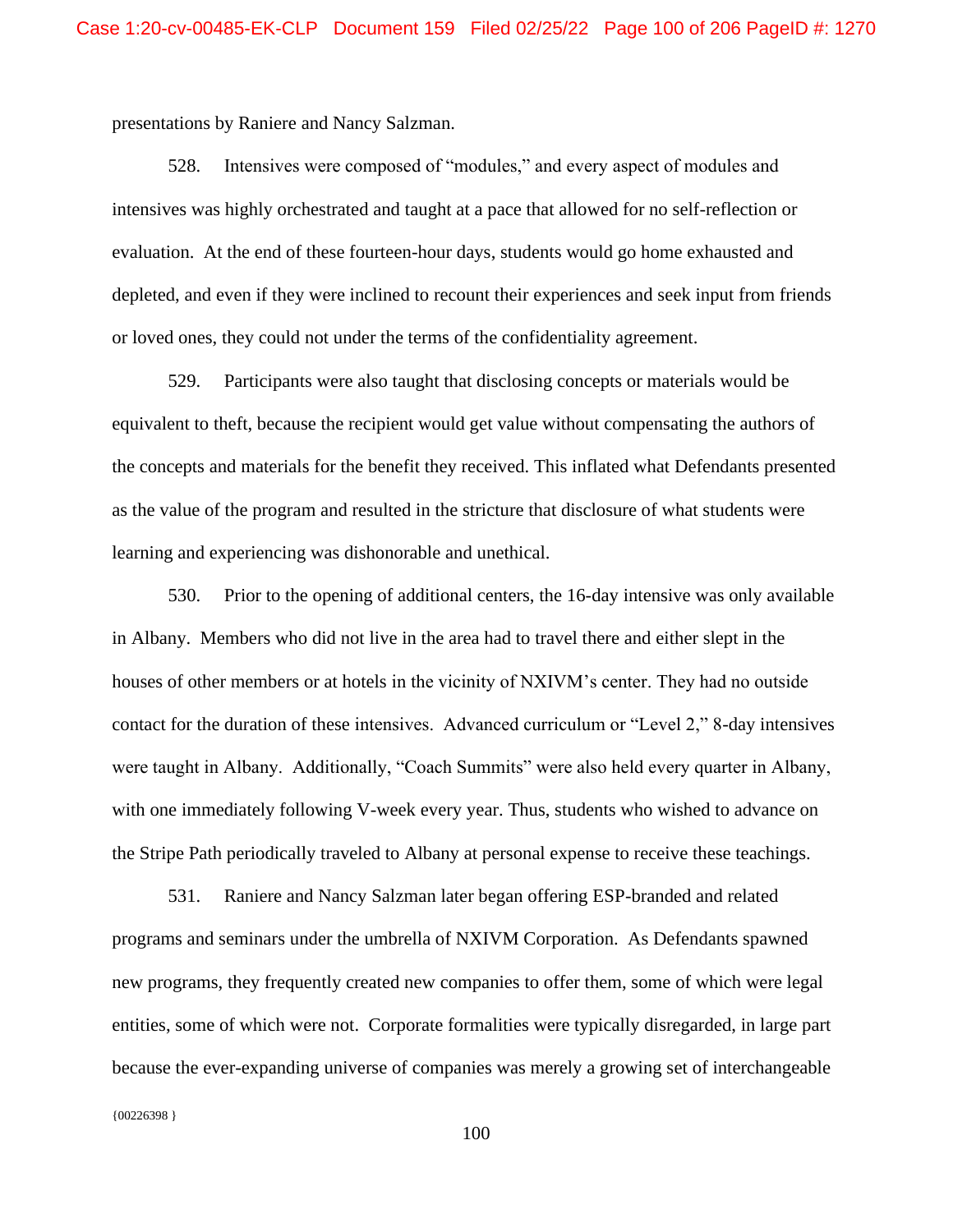instrumentalities through which Defendants could move funds, sponsor visas, and perpetrate the wrongdoing set forth herein.

532. NXIVM's programs shared features with other multi-level marketing pyramid schemes, with Raniere and Nancy Salzman at the top. Membership in NXIVM was by invitation only, with new members recruited through word of mouth. Recruits were initially provided with only limited introductory information about NXIVM in order to identify recruits who seemed open to NXIVM, while weeding out potential skeptics.

533. For example, the introductory 5-day intensive "ESP program," which cost up to \$3,000, was essentially a recruitment tool designed primarily to sell a follow-up 11-day intensive that cost \$7,500, with part of the sales pitch being that the 5-day intensive was actually just the first part of the 16-day program.

534. The introductory 5-day intensive opened with a module entitled "Rules and Rituals." Participants were introduced to the Stripe Path, which was presented as a career path, a supposedly "ethical" alternative to working within conventional businesses and institutions.

535. The Stripe Path was so-called because NXIVM placed heavy emphasis on rank, and members wore colored sashes with stripes designating where they were situated in the hierarchy and how many members they had enrolled. Participants were taught on the first day of their first intensive that, because people with higher rank were more accomplished in NXIVM's system, they always had to be honored.

536. Photos of Raniere and Nancy Salzman were displayed in the meeting centers, and the hierarchy was reinforced through special handshakes, use of titles, and bowing or standing when members of a higher rank entered or departed a room. This was justified by use of examples where uniforms, titles, and rituals were used, such as in a military or judicial system,

 ${00226398}$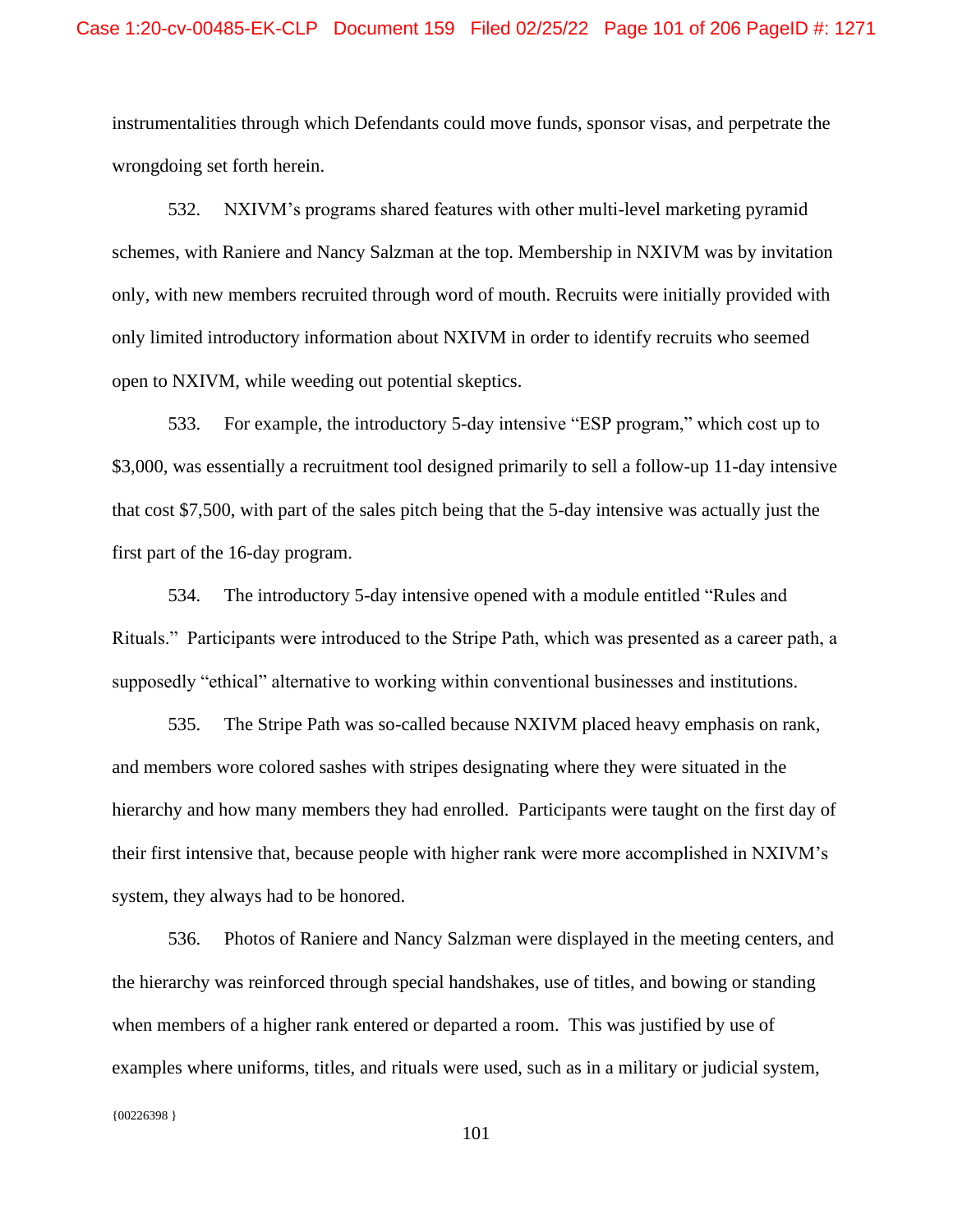and the recitation of ESP's Mission Statement was compared to the pledge of allegiance.

537. Honoring, in the NXIVM system, meant deference, which in practice meant submission to all who had attained a higher rank than oneself. Raniere – or "Vanguard" as the people in the ESP community were required to call him – was to be given absolute deference; students were required to completely and unquestioningly submit to his authority. Failure to be appropriately submissive could and often did lead to devastating consequences.

538. Raniere and his Inner Circle also frequently tested longstanding members of the community, sometimes with extreme demands like licking a mud puddle, running head-first into a tree, or becoming somebody's "slave."

539. During a participant's first intensive, he or she was assigned a Coach with whom to speak regularly. Among other things, this enabled members who were already invested in the program to influence new recruits and pressure them into continued participation.

540. This also systematized and normalized a means by which NXIVM's leadership could continually monitor the behavior, thoughts, and emotional experiences of each member of the community, which in turn enabled the leadership to enforce conformity with NXIVM's rules and norms.

541. Participants were taught that people alter information in a way that is not consistent with reality. Therefore, an individual's "internal representation" of the world is made up of information that has been distorted, deleted, synthesized, fabricated, or generalized.

542. Participants were also taught that Rational Inquiry created a self-awareness that would cause discomfort and avoidance patterns, but that they should view this discomfort as an opportunity for growth and success. This preempted members who might have questioned their instinctively negative reactions to some of the more radical aspects of the teachings, while

{00226398 }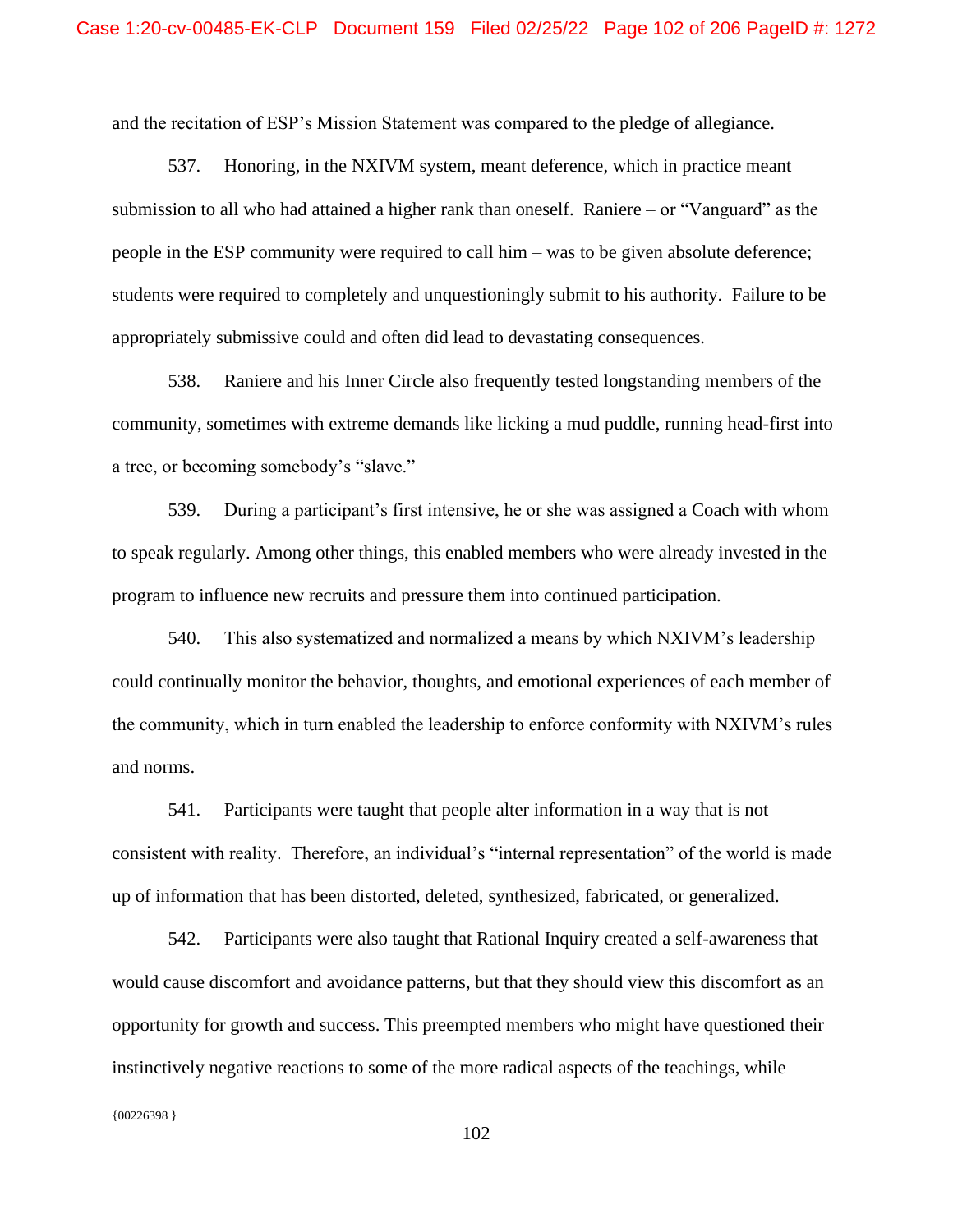suggesting that feelings of resistance to this reframing of values were a positive sign that the member was about to break through a major limitation.

543. One of the key concepts introduced in Rational Inquiry was "at cause." Raniere taught that being "at cause" was synonymous with taking responsibility for one's choices and their consequences.

544. NXIVM students were taught that they alone were responsible for their emotions – they chose them and generated them because of vested interests or in order to manipulate and exert control over others. This concept was employed to convince members who were unable to meet their individual goals or NXIVM commitments that they had failed to use the Rational Inquiry tools correctly, and that this failure was a consequence of their own choices.

545. Because of their supposed failures, they were taught that they must immerse themselves even more deeply within the NXIVM system in order to succeed. In cases where victims of abuse sought NXIVM's tools to deal with trauma, they were taught that victims of abuse were the real abusers. This teaching, reinforced through many intensive EM sessions, caused those victims to experience severe re-traumatization.

546. At its peak, NXIVM offered programs at NXVIM-operated locations throughout North America, including the United States, Canada, and Mexico.

# **The Stripe Path – The Illusion of Upward Mobility**

{00226398 } 547. NXIVM pressured current members to purchase additional intensives, recruit new members, and perform uncompensated "coaching" services for junior members, to unlock everincreasing "goal levels" within NXIVM. The goal levels were supposed to correspond to increased levels of status, responsibility, and privilege within NXIVM, including the potential to earn substantial commissions on sales at the Proctor level. The level system, the Stripe Path, was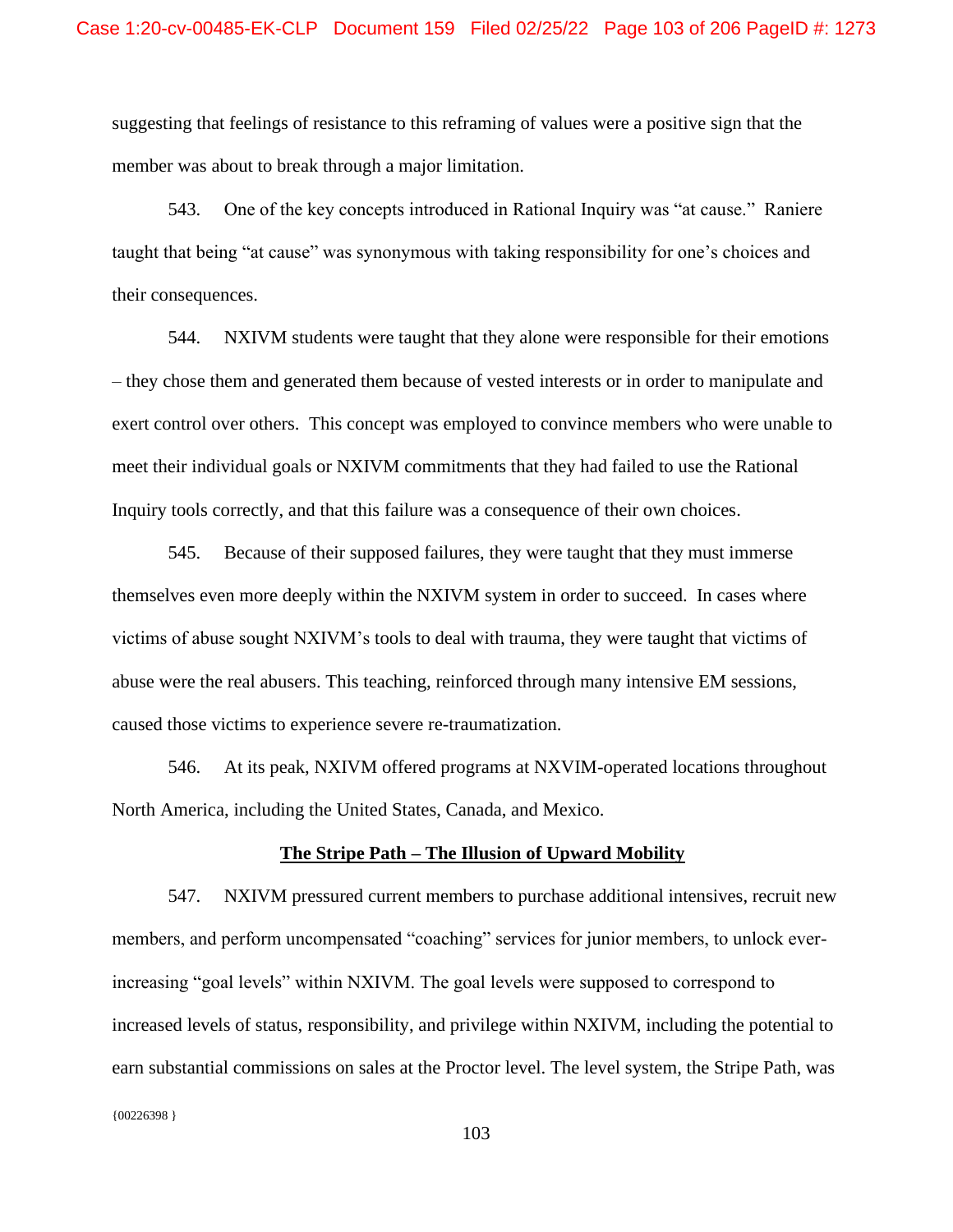enforced through colored sashes that NXIVM members wore around their necks to signify their rank within the organization.

548. All students were strongly encouraged from their first intensive to attain the rank of Coach. Indeed, the only offered path to a career within NXIVM was to first become a Coach, and one could only become a Coach if she or he made a commitment to work the Stripe Path all the way to the rank of Proctor.

549. To earn the rank of Coach, students participated in a screening process; they had to apply, participate in an unpaid "internship," and recruit three new students, all within 6 months. To become a Proctor, they had to facilitate inquiries, provide coaching to members assigned to them, and work on committees, for a minimum of 10 hours per week without pay, until they were awarded the rank of Proctor, which they were falsely told would take 9-24 months.

550. In fact, some students became Coaches without completing the requisite curriculum, so long as they had recruited enough new students. All along the Stripe Path, recruitment was a far more significant contributor to advancement than was successful completion of the curriculum.

551. Participants were taught the process of "scripting" in the very first module of the very first intensive. "Scripting," as taught by NXIVM, meant creating a script for recruitment. On day 2, the lesson on scripting was reinforced with exercises that instructed participants on building excitement, appearing enthusiastic, and establishing rapport.

 ${00226398}$ 552. In a community that placed a high value on rank, rewarding recruiters with promotions incentivized people to devote time and energy to the task. Another incentive offered to recruiters was the ability to earn credits that could be applied to expensive curriculum courses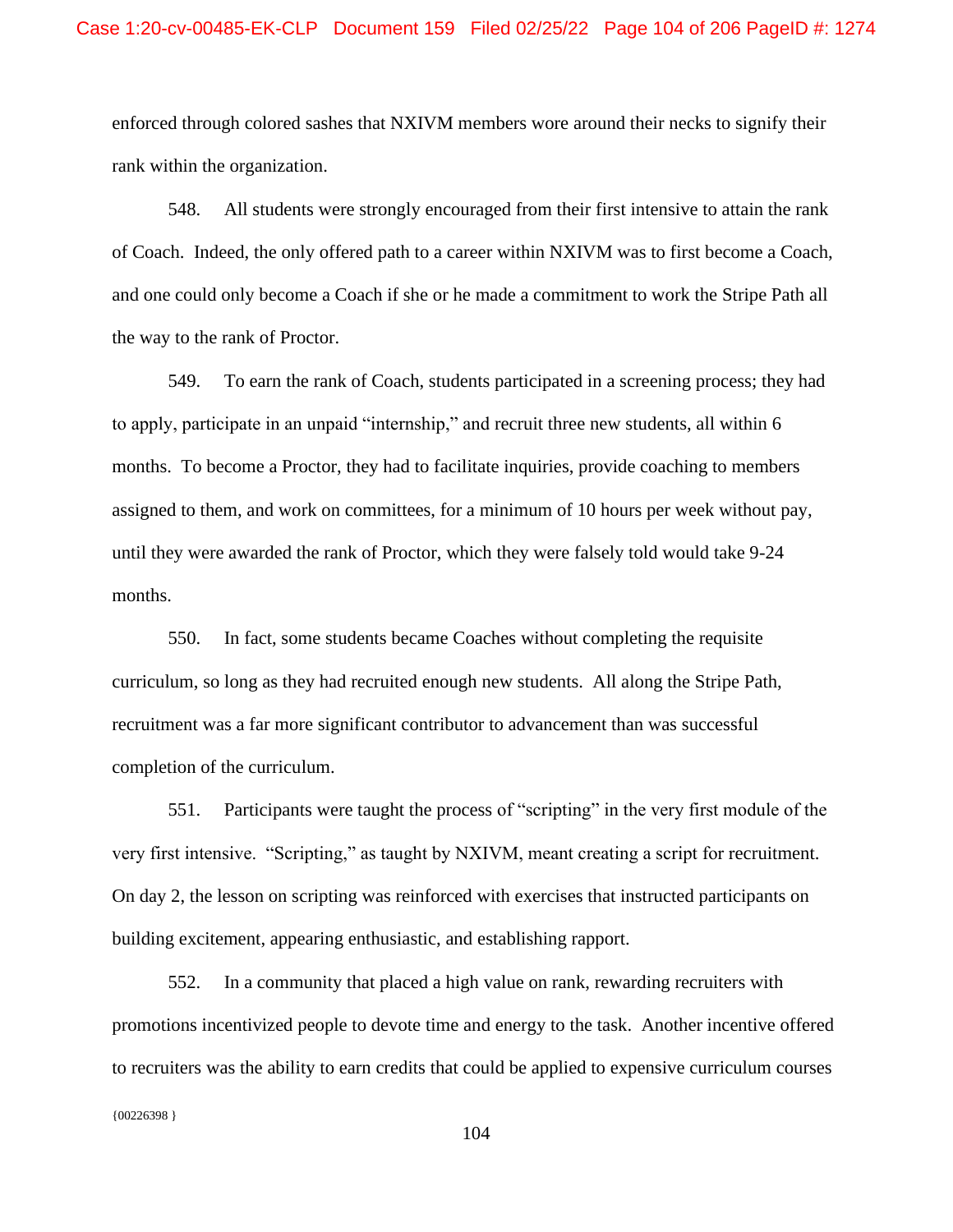and programs.

553. Unlike recruitment, completing curriculum was rarely rewarded, if ever, despite students being told they needed to take Rational Inquiry (49 modules) three times and certain other intensives more than once or twice to advance. Yet continually, new modules were introduced, new courses and intensives were added, and there was no end – no student ever did or could complete the NXIVM program.

554. To a member immersed in the Stripe Path, the program generated an appearance of progress and the sense that one was overcoming obstacles and "integrating," but it was all a scheme to get people to keep spending money on NXIVM courses forever. No one graduated, no one ever achieved their initially stated goals or objectives,  $14$  and no one ever became an executive or a success as a result of NXIVM's teaching.

# **The Process of Becoming Indentured to Raniere and the Inner Circle**

555. NXIVM's program content and internal culture were designed to foster complete devotion and obedience to Raniere. Nxians (as they were called) were expected to refer to Raniere as "Vanguard," pay "tribute" to him, and to attend an annual "Vanguard Week" ("V-Week") celebrating Raniere's birthday, which was held every August in Silver Bay, New York.

556. Raniere also had his "Inner Circle," all highly placed women on the Stripe Path with most of the NXIVM membership subservient to them. As Lauren Salzman testified in the criminal trial of Raniere:

> **Q:** . . . did the defendant have a special relationship of trust with certain individuals? **A:** Yes. **Q:** Did the defendant rely on those individuals to run organizations he created,

 ${00226398}$  $14$  In fact, members were trained to reevaluate the goals with which they entered the program and replace those "shallow" goals that could never bring them happiness with NXIVM goals achieving "integration" to help create a more ethical society.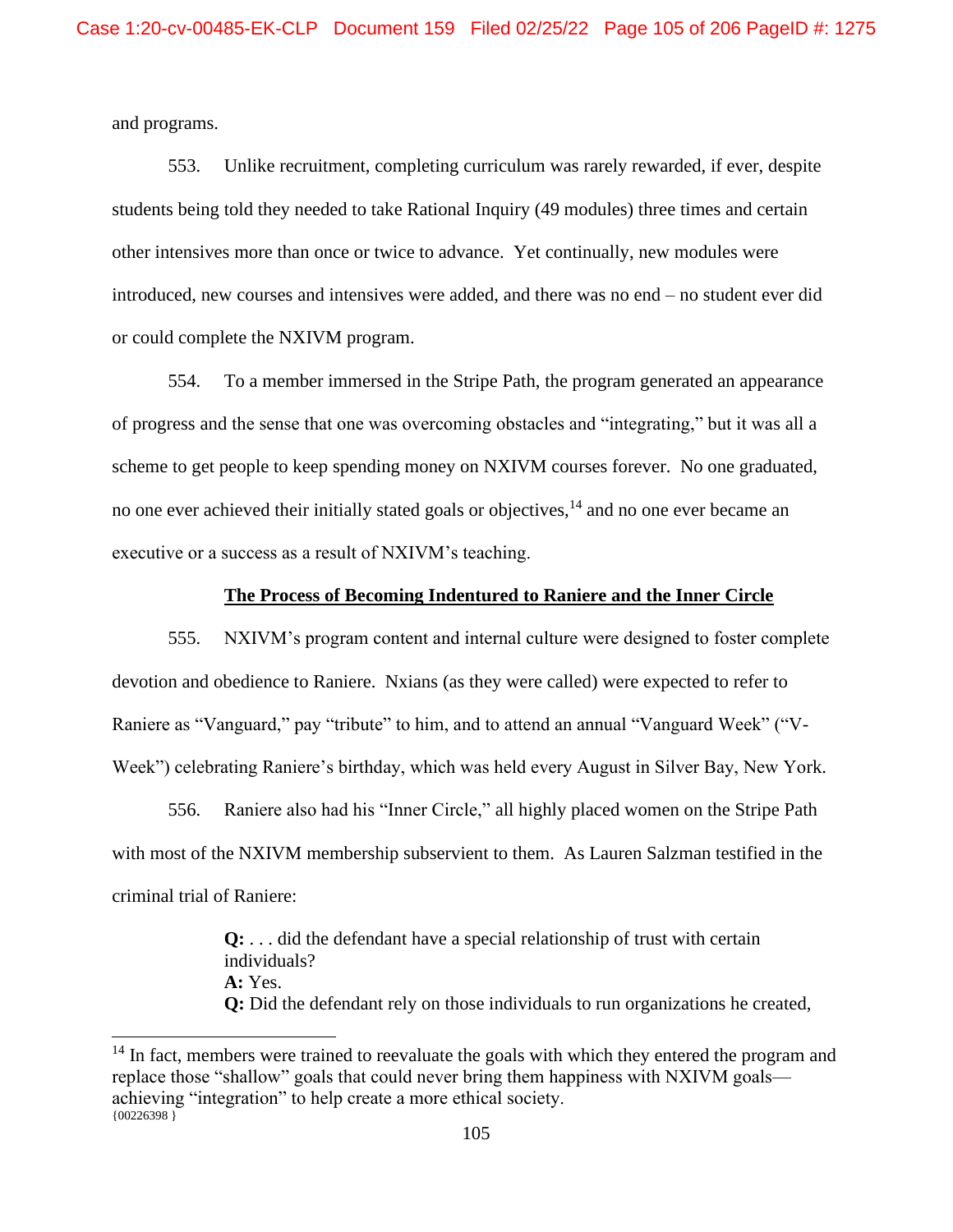like NXIVM or DOS? **A:** Yes. . . . . .

**Q:** And at times was this group referred to as the "inner circle"? **A:** Yes.

. . . . . **Q:** Miss Salzman, what distinguishes the members of [the inner circle] from others in the NXIVM community? **A:** I think their relationship with Keith, their belief in him, and their commitment to him and to helping him and his objectives.<sup>15</sup>

557. Members were also taught to consider the exchange of money as a form of trust and tribute, and that they should therefore make a conscious effort to feel good about giving money, the product of their honest efforts, for something worthy of it. Since Rational Inquiry was the toolkit members needed to achieve their goals and create a more ethical society, they would get the most value for their money if they spent it on the NXIVM curriculum.

558. NXIVM also pressured members to purchase classes they could not afford, and many members incurred substantial personal debt to continue purchasing courses in hopes of climbing within the ranks of NXIVM. Members also became indebted to NXIVM, other NXIVM-related entities, and to persons including Individual Defendants, and were induced to take additional courses and intensives that they were told they could pay for through an otherwise uncompensated labor "exchange," which was claimed to be an "ethical" transaction in the NXIVM world.

559. NXIVM members who could no longer afford to pay cash or accrue more debt to pay for courses, or to pay off their mounting debts to NXIVM, were pressured into performing labor for NXIVM and providing personal services for the Individual Defendants and for other NXIVM members. In these "exchanges," members' labors were devalued, regardless of their

<sup>15</sup> May 17, 2019, pp. 1564, 1571.

 ${00226398}$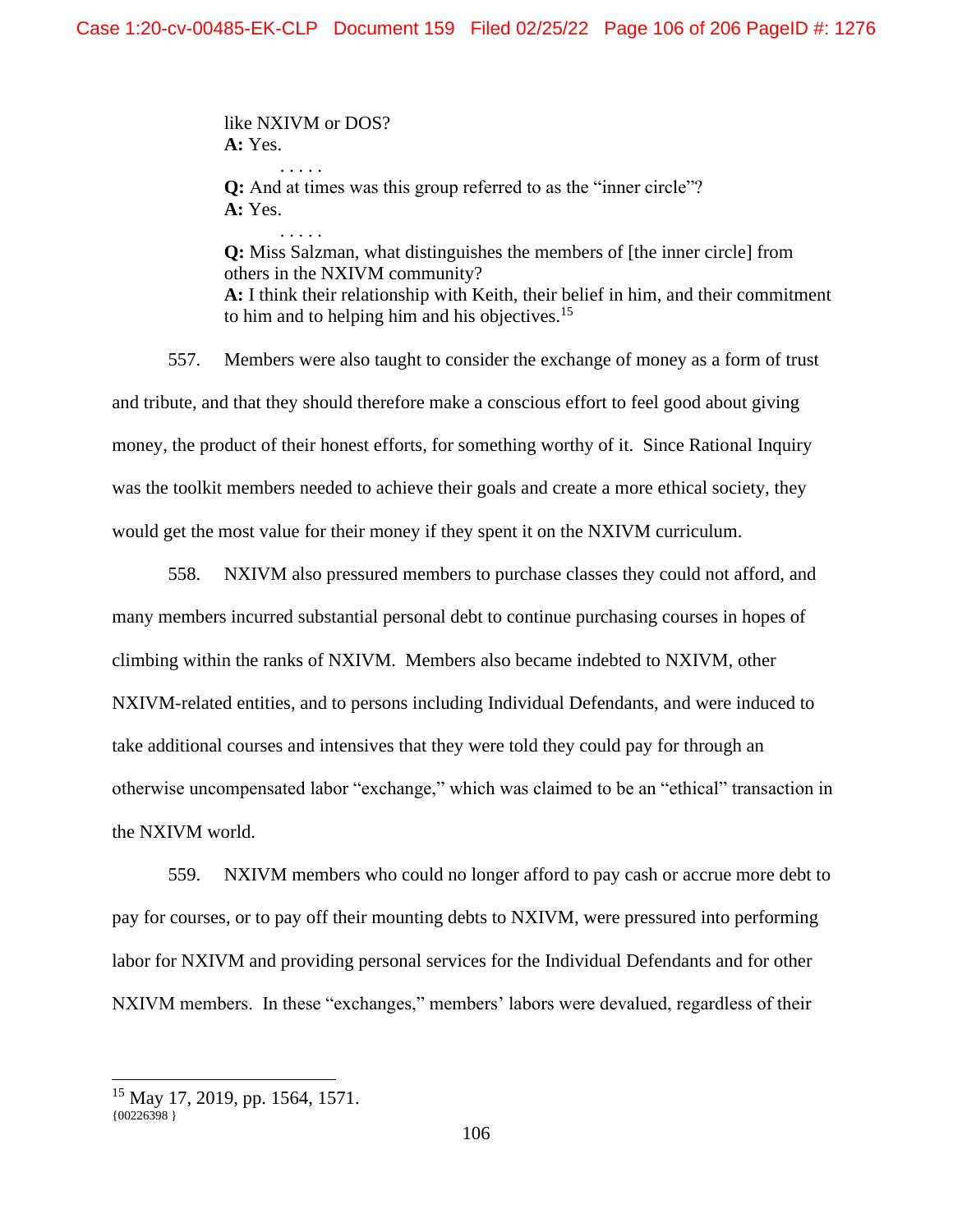skills, and/or they were assigned menial tasks, in exchange for which they were credited a small hourly rate toward the cost of their intensives, or perhaps paid a nominal amount of money on which they were expected to live.

560. Members accepted these conditions of employment, because they were taught in the first 5-day intensive that only actions that produce tangible results can be classified as work and actions that do not are merely "virtual work."

561. The concept of "slavery" was also defined by NXIVM as the right to the product of someone's efforts. Applied to Rational Inquiry, however, because members were allegedly getting something of extraordinary value, the free labor they provided to NXIVM was not considered slavery.

562. NXIVM also introduced levels of value, purportedly to ensure that members placed appropriate values on the services they provided and to ensure a fair exchange. In fact, this system undervalued members' labor and put higher levels of value out of members' reach by describing them in abstract terms, with the result that members would be unable to participate in profit sharing or earn commissions.

563. NXIVM also instructed that anyone who did not produce value was a "Parasite," coercing members into providing their labor for fear of being characterized as a Parasite and being excommunicated. By characterizing complaints as suffering, and suffering as attentionseeking behavior, NXIVM discouraged criticism of the NXIVM-taught concepts and decisions by individuals of higher ranks.

{00226398 } 564. Criticism was also discouraged through the concept of "speaking with honor." Members were taught that it was unethical and immoral to speak about other another person in his or her absence, because he or she was unable to defend him or herself to a speaker who had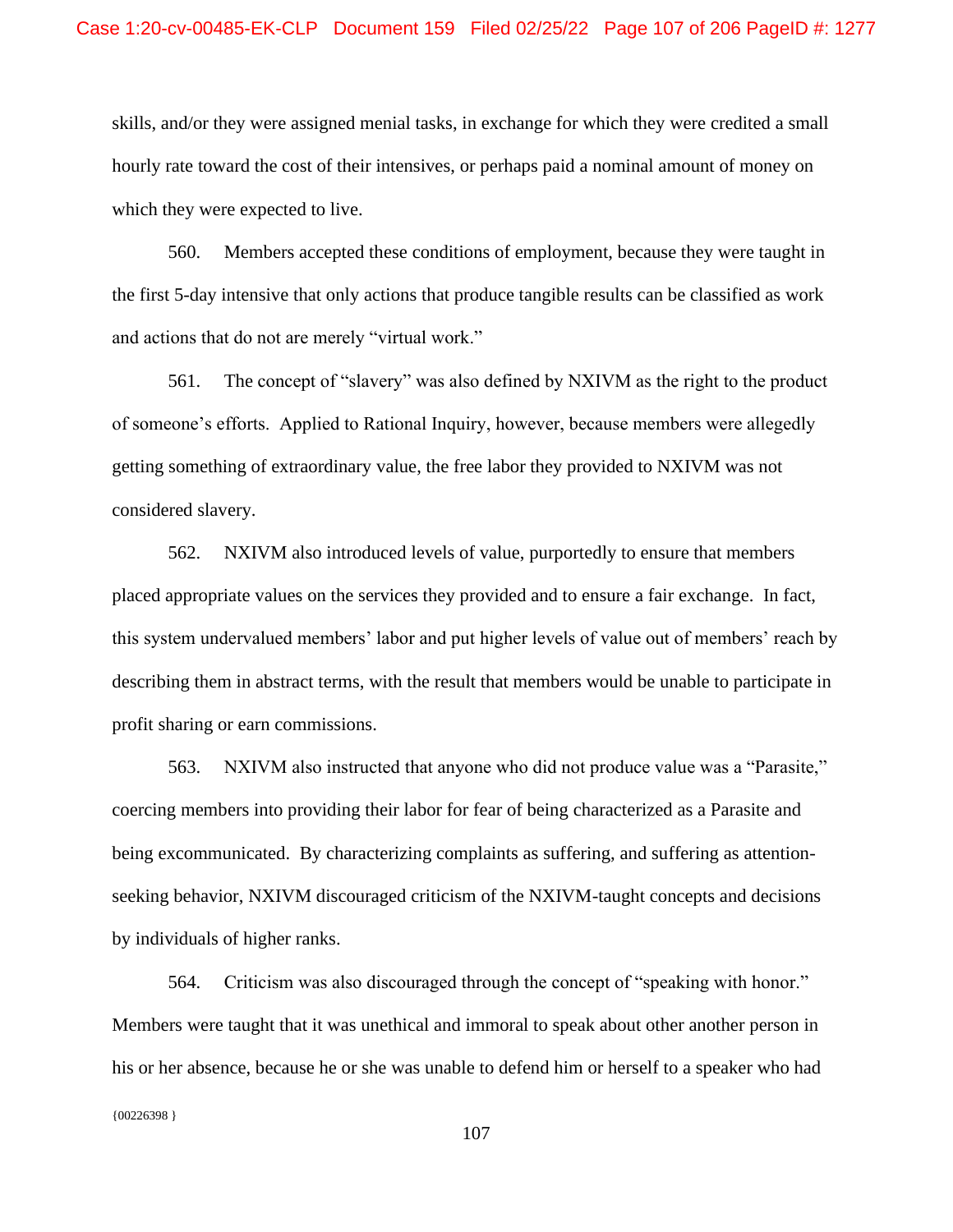the potential to impact the way the audience perceived the absent person.

565. Concern with the success, or lack thereof, of another was labelled as a suppressive tendency and EMs were recommended to members who had such tendencies. Members were taught that blame was avoidance of responsibility and an attempt to be a victim, and that the inability to resolve conflict was a result of failing to consider information and understand the issue.

566. Effectively, when members challenged Raniere and high-ranking members directly, this gave the latter the opportunity to rationalize or justify the actions being challenged, label the criticism a dis-integration, and prescribe additional curriculum or punishment for the member in a fashion that discouraged any future challenges.

567. Due to the high cost of the courses and the constant pressure to take more classes and achieve higher goal levels in the program, many members became stuck in a cycle of indebtedness and personal servitude to NXIVM and the Individual Defendants. The pressure to conform within this system was intense, and complaining or questioning resulted in social ostracism, the very real threat of being shunned from what had become the only community these members had, and in EMs to fix a "fear" of being broke or "pride." Pride was considered a dangerous, destructive force that had to be controlled at all cost. Ostracism and potential shunning also caused members to fear losing their positions in the Stripe Path, which would mean losing the ability to earn money and cover living expenses.

568. When a member was in "breach," other members would approach her or him to offer "feedback," which members were taught to think of as helpful critique, not understanding that as a function of the overall NXIVM system, feedback was an abusive technique, diminishing self-esteem and eroding self-confidence. "Feedback" as practiced in the NXIVM system

{00226398 }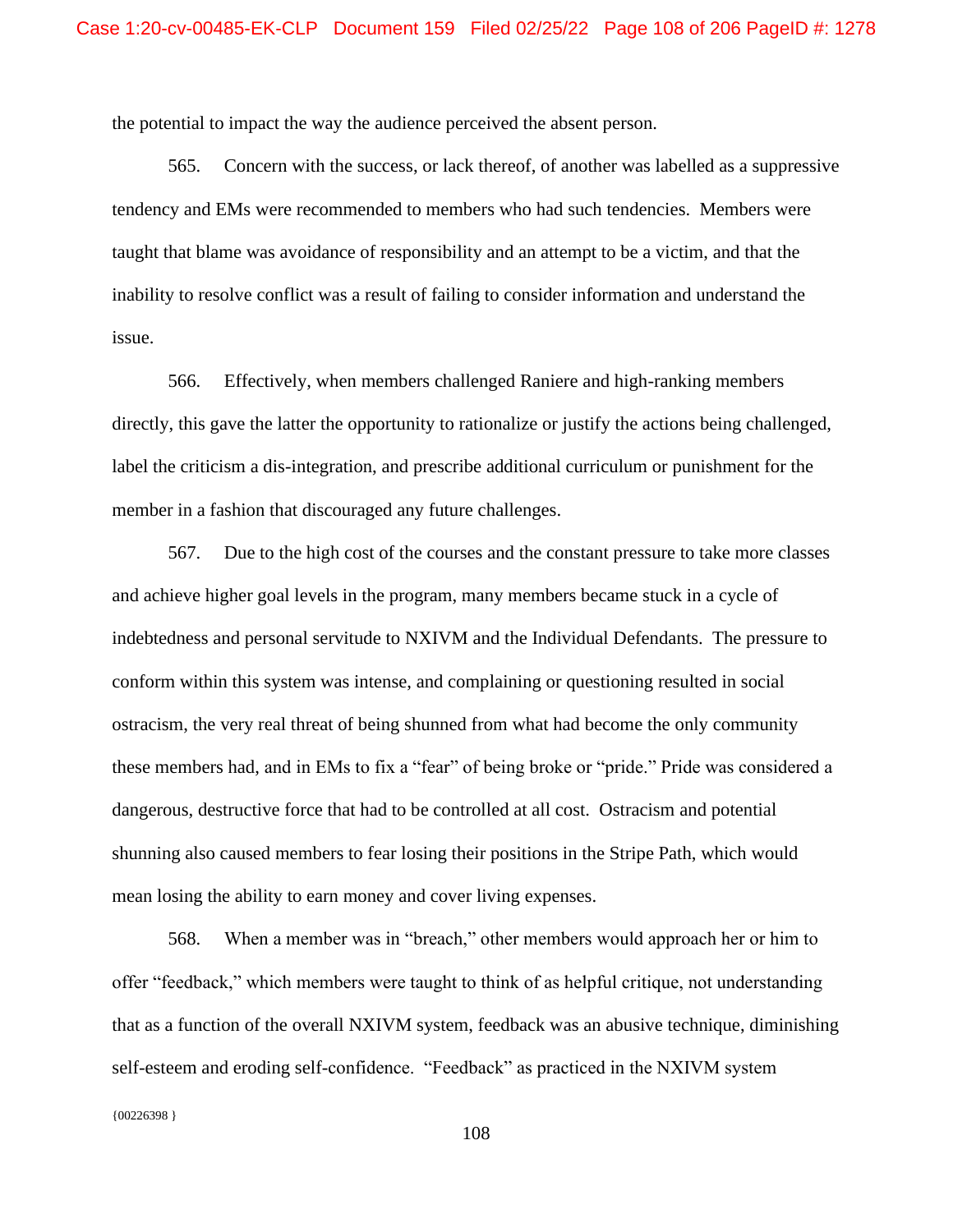reinforced the constant message that one was a failure, that any "breach" was his or her fault, that if he or she failed it could imperil the community, and that he or she had to heal this "breach," no matter what it took or the personal cost, because the only other option was to leave. The very thought of leaving crippled members with unfathomable shame, along with the very real fear that he or she would be permanently cut off from the community that he or she had likely devoted years to becoming part of, in which he or she had made a significant financial investment, and on which he or she was dependent to earn a living.

## **Programs for Defined Sub-Groups**

569. In addition to ESP, NXIVM offered specialized programs, targeted at specific subgroups of NXIVM's membership, through a variety of NXIVM-affiliated companies.<sup>16</sup> Indeed, in her testimony at the criminal trial of Raniere, Lauren Salzman described two of them—Jness and Society of Protectors ("SOP") (see below)— as "within our NXIVM umbrella."<sup>17</sup> These affiliated programs drew from the ESP curriculum and Rational Inquiry concepts.

## **JNESS – Paving the Way for the Subjugation of Women**

570. Jness was a program for women, created and headed by Defendants Raniere and Nancy Salzman along with several co-conspirators, with a curriculum designed to normalize the subjugation of women. For example, members were led to examine their relationships and conclude that women entered relationships because of a dependency on another person, and that they had been imposing unwritten contracts on the relationship because of their inner deficiencies. This led members to terminate their personal relationships in attempts to seek

<sup>16</sup> http://www.nxivm.com/companies/

 $17$  May 20, 2019, p. 1649.

 ${00226398}$  }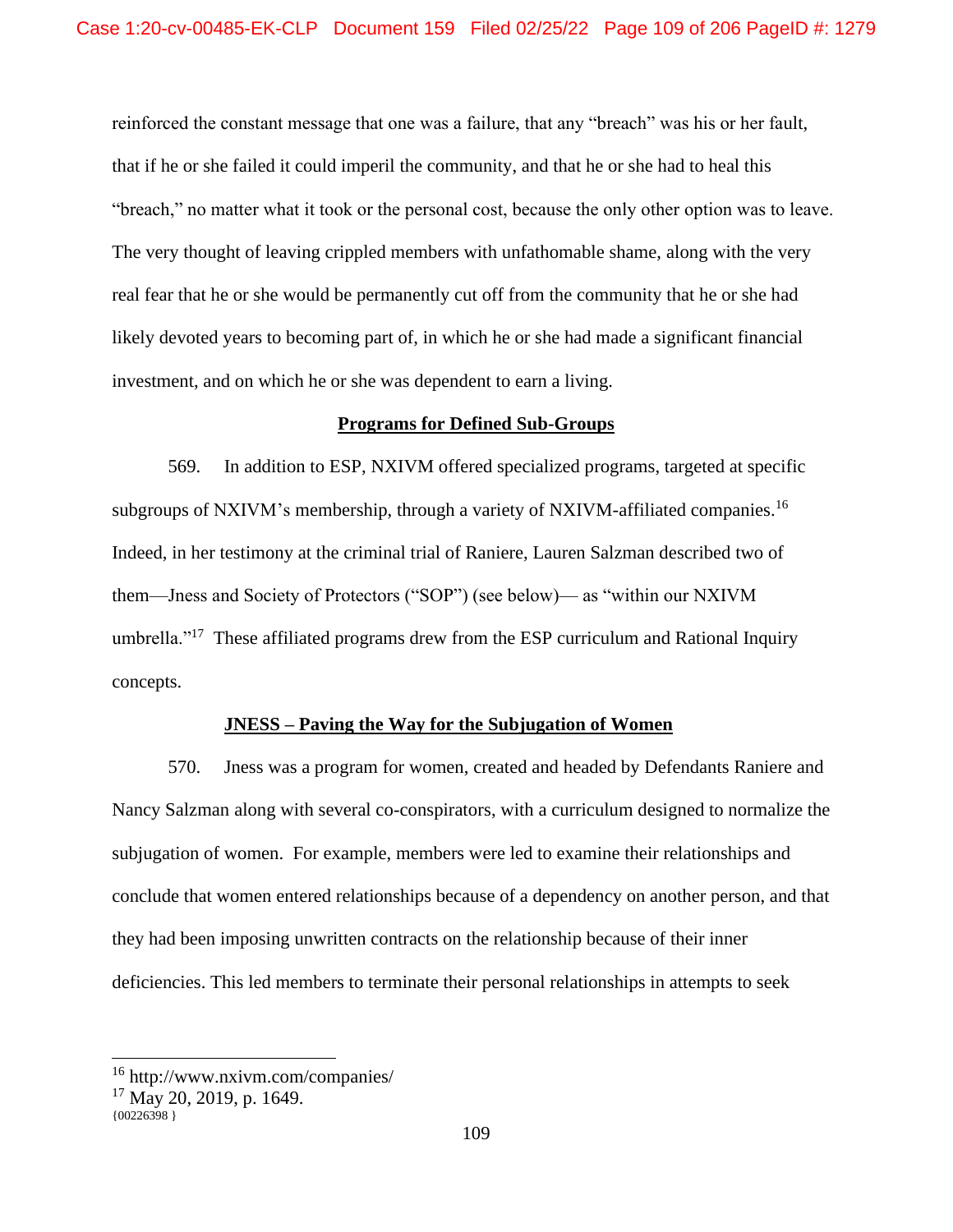independence/rid themselves of supposed dependencies.

571. Some of the other teachings of Jness included: (i) that a women's expectation of equal pay was untenable, because it cost businesses money to train new employees when women quit their jobs to have children and because women could rely on their husbands to provide for them; (ii) that women did not have to compete for work because they could rely on their partners or families for support, whereas men would be criticized for doing so; (iii) that men should be paid to do men's jobs, women paid to do women's jobs, and that these gendered jobs were not interchangeable; and (iv) women were not entitled to equal rights, because women were protected and sheltered from the consequences of their actions by men.

572. The stated purpose of these teachings was to understand the underpinnings of the reality women and men face in order to transcend it. These teachings were intentionally justified by comparisons to male and female roles in primitive times to make the contents appear to be science based.

573. Ultimately, the curriculum lowered women's self-esteem, created distrust in relationships, and legitimized polygamy and abusive conduct by men.

574. For example, one member began believing that her partner wanted to have sex with other women but did not want to tell her the truth because he was protecting her. Raniere eroded resistance to these ideas by acknowledging that there were injustices to women, but that considerations of equal treatment for women were outweighed by the injustices suffered by men.

575. Additionally, the content about women's jobs and the pay they deserved enabled the Defendants to obtain unpaid work from women.

{00226398 } 576. Women were taught, in expensive 8-day intensives, that they were inferior, dishonest, untrustworthy, and genetically and evolutionarily predisposed to subservient roles. In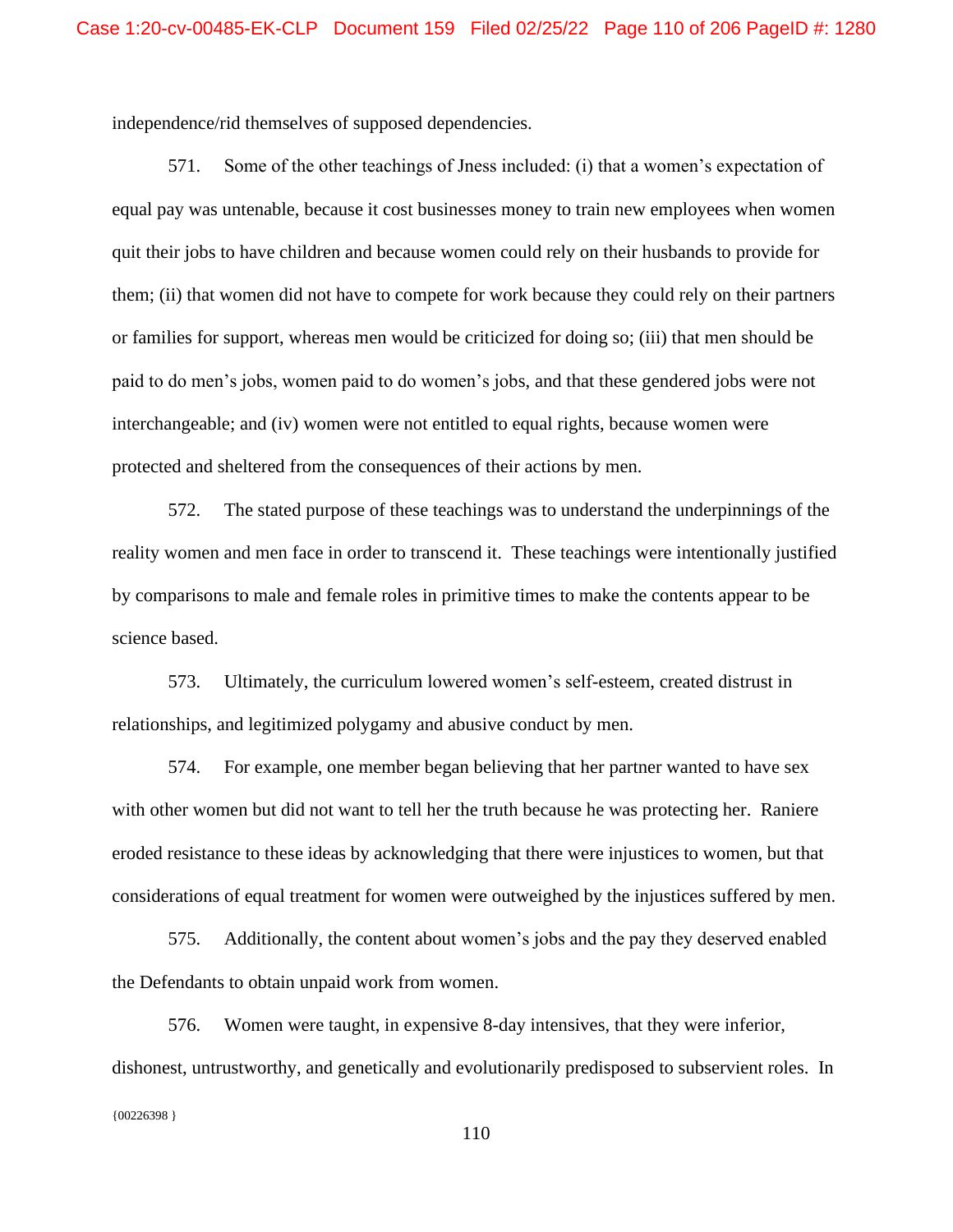this warped natural order, women were monogamous while men, by nature's design, were polygamous. This led to domestic abuse, destroyed marriages and relationships, and a community in which women were particularly traumatized.

577. The subjugation of women in the NXIVM community served another purpose for Raniere: it prepared select women to be groomed as his sexual partners, and Raniere reserved his cruelest punishments for any woman who he felt was beginning to question or otherwise pose a risk to his absolute authority. This included several women who, after being manipulated into a sexual relationship with him, informed him they wanted to end it.

578. For example, with the assistance of Nancy Salzman, Lauren Salzman and Karen Unterreiner, Raniere's response to Plaintiff Daniela telling him that she no longer wanted to have sex with him was to subject her to several years of harassment and abuse, after which her passport and other papers were confiscated and she was confined to a room for nearly two more years with virtually no human contact, threatened with deportation and being cut off from her family if she escaped. In fact, when she finally did leave that room after becoming suicidal, she was driven to the Mexican border in Texas, sent across with almost no money and no identity papers, and cut off from all contact with her family for years.

579. In another example, Daniela's younger sister, Plaintiff Camila, likewise informed Raniere that she was no longer interested in having a relationship with him. Raniere's response was to tell her that she was a psychopath with no conscience and to threaten to kick her out of the apartment where she lived, expel her from the NXIVM community, and send her to Mexico, where she would be institutionalized under horrible conditions. To Camila, these were not empty threats; Raniere had done the exact same thing to her sister, Daniela, with whom she was no longer in contact. Camila realized that she was trapped, dependent on Raniere and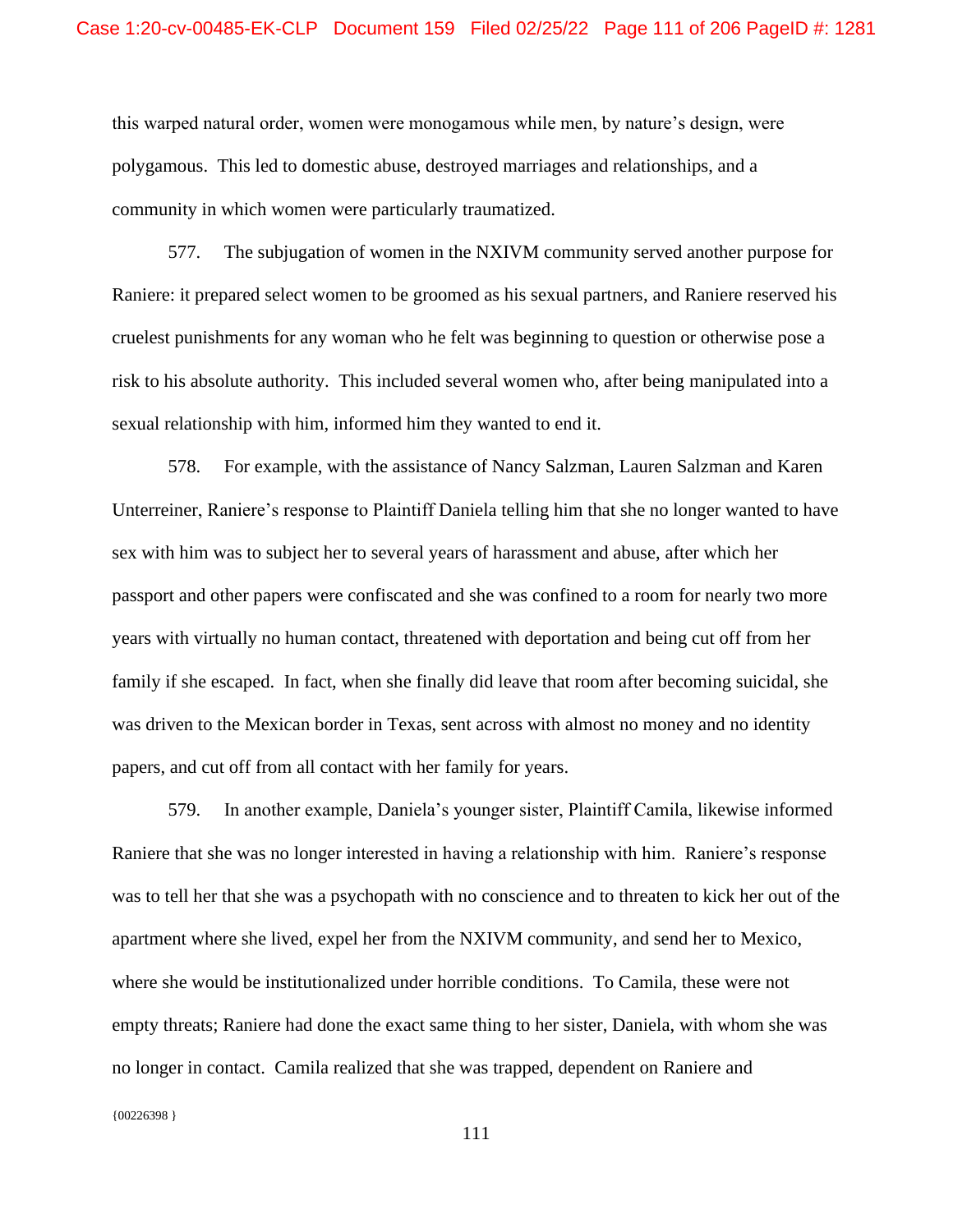Defendants for everything, at risk of being arrested and deported if she were ousted from her apartment. Raniere also escalated his manipulation of Camila, abusively screaming at her, cornering her, physically restraining her, even storming out of the apartment and then berating her if she did not run after him and beg him to come back. On one such occasion, Raniere stormed out of the apartment and Camila followed him into the residence at Hale Drive where Raniere often had Camila (and other women) meet him for sex. Raniere told Camila that she had put him into a difficult position and was ruining his life. He then pushed her onto the floor, removed her pants and underwear, and forcibly raped her while she cried. After the rape, he brusquely sent her back to the apartment. In another incident, he forcibly raped her in her apartment.

580. Following the rapes, Defendant Nancy Salzman added a new segment to the Jness curriculum (which Camila was required to attend), teaching that when men sense that their partner is trying to leave them, they rape them as a natural way of marking their territory. This was in addition to teachings that many women can only climax while being raped and other teachings that normalized sexual abuse and assault.

 ${00226398}$ 581. The severe abuse continued and, deeply depressed and in despair, in April 2015 Camila attempted suicide, slashing her wrists in the bathtub in her apartment. When Raniere found her, bleeding and in shock, he scolded her, explaining that had she been successful it would have led to serious consequences for him. He then forbade her from going to a hospital, instead sending photographs of the wounds to Defendant Nancy Salzman, a trained and licensed nurse. Salzman said nothing about the incident, and Camila received no medical or psychiatric care. Instead, Raniere demanded that Camila provide to him and a member of his Inner Circle a written "vow" of obedience and, soon thereafter, that she begin providing "collateral," ostensibly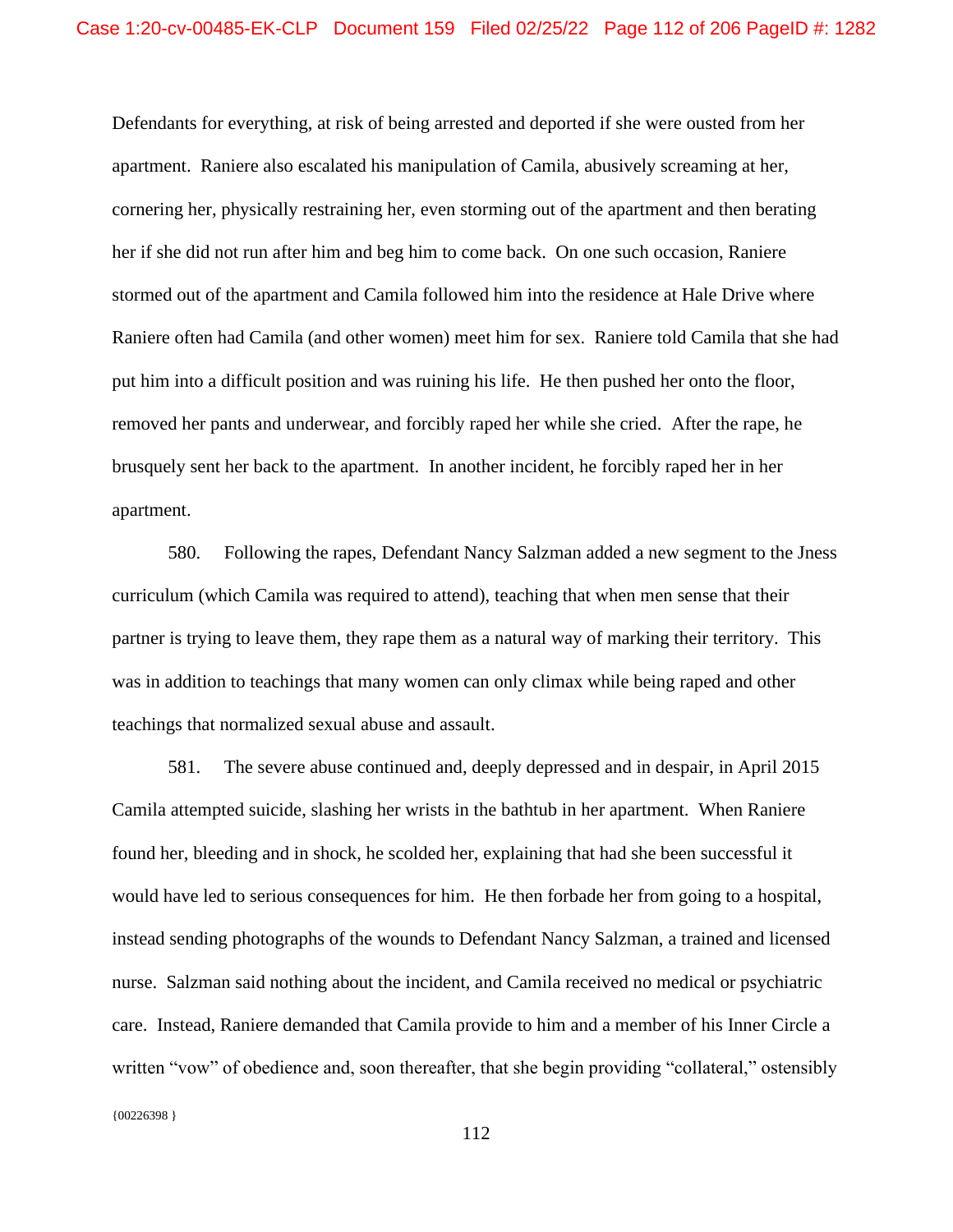to hold her to her word that she would not attempt suicide again. He also demanded that she find another sexual partner for him because she was supposedly no longer "pure" enough for him. As Camila would later discover, however, this vow and collateral, and the demand to recruit other women, would be used to bind her to the group Raniere, Mack, Clyne and others were creating, DOS.

582. In yet another example of Raniere's cruel abuse of women who were not utterly subservient to him, Raniere "tested" Plaintiff Bonnie Piesse's fealty by instructing her to lick a mud puddle and to run face first into a tree. When Bonnie "failed" the test by not smashing her face into a tree, Raniere instructed her to restrict her food intake to 800 calories per day. She informed Raniere that she had low blood sugar issues, and that because he had her working 20 hours per day, she needed her strength and thus could not so severely restrict her caloric intake. Later, Raniere asked Bonnie to go for a walk with him. She had not eaten in some time and informed Raniere that she needed to eat before meeting him. When she showed up at the meeting point, Raniere berated her, saying that she should have skipped the meal, met him when he demanded, and if the lack of food weakened her, then, he said, she should have let herself "pass out."

## **Society of Protectors**

583. The Society of Protectors (or "SOP") program, founded by Raniere, promoted men and masculinity. SOP taught that masculinity, power, and aggression were positive traits.

584. Men, SOP taught, inherited a code of conduct at birth. According to these teachings, men were taught restraint and to think about the consequences of their actions from childhood, making men inherently honorable and ethical.

{00226398 } 585. SOP was a bootcamp that purported to build character through taking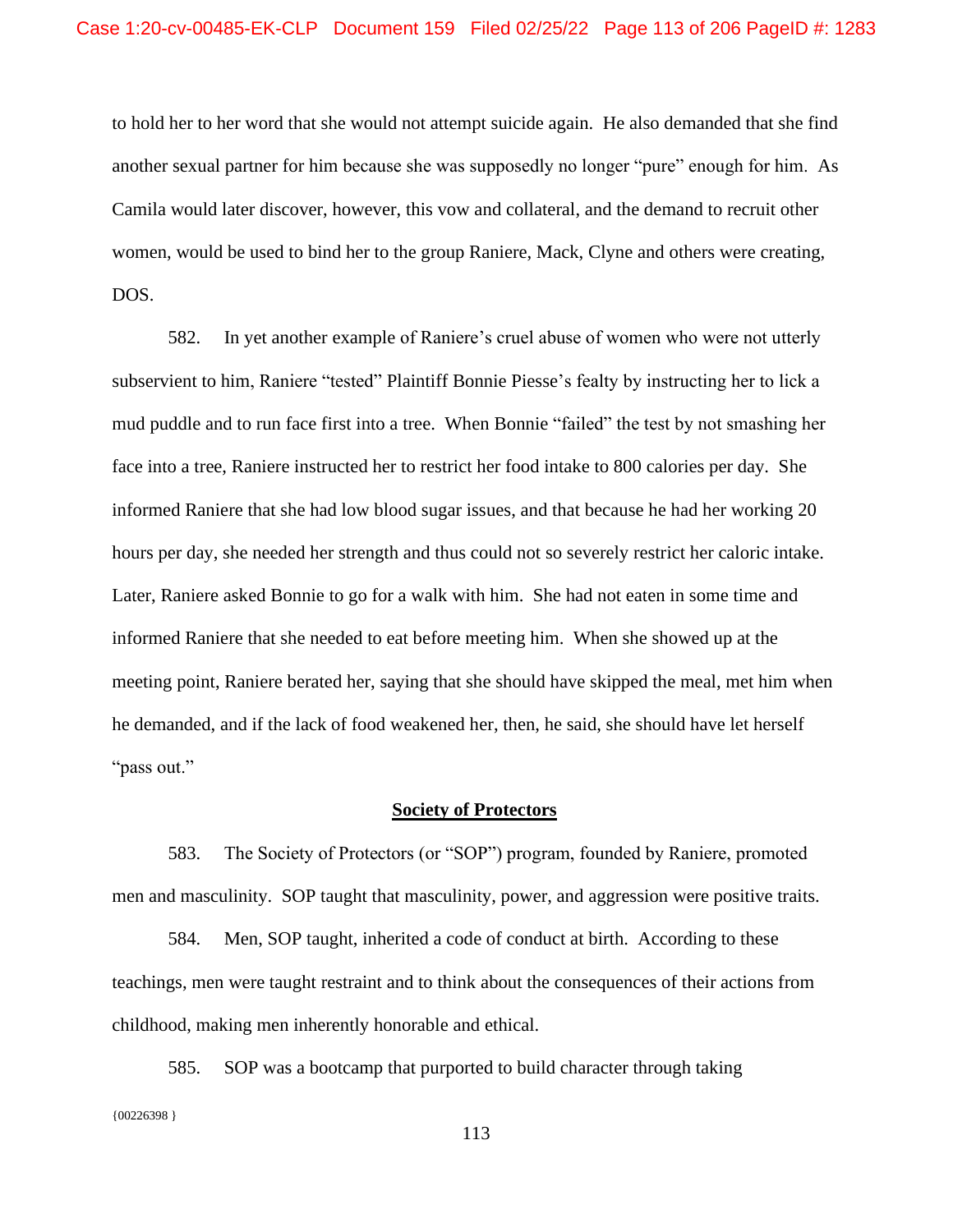responsibility and confronting adversity. This concept was also linked to members' commitments to SOP and ESP such that breaking a commitment for any reason signified a lack of character. SOP was framed as NXIVM's equivalent to joining the military, requiring members to submit to abusive tactics to supposedly teach them to work harder to become more "noble." This involved doing penances, disciplines, and readiness drills that would build character.

586. These exercises broke participants down and distorted their perceptions of healthy masculinity. SOP instilled in men the belief that they must follow orders from higher ranking individuals without hesitation or question. Raniere was never questioned. SOP members referred to him as "Big Dog," followed his commands, and accepted his decisions and explanations on all matters.

587. Raniere and his co-Defendants also created "Society of Protectors Complete," which was an arm of SOP aimed at women. This group was also referred to in military terms, with women told they would be training to become NXIVM's "navy seals," a pretext used by Raniere and others to subject them to ridicule, humiliation and dehumanizing experiences that the women were told were necessary to toughen them up and help them overcome inherent weaknesses in the female character.

### **One Asian**

588. Raniere also created a group just for women of East Asian heritage, called "One Asian." He and others working under his direction recruited several women as leaders, all chosen because, in addition to their leadership potential, and unknown to the women, they met Raniere's criteria for potentially suitable sexual partners. The women traveled to the Albany area to meet one-on-one with Raniere, who subsequently offered to help them create a new

{00226398 }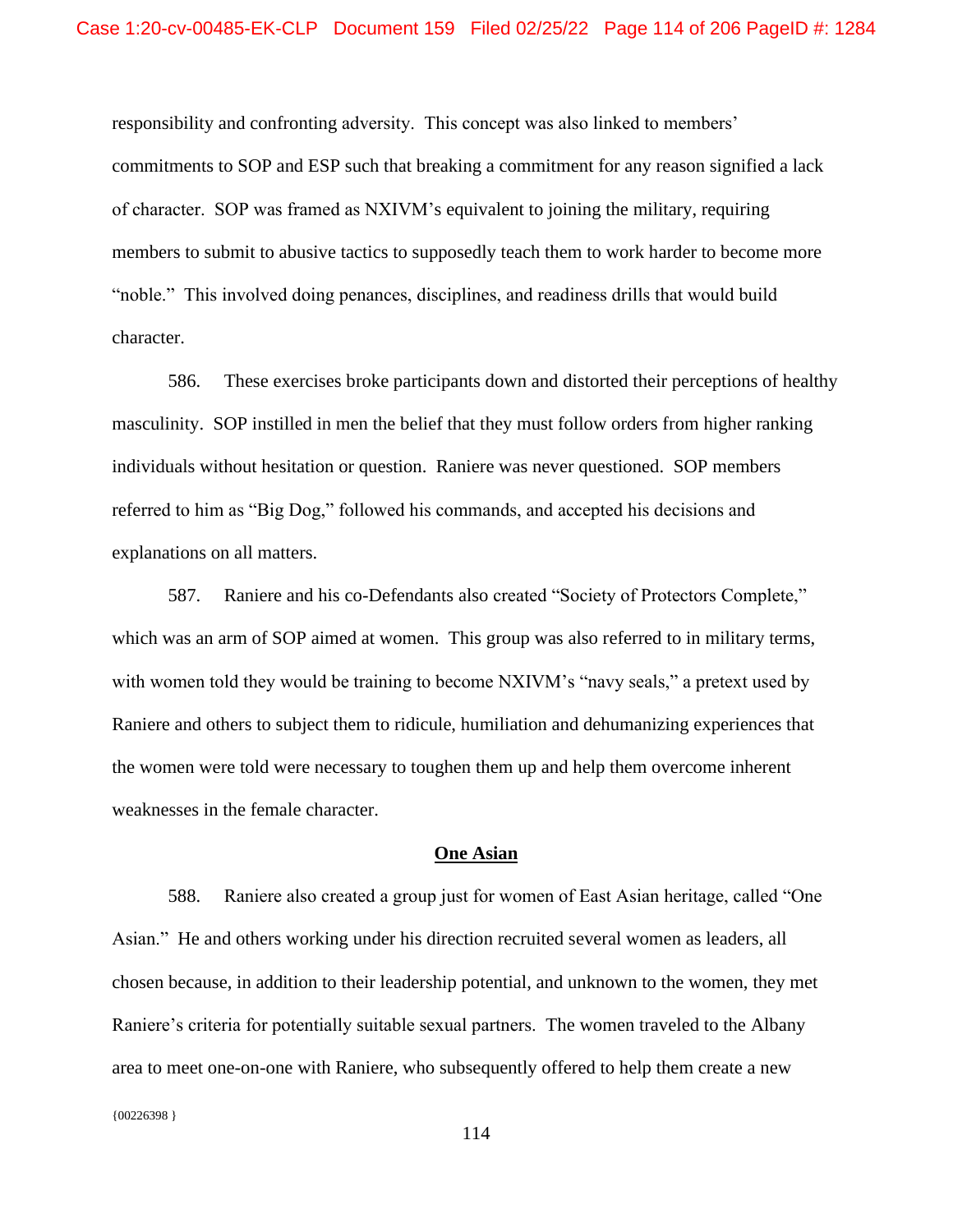company and be their mentor. They agreed and, ultimately, over one-hundred women of Asian heritage were recruited to this "women's empowerment" group, including Plaintiffs Rosalyn Cua and Sara Lim.

589. One Asian offered a special curriculum that Raniere tailored to what he characterized as women raised with more "masculine values" than Western women. According to Raniere, this combination of female genetics and "masculine attributes," such as discipline and self-denial, made them virtually "perfect humans," who needed special adjustments to the ESP curriculum to maximize the benefit.

590. One of the women selected by Raniere to lead One Asian was frequently summoned to Albany for meetings with Raniere. Often, she would have to wait until late at night for Raniere, with their meetings not starting until 1 or 2 a.m. and continuing for hours. Raniere began to require her to call him every day. When she traveled to Albany, Raniere would greet her with kisses on the lips and would try to hold her hand during business meetings. Raniere pressured her to move to Albany so they could begin a romantic relationship. Members of Raniere's Inner Circle also pressured her to move to Albany to be closer to Raniere. Clare Bronfman took her on walks, once telling her that her biggest obstacle in life was that she had "too many options," and that moving to Albany and working more closely with Raniere would help her focus on her growth. On one visit, Loreta Garza delivered orchids to her from Raniere, a reference to a personal essay she had written in tribute to her grandmother that, Raniere said, brought him to tears. When she traveled to Albany, she would frequently stay at the home of Defendant Allison Mack, who on one occasion commented to her that sex was "no big deal," and that it was "just like playing tennis."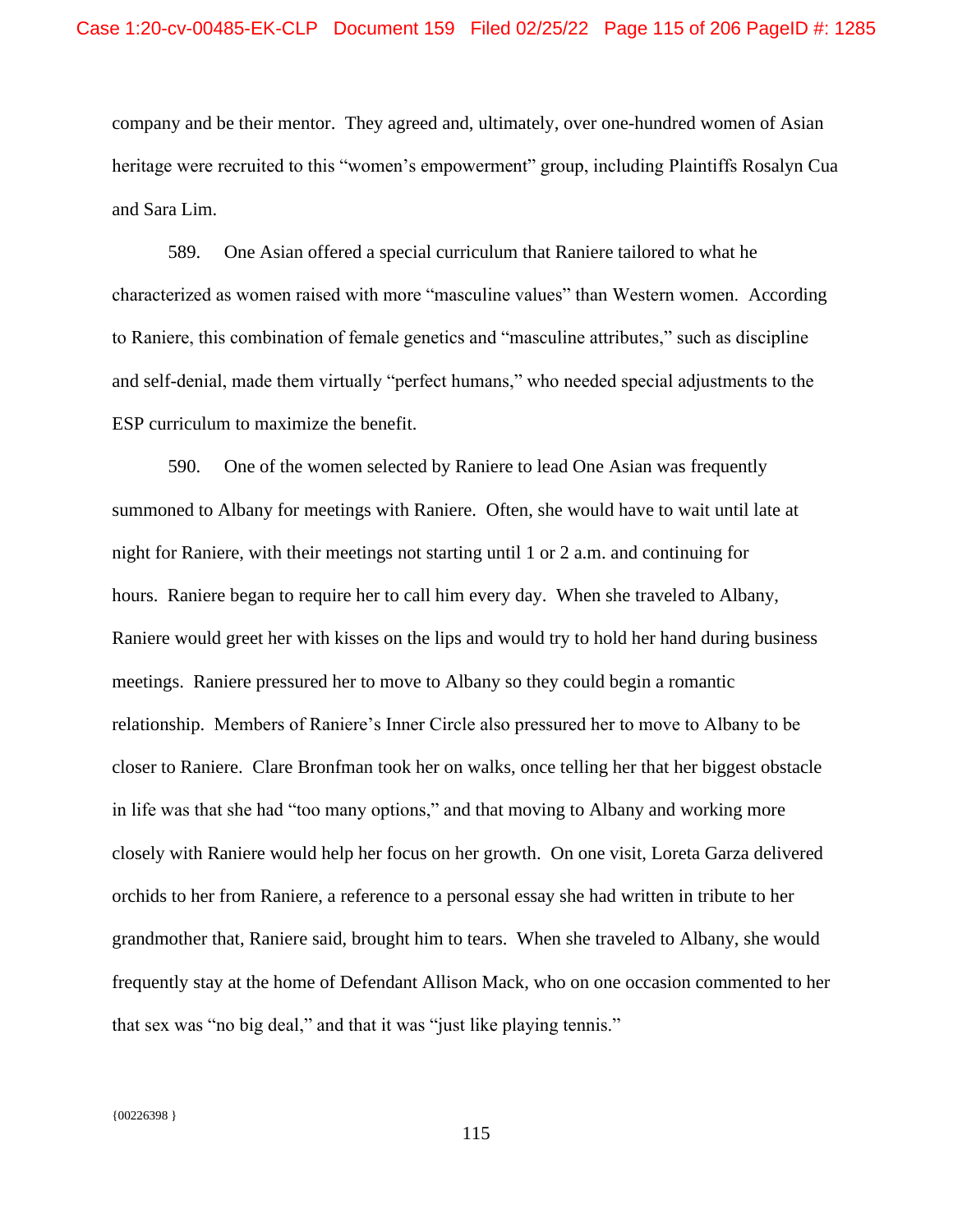591. Eventually, the mounting pressure to move to Albany and enter into a relationship with Raniere became overwhelming, and she resigned from One Asian. Approximately six months later, she left NXIVM altogether. Around the same time, One Asian ceased operations.

### **TEN C**

592. Raniere, along with Defendants Nancy Salzman, Allison Mack and Nicki Clyne, created another group called "TEN C," which was aimed at procuring young women from college sororities for Raniere. The young women were promised opportunities to build character through NXIVM curriculum and programs, and to develop a sisterhood or sorority of women in their age group within NXIVM, mentored by Mack, Clyne, and Raniere. The Defendants also offered these female students jobs working at a t-shirt company, which was owned by Raniere and Clare Bronfman (an offer also made later to entice at least one DOS recruit to move to Albany in order to be closer to Raniere). Privately, with sexual partners, Raniere referred to himself as "TEN C," which stood for "The Emperor has No Clothes." Ultimately, this effort to procure young women for Raniere failed. Subsequently, Mack and Clyne created and ran DOS with Raniere.

#### **The Conducting of Unlicensed Psychotherapy**

593. Among other things, the NXIVM curriculum taught that the principal means of overcoming "dis-integrations" was through "Exploration of Meaning" sessions ("EMs"), the NXIVM code word for individual psychotherapy. Like everything else in NXIVM, EMs were expensive, costing hundreds of dollars.

594. Persons who conducted EMs were called EM Practitioners, or EMPs, although students also gave EMs to each other in order to become EMPs, and to work on their own "issues."

{00226398 }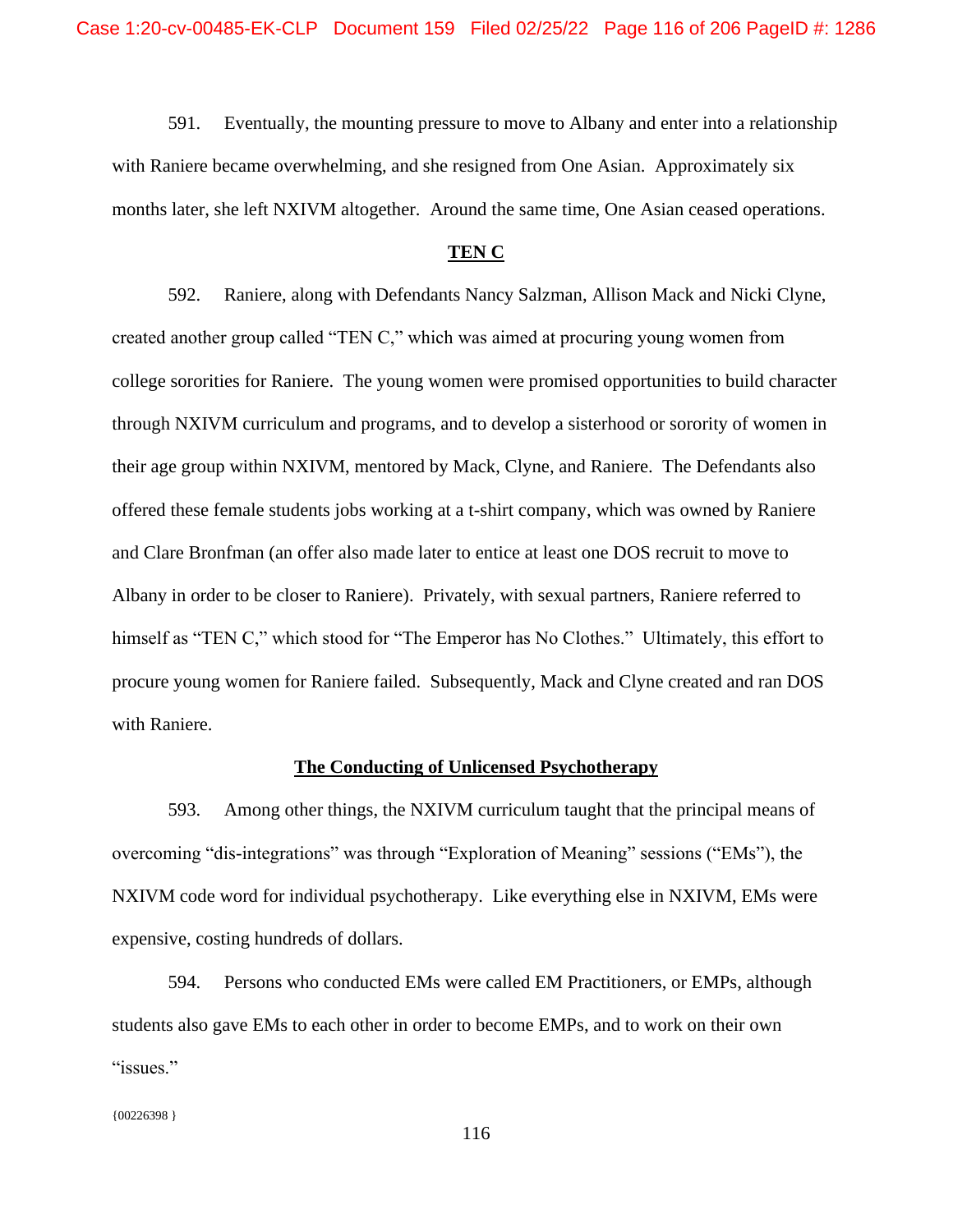595. One's "issue," as identified in an EM session, was supposedly a root psychological cause of her or his mental, nervous, emotional and behavioral dysfunctions or disorders. In an EM session, the subject was asked seemingly open-ended questions and encouraged to find the answers through free association.

596. Often, the EMP aimed to facilitate the uncovering and disclosure of some past trauma and connect it to a contemporaneous emotional experience. Rather than help the subject explore and process the trauma, however, the EMP would encourage the subject to disconnect the emotion from the trauma.

597. As the session progressed, the EMP would plumb the depths of the subject's psyche, until identifying an "issue." Common issues were fear, pride, and anger.

598. Members of the NXIVM community believed these sessions would benefit them, but in fact EMs had little to do with mental health and everything to do with rendering participants increasingly dependent upon NXIVM and its leadership for all aspects of their lives.

599. In the EMs, a subject was taught to always be open and compliant, even if that meant revealing his or her innermost secrets, fears, and shames. All of this was recorded by the EMP for use in later sessions, and for use by other high-ranking people in NXIVM for other purposes, including persuading people that they needed to take additional intensives lest they be hung up on their issue forever.

600. EMPs used EMs as a means of control and even punishment. Knowing deeply personal, intimate details of a person's inner life allowed the EMPs to manipulate the subject with devastating effects.

 ${00226398}$ 601. In true psychotherapy, the relationship between subject and psychotherapist is cooperative and based on trust. Over time, a subject might become dependent on a therapist. As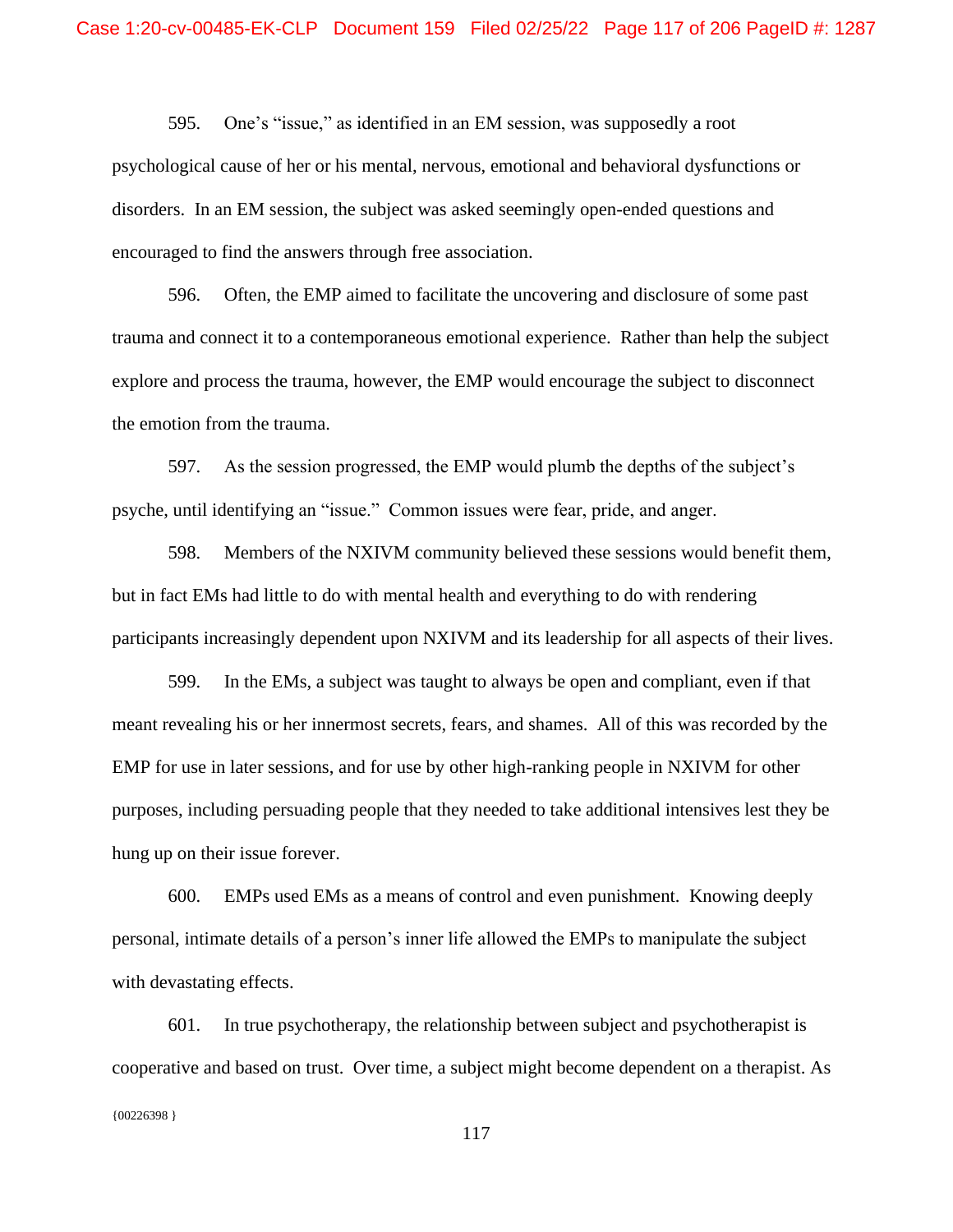a result, the psychotherapy profession places a high premium on scrupulous ethics and objectivity.

602. In contrast, EMPs hold high ranks within NXIVM, and thus the relationship between subject and EMP is based on deference. The EMP's loyalty is to NXIVM and is unconstrained by ethical obligations to the subject.

603. Also, unlike a true psychotherapist, the EMP is an absolute authority figure to his subject, and abuse of this power differential was easily and frequently accomplished. In fact, abuse of power is a known risk in legitimate psychotherapy and is a reason why licensed practitioners must satisfy strict educational and in-service requirements and remain subject to stringent ethical rules.

604. Because the EM process was designed to steer a subject toward a pre-determined conclusion, the subject perceived that conclusion as his or her own discovery. As a result, subjects never questioned their diagnoses, and continued to work on their issues.

605. Developing a plan to resolve an issue was also required to become a Coach and therefore required to be on the Stripe Path. Because this plan needed to be approved by the member's Coach and Proctor, it was subject to their manipulation.

606. For example, a person who questioned authority might be led to conclude that his "issue" was pride, and that he should adopt behaviors and attitudes designed to "heal" this "ethical breach." These behaviors might include resolving not to ask questions anymore, submit to punishments, and take additional EMs. All of these actions would make him a "humbler person," but in actuality made him more deferential to his superiors in NXIVM/ESP.

 ${00226398}$ 607. In the same way, a person who voiced concern or complaints about the high cost of intensives, perhaps by saying she could not afford them, would be told that her issue was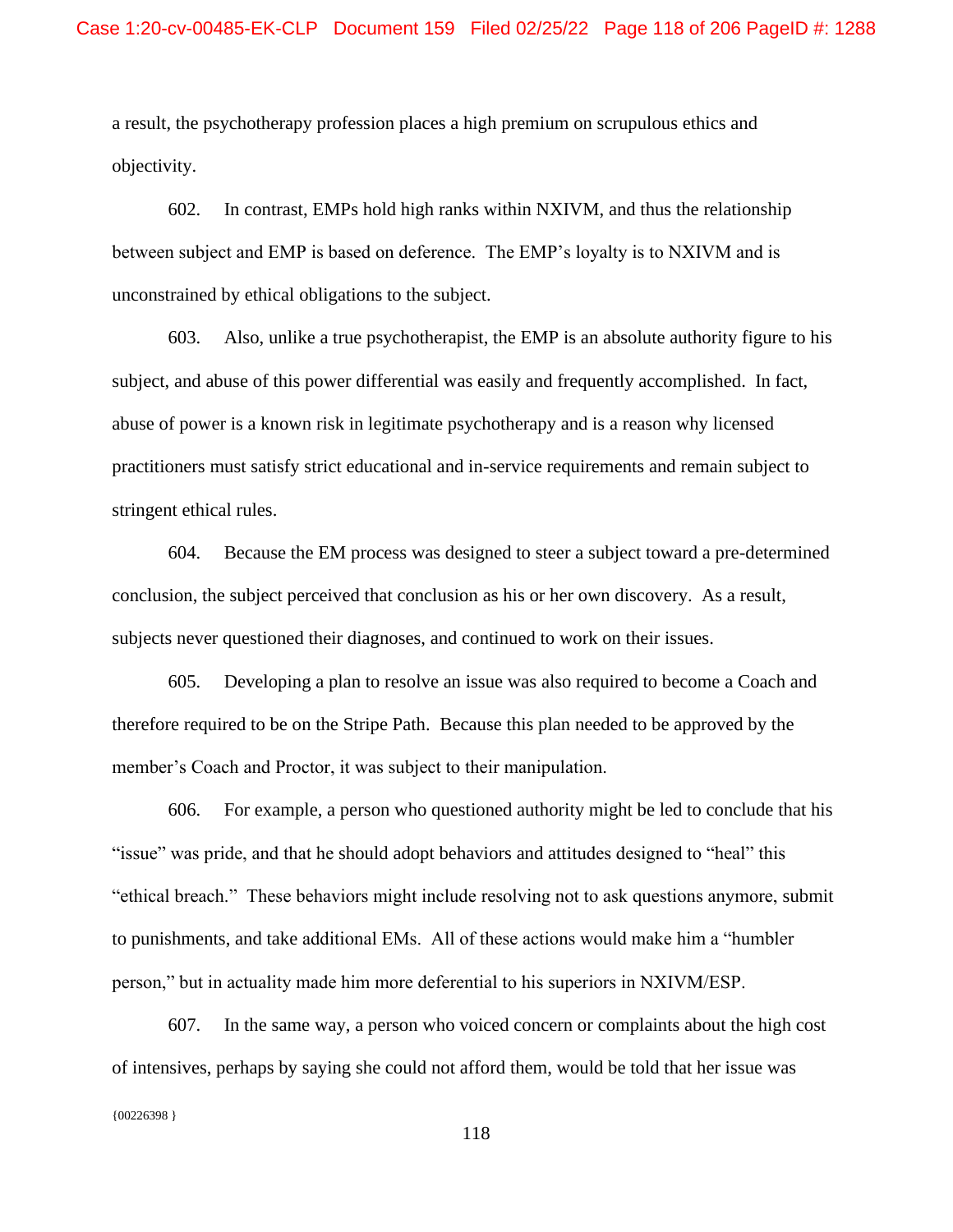"fear." An EMP might tell this individual that the only way to overcome this fear would be to face it – by emptying her bank accounts, going deeper into debt, and agreeing to work on an "exchange" for more curriculum. If the subject questioned the EMP, she was told that her need for information was an "attachment" and part of her issue.

608. That a person was working on an issue was not a secret. Unlike the confidentiality that is mandated ethically in true psychotherapy, EMPs talked, Coaches talked, Proctors talked, and virtually everyone knew what a person's issues were.

609. This resulted in immense peer pressure, as community members often criticized one another for failing to work hard enough on an issue, characterizing such a failure as a detriment to the community.

610. A person was deemed a failure for experiencing a problem, voicing a concern, or even suffering from an illness and that was attributable to that person's failure to work on an issue.

611. Despite the promise of success working on issues like fear, pride, and anger, nobody could really succeed. Nobody was healed and nobody got better. The deeper and longer someone was immersed in NXIVM's system, the more completely that person internalized the fundamental NXIVM-inculcated notion that he or she was broken due to his or her own failings, and that all of his or her problems were self-generated.

612. Failure exacerbated guilt because failure to work on an issue purportedly brought the entire community down and jeopardized the whole NXIVM mission. This lowered the "failure's" self-esteem. The only hope for this person became complete immersion in the NXIVM system, to work on the issue harder, take intensives, join every group, participate in every program, and live the NXIVM experience all day every day.

 ${00226398}$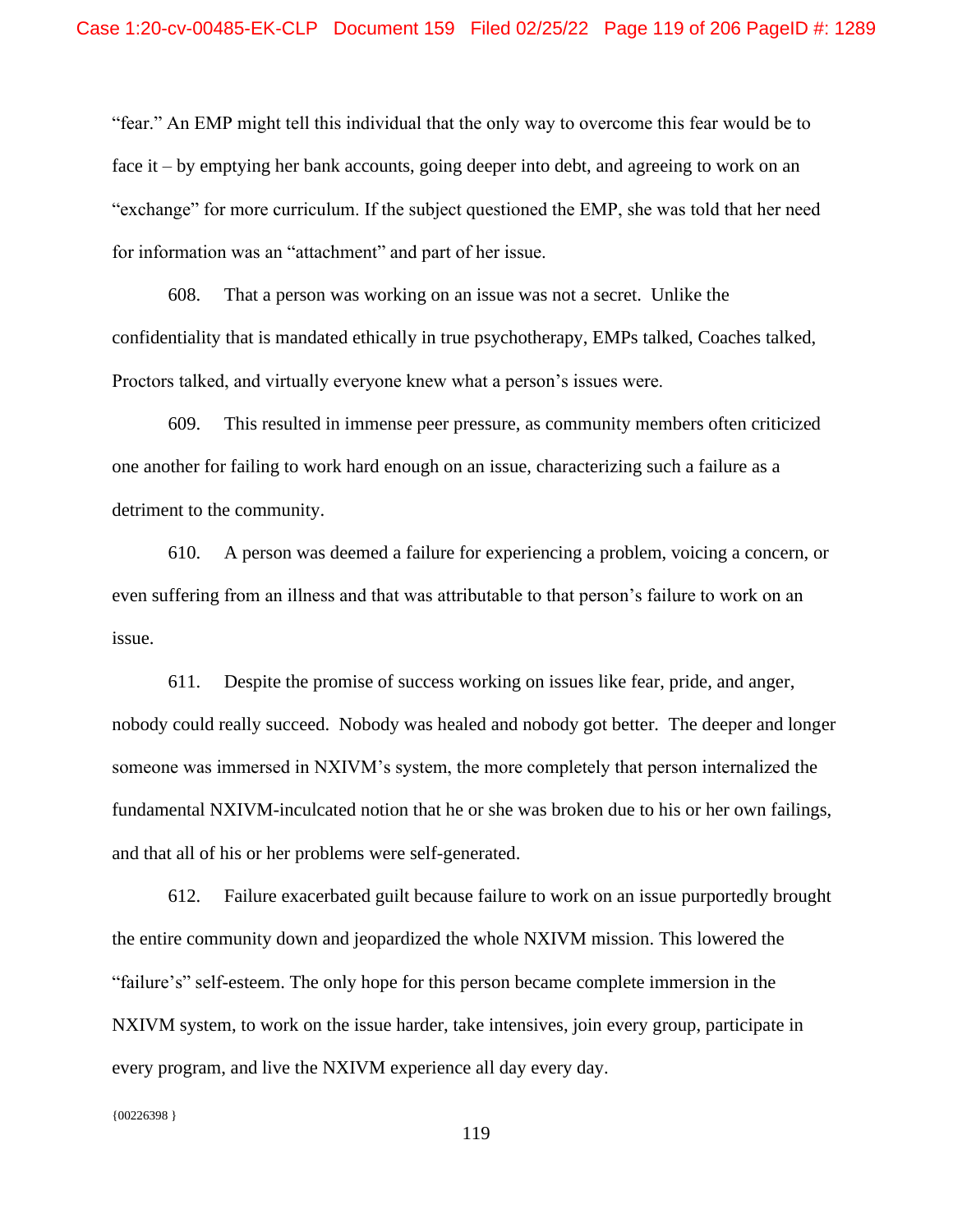613. Nowhere was this complete immersion possible except in the Albany, New York area, where NXIVM was based and where hundreds of members resided, including most high ranking members, including Raniere's Inner Circle and harem. Visits to Albany were required for someone to progress within NXIVM, because certain events and programs only occurred there, and opportunities to interface with Raniere and the other high-ranking members were much more likely. Raniere insured that the location was insular and hidden, so that it would be difficult for any member to leave.

614. Students eventually reached a point along the Stripe Path where their progress slowed or stalled, and for those who were determined to succeed, relocating to Albany was the next logical step. To someone who had been immersed in the NXIVM system for several years, it was the only step, because NXIVM's system eliminated choice, creating an appearance of autonomous persons exercising free-will, when in fact those persons' reality was increasingly bounded and constrained.

#### **The Bronfman Sisters Join NXIVM**

615. In 2001, Defendant Sara Bronfman, then 25, the daughter of Canadian billionaire Edgar Bronfman, Sr. and heiress to the Seagram's fortune, was introduced to NXIVM by a family friend. Sara quickly became sold on the program.

616. In time, she urged Defendant Clare Bronfman, her younger sister, to become involved. Clare attended her first sessions at the NXIVM branch in Monterrey, Mexico in 2004. Sara and Clare became committed followers and relocated to upstate New York to work as NXIVM trainers.

617. The presence of two heiresses in the fold did not escape the notice of Raniere, and their ascent up the Stripe Path was rapid. They became two of NXIVM's biggest funders,

 ${00226398}$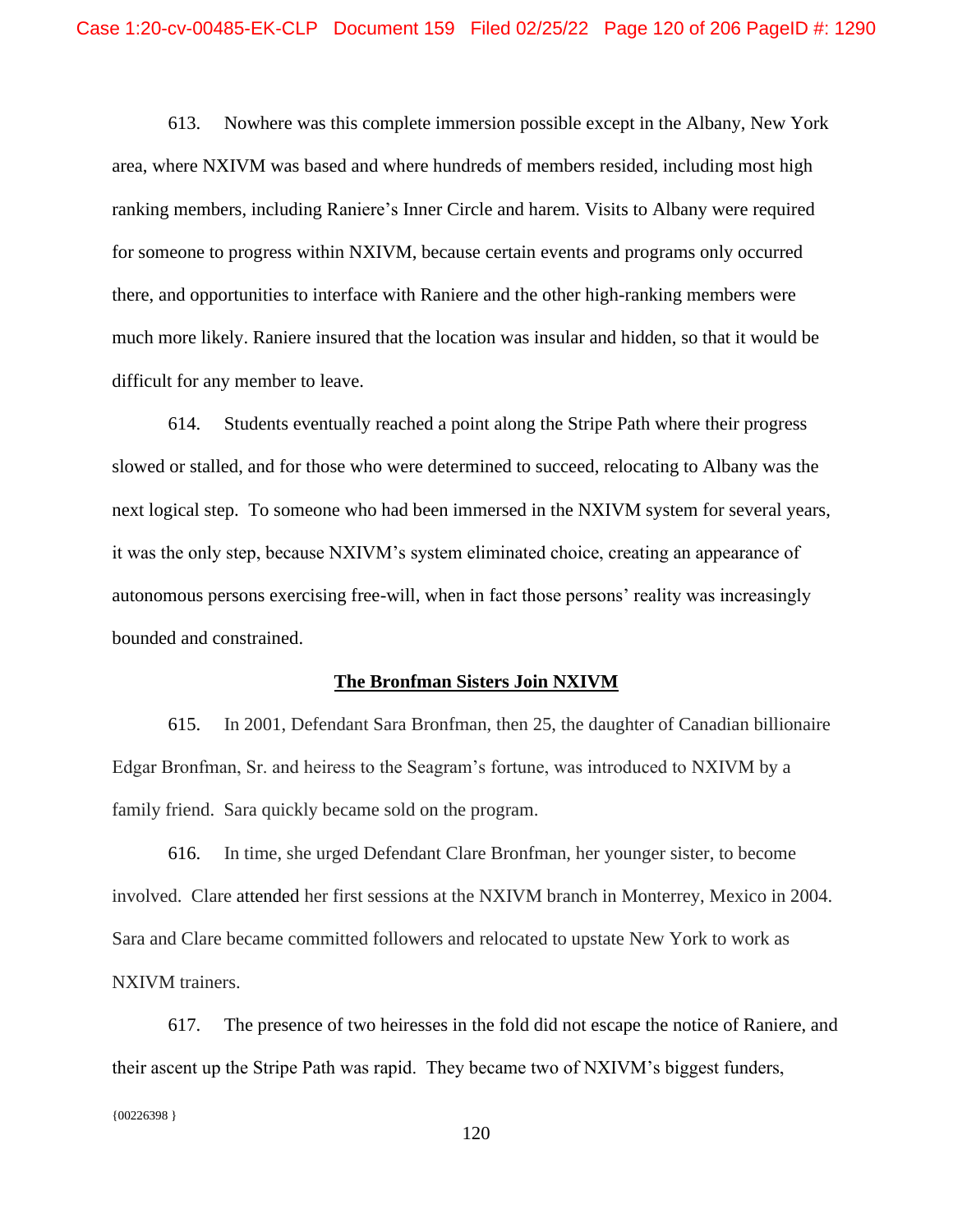reportedly giving as much as \$150 million. This money was used for bogus experiments on NXIVM members, hiring investigators to dig up dirt on "enemies" including defectors, critics, former employees, and consultants (as well as federal judges presiding over the many legal proceedings spawned by Defendants), and terroristic legal campaigns waged against perceived enemies by armies of lawyers.

618. Sara Bronfman became a senior executive in ESP, and founded the company's VIP Programs, which were supposedly targeted towards "distinguished individuals" selected by Raniere. She spent large sums of money from her fortune to promote and elevate Raniere and NXIVM as exemplars of humanitarianism and ethical living, one time spending at least \$1 million to induce the Dalai Lama to speak at a NXIVM event. That event was subsequently used to falsely promote Raniere and NXIVM as having been endorsed by the Dalai Lama. Eventually, she rose to become a member of the Executive Board of ESP and Director of Humanities, Regional Vice President, Professional Coach, and Head Trainer.

619. Clare Bronfman rose to become NXIVM's Director of Operations and a member of its Executive Board. She eventually took charge of the Enterprise's legal matters. For example, Mark Vicente testified at the Raniere criminal trial that "Clare Bronfman told me that she was spending upward of \$40,000 a month just on patenting things."<sup>18</sup>

620. Mark Vicente also testified: "**Q.** Did Clare have access to the defendant, Clare Bronfman? **A.** She did. . . She also was – she ran the – what is termed the 'legal department.' She was also overseeing finances. She was overseeing admin and accounting."<sup>19</sup> Over time, even though Nancy Salzman held the title of president and continued to develop new curriculum

<sup>18</sup> May 9, 2019, pp. 601-02.

<sup>19</sup> May 9, 2019, p. 760.

 ${00226398}$  }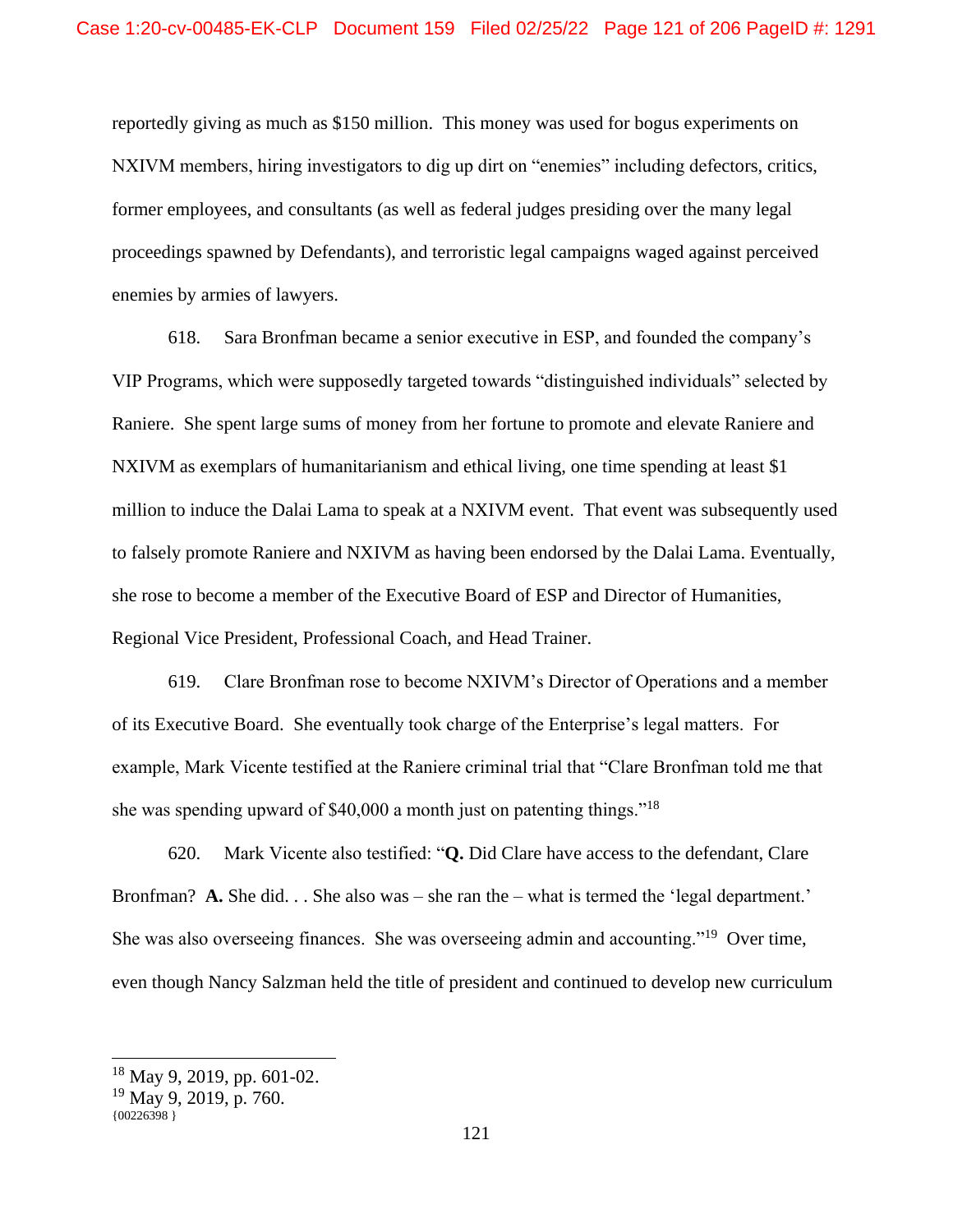and to oversee human experiments, Clare Bronfman took over directing and running virtually every aspect of the NXIVM operation.

# **The Ethical Science Foundation – Unethical and Dangerous Experimentation on Human Subjects**

621. Facilitating their ascent up the Stripe Path, Sara and Clare Bronfman established two non-profits: first, the Ethical Culture Foundation, and subsequently the Ethical Science Foundation ("ESF"), an ostensibly charitable vehicle through which the sisters financed and staffed the Enterprise and various NXIVM ventures.

622. For instance, Defendants used ESF to sponsor foreign nationals for educational "scholarships," so that they could get visas to come to the United States. Many of these foreign nationals were then put to work in NXIVM's unlicensed, uncertified, unaccredited Rainbow Cultural Garden, operated by Sara Bronfman and Loretta Garza, thereby causing these foreign nationals to lose their international student immigration status. Sara Bronfman also opened Rainbow "schools" in other locations including London, seeking to entice wealthy families who could afford the annual tuition of tens of thousands of dollars per child. After the arrest of Raniere and Clare, her sister, Sara, opened a new children's school and daycare center in France, employing NXIVM's Rainbow methods under a different brand name. That school was closed down by French authorities, and Sara is currently mired in litigation in France in which, among other things, she alleges that individuals damaged her school business by publicly (and accurately) disclosing her historical ties to NXIVM and Defendant Raniere.

{00226398 } 623. These practices placed unsuspecting foreigners in jeopardy of arrest and deportation if caught, making them highly dependent on NXIVM for their safety and sustenance. In this way, the Bronfmans obtained for NXIVM very low-cost labor with no taxes, because the payments went on the books as scholarships.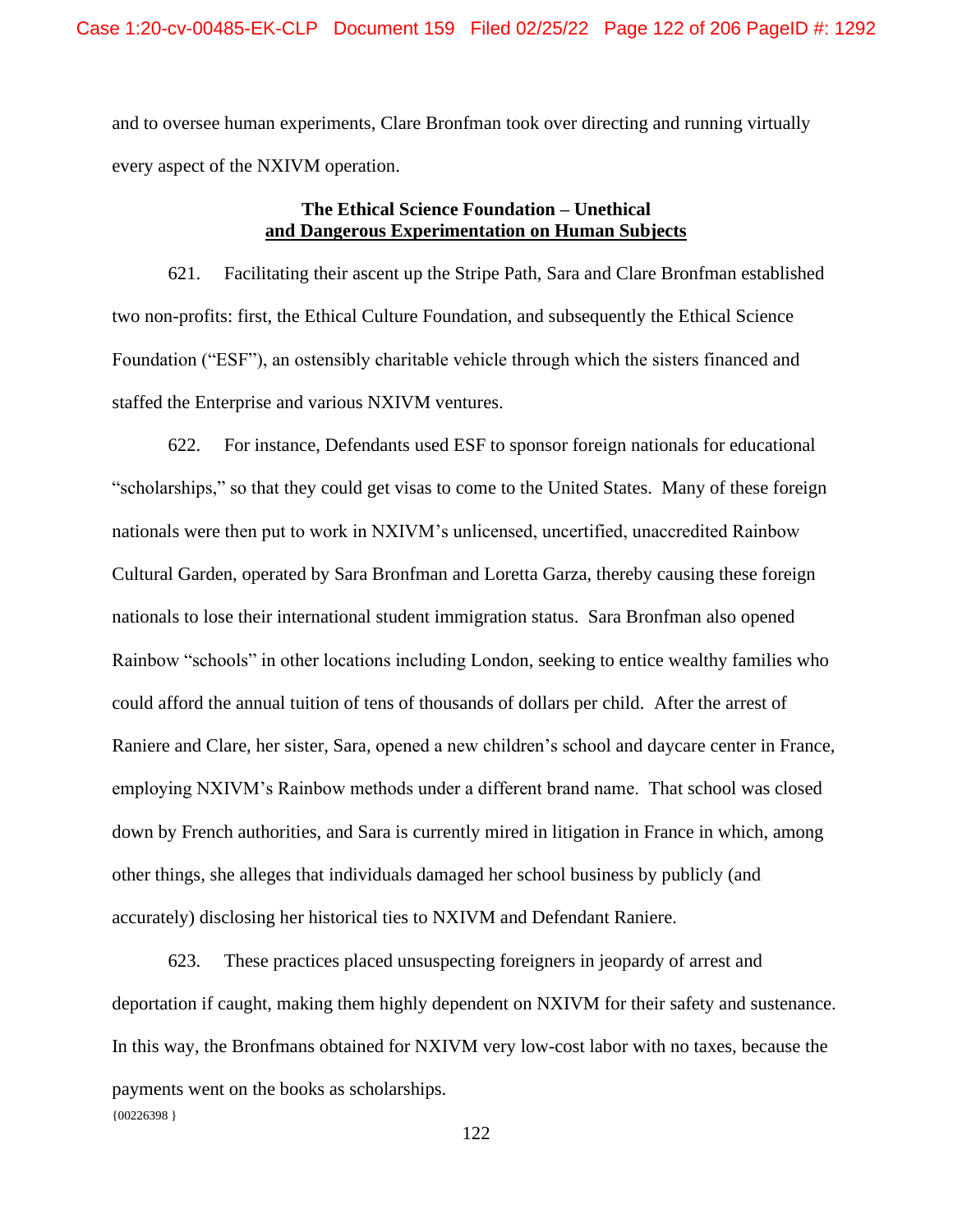624. The Bronfmans also used ESF to provide funding for a series of medical

experiments using Nxians as subjects, seeking among other things to prove Raniere's longstanding claim that the Rational Inquiry methods could be used to treat certain physical and psychiatric maladies. Designed by Raniere and Nancy Salzman, and overseen by Salzman, these experiments were conducted by Defendant Brandon Porter, a former medical doctor whose license was revoked by New York State for his involvement in these experiments.

625. Defendants Raniere and Clare Bronfman were advised by a person with experience in medical and human research that there were scientific protocols they were required to follow in their "studies," but they disregarded that advice.

626. On April 24, 2018, the State of New York Department of Health, State Board for Professional Medical Conduct filed a Statement of Charges against Porter and subsequently conducted a yearlong investigation of Porter's work at NXIVM. The Board issued its findings in an opinion issued on August 16, 2019.

627. The Board found, among other things, that:

- a. Between 2010-2017, as part of ESP, Porter performed human subject research on approximately 200 subjects participating in courses through ESP.
- b. As part of the research, Porter used an EEG to record the subjects brain activity, galvanic skin resistance (GSR) to measure their physiological responses, and a video recorder to record their facial responses. The claimed purpose of this exercise was to evaluate the subjects' brainwave and emotional responses to the ESP curriculum.
- c. Between 2012-2017, as part of ESP, Porter performed human subject research on ten subjects diagnosed with Tourette's Syndrome. Once again, he used EEG, GSR and a video recorder, this time to measure tic responses before and after EM sessions with Nancy Salzman. The claimed purpose of this exercise was to look for improvement after the EM session.
- d. Similarly, between 2012-2017, as part of ESP, Porter performed human subject research on two subjects diagnosed with Obsessive-Compulsive

{00226398 }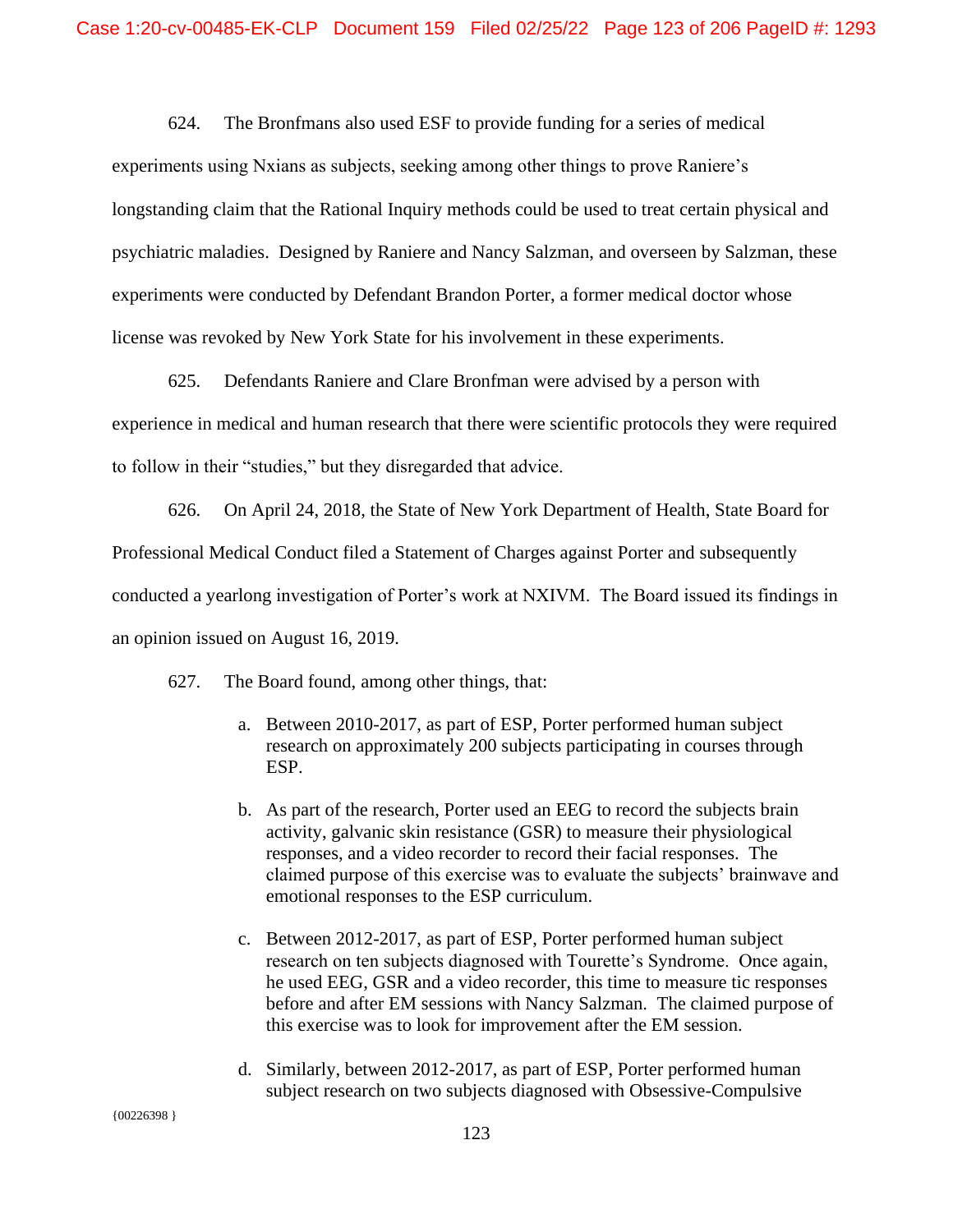Disorder. Once again, he used EEG, GSR and a video recorder, this time to measure severity of OCD symptoms before and after EM sessions with Nancy Salzman.

e. Between 2016 and August 2017, as part of NXIVM's Ethicist program, Porter performed human subject research (the "Human Fright Experiment") on approximately 40 subjects by showing them happy or inspirational and disturbing or graphically violent scenes from commercials, short films and movie clips. These clips included a video depicting the actual murders and dismemberments of five women and movie scenes showing a gang rape and a racially motivated murder of an African American male. Once again, Porter used the EEG, GSR and video recorder to record the subjects' brainwaves, physiological responses and facial expressions.

628. The Board concluded that none of these studies followed established scientific or medical protocols, none were peer reviewed or published, and voluntary informed consent – the *sine qua non* for medical testing on human subjects – was not obtained. There was never an official oversight body, even though one is required under the law for every experiment on human beings.

629. The Board found that, by performing these studies, Porter was morally unfit to practice medicine, and they revoked his license to practice in the State of New York.

630. Jennifer Kobelt was subjected to the Human Fright Experiment, which haunts her still today. In response to her screams, all Dr. Porter asked her was how the scenes made her feel. Although she was obviously in distress, he had no concern for her well-being, matter-offactly playing scene after scene of escalating violence, traumatizing Jennifer Kobelt so severely that she could not speak. Then he sent her on her way.

### **Rainbow Cultural Garden**

{00226398 } 631. Another project operated and financed by the Bronfman sisters as part of the Enterprise was Rainbow Cultural Garden ("RCG"), NXIVM's school and daycare for children, which was founded in 2006. Like every other NXIVM program, RCG was promoted in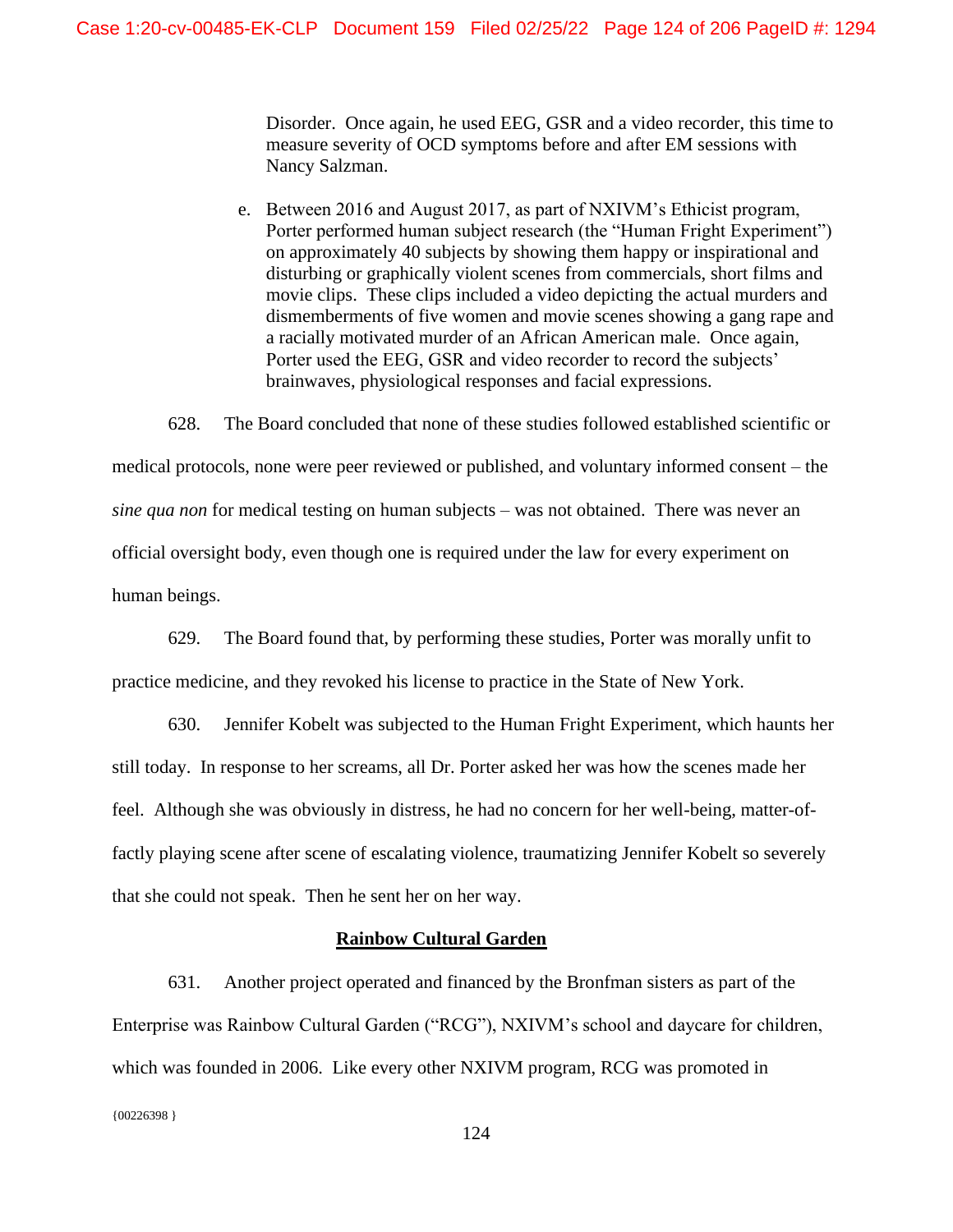sweeping superlatives, as "a revolutionary child development program promoting children's cultural, linguistic, emotional, physical and problem-solving potential."

632. RCG provided children with up to seven foreign babysitters, who spoke to the children only in the sitters' native languages: Spanish, English, Mandarin, Arabic, Hindi, German, and Japanese.

633. The foreign-national babysitters watched each child alternately for a total of about 90 hours per week, most of the child's waking hours.

634. The babysitters were called Multi-Cultural Development Specialists ("MDS"), but RCG did not require them to have any background in teaching or child development, nor were they tested to determine their proficiency in their native language. Nor did the Defendants provide any training. Most of the MDS were simply foreign recruits, brought to the United States under false pretenses and paid minimally for their labor.

635. During the twelve or so years that RCG was in operation in the U.S., it was never licensed as a daycare provider. The RCG "school" in Miami was shut down after authorities began inquiring into its lack of proper credentials.

636. Loretta Garza ("Garza") was the titular head of RCG, operating it under the direction of Raniere and Sara Bronfman. Garza, a Mexican national, had entered the U.S. on a visa specifically to work for Defendant ESF, but as with others brought to the U.S. through ESF's sponsorship, Garza instead worked for RCG. RCG employees were directed to maintain multiple sets of books, which served two purposes: to hide the existence of foreign nationals working for RCG without the proper visas and to mask RCG's finances.

 ${00226398}$ 637. Sara Bronfman's sister, Defendant Clare Bronfman, also funneled money to RCG through ESF, which ensured that funds would be available to pay MDS workers who had entered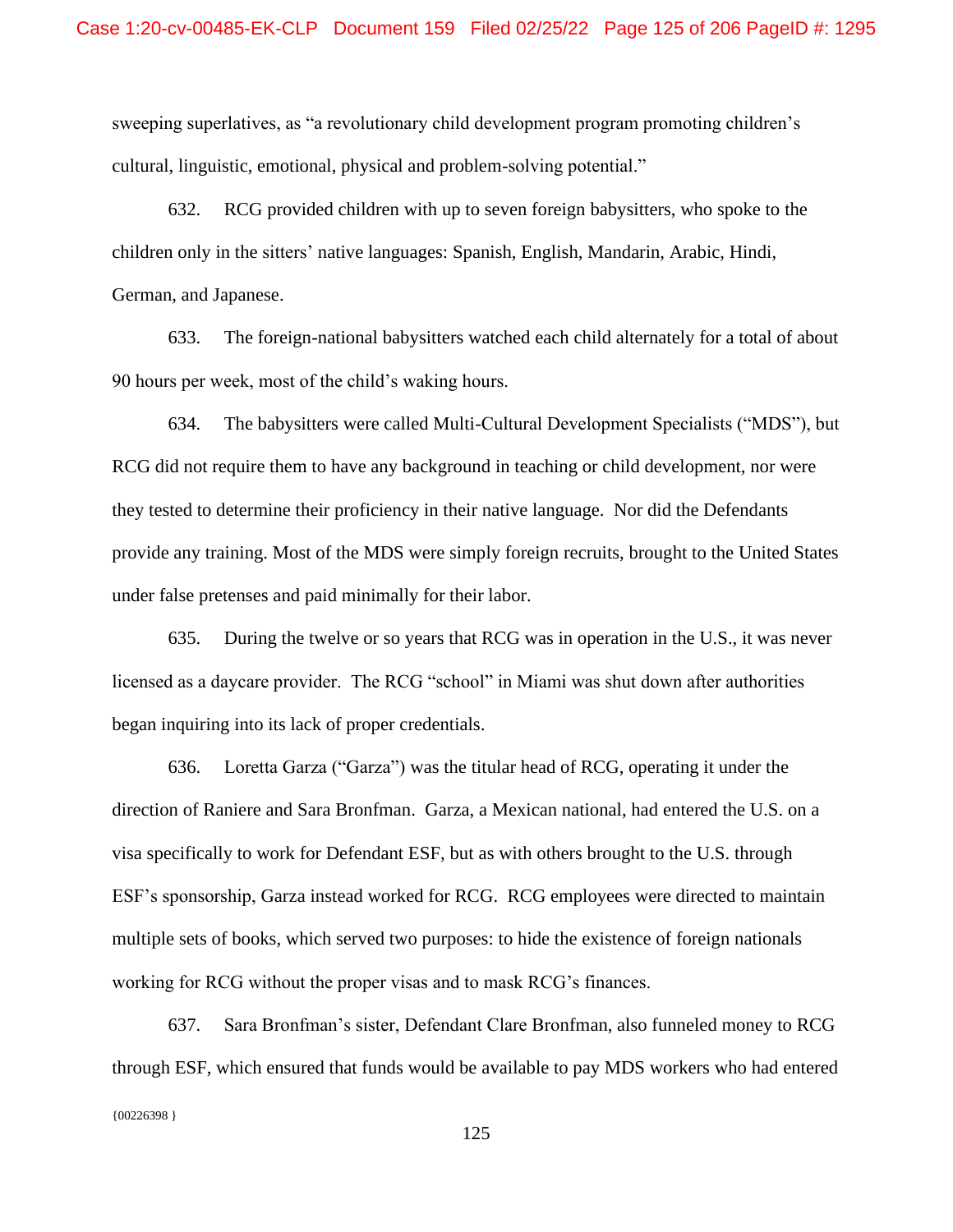the U.S. on fraudulently obtained student visas. At times, these funds were falsely designated on RCG's books as tuition payments for children.

### **Defendants' Exploitation of Foreign Nationals**

638. Defendants repeatedly took advantage of the vulnerabilities of foreign nationals, whose entry into and immigration status while in the U.S. was conditioned upon their strict adherence to the terms of the visas granting them entry.

639. In addition to the false representations made to MDS workers when they were recruited and sponsored to enter the U.S., Defendants intentionally compromised other NXIVM community members' immigration statuses, and took advantage of foreign nationals who had lost their status. As the District Court found in the criminal proceedings, "Ms. Bronfman made promises to immigrants that she did not keep, exacted labor that she did not pay for, and took advantage of these individuals' financial straits and immigration statuses, in a manner that both exacerbated both their financial and emotional vulnerabilities and made them more reliant on her and the NXIVM community, sometimes with harmful consequences."

640. For instance, as part of their scheme to entice foreign nationals to come to the U.S. to work for RCG, NXIVM offered B, a foreign national, a scholarship to attend school in the U.S. Her student visa was sponsored by the non-profit ESF, which had been created and funded by Defendants Clare and Sara Bronfman. Once in the U.S., B was told that in order to receive the tuition money to attend school, she would have to work as an MDS for RCG, under Loretta Garza. Although this violated the terms of her visa, B was already in the U.S., her child was enrolled in RCG, and she was able to attend college part-time. However, B was concerned about violating the terms of her visa, which did not permit her to work, and she had believed her scholarship would pay for her to attend school full-time. She discussed this with Defendants

 ${00226398}$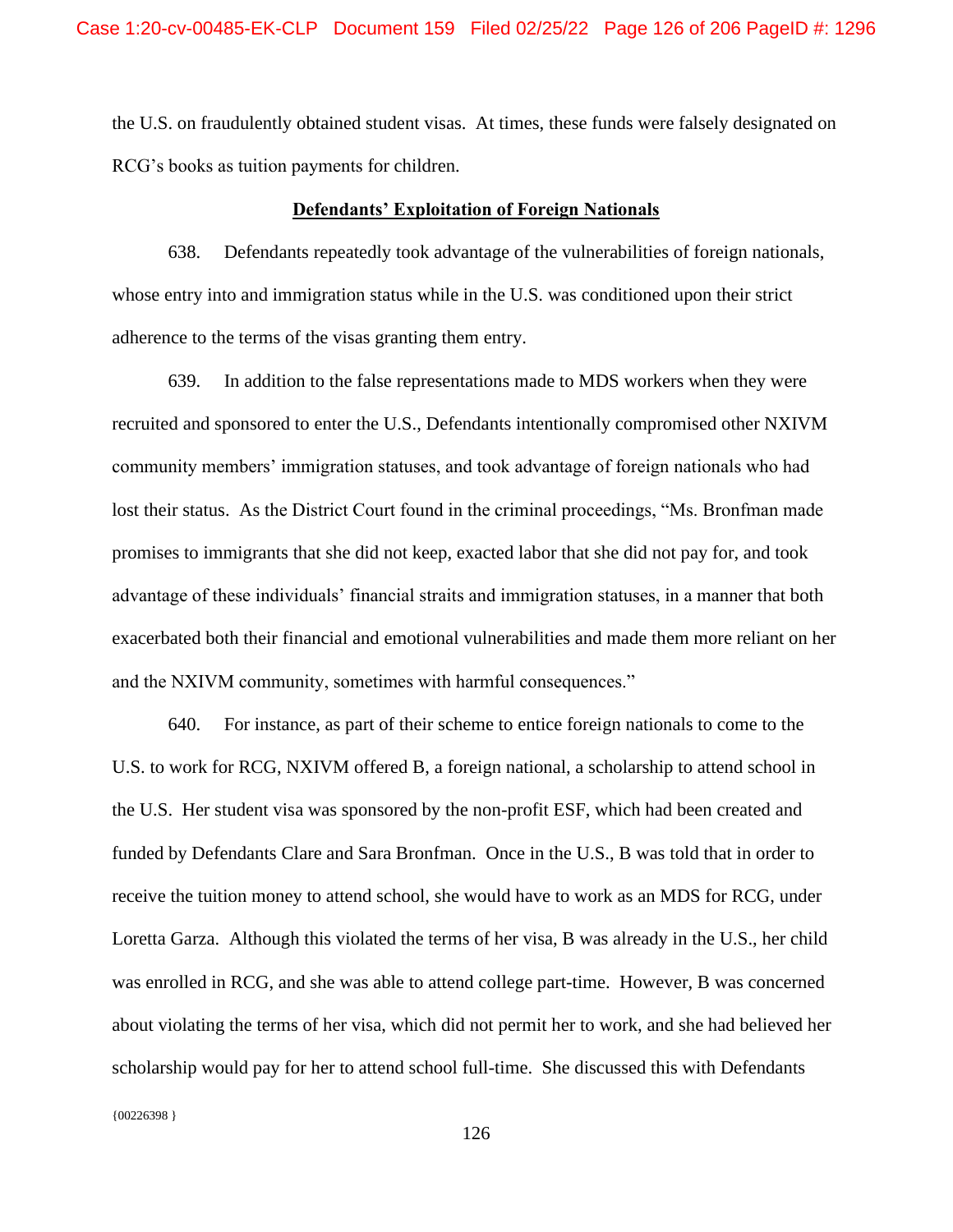Clare Bronfman and Garza and expressed her desire to take more classes each semester, after which she was informed that she no longer had a job at RCG, and that she would no longer be eligible for the scholarship. She was frightened; if she left the community, she would have no means to support herself and her child, and she would be at risk of retaliation by Defendants, who could report her to the authorities and cause her arrest and deportation. She shared this concern, and Clare Bronfman offered her an alternative: B and her child would live in a house owned by Clare Bronfman and B would work for her as a "personal assistant." The work was menial and the pay barely covered weekly groceries, but so long as she was compliant, Clare Bronfman kept her and her child invisible to the authorities. Terrified of Defendants' wellknown propensity for retribution, B accepted these terms and remained in Clare Bronfman's house and employ until Defendants' indictments and arrests made her feel safe enough to leave.

{00226398 } 641. Adrian was a foreign national who lived and worked in the NXIVM community since his teens. Defendants rarely compensated him for the innumerable hours he toiled at the various jobs they assigned to him. Eventually he complained that he was unable to support himself and could not stay. To convince him otherwise, Raniere offered him an "opportunity" to build his own company with Raniere as his mentor. Clare Bronfman and Pamela Cafritz, one of Raniere's long-time girlfriends and financial supporters, owned the equipment for a dormant tshirt company, and they offered Adrian a chance to get the company up and running by making and selling t-shirts, in exchange for which he would receive a substantial share of the net revenues. Adrian worked tirelessly and built an operating business that sold thousands of tshirts, generating substantial revenues. Although the company was profitable, Raniere, Bronfman and Cafritz refused to compensate him (or reimburse him the money he had invested). They explained to him that he was like a CEO, and that as CEO he was not entitled to any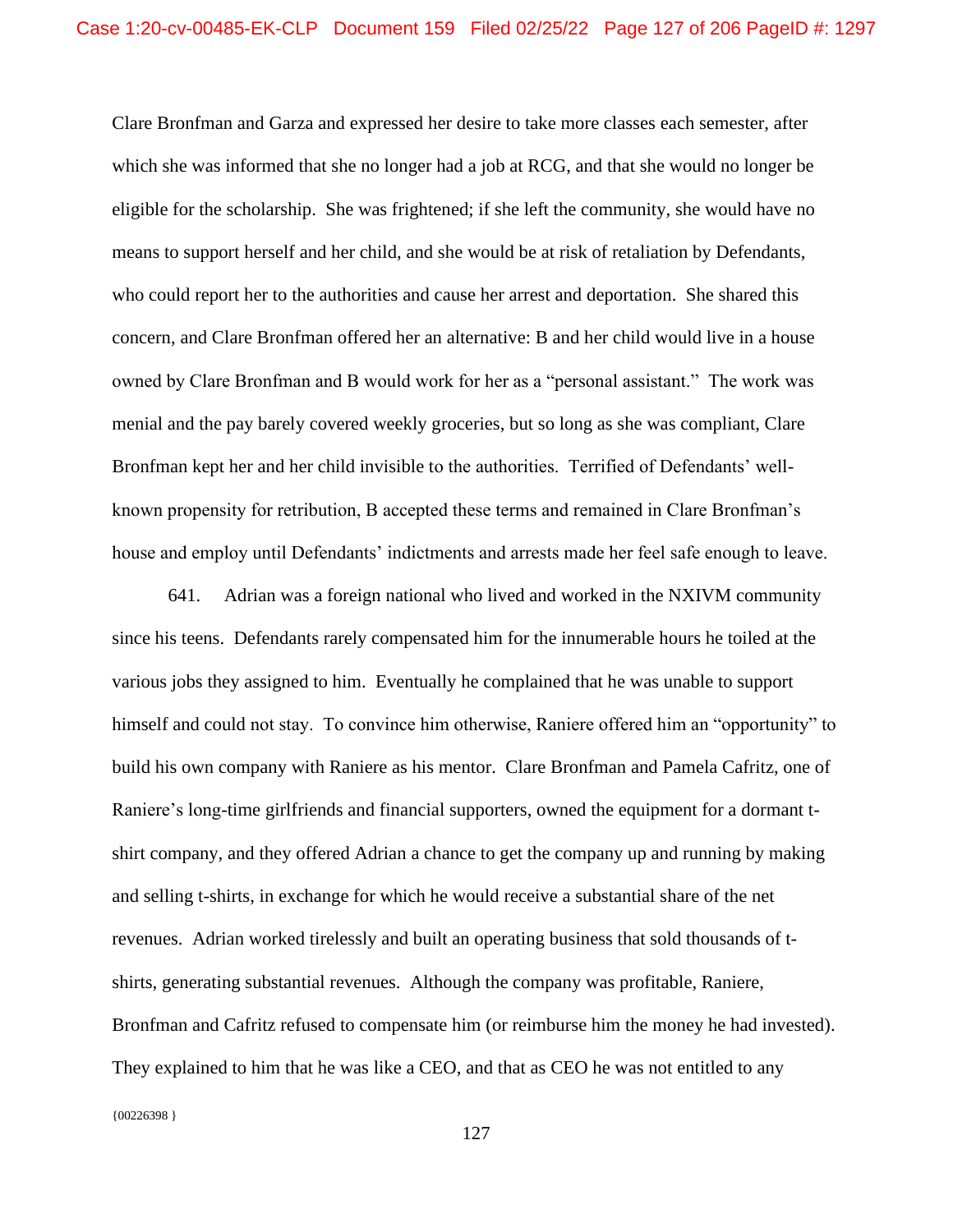compensation until investors were paid off. There were no investors, and the company had no debt, but Defendants knew that Adrian would continue working for them so long as he believed he was indebted to the Defendants. As Defendants also knew and intended, because Adrian did not have the proper immigration status to be operating the company, he was unable to do anything about their refusal to pay him, since taking any action would put him at risk of arrest and deportation. Raniere and Bronfman later offered Plaintiff Jessica Joan Salazar the same "opportunity" to own and operate the t-shirt company. However, after Jessica moved to the Albany area and joined DOS, thereby unwittingly becoming an indirect "slave" to Raniere, he rejected every idea she brought to him for this illusive business opportunity.

642. In another instance, Adrian informed Defendants Raniere and Clare Bronfman that he was going to return to his home country, wait the requisite period, and then apply to renew his visitor's visa. Defendants Raniere and Clare Bronfman, along with Padilla, Pamela Cafritz, and others, pressured him into staying, persuading him that there was no need to leave the U.S. and reenter because their lawyers could take care of the issue. He relied on these assurances and remained in the U.S., working for Defendants, even after losing his immigration status. Eventually, Clare Bronfman worked out a plan with the owner of a business in Mexico that she assured Adrian was perfectly legal: the owner of the Mexican business established a U.S. subsidiary and that subsidiary sponsored a work visa for Adrian. After that, on the rare occasions when Clare Bronfman wished for Adrian to be paid for any work, she would have funds transferred from a NXIVM entity to the U.S. bank account of the Mexican company's U.S. subsidiary, under the false pretext that the money was being paid for services rendered to NXIVM by the U.S. subsidiary. The U.S. subsidiary would then pay Adrian.

{00226398 } 643. Adrian's younger sister, Camila, also fell victim to Defendants' scheme. For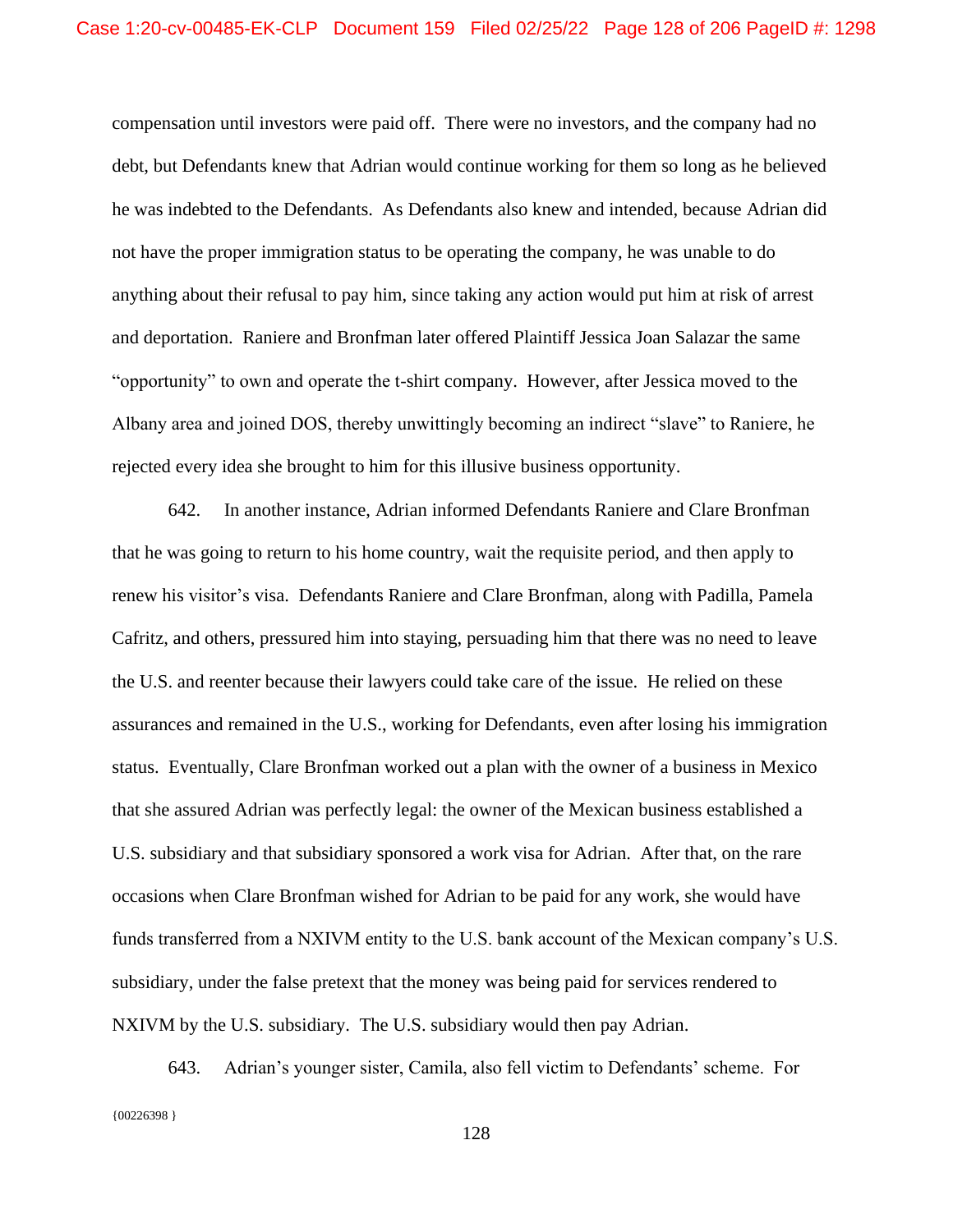several years after settling in the Clifton Park area, she dutifully returned to Mexico periodically to satisfy the requirements of her visa and to re-enter the U.S. on renewed visas. At some point in 2008 or 2009, however, this changed. Camila was informed that she no longer needed to return to Mexico and renew her visa because Clare Bronfman's immigration lawyers had a better way for her to remain in the U.S. Following Defendants advice, Camila overstayed her visa, losing her legal immigration status. Yet all Defendants did was string her along; every time she asked about her circumstances, she was assured that Clare Bronfman was taking care of everything and that she need not worry. Bronfman successfully kept Camila in limbo for years thereafter, because having lost her immigration status, Camila lived in fear of being caught, arrested and deported – a fear Defendants exploited for their own ends. For instance, after losing her immigration status, Camila was frequently told she could not be paid for her work, including her hours worked for RCG. Nancy Salzman once explained to Camila that, because she was in the U.S. illegally, she was receiving higher compensation than others performing the same duties, who had to pay taxes. In 2010, Camila was instructed to go into hiding for a number of months, and in 2011 she was placed by Defendants into an apartment that was to be kept a secret from all members of the NXIVM community. After this, she was rarely paid at all, and after a time, was no longer even permitted to perform any work. When she complained about her circumstances, she would be threatened with eviction from the apartment and deportation to Mexico where, she was told, she would suffer dire consequences.

{00226398 } 644. Adrian's and Camila's sister, Daniela, also lived in the NXIVM community for years without legal immigration status. Although she asked for help from Clare Bronfman's lawyers, that request was ignored. Soon thereafter, she was confined to the room and her passport and other papers were confiscated by Defendants. From that point forward, Daniela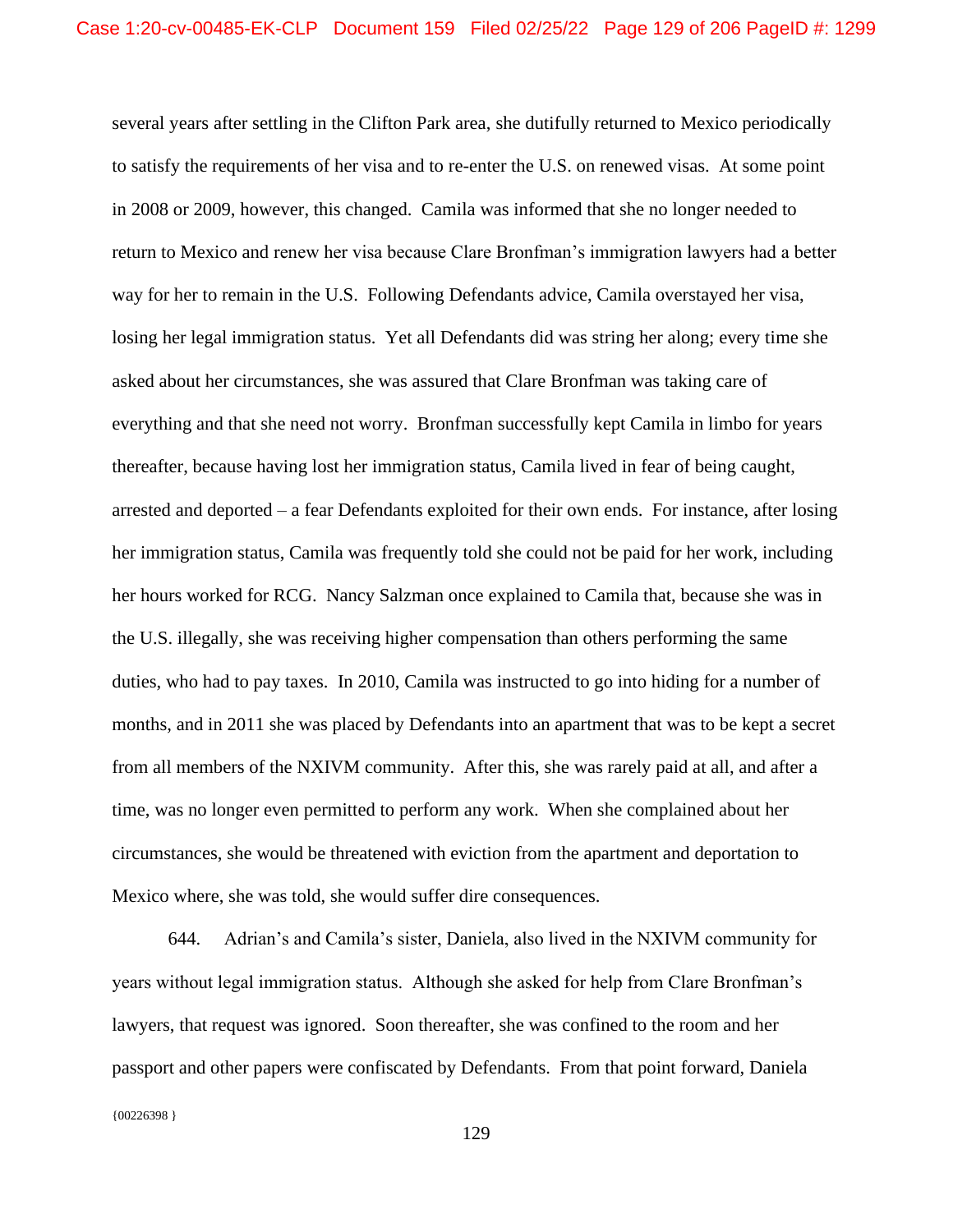understood that if she left that room for any reason, she could be arrested and deported because she not only lacked proper immigration status, but she was without even the basic documents to prove her identity and country of origin. In fact, when Defendants sent her to Mexico, she was forced to cross the border without her papers – which were never returned to her.

645. In other instances, Raniere and Clare Bronfman lured unsuspecting women from other countries to enter the U.S. to work with them on developing exo/eso, including Lindsay MacInnis. Defendants assured them that they would be gainfully employed. Clare Bronfman sent letters on behalf of NXIVM supporting their applications for visas, falsely stating that they would be working for NXIVM as "business consultants," and that they would be paid set salaries that met the legal requirement for the visa. When these women arrived, they realized that this was untrue. They worked around the clock, at the beck and call of Clare Bronfman and Raniere, but were not paid what had been promised and at times not paid at all. When they complained, they were told in typical NXIVM fashion that it was their fault, that they were not entitled to earn compensation until they overcame their "issues," took more curriculum, or paid back supposed debts to Defendants. Conscious of their tenuous immigration status, which had been intentionally compromised by Bronfman, these women felt they had no choice but to comply with Defendants' demands, including performing whatever work was assigned to them.

 ${00226398}$ 646. Defendants also took advantage of community members' fears of failing and being separated from the community by pressuring them to enter into fraudulent marriages. For example, when Maja Miljkovic found herself this exact circumstance, Defendants forced her to seduce a member of the NXIVM community and marry him so that she might obtain a green card. In this way, Defendants supposedly "saved" her from having to leave the community, for which she would be forever indebted to the Defendants. However, after a visit home, Maja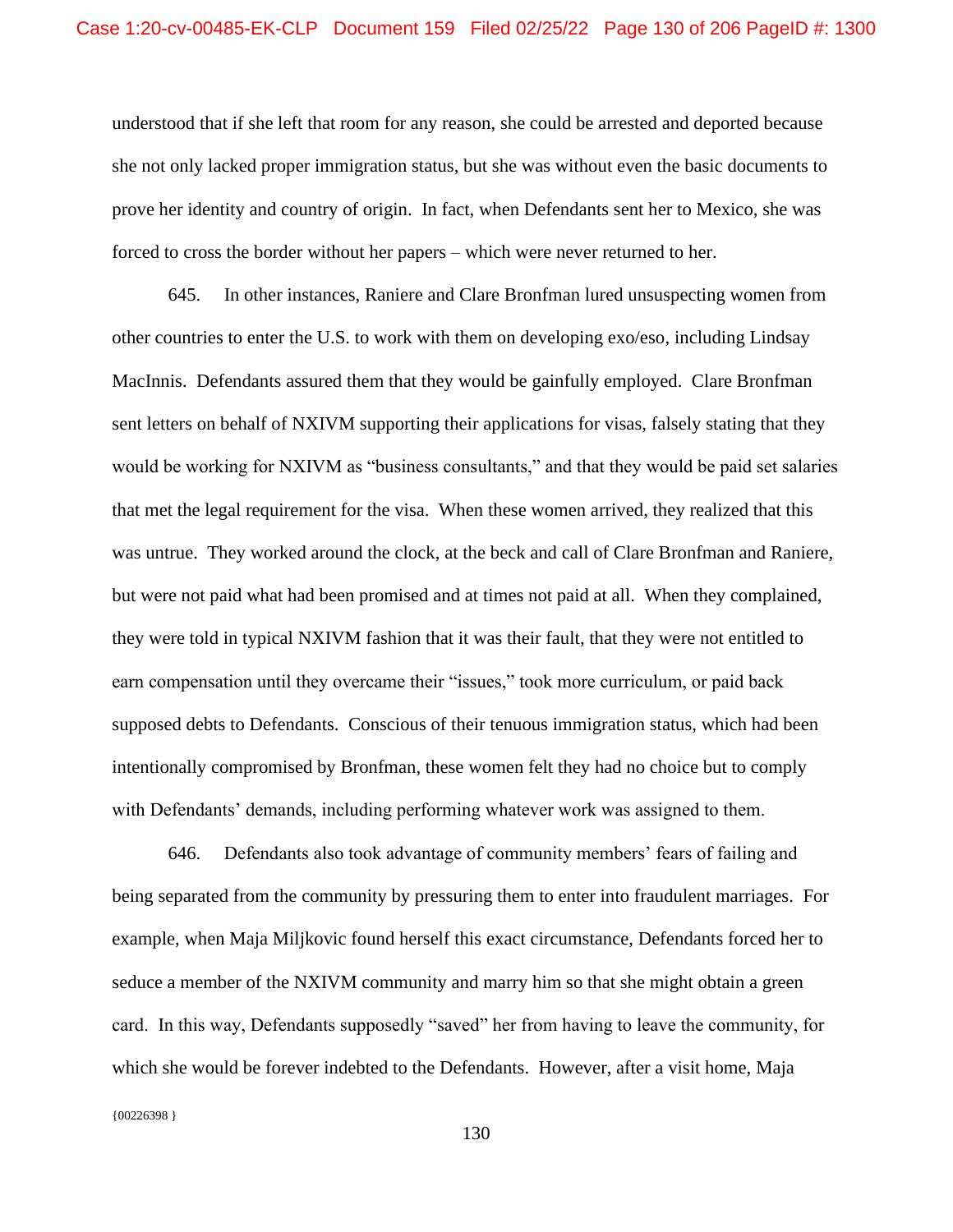Miljkovic realized how badly the marriage would complicate her life and, instead of filing an application for permanent resident status, ended the marriage and remained in her home country.

# **Clare Bronfman's NXIVM Propaganda Film – "My Tourette's"**

647. In addition to underwriting the Enterprise's human experiments, Clare Bronfman sponsored individual students (including two Plaintiffs), on the condition that they agreed to be subjects in a film that one of her companies produced called "My Tourette's." The film has never been released commercially, but it has been shown at several film festivals. Although the film was intended as pro-NXIVM propaganda, it was also utilized to advance Defendants' interests in developing bogus cures for medical ailments.

#### **Abusive and Vexatious Litigation**

648. In support of the Enterprise, and in furtherance of its objectives, Defendants grossly misused legal systems in the United States, Canada, and Mexico to conceal their wrongdoing, silence critics of NXIVM, punish defectors, and terrorize current NXIVM members with the omnipresent threat of defending against frivolous lawsuits and spurious criminal complaints if they left the program. Clare and Sara Bronfman paid for the lawyers NXIVM hired to wage the Enterprise's reign of legal terror, who operated under the direction of Clare Bronfman, Nancy Salzman and Raniere.

649. Defendants' legal abuses included filing false criminal complaints with law enforcement authorities, bringing and maintaining baseless civil litigation, vexatious and sanctionable litigation tactics, perjury, manufacturing evidence, and witness tampering. The message these abuses sent to those inside NXIVM was clear: 'cross us, and this will happen to you.'

{00226398 } 650. In about 2009, Defendant Clare Bronfman began directing the formulation,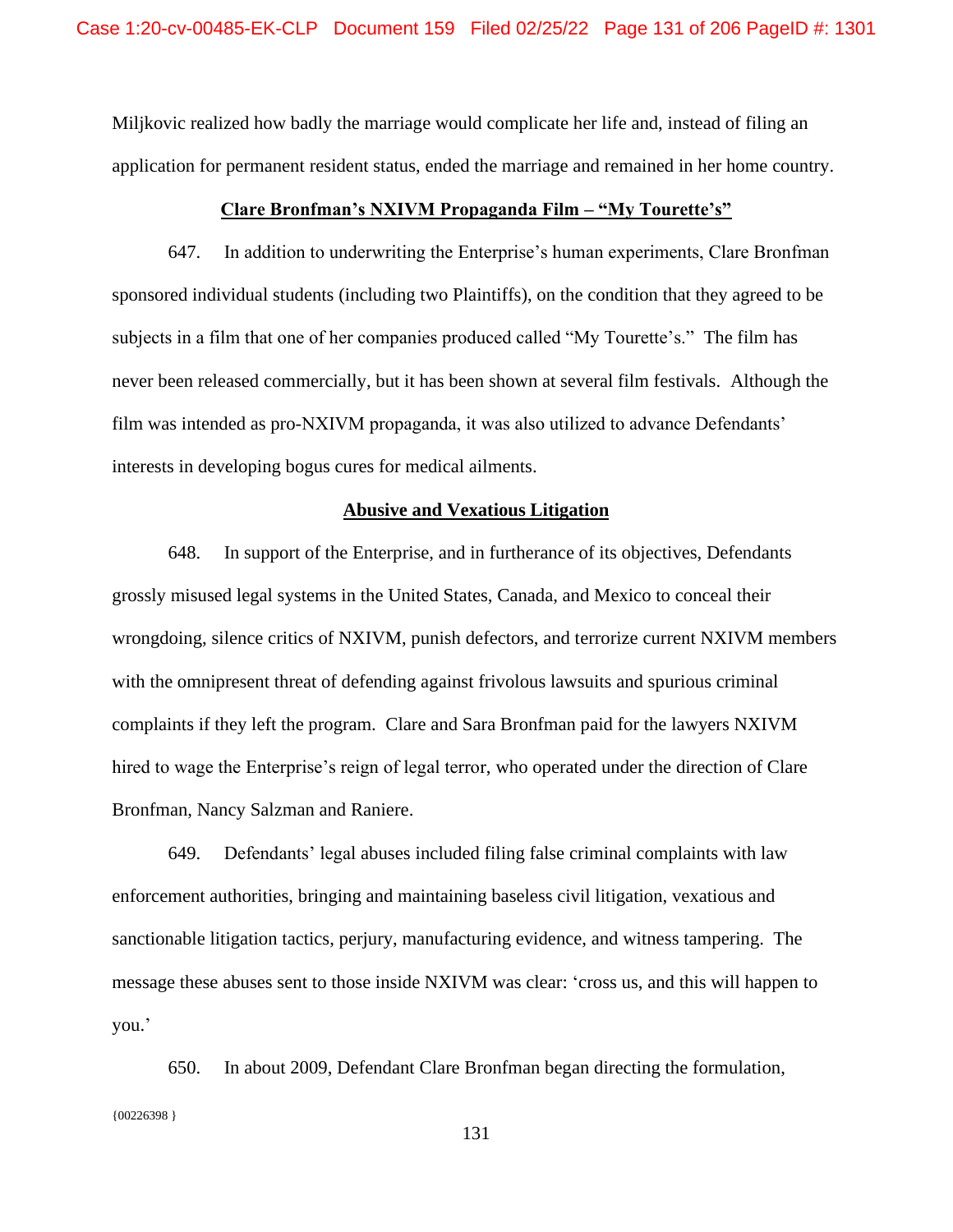funding, and execution of the Enterprise's legal strategy, subject only to Defendant Raniere's ultimate approval. With her and her sister Sara's limitless resources, almost anything Raniere wanted could be accomplished, and examples of their litigation abuses abound. In the criminal trial of Raniere, Mark Vicente testified that "The decision makers in Legal were Clare Bronfman and Raniere."<sup>20</sup>

651. One tactic they employed was to intervene and interfere in the bankruptcy proceedings of members who had exhausted their life savings and become deeply indebted to NXIVM, either in pursuit of the Stripe Path or in unsuccessful attempts to open their own NXIVM centers, and who then filed for personal bankruptcy in order to discharge their debts.

652. In several cases, Defendants asserted baseless fraud claims or objections to the debtors' financial disclosures, seeking to deny the member a discharge. Defendants also employed abusive discovery tactics designed to prolong the proceedings and increase the expense to the former member, all to prevent the member from receiving a discharge and the "fresh start" that the bankruptcy laws afford.

653. For example, NXIVM intervened in the bankruptcies of Susan Dones and Kim Woodhouse, two former high-ranking members who operated the NXIVM center in Spokane, Washington by filing a baseless adversary proceeding to forestall their discharge. Rejecting NXIVM's complaint, the bankruptcy court found that, "NXIVM's claims and litigation tactics were disproportionate and largely lacking in merit."

654. As to Woodhouse in particular, the bankruptcy court found that her only "sin" was attempting to leave NXIVM, and that NXIVM's conduct in subjecting Woodhouse "to protracted litigation from two large law firms and a phalanx of attorneys … was, in a word,

 ${00226398}$  }  $20$  May 9, 2019, p. 592.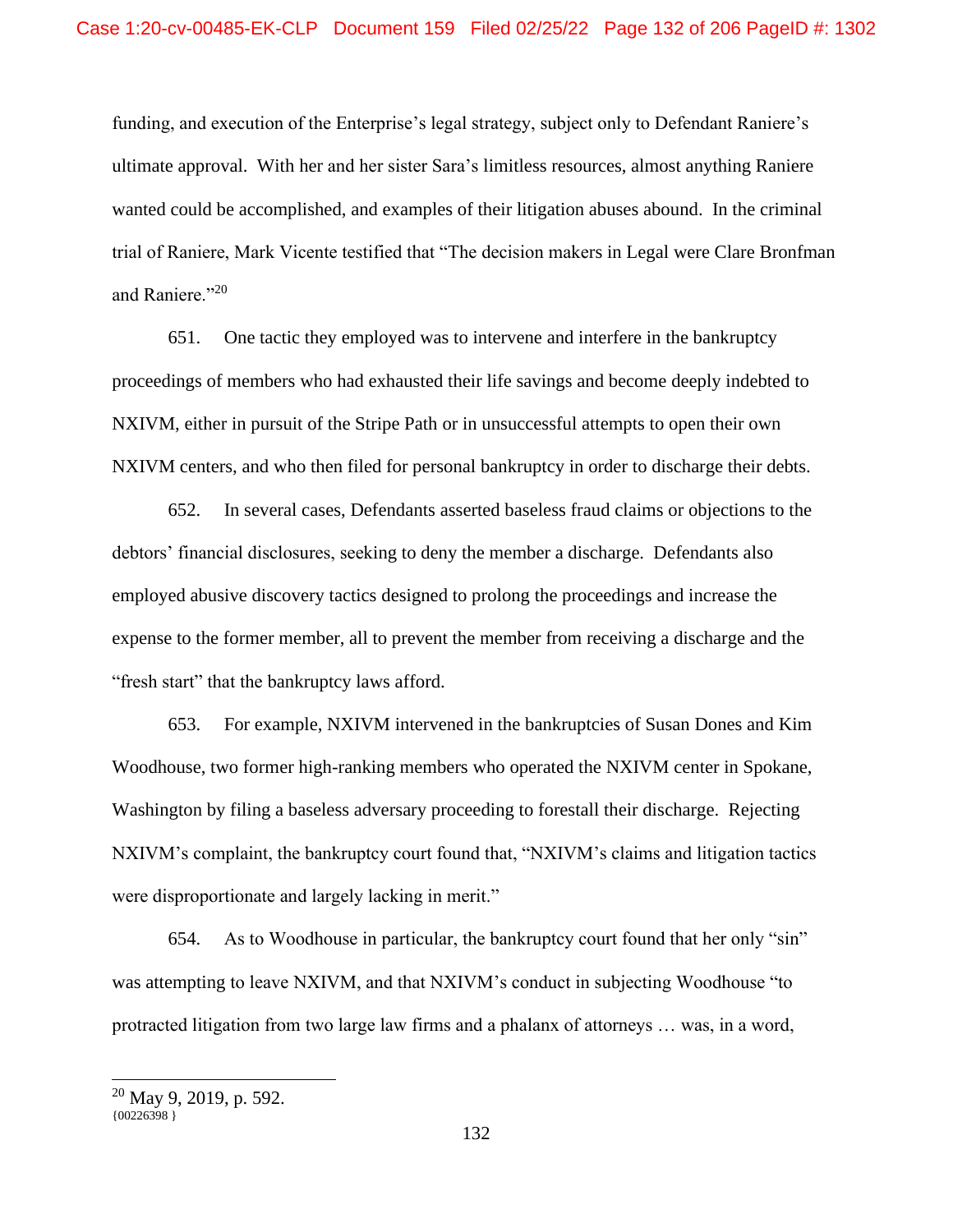deplorable" *In re Dones*, 2011 WL 5079585, at \*18 (Bkrtcy. W.D. Wash. 2011).

655. In another example, NXIVM brought two adversary proceedings to interfere with the bankruptcies of Barbara Bouchey, a former NXIVM leader and executive board member with extensive knowledge of NXIVM and its operations.

656. NXIVM also tried to have Bouchey, a certified financial advisor, prosecuted in New York for extortion and sought regulatory enforcement proceedings against her for nonexistent financial crimes. In that action, Defendants hired a private investigator who was later charged by New York State regulatory authorities with intimidating witnesses in the case.

657. NXIVM also targeted Raniere's former girlfriend, Plaintiff Toni Natalie, for over eight years in an unsuccessful attempt to deny her a bankruptcy discharge. The judge rejected NXIVM's meritless objections as nothing more than "a jilted fellow's attempt at revenge or retaliation against his former girlfriend, with many attempts at tripping her up along the way." Defendants even interfered with Natalie's mother's bankruptcy proceeding to punish her for helping to pay for Natalie's legal fees.

658. In 2003, Defendants launched a legal crusade against cult deprogrammer Rick Ross and the Ross Institute for publishing highly critical articles about NXIVM technology, including excerpts from NXIVM's course materials. Over the next fourteen years, the Defendants engaged in relentless scorched-earth litigation, bringing parallel proceedings in multiple courts to destroy both Ross and the Ross Institute.

659. Defendants employed a private investigator to obtain Ross's confidential banking and telephone records, which one court observed could only have been obtained in "improper and probably illegal manner." *NXIVM Corp. v. O'Hara*, 241 F.R.D. 109, 116 n.29 (N.D.N.Y. 2007).

{00226398 }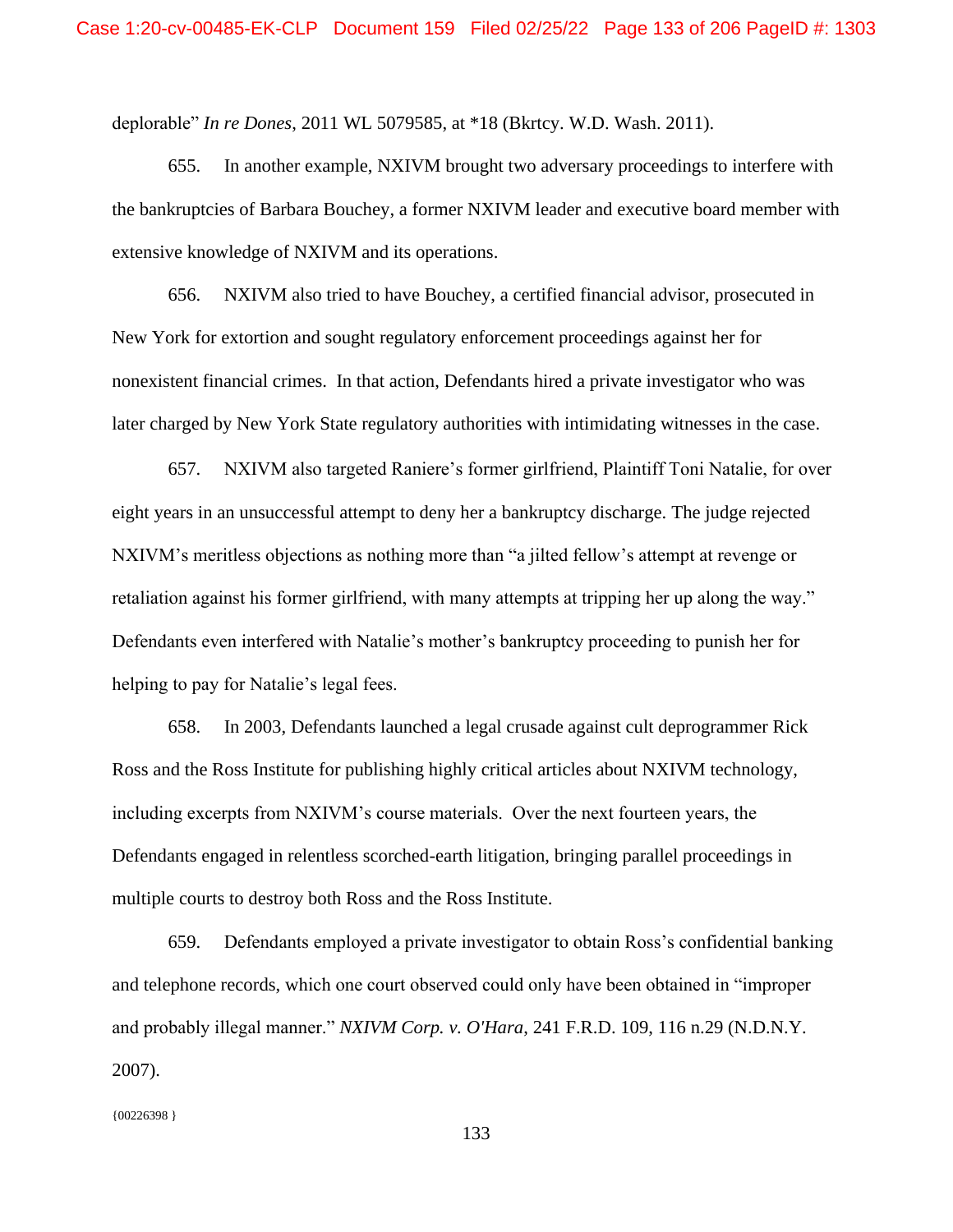660. During discovery in the Ross litigation, Raniere, Clare Bronfman and Nancy Salzman directed others in NXIVM to conceal evidence by altering videotaped recordings of NXIVM classes, in which Nancy Salzman made false statements about the ability of Rational Inquiry to cure physical and mental illness, because Raniere knew this was damaging to NXIVM's litigation position.

661. In *Raniere v. Microsoft Corp.,* Nos. 15-0540 & 15-2298, 2016 WL 4626584 (N.D. Tex. Sept. 2, 2016), Raniere sued Microsoft Corporation for infringement of a patent that he did not own (the "GTI patent"). After two years of discovery, Raniere was still unable to document his ownership.

662. The Court dismissed the case for lack of standing and awarded attorney's fees and costs to Microsoft, sanctioning Raniere for his "clear history of delay and contumacious conduct" and acting in "bad faith to vexatiously multiply these proceedings and avoid early dismissal." 2016 WL 4626584, at \*5. The court characterized Raniere's conduct in the litigation as "deplorable," finding that Raniere "made false and misleading representations to Defendants and the Court," gave testimony that was "wholly incredible and untruthful," that he "engaged in a pattern of obfuscation, offering inconsistent theories and arguments and promising to produce evidence that never materialized," and that he "made false and misleading representations to Defendants and the Court that resulted in, among other things, prejudice to Defendants in the form of significant legal fees incurred in defending the action." Id. Id. at 4-5. The sanctions were affirmed on appeal. *Raniere v. Microsoft Corp*., 887 F. 3d 1298 (Fed. Cir. 2018).

663. In the *Microsoft* litigation, the district court specifically found that Raniere did not own any rights to enforce the GTI patent because he did not own any interest in or have any right to direct or act on behalf of GTI, the company with sole ownership rights to the patent. In fact,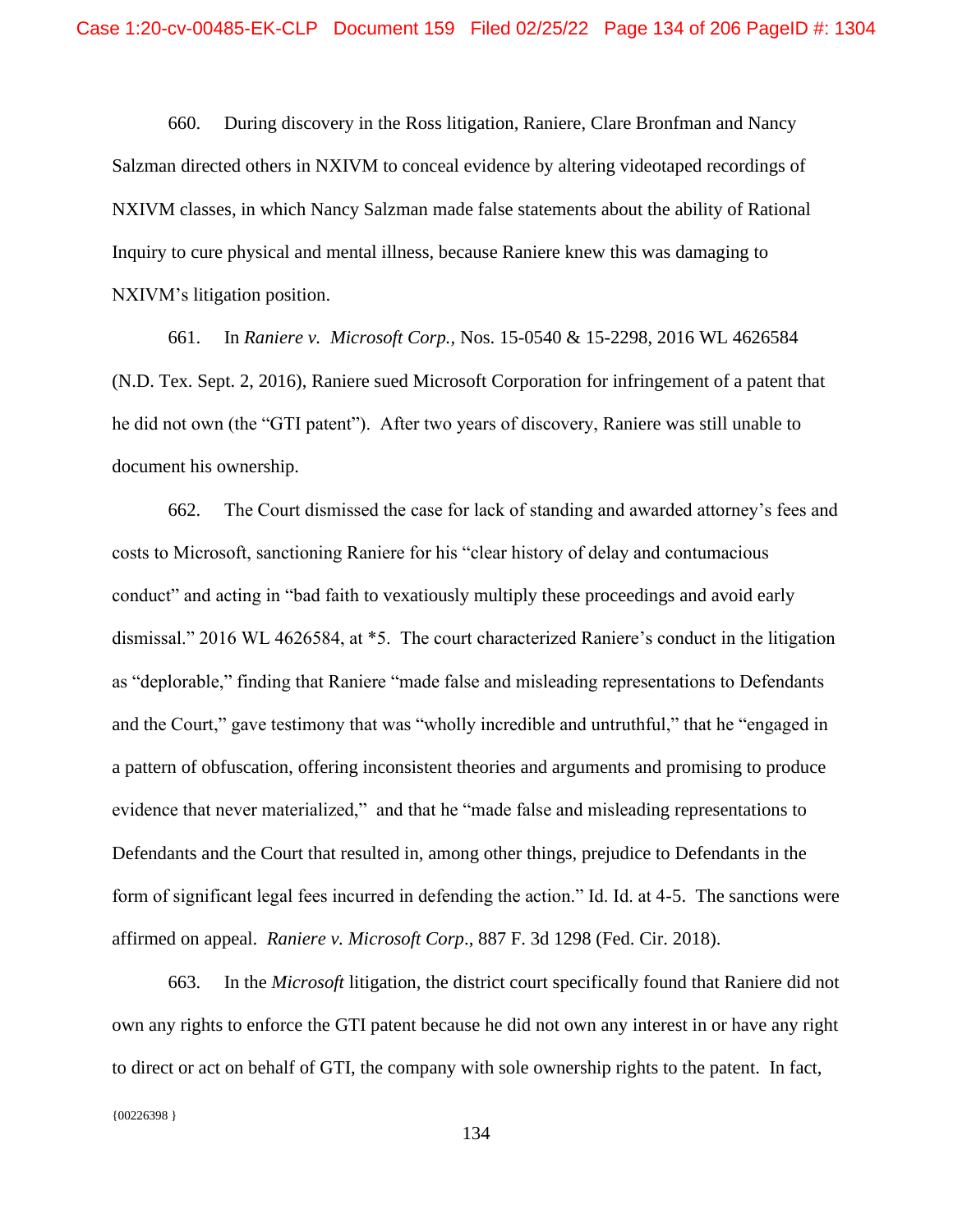as Raniere knew, GTI was majority owned and controlled by his former girlfriend, Toni Natalie, who therefore held or controlled all rights to the patent. Nevertheless, Raniere commenced a meritless lawsuit against her in the State of Washington, asserting, once again, that he owned the rights to the GTI patent. Natalie challenged the Washington court's personal jurisdiction. Backed by unlimited Bronfman funds, Raniere's high-priced lawyers demanded jurisdictional discovery, fighting hard to require Natalie to travel across the country to sit for a deposition, even after being notified that due to a severe traumatic stress disorder, Natalie had difficulty traveling. Appreciating her circumstances, the court ordered Natalie's deposition to be taken near her home in New York State. The lawsuit was dismissed for lack of personal jurisdiction, and the court-imposed sanctions on Raniere and his counsel.

664. At the time of these events, Raniere was hiding from law enforcement authorities in Mexico. Through the attorney who handled all intellectual property matters for Raniere, Clare Bronfman and NXIVM, Raniere offered Natalie a small payment to settle the Washington State lawsuit in exchange for all rights to the GTI patent. Unbeknownst to Natalie, Microsoft had commenced an action before the U.S. Patent Trial and Appeals Board ("PTAB"), seeking to invalidate the GTI patent. In order to oppose this action by Microsoft, Raniere and his counsel appeared on GTI's behalf and falsely represented that Raniere controlled GTI. That attorney did not notify Natalie of the pendency of that proceeding and never sought permission from her to appear on behalf of GTI, even while he attempted to negotiate a settlement of the Washington State lawsuit on Raniere's behalf. By the time Raniere's counsel, compelled by order of the PTAB, notified Natalie that he had represented GTI without her permission, it was too late – Natalie was unable to secure qualified patent counsel to represent her *pro bono* (only qualified patent lawyers can practice before the PTAB), default was entered, and the patent was

 ${00226398}$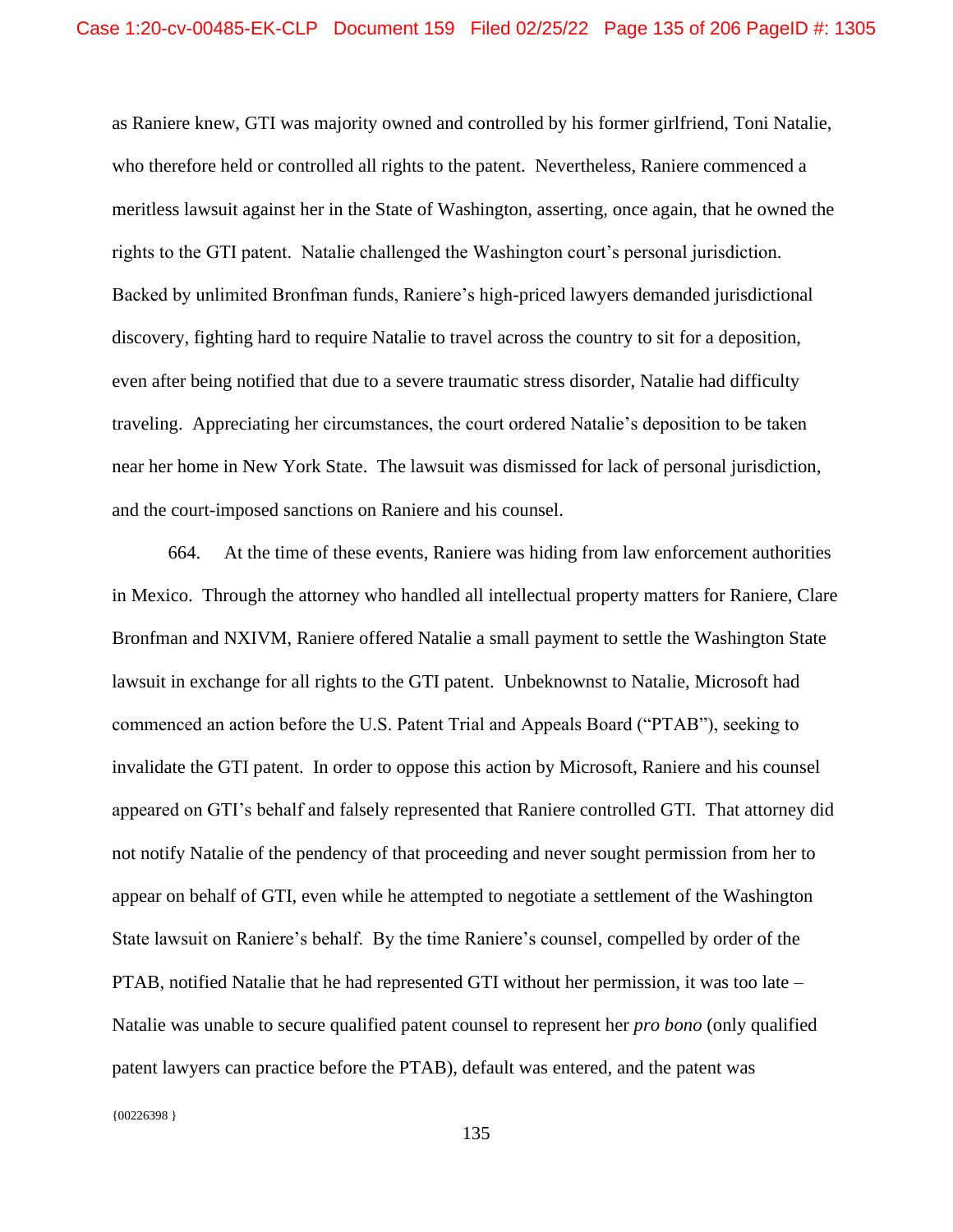invalidated.

665. When news of DOS was emerging, and she was receiving desperate pleas for the return of DOS victims' collateral, Defendants Clare Bronfman and Raniere also drafted threatening letters that were supplied to NXIVM's lawyers, who transposed the letters verbatim onto law firm letterhead and then sent them to the targets of the Enterprise's wrath, including Plaintiffs Sarah Edmondson, Jessica Joan Salazar and Soukiana Mehdaoui. According to the District Court, "here we have Ms. Bronfman, in September 2017, working hand-in-hand with Raniere to intimidate and silence victims of Raniere's brutal campaign of sexual abuse and exploitation."

## **New Companies – The Institutionalization of Sexual Abuse of Women**

666. In or around 2014, Defendants created yet another set of new programs. Partly as a way to keep existing members on the hamster wheel of endless curriculum, and partly to induce certain members or new recruits to join supposedly exciting new business ventures, Defendants established the Ultima companies – businesses tailored to appeal to a particular audience.

667. Among the Ultima companies were The Source and exo/eso. The most insidious aspect of these two new programs was known only to Raniere and his Inner Circle: that they would be used to recruit and groom suitable female candidates for sexual servitude to Raniere.

668. Raniere and Clare Bronfman personally oversaw all aspects of the development and operation of exo/eso, NXIVM's bodywork program that was marketed to athletes, fitness enthusiasts, yoga practitioners, and others with an interest in physical health and well-being. To staff exo/eso, Raniere and Clare Bronfman selected six people who fit his criteria: female, young, attractive, thin, and interested in devoting their time to a career within NXIVM.

{00226398 }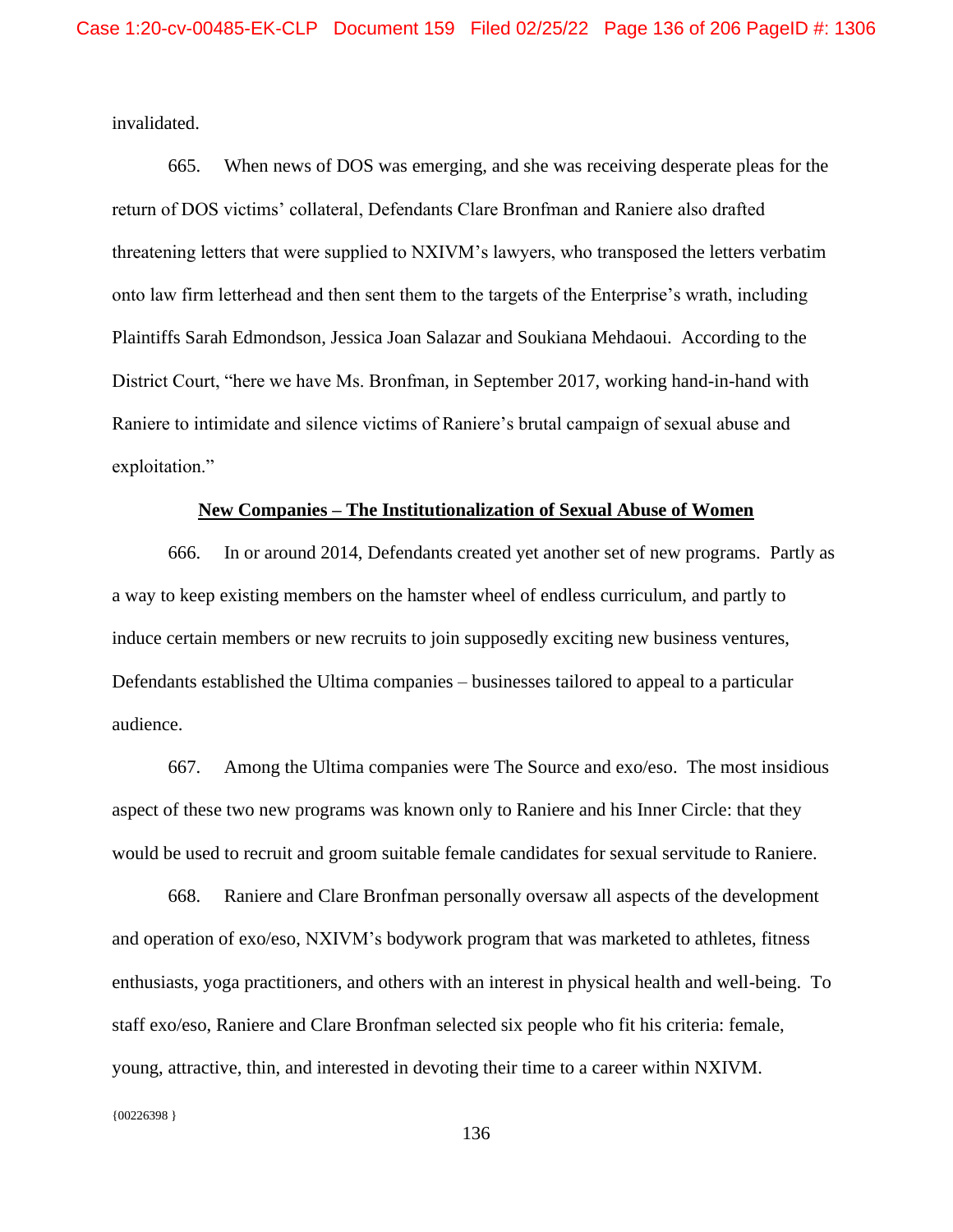669. Among these six were Adrienne Stiles, Lindsay MacInnis, and Bonnie Piesse. All were honored to have been selected by the Vanguard to work closely with him on this program and were excited by the prospect of earning thousands of dollars monthly and substantially more over the first few years.

670. To work closely with Raniere, exo/eso members had to meet with him when and where he commanded. Often this would be in the middle of the night  $-3$  a.m. meetings were not unusual – which resulted in perpetual sleep-deprivation. Exo/eso participants were, therefore, physically weak and easy to manipulate in accordance with Raniere's needs and desires.

671. During often hours-long meetings, Raniere would dictate the supposed exo/eso curriculum to these women. While there was some physical component, it was not particularly challenging or innovative, though the women were told it was a work in progress that Raniere would continue to develop, even as students were recruited and the first trainings were held.

672. Exo/eso allowed Raniere to captivate and manipulate an audience predisposed to searching for meaning in his every word. But he was making the whole thing up as he went along.

673. Still, members of the NXIVM community signed up, and the prospect of this radically new and transformative bodywork system attracted new recruits, who were told that once properly trained they would be among the first to go out and open their own exo/eso centers around the U.S. and the world.

674. In fact, this business was a farce, never intended by Defendants to be a viable company. People paid substantial sums for a program that they thought would change their lives and careers for the better. To keep the women motivated, Raniere and Clare Bronfman created a costly event where wealthy NXIVM supporters traveled to Clare Bronfman's private island

{00226398 }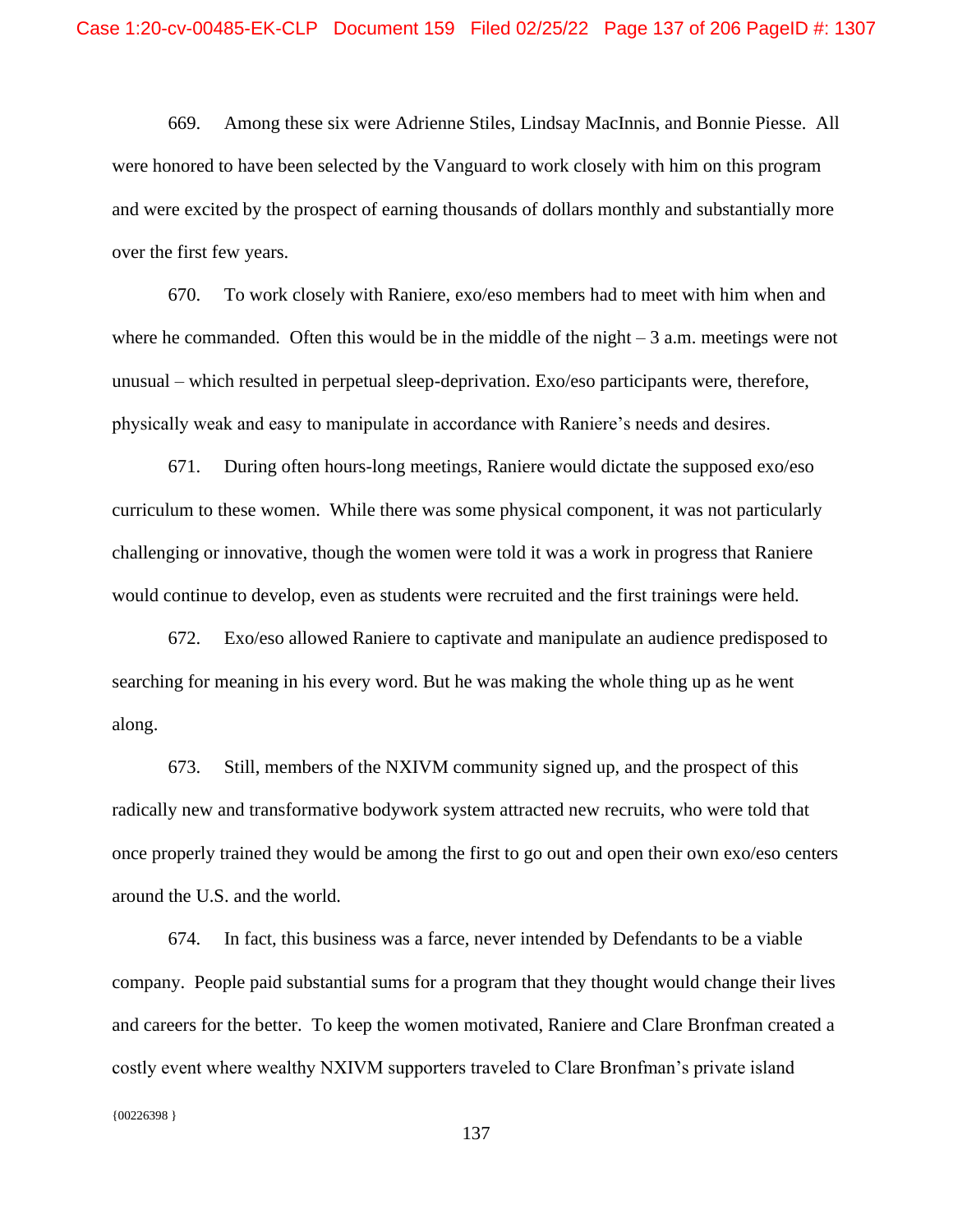resort in Fiji for a week-long exo/eso intensive.

675. Although, as in all things NXIVM, the women were never paid what they were promised, this event generated revenues that were in part used to compensate the women just enough to keep them on the hook, believing better days were just around the corner. Back in Albany, the early exo/eso seminars were well-attended, filled with members of the community dutifully taking yet another addition to the curriculum.

676. Once the initial interest waned, however, the company slowed and then stalled. No exo/eso centers were ever opened. Nobody graduated or obtained a certification to own, operate, or teach in such centers. No resources were made available to promote and market the company and its services.

677. Exo/eso was starved of resources, as Defendants through self-dealing caused the company to become indebted to the Defendants' many other entities, as well as to Defendants themselves, including most prominently Clare Bronfman.

678. Exo/eso was ultimately a means for Clare Bronfman to assist Raniere with recruiting women whom Raniere considered desirable. Clare Bronfman helped Raniere groom these women, going so far as to manipulate foreign nationals into positions where their immigration status was compromised, they were completely broke, and thus completely dependent on Clare Bronfman and Raniere.

 ${00226398}$ 679. When exo/eso women complained about the lack of compensation, Raniere and Clare Bronfman told them that they did not deserve to be paid. Defendant Lauren Salzman also became involved in this coercive manipulation. Salzman scolded the women for having a sense of "entitlement," claiming that they had "ethical breaches," and that until those breaches were "healed," they had no right to be compensated. The women were required to attend a private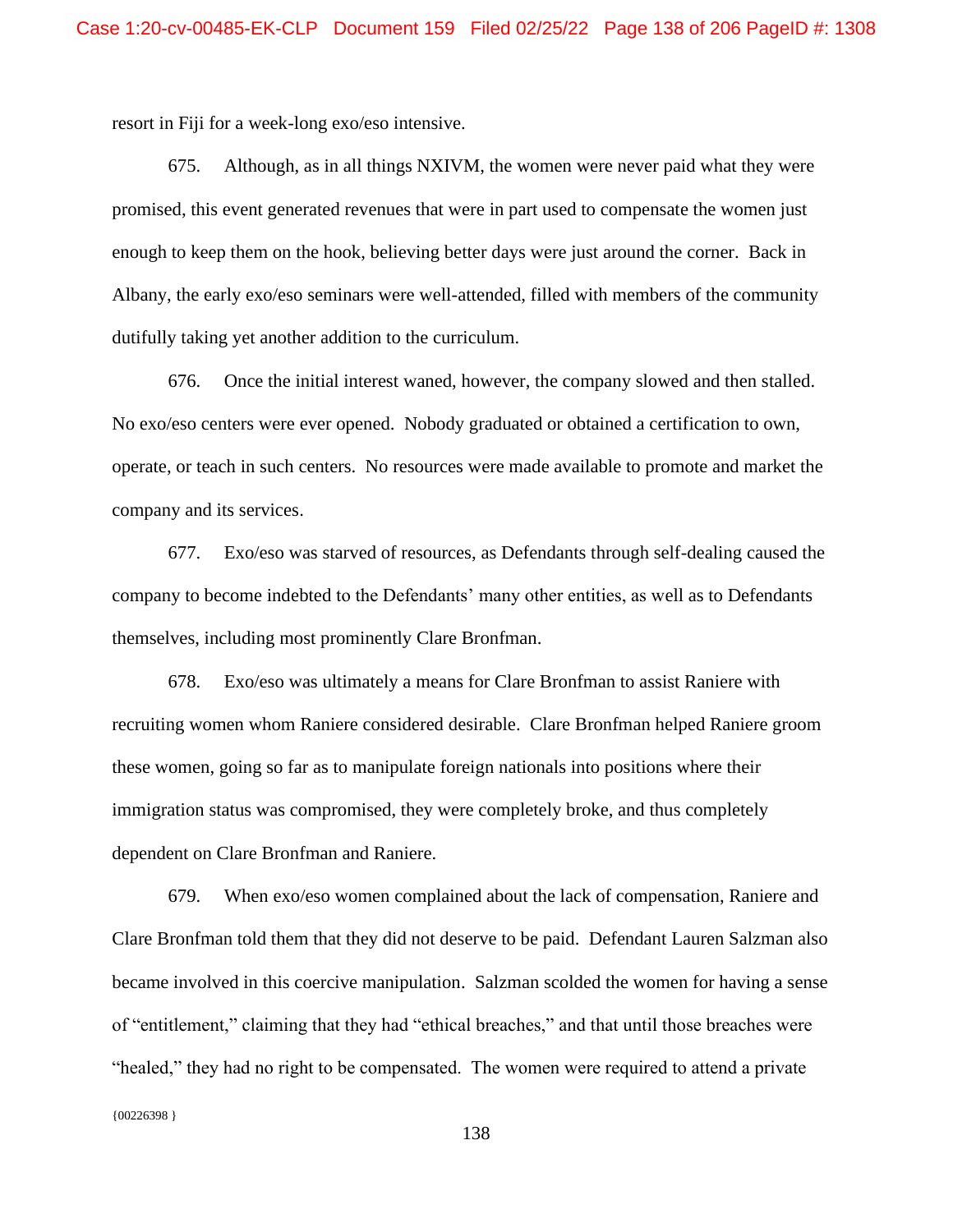teaching of NXIVM's "tribute" module, where they were told that they needed to learn how to work for free willingly.

680. To generate interest in these programs, Raniere announced that The Source – an Ultima program for actors and other public speakers – would also include exo/eso training as an integral component. This kept the women trying to build exo/eso busy with more teaching but added nothing to their revenues or incomes, because they were told by Clare Bronfman and others that they had no "ethical" claim to The Source revenues.

681. Over time, as Raniere worked closely with the women whom he and Clare Bronfman had selected and recruited to "own" exo/eso, Raniere and Clare Bronfman used his position of authority – the tremendous power differential he had built into NXIVM – to identify which women would be most susceptible to his grooming methods and sexual advances. The experience was traumatic for all of the women Bronfman and Raniere "worked with" in developing exo/eso.

682. In the case of Lindsay MacInnis, Defendants' grooming efforts failed, but not before she was threatened, subjected to sleep-deprivation, EMs, and caused to suffer self-blame, self-doubt, and the stress of being lured into an illegal immigration status trap. Initially, Clare Bronfman had helped her secure a business consultant's visa under what Lindsay MacInnis did not know were false pretenses.

683. Lindsay MacInnis traveled to the U.S. to further her progress within the NXIVM system, to have an opportunity to work directly with Raniere, and most importantly, to earn a respectable wage providing services described in detail in a letter from Clare Bronfman, written to support her visa application.

{00226398 } 684. None of it was real. To Lindsay MacInnis' horror, the sophisticated business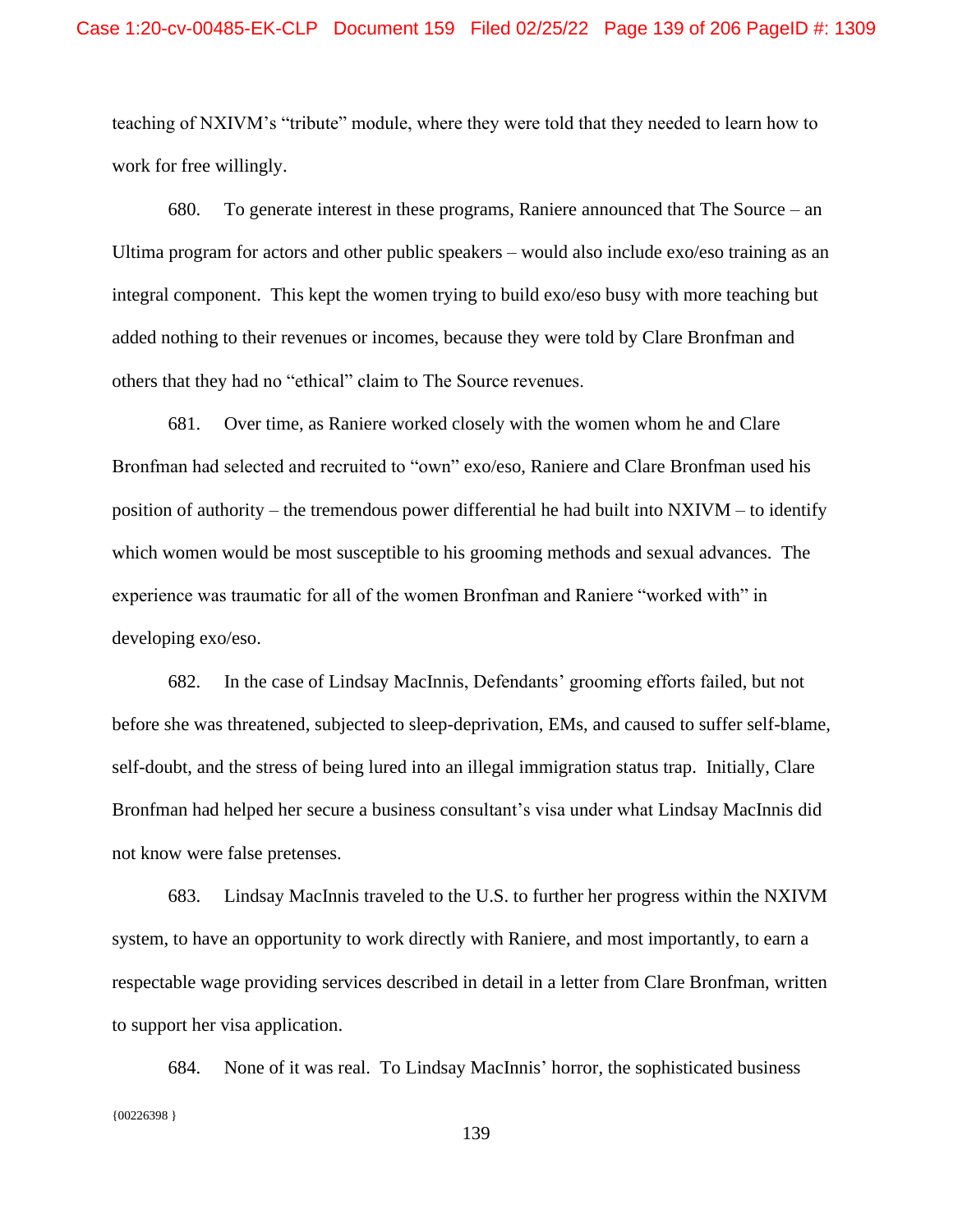consulting work she was promised turned out to be an underpaid job in exo/eso and a second underpaid job providing services to Clare Bronfman as a personal assistant.

685. When Lindsay MacInnis complained or asked questions, she was reprimanded. After several months of persistently reminding Clare Bronfman that she had been promised a certain income, Clare Bronfman begrudgingly began to pay her the promised sums. Later, however, Clare Bronfman informed Lindsay MacInnis that those funds were not salary but a loan, and that she was obligated to continue providing services until she paid it back.

686. Lindsay MacInnis did not feel safe challenging Defendants about her circumstances, because she realized that she had been lured into the country on a fraudulent visa, that she had no valid immigration status, and that she faced serious legal trouble if Defendants turned her over to authorities.

687. Lindsay MacInnis was vulnerable and traumatized. Recognizing that her circumstances were not going to improve, that exo/eso was not what had been promised, and that working so closely with Raniere was discomfiting, Lindsay MacInnis left Albany and returned to Canada, hoping that distancing herself from NXIVM would allow her to recover and heal.

688. Raniere, Clare Bronfman, and the other Individual Defendants refused to accept Lindsay MacInnis' exit, knowing that it would draw attention to the flaws inherent in exo/eso as both a business and a bodywork system.

689. Consequently, Clare Bronfman hounded Lindsay MacInnis even after she had left, demanding that she repay the funds Lindsay MacInnis was entitled to as a condition of her visa. When Lindsay MacInnis informed Defendants that she was seeking employment as a yoga instructor, Defendants threatened her with legal action under Lindsay MacInnis' non-compete agreement with NXIVM, which prohibited her from teaching any form of exercise.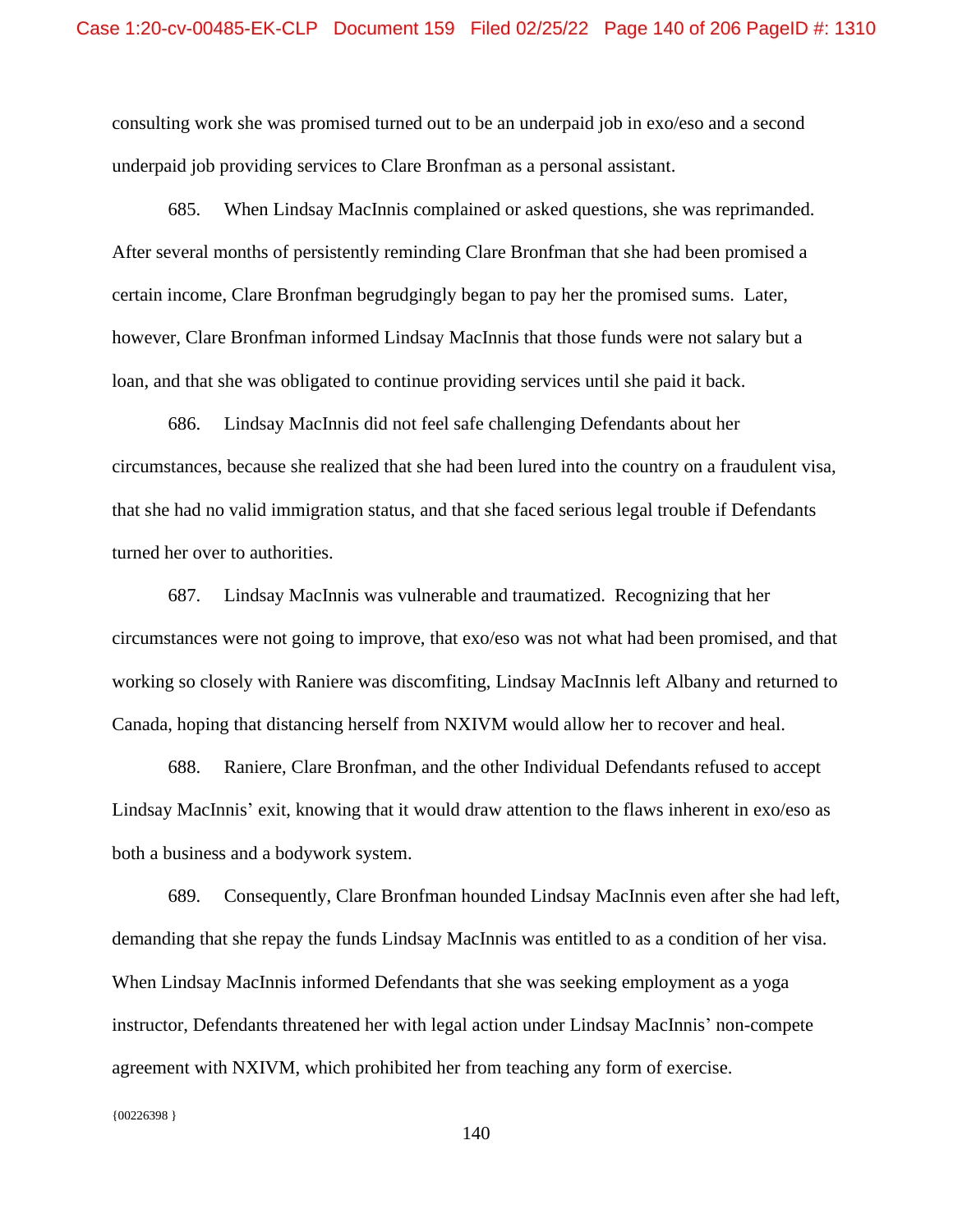690. Her only choice, Defendants argued, was to return to the U.S. and resume her duties with NXIVM. Lindsay MacInnis did not return, and she still struggles to recover from the experience of being trapped in servitude to the NXIVM system.

691. Similarly, Bonnie Piesse was tasked with developing exo/eso and two other Ultima projects. She was expected to be on call for Defendants twenty-four hours a day, and she was punished if she was not available at times when she was called upon. She was not paid for her first nine months of work, and when she finally began receiving some compensation, the payments soon stopped. She was told that she had not rightfully earned the payments, needed to work on her issues, and needed to pay tribute to Raniere.

692. Adrienne Stiles was also a founding member of exo/eso reporting to Clare Bronfman. Exo/eso was so demanding that she quit her job. She was not compensated for the first year of work, and when she was, the payments soon stopped. Also suffering physical injuries from the job, Adrienne could not afford health insurance and treatment and she was forced into debt. As with so many others, Adrienne eked out an existence by, among other things, working as a personal assistant for Clare Bronfman.

### **The Knife of Aristotle – Drawing the Curtain Between NXIVM and Reality**

693. Another of the Ultima Companies was the Knife of Aristotle ("The Knife"), founded in 2014 as a purported news outlet. The key officers of The Knife included Defendants Allison Mack and Nicki Clyne.

694. Raniere's stated purpose for creating The Knife was the scientific analysis of existing media, including fact checking, so that subscribers could cut through abundant fake news and get to the truth. The truth, of course, meant Raniere's spin on everything, and the Knife was just one more way in which Raniere isolated his followers from outside influences.

{00226398 }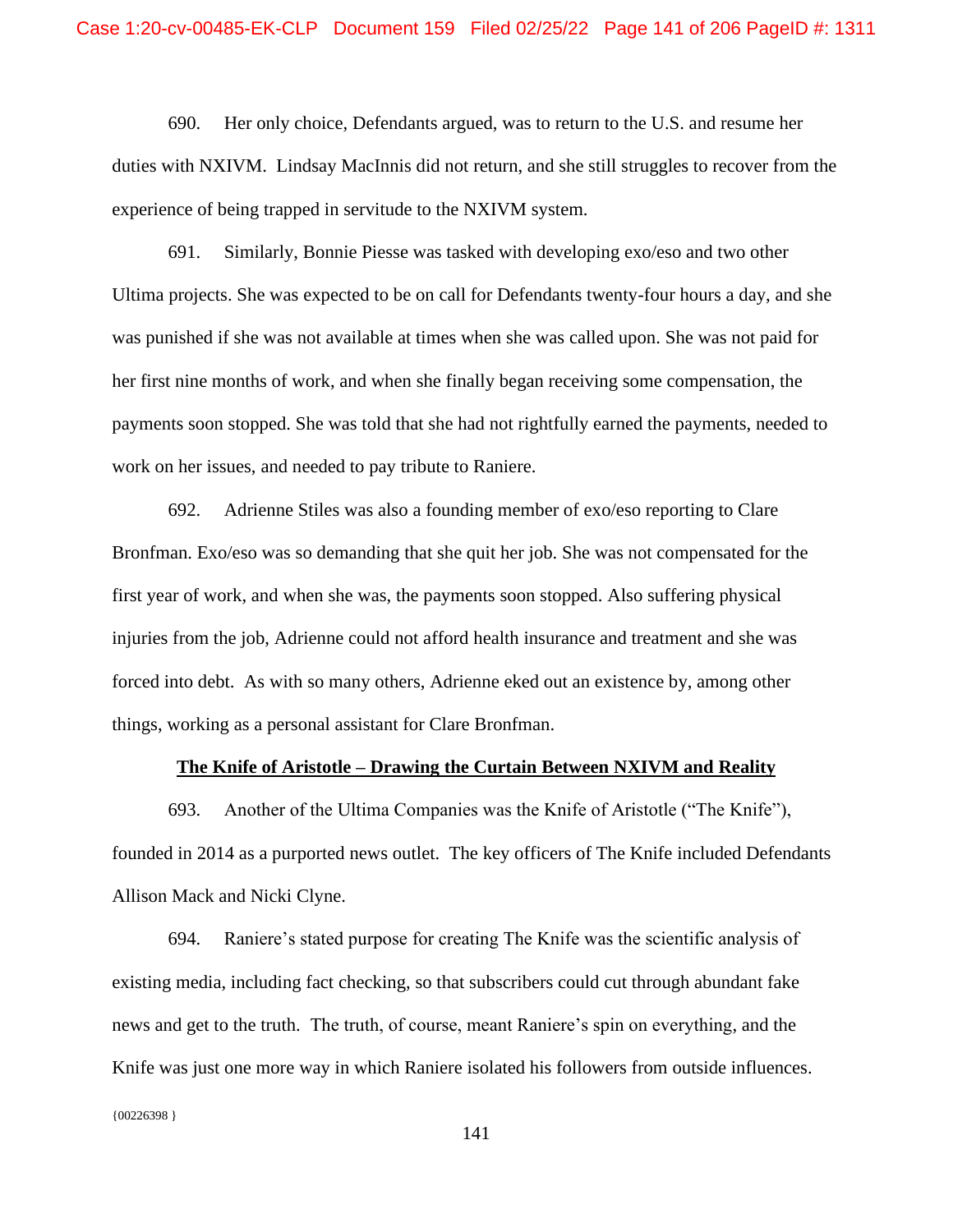695. It also enabled him to shield members from bad press about NXIVM because members of the NXIVM community received their news solely from The Knife. To get news from anywhere else meant that one was rebellious and jeopardizing the community.

696. Soukiana Mehdaoui, Veronica Jaspeado, Isabella Constantino, Ashley McLean, Maja Miljkovic and Mark Vicente worked for the Knife.

#### **Collateral**

697. NXIVM used a concept known as "collateral," to enforce what the creators considered "ethical" conduct. Under Raniere's teachings, a person who was honorable and who intended to "uphold his word" should be happy to "collateralize" his word in a demonstration of good faith.

698. However, once someone provided such collateral, he or she would be subject to extortive demands and coerced into doing things he or she would not otherwise freely do. As Lauren Salzman stated in her testimony in the Raniere Trial, "your collateral should be so distasteful that you would rather die than break your promise."<sup>21</sup>

699. The concept of collateralizing one's word arose out of the NXIVM teaching that people failed to keep their commitments and achieve their goals because they were weak; however, people could train themselves to honor their commitments by undertaking an unpleasant task or punishment if they failed.

700. For example, a member might set a goal of running one mile a day to achieve her weight goals, commit to attending committee meetings on a weekly basis, and promise to take a cold shower as punishment if she failed to keep those commitments. The concept was analogized to providing collateral on a loan and therefore appeared innocuous.

 ${00226398}$  }  $21$  May 20, 2019, p. 1654.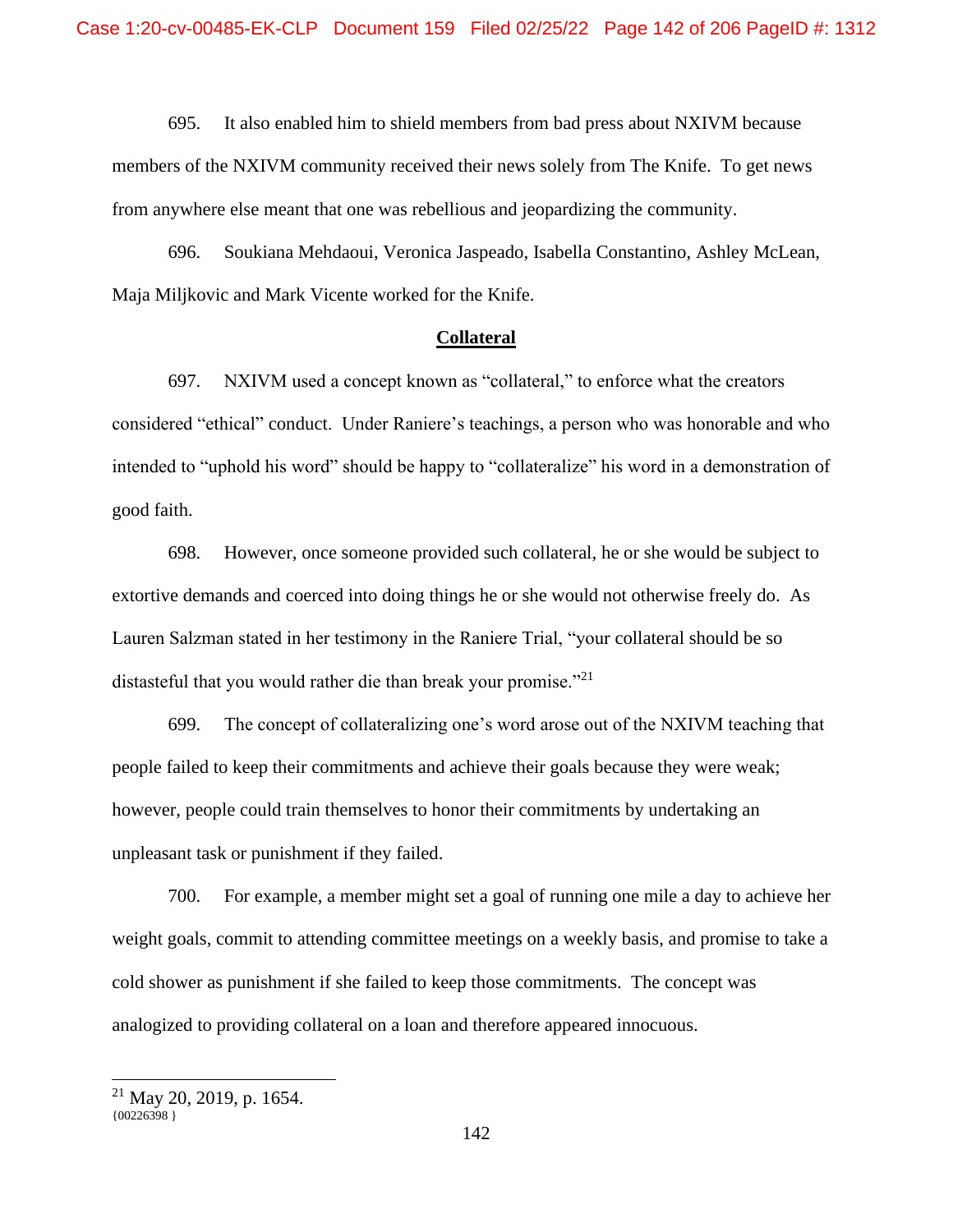701. Collateral was reinforced by a module that described punishment as the use of rational judgment and critical thinking to uphold ethics. Punishment was a method of increasing self-esteem by "confronting" cause and effect. In fact, NXIVM taught that forgiving someone with integrity required that person to submit to the appropriate punishment, or "penance."

702. Penances were applied ruthlessly. If a DOS slave failed a task, the entire pod or the master would be required to undertake a penance. In one instance, an entire slave pod was filmed being paddled naked as a result of one individual's supposed failing. With the creation of Jness and SOP, the concept evolved as a punishment for failure to meet demands of the program, such as responding to readiness drills.

703. Most importantly, collateral was the key to gaining admission into DOS: recruits were required to provide deeds to property and confidential information about themselves, family members, or employers, or were encouraged to lie if the information provided was not scandalous enough to merit Raniere's approval.

#### **DOS**

704. Existing within NXIVM was a highly secret organization known as "DOS," which, upon information and belief, was an acronym for a Latin phrase concocted by Raniere ("*dominus obsequious sororium*") roughly translating to "lord over the obedient female companions." DOS was also sometimes referred to internally as "the Vow."

{00226398 } 705. DOS was based on and utilized NXIVM course materials, created by Raniere and Nancy Salzman, which taught that women have certain "weaknesses" or tendencies, such as being over-emotional or reveling in victimhood, that interfered with their professional advancement and personal satisfaction. NXIVM's curriculum, particularly Jness and SOP Complete, also taught that women must remain monogamous and subservient to men, while men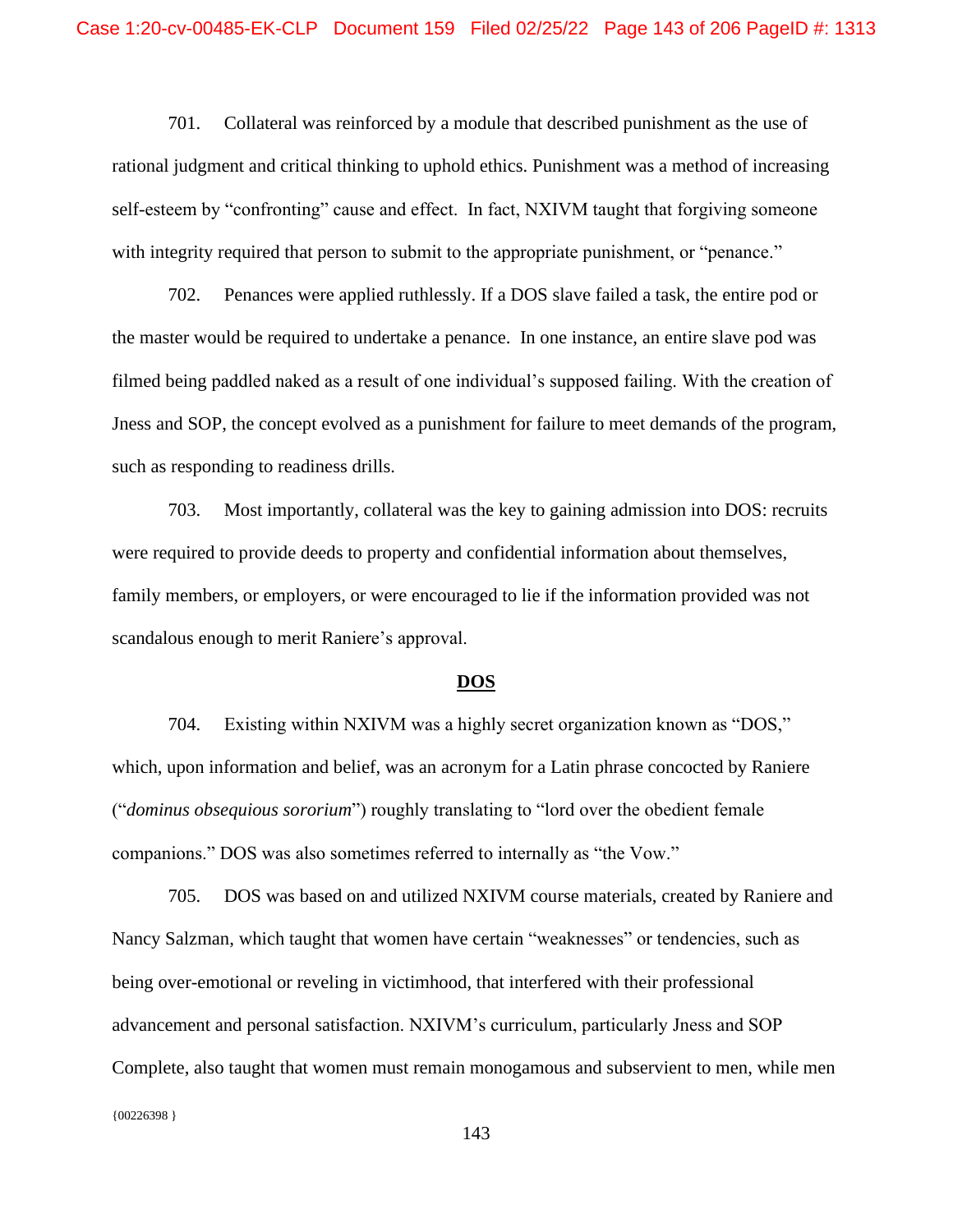needed and should have multiple sexual partners.

706. Like NXIVM, DOS had a pyramid structure with Raniere alone at the top level as "grandmaster." Below Raniere were several women who served as "First-Line Masters," taking direction from Raniere in organizing and operating DOS. All other participants in DOS were women "slaves."

707. Each woman "slave" was expected to recruit and master her own "slaves," who were required to serve not only the women who recruited them, but the masters at higher levels, including Raniere. For example, Defendant Mack was a First Line Master within DOS who reported directly to Raniere as her master. In turn, Mack recruited her own "slaves," who were required to recruit their own, as well. All the women in Mack's line of slaves were obligated to serve her and comply with her directions. This was true of each First-Line Master's line of slaves.

708. As Lauren Salzman testified in the Raniere trial, describing a message of encouragement she sent to one of her own slaves, "if [you] had six 'slaves' who had six . . . each had six 'slaves,' [you] would have weekly time committed to [you] for life... Any efforts you put in here will come back exponentially."<sup>22</sup>

709. In addition to Defendants Lauren Salzman and Allison Mack, and Nicki Clyne, Daniela Padilla Bergeron, Rosa Laura Junco, Loreta J. Garza Davila, and Monica Duran were also First-Line DOS masters with their own "pods" of women "slaves," some of whom had been coerced into recruiting their own "slaves" as well. The purpose was to provide a greater labor pool for Raniere and the First Line Masters, as well as to expand his supply of sexual partners.

710. DOS members recruited women from the ranks of NXIVM, often focusing on

 ${00226398}$  $22$  May 20, 2019, p. 1787.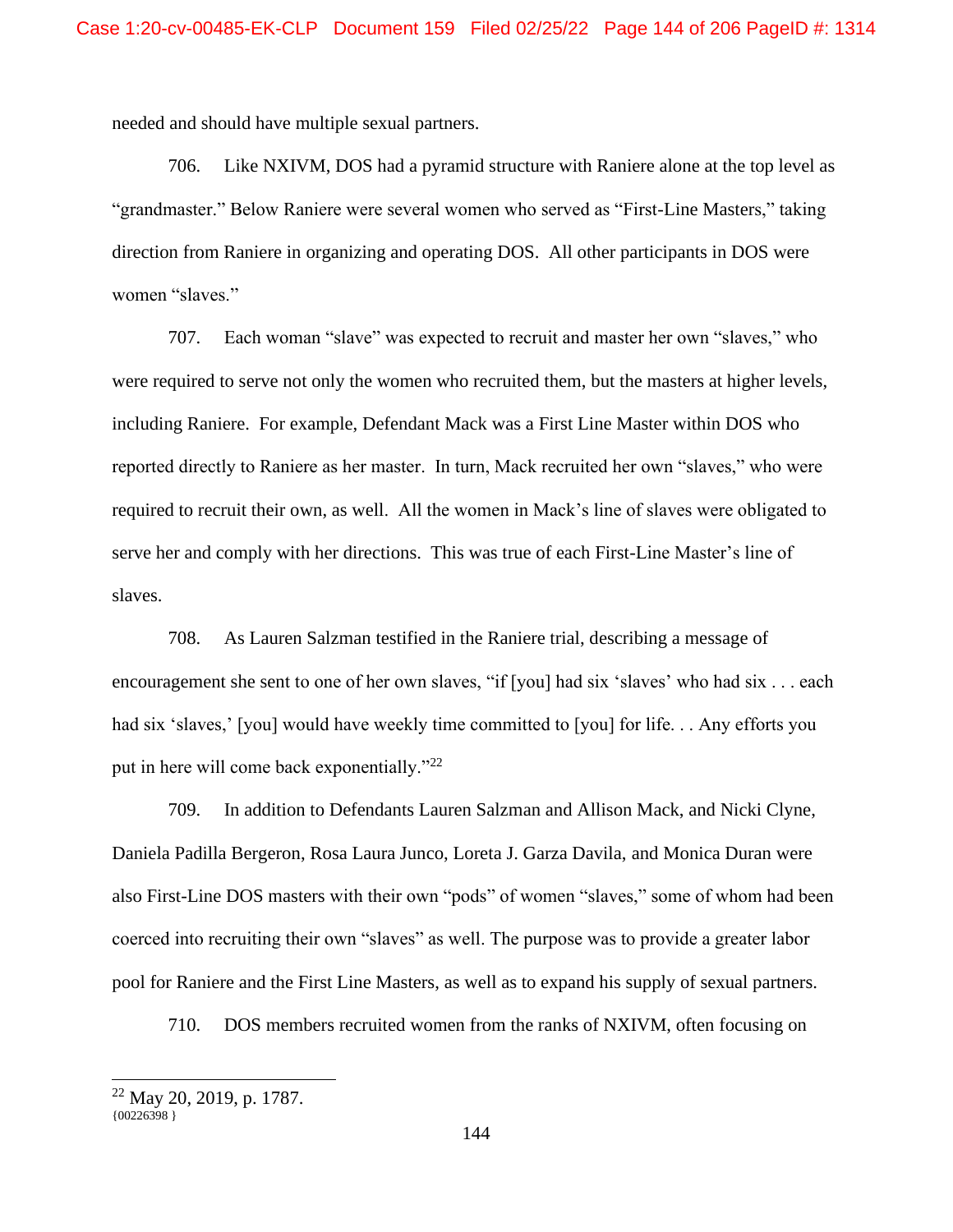prospective recruits who were perceived to be more open to trying new things, in search of a stronger identity within the group, in need of female mentors, and/or frustrated with the pace of their improvement and advancement within NXIVM.

711. DOS recruitment was cloaked in extreme secrecy. Initially, women were told only they had an opportunity to join a highly exclusive, secret "sorority," which would transform their lives. Raniere's involvement was concealed from recruits (if asked, DOS members trying to recruit other women were instructed to deny any involvement by Raniere), as were the organizing concepts of "master" and "slave."

712. If a recruit expressed interest, she was required to provide collateral as a condition of learning more details about the organization. The sole purpose of the collateral was to provide the First Line Masters with material that they could use to coerce recruits into obedient service and silence about DOS.

713. To satisfy the collateral requirement, recruits were required to turn over highly sensitive or incriminating information or materials that would devastate the reputations of the recruits or persons close to them if publicly exposed. Such collateral included sexually explicit or otherwise embarrassing photographs or videos, written or videotaped confessions about the recruit or people close to her, or other compromising information.

714. If the offered collateral was insufficiently scandalous, the recruit was instructed to provide something more damaging, even though her purportedly inadequate collateral was never returned in exchange. In some cases, the master and recruit collaborated on ideas for fabricated photos or confessions that were sufficiently extortionate for Defendants' purposes*.* In other cases, recruits were directed to provide assets as collateral, including titles to real and personal property and access to bank and credit card accounts.

{00226398 }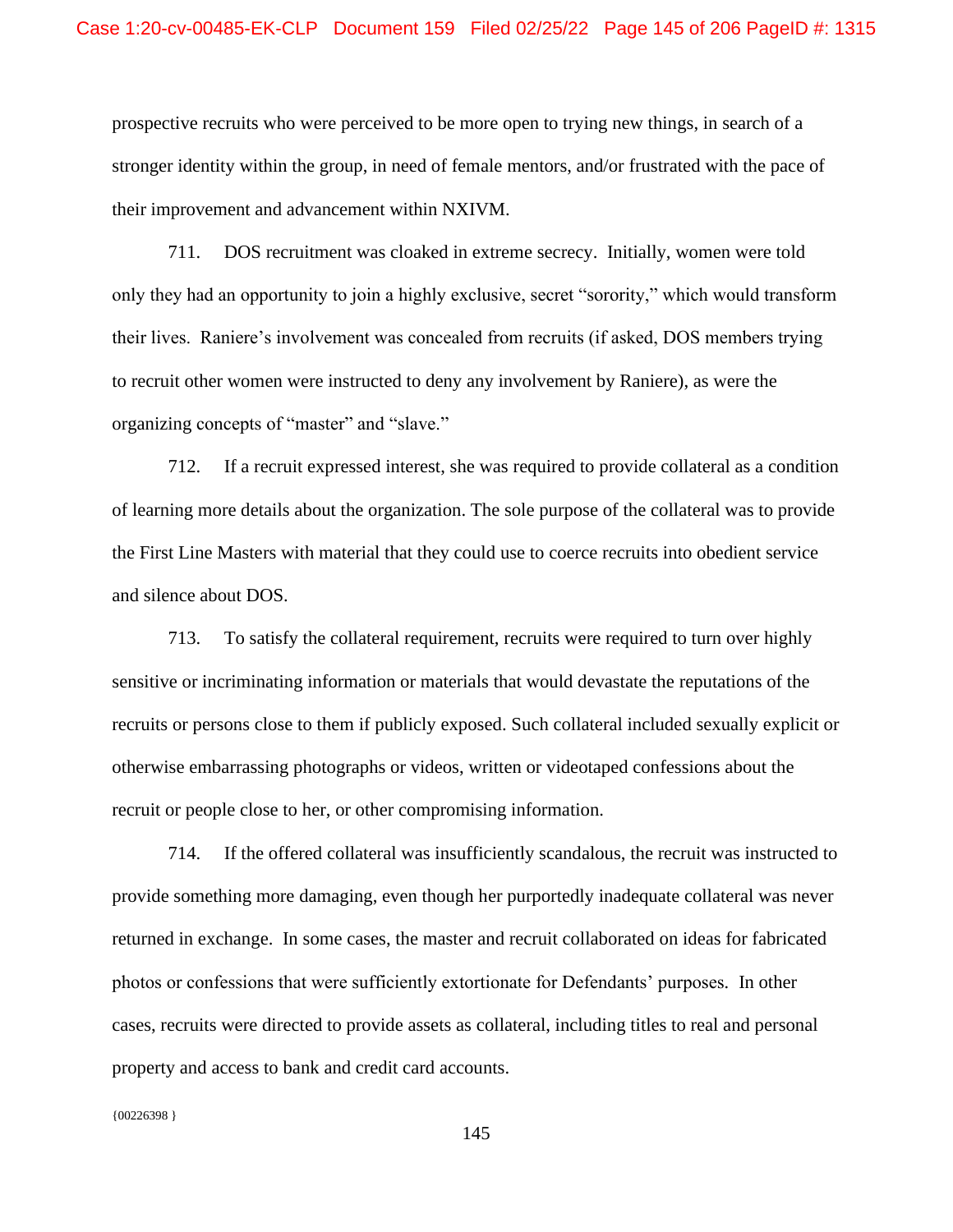715. Once a recruit supplied initial collateral, her prospective master would disclose only general details about DOS – that it was a supposedly woman-centered, woman-only organization focused on overcoming the personal weaknesses that, according to NXIVM teachings, were likely to hold women back personally and professionally.

716. Upon the submission of additional collateral, recruits were introduced to the concepts of "master" and "slave" as central parts of the DOS program, but not to the expectation that "slaves" would subject themselves to sexual and personal servitude. That information was saved until the recruit's collateral had become so damaging that the recruit was virtually bound to their master.

717. The terms "master" and "slave" were explained away as substitutes for concepts like guru-disciple, or sensei-student. If recruits expressed discomfort with the concepts, the recruiter would use standard NXIVM techniques to persuade the recruit that their discomfort and reticence were manifestations of their weaknesses and fears, which only reinforced the need for the DOS program to transform her life.

718. Recruits who expressed interest in joining DOS were again required to submit collateral to become members. Once they became members, the "slaves" were routinely required to provide more collateral with the understanding that, if they ever attempted to leave DOS, disclosed or discussed DOS publicly, or failed to comply with the expectations of them as "slaves" – including the demands for more collateral – the collateral already provided would be released and used against them.

719. Women experienced the weight of this threat even before formally joining DOS, because they submitted their first collateral without knowing anything about the program. By the time they found out the truth, they were trapped, because the disclosure of their first

146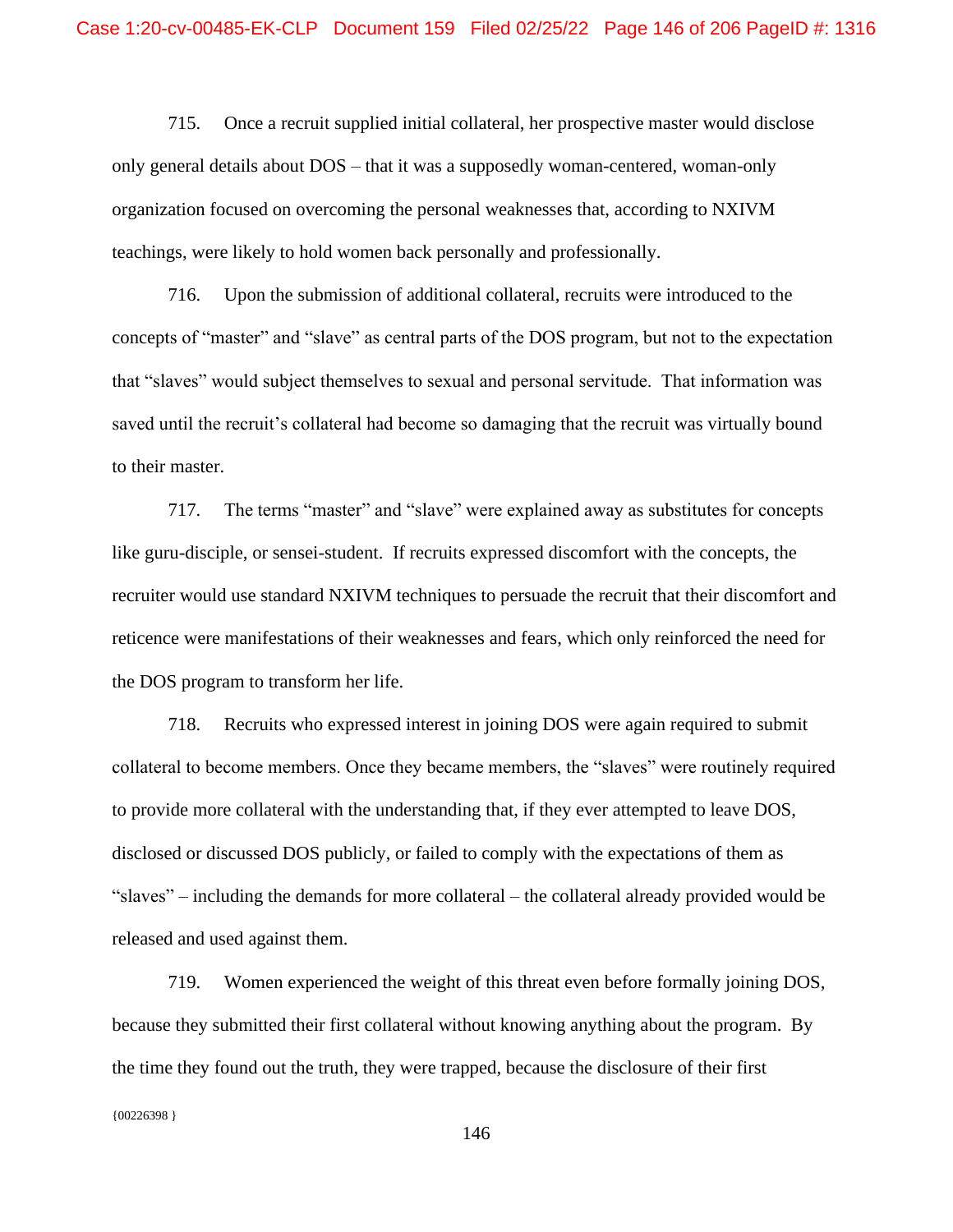collateral was already threatened.

720. Once admitted to DOS, "slaves" were required to perform personal services known as "acts of care" for their masters and the First-Line Masters, and "assignments," which typically involved mundane chores and errands requested by the master, but also anything a master commanded, including that lower-level "slaves" instruct their own "slaves" to provide services for higher-level masters. Such demands could be and often were required at any time, day or night and without notice.

721. Masters also directed their "slaves" to perform services for Raniere. The stated objective for each DOS master was to recruit enough "slaves," who in turn would be instructed to recruit their own "slaves," enough to obtain the labor equivalent of at least one full-time working employee per "pod" of "slaves." For First Line Masters, this would result in the development of a significant labor force over time.

722. The personal service system was enforced through a combination of NXIVM manipulation techniques and the ever-present threat of releasing collateral. DOS "slaves" were also required to perform work for NXIVM, such as reviewing and editing course materials or transcribing the numerous videotaped presentations featuring Raniere and other NXIVM leaders.

723. DOS leaders rigidly controlled the sex lives of their "slaves" by reinforcing NXIVM's teachings, particularly those found in the Jness and SOP Complete curriculum. "Slaves" were prohibited from masturbating or from having any sexual activity or gratification at all, and some were assigned to seduce and have sex with Raniere.

 ${00226398}$ 724. Because Raniere was known to prefer thin women, some "slaves" were forced to comply with subsistence diets as low as 500 calories, meticulously record their food intake and even send photographs of everything they ate to their masters. Failures to rigidly comply with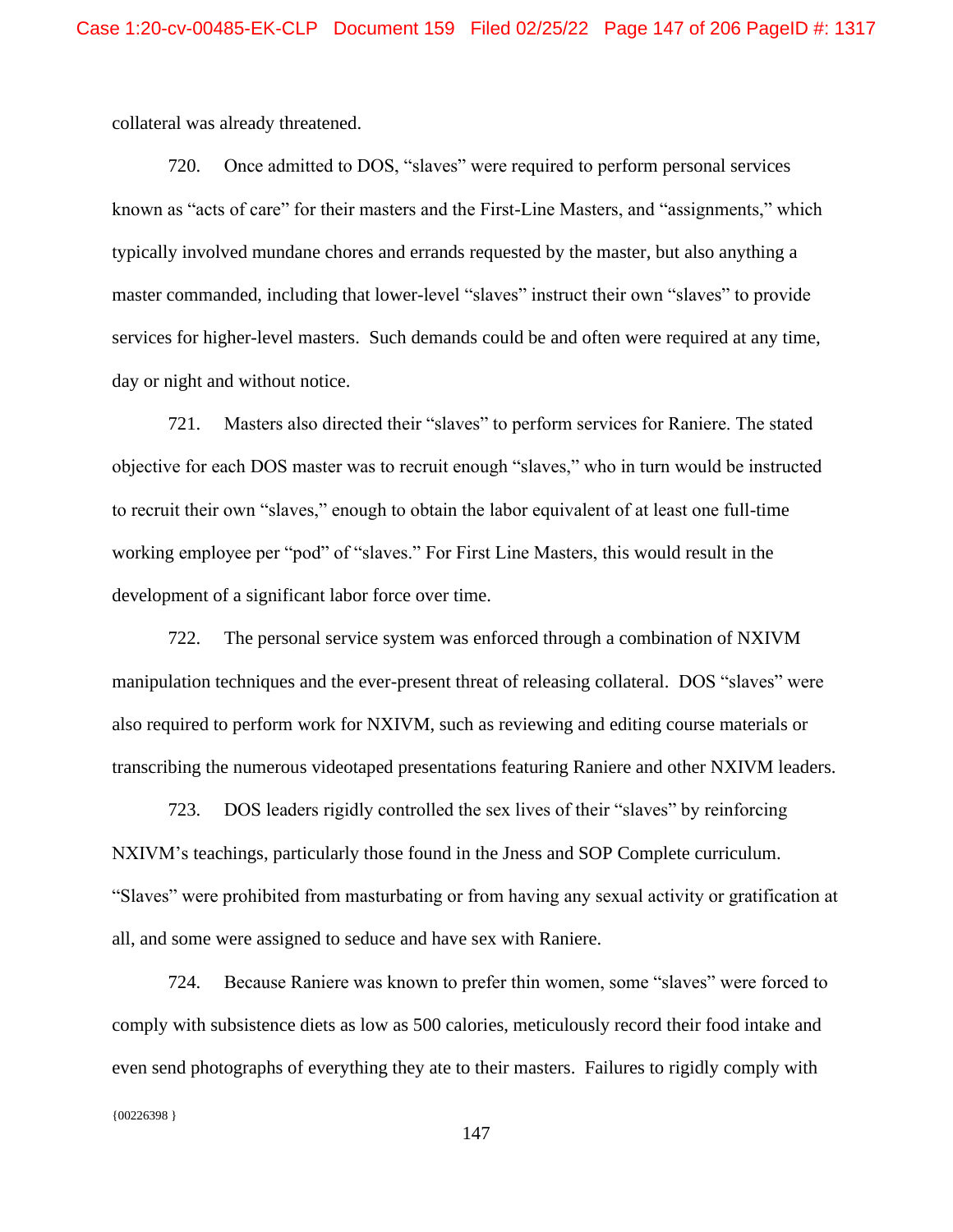these regimens would result in the imposition of penances or consequences, such as reducing caloric intake even further or fasting.

725. Another common penance for DOS "slaves" was paddling. Paddling was expressly recommended and described by Raniere to his First Line Masters. As First Line Master Defendant Lauren Salzman testified in the Raniere Trial: "Keith told us . . . how we [should] paddle each other. . . three hard whacks. If you snap the wrist right, it should really hurt." $^{23}$ 

726. First Line Masters directed their "slaves" to have sex with Raniere in order to curry favor with him and obtain other economic and non-economic benefits, including increased status both within DOS and NXIVM.

727. First Line Masters also benefitted from receiving continued and expanded personal services from other "slaves," and opportunities to create and run businesses, or otherwise participate financially in NXIVM programs. Only women who had such favor with Raniere were chosen to serve him as First Line Masters. With time, each First Line Master was rewarded with a leadership role in one or more of NXIVM's various groups and companies.

728. Raniere often promised similar financial and non-economic benefits within NXIVM to DOS "slaves" who were assigned to have sex with him, or whom Raniere sought to groom and have groomed for sex with him.

729. In addition to personal service and sexual requirements, DOS "slaves" were subjected to methods of behavioral control that ensured their obedience to Raniere and the First Line Masters, and which further isolated them from the outside world. For example, "slaves" had to check in with their masters as soon as they awoke and when they went to bed.

 $23$  May 20, 2019, p. 1785.

 ${00226398}$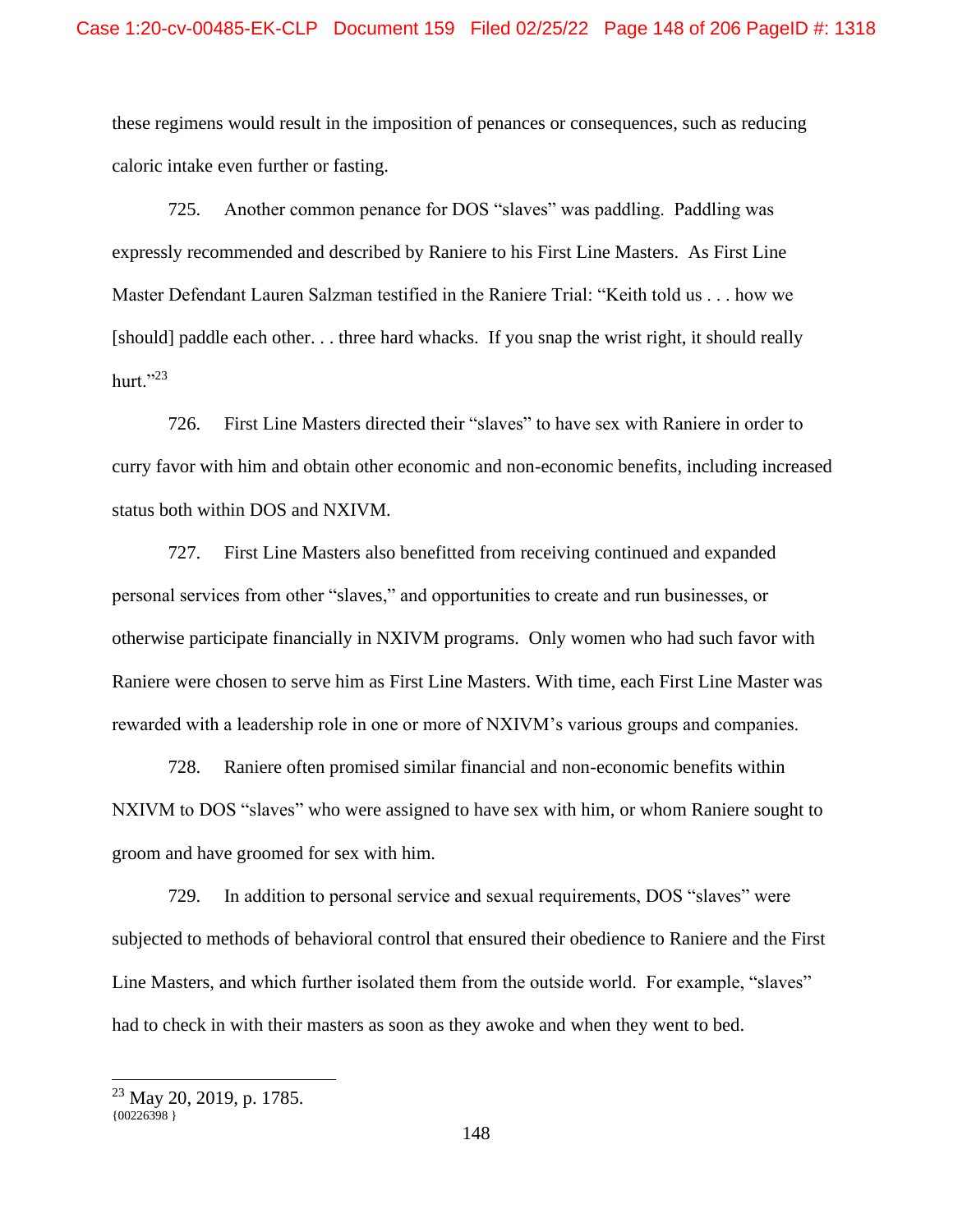730. Additionally, "slaves" were required to be accessible and responsive by cell phone or text message at all hours of the day and night. Randomly timed "readiness drills" required "slaves" to immediately respond to text messages and accept assignments within 60 seconds of being sent.

731. As a result, many "slaves" suffered from sleep deprivation, and the "drills" gave rise to heightened stress and "fight or flight" responses/states, which in turn made the "slaves" even more compliant. "Slaves" were also assigned seemingly senseless acts of physical endurance, humiliation or self-deprivation as purported character-building exercises, but also as "penances" or "consequences" for failures to comply with their masters' instructions. All requirements were enforced through the threat of releasing collateral.

### **The Branding of DOS "Slaves"**

732. In what was surely the peak of Raniere's depraved cruelty (and that of the Enterprise), he required his DOS "slaves" to be "branded" in their pubic area. This was done by burning a pattern into their skin with a cauterizing instrument.

733. The brandings were performed by Defendant Dr. Danielle Roberts, M.D. She is currently the subject of an investigation by the State of New York's Health Department's Office of Professional Medical Conduct (the "OPMC").

734. The OPMC filed a court case in 2018 against eight people associated with NXIVM, including Nancy Salzman and Lauren Salzman. The complaint in that case alleged that Roberts "participated in an initiation ceremony for a secret society, which involved the branding of female initiates with a cautery pen without anesthesia and under duress."

735. The brand itself was a stylized monogram of Raniere's initials "KAR." The brandings were administered in private videotaped ceremonies as a "tribute" to Raniere, after

 ${00226398}$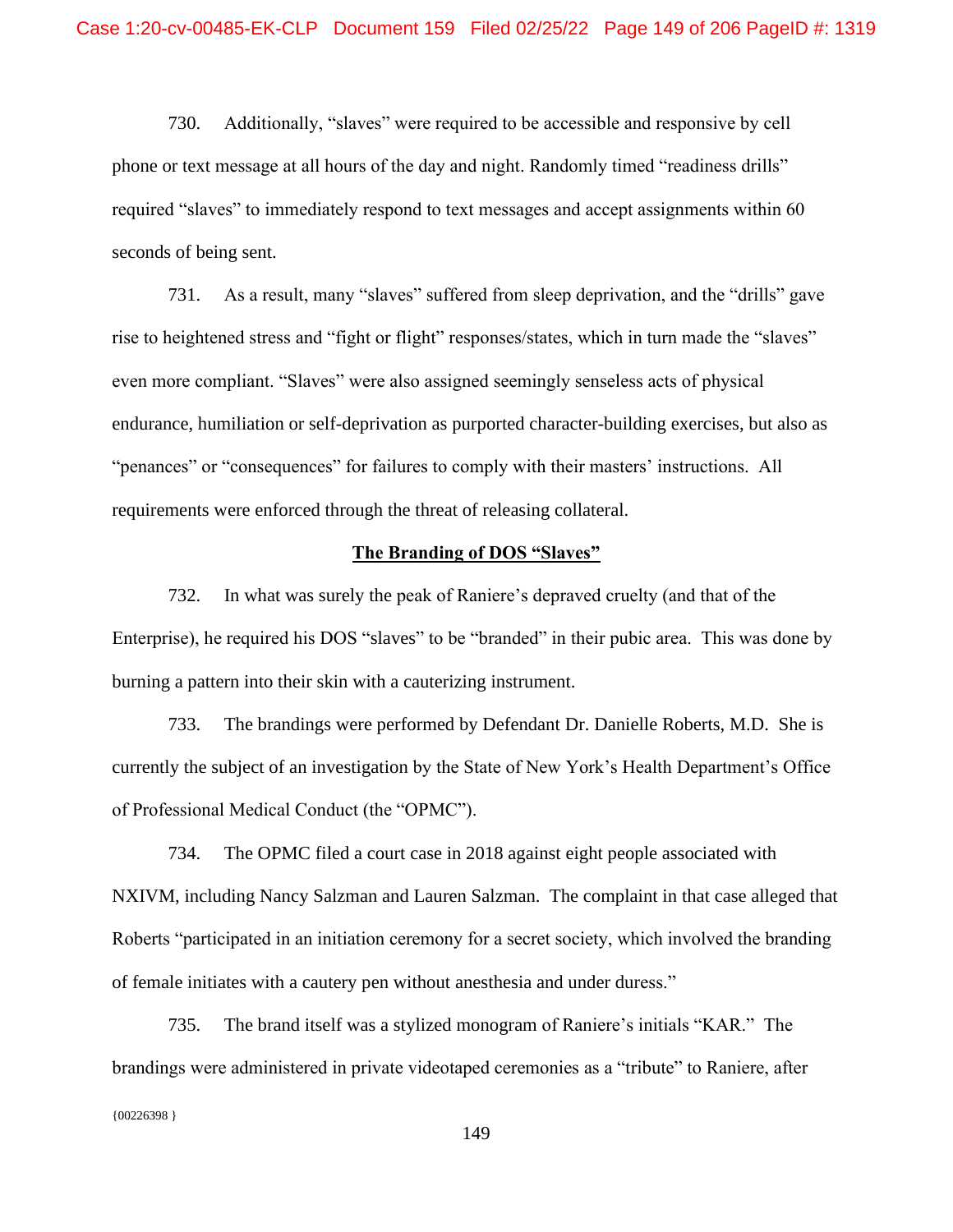which the videos were held as further collateral against the now-branded "slaves."

736. Images of a brand are depicted below. Raniere's initials were mirrored and rotated 90 degrees in order to conceal the fact that the brand was composed of his initials from DOS members.



737. Defection or attempted defection from DOS resulted in swift and severe retaliation. Women leaving DOS were shunned and disparaged not only by fellow DOS members, but by the entire NXIVM community.

738. Lauren Salzman testified in the criminal trial of Raniere: "**Q.** What happened to people who were considered oppositional to NXIVM? **A.** People don't – people shunned them, they don't talk to them, you know, they speak about them saying that they're not doing the ethical or honorable thing, that they've broken their commitments and their vows, that they don't have good character or principles, you know, and that the good, moral, noble thing is to uphold your word, uphold your commitments and stay committed to this vision and mission, you know, in the face of any adversities."<sup>24</sup>

739. Desperate requests for return of collateral were denied or ignored. In some cases, Defendants Clare Bronfman and Raniere directed the hiring of attorneys to send cease and desist

 ${00226398}$  $^{24}$  May 21, 2019, p.1875.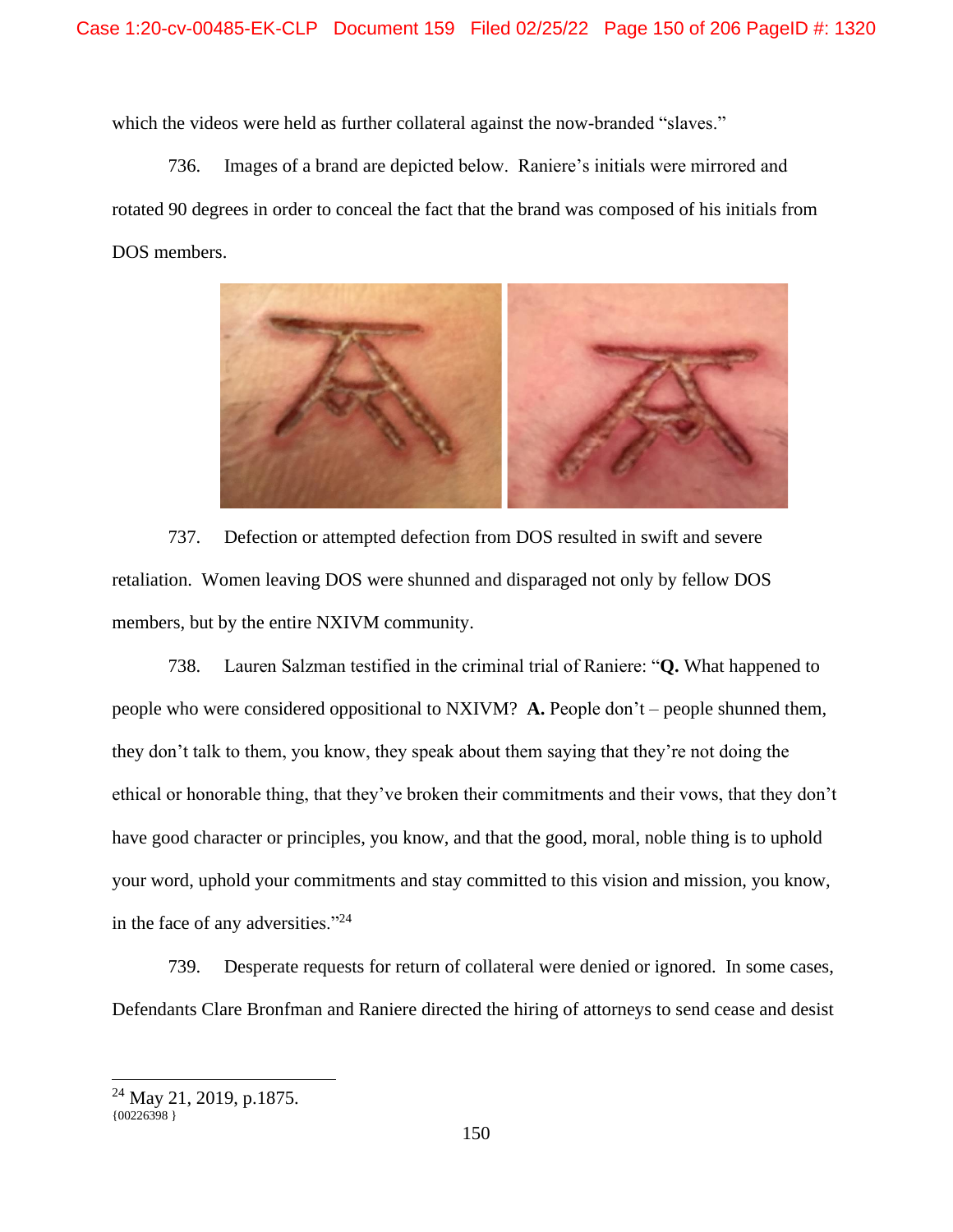letters (some of which were authored by Clare Bronfman herself) to defecting DOS "slaves," threatening them with criminal complaints and vexatious litigation if they failed to remain silent.

740. Raniere and Clare Bronfman also filed or directed followers to file baseless criminal charges against defectors in Canada and Mexico to punish them and pressure them into silence.

### **The Beginning of the End**

741. The creation of DOS was the beginning of the end for the Defendants' longstanding conspiracy. In or around May 2017, several high-ranking members of the NXIVM community defected and spoke out.

742. Plaintiff Sarah Edmondson, who had been lured into and trapped in DOS by Defendant Lauren Salzman, learned to her horror that the scar she bore was not the symbol of the natural elements she had resigned herself to live with, but rather Raniere's initials. Her husband, Plaintiff Anthony Ames, immediately confronted Defendant Lauren Salzman in a fruitless effort to extract an admission about the true evil of DOS. Edmondson – in fear for her safety – quietly fled Albany.

743. Around the same time, Plaintiff Mark Vicente, then a member of NXIVM's executive committee, learned of DOS, confronted Raniere, defected and began to tell people the truth to persuade them to escape.

{00226398 } 744. These high-level defections, along with a stream of defections of DOS "slaves," shook the NXIVM community to its core. Many DOS defectors began writing to Defendants, including Allison Mack, Lauren Salzman, Nancy Salzman, and Clare Bronfman, pleading for their collateral to be returned or destroyed. Lauren Salzman testified at the Raniere trial that she would pass such pleas along to Defendant Clare Bronfman. No collateral was ever returned or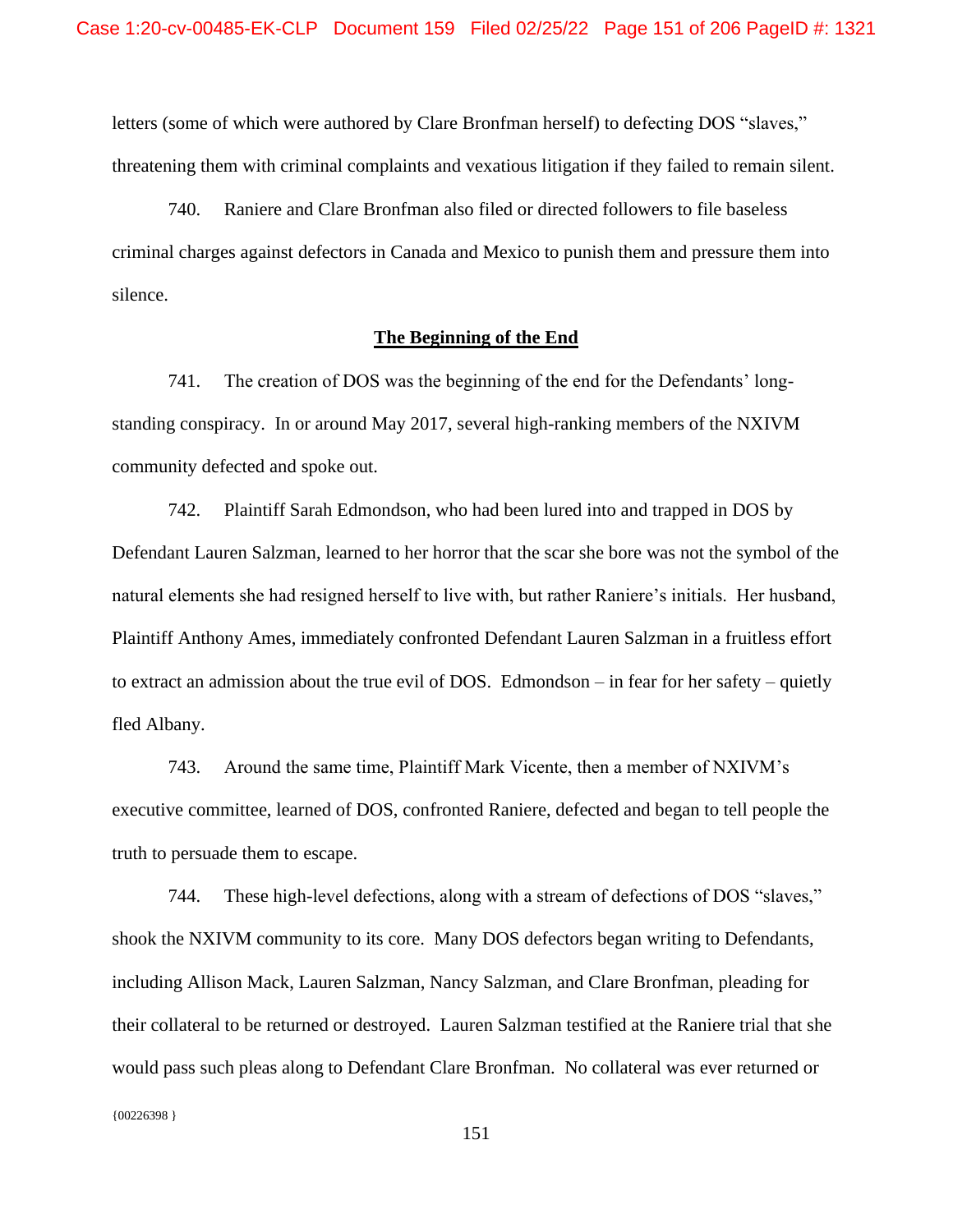destroyed.

745. In fact, at least one DOS member's collateral was released in retaliation for her speaking out against Defendants, NXIVM and DOS. That collateral had been edited by Lauren Salzman and Allison Mack, at Raniere's direction, to make it appear as if the DOS "slave" had asked to be branded. Indeed, Raniere directed Defendant Mack to include in the branding ceremony they created the recitation of a statement that Raniere told Mack would misleadingly create the appearance that the brandings were consensual.

746. After the branding of women became public, and news began to emerge about the possibility or existence of government investigations, Clare Bronfman tried to pressure people – including several Plaintiffs – into agreeing to be represented by her counsel of choice. She sought to obstruct these investigations by retaining attorneys whom she knew would advise NXIVM members not to cooperate with the government. Witnesses were informed that representation by counsel paid for by Clare Bronfman was conditioned upon the witness's refusal to answer any questions by investigators and in any proceedings. Not having any funds to retain independent counsel, at least several witnesses acceded to those demands. In addition, Clare Bronfman tried to pressure defectors into disclosing the identities of all persons to whom they had disclosed anything relating to NXIVM and the content of those disclosures. This was part of Clare Bronfman's efforts to intimidate and silence NXIVM's critics, including defectors who were witnesses to wrongdoing by the Defendants and others.

747. In September and October 2017, Raniere, Clare Bronfman (identified by Lauren Salzman in her testimony at the Raniere trial as "heading up our legal initiatives"),  $25$  and certain co-conspirators caused false charges to be lodged in Mexico against a number of DOS defectors

 ${00226398}$  }  $25$  May 20, 2019, p. 1805.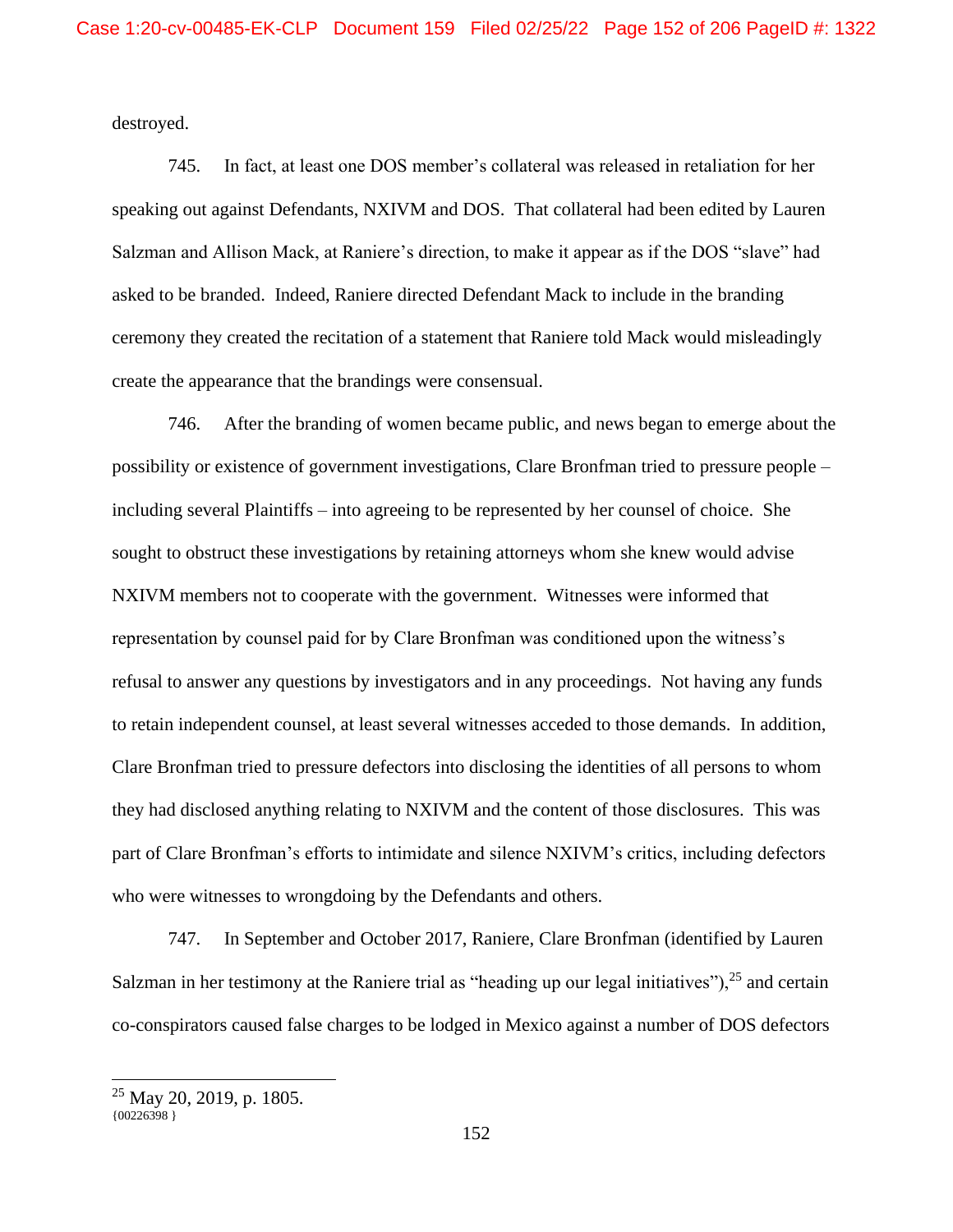and others speaking or threatening to speak publicly about DOS. Working on behalf of the Defendants, two attorneys sent letters – written by Raniere and Clare Bronfman and transposed onto law firms' letterhead – to these victim-witnesses, threatening them with legal action and arrest on criminal charges if they did not remain silent about what they knew. According to the District Court, "here we have Ms. Bronfman, in September 2017, working hand-in-hand with Raniere to intimidate and silence victims of Raniere's brutal campaign of sexual abuse and exploitation."

748. Among the recipients of these threatening letters were Plaintiffs Jessica Joan Salazar and Soukiana Mehdaoui, all of whom left their residences and went into hiding upon receiving these letters. The outspoken mother of Plaintiff India Oxenberg also received a letter – a calculated move intended to intimidate and silence her daughter, who was still in the grips of Raniere and his DOS First-Line Masters. In fact, it was many months before India Oxenberg mustered the courage necessary to leave.

 ${00226398}$ 749. Nor were these efforts to intimidate and silence victims and witnesses the limit of Clare Bronfman's efforts to cover up and shut down public scrutiny of DOS. In its sentencing memorandum, the District Court made extensive findings: "In December 2017, Ms. Bronfman issued a public statement in which she falsely characterized DOS as a 'sorority' that 'truly benefited the lives of its members, and does so freely.' (Bronfman Stmt. (Dkt 922-1) at ECF p. 12.) Ms. Bronfman is adamant that at the time she made this statement, 'she was acting with limited information,' and that she 'did not understand the full scope of DOS until Keith Raniere's trial.' (Def. Reply at 15.) What Ms. Bronfman did know at the time, however, was that DOS victims were reaching out to Lauren Salzman asking for their 'collateral' of nude photographs and videos to be returned. She knew that Raniere had sent threatening letters to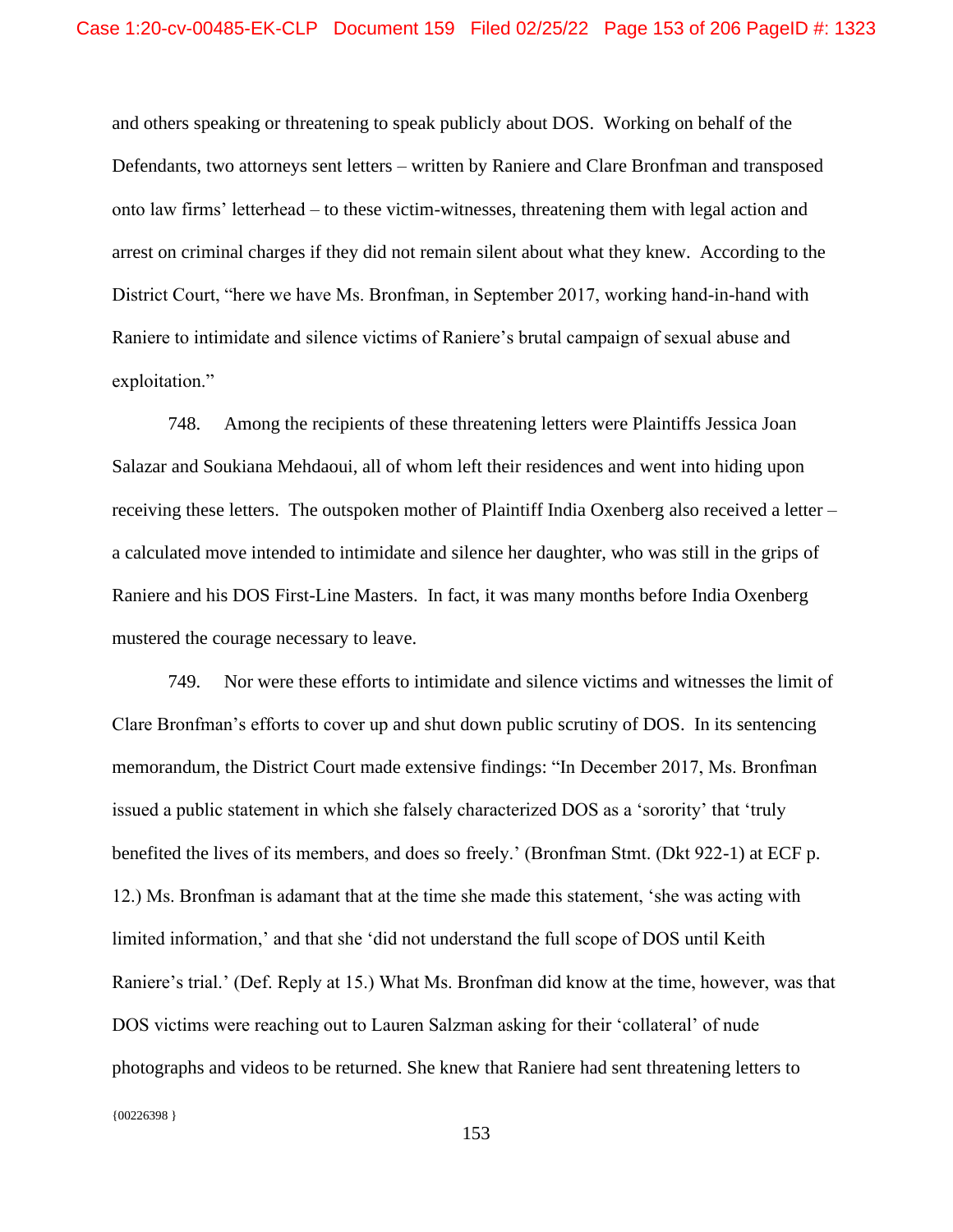DOS victims—letters she helped draft and send. She knew that in October of 2017, the New York Times published an expose on DOS, in which, for example, former DOS 'slave' Sarah Edmondson describes getting branded and saying, as in-structed, 'Master, please brand me, it would be an honor.' Yet, Ms. Bronfman was too concerned with, as she put it in her December 2017 statement, the potential 'tragedy' of losing the 'innovative and trans-formational ideas and tools' of Nxivm to acknowledge the horrors that had occurred within the community to which she both belonged and helped lead, or to take action on behalf of those who had been badly hurt. (Bronfman Stmt.) To the contrary, she acted against their interests and in defense of Raniere yet again—by seeking to have criminal charges brought against Ms. Edmondson in Vancouver. (Gov't Mem. at 23.) She subsequently travelled to Mexico to live with Raniere, during which time Raniere invited First Line DOS members to participate in a 'recommitment ceremony.' (PSR ¶¶ 102-103.) And, after Raniere's arrest, Bronfman funded his legal defense—including an initial deposit of approximately \$5,000,000 to the fund from which her co-defendants' legal fees were paid. (Gov't Mem. at 27.)"

750. Clare Bronfman was also deeply involved in the efforts in Mexico to manipulate and control Camila to prevent her from speaking with the FBI. In March 2019, the FBI contacted Camila on the phone and at her residence, asking if she would like to meet with agents, or with a victim services specialist. Confused about what to do, Camila contacted Defendant's associate, who told her not to speak with them and sent his own lawyer to her residence to tell them to leave. Camila had been preparing for another meeting with Defendants' attorneys, but after this event they ceased communications with Camila and recommended that she hire an attorney from a list they provided, who would be paid for by an account set up and funded by Clare Bronfman. Camila retained an attorney from the list provided by Defendant's attorneys, who instructed her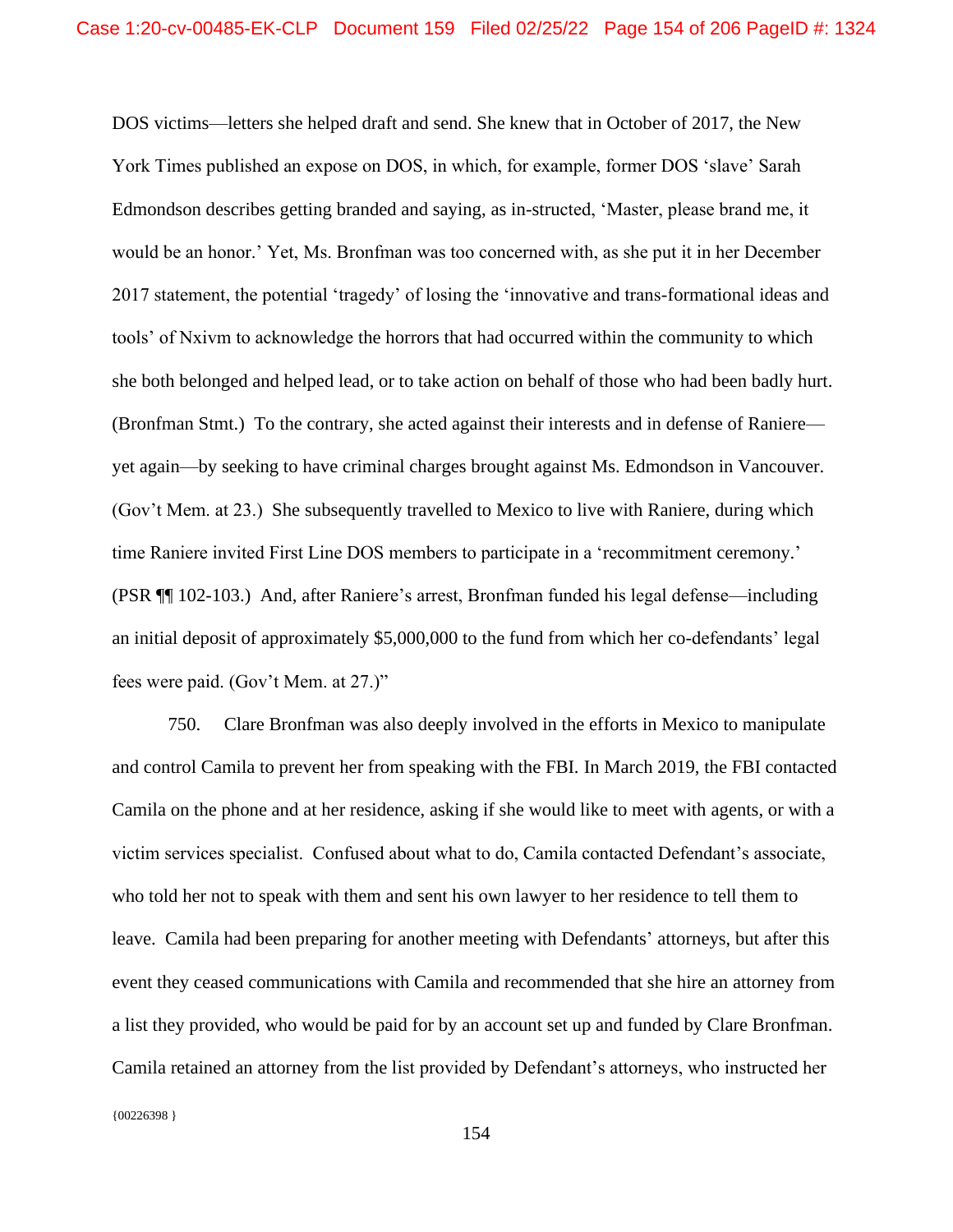not to talk with the FBI or victim services. The attorney told Camila that she was at risk of being arrested and charged with crimes, along with the Defendant and his co-defendants in the criminal case. She regularly reminded Camila of how Defendant Raniere had been picked up in Mexico and handed over to the FBI, and told her that if she was located she could suffer the same fate, and that she needed to remain underground and tell nobody her location. When Camila expressed a desire to speak with the FBI, this attorney told Camila that she would contact the prosecutors to ascertain Camila's status. However, she never contacted the FBI and, as Defendant Raniere's trial approached, she just strung Camila along. Eventually, when pressed further by Camila, the attorney said that she could not contact the FBI because if it knew she represented Camila, the FBI would use their resources to locate Camila, and the FBI would arrest her and charge her with crimes. Camila thus remained in hiding, her location undisclosed, until sometime after Defendant Raniere's June 2019 conviction, when she finally felt safe reconnecting with her sister, brother and mother.

751. Indeed, Clare Bronfman is still loyal to Raniere. She alone among the criminal defendants stubbornly refused to repudiate him at her sentencing hearing. And she continues to pay his legal expenses.

752. Shortly after the wave of threatening letters were delivered, when it became known that NXIVM was under investigation by the FBI, Raniere, Clare Bronfman, Lauren Salzman, Allison Mack, and several others fled the United States and went into hiding in Mexico. In March 2018 the Mexican Federal Police captured Raniere and turned him over to the FBI.

{00226398 } 753. Understanding the potential criminal culpability that the exposure of DOS and other of the NXIVM's inner secrets posed to Defendants, in July 2018, Clare Bronfman tried to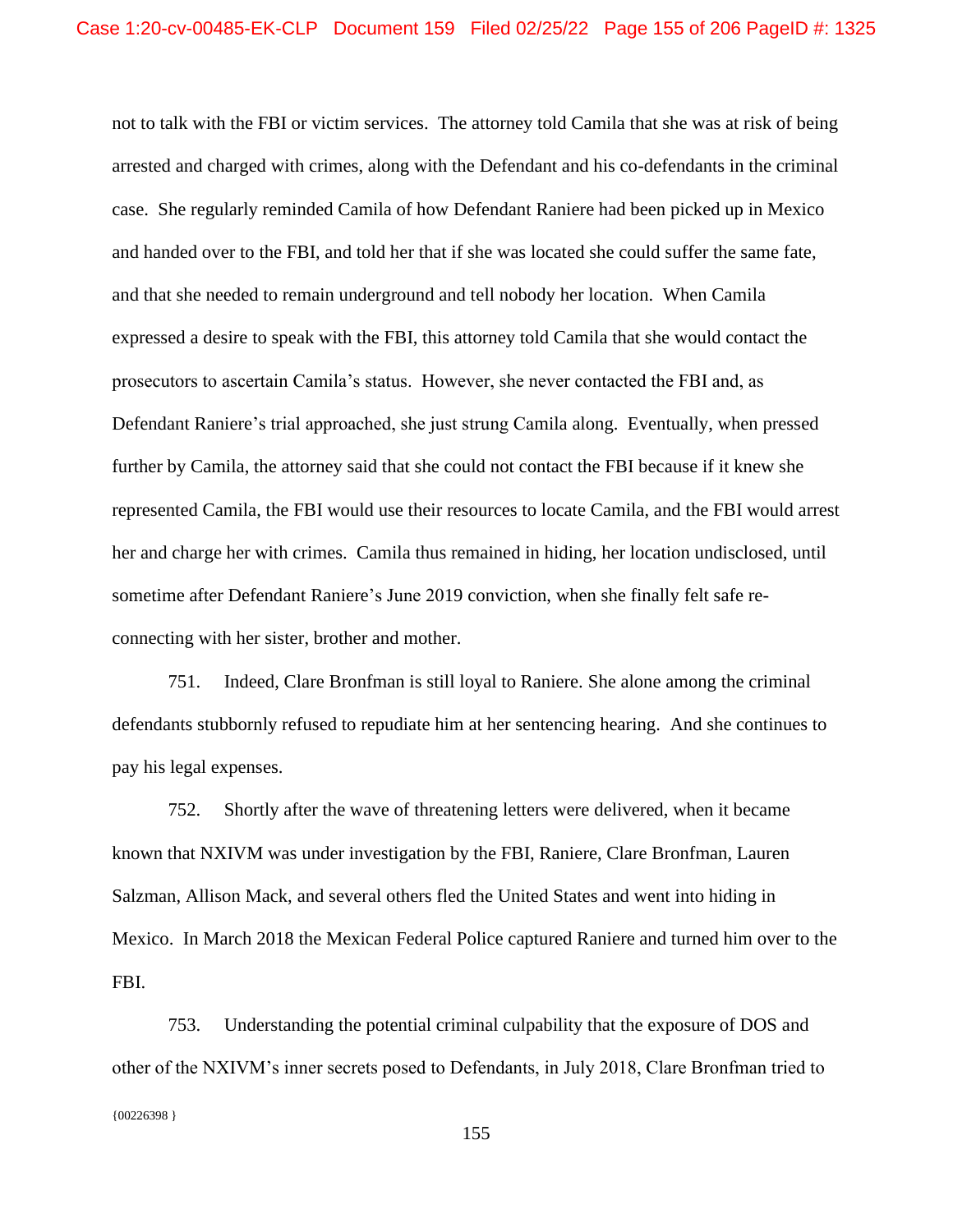silence Edmondson and the growing number of defectors by giving false statements concerning alleged hacking of computers and theft of NXIVM property to the Vancouver Police Department. As Bronfman intended, this instigated a criminal investigation of Edmondson and Jennifer Kobelt, which the Defendants hoped would prevent and obstruct Edmondson and other defectors from speaking to authorities and others. At the end of the investigation, the Vancouver Police Department concluded that there was no evidence of the alleged illegalities Bronfman claimed had been committed against NXIVM.

754. In the face of these intimidation tactics, Edmondson and Vicente refused to be cowed, DOS "slaves" were escaping, and members of the NXIVM community were leaving in droves; the end of the Enterprise was coming.

### **Criminal Investigation and Charges**

755. The U.S. Department of Justice conducted a criminal investigation into NXIVM.

756. On April 19, 2018, a three-count indictment was unsealed in this District, charging Defendants Raniere and Mack with (i) sex trafficking in violation of 18 U.S.C. §§ 1591(a)(l), 1591(a)(2) and 1591(b)(1), (ii) sex trafficking conspiracy in violation of 18 U.S.C.  $\S$ 1589 (a)(2) and 1589 (a)(4), and (iii) conspiracy to commit forced labor in violation of 18 U.S.C. §§ 1589 (a)(2) and 1589 (a)(4).

757. On July 23, 2018, a superseding seven-count indictment was unsealed in this District, charging Defendants Raniere, Clare Bronfman, Mack, Kathy Russell, Nancy Salzman and Lauren Salzman with (i) racketeering conspiracy in violation of 18 U.S.C. § 1962 (c), (ii) forced labor conspiracy in violation of 18 U.S.C. § 1589 (a), (iii) wire fraud conspiracy in violation of 18 U.S.C. § 1343, (iv) sex trafficking conspiracy in violation of 18 U.S.C. 18 U.S.C. §§ 1591(a)(l) and 1591(a)(2), (v) sex trafficking in violation of 18 U.S.C. §§ 1591(a)(l),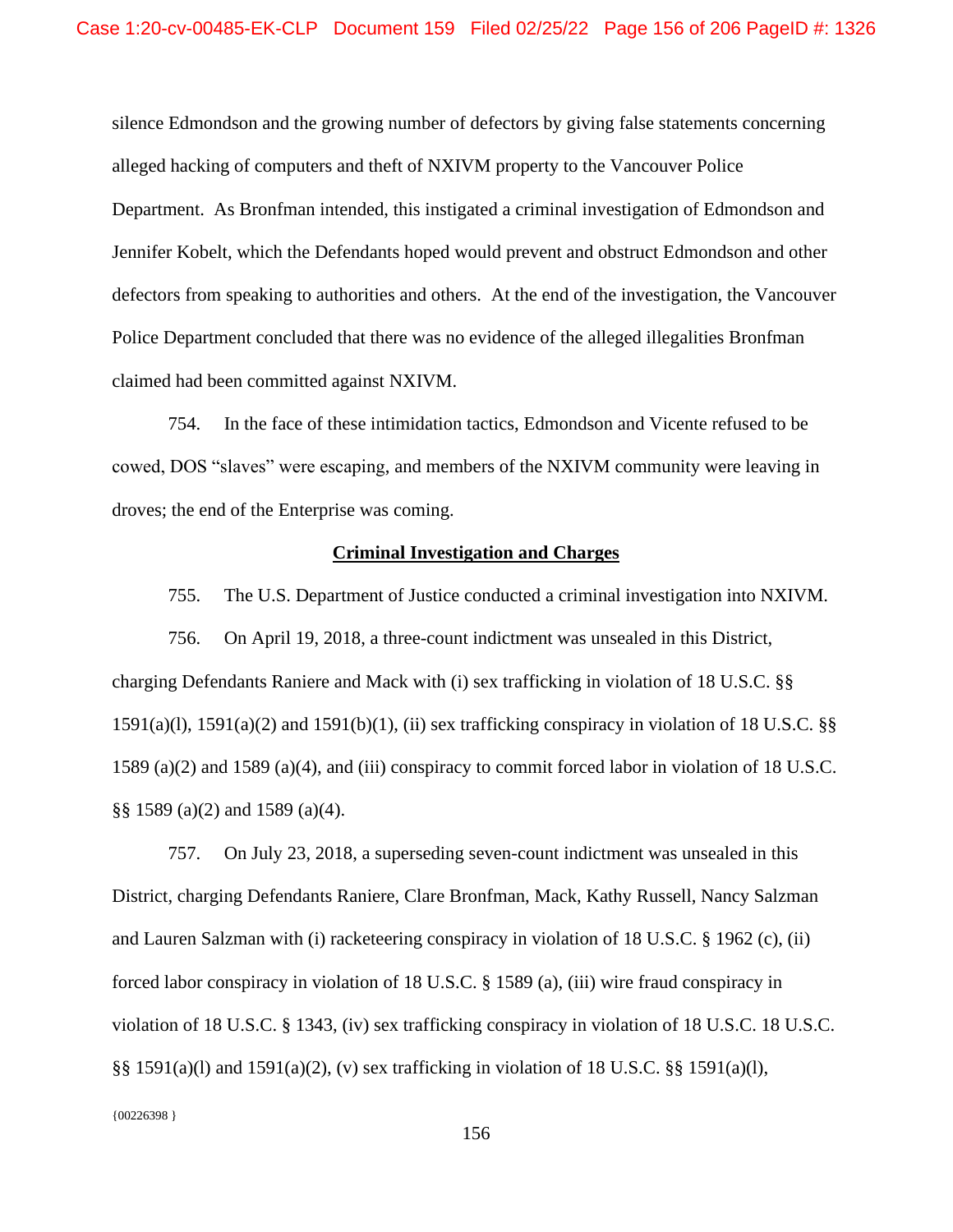$1591(a)(2)$  and  $1591(b)(1)$ , (vi) attempted sex trafficking in violation of 18 U.S.C. §§ 1591(a)(l) and  $1591(a)(2)$ , and (vii) conspiracy to commit identity theft in violation of 18 U.S.C. §  $1028(a)(7)$ .

758. On March 13, Defendant Nancy Salzman pled guilty to one count of racketeering conspiracy, admitting to two predicate acts of conspiracy: (i) to commit identity theft, and (ii) to alter records for use in an official proceeding (to wit, the alteration and destruction of evidence in the Rick Ross litigation).

759. At Nancy Salzman's Plea Hearing, the government explained that if the criminal case were to proceed to trial, the DOJ would prove beyond a reasonable doubt that (i) between 2003 and March 2018, in this District and elsewhere, an enterprise existed, being an ongoing organization created for the common purpose of promoting Keith Raniere and recruiting others into the pyramid organizations he created, (ii) the enterprise so created engaged in various types of conduct that affected interstate and foreign commerce, (iii) Defendant Nancy Salzman was associated with or employed by the enterprise, and (iv) Defendant Nancy Salzman agreed to participate in the enterprise through a pattern of racketeering activity with the knowledge and intent that she and the other co-conspirators would commit at least two predicate acts in furtherance of the enterprise.

760. In making her guilty plea, Nancy Salzman stated:

Between 2005 and 2018, I agreed to join an enterprise comprised of people close to Keith Raniere and agreed to participate in its affairs through a pattern of racketeering activity. While doing so I was aware of and participated in some of the criminal objectives of the enterprise which were jointly undertaken by its members, including me, and I agreed that a conspirator would commit at least two acts of racketeering in furtherance of the objectives of the enterprise.

Such objectives included agreeing that others would commit improper and, at times, illegal invasions of privacy against perceived critics of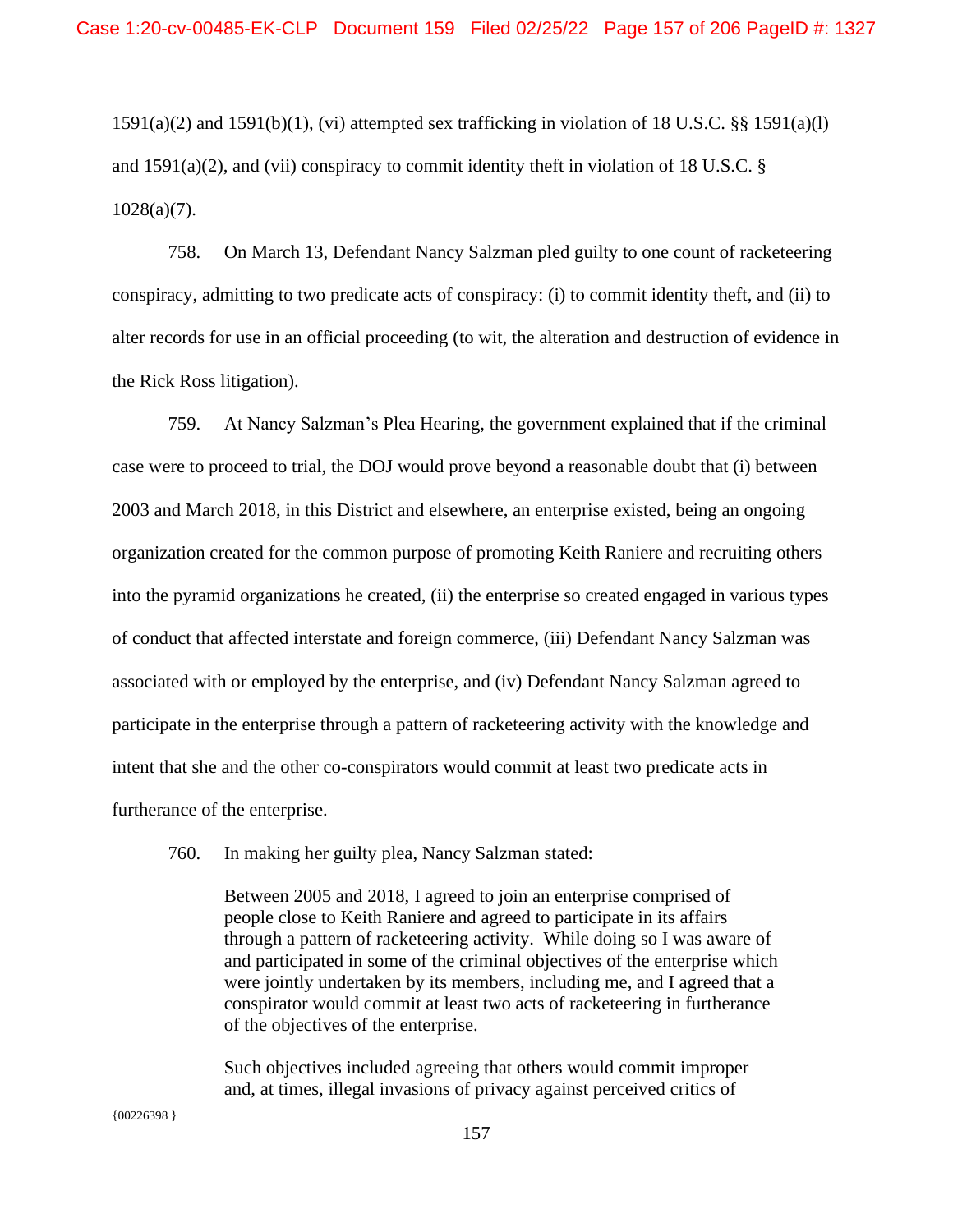NXIVM, the company of which I was president, including computer hacking in their email accounts and other acts of improper prying for the purpose of either trying to achieve success in court litigation against those individuals or trying to stop them from continuing to publicly criticize the organization. Such objectives also included agreeing during discovery proceedings in a District of New Jersey civil case to which NXIVM and I personally were parties, to have others alter videotapes memorializing NXIVM classroom proceedings that we were required to turn over to our adversaries. We agreed together that the recordings would be edited to remove certain sections we did not want to turn over and to do so without revealing our editing plans to such adversaries in knowing violation of the Court's rules.

761. On March 13, 2019, a Second Superseding Indictment was unsealed in this

District, with an attached letter from the U.S. Attorney for this District outlining for the Court how this Second Superseding Indictment differed from the prior one. These differences included some minor adjustments to the counts and the dismissal of Nancy Salzman as a result of her guilty plea.

762. Three differences, however, were quite significant: (i) Defendants Raniere, Clare Bronfman, Allison Mack, Kathy Russell, and Lauren Salzman were charged with racketeering conspiracy, and Raniere, Clare Bronfman, Mack, and Lauren Salzman were also charged with racketeering; (ii) four additional predicate racketeering acts were added, including two acts of sexual exploitation of a child, in violation of 18 U.S.C. § 2251(a); one act of possession of child pornography, in violation of 18 U.S.C. § 2252(a); and one act of visa fraud, in violation of 18 U.S.C. § 1546; and (iii) three additional counts were added, including two counts charging sexual exploitation of a child, and one count of possession of child pornography.

 ${00226398}$ 763. On March 25, 2019, Defendant Lauren Salzman pled guilty to Counts 1 and 2 of the Second Superseding Indictment, *i.e.* (i) racketeering conspiracy, and (ii) racketeering. She admitted committing racketeering acts 9, 10, and 13 of the Second Superseding Indictment, *i.e.,*  (9) trafficking and document servitude; (10) state law extortion; and (13) forced labor.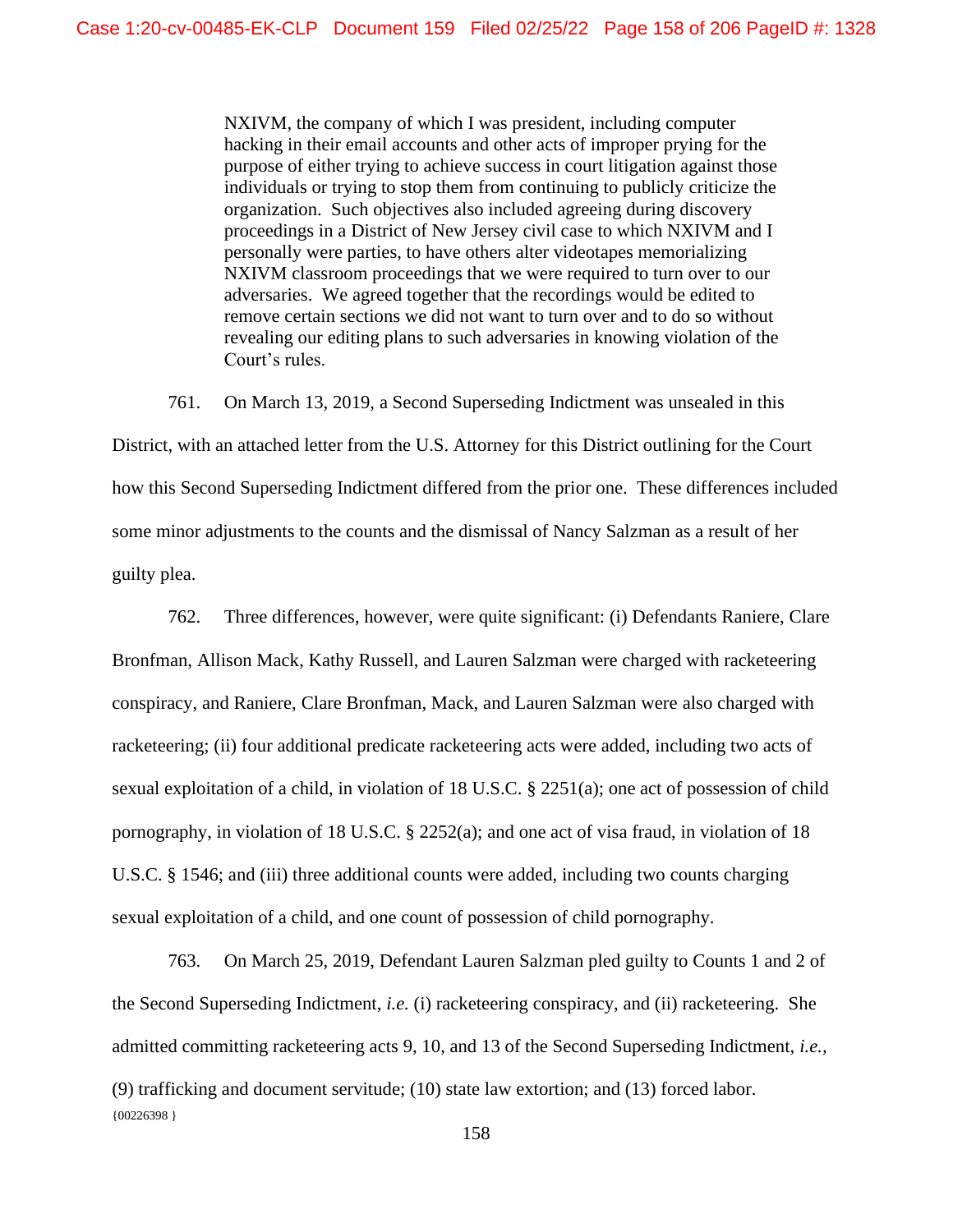764. In making her guilty plea, Lauren Salzman stated:

I committed the following acts.

On or about March 2010 through April 2012, I knowingly and intentionally harbored Jane Doe 4, a woman whose identity is known to me, in a room in the home in the Northern District of New York and threatened to deport Jane Doe 4 back to Mexico if she did not complete labor requested by myself and others.

On or about January 2017 through June 2017, within the Northern District of New York and elsewhere, I was a member of a secret organization developed by Nexium [*sic*] members that has been identified in the indictment as DOS.

Pursuant to my association in DOS, I knowingly and intentionally took and withheld property from Jane Doe 6 and Jane Doe 11, two women who are known to me and who were enrolled as lower-ranking DOS members.

This property was referred to by members in DOS as "collateral" which consisted of material or information that belonged to these lower-ranking DOS members and which such lower-ranking DOS members would not want revealed because it could be personally damaging or ruinous.

I induced Jane Doe 6 and Jane Doe 11 to deliver this collateral to me by instilling in them a fear that if the property was not delivered, I could expose this collateral which could have been embarrassing and personally damaging to themselves or others if released.

From January 2017 to June 2017, within the Northern District of New York and elsewhere, I knowingly and intentionally obtained the labor and services in the form of acts of care from Jane Doe 6 and Jane Doe 11 who were lower-ranking DOS members.

Acts of care included having these women perform services for me that would have otherwise been compensable. I obtained these labor and services from Jane Doe 6 and Jane Doe 11 by causing them to believe that if they did not perform requested acts of care, then they could suffer serious harm. The serious harm in this case would be the threat of the release of their collateral.

From January 2017 to June 2017, within the Eastern District of New York and elsewhere, I knowingly and intentionally worked with others and devised a scheme to make materially false representations and omissions regarding DOS in order to obtain property from lower-ranking DOS members. Specifically, I concealed Keith Ranieri's [*sic*] role as the head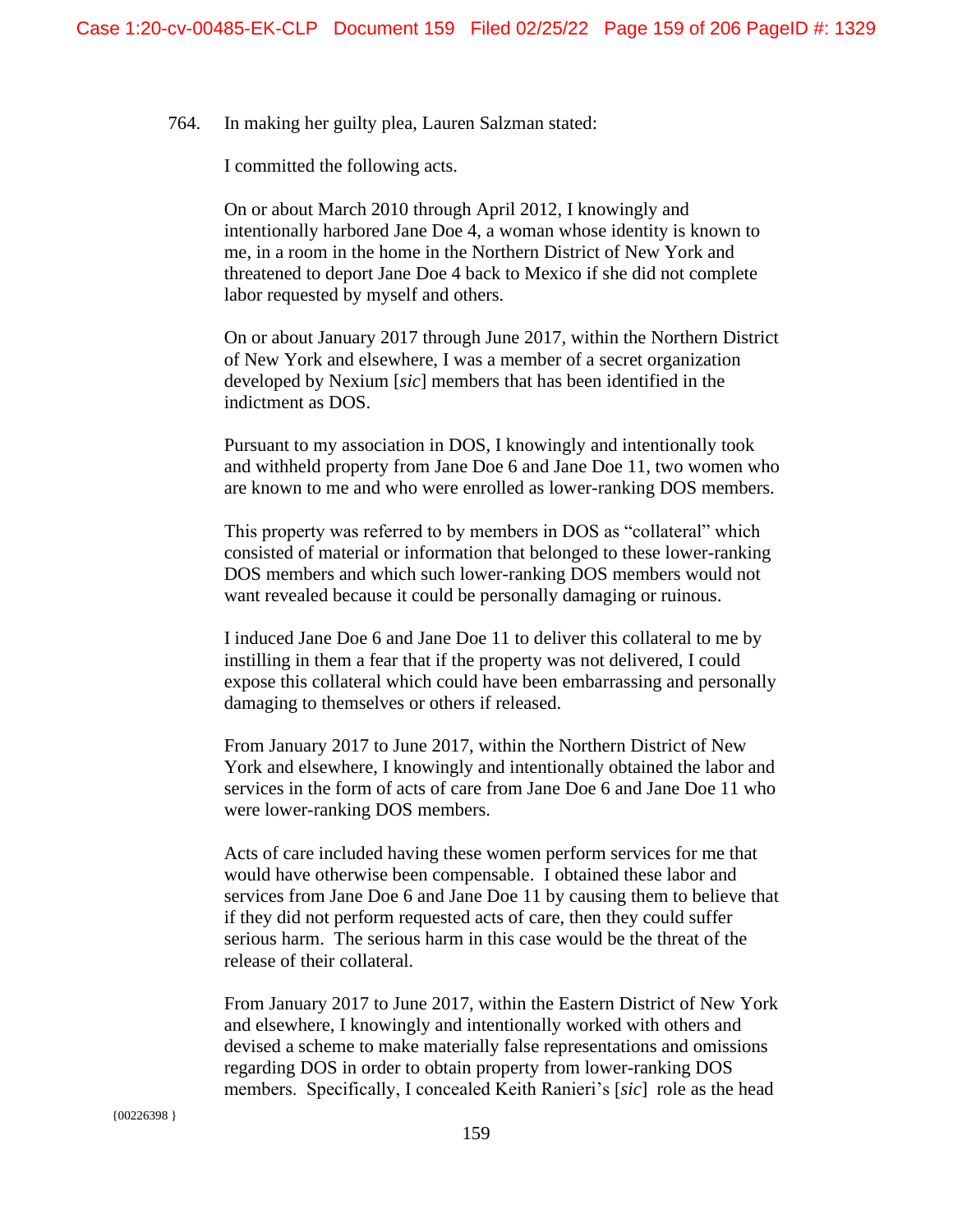of DOS and characterized DOS as a women's organization knowing that Keith Ranieri [*sic*] was the head of this organization.

The property obtained which was considered collateral included credit card authorizations, sexually explicit photos and videos, and rights to assets and property. Such property was transmitted in interstate and foreign commerce via e-mail, telephone, text messages and telegram.

765. On April 8, 2019, Defendant Allison Mack pled guilty to Counts 1 and 2 of the

Second Superseding Indictment, *i.e.* (i) racketeering conspiracy, and (ii) racketeering. She

admitted committing racketeering acts 10, and 13 of the Second Superseding Indictment, *i.e.,* 

(10) state law extortion; and (13) forced labor.

766. In making her guilty plea, Allison Mack stated:

The goal of the enterprise that I joined was to further and promote the objectives of Keith Raniere. Between August 2015 and April 2018, I was aware of and participated in some of the criminal objectives of the enterprise, and I conspired and agreed with others to commit certain racketeering in furtherance of this enterprise.

Specifically, from in or about August 2015 through June 2017, within the Northern District of New York, Eastern District New York and elsewhere, I was a member of [a] secret society founded by, developed by, and ultimately led by Raniere. At Raniere's direction, I and other women sought to recruit other women to join DOS. As part of my association in DOS, I knowingly and intentionally took and withheld property from Jane Doe 5 and Jane Doe 8, two women who were known to me and who were involved as DOS members.

This property was referred to as collateral, which consisted of material or information that belonged to these DOS members and which those DOS members would not want revealed because it would be personally damaging or ruinous.

I encouraged Jane Doe 5 and Jane Doe 8 to deliver this collateral to me, through my participation in a scheme that was designed to instill in them a fear that if the property was not delivered, we would expose collateral previously given to the organization, which could have been embarrassing and personally damaging to themselves or others, if released.

From in or about October 2015 to June 2017, within the Northern District of New York, the Eastern District of New York, and elsewhere, I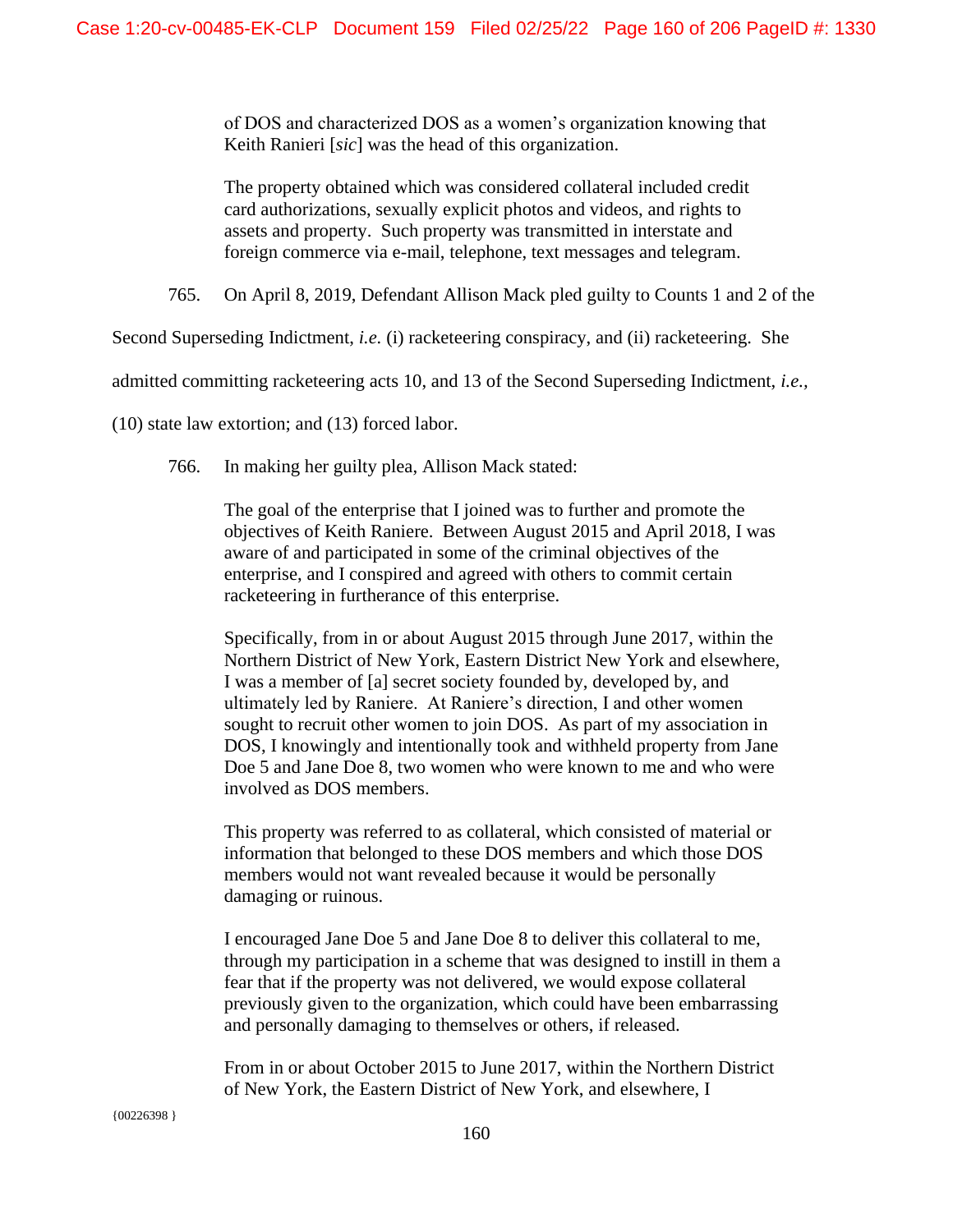knowingly and intentionally obtained the labor and services in the form of so-called acts of care from Jane Doe 5 and Jane Doe 8.

Acts of care included having these women perform services for me. I obtained these labor and services from Jane Doe 5 and Jane Doe 8 through, among other things, being part of a scheme, namely DOS, designed to make them believe that if they did not perform the requested acts of care, they could suffer serious harm. The serious harm in this case would be the specter of the release of their collateral, which they had pledged in order to join the organization.

From October 2015 to June 2017, within the Eastern District of New York and elsewhere, I knowingly and intentionally worked with others and devised a scheme to make materially false representations and admissions regarding DOS in order to obtain property from DOS members. Specifically, I concealed Keith Raniere's role as the head of DOS and characterized DOS as a women's only organization, knowing that Keith Raniere was the head of the organization.

The property obtained, which was considered collateral, included credit card authorizations, false accusations against family members and friends, explicit photos and videos, and rights to … assets and property. The collateral that I just described was transmitted in interstate and foreign commerce via e-mail, telephone text messages, and telegram.

767. On April 19, 2019, Defendant Clare Bronfman pleaded guilty to two counts

contained in an accompanying superseding information, (i) conspiracy to conceal and harbor

illegal aliens for financial gain, and (ii) fraudulent use of identification.

768. In making her guilty plea, Clare Bronfman stated:

Between approximately October 2015 and January 2018, along with others, I did harbor an individual who I knew had remained in the United States in violation of the law. I substantially facilitated her to live and work in our country in a way that would be undetected, and I was wrong. She did work for me and businesses I was affiliated with, so her work was a financial benefit to me.

Additionally, I was wrong to facilitate the use of someone's credit card who had passed away.

Between approximately November 2016 and March 2018, I knowingly facilitated the use by another person of a deceased person's credit card, and the use of that person's bank account to the pay the bills for the credit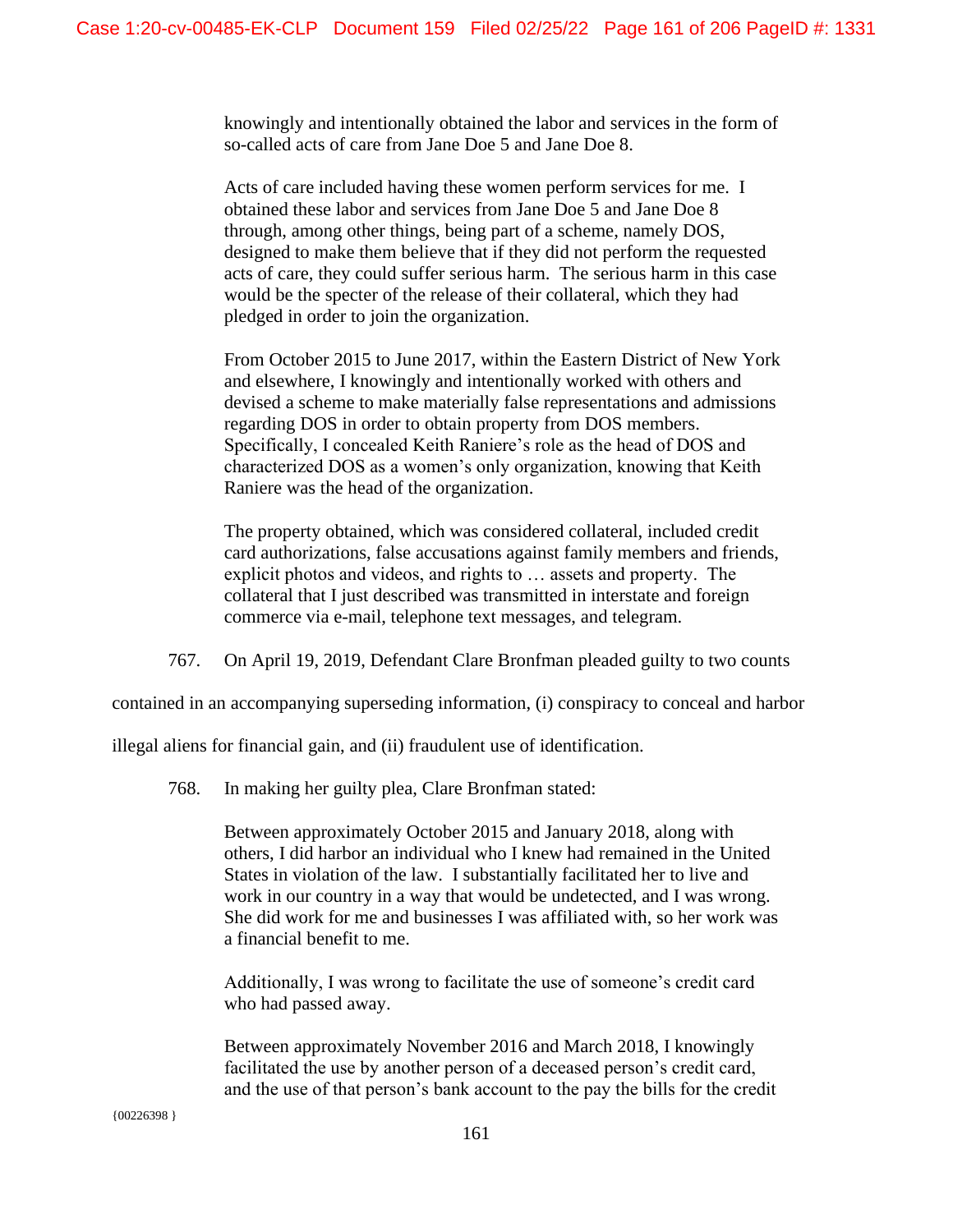card which were more than a thousand dollars.

My office and I handled the logistics of payment of the credit card bill from the bank account, and the person using the credit card did not intend to pay taxes on the income received in the form of payment for goods purchased on the credit card.

769. On April 19, 2019, Defendant Kathy Russell pleaded guilty to one count

contained in an accompanying superseding information, visa fraud.

770. In making her guilty plea, Kathy Russell stated:

On or about February 2014, I knowingly and intentionally presented a document to the United States Consulate in Mexico that contained false statements, specifically in support of a TN visa . . . [f]or Loretta Garza Davila.

I submitted the document that I knew contained materially false statements regarding Miss Garza's job description and salary.

This document, which I signed, described Miss Garza's job title to be a management consultant at NXIVM Corporation and stated she would provide advice on strategic marketing needs of NXIVM.

While Miss Garza did perform some of the duties described in the letter, she spent most of her time developing and running a separate company called Rainbow Cultural Gardens.

 $*$  \* \*

I knew Miss Garza worked for Rainbow Cultural Gardens, but I submitted a letter on her behalf that intentionally omitted that fact.

I also knew that Miss Garza was not keeping the full amount of the salary listed in that letter. The letter that I submitted was required to be filed by the immigration laws.

771. The criminal trial against Defendant Keith Raniere, the commander-in-chief of

the Enterprise, began on May 7, 2019. In the days leading up to the trial, Defendant Sara

Bronfman and her husband, Basit Igtet, attempted to obstruct or interfere with the trial by

employing false pretenses and promises of money to entice a critical witness, Adrian, to leave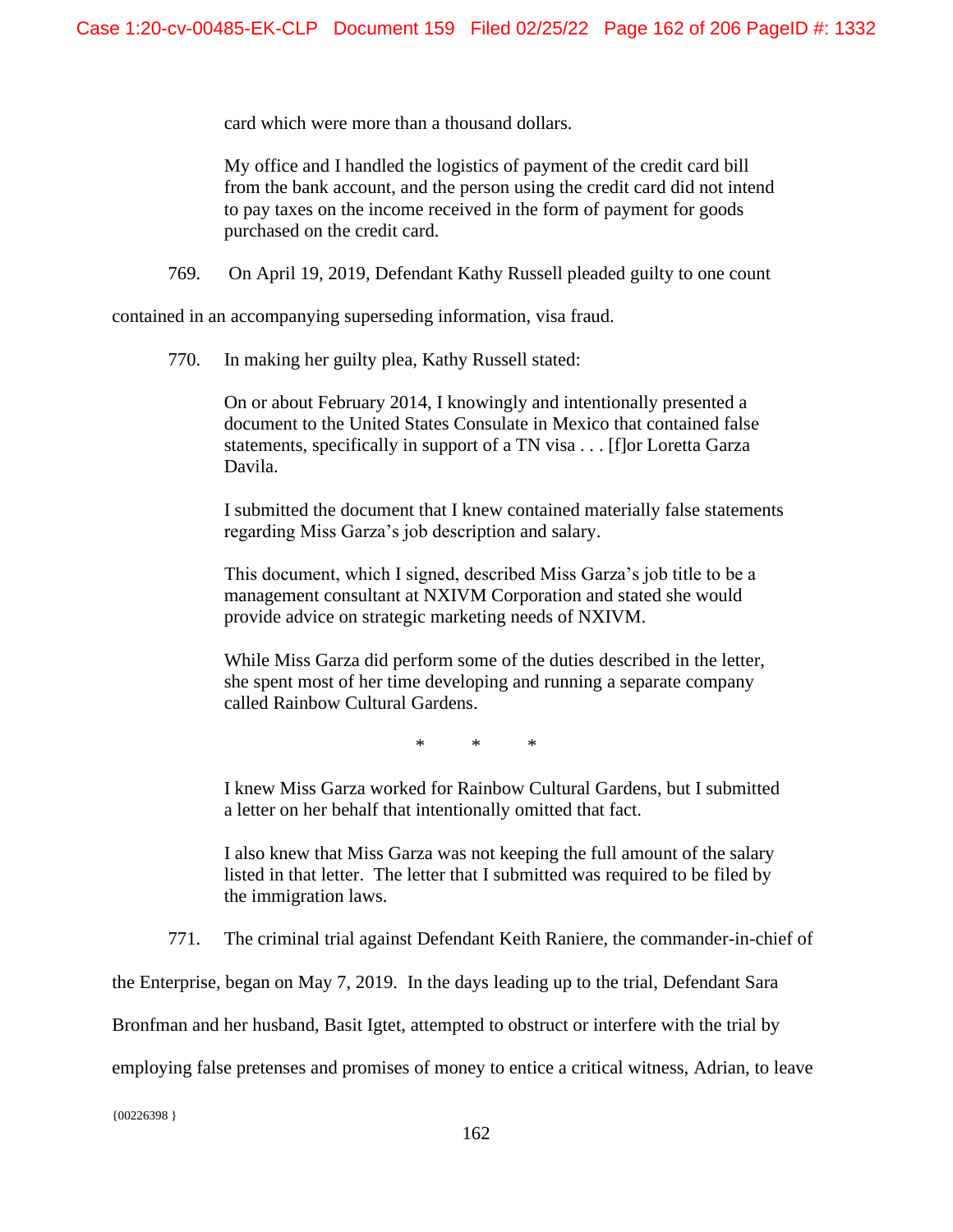the United States and remain outside of it during Raniere's criminal trial. The witness refused to comply with Sara Bronfman's scheme.

772. After a six-week trial, on June 19, 2019 the jury delivered its verdict in under five hours. It convicted Raniere on all seven counts: (i) racketeering conspiracy, (ii) racketeering, (iii) forced labor conspiracy, (iv) wire fraud conspiracy, (v) sex trafficking conspiracy, (vi) sex trafficking, and (vii) attempted sex trafficking, all involving actions taken in his capacity as the head of NXIVM and its affiliated entities.

773. The jury also found that Raniere was guilty of perpetrating the following RICO predicate acts:

- a. Racketeering Act 1A: Conspiracy to Commit Identity Theft #1
- b. Racketeering Act 1B: Conspiracy to Unlawfully Possess Identification Document
- c. Racketeering Act 2: Sexual Exploitation of a Child #1
- d. Racketeering Act 3: Sexual Exploitation of a Child #2
- e. Racketeering Act 4: Possession of Child Pornography
- f. Racketeering Act 5A: Conspiracy to Commit Identity Theft #2
- g. Racketeering Act 5B: Identity Theft #1
- h. Racketeering Act 5C: Identity Theft #2
- i. Racketeering Act 6: Conspiracy to Alter Records for Use in an Official Proceeding
- j. Racketeering Act 7: Conspiracy to Commit Identity Theft #3
- k. Racketeering Act 8A: Trafficking for Labor and Services
- l. Racketeering Act 8B: Document Servitude
- m. Racketeering Act 9: Extortion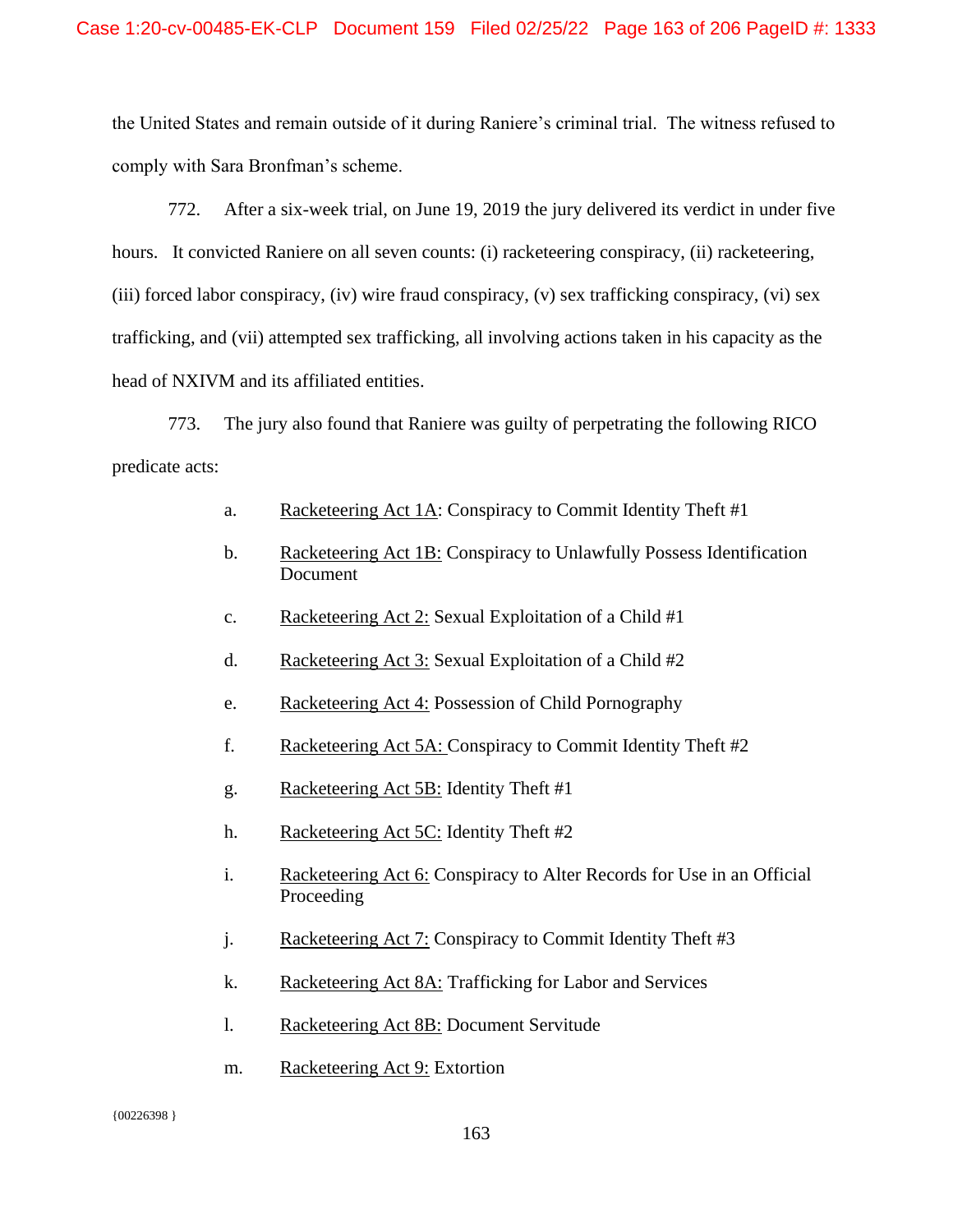- n. Racketeering Act 10A: Sex Trafficking
- o. Racketeering Act 10B: Forced Labor
- p. Racketeering Act 11: Conspiracy to Commit Identity Theft #4

774. On October 27, 2020, finding that he was the leader of "a wide ranging criminal

enterprise," the District Court sentenced Raniere to 120 years in prison.

# **CLAIMS UNDER THE RACKETEER INFLUENCED AND CORRUPT ORGANIZATIONS ACT**

## **COUNT I**

# **RACKETEER INFLUENCED AND CORRUPT ORGANIZATIONS ACT (RICO) - 18 U.S.C. §§ 1962(c) and 1964(c) (against all Individual Defendants on behalf of all Plaintiffs)**

775. Plaintiffs reallege and incorporate by reference each of the foregoing paragraphs of this Complaint.

776. The Individual Defendants conspired to operate and operated a racketeering Enterprise. Through this racketeering Enterprise, they operated a pyramid scheme, physically and psychologically abused people, and engaged in, among other criminal acts: (i) mail fraud and wire fraud, bilking Plaintiffs and others out of large sums of money, (ii) forced labor and trafficking in forced labor, and (iii) forced sexual slavery and trafficking in sexual "slaves."

777. Over time, Defendants established dozens of entities and groups through which the Enterprise could effect its scheme, achieve its objectives, and engage in the myriad predicate racketeering acts and other wrongdoing alleged herein. The Enterprise was separate and apart from any one or group of these entities, each of which had a separate legal existence and served an independent business purpose.

 ${00226398}$ 778. Defendants knew they were managing and operating a racketeering Enterprise that destroyed hundreds of lives while Defendants enriched and aggrandized themselves,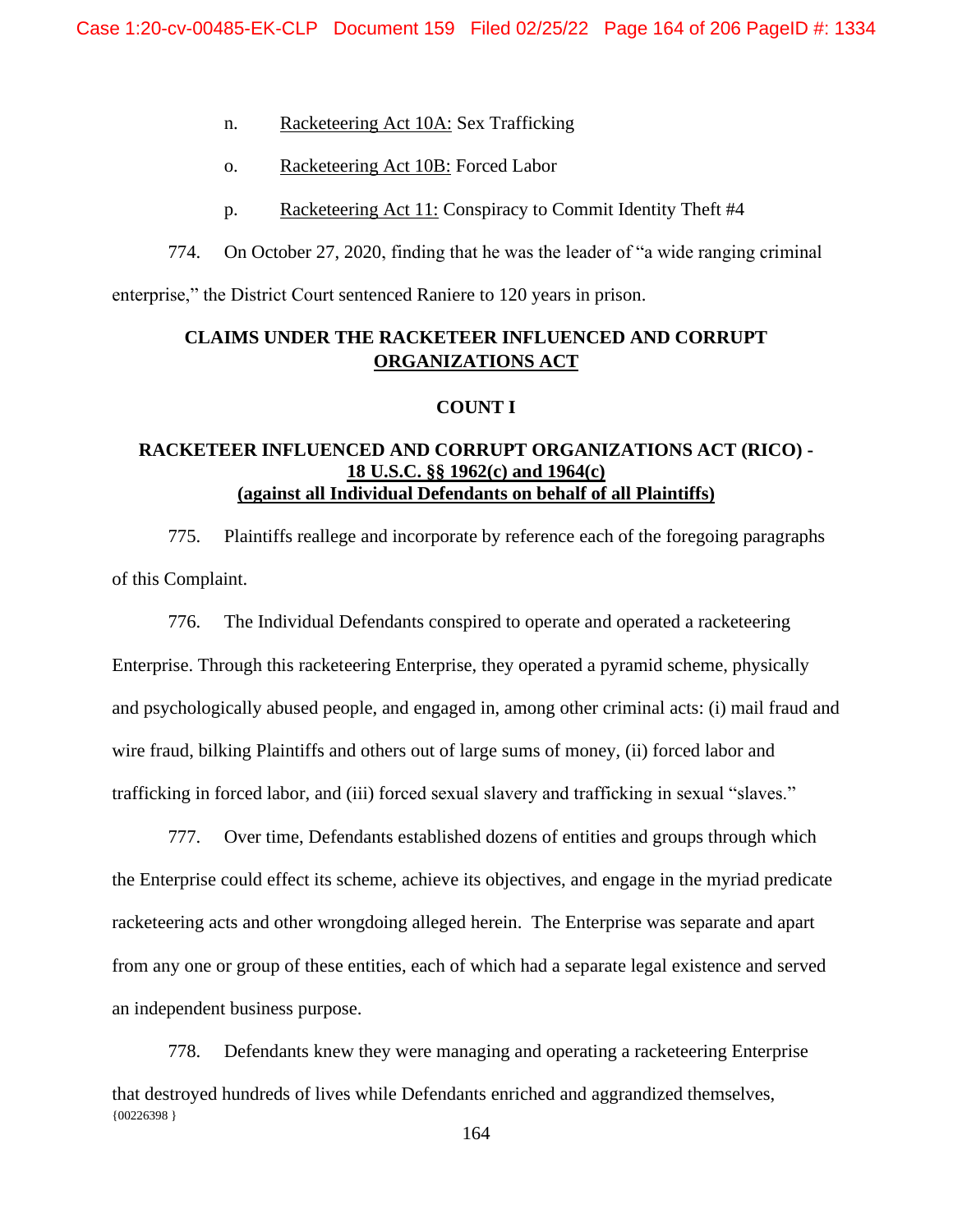maintaining a highly abusive environment that enabled Defendants to manipulate and coerce members into doing as Defendants commanded, for both financial and psychological gain.

779. Each Plaintiff is a "person" within the meaning of 18 U.S.C. §§ 1961(3) and  $1962(c)$ .

780. Each Individual Defendant is a person within the meaning of 18 U.S.C. § 1961(3) who conducted or participated, directly or indirectly, in the conduct, operation, and management of the Enterprise's affair through a pattern of racketeering activity in violation of 18 U.S.C. §  $1962(c)$ .

781. The Individual Defendants and their named and unnamed co-conspirators constitute an association-in-fact enterprise within the meaning of 18 U.S.C. §§ 1961 (4) and l962 (c), referred to in this Complaint as the Enterprise or NXIVM. Each of the Individual Defendants participated in the operation or management of the Enterprise.

782. The Enterprise's purpose was to enrich the Individual Defendants (both monetarily and psychologically) at the expense of Plaintiffs and many other victims. The scheme was accomplished through the commission of numerous and continuous acts of racketeering activity targeting Plaintiffs and many other people.

783. The Individual Defendants committed and conspired to commit multiple, related acts of racketeering activity that spanned decades in order to fulfill the purpose of the Enterprise, to hold dominion over the members of NXIVM for both financial and psychological gain.

{00226398 } 784. The Individual Defendants committed and conspired to commit the following racketeering activity: (i) conspiring to and subjecting Plaintiffs and other people to a condition of peonage in violation of 18 U.S.C. § 1581; (ii) conspiring to and providing and obtaining the services of Plaintiffs and other people by means of force, threats of force, physical restraint, and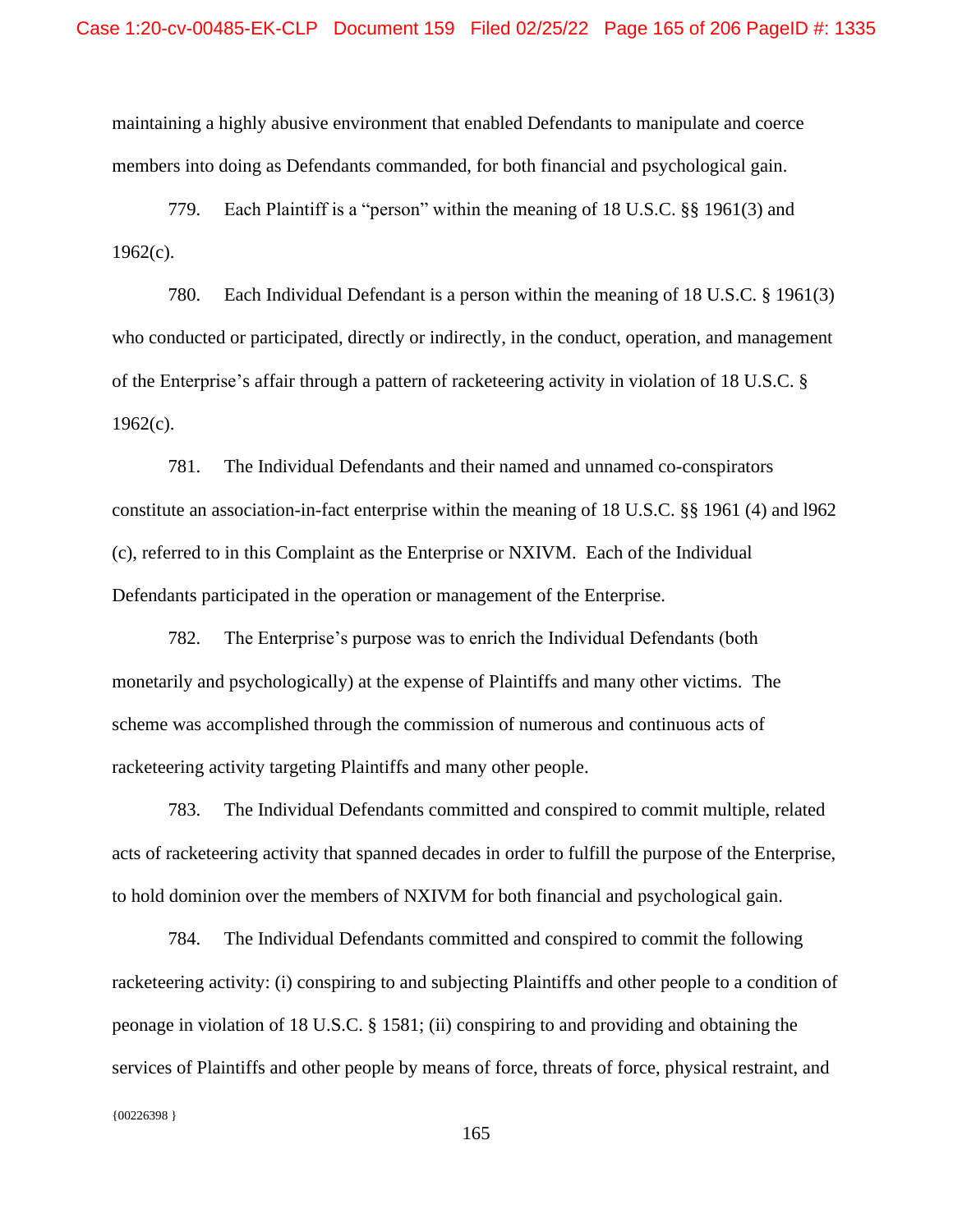threats of physical restraint in violation of 18 U.S.C. § 1589; (iii) conspiring to and recruiting, harboring, transporting, providing, or obtaining by various means the labor or services of Plaintiffs and other people in violation of 18 U.S.C. § 1589; (iv) conspiring to and recruiting, enticing, harboring, transporting, providing, obtaining, maintaining, or soliciting Plaintiffs and other people, knowing or in reckless disregard of the fact that force, threats of force, fraud or coercion were used to have them engage in commercial sex acts in violation of 18 U.S.C. § 1591; (v) extortion; (vi) tampering with a witness, victim, or an informant in violation of 18 U.S.C. § 1512; (vii) retaliating against a witness, victim, or an informant in violation of 18 U.S.C. § 1513; (viii) conspiring to and by carrying out an ongoing scheme to defraud or to obtain money or property by means of false or fraudulent pretenses, representations or promises through an unlawful pyramid scheme in which it was reasonably foreseeable that the mails and wires would be used to execute and further the scheme and which were in fact used to further and execute the scheme, or would be used incidental to an essential part of the scheme, in violation of 18 U.S.C. §§ 1341 and 1343; and (ix) concealing, harboring or shielding from detection aliens who have come to, entered or remained in the United States in violation of law, in violation of 18 U.S.C. § 1324.

785. As described in the foregoing paragraphs of this Complaint, the Enterprise was operated through the racketeering acts described above and fraud, blackmail and intimidation, to (i) obtain tens and even hundreds of thousands of dollars from Plaintiffs and other people for an ever-proliferating universe of programs and alleged business or career opportunities as part of a high-pressure, unlawful pyramid scheme, (ii) coerce, intimidate, and fraudulently induce Plaintiffs and others into performing unpaid labor for NXIVM and/or unpaid personal services for the Individual Defendants, including commercial sex acts, and (iii) harass, threaten, extort,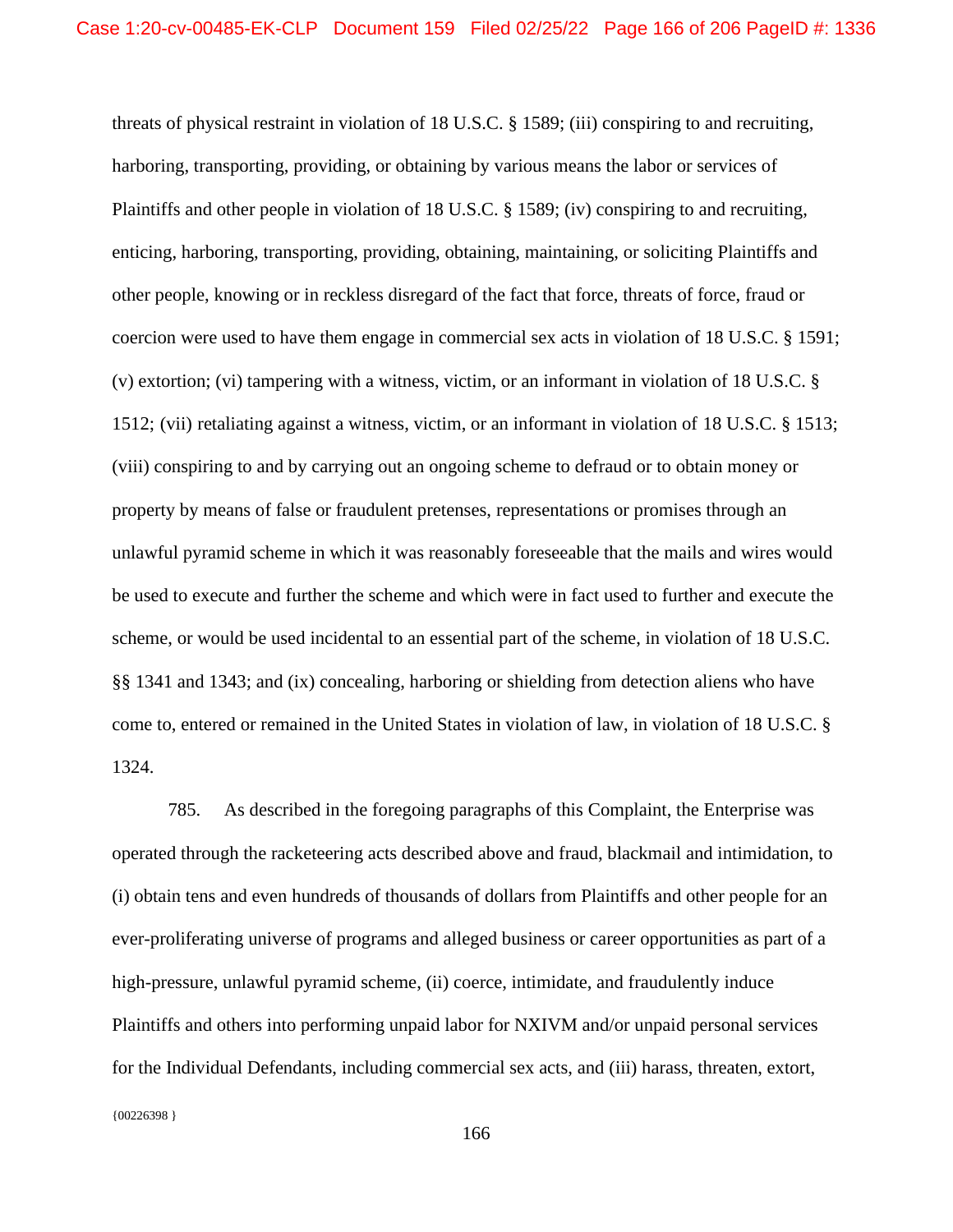and blackmail victims in order to prevent the reporting, disclosure, or prosecution of the members of the Enterprise and their activities.

786. The Individual Defendants and their co-conspirators organized their Enterprise into a cohesive group with specific and assigned responsibilities and a command structure, operating in the United States, Canada and Mexico, funded primarily from the United States, directed mainly from the United States, with proceeds of the racketeering acts directed to and paid in the United States. Over the years the Individual Defendants grew their scheme and the Enterprise, recruiting new members to their operation, and expanding the scope and nature of their activities. While the organization and scope of the Enterprise has evolved over time, and its members may have held different roles at different times, the Enterprise has been structured by the Defendants to operate as a unit in order to accomplish the goals of their criminal scheme.

787. At all relevant times, the Enterprise was engaged in, and its activities affected interstate and foreign commerce within the meaning of 18 U.S.C. § l962(c).

#### **Mail and Wire Fraud in Violation of 18 U.S.C. §§ 1341, 1343**

788. As alleged above, the Individual Defendants engaged in an illegal pyramid scheme in order to defraud Plaintiffs and others into paying for programs that were falsely represented as being scientific, patent-pending technology that would lead to a more lucrative and satisfying career path and fulfillment in life and would solve many of humanity's most serious problems. In fact, unlike what was falsely represented, the programs were not scientific, patent-pending technology that would lead to a more lucrative and satisfying career path and fulfillment in life and would not solve many of humanity's most serious problems. Instead, the money obtained from the Plaintiffs and others was intended to and was in fact used for unlawful purposes including to illegally enrich the Individual Defendants, the unauthorized practice of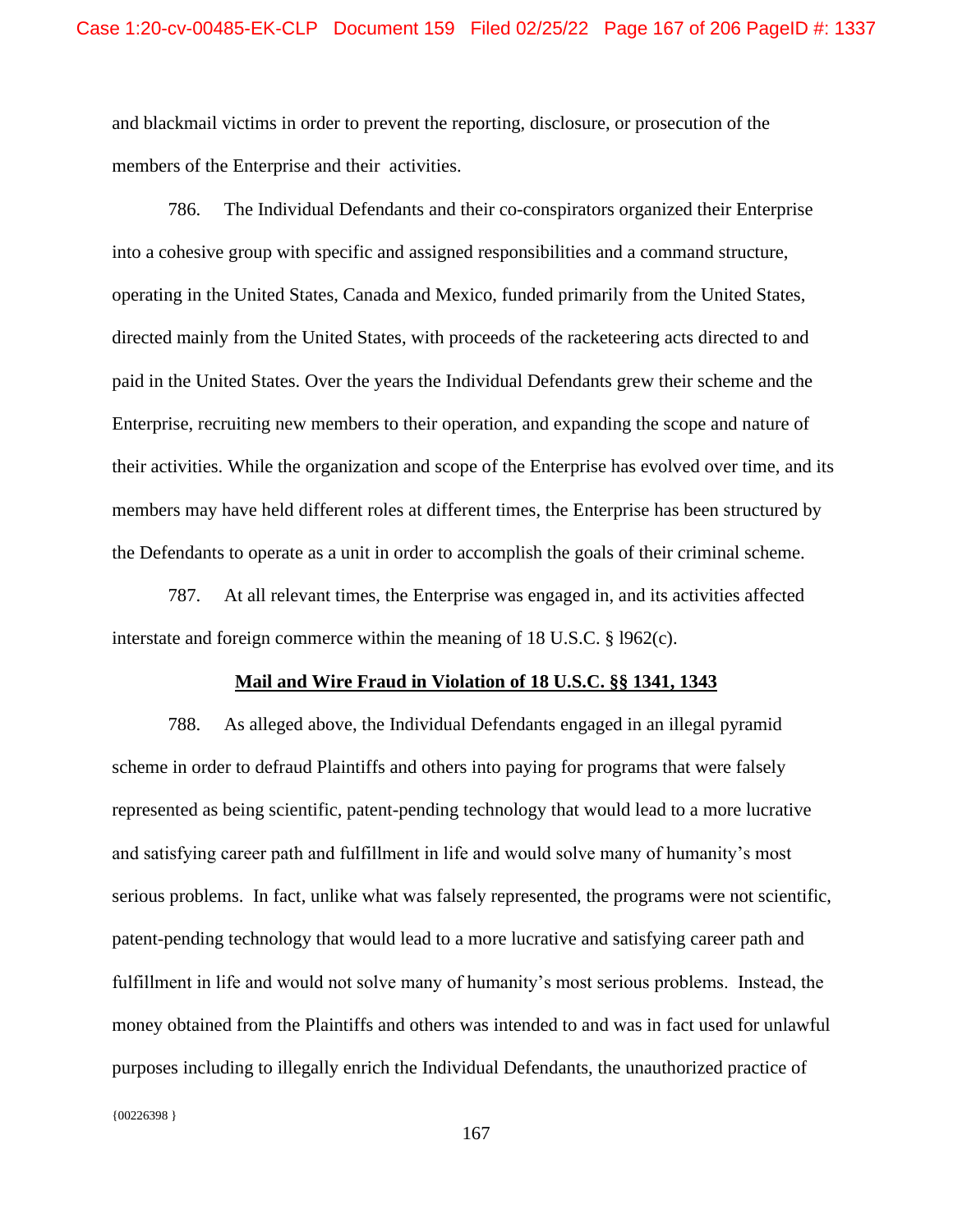psychotherapies, dangerous human experiments, and trafficking in persons in violation of U.S. criminal laws. Defendants' fraudulent pyramid scheme caused each Plaintiff to suffer economic losses in the form of money they paid in exchange for what they were intentionally misled to believe was a scientific, patent-pending technology program that would lead to a more lucrative and satisfying career path and fulfillment in life and would solve many of humanity's most serious problems.

789. In furtherance of their scheme or artifice to defraud, and as described herein, the Individual Defendants transmitted, or caused to be transmitted, by means of wire communication in interstate or foreign commerce, writings, signs, signals, pictures, and sounds, and also caused matters and things to be placed in a post office or authorized depository, or deposited or caused to be deposited matters or things to be sent or delivered by a private or commercial interstate carrier. Individual Defendants either used the mails and wires in furtherance of the scheme or artifice to defraud, instructed others to do so, understood that use of the mails and wires would follow in the ordinary course of business, or could reasonably foresee that the mails and wires would be used. The use of the mails and wires included, but were not limited to, the following:

a. emails and text messages incorporating false and misleading statements regarding NXIVM and the programs;

b. wirings and/or mailings between and among the Individual Defendants concerning NXIVM;

c. the transfer of money from Plaintiffs and others to, for example, pay for programs promoted, operated, or managed by the Enterprise and the Individual Defendants;

d. the transfer of funds between and among the Individual Defendants, with the intent that the funds be used to promote the activities of the Enterprise;

{00226398 }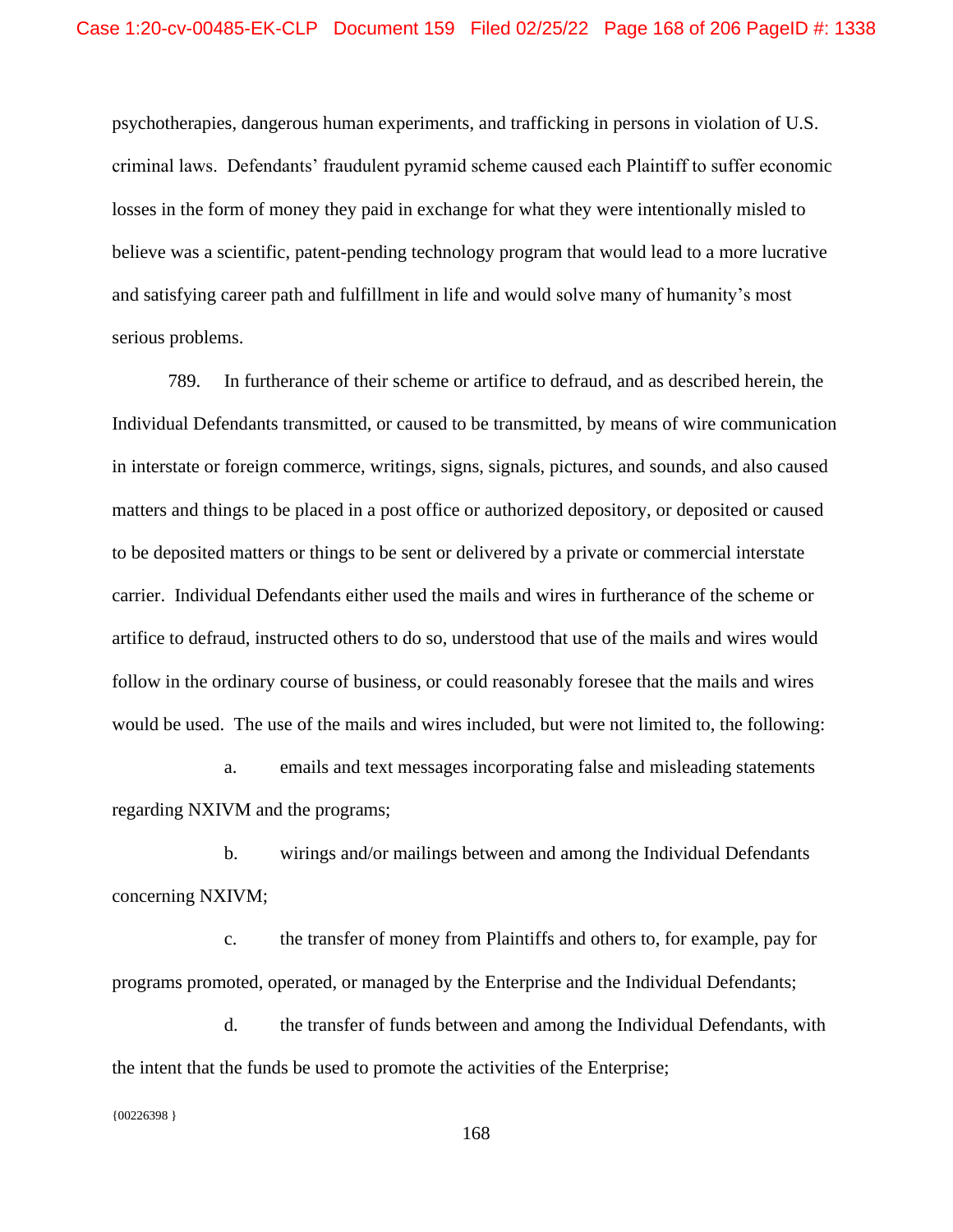e. communications directed toward U.S. state and federal government officials and regulators incorporating false and misleading statements; and

f. electronic filing and service of court papers containing false and misleading statements.

790. The Individual Defendants participated in the scheme or artifice to defraud knowingly, willfully, and with the specific intent to deceive and/or defraud Plaintiffs into paying for NXIVM programs. The Individual Defendants knowingly and intentionally caused statements that they knew to be false or misleading to be disseminated to the Plaintiffs and others who paid for the programs, the general public, to the media, and to multiple state and federal agencies and federal courts, with the intent that those statements be believed.

791. Plaintiffs were injured in their business or property by the Individual Defendants' violations of 18 U.S.C. § 1962(c). Plaintiffs reasonably relied on false and misleading statements regarding the programs in providing money directly or indirectly to the Enterprise and the Individual Defendants and in addition false statements have been relied on by U.S. courts and U.S. state and federal government agencies that caused monetary injury to Plaintiffs.

#### **COUNT II**

# **RACKETEER INFLUENCED AND CORRUPT ORGANIZATIONS ACT (RICO) CONSPIRACY - 18 U.S.C. §§ 1962(d) and 1964(c) (against all Individual Defendants on behalf of all Plaintiffs)**

792. Plaintiffs reallege and incorporate by reference each of the foregoing paragraphs of this Complaint.

793. Each of the Individual Defendants agreed to conduct or to participate in the conduct of the affairs of the Enterprise and that they or others would commit at least two racketeering acts within a ten year period as set forth above, which included: (i) conspiring to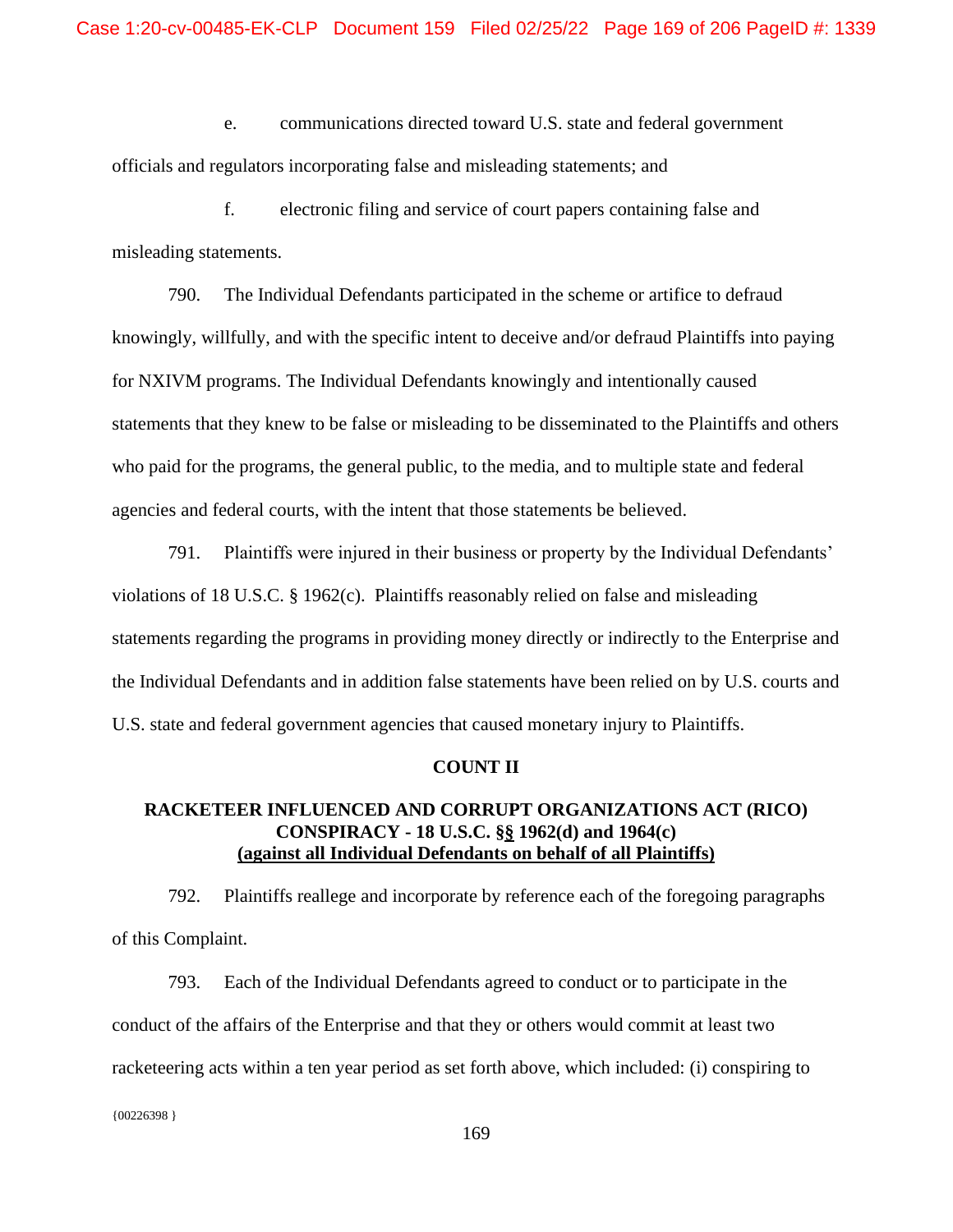and subjecting Plaintiffs and other people to a condition of peonage in violation of 18 U.S.C. § 1581; (ii) conspiring to and providing and obtaining the services of Plaintiffs and other people by means of force, threats of force, physical restraint, and threats of physical restraint in violation of 18 U.S.C. § 1589; (iii) conspiring to and recruiting, harboring, transporting, providing, or obtaining by various means the labor or services of Plaintiffs and other people in violation of 18 U.S.C. § 1589; (iv) recruiting, enticing, harboring, transporting, providing, obtaining, maintaining, or soliciting Plaintiffs and other people, knowing or in reckless disregard of the fact that force, threats of force, fraud or coercion were used to have them engage in commercial sex acts in violation of 18 U.S.C. § 1591, (v) extortion; (vi) tampering with a witness, victim, or an informant in violation of 18 U.S.C. § 1512; (vii) retaliating against a witness, victim, or an informant in violation of 18 U.S.C. § 1513, (viii) conspiring to and by carrying out an ongoing scheme to defraud or to obtain money or property by means of false or fraudulent pretenses, representations or promises through an unlawful pyramid scheme in which it was reasonably foreseeable that the mails and wires would be used to execute and further the scheme and which were in fact used to further and execute the scheme, or would be used incidental to an essential part of the scheme, in violation of 18 U.S.C. §§ 1341 and 1343, and (iv) concealing, harboring or shielding from detection aliens who have come to, entered or remained in the United States in violation of law, in violation of 18 U.S.C. § 1324.

794. Plaintiffs were injured in their business or property by the Individual Defendants' violation of 18 U.S.C. § 1962(d). Plaintiffs reasonably relied on false and misleading statements regarding the programs in providing money directly or indirectly to the Enterprise and the Individual Defendants and in addition false statements have been relied on by U.S. courts and U.S. state and federal government agencies that caused monetary injury to Plaintiffs.

 ${00226398}$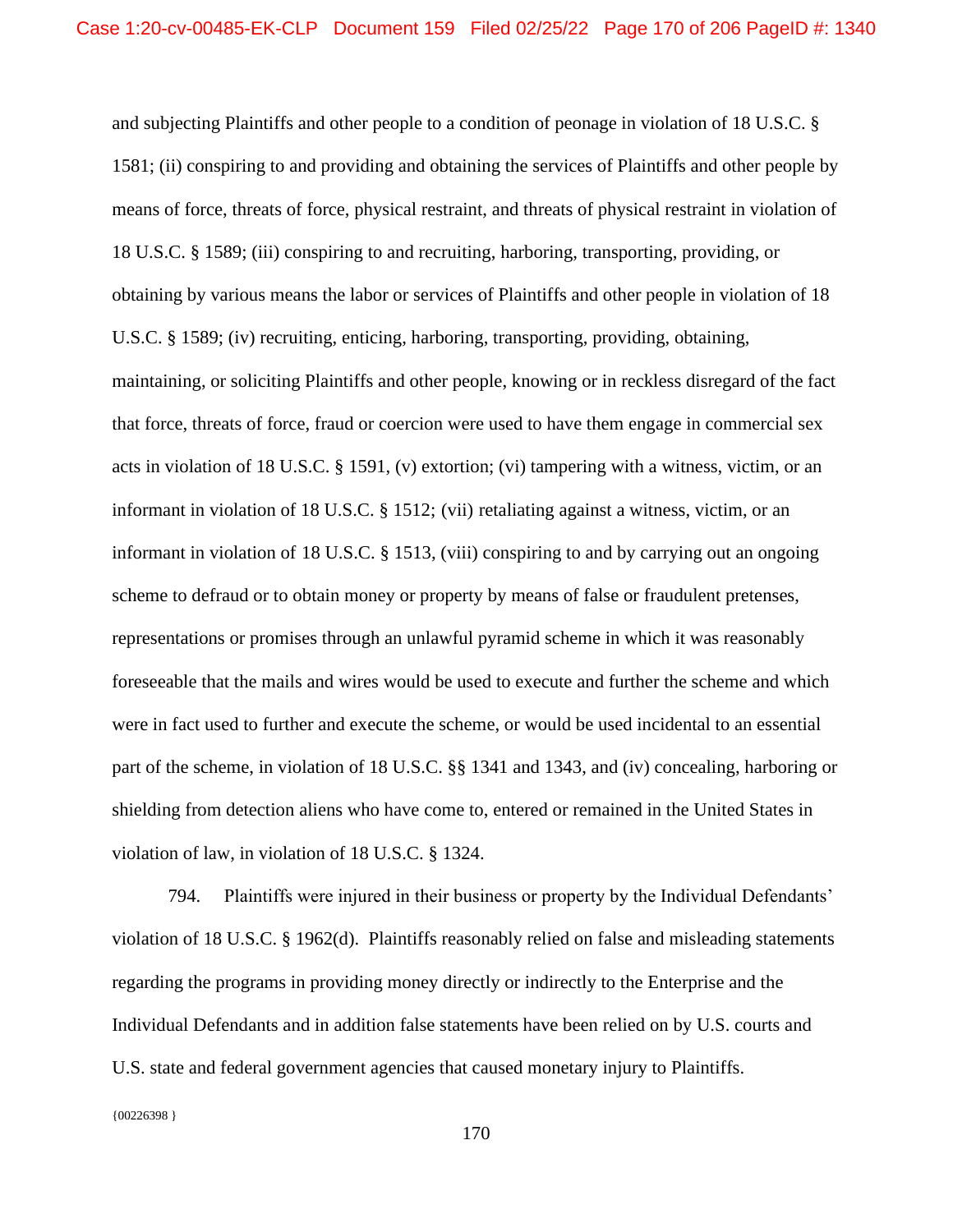Case 1:20-cv-00485-EK-CLP Document 159 Filed 02/25/22 Page 171 of 206 PageID #: 1341

### **CLAIMS UNDER 18 U.S.C. § 1595**

### **COUNT III**

### **THE 18 U.S.C. § 1595 VENTURE, INCLUDING:**

**(A) SEX TRAFFICKING—18 U.S.C. § 1591, CONSPIRACY TO VIOLATE 18 U.S.C. § 1591, and 18 U.S.C. § 1593A, BENEFITTING FROM SEX TRAFFICKING (against all Defendants on behalf of Plaintiffs Daniela, Camila, Sarah Edmondson, Jessica Joan Salazar, Soukiana Mehdaoui, Nicole, Veronica Jaspeado, Paloma Pena, Jane Doe 8, Jane Doe 9, Charlotte, Rachel, India Oxenberg, Valerie, Adrienne Stiles, Lindsay MacInnis, Bonnie Piesse, Jennifer Kobelt, Margot Leviton, Isabella Constantino, Karla Diaz Cano, Tabitha Chapman, Pamela Cooley, Rosalyn Cua, Brieanna Fiander, Shayna Holmes, Andrea Hammond, Sara Lim, Ashley McLean, Elham Menhaji, Maja Miljkovic, Michelle Neal, Susan Pratt, Alison Rood, Katie Shaw, Kristin, Hannah Vanderheyden, Juliana Vicente, Susan Patricia Vieta, Kayla Grosse and Stephanie Fair-Layman);**

**(B) FORCED LABOR—18 U.S.C. § 1589, CONSPIRACY TO VIOLATE 18 U.S.C. § 1589, and 18 U.S.C. § 1593A, BENEFITTING FROM FORCED LABOR (against all Defendants on behalf of all Plaintiffs);**

**(C) HUMAN TRAFFICKING—18 U.S.C. § 1590, CONSPIRACY TO VIOLATE 18 U.S.C. § 1590, and 18 U.S.C. § 1593A, BENEFITTING FROM FORCED LABOR (against all Defendants on behalf of all Plaintiffs);**

**(D) PEONAGE —18 U.S.C. § 1581, CONSPIRACY TO VIOLATE 18 U.S.C. § 1581, and 18 U.S.C. § 1593A, BENEFITTING FROM PEONAGE (against all Defendants on behalf of all Plaintiffs); and** 

**(E) UNLAWFUL CONDUCT WITH RESPECT TO DOCUMENTS IN FURTHERANCE OF TRAFFICKING, PEONAGE, OR FORCED LABOR —18 U.S.C. § 1592, CONSPIRACY TO VIOLATE 18 U.S.C. § 1592, and 18 U.S.C. § 1593A, BENEFITTING FROM UNLAWFUL CONDUCT WITH RESPECT TO DOCUMENTS (against Defendants Keith Raniere, Clare Bronfman, Lauren Salzman, Nancy Salzman, Karen Unterreiner and Kathy Russell on behalf of Plaintiff Daniela )**

795. As set forth in this Complaint, the Individual Defendants, through the NXIVM

Venture, Enterprise, and conspiracy, perpetrated crimes and other illegal actions against

Plaintiffs, who suffered injuries and damages as a result. Among the crimes were those for

which 18 U.S.C. § 1595 provides the victims a private right of action against the perpetrators of

violations of 18 U.S.C. §§ 1591, 1589, 1590, 1581 and 1592, those who joined with them in the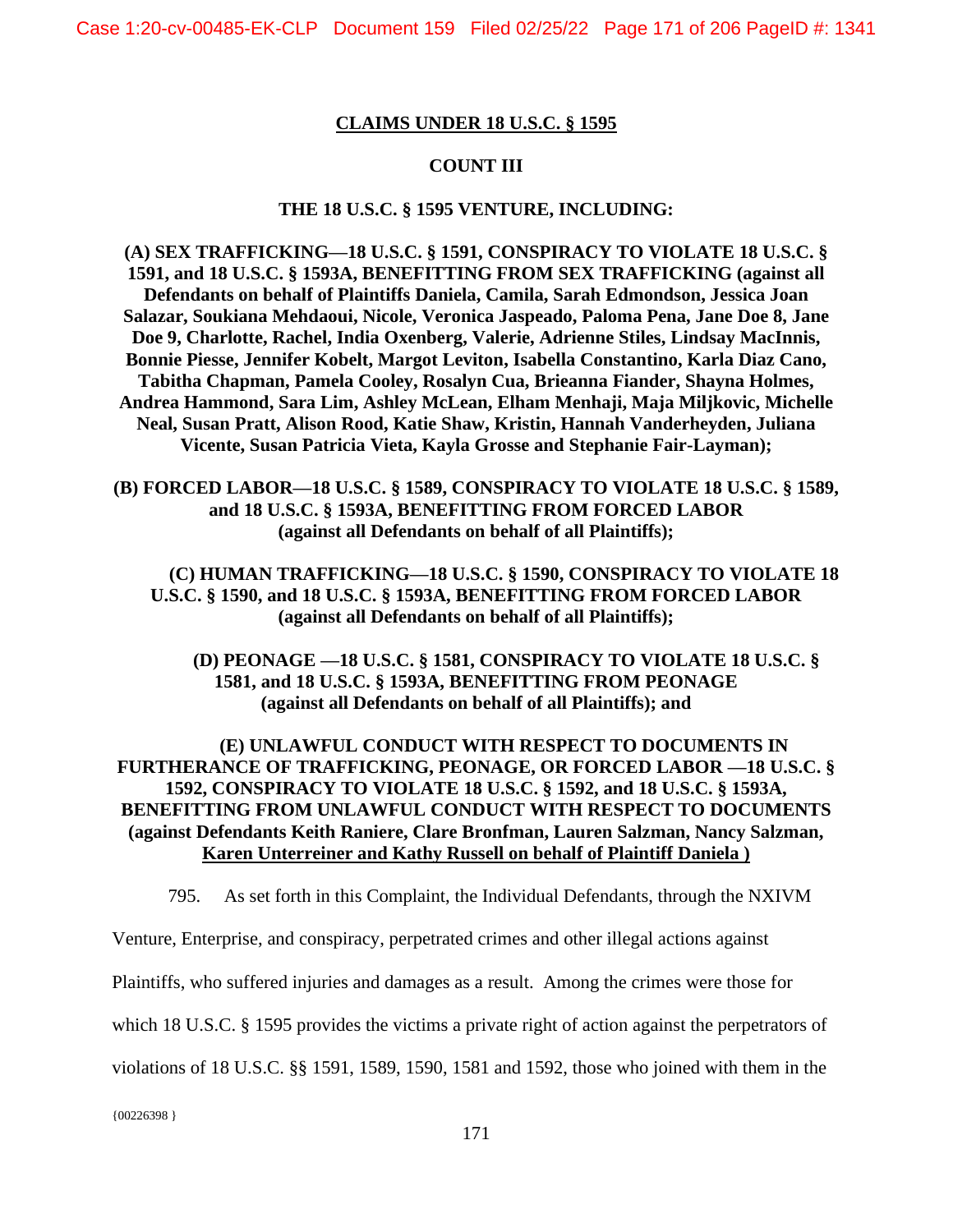Venture and conspiracy to engage in such violations, and those who, in violation of 18 U.S.C. § 1593A, participated and knowingly benefitted from the Venture and conspiracy, knowing or in reckless disregard of the fact that the Venture had engaged in such violations. Defendants' commission of these crimes also constitute predicate acts of racketeering in connection with the Defendants operation of the RICO Enterprise.

### **(A) Sex Trafficking**

796. Plaintiffs reallege and incorporate by reference each of the foregoing paragraphs of this Complaint.

797. In connection with the 18 U.S.C. § 1595 conspiracy and Venture/Enterprise, the Defendants engaged in, participated in, and conspired with each other and with their unnamed co-conspirators, both known and unknown, to engage in violations of 18 U.S.C. §§ 1591 and 1593A. Each Defendant joined the conspiracy and Venture/Enterprise knowing and agreeing that at least one co-conspirator would engage in at least one overt act in furtherance of the conspiracy and Venture/Enterprise.

798. The Defendants, individually and together, affecting interstate or foreign commerce and within the territorial jurisdiction of the United States, conspired to and recruited, enticed, harbored, transported, provided, obtained, maintained, and solicited Plaintiffs, knowing or in reckless disregard of the fact that force, threats of force, fraud, and/or coercion were used to cause Plaintiffs to engage in commercial sex acts.

{00226398 } 799. Defendants and their co-conspirators engaged in overt acts taken in furtherance of the conspiracy and Venture/Enterprise reasonably foreseeable to each Defendant, including: causing Plaintiffs to become severely sleep-deprived; imposing severe caloric restrictions on Plaintiffs' diets; creating and operating an environment of fear in which Plaintiffs would be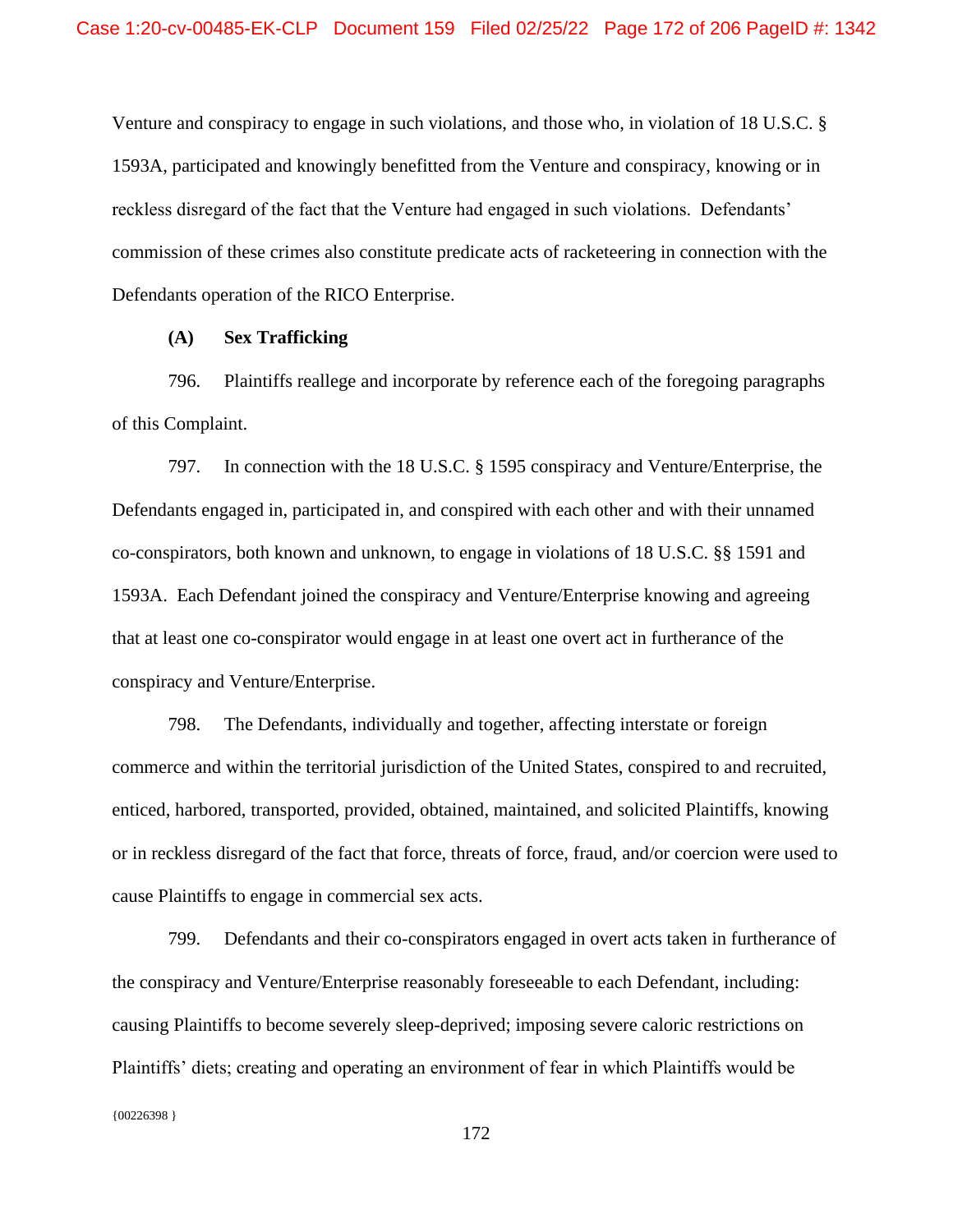punished if they failed to follow directives; verbal and physical abuse; the collection of collateral, the release of which would cause a victim and/or persons close to the victim to experience serious shame, embarrassment, humiliation or other harm; falsely and intentionally misrepresenting to the DOS Plaintiffs that they were joining a women's-only group in which Raniere had no role when, in fact, Raniere created and ran DOS; falsely and intentionally misrepresenting to the exo/eso Plaintiffs that exo/eso was a bona fide income-generating career path when, in fact, it was not and one of the primary purposes of exo/eso was to recruit and groom women for Raniere's harem; and acts of intimidation, tampering and retaliation to prevent victims and witnesses from reporting or cooperating in investigations into Defendants' sex trafficking.

800. The Defendants, individually and together, obstructed and attempted to obstruct, and interfered and attempted to interfere, with the enforcement of 18 U.S.C. § 1591. Specifically, Defendants Raniere, and Clare Bronfman, along with others in the United States and Mexico, by false pretenses caused certain law enforcement agencies to open investigations on, and caused certain attorneys to send letters to, victims and witnesses including Plaintiffs Sarah Edmondson, Jessica Joan Salazar, Soukiana Mehdaoui**,** Jennifer Kobelt and Toni Natalie, threatening them with criminal prosecutions and civil legal actions in order to silence and intimidate them so that they would not report to or cooperate with authorities concerning Defendants' violations of 18 U.S.C. § 1591.

801. Additionally, Defendant Sara Bronfman attempted to further obstruct or interfere with the enforcement of 18 U.S.C. § 1591 by using false pretenses and promises of money to entice a critical witness, Adrian, to leave and remain outside of the United States during the period of the Raniere Trial, in violation of 18 U.S.C. § 1591(d).

{00226398 }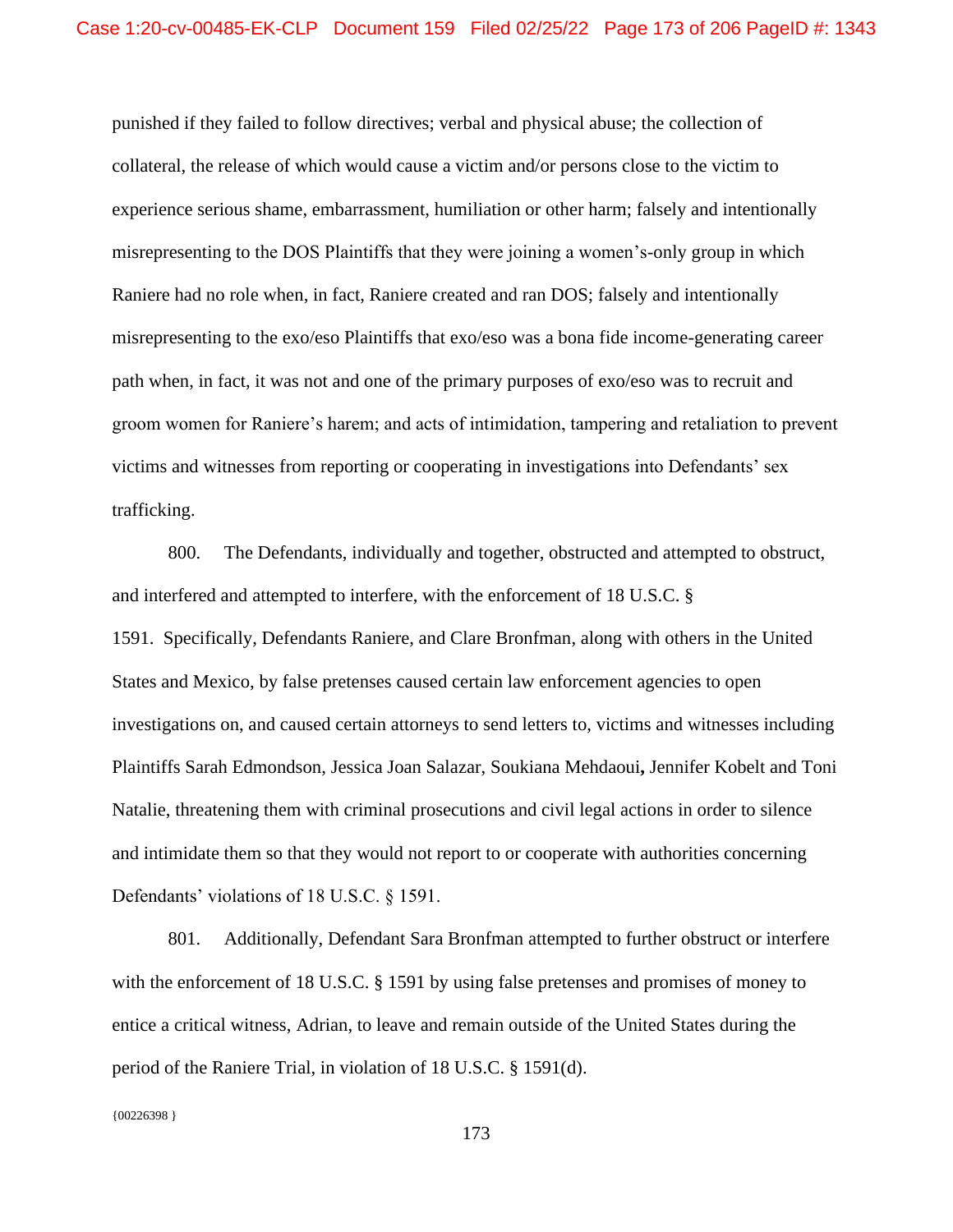802. Additionally, Defendants Raniere and Clare Bronfman, with the assistance of others, obstructed or interfered with the enforcement of 18 U.S.C. § 1590 by intimidating and instilling in Camila a deep fear that caused her to go into and remain in hiding, and to avoid contact with the FBI.

803. The Defendants, individually and together, participated in the conspiracy and Venture/Enterprise, knowing or in reckless disregard of the fact that the conspiracy and Venture/Enterprise was engaged in violations of 18 U.S.C. § 1591, and they benefitted from their participation in the conspiracy and Venture/Enterprise financially and by receiving other things of value including personal services, enhanced status and power within the community, and they further believed that by perpetrating the acts alleged herein that they would achieve greater status and power worldwide, and psychologically, from their participation in the conspiracy and Venture/Enterprise and their myriad illegal acts in connection with the sex trafficking activity alleged herein.

804. As a direct and proximate result of Defendants' violations of 18 U.S.C. §§ 1591 and 1593A, Plaintiffs have suffered damages recoverable under 18 U.S.C. § 1595.

#### **(B) Forced Labor**

805. Plaintiffs reallege and incorporate by reference each of the foregoing paragraphs of this Complaint.

806. In connection with the 18 U.S.C. § 1595 Venture, the Defendants engaged in, participated in, and conspired with each other and their unnamed co-conspirators, both known and unknown, to engage in forced labor in violation of 18 U.S.C. §§ 1589 and 1593A. Each Defendant joined the conspiracy and Venture/Enterprise knowing and agreeing that at least one co-conspirator would engage in at least one overt act in furtherance of the conspiracy and the

{00226398 }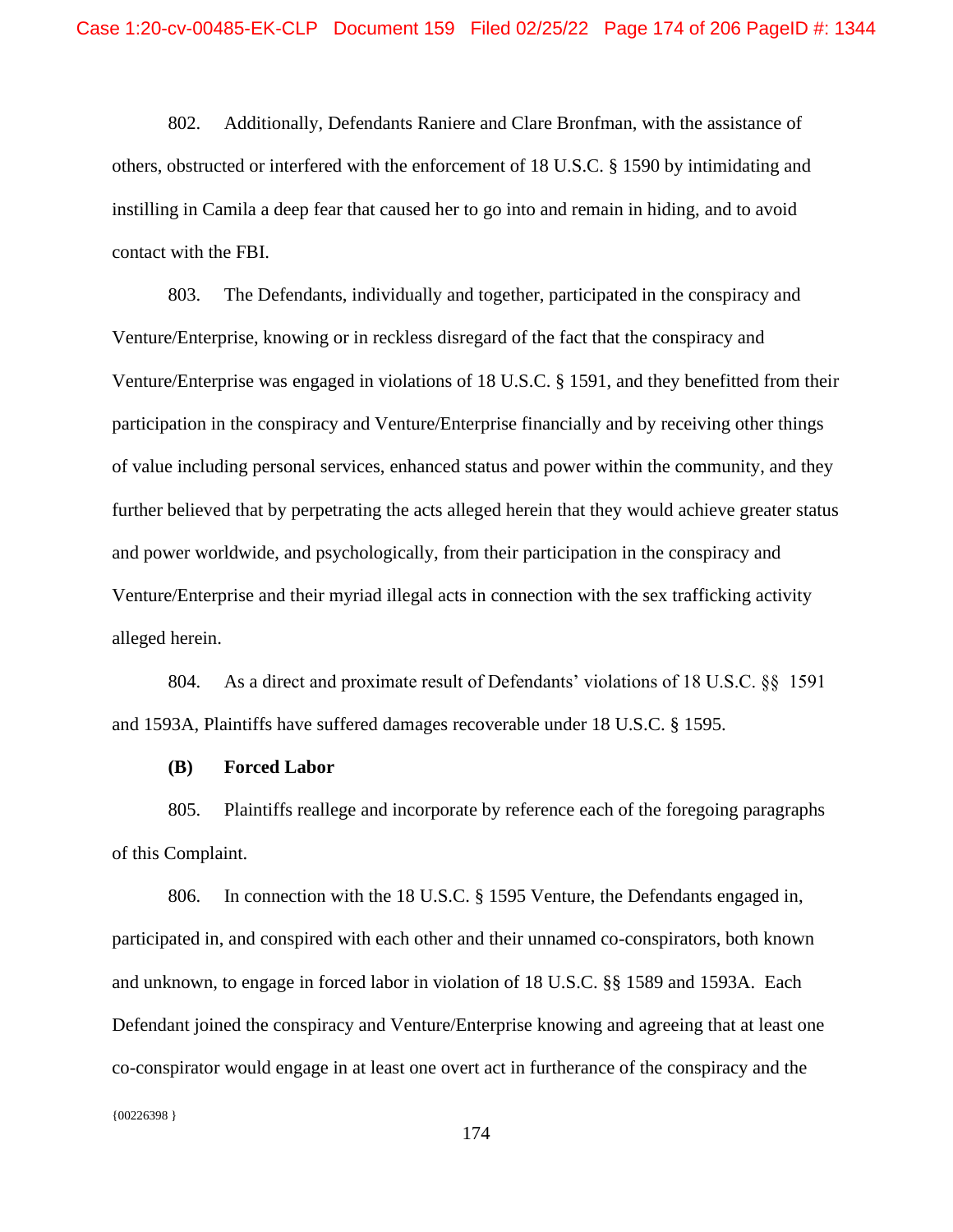Venture/Enterprise.

807. The Defendants, individually and together, conspired to and knowingly provided and obtained the labor and services of Plaintiffs by any one of, or by any combination of, the following means: by means of force, threats of force, physical restraint, and threats of physical restraint; by means of serious harm and threats of serious harm, including psychological, financial, and reputational harm to Plaintiffs or persons close to Plaintiffs, sufficiently serious to coerce Plaintiffs into performing and continuing to perform the labor and services; by means of abuse or threatened abuse of law or legal process including the use of, and threats of, fraudulent criminal complaints, vexatious civil litigation, and immigration fraud; and by means of a scheme, plan, or pattern intended to cause Plaintiffs to believe that, if that Plaintiffs did not perform such labor or services, that Plaintiffs or other persons would suffer serious harm or physical restraint.

808. The Defendants, individually and together, participated in the conspiracy and Venture/Enterprise, knowing or in reckless disregard of the fact that the conspiracy and Venture/Enterprise was engaged in violations 18 U.S.C. § 1589, and they benefitted from their participation in the conspiracy and Venture/Enterprise financially and by receiving other things of value including valuable personal services, enhanced status and power within the community, and they further believed that by perpetrating the acts alleged herein that they would achieve greater status and power worldwide, and psychologically, from their participation in the conspiracy and Venture/Enterprise and their myriad illegal acts in connection with the forced labor activity alleged herein.

809. As a direct and proximate result of Defendants' violations of 18 U.S.C. §§ 1589 and 1593A, Plaintiffs have suffered damages recoverable under 18 U.S.C. § 1595.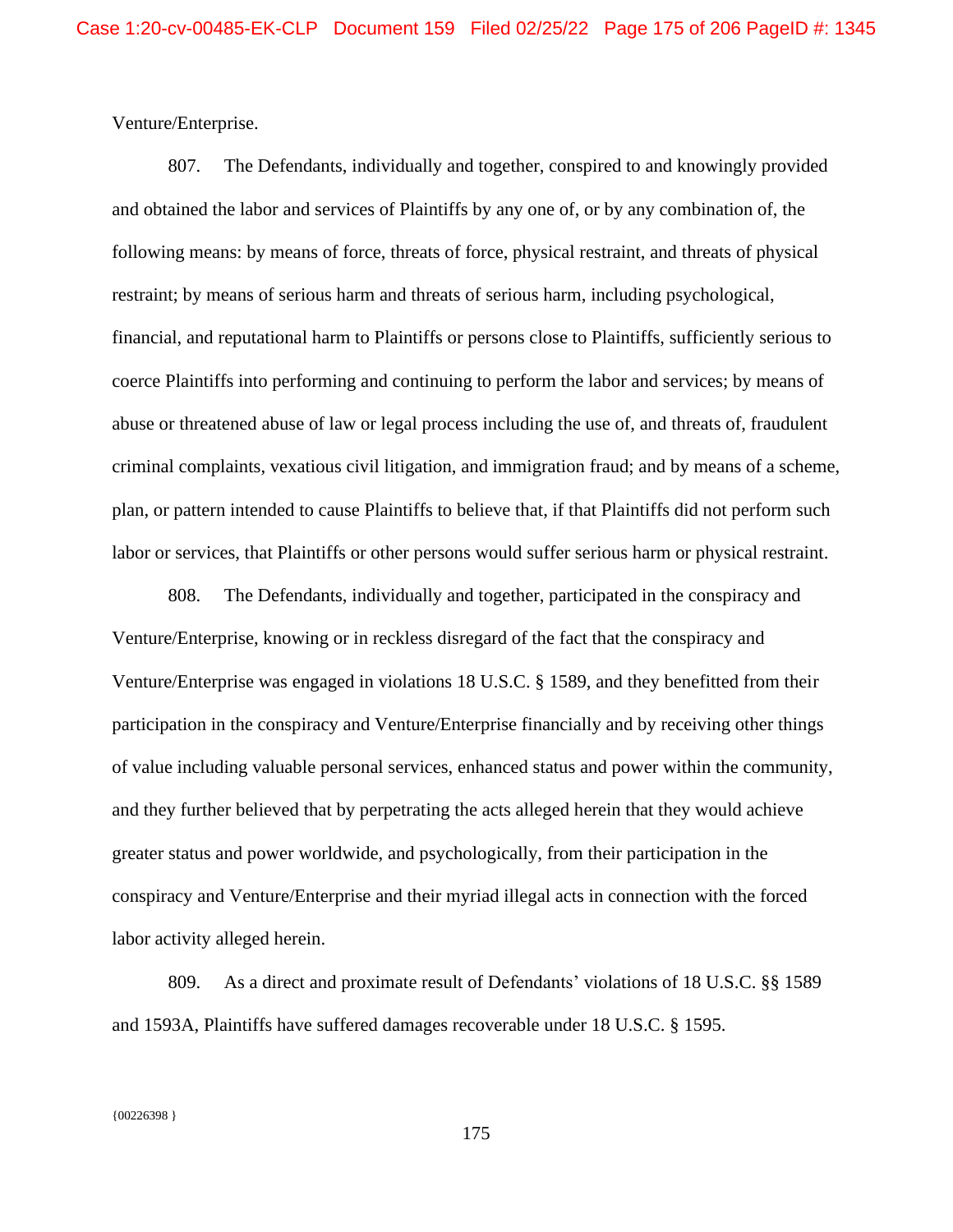### **(C) Human Trafficking**

810. Plaintiffs reallege and incorporate by reference each of the foregoing paragraphs of this Complaint.

811. In connection with the 18 U.S.C. § 1595 Venture, the Defendants engaged in, participated in, and conspired with each other and their unnamed co-conspirators, both known and unknown, to engage in human trafficking in violation of 18 U.S.C. §§ 1590 and 1593A. Each Defendant joined the conspiracy and Venture/Enterprise knowing and agreeing that at least one co-conspirator would engage in at least one overt act in furtherance of the conspiracy and Venture/Enterprise.

812. The Defendants, individually and together, knowingly conspired to and recruited, harbored, transported, provided, or obtained by various means, Plaintiffs for labor or services in violation of 18 U.S.C. §§ 1581, 1589 and 1595, which is itself a violation of 18 U.S.C. § 1590. The Defendants, individually and together, obstructed and attempted to obstruct, and interfered and attempted to interfere, with the enforcement of 18 U.S.C. § 1590. Specifically, Defendants Raniere and Clare Bronfman, along with others in the United States and Mexico, by false pretenses caused certain law enforcement agencies to open investigations on, and caused certain attorneys to send letters to, victims and witnesses including Plaintiffs Jessica Joan Salazar, Soukiana Mehdaoui, Jennifer Kobelt, Sarah Edmondson and Toni Natalie, threatening them with criminal prosecutions and civil legal actions in order to silence and intimidate them so that they would not report to or cooperate with authorities concerning Defendants' violations of 18 U.S.C. § 1590.

 ${00226398}$ 813. Additionally, Defendant Sara Bronfman attempted to further obstruct or interfere with the enforcement of 18 U.S.C. § 1590 by using false pretenses and promises of money to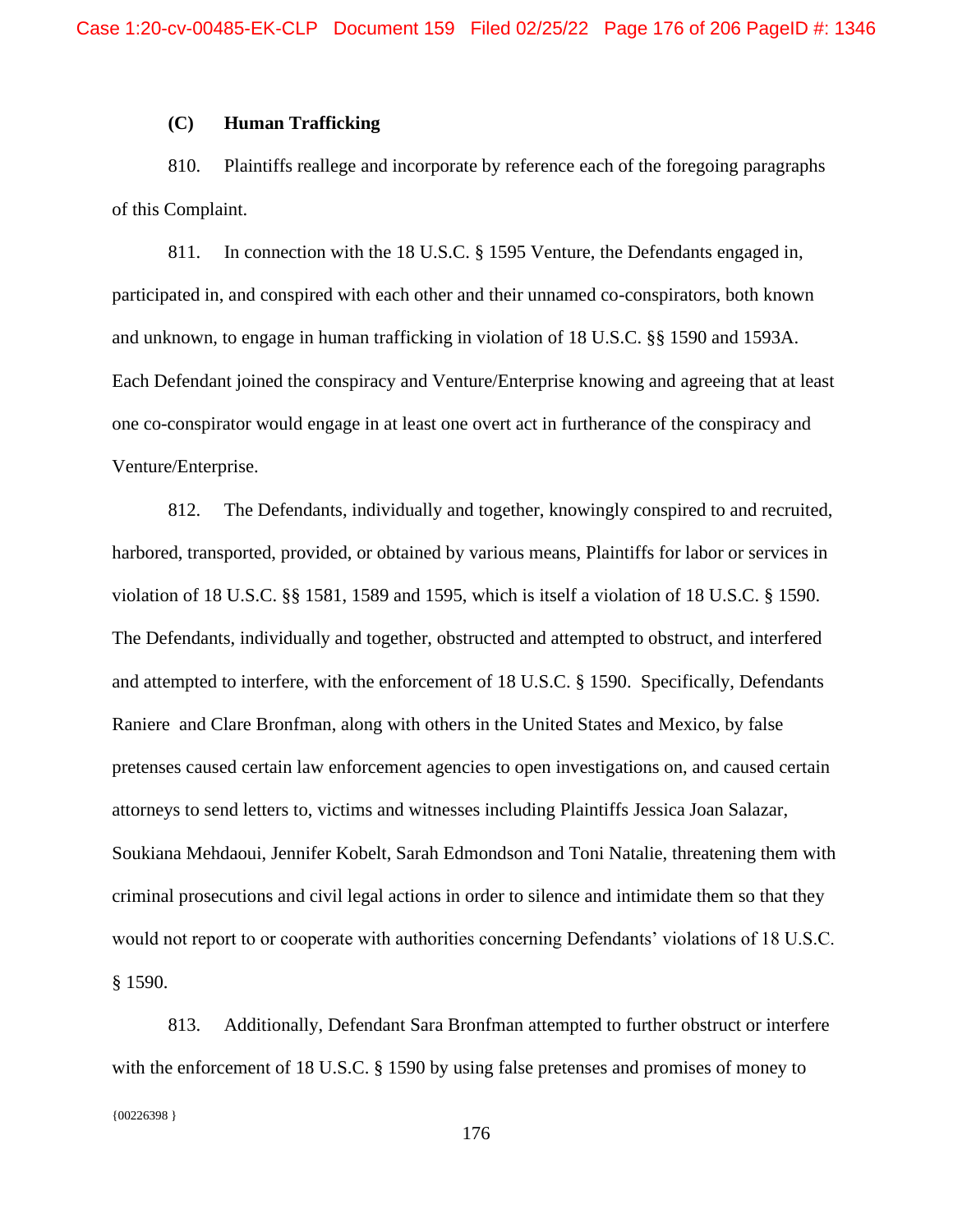entice a critical witness, Adrian, to leave and remain outside of the United States during the period of the Raniere Trial.

814. Additionally, Defendants Raniere and Clare Bronfman, with the assistance of others, obstructed or interfered with the enforcement of 18 U.S.C. § 1590 by intimidating and instilling in Camila a deep fear that caused her to go into and remain in hiding, and to avoid contact with the FBI.

815. The Defendants, individually and together, participated in the conspiracy and Venture/Enterprise, knowing or in reckless disregard of the fact that the conspiracy and Venture/Enterprise was engaged in violations 18 U.S.C. § 1590, and they benefitted from their participation in the conspiracy and Venture/Enterprise financially and by receiving other things of value including valuable personal services, and enhanced status and power within the community, and they further believed that by perpetrating the acts alleged herein that they would achieve greater status and power worldwide, and psychologically, from their participation in the conspiracy and Venture/Enterprise and their myriad illegal acts in connection with the human trafficking activity alleged herein.

816. As a direct and proximate result of Defendants' violations of 18 U.S.C. §§ 1590 and 1593A, Plaintiffs have suffered damages recoverable under 18 U.S.C. § 1595.

**(D) Peonage**

817. Plaintiffs reallege and incorporate by reference each of the foregoing paragraphs of this Complaint.

818. In connection with the 18 U.S.C. § 1595 Venture, the Defendants engaged in, participated in, and conspired with each other and their unnamed co-conspirators, both known and unknown, to engage in peonage in violation of 18 U.S.C. §§ 1581 and 1593A. Each

 ${00226398}$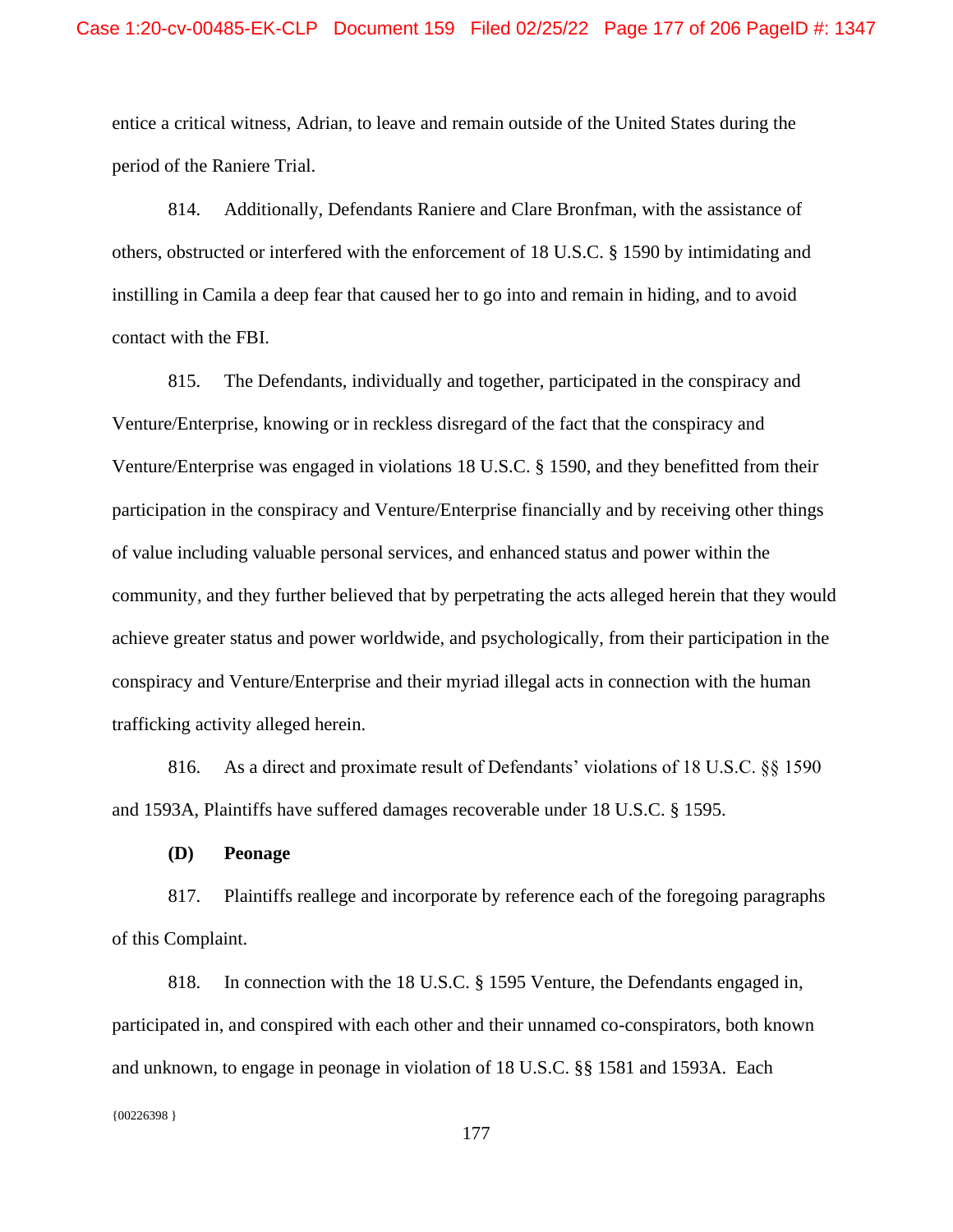Defendant joined the conspiracy and Venture/Enterprise knowing and agreeing that at least one co-conspirator would engage in at least one overt act in furtherance of the conspiracy and Venture/Enterprise.

819. The Defendants, individually and together, conspired to and held Plaintiffs in a condition of peonage in violation of 18 U.S.C. § 1581.

820. The Defendants, individually and together, obstructed and attempted to obstruct the enforcement of 18 U.S.C. § 1581.

821. The Defendants, individually and together, participated in the conspiracy and Venture/Enterprise, knowing or in reckless disregard of the fact that the Venture/Enterprise was engaged in violations 18 U.S.C. § 1591, and they benefitted from their participation in the conspiracy and Venture/Enterprise financially and by receiving other things of value including valuable personal services and enhanced status and power within the community, and they further believed that by perpetrating the acts alleged herein that they would achieve greater status and power worldwide, and psychologically, from their participation in the conspiracy and Venture/Enterprise and their myriad illegal acts in connection with the peonage activity alleged herein.

822. As a direct and proximate result of Defendants' violations of 18 U.S.C. §§ 1581 and 1593A, Plaintiffs have suffered damages recoverable under 18 U.S.C. § 1595.

# **(E) Unlawful Conduct With Respect to Documents in Furtherance of Trafficking, Peonage, or Forced Labor**

823. Plaintiffs reallege and incorporate by reference each of the foregoing paragraphs of this Complaint.

 ${00226398}$ 824. In connection with the 18 U.S.C. § 1595 Venture, the Defendants engaged in, participated in, and conspired with each other and their unnamed co-conspirators, both known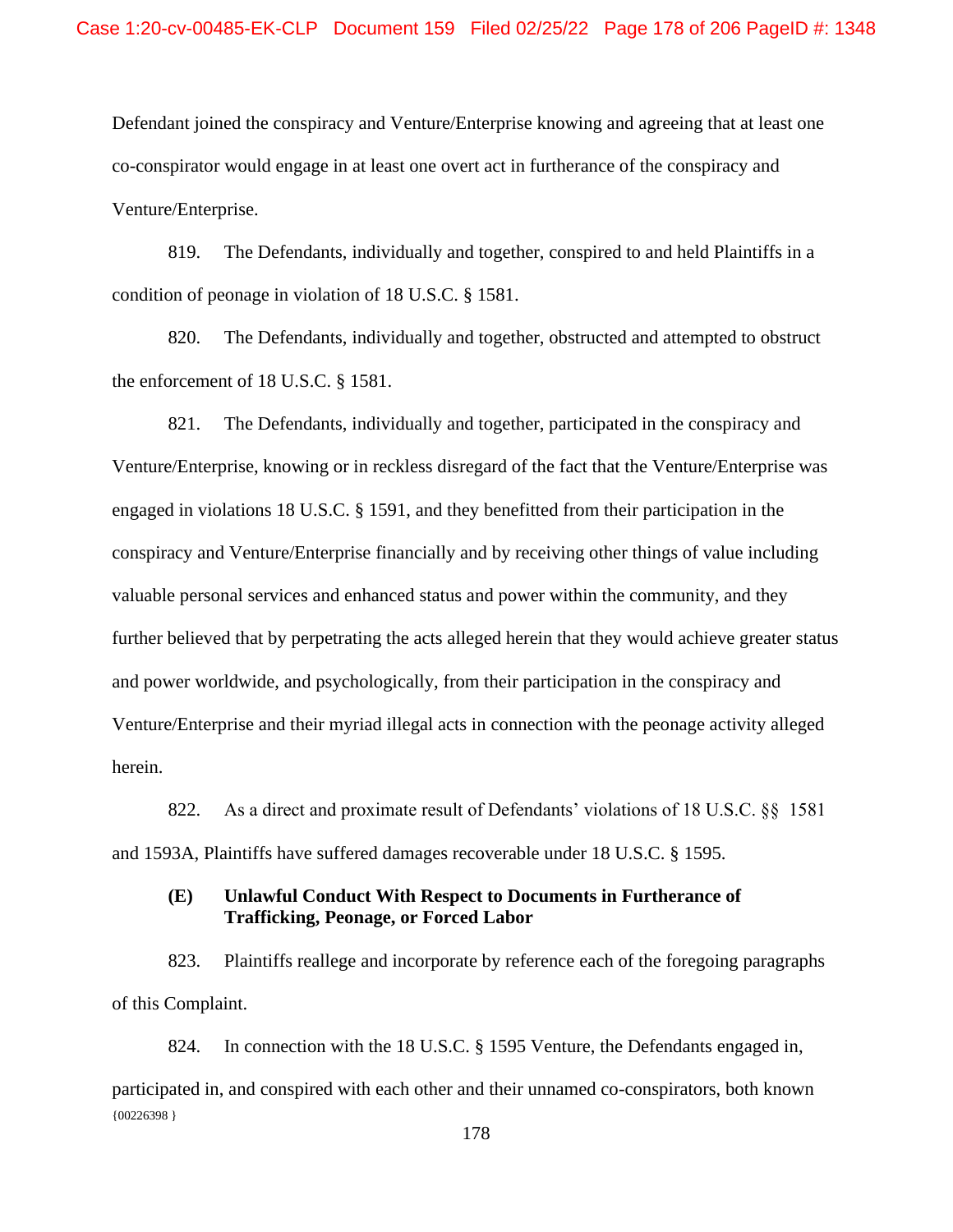and unknown, to engage in an unlawful conduct with respect to documents in furtherance of the trafficking, peonage, and forced labor conspiracy and Venture/Enterprise in violation of 18 U.S.C. §§ 1582 and 1593A. Each Defendant joined the conspiracy and Venture/Enterprise knowing and agreeing that at least one co-conspirator would engage in at least one overt act in furtherance of the conspiracy and Venture/Enterprise.

825. The Defendants, individually and together, conspired to and knowingly destroyed, concealed, removed, confiscated, or possessed an actual or purported passport or other immigration document in the course of a violation 18 U.S.C. §§ 1581, 1589, 1590, or 1591, with intent to violate 18 U.S.C. §§ 1581, 1589, 1590, or 1591, or to prevent or restrict or to attempt to prevent or restrict, without lawful authority, the person's liberty to move or travel in order to maintain the labor or services of that person.

826. The Defendants, individually and together, obstructed and attempted to obstruct the enforcement of 18 U.S.C. § 1581.

827. As a direct and proximate result of Defendants' violations of 18 U.S.C. §§ 1592 and 1593A, Plaintiff has suffered damages recoverable under 18 U.S.C. § 1595.

#### **STATE LAW CLAIMS**

### **COUNT IV**

# **NEGLIGENCE PER SE - Unauthorized Practice of Counseling Professions/Aiding and Abetting the Unauthorized Practice of the Counseling Professions and Conspiracy/Acting in Concert (against all Defendants on behalf of all Plaintiffs)**

828. New York State law imposes on all persons a legal duty to obtain a license from the State before engaging in the practices of psychology, psychoanalysis and mental health

counseling, or to be otherwise authorized by the State to engage in such practices (the "Licensed

 ${00226398}$ Professions"). (NY Education Law ss. 7601, 8405 [2], 8402 [2]). Engaging in the unauthorized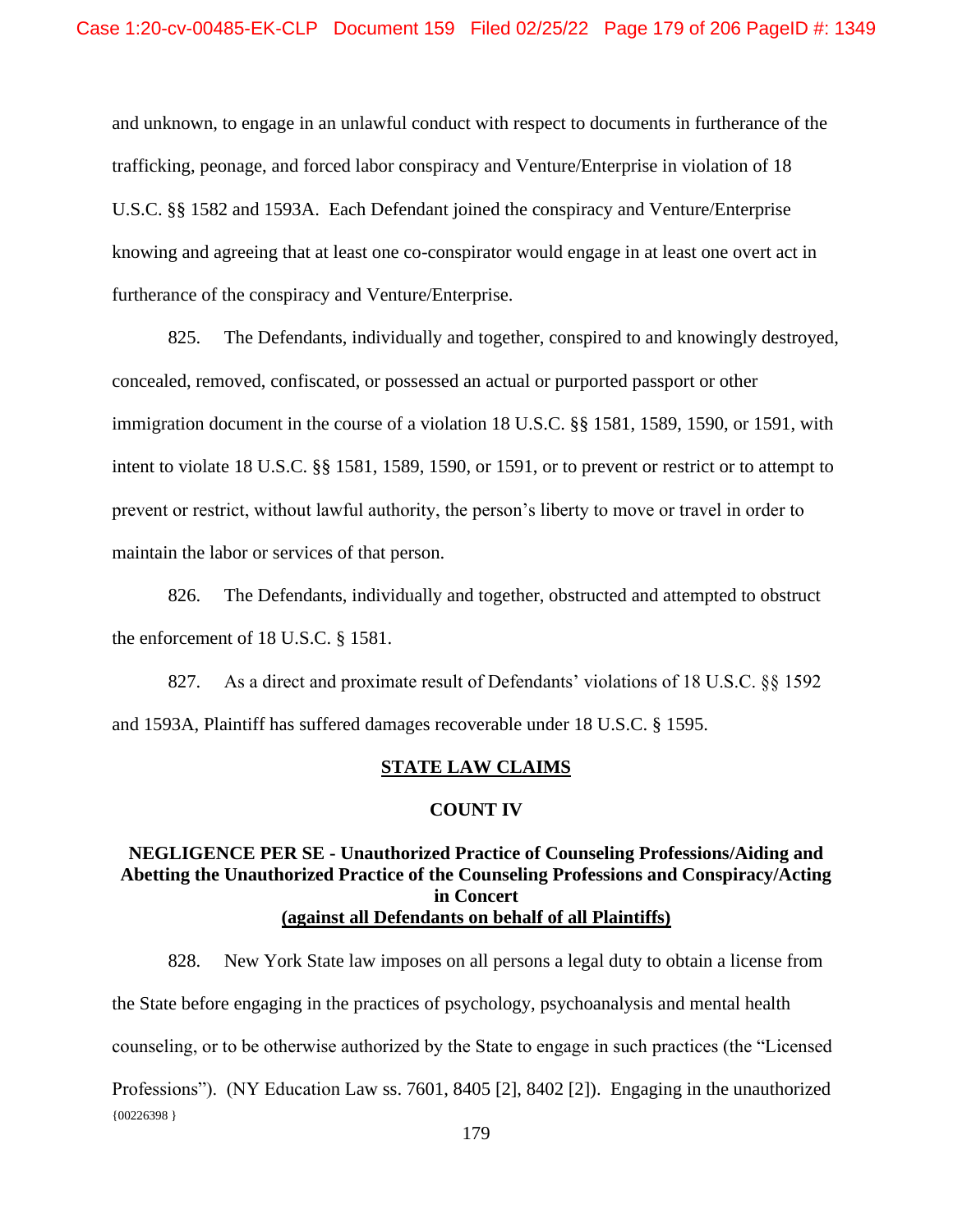practice of psychology, psychoanalysis or mental health counseling (collectively, "counseling therapies"), or aiding and abetting others to engage in such unauthorized practices, is a felony. (NY Education Law s. 6512). The laws that govern the Licensed Professions were enacted to protect the safety and welfare of persons seeking help to overcome psychological and emotional difficulties and disorders.

829. Prior to 2003, New York law regarding psychology was a "certification" statute, meaning that the law restricted the use of the title "psychologist" to persons qualified and licensed by the state, but did not address the practice of psychology, thereby implicitly permitting persons to practice psychology so long as they did not use the title of psychologist. There was also a proliferation of persons engaged in other counseling therapy practices that did not neatly fit within traditional definitions of psychology. These raised grave concerns that existing laws were failing to protect persons within the State from the safety risks posed by untrained, unqualified and unscrupulous counselors and therapists. In 2003, the New York State legislature amended the Education Law in two respects relevant to this action: (i) it expanded the statute governing psychology to prohibit not only the unauthorized use of the title of "psychologist," but also to prohibit any person from engaging in the practice of psychology without a license or other authorization, irrespective of what title that person adopted; and (ii) it further expanded the scope of the law to cover persons engaged in a wide range of other counseling therapy practices, imposing on them a similar duty to refrain from engaging in those practices without first receiving the education, training and licensure required by the new statute.

{00226398 } 830. Thus, starting in 2003, every person engaged in counseling therapy practices, including without limitation the practices of psychology, psychoanalysis and mental health counseling in New York, must be authorized by the State. Such persons must satisfy rigorous,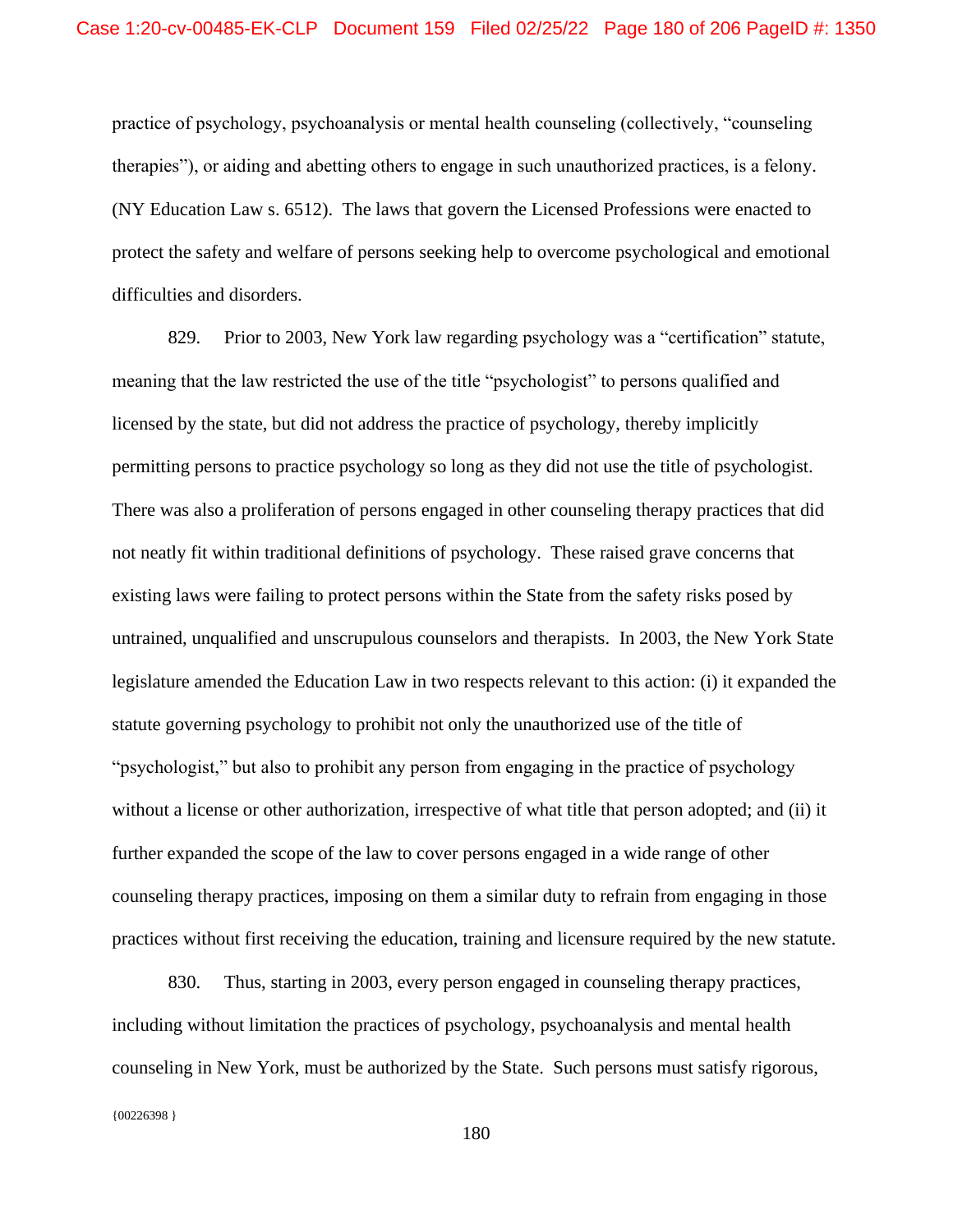detailed education criteria, complete thousands of hours of training, and pass an official examination, among other things. Applicants for licensure must be persons of high moral character, and upon award of a license they must register with the State and submit to State oversight and regulations, violations of which will lead to disciplinary actions including suspension or revocation of their license, thereby losing their privilege to practice counseling therapies.

831. This statute thus protects persons seeking help with psychological and emotional difficulties by ensuring that they will receive that counseling or therapy from qualified, authorized persons. The statute also ensures that no person will unwittingly be subjected to such practices, because licensees are prohibited from practicing on any person absent fully informed consent, and persons lacking a license are prohibited from engaging in such practices at all. The statutes delegate responsibility for protecting the public to three interrelated bodies: the Department of Education's Board of Regents, which ensures that only qualified persons engage in these practices through administration of examinations to applicants who demonstrate satisfaction of educational, training and other criteria prior to awarding licenses; the Commissioner of Education's Office of the Professions, which promulgates and administers regulations governing these practices; and profession-specific boards, composed of persons experienced in the Licensed Professions who further oversee practitioners.

{00226398 } 832. To further protect the public, these statutes extend beyond practitioners, and also govern (among others): (i) persons who and entities that provide education for counseling therapy; (ii) persons who and entities that provide training in counseling therapy; (iii) persons who and entities that supervise or oversee trainees; (iv) persons who and entities that employ practitioners or contract for their services; and (v) persons who and entities that offer or provide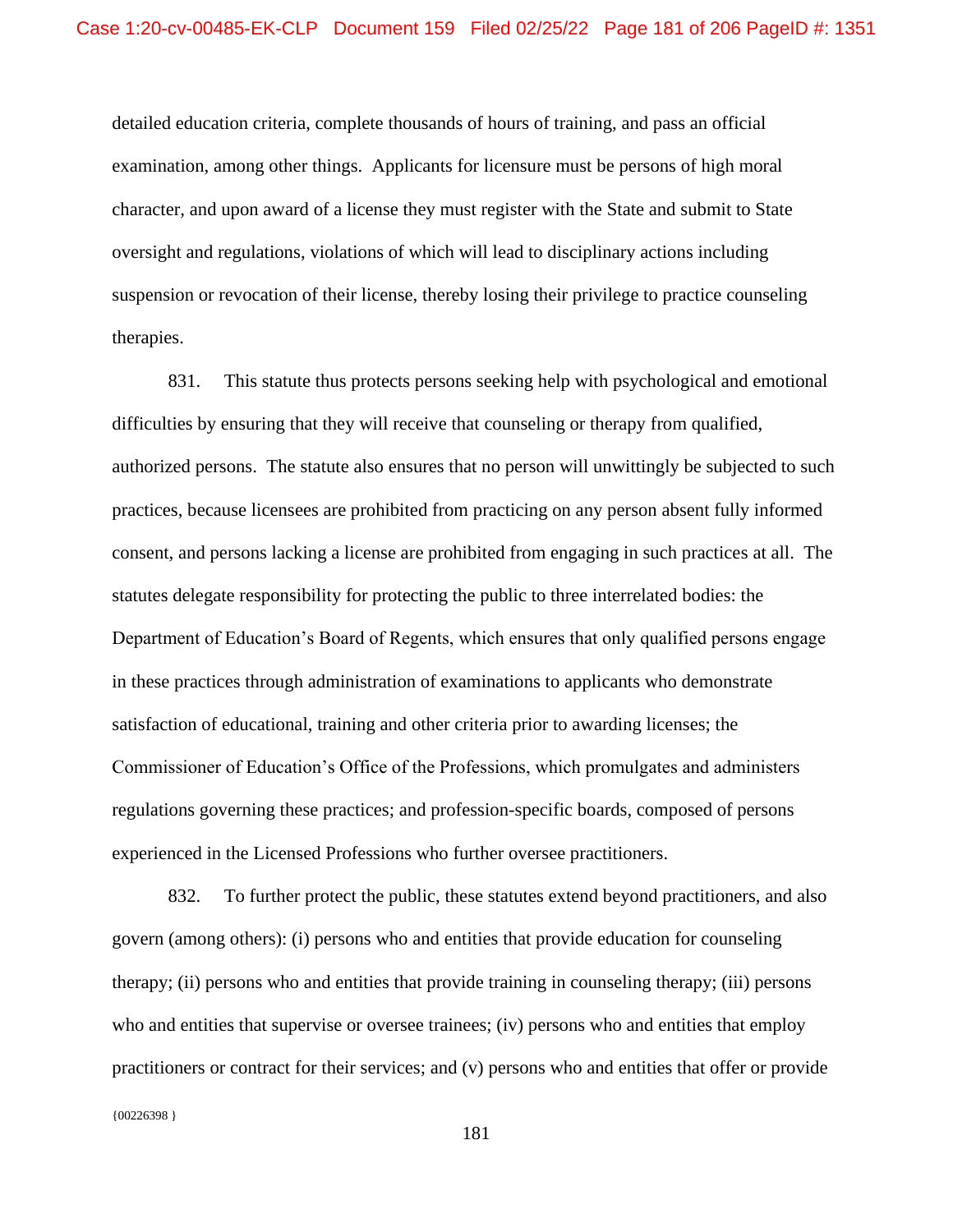such services.

833. While there are exemptions from application of the licensing requirements available to certain persons and entities, those exemptions are restricted to persons and entities subject to oversight and regulation by other state-recognized bodies that impose duties of care similar to those imposed by the Education Laws and the rules and regulations associated with those laws. Such exemptions include, for example, licensed medical professionals and qualified pastoral counselors. However, even exempt persons are subject to many of these laws, rules and regulations, including prohibitions on training, supervising or overseeing persons learning to practice or practicing these professions unless all criteria are met concerning those providing the training, supervision or oversight and those receiving such training, supervision and oversight.

834. Thus, every person who is engaged in the practice of counseling therapies, or in the education, training, supervision, oversight, employment or contracting for services of such Licensed Professions, has a statutory duty of care to members of the public.

835. Defendants intentionally, knowingly, willingly, wantonly, recklessly, maliciously or negligently breached this statutory duty of care, aided and abetted, and acted in concert with respect to the breach, because they engaged in the aforementioned practices, and at no time were they licensed or otherwise authorized by the State to do so. Defendants, directly and indirectly, engaged in the unauthorized practice of psychology, psychoanalysis and/or mental health counseling, subjecting thousands of unwitting people, including many Plaintiffs in this action, to such practices, knowing or recklessly disregarding the risks of injury such practices presented to Plaintiffs and others. Defendants not only directly engaged in the unauthorized practice of psychology, psychoanalysis and/or mental health counseling, but they also created and taught a detailed curriculum, trained students in Defendant's methods, and authorized, encouraged,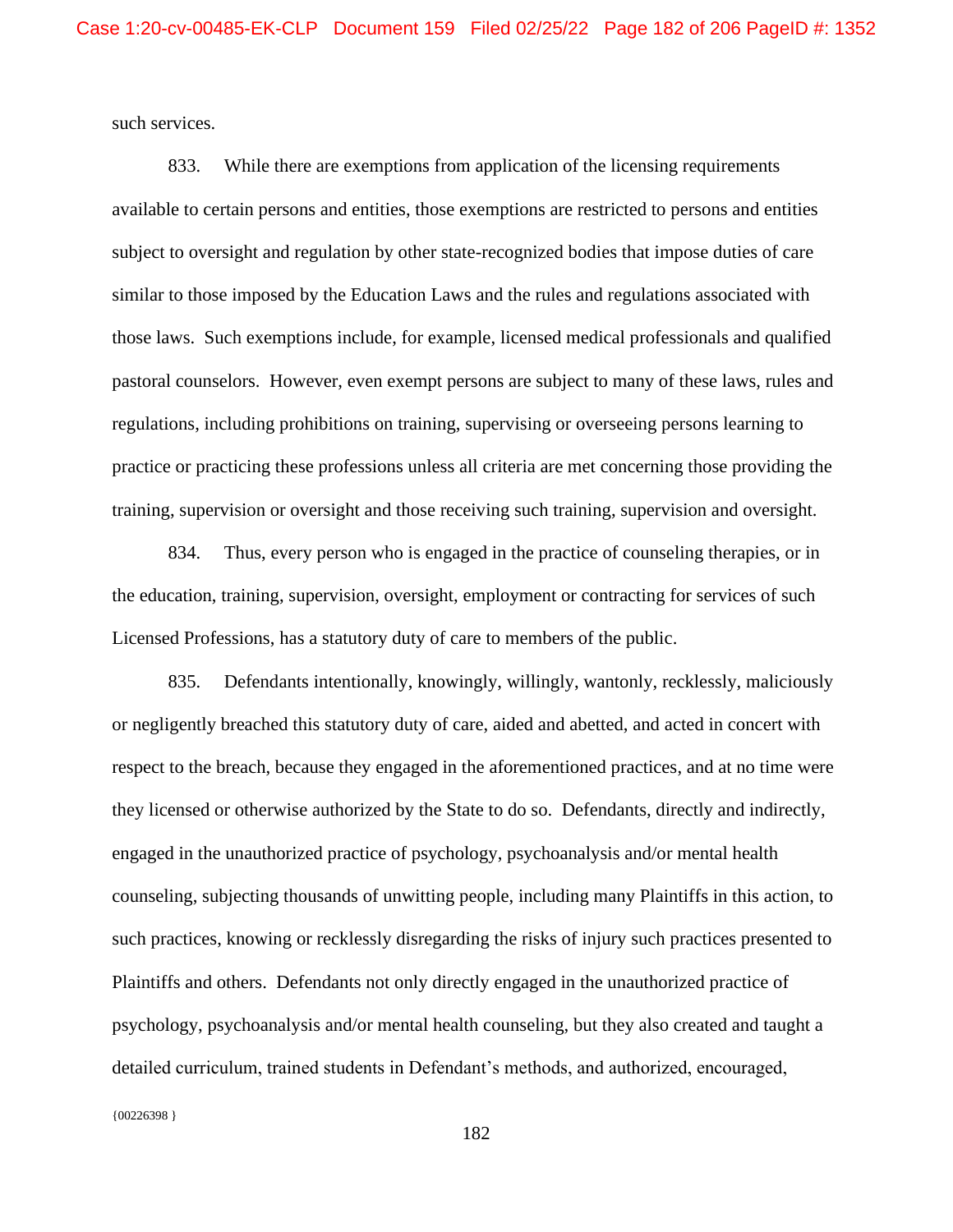supervised, oversaw, facilitated and provided an organizational structure within which unwitting NXIVM members practiced psychology, psychoanalysis and/or mental health counseling on other unwitting members.

836. Defendants disguised the true nature of their undertaking, claiming to prospective members and members that they were merely offering a comprehensive system for ethical living and proclaiming that the system was scientific, replicable, and that the results were empirically measurable and had been so measured. Defendants knew that none of this was true. Defendants intentionally disqualified for NXIVM membership persons who practiced or were trained to practice counseling therapy, because such persons would recognize the true nature of Defendants' system, Defendants' widespread violation of statutorily imposed duties of care, and the risks inherent in such violations, and they could report or draw the attention of authorities delegated with the responsibility of overseeing and enforcing laws, rules and regulations governing such practices.

837. Defendants' system – the so-called NXIVM "technology" or "tech" – consists of observing, evaluating, interpreting and modifying behavior for the purpose of preventing or eliminating what Defendants persuade and manipulate NXIVM members into believing to be symptomatic, maladaptive or undesired behavior. Defendants claim that their "tech" will improve behavioral health and/or mental health. The "tech" employed by Defendants includes psychological testing and counseling; psychoanalysis; and psychotherapy. Defendants diagnose and purport to treat mental, nervous, emotional, cognitive or behavioral disorders, disabilities, ailments or illnesses, disorders of habit or conduct, and the psychological aspects of physical illness, accident, injury or disability. Defendants treat NXIVM members through techniques including counseling, psychotherapy, psychoanalysis, and other psychological interventions,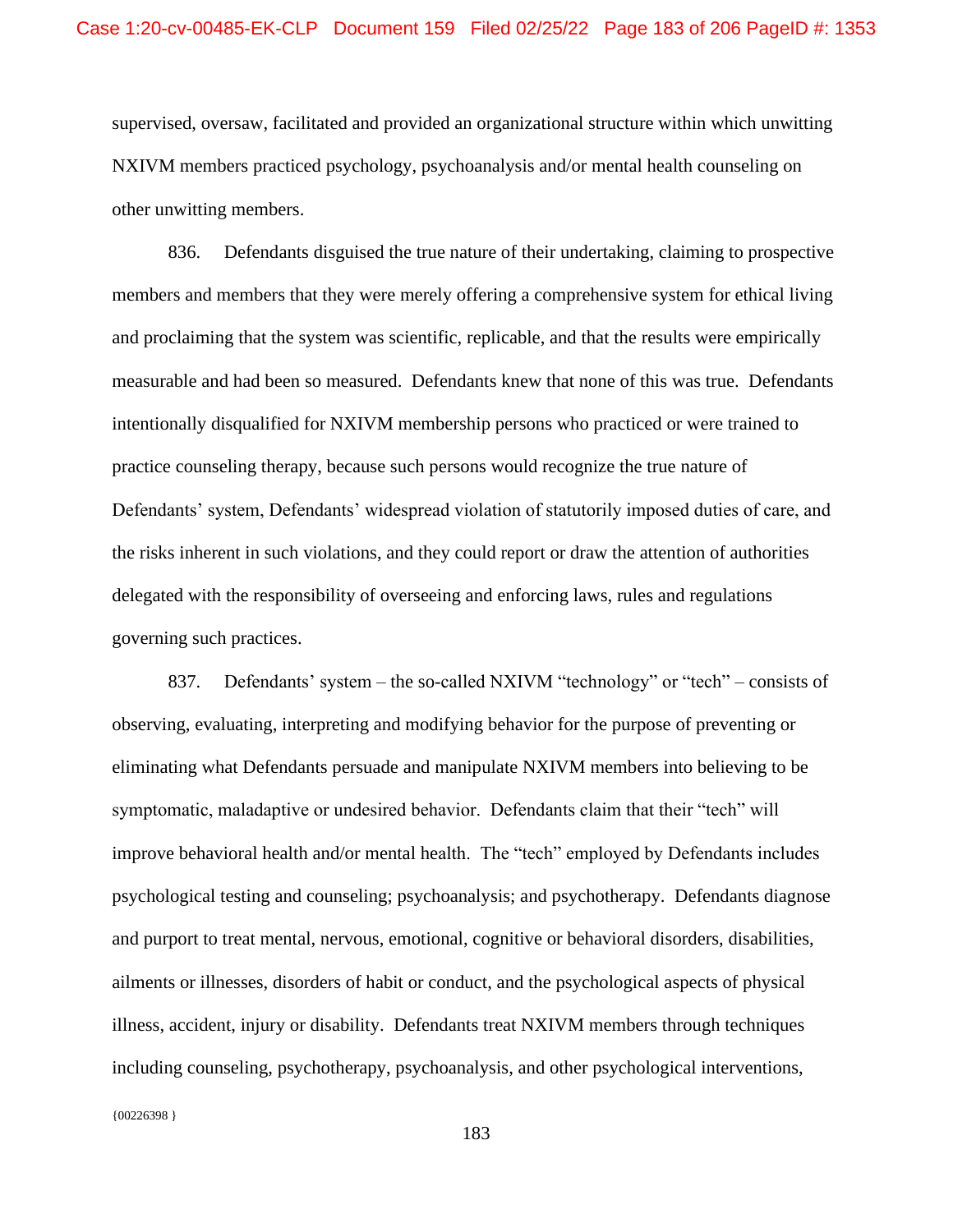including verbal and behavioral means and methods.

838. Defendants' "tech," including without limitation the exploration of meaning, also includes the observation, description, evaluation and interpretation of dynamic unconscious mental processes that contribute to the formation of personality and behavior in order to identify and resolve unconscious psychic problems which affect interpersonal relationships and emotional development, to facilitate changes in personality and behavior through the use of verbal and nonverbal cognitive and emotional communication.

839. Defendants' "tech" included engaging in the evaluation, assessment, amelioration, treatment, modification or adjustment to disabilities, problems or disorders of behavior, character, development, emotion, personality or relationships by the use of verbal or behavioral methods with individuals, couples, families or groups in private, group and/or organized settings.

840. Defendants' "tech" employed the treatment of mental, nervous, emotional, behavioral or addictive disorders, and ailments, by the use of both verbal and behavioral methods of intervention in interpersonal relationships with the intent of assisting the persons to modify attitudes, thinking, affect and behavior which Defendants diagnosed as being intellectually, socially and emotionally maladaptive.

841. Defendants were required to be licensed by the State of New York in order to engage in the above-described practices, and they were required to be authorized by the State of New York to train, direct and supervise others who they in fact trained, directed and supervised to engage in such practices, despite having no licenses or other State authorization. In so doing, Defendants successfully evaded layers of comprehensive protections expressly intended by the legislature to increase public safety and welfare. By masquerading as philosophers and ethicists, adopting misleading and confusing terminology, employing a range of manipulation tactics,

{00226398 }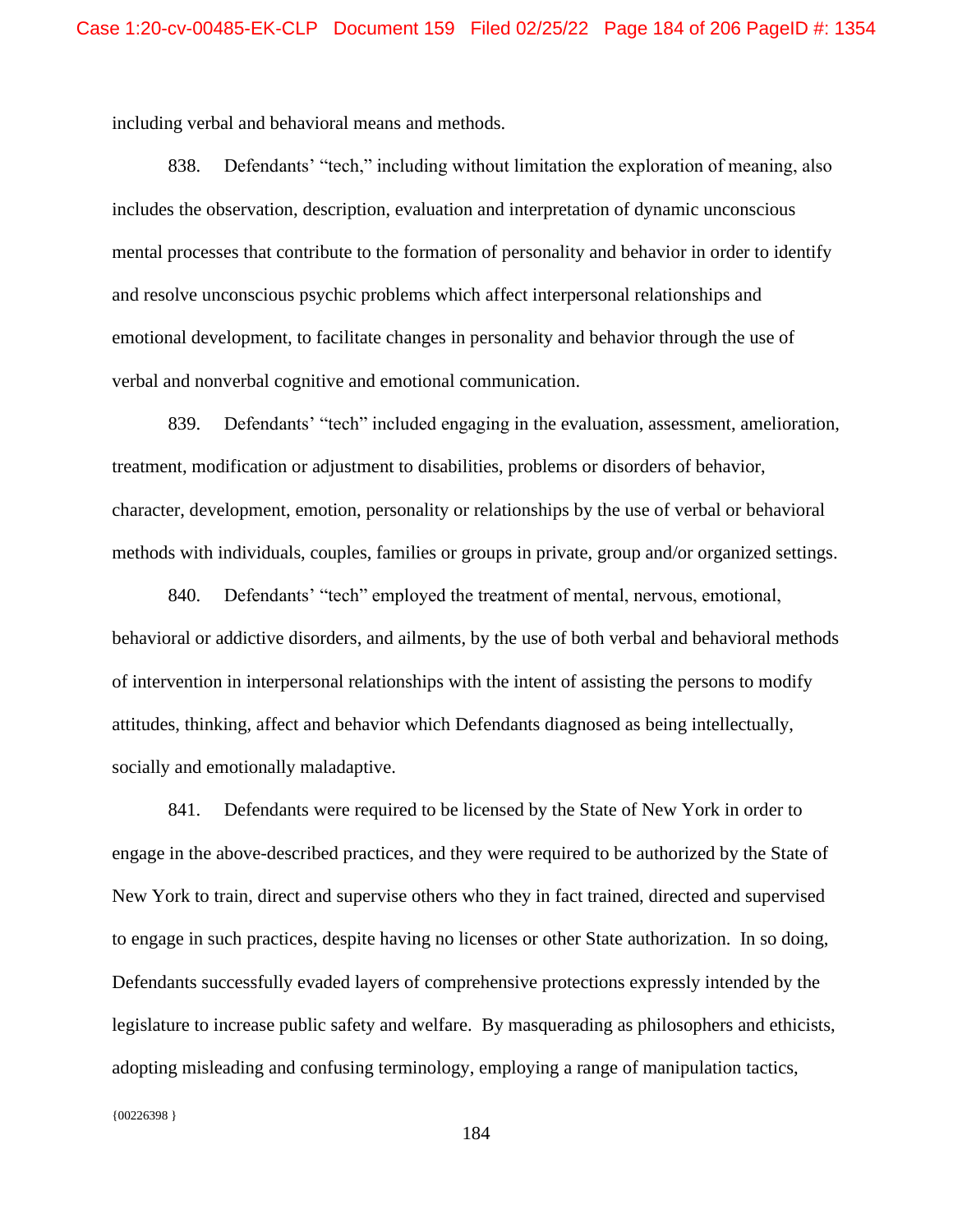binding students with onerous non-disclosure agreements, and enforcing secrecy through pressure tactics and destructive abuses of the legal system, Defendants avoided detection for years, perversely convincing NXIVM members that their emotional struggles, psychological difficulties, disorders and even physical ailments were due to those members' own ethical failings and that only by persevering within the NXIVM system—no matter how painful it was or how much they suffered—would they ever find relief from their suffering.

842. Far from providing relief, however, Defendants inflicted tremendous suffering on Plaintiffs and other NXIVM members. Defendants systematically abused and traumatized members, employing manipulative methods intended to prevent members from recognizing that they were suffering injuries, that those injuries were worsening over time and that Defendants' system was causing, and not curing, their injuries, including without limitation traumatic stress disorders that can—and did—take months, years, and even decades, after cessation of the source of the trauma to recognize, diagnose and begin to treat.

843. Emotional and psychological injuries arising out of traumatic experiences can result from single events, experiences in relatively compressed time periods, or more temporally diffuse experiences. Therapeutic failures – unsuccessful applications of psychotherapeutic modalities – can traumatize clients, and one component of the intensive education and training prerequisites to licensure prepares counselors and therapists to be vigilant in identifying early warning signs because they are obligated to cease applying a method if a client begins to show indications of trauma. That therapy-induced trauma can then be addressed before determining if another treatment modality is more appropriate, and/or if the client should find another counselor or therapist. Therapists have tremendous responsibility in this regard because the process of traumatization can be subtle, temporally diffuse, and cumulative, and persons experiencing such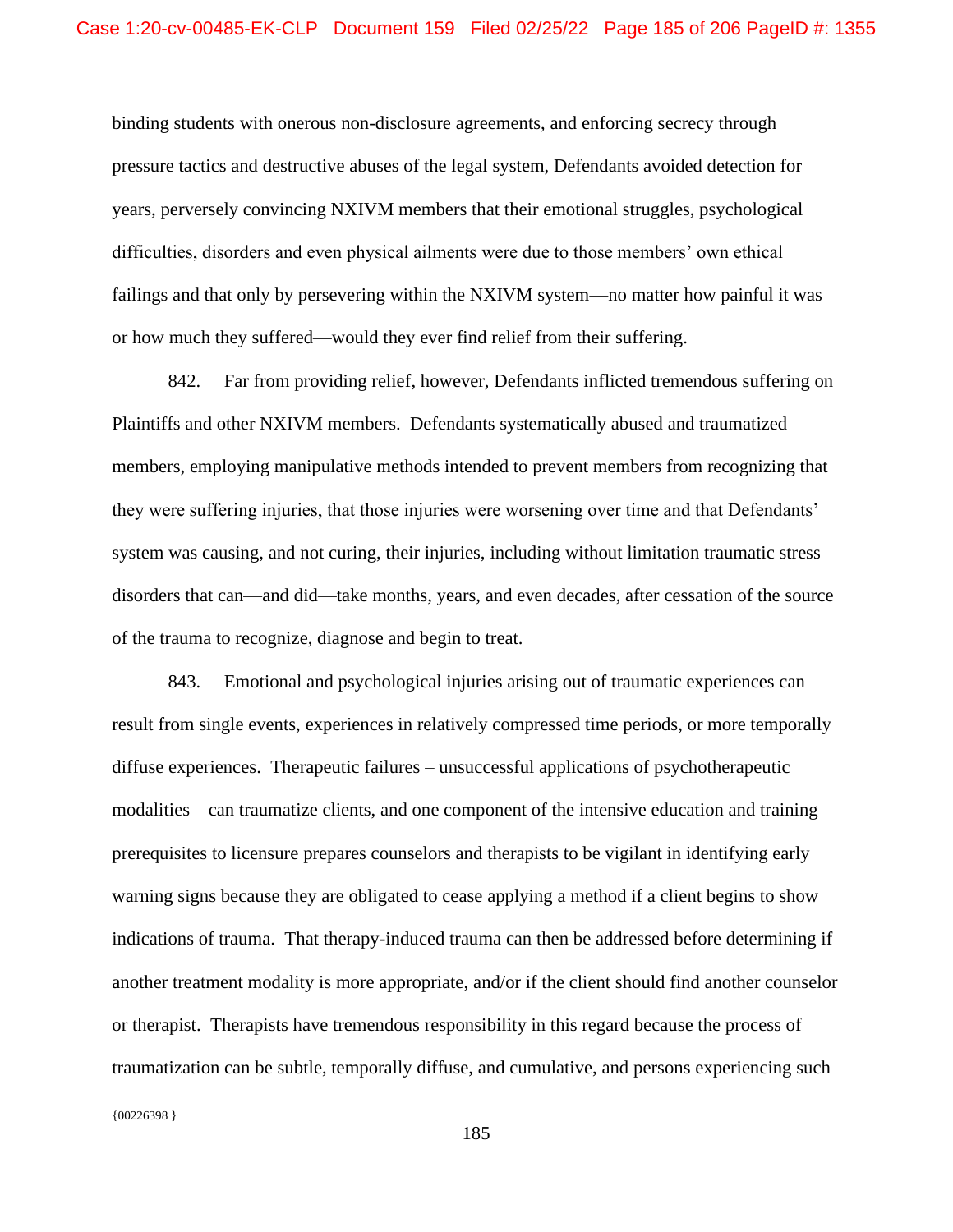traumatization cannot recognize that they are being injured while immersed in the experience, and often for many years after. The intimacy of the therapist-client relationship results in shifting interpersonal dynamics, with clients transferring to their therapists increasing authority and power; they place great trust in their therapists and rely on them to guide them through a process that can be extremely difficult and painful at times, understanding that they have given their consent to a person they believe to be experienced in applying methods that have been carefully explained to them, including truthful information concerning how well-tested, accepted and successful such methods are for assessing, evaluating and treating conditions and disorders.

844. Clients thus trust their therapists to do them no harm. They trust that no matter how painful and difficult the experience, they are being guided by capable hands on a path to wellness, enhanced well-being, happiness, healthier interpersonal relationships, improvements in problematic behaviors, reductions in self-doubt and unhealthy thoughts and thought patterns, increased self-esteem, and perhaps even greater success in life. They trust that even when they recall and recount past traumas, the process of which can itself cause re-traumatization, they are working within a safe space with a safe person whose only agenda is the careful application of tested methods, within the bounds of strict ethical constraints, vigilant to any signs of therapeutic failure, to help the clients heal.

845. The statutory duty of care imposed on persons who engage in the practice of counseling therapies thus includes, among other things, informed consent, application of tested methodologies in which the counselor or therapist has been educated, trained and qualified, acute sensitivity to shifting power dynamics and the increasing responsibility to be vigilant to signs of therapeutic failure, traumatization, re-traumatization, and cascading traumatic injuries, and strict adherence to rules designed to constrain potential and actual abuses of these intimate trust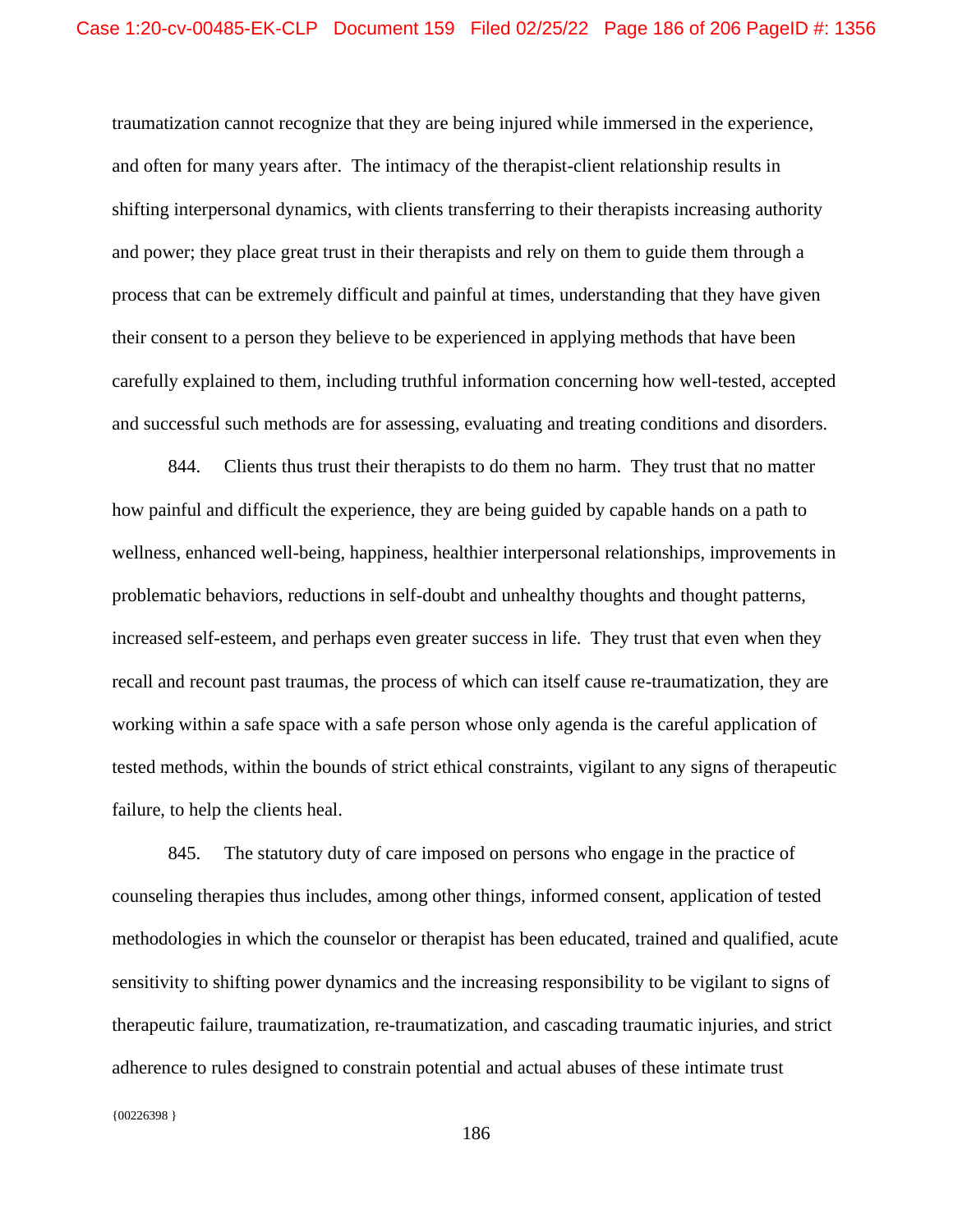relationships. Licensure and oversight are the linchpins of the State's rigorous system established to protect the public from the tremendous risks inherent in failures of practitioners to comply with their duties of care.

846. Defendants completely failed to comply with these statutory duties, intentionally designing and employing a perversely abusive psychotherapeutic system, knowing or consciously disregarding the high probability that members subjected to these abuses would be injured as a result. And many members, including Plaintiffs, were so injured, and their injuries were caused by Defendants' conduct. But for their subjection to Defendants' "tech," Plaintiffs would not have suffered those injuries. But for their reliance on Defendants' intentionally false misrepresentations that the "tech" was based in sound science, empirically proved, Plaintiffs would not have agreed to increasingly immerse themselves in Defendants' system. But for Defendants' elaborate ruse by which they convinced students that they suffered from nonexistent maladies and disorders caused by psychic "disintegrations," which students were told also were root causes of, exacerbating or impeding the healing of ailments students did recognize (including Tourette's Syndrome, Obsessive Compulsive Disorder, and even cancer), and that Defendants' Rational Inquiry "tech" was the only way to wholeness and wellness. But for Defendants' insistence that students accept that victimhood is self-inflicted, and that therapeutic failures were likewise caused by failure to fully dedicate oneself to "working their issues," that it was necessary to endure their pain and suffering – and even to self-inflict more – in order to achieve the cathartic breakthroughs Defendants labeled "integrations," and other falsehoods calculated to deceive unwitting members into continuing to subject themselves to deeper and deeper levels of systematic abuse, Plaintiffs would not have continued on that course, and they would have avoided or mitigated their injuries. But for the fact that the traumatic injuries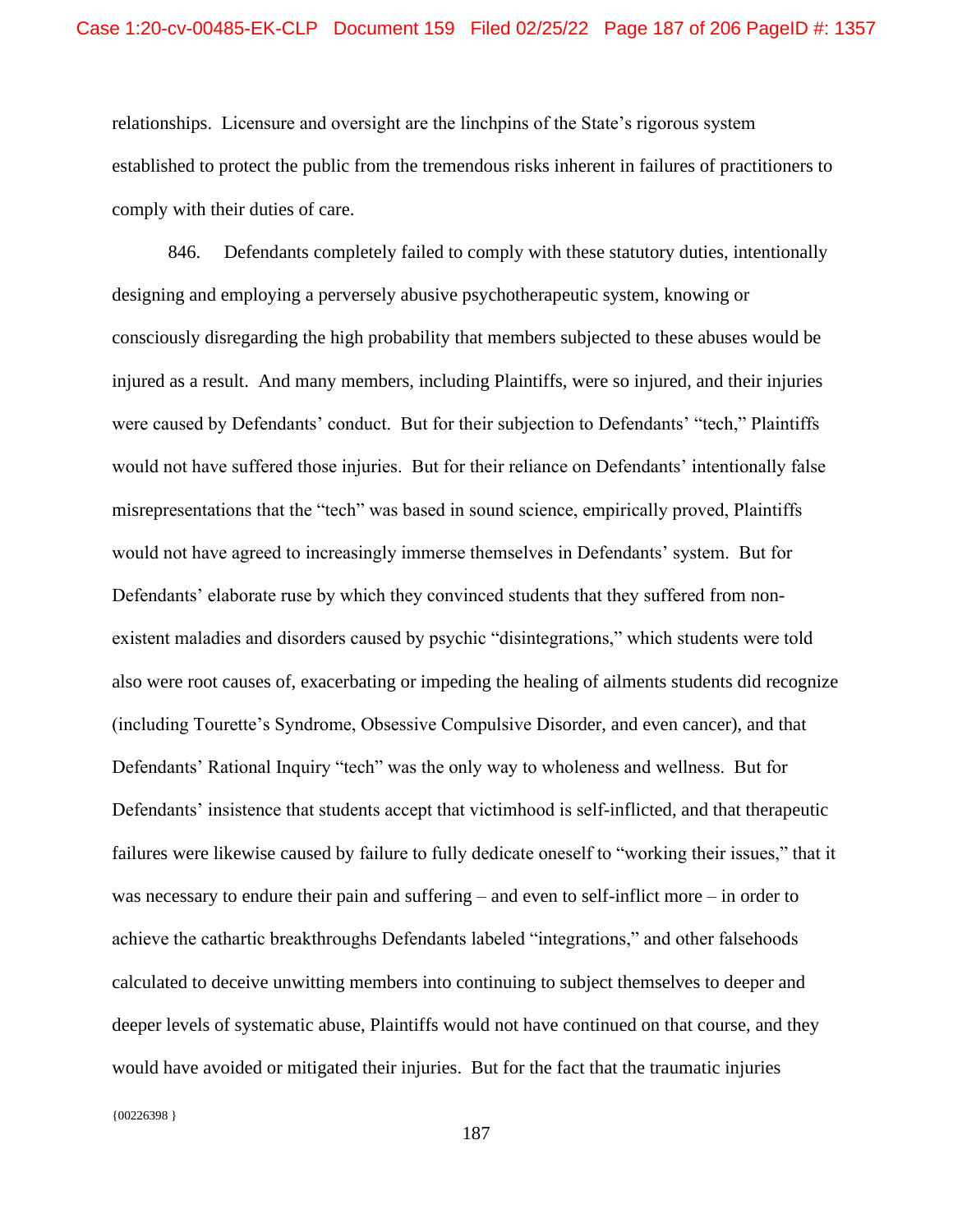suffered by Plaintiffs were of a nature that does not fully manifest in a recognizable and diagnosable form for lengthy periods of time after the source of the trauma is removed, Plaintiffs would have sooner discovered both their injuries and their cause. But for the fact that Defendants escalated one step too far, branding women's pubic regions with Raniere's initials as if they were mere chattel, spurring waves of news reporting and a massive federal criminal investigation that finally brought to light the true nature of NXIVM, Plaintiffs would not have understood the true nature of NXIVM, and would not have had reason to investigate whether they had been injured and, if so, whether NXIVM's methods were the cause. Defendants knowingly took advantage of the fact that temporally diffuse traumatic experiences can rarely be recognized while in the midst of those experiences in order to subject Plaintiffs and countless others unknowingly to a grand and malicious experiment in human psychology, and they successfully concealed their true designs for two decades before it all finally came to light.

847. But for Defendants' violations of their statutory duty of care, Plaintiffs would not have suffered the injuries caused by Defendants' conduct.

848. Defendants' violations of their statutory duties of care (or aiding or abetting or conspiring or acting in concert to violate such duties) constitute negligence per se, for which they are liable to Plaintiffs for their injuries caused by Defendant's conduct. Because Defendants' violations of their statutory duties of care were intentional, knowing, willful, wanton, reckless and/or malicious, they are additionally liable to Plaintiffs for punitive damages, in amounts to be set by a jury.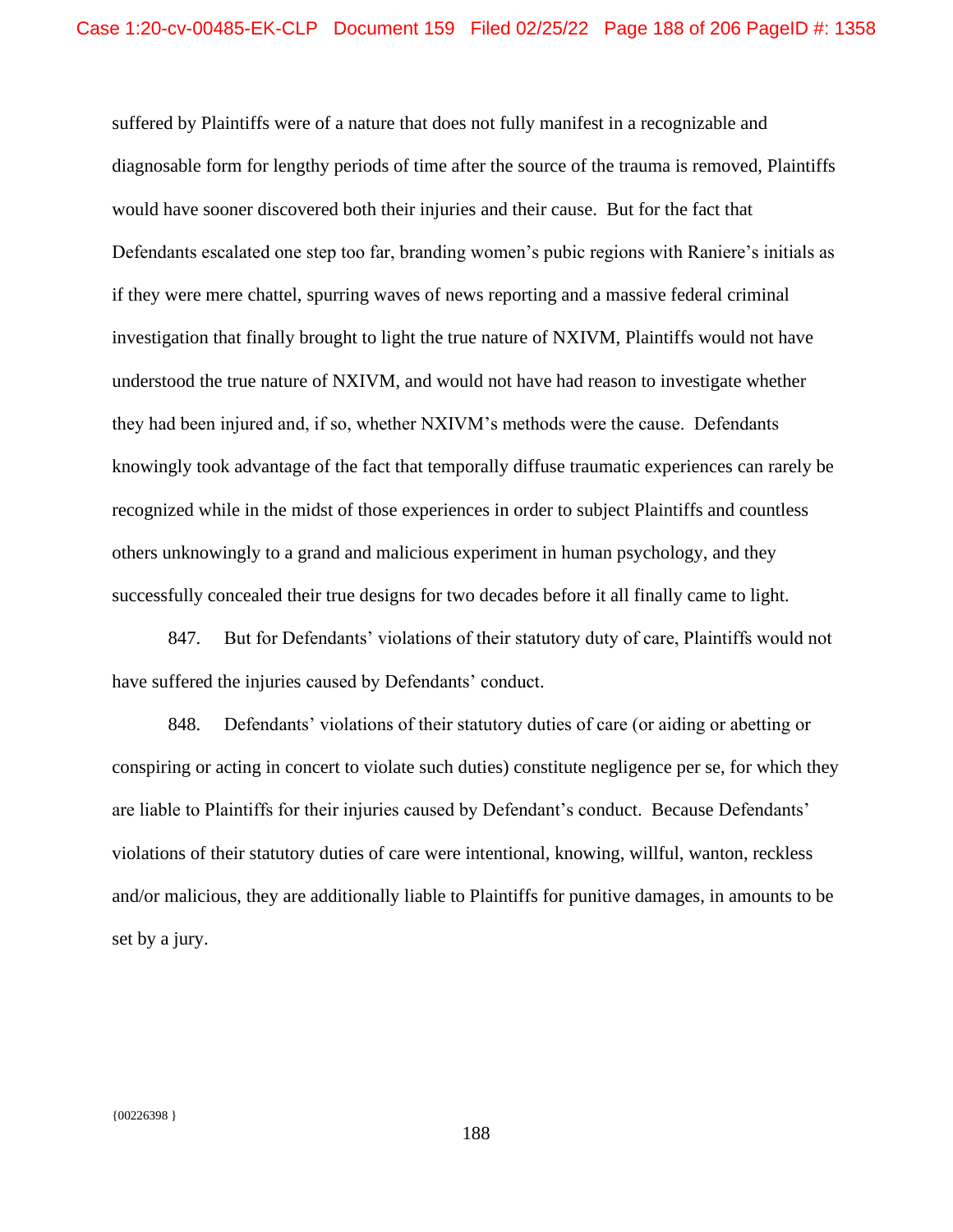### **COUNT V**

## **MALICIOUS ABUSE OF LEGAL PROCESS (against Defendants Raniere, Clare Bronfman, Sara Bronfman, and Nancy Salzman on behalf of Plaintiffs Toni Natalie, Jennifer Kobelt, Sarah Edmondson, Jessica Joan Salazar and Soukiana Mehdaoui )**

849. Plaintiffs reallege and incorporate by reference each of the foregoing paragraphs of this Complaint.

850. Defendants commenced dozens of meritless and frivolous civil actions against Plaintiffs. Defendants actions entirely lacked probable cause, and each action was terminated in Plaintiffs' favor.

851. Defendants went so far in some instances as to insert themselves and their coconspirators into Plaintiff Toni Natalie's bankruptcy proceeding, commencing a series of adverse proceedings, each of which was ultimately dismissed on the merits. Defendants then proceed to interfere in a similar manner in Plaintiff Natalie's mother's bankruptcy proceeding, which bankruptcy was brought on because Plaintiff Natalie's mother spent all of her money and went deep into debt to help pay her daughter's legal fees so her daughter could continue to defend herself against Defendants' relentless onslaught of abuses of the legal system.

852. Defendants also instigated the initiation of criminal investigations and proceedings against Plaintiffs by making false or misleading statements to law enforcement authorities, knowing and intending that such statements would cause those authorities to open investigations into Plaintiffs, and further intending that Plaintiffs be prosecuted by those authorities.

 ${00226398}$ 853. Defendants acted with malice throughout the course of their two decades reign of legal terror. Their objective was not to vindicate any legitimate legal interest, but instead to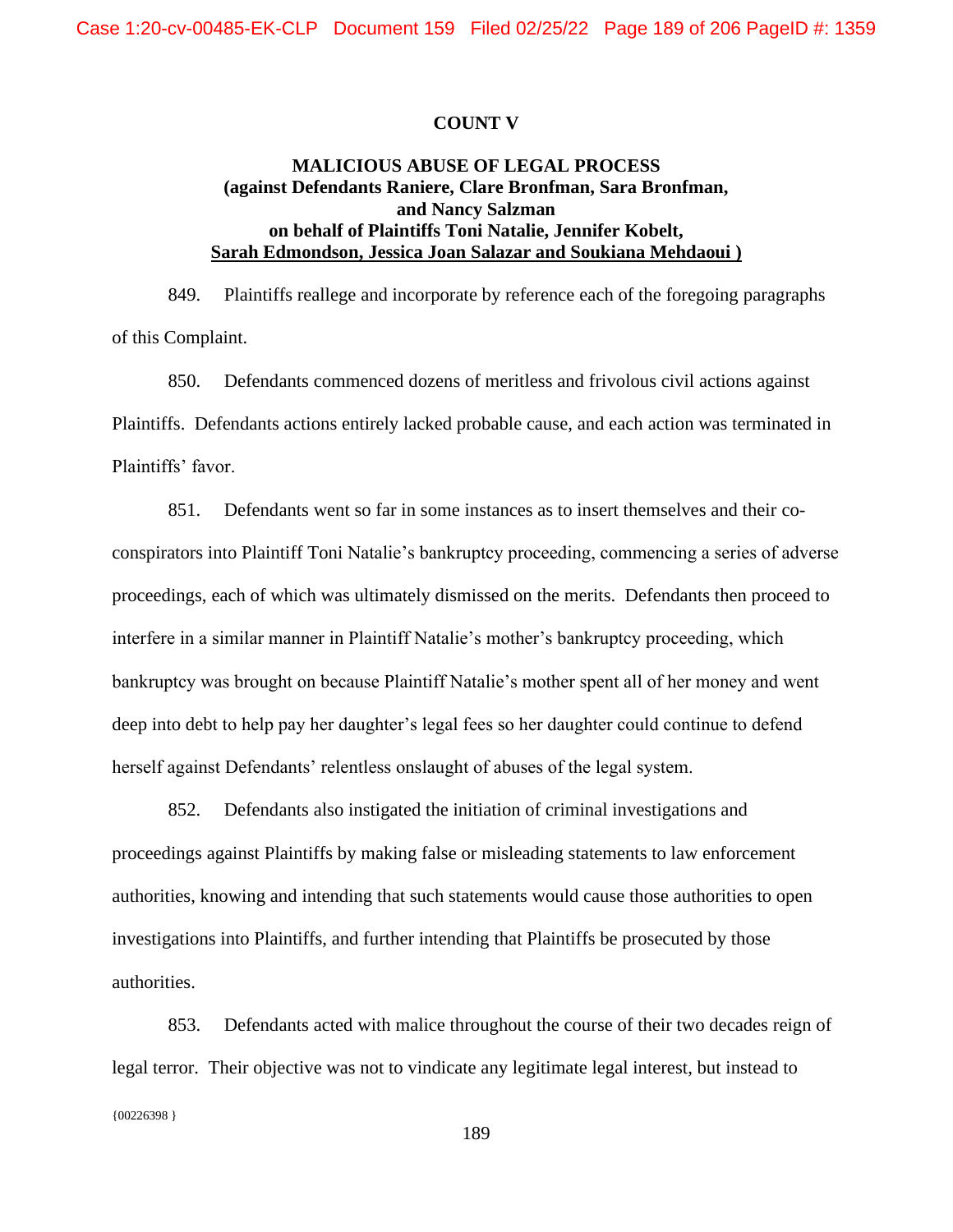silence and destroy witnesses, victims and critics of their ongoing unlawful, tortious and injurious activities.

854. Defendants Raniere, Clare Bronfman and Nancy Salzman directed these abuses of the legal system, including directing and interacting with attorney and private investigators, with substantial assistance from a co-conspirator who provided substantial assistance to them in perpetrating these abuses and investigations. Defendants Clare Bronfman and Sara Bronfman financed these efforts, spending millions of dollars on lawyers, private investigators and to cover other related expenses.

855. Plaintiffs suffered special injury as a result of Defendants' malicious abuses of legal process.

### **COUNT VI**

## **BATTERY (against Defendant Danielle Roberts on behalf of Plaintiffs Sarah Edmondson, Nicole, Paloma Pena and India Oxenberg)**

856. Plaintiffs reallege and incorporate by reference each of the foregoing paragraphs of this Complaint.

857. Defendant Dr. Danielle Roberts engaged in: (i) bodily contact; (ii) made with intent; (iii) that was offensive in nature by branding Sarah Edmondson, Nicole, Paloma Pena and India Oxenberg with Defendant Raniere's initials as part of an outrageous DOS initiation ritual conducted as part of the Enterprise.

858. Plaintiffs suffered lasting physical and emotionally injuries as a result of Defendant's commission of battery upon their persons.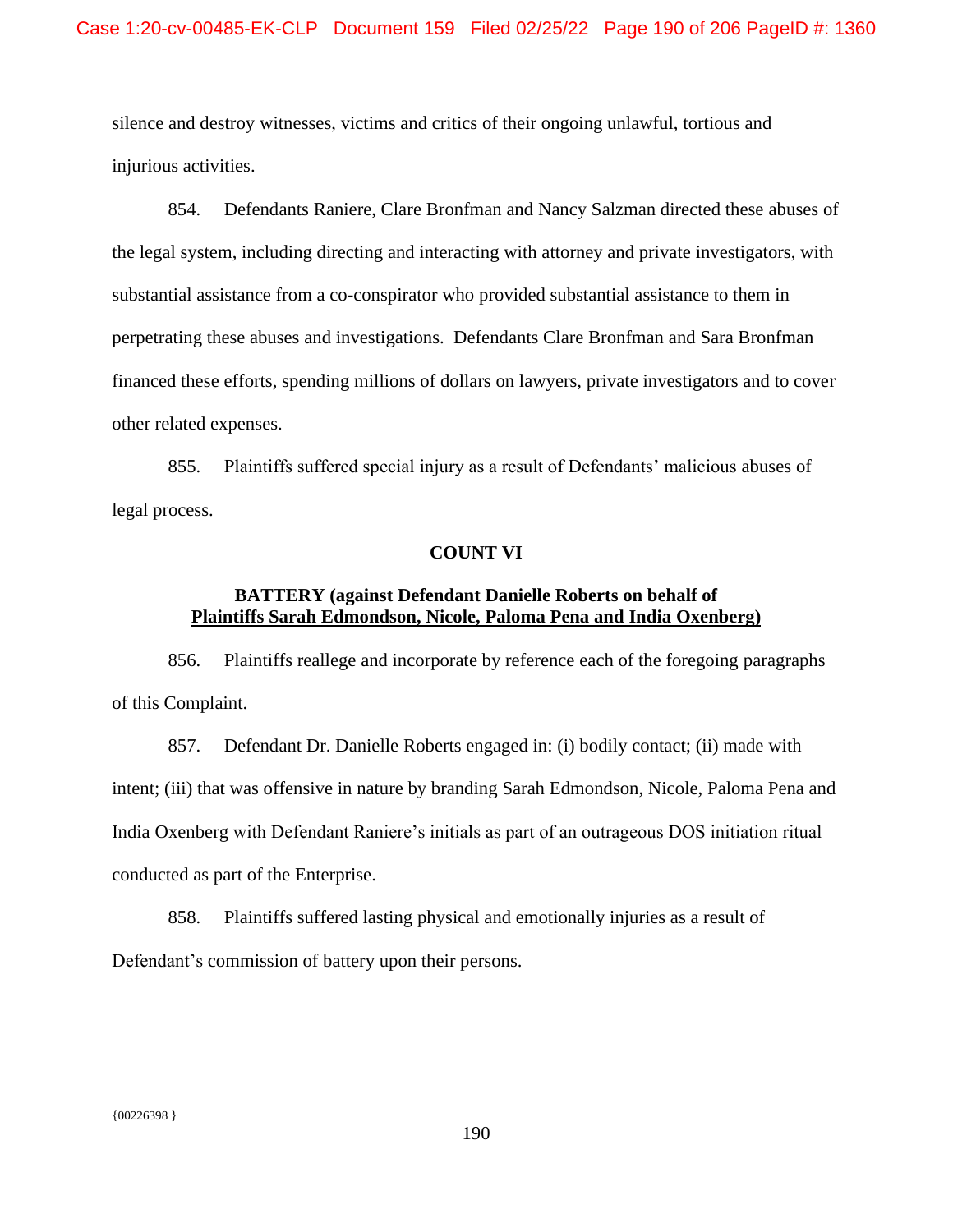### **COUNT VII**

# **AIDING AND ABETTING , ACTING IN CONCERT, AND CONSPIRING WITH RESPECT TO BATTERY (against Defendants Raniere, Lauren Salzman, Allison Mack, Nicki Clyne, on behalf of Plaintiffs Sarah Edmondson, Nicole, Paloma Pena, India Oxenberg and Camila)**

859. Plaintiffs reallege and incorporate by reference each of the foregoing paragraphs of this Complaint.

860. Defendant Dr. Danielle Roberts engaged in: (i) bodily contact; (ii) made with intent; (iii) that was offensive in nature by branding Sarah Edmondson, Nicole, India Oxenberg and Paloma Pena with Defendant Raniere's initials as part of an outrageous DOS initiation ritual conducted as part of the Enterprise.

861. A person who conducts body modification procedures, hired by Raniere and others, engaged in: (i) bodily contact; (ii) made with intent; (iii) that was offensive in nature by branding Camila with Defendant Raniere's initials as part of an outrageous DOS initiation ritual conducted as part of the Enterprise.

862. Defendants Raniere, Lauren Salzman, Allison Mack and Nicki Clyne aided and abetted and acted in concert with respect to the battery described above by either requesting that it be done or by participating in the outrageous ceremony with knowledge and intent that the Plaintiffs were, unbeknownst to them at the time, going to branded and were branded with Defendant Raniere's initials.

863. Plaintiffs suffered lasting physical and emotionally injuries as a result of the commission of battery upon their persons that Defendants acted in concert with respect to and which they aided and abetted.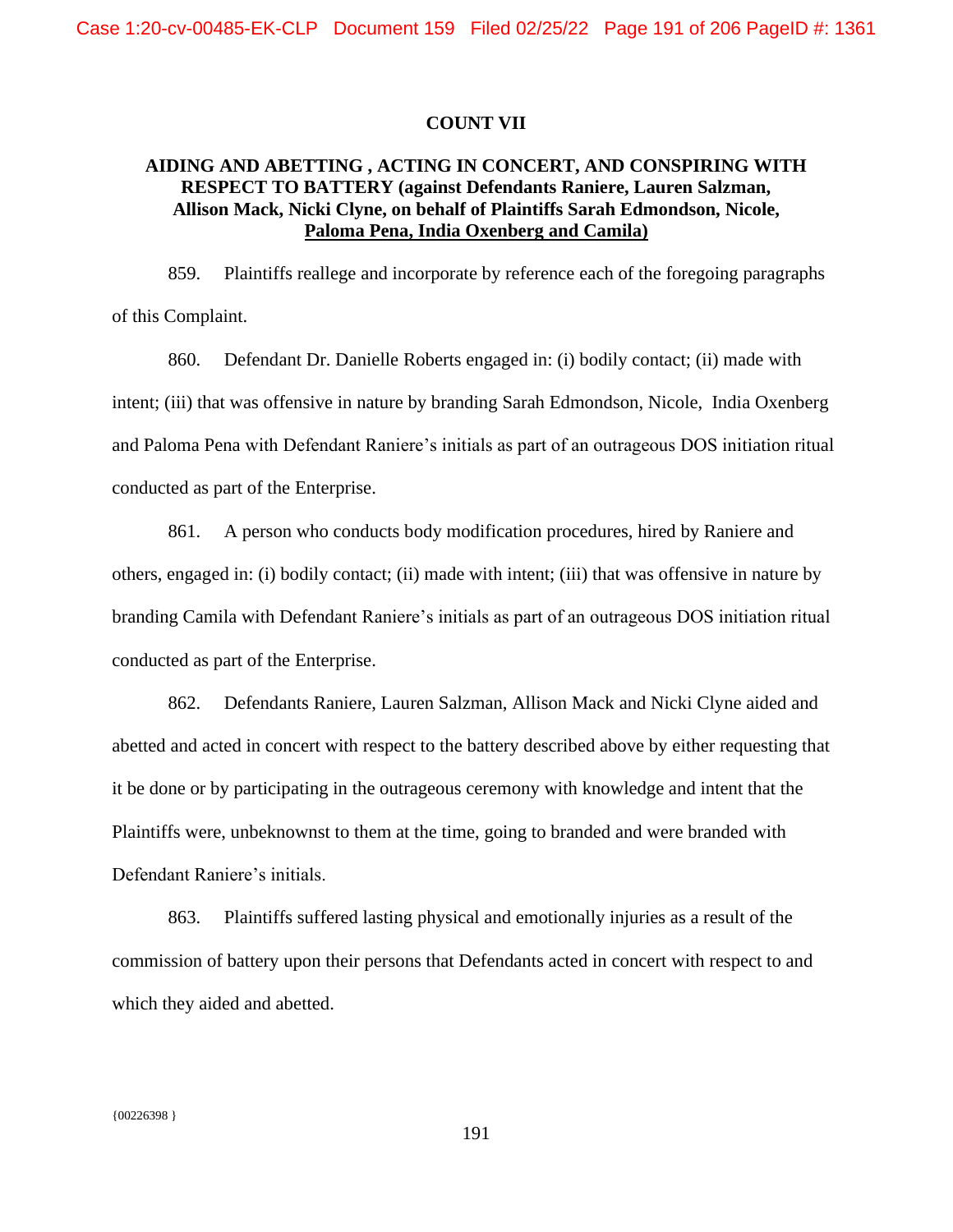### **COUNT VIII**

## **NEGLIGENCE PER SE - Unauthorized Human Research (against Defendant Porter on behalf of Plaintiffs Camila, Jennifer Kobelt, Margot Leviton, Isabella Constantino and Caryssa Cottrell)**

864. Plaintiffs reallege and incorporate by reference each of the foregoing paragraphs of this Complaint.

865. In support of twisted notions about the power of NXIVM's "principles" the Defendants embarked on "studies" and medical experiments that included psychological investigation, utilized human subjects and involved physical or psychological intervention by the researcher upon the body of the subject and was not required for the purposes of obtaining information for the diagnosis, prevention, or treatment of disease or the assessment of medical condition for the direct benefit of the subject and thus constituted "human research" under N.Y. Pub. Health Law § 2441.

866. Camila, Jennifer Kobelt, Margot Leviton, Isabella Constantino and Caryssa Cottrell were exposed to the possibility of injury, including physical, psychological or social injury, as a consequence of participation as a subject in the research, development, and related activity, which departed from the application of those established and accepted methods necessary to meet their needs or which increased the ordinary risk of daily life, including the recognized risks inherent in a chosen occupation or field of service and were thus "human subjects" under N.Y. Pub. Health Law § 2441.

 ${00226398}$ 867. Defendant Porter failed to qualify as a researcher by obtaining a license under Title VIII of the Education Law to perform diagnosis, treatment, medical services, prescription or therapeutic exercises with regard to or upon human beings, or be deemed appropriately competent and qualified by a human research review committee as provided by § 2444 and thus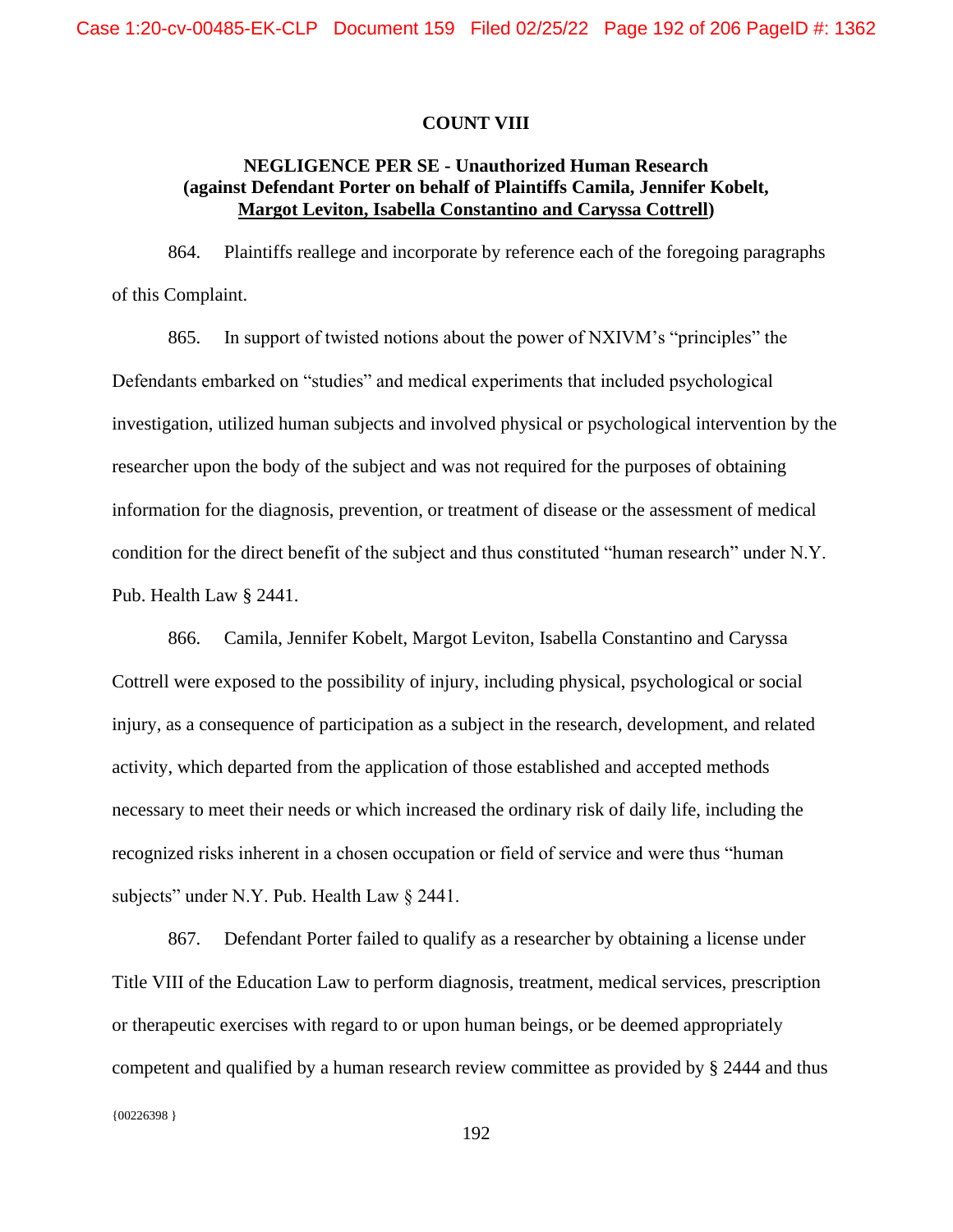his human research on human subjects violated N.Y. Pub. Health Law § 2443.

868. Porter also failed to obtain voluntary informed consent subscribed to in writing by Camila, Jennifer Kobelt, Margot Leviton, Isabella Constantino and Caryssa Cottrell in violation of § 2442. Porter did not obtain the required legally effective knowing consent of Jennifer Kobelt, Margot Leviton, Isabella Constantino and Caryssa Cottrell while they were able to exercise free power of choice without undue inducement or any element of force, fraud, deceit, duress or other form of constraint or coercion.

869. Porter also failed to provide Camila, Jennifer Kobelt, Margot Leviton, Isabella Constantino and Caryssa Cottrell with the information necessary to such consent including: (i) a fair explanation of the procedures to be followed, and their purposes, including identification of any procedures that are experimental; (ii) a description of any attendant discomforts and risks reasonably to be expected; (iii) a description of any benefits reasonably to be expected; (iv) a disclosure of any appropriate alternative procedures that might be advantageous for Camila, Jennifer Kobelt, Margot Leviton, Isabella Constantino and Caryssa Cottrell; (v) an offer to answer any inquiries by Camila, Jennifer Kobelt, Margot Leviton, Isabella Constantino or Caryssa Cottrell concerning the procedures; and (vi) an instruction that Camila, Jennifer Kobelt, Margot Leviton, Isabella Constantino and Caryssa Cottrell were free to withdraw their consent and to discontinue participation in the human research at any time without prejudice to them.

870. ESP and ESF also failed to establish a human research review committee in violation of N.Y. Pub. Health Law § 2444.

871. As a result of Defendants' violation of New York law, Camila, Jennifer Kobelt, Margot Leviton, Isabella Constantino and Caryssa Cottrell sustained significant injuries.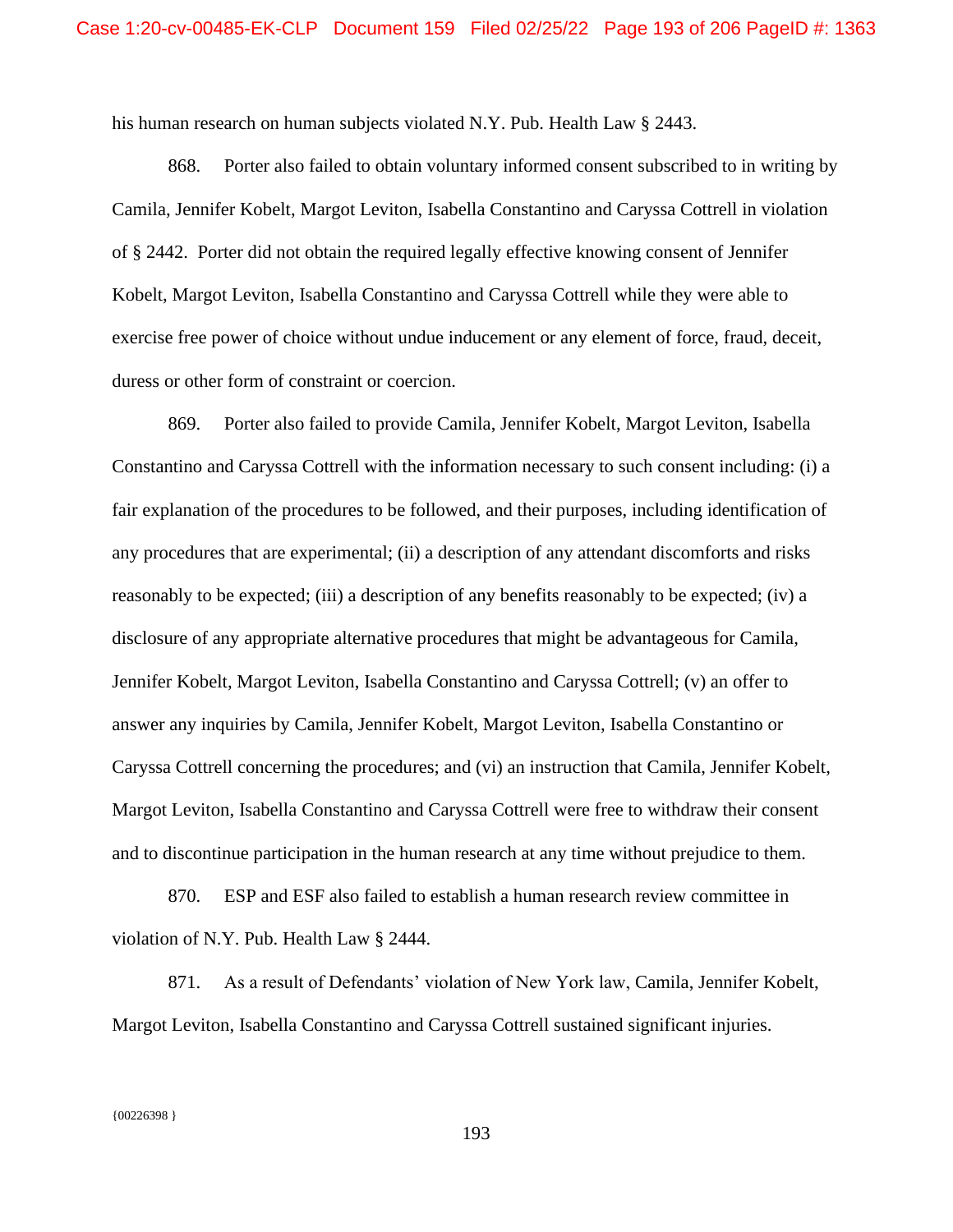### **COUNT IX**

# **AIDING AND ABBETING, ACTING IN CONCERT, AND CONSPIRING With Respect to Unauthorized Human Research (against Defendants Raniere, Nancy Salzman, Lauren Salzman, Clare Bronfman, and Sara Bronfman on behalf of Plaintiffs Camila, Jennifer Kobelt, Margot Leviton, Isabella Constantino and Caryssa Cottrell)**

872. Plaintiffs reallege and incorporate by reference each of the foregoing paragraphs of this Complaint.

873. Defendant Porter failed to qualify as a researcher by obtaining a license under Title VIII of the education law to perform diagnosis, treatment, medical services, prescription or therapeutic exercises with regard to or upon human beings, or be deemed appropriately competent and qualified by a human research review committee as provided by § 2444 and thus his human research on a human subject violated N.Y. Pub. Health Law § 2443.

874. Defendant Porter also failed to obtain informed voluntary informed consent subscribed to in writing by Camila, Jennifer Kobelt, Margot Leviton, Isabella Constantino and Caryssa Cottrell in violation of § 2442. Defendant Porter did not obtain the required legally effective knowing consent of Camila, Jennifer Kobelt, Margot Leviton, Isabella Constantino and Caryssa Cottrell, while they were able to exercise free power of choice without undue inducement or any element of force, fraud, deceit, duress or other form of constraint or coercion. Defendant Porter also failed to provide Camila, Jennifer Kobelt, Margot Leviton, Isabella Constantino and Caryssa Cottrell with the information necessary to such consent including: (i) a fair explanation to Camila, Jennifer Kobelt, Margot Leviton, Isabella Constantino and Caryssa Cottrell of the procedures to be followed, and their purposes, including identification of any procedures that are experimental; (ii) a description of any attendant discomforts and risks reasonably to be expected; (iii) a description of any benefits reasonably to be expected; (iv) a

 ${00226398}$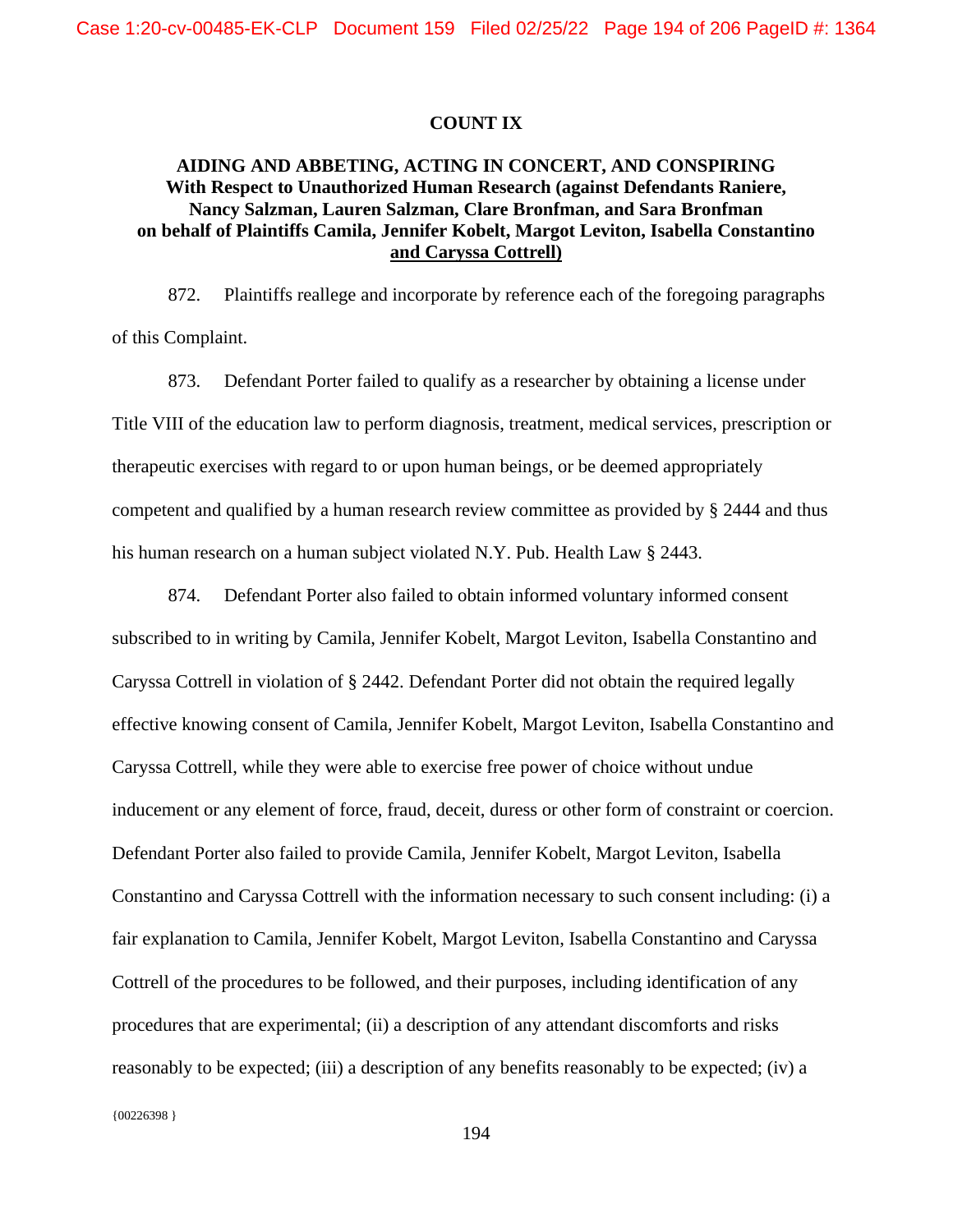disclosure of any appropriate alternative procedures that might be advantageous for Camila, Jennifer Kobelt, Margot Leviton, Isabella Constantino and Caryssa Cottrell; (v) an offer to answer any inquiries by Camila, Jennifer Kobelt, Margot Leviton, Isabella Constantino or Caryssa Cottrell concerning the procedures; and (vi) an instruction that Camila, Jennifer Kobelt, Margot Leviton, Isabella Constantino and Caryssa Cottrell were free to withdraw their consent and to discontinue participation in the human research at any time without prejudice to them.

875. Defendants had actual knowledge that Porter was conducting unauthorized human research on human subjects in violation of N.Y. Pub. Health Laws §§ 2442 and 2443.

876. Defendant Raniere conceived the study protocol that was used to conduct the unauthorized human research on Camila, Jennifer Kobelt, Margot Leviton, Isabella Constantino and Caryssa Cottrell, substantially assisting Defendant Porter.

877. Nancy Salzman identified and recruited subjects for the unauthorized human research, substantially assisting Defendant Porter.

878. Defendants Clare Bronfman and Sara Bronfman provided the funds for the rent of the premises and the purchase of the equipment used in the unauthorized human research through ESF, substantially assisting Porter.

879. By providing substantial assistance to Defendant Porter, each of the Defendants aided and abetted and acted in concert with Porter in unauthorized human research on Camila, Jennifer Kobelt, Margot Leviton, Isabella Constantino and Caryssa Cottrell.

880. As a direct and proximate result of the Defendants' aiding and abetting, Defendant Porter performed unauthorized human research on Camila, Jennifer Kobelt, Margot Leviton, Isabella Constantino and Caryssa Cottrell, which caused Camila, Jennifer Kobelt, Margot Leviton, Isabella Constantino and Caryssa Cottrell to sustain significant injuries.

{00226398 }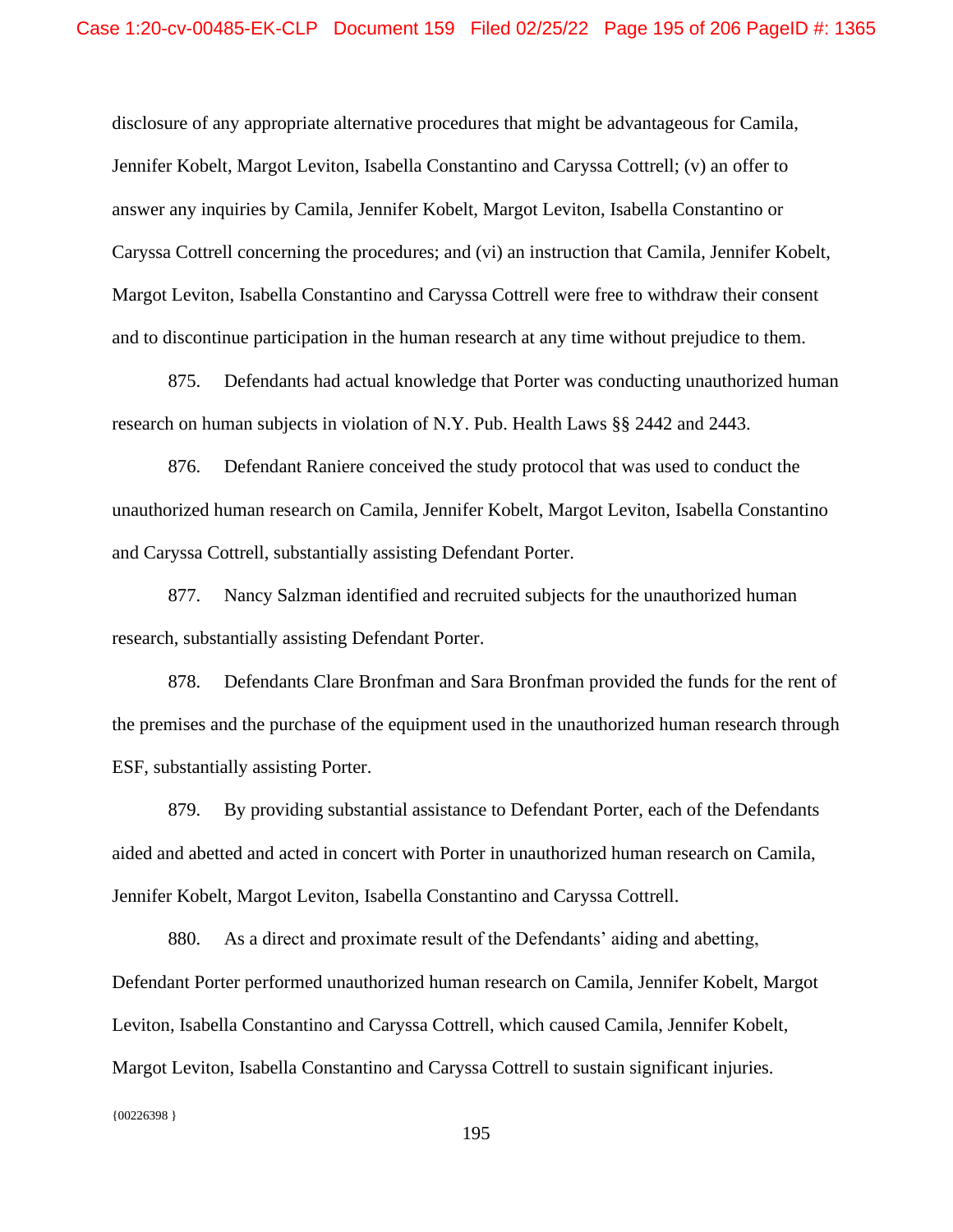### **COUNT X**

## **GROSS NEGLIGENCE and RECKLESSNESS (against Defendants Raniere, Porter, Nancy Salzman, Clare Bronfman and Sara Bronfman on behalf of Plaintiffs Margot Leviton, Isabella Constantino and Caryssa Cottrell)**

881. Plaintiffs reallege and incorporate by reference each of the foregoing paragraphs of this Complaint.

882. Raniere assumed a duty of care to Margot Leviton, Isabella Constantino and Caryssa Cottrell when he directed Porter and Nancy Salzman to use ESP curriculum and EMs to treat Margot Leviton, Isabella Constantino and Caryssa Cottrell's OCD and Tourette's Syndrome, and directed Clare Bronfman and Sara Bronfman to fund ESF and finance the treatment. Raniere breached this duty of care by causing Margot Leviton, Isabella Constantino and Caryssa Cottrell to suffer i) post-traumatic stress disorder, ii) physical pain, iii) mental anguish, iv) additional medical bills, and v) lost work and lost earning capacity.

883. As a Medical Doctor, Porter had a duty to uphold the accepted standard of care in his treatment of Margot Leviton, Isabella Constantino and Caryssa Cottrell. Porter breached this duty by failing to provide a standard of care that a reasonably prudent and careful doctor would provide under similar circumstances, which caused Margot Leviton, Isabella Constantino and Caryssa Cottrell to suffer injury.

884. As a Registered Nurse, Nancy Salzman had a duty to uphold the accepted standard of care in her treatment of Margot Leviton, Isabella Constantino and Caryssa Cottrell. Nancy Salzman breached this duty by failing to provide a standard of care that a reasonably prudent and careful registered nurse would provide under similar circumstances and her use of psychotherapy as a treatment for OCD and Tourette's Syndrome caused Margot Leviton, Isabella Constantino and Caryssa Cottrell to suffer to suffer injury.

 ${00226398}$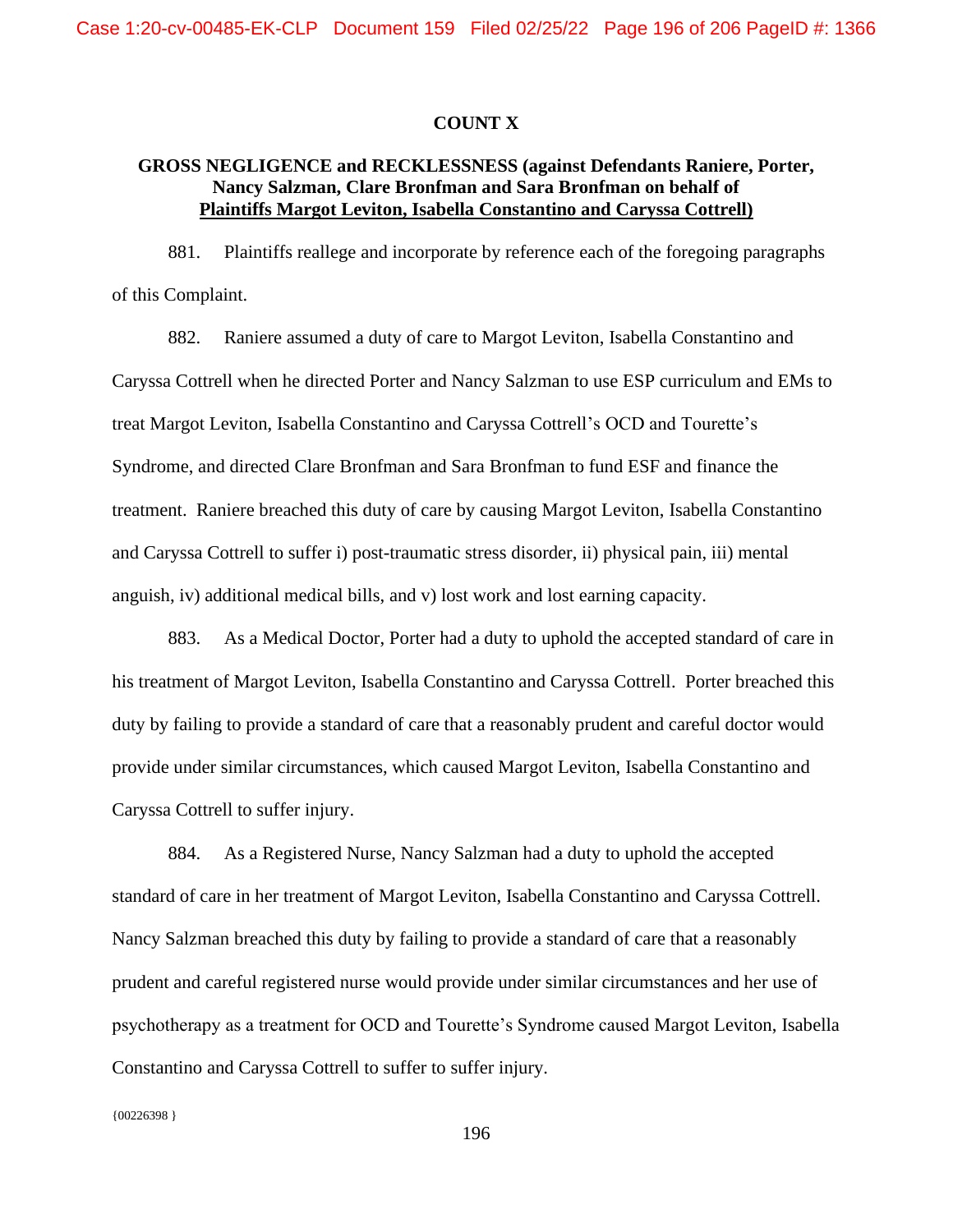885. That as sponsors of Margot Leviton, Isabella Constantino and Caryssa Cottrell's treatment, Clare Bronfman and Sara Bronfman had a duty of care to supervise Defendants Porter and Nancy Salzman's treatment of Margot Leviton, Isabella Constantino and Caryssa Cottrell. They breached this duty by failing to ensure that the treatment provided met the standard of care that a reasonable doctor and registered nurse would provide in similar circumstances, causing injury to the Plaintiffs.

886. Defendants' treatment plan for Margot Leviton, Isabella Constantino and Caryssa Cottrell's OCD and Tourette's Syndrome was such an extreme departure from the standards of ordinary care, that the danger to the subject was either known to Defendants or so obvious that Defendants must have been aware of it, and each Defendant deliberately proceeded to act, or failed to act, in conscious disregard or indifference to that risk

887. As a direct and proximate result of Defendants' gross negligence, Margot Leviton, Isabella Constantino, and Caryssa Cottrell sustained significant injuries.

### **COUNT XI**

# **NEW YORK CHILD VICTIMS ACT CLAIM (N.Y. C.P.L.R. § 214-g) against Defendant Raniere on behalf of Camila**

888. Plaintiffs reallege and incorporate by reference each of the foregoing paragraphs of this Complaint.

889. Defendant Raniere repeatedly engaged in conduct against Camila while she was a child under eighteen years of age that constituted sexual offenses as defined under article one hundred thirty of New York state penal law, including: (i) 130.25, rape in the third degree; (ii) 130.40, criminal sexual act in the third degree; (iii) 130.55, sexual abuse in the third degree; and (iv) 130.20, sexual misconduct.

{00226398 } 890. Defendant Raniere engaged in conduct against Camila when she was a child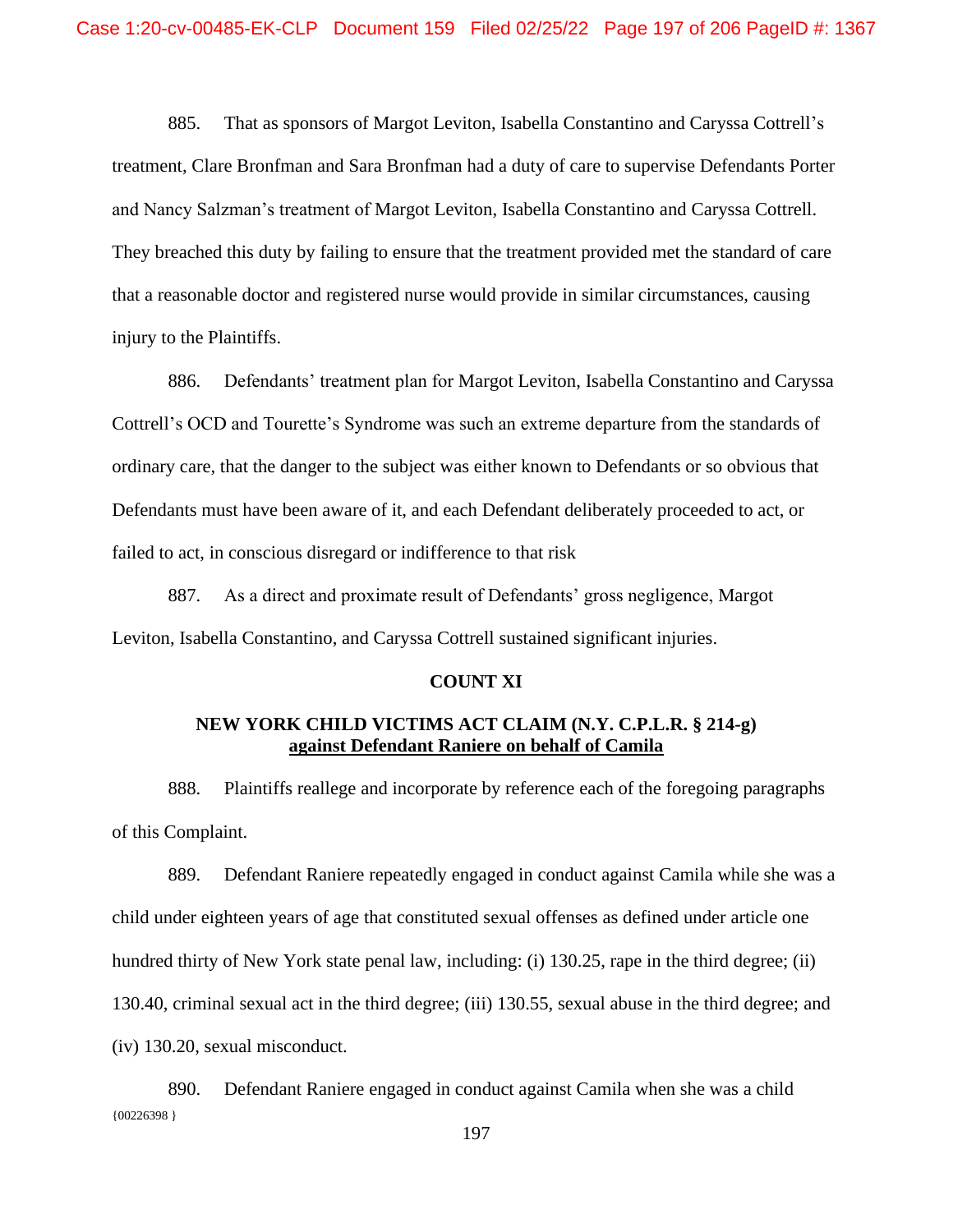under seventeen years old in violation of New York penal law section 263.05, use of a child in a sexual performance.

891. Raniere was convicted for, among other things, sexual offenses against Camila in violation of 18 U.S.C. section 2251(a), sexual exploitation of a minor, and 18 U.S.C. section  $2252(a)(4)(B)$ , knowingly possessing visual depictions of a minor engaging in sexually explicit conduct (possession of child pornography). The elements of these federal offenses of conviction are identical or substantially similar to the elements constituting the New York state criminal offense of use of a child in a sexual performance.

892. Raniere's sexual offenses committed against Camila as alleged herein caused and continues to cause Camila to suffer physical, psychological and emotional injuries or conditions.

## **COUNT XII**

## **N.Y. C.P.L.R. § 213-c (action by victim of sexual offenses) against Defendant Raniere on behalf of Camila**

893. Plaintiffs reallege and incorporate by reference each of the foregoing paragraphs of this Complaint.

894. On one or more occasions, Defendant Raniere engaged in sexual intercourse with Camila by forcible compulsion, in violation of New York penal code section 130.35, rape in the first degree.

895. On one or more occasions, Defendant Raniere engaged in sexual intercourse with Camila without her consent, in violation of New York penal code section 130.25(3), rape in the third degree.

896. Raniere's acts of raping Camila have caused her to suffer physical, psychological or emotional injuries or conditions.

{00226398 }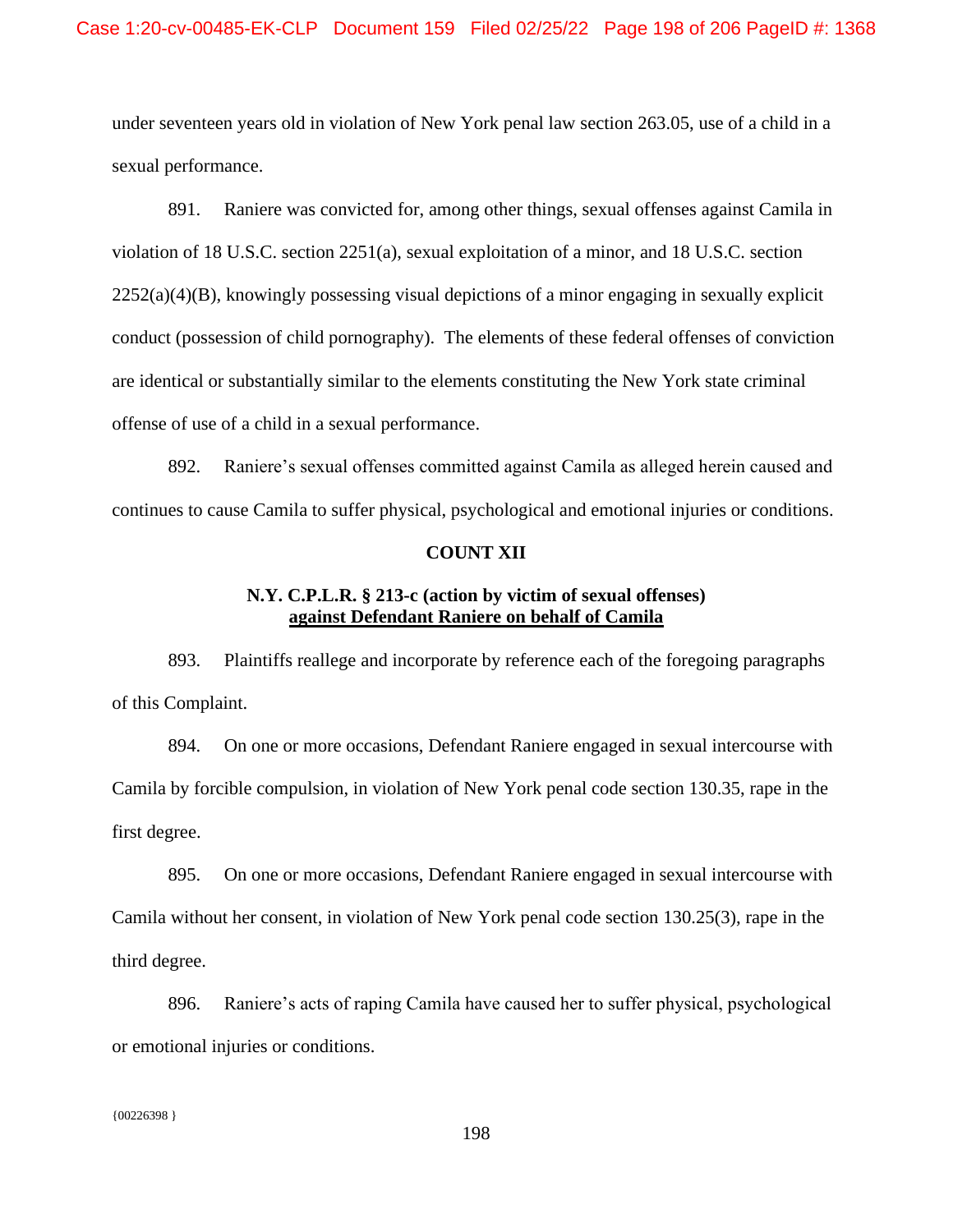### **COUNT XIII**

# **BATTERY; INTENTIONAL INFLICTION OF EMOTIONAL DISTRESS; CLAIMS PURSUANT TO NEW YORK CHILD VICTIMS ACT (N.Y. C.P.L.R. § 214-g) against Defendant Raniere on behalf of Camila**

897. Plaintiffs reallege and incorporate by reference each of the foregoing paragraphs of this Complaint.

898. Defendant Raniere repeatedly engaged in conduct against Camila while she was a child under eighteen years of age that constituted sexual offenses as defined under article one hundred thirty of New York state penal law, including: (i) 130.25, rape in the third degree; (ii) 130.40, criminal sexual act in the third degree; (iii) 130.55, sexual abuse in the third degree; and (iv) 130.20, sexual misconduct.

899. Defendant Raniere engaged in conduct against Camila when she was a child under seventeen years old in violation of New York penal law section 263.05, use of a child in a sexual performance.

900. Raniere was convicted for, among other things, sexual offenses against Camila in violation of 18 U.S.C. section 2251(a), sexual exploitation of a minor, and 18 U.S.C. section  $2252(a)(4)(B)$ , knowingly possessing visual depictions of a minor engaging in sexually explicit conduct. The elements of these federal offenses of conviction are identical or substantially similar to the elements constituting the New York state criminal offense of use of a child in a sexual performance.

901. Raniere's intentional bodily contact with Camila was offensive in nature and constituted acts of battery.

902. Raniere's intentional or reckless, extreme and outrageous conduct was intended to cause and did cause Camila to suffer severe emotional distress.

{00226398 }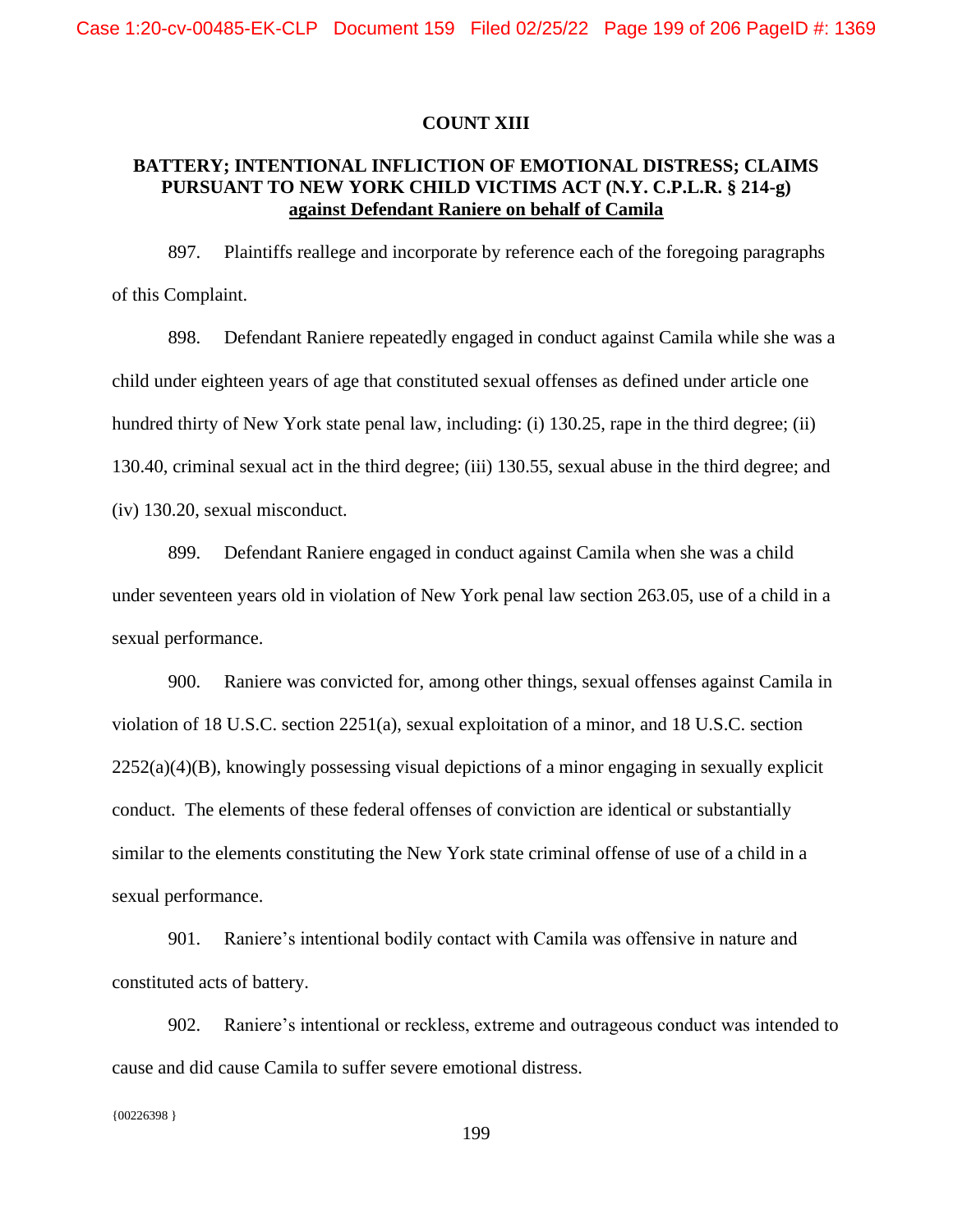903. Raniere's sexual offenses committed against Camila as alleged herein caused and

continue to cause Camila to suffer physical, psychological and emotional injuries or conditions.

## **COUNT XIV**

## **BATTERY; INTENTIONAL INFLICTION OF EMOTIONAL DISTRESS; CLAIMS PURSUANT TO N.Y. C.P.L.R. § 213-c (action by victim of sexual offenses) against Defendant Raniere on behalf of Camila**

904. Plaintiffs reallege and incorporate by reference each of the foregoing paragraphs of this Complaint.

905. On one or more occasions, Defendant Raniere engaged in sexual intercourse with Camila by forcible compulsion, in violation of New York penal code section 130.35, rape in the first degree.

906. On one or more occasions, Defendant Raniere engaged in sexual intercourse with

Camila without her consent, in violation of New York penal code section 130.25(3), rape in the third degree.

907. Raniere's intentional bodily contact with Camila was offensive in nature and constituted acts of battery.

908. Raniere's intentional or reckless, extreme and outrageous conduct was intended to cause and did cause Camila to suffer severe emotional distress.

909. Raniere's sexual offenses committed against Camila as alleged herein caused and continue to cause Camila to suffer physical, psychological, and emotional injuries or conditions.

### **COUNT XV**

## **NEGLIGENCE - against Defendant Nancy Salzman on behalf of Camila**

 ${00226398}$ 910. Plaintiffs reallege and incorporate by reference each of the foregoing paragraphs of this Complaint.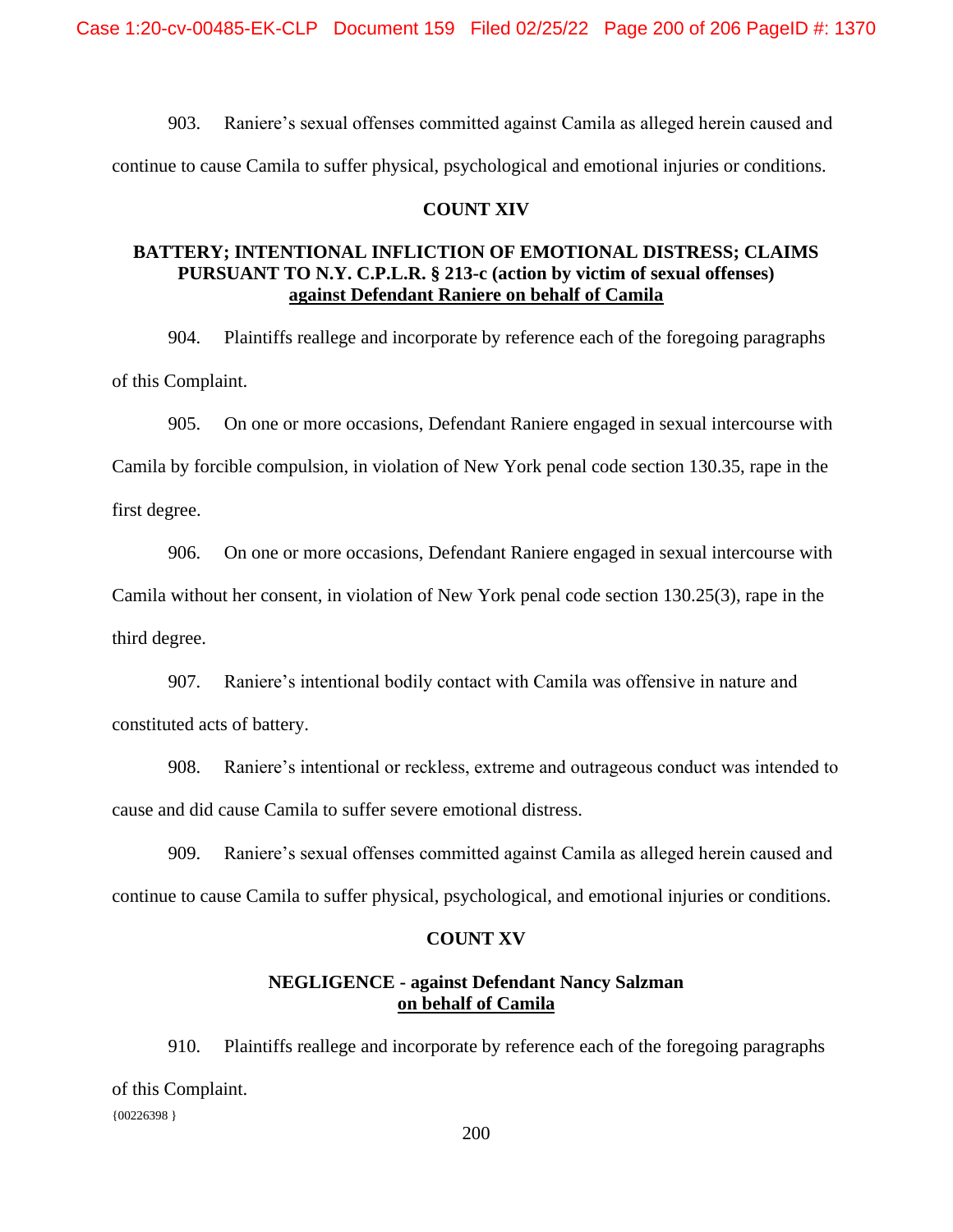911. Defendant Nancy Salzman is a licensed nurse who held herself out to the NXIVM community as an experienced psychotherapist.

912. Beginning in 2005, when she was 15 years old, Camila was an abandoned child as that term is defined in New York Social Services Law section 384-b(5)(a), because, among other things, her parents evinced an intent to forego their parental rights and obligations as manifested in their failure to visit and communicate with Camila. Camila remained an abandoned child until she attained the age of majority in 2008.

913. Beginning in 2005, Camila was separated from her siblings by Defendants Raniere and Nancy Salzman and she was instructed to reside in a house owned by Nancy Salzman that was in close proximity to Nancy Salzman's house. Raniere and Salzman assumed responsibility for providing all of Camila's needs, including food, clothing, shelter, medical care and education, and Camila was entirely dependent on them to provide for those needs. Raniere and Salzman controlled Camila's environment, including her housing, her relationships with others, the course of her education (or lack thereof), her nutrition and health care and other aspects of her life.

914. Camila was in frequent contact with Nancy Salzman, often visiting her home daily. Other than Raniere, Salzman was the only adult authority figure in Camila's life and, as such, Camila relied on her to provide guidance and to look out for Camila's well-being. Camila's relationship with and dependence on Salzman continued at least through the date on which Camila attained the age of 18.

 ${00226398}$ 915. Along with Raniere, Salzman had a close relationship with Camila's parents, who entrusted Camila to Salzman's care. Camila's parents looked up to Salzman, who they revered as "Proctor," one of the top two leaders of the NXIVM community, who was responsible for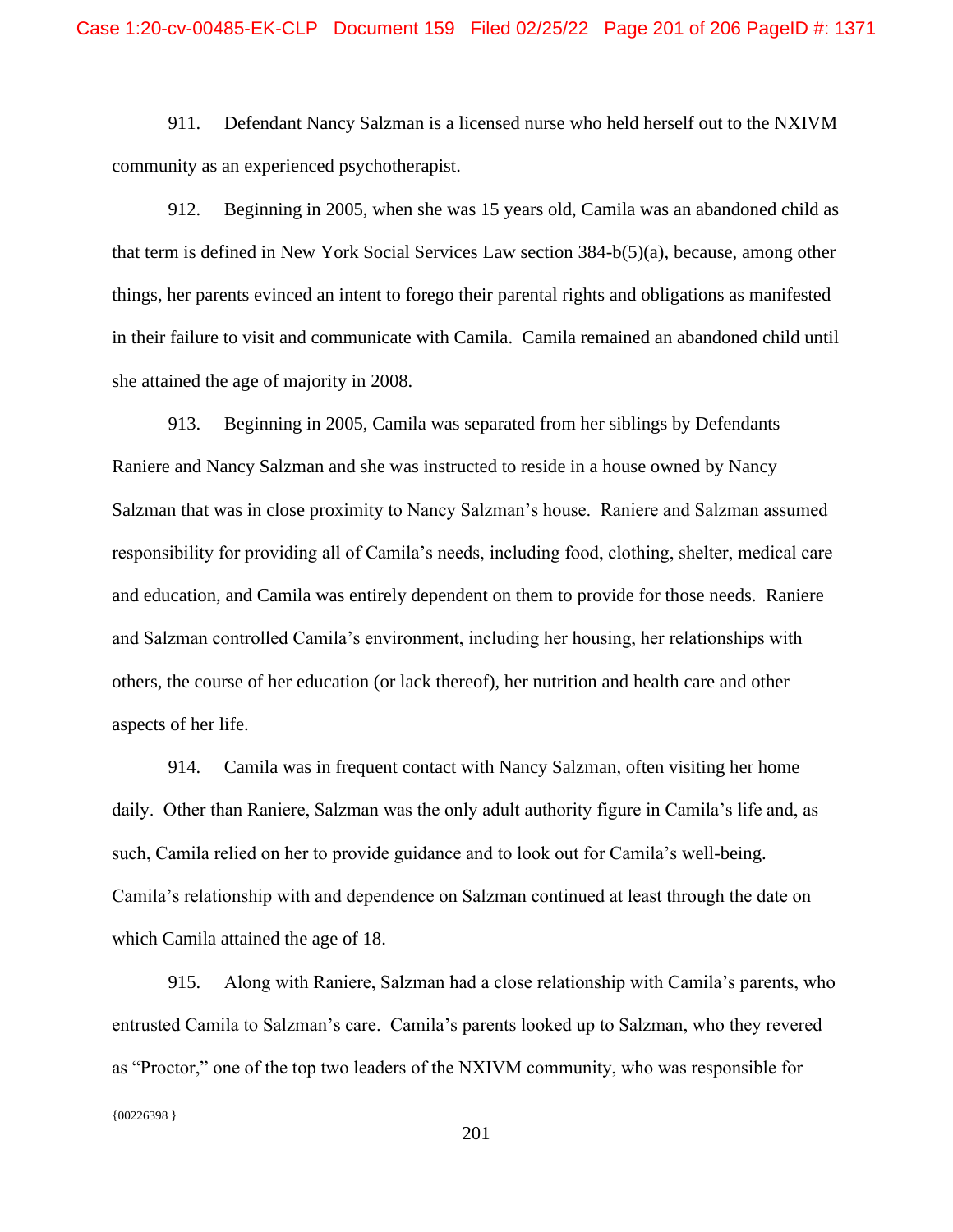(among other things) creation of the curriculum, and development and use of the EM method of psychotherapy. Along with many others in the community, Camila's parents viewed Salzman as the leading motherly figure in the community, a person who Camila's parents trusted to dispense good advice, and whom they believed had only their (and their children's) best interests at heart.

916. Nancy Salzman intended to assume, and assumed, responsibility to support and care for Camila on a permanent basis until Camila attained the age of 18. Salzman and Raniere were the functional equivalents of Camila's parents.

917. Salzman knew, had reason to know, or recklessly or deliberately disregarded the high risk that Raniere would sexually abuse Camila while she was a minor and that, in fact, he did so repeatedly over a course of years. Salzman was one of Raniere's many sexual partners; she was a member of his Inner Circle; and she knew of his sexual proclivities, including his deviant sexual interest in young women and minors. Salzman helped create curriculum designed to promote the subjugation of women and to normalize rape and child sexual abuse. Among other things, Salzman taught that there is nothing inherently wrong with pedophilia because the age of consent should be as low as 12, that many women enjoy being raped, and that rape is part of the natural order for men because it is a normal response to any indication that their female partner intends to break off their relationship. Salzman pressured her daughter Lauren into a close relationship with Raniere and knew how abusively he treated Lauren. Salzman understood and accepted that one of her roles in the NXIVM community was to enable, facilitate or promote the grooming of young women and girls for sexual relationships with Raniere. Salzman accepted this role because her income, wealth and power within the community depended on her ensuring that all of Raniere's needs and demands were met, and she committed numerous criminal acts to further the purposes of the Enterprise and the trafficking venture.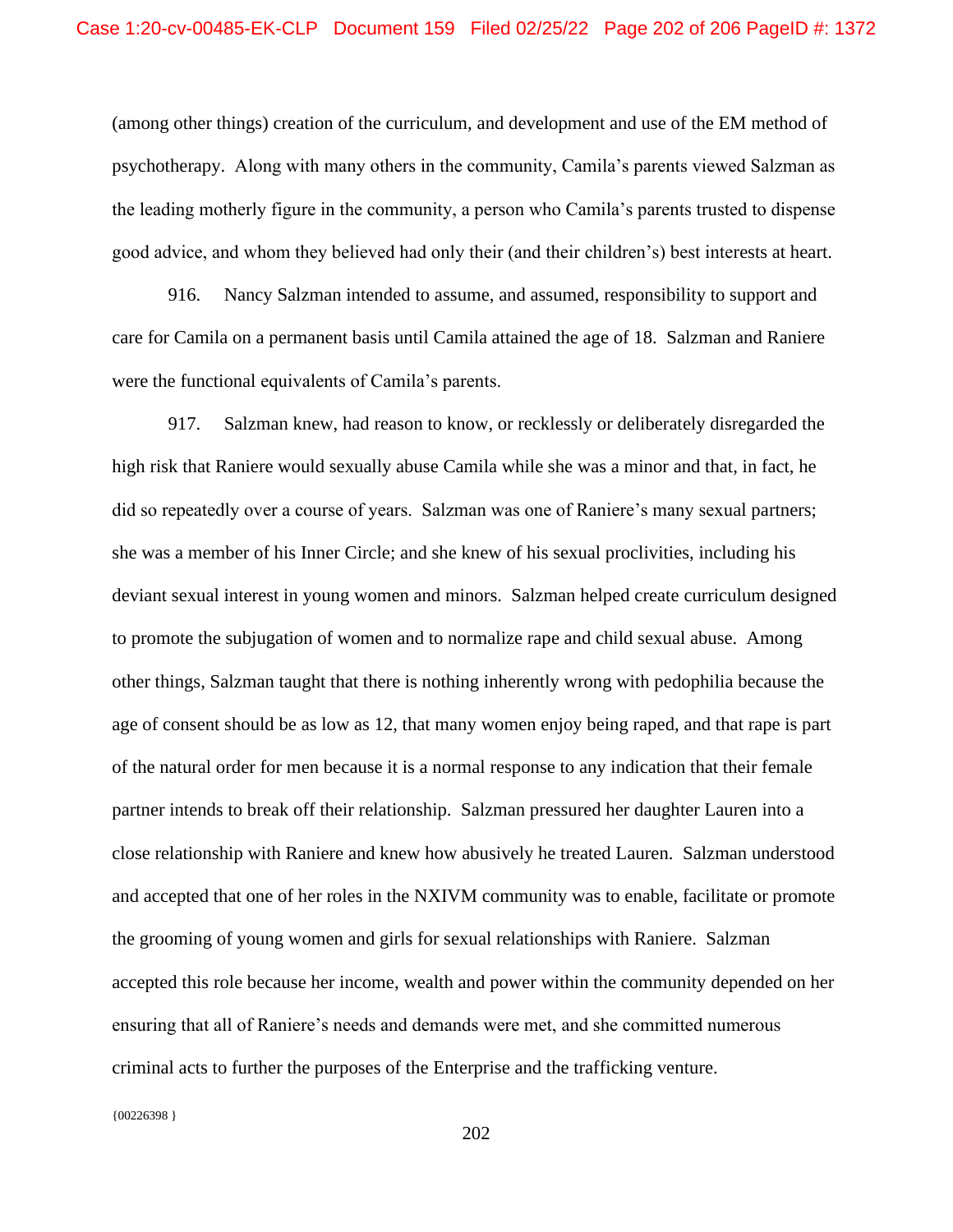918. Salzman knew that Raniere was paying inappropriately close attention to Camila and she helped to draw Camila closer to him. Salzman knew that Camila was an abandoned child, and that she was almost completely isolated, permitted to have contact with only a few people including herself, Raniere and several other members of Raniere's harem. Salzman knew that Camila was vulnerable to abuse, a circumstance Salzman played an active role in creating. As the owner of the house in which Camila resided, with frequent contact with Camila, Salzman was one of the only adults in the NXIVM community in a position to protect Camila.

919. Nancy Salzman was a "person legally responsible" for Camila under New York law.

920. Camila was an abused child under New York law, because Salzman (i) created or allowed to be created a substantial risk of protracted impairment of Camila's physical or emotional health, and/or (ii) committed or allowed to be committed (a) one or more offenses against Camila defined in article 130 of New York penal law, or (b) acts that rendered Camila a victim of sex trafficking pursuant to 22 U.S.C. § 7102.

921. Camila was a neglected child under New York law, because she was an abandoned child. Camila was also a neglected child because she suffered impairment of her physical, mental or emotional condition as a result of Salzman's failure to exercise a minimum degree of care (i) in supplying Camila with adequate food, clothing, shelter or education, though financially able to do so; (ii) in providing Camila with proper supervision or guardianship by unreasonably inflicting or allowing to be inflicted harm or a substantial risk thereof.

922. In her role *in loco parentis* or as a person legally responsible for Camila, Salzman owed her a duty of care.

923. Salzman breached her duty of care owed to Camila.

{00226398 }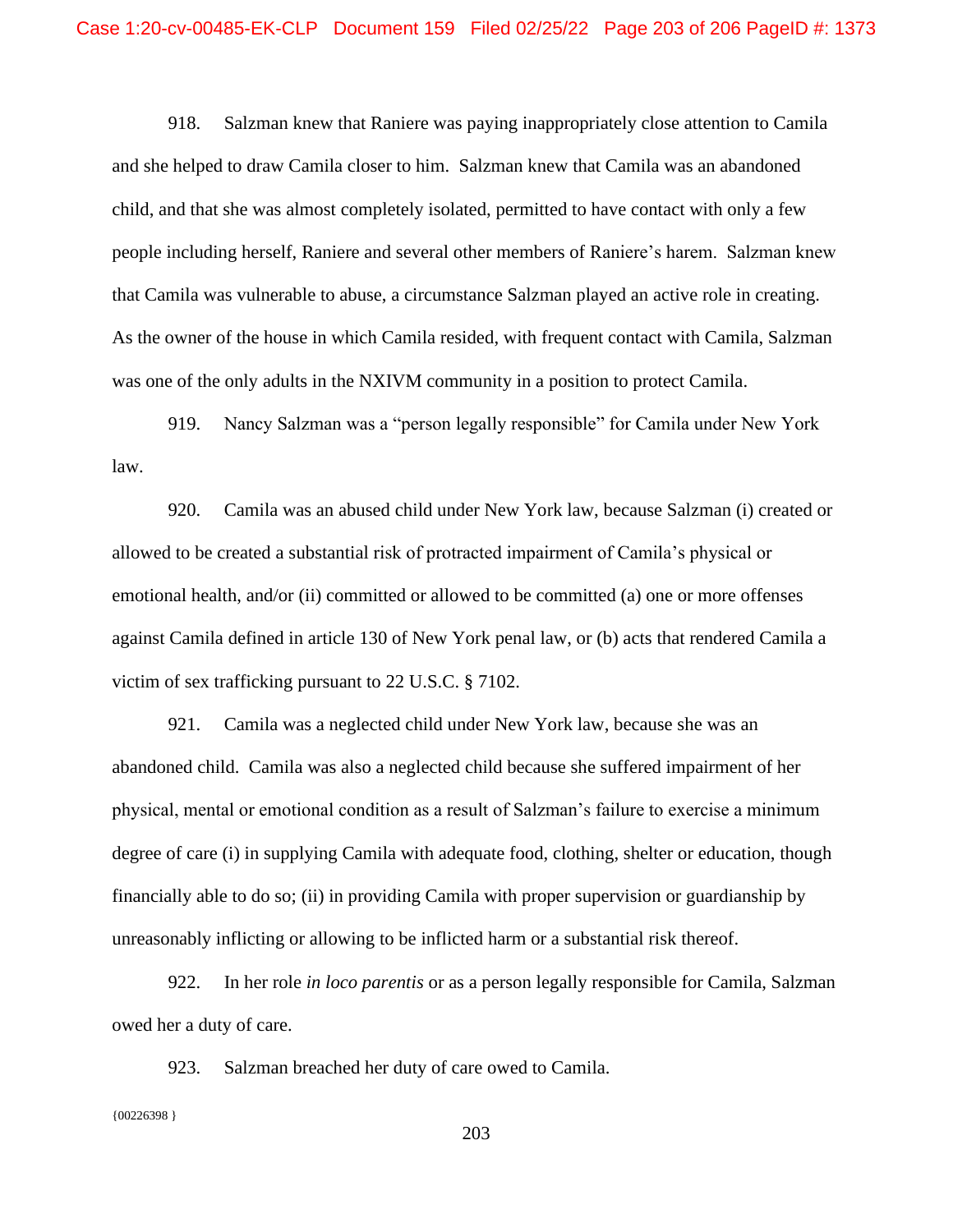924. Salzman's breach of her duty of care owed to Camila was a proximate cause of Camila's physical, psychological and emotional injuries.

## **COUNT XVI**

# **NEW YORK SOCIAL SERVICE LAW § 420 against Defendant Nancy Salzman on behalf of Camila**

925. Plaintiff realleges and incorporates by reference each of the foregoing paragraphs of this Complaint.

926. Defendant Raniere repeatedly engaged in conduct against Camila while she was a child under eighteen years of age that constituted sexual offenses as defined under article one hundred thirty of New York state penal law, including: (i) 130.25, rape in the third degree; (ii) 130.40, criminal sexual act in the third degree; (iii) 130.55, sexual abuse in the third degree; and (iv) 130.20, sexual misconduct.

927. Defendant Raniere engaged in conduct against Camila when she was a child under seventeen years old in violation of New York penal law section 263.05, use of a child in a sexual performance.

928. Raniere was convicted for, among other things, sexual offenses against Camila in violation of 18 U.S.C. section 2251(a), sexual exploitation of a minor, and 18 U.S.C. section 2252(a)(4)(B), knowingly possessing visual depictions of a minor engaging in sexually explicit conduct (possession of child pornography). The elements of these federal offenses of conviction are identical or substantially similar to the elements constituting the New York state criminal offense of use of a child in a sexual performance.

929. Raniere's sexual offenses committed against Camila as alleged herein caused and continue to cause Camila to suffer physical, psychological and emotional injuries or conditions.

{00226398 } 930. As set forth in Count XV, above, Defendant Nancy Salzman knew or had reason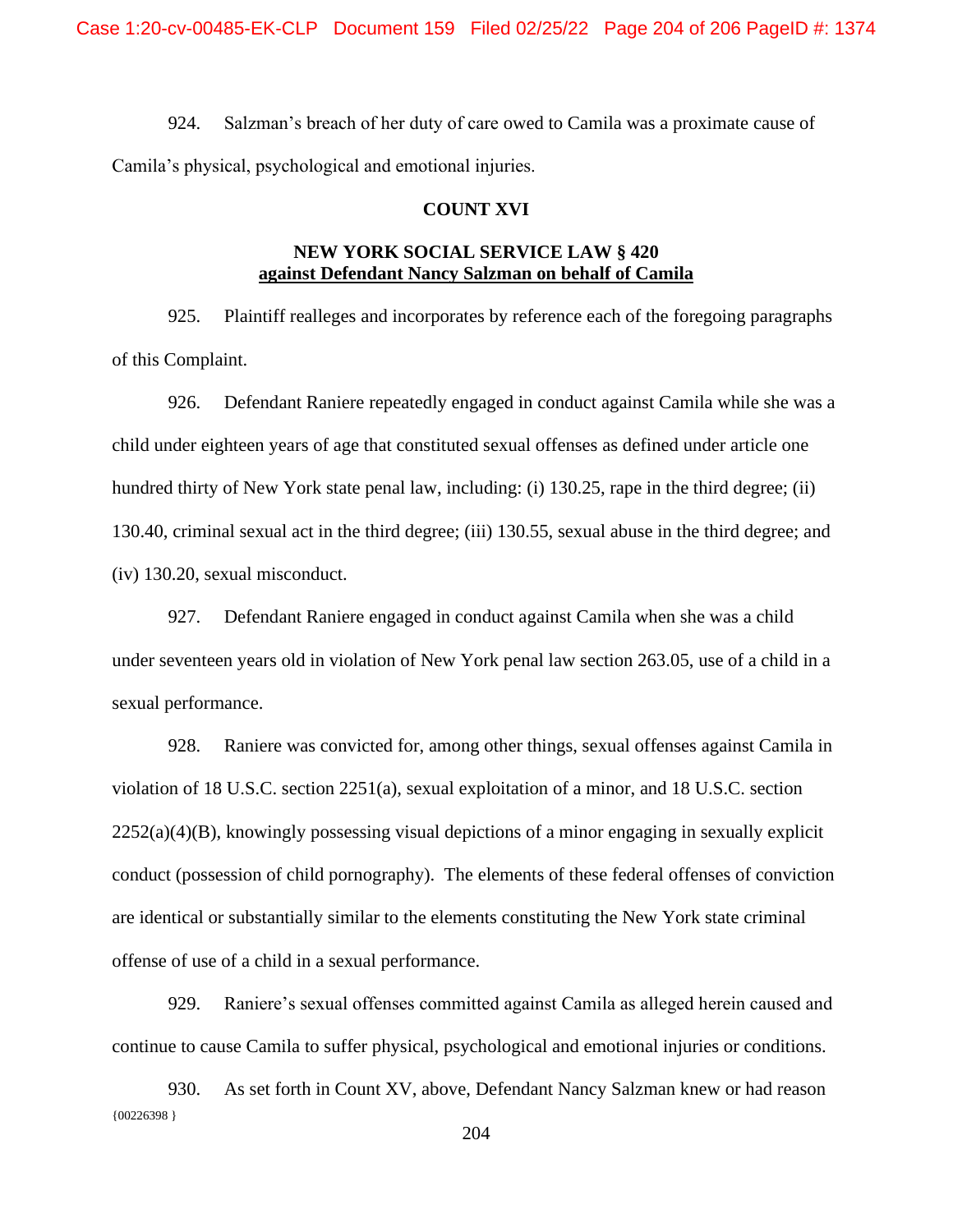to know about or suspect Raniere's physical, sexual, psychological, and emotional abuse of Camila when she was a child.

931. Camila was an abused child as defined in section 412 1 of the New York Social Service Law and section 1012 (e) (i), (ii), and (iii) of the New York Family Court Act.

932. Defendant Nancy Salzman was a person legally responsible for Camila under § 1012 (g) of the New York Family Court Act.

933. Defendant Nancy Salzman was a registered nurse and thus a person required to report a case of suspected child abuse under section 413 of the New York Social Service Law.

934. Defendant Nancy Salzman, knowing of, having reason to know of, or suspecting the abuse being inflicted, and that was likely to be inflicted in the future, on Camila, willfully failed to report such abuse as required by the New York Social Service Law.

935. Defendant Nancy Salzman's failure to report the known or suspected child abuse of Camila was a violation of New York criminal law under section 420 of the New York Social Service Law.

936. Defendant Nancy Salzman knowingly and willfully failed to report the known or suspected child abuse of Camila, and is thus liable for the damages proximately caused by her failure to comply with New York law that required her to report the abuse.